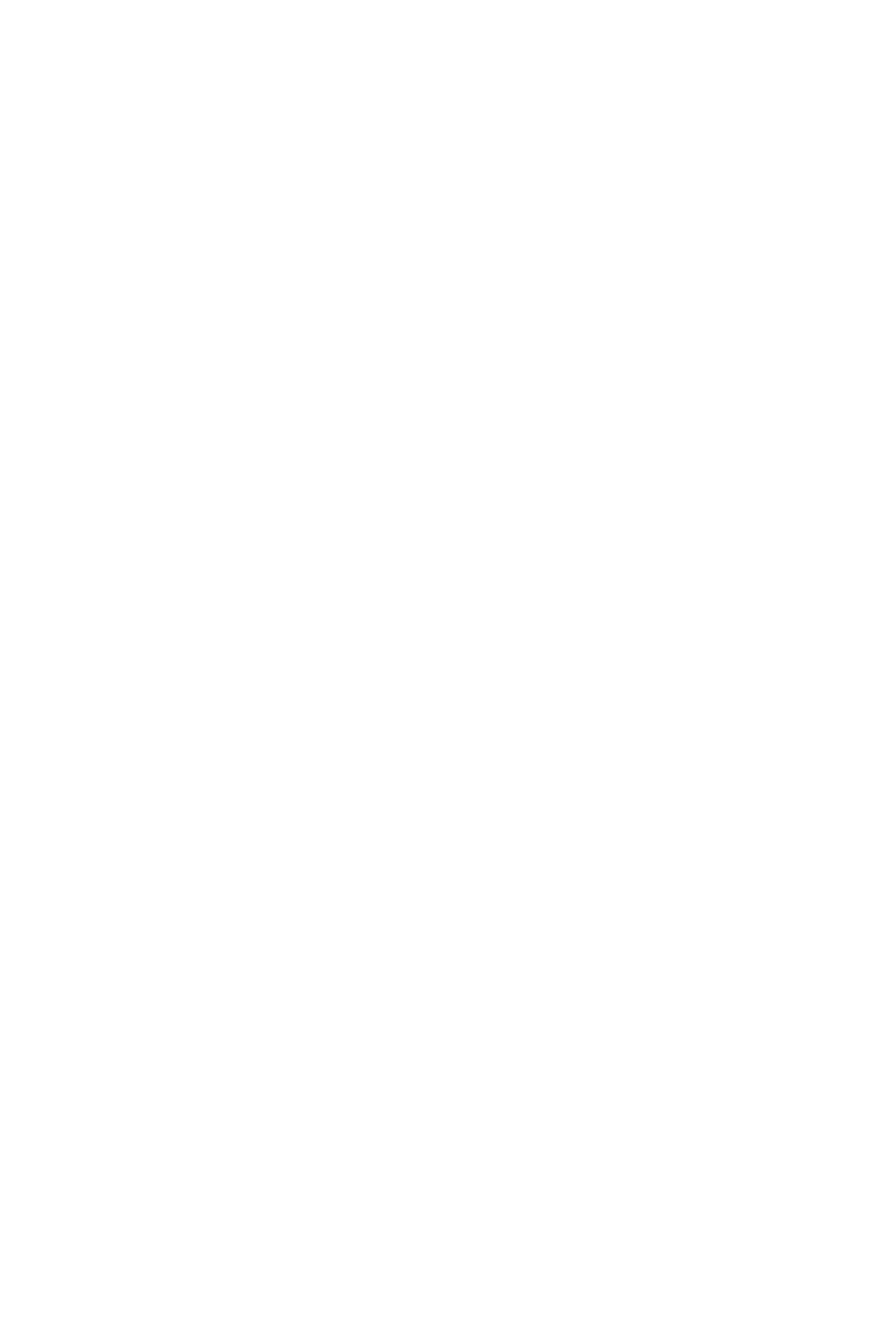#### **COMMUNICATIONS AND PETITIONSLETTERS OF TRANSMITTALLETTERS OF TRANSMITTAL**

The following reports of state departments and agencies were ordered printed in the Journal:

An audit report dated December 1, 2020, entitled: California State Auditor Report 2020-806: City of West Covina, Its Deteriorating Financial Situation Threatens Its Fiscal Stability and Its Ability to Provide City Services, was received from the Office of the California State Auditor and transmitted to the Committee on Rules.

An agency report dated December 1, 2020, entitled: Assembly Bill 1016, Student Transfer Achievement Reform Act, pursuant to Education Code Section 66749.5, was received from the California State University and transmitted to the Committee on Budget and Fiscal Review.

An annual report dated December 1, 2020, entitled: 2019–20 Annual Summary of Findings and Recommendations for July 1, 2019 to June 30, 2020—Report of the Inspector General, pursuant to the Road Repair and Accountability Act of 2017 (Senate Bill 1, Chapter 5, Statutes of 2017), was received from the Independent Office of Audits and Investigations and transmitted to the Committee on Transportation.

An agency report dated December 1, 2020, entitled: 2020 Foster Youth Services Coordinating Program, pursuant to Education Code Section 42923(b), was received from the Department of Education and transmitted to the Committee on Education.

A biennial report dated December 1, 2020, entitled: Tenure-Track Faculty Hiring, pursuant to the Budget Acts of 2018 and 2019 (Senate Bills 840 and 109), was received from the California State University and transmitted to the Committee on Budget and Fiscal Review.

An annual report dated December 8, 2020, entitled: Criminal History Impact on EMT Certification 2019, pursuant to Health and Safety Code Section 1797.229 (Assembly Bill 2293, Chapter 342, Statutes of 2018), was received from the Emergency Medical Services Authority and transmitted to the Committee on Health.

An annual report dated December 4, 2020, entitled: Career Technical Education Incentive Grant, pursuant to Education Code Sections 53071(c)(11)(C) and 88828(d)(8)(B) (Senate Bill 75, Chapter 51, Statutes of 2019), was received from the Department of Education and transmitted to the Committee on Budget and Fiscal Review.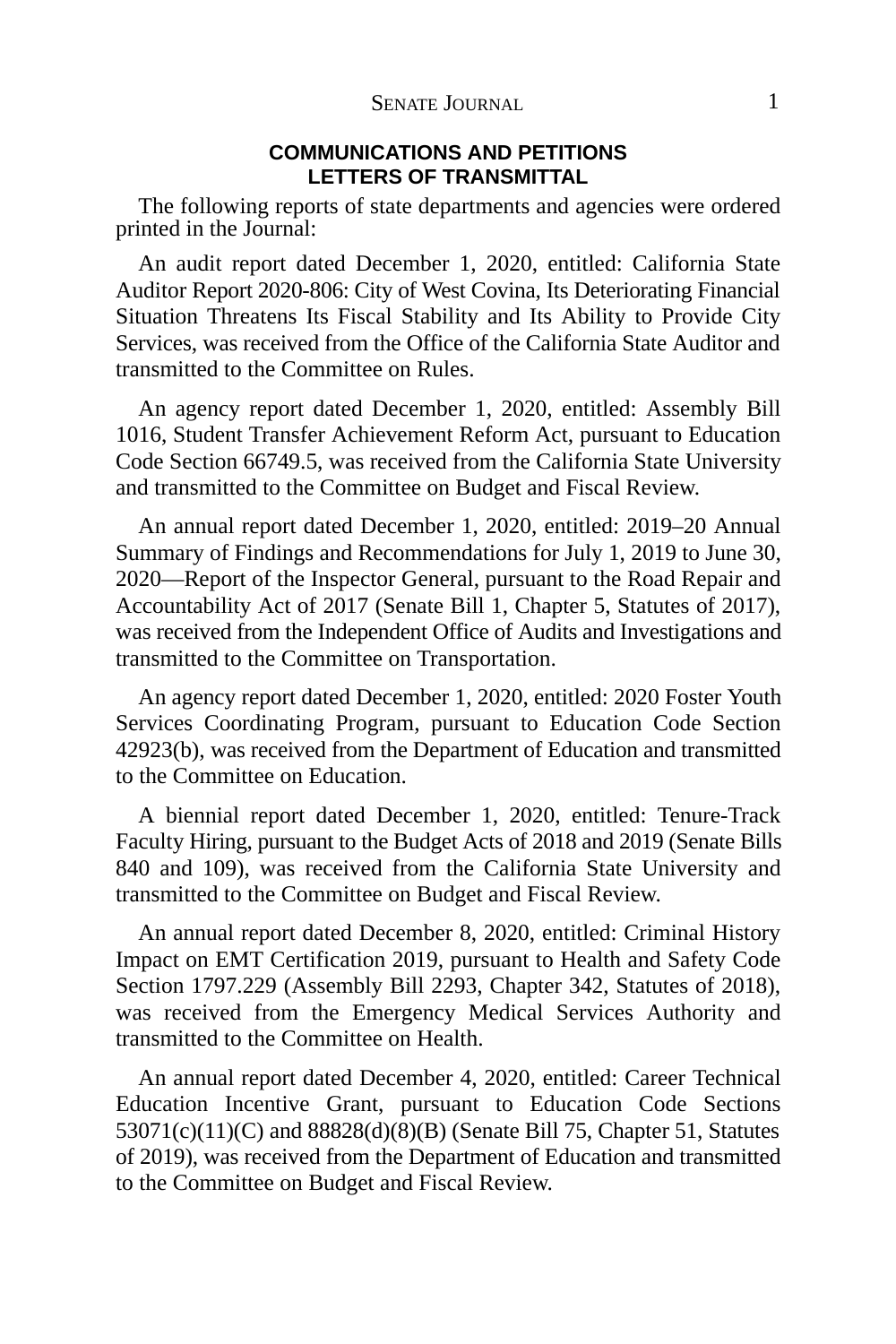An annual report dated December 14, 2020, entitled: Classified School Employee Teacher Credentialing Program, pursuant to Education Code Section 44393(f), was received from the Commission on Teacher Credentialing and transmitted to the Committee on Budget and Fiscal Review.

An agency report dated December 8, 2020, entitled: California Children's Services Program, pursuant to Welfare and Institutions Code Section 14093.06(e), was received from the Department of Health Care Services and transmitted to the Committee on Budget and Fiscal Review.

An annual report dated December 15, 2020, entitled: Small Business Utilization, pursuant to Public Contract Code Section 10500.5, was received from the University of California and transmitted to the Committee on Budget and Fiscal Review.

A final report dated December 15, 2020, entitled: Reading, Writing, and Mathematics Proficiency of All First-Time Freshmen, pursuant to Education Code Section 66015.12, was received from the California State University and transmitted to the Committee on Budget and Fiscal Review.

An annual report dated December 15, 2020, entitled: 2020–23 Investment Plan Update for the Clean Transportation Program, pursuant to Assembly Bill 118 (Chapter 750, Statutes of 2017), was received from the California Energy Commission and transmitted to the Committee on Budget and Fiscal Review.

An agency report dated December 15, 2020, entitled: Bargaining Unit 5, California Association of Highway Patrolmen Compensation Survey, pursuant to Government Code Section 19827 and the Memorandum of Understanding between the State of California and the California Association of Highway Patrolmen, was received from the Department of Human Resources and transmitted to the Committee on Budget and Fiscal Review.

An annual report dated December 15, 2020, entitled: 2020 Annual Report, pursuant to Government Code Section 14535, was received from the California Transportation Commission and transmitted to the Committee on Transportation.

An annual report dated December 15, 2020, entitled: Senate Bill 92 Report to the Legislature on Implementation of the Volkswagen Settlement Consent Decree, Appendix C, and Appendix D, pursuant to Health and Safety Code Section 39614, was received from the Air Resources Board and transmitted to the Committee on Budget and Fiscal Review.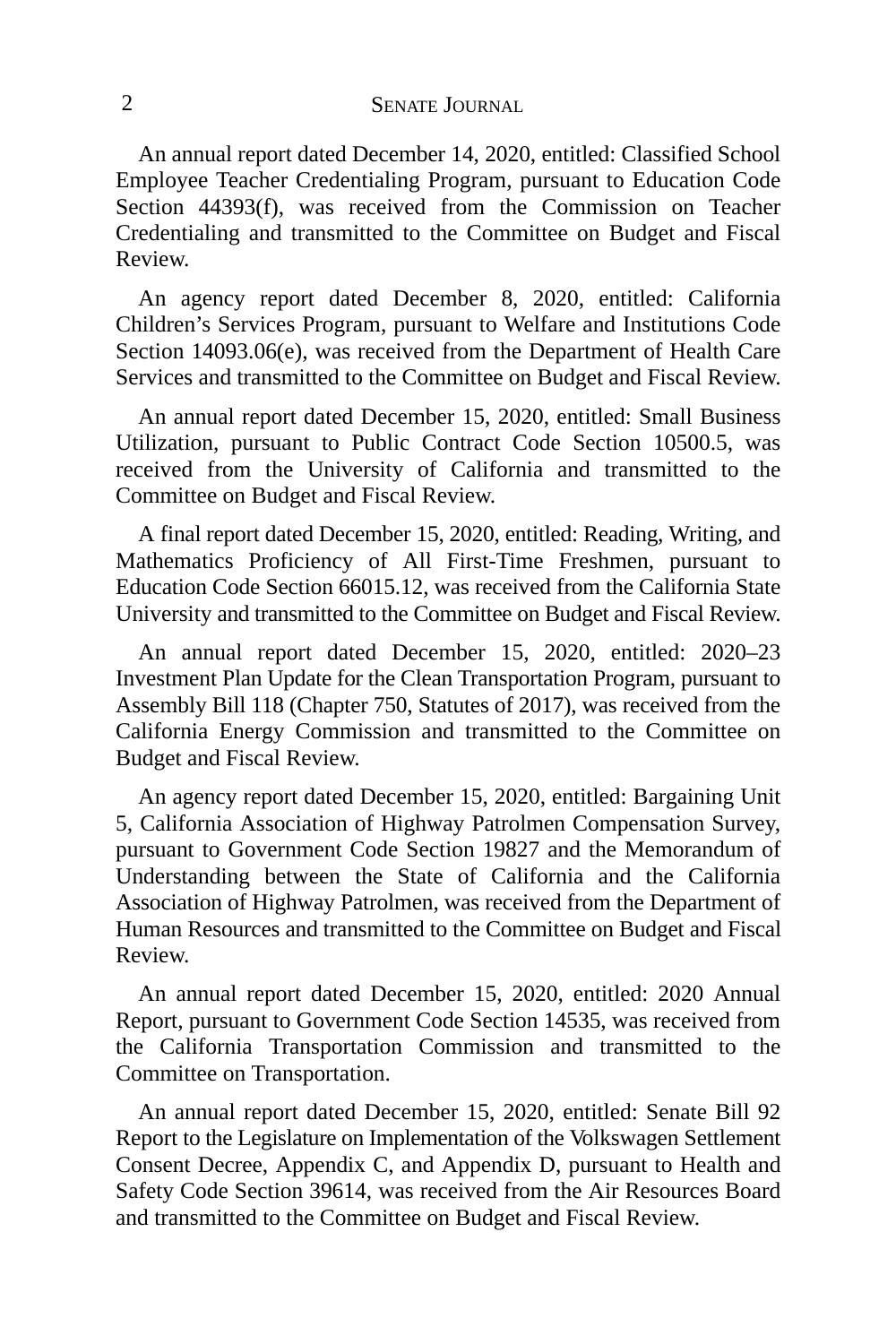An agency report dated December 16, 2020, entitled: 2020–21 Tax Expenditure Report, pursuant to Government Code Section 13305, was received from the Department of Finance and transmitted to the Committee on Budget and Fiscal Review.

An agency report dated December 15, 2020, entitled: Tobacco-Related Disease Research Program, 2015–20, pursuant to Health and Safety Code Section 104500, was received from the University of California and transmitted to the Committee on Budget and Fiscal Review.

An agency report dated December 15, 2020, entitled: California Subject Matter Project for Academic Years 2016–20, pursuant to Education Code Section 99200, was received from the University of California and transmitted to the Committee on Budget and Fiscal Review.

An audit report dated December 17, 2020, entitled: California State Auditor Report 2020-043: Department of Health Care Services Shifts Approach on IT Project, Resulting in Budget and Schedule Uncertainty, was received from the Office of the California State Auditor and transmitted to the Committee on Rules.

An annual report dated December 11, 2020, entitled: 2019–20 Target Business Enterprise Program, pursuant to Government Code Section 16855, was received from the Office of the State Treasurer and transmitted to the Committee on Business, Professions and Economic Development.

An agency report dated December 3, 2020, entitled: Directed Payment Evaluation Plans Report, pursuant to Welfare and Institutions Code Section 14197.4(k), was received from the Department of Health Care Services and transmitted to the Committee on Health.

An annual report dated December 17, 2020, entitled: Program Monitoring of Physical Education for 2019–20, pursuant to Education Code Section 33352(c), was received from the Department of Education and transmitted to the Committee on Education.

An annual report dated December 21, 2020, entitled: Police Pursuits, pursuant to Senate Bill 719 (Chapter 485, Statutes of 2005), was received from the California Highway Patrol and transmitted to the Committee on Transportation.

An agency report dated December 22, 2020, entitled: Operation of Electrically Motorized Boards, pursuant to Assembly Bill 604 (Chapter 777, Statutes of 2015), was received from the California Highway Patrol and transmitted to the Committee on Transportation.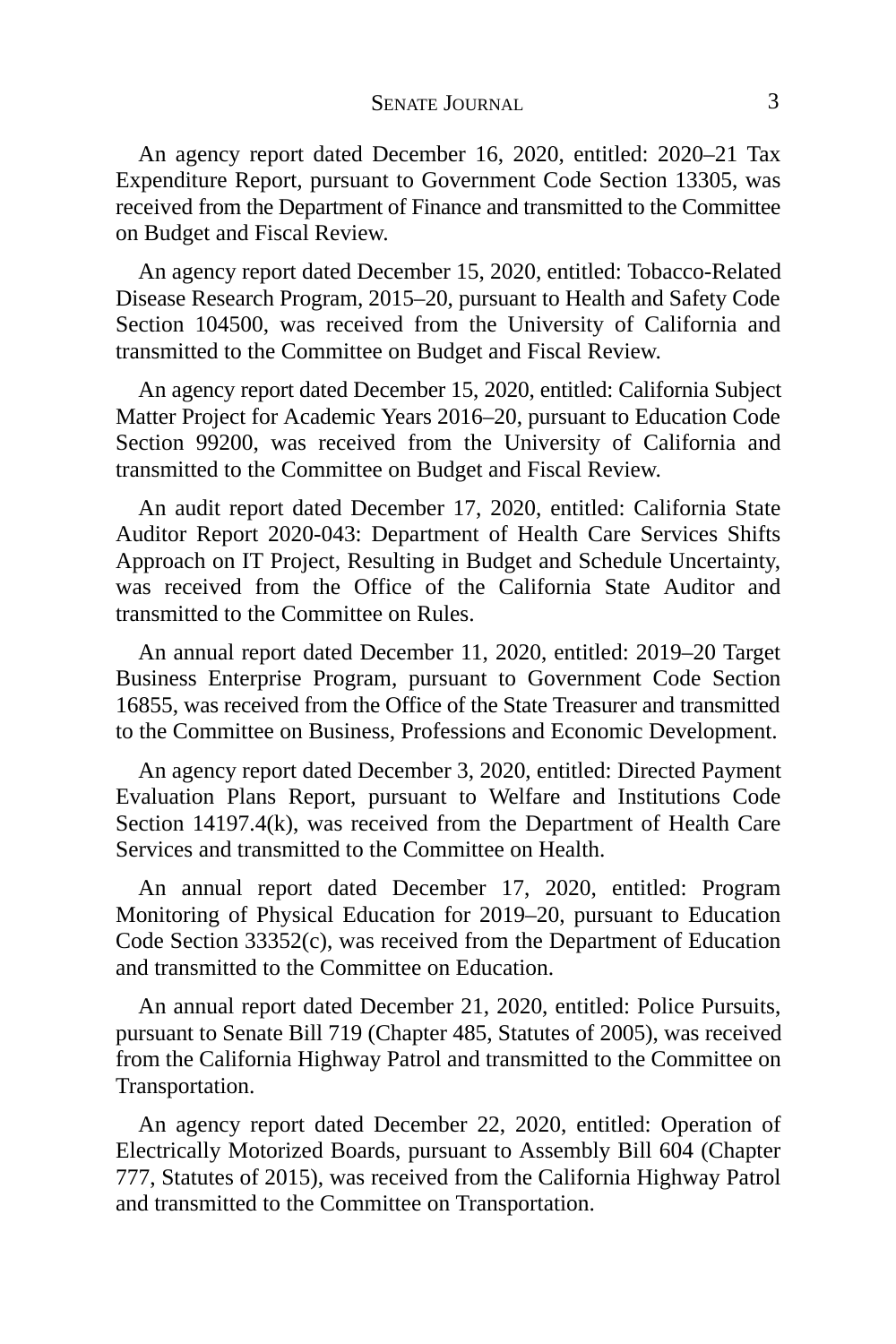An agency report dated December 21, 2020, entitled: Salary for the Position of Director, Department of Managed Health Care, pursuant to Government Code Section 19825.5, was received from the Department of Human Resources and transmitted to the Committee on Budget and Fiscal Review.

An agency report dated December 21, 2020, entitled: Salary for the Position of Director, Office of Statewide Health Planning and Development, pursuant to Government Code Section 19825.5, was received from the Department of Human Resources and transmitted to the Committee on Budget and Fiscal Review.

An agency report dated December 21, 2020, entitled: Salary for the Position of Director, Department of Resources, Recycling, and Recovery, pursuant to Government Code Section 19825.5, was received from the Department of Human Resources and transmitted to the Committee on Budget and Fiscal Review.

An annual report dated December 22, 2020, entitled: Psychiatry Graduate Medical Education and Expansion of Telemedicine University of California, Riverside, pursuant to the Budget Act of 2018 (Provision 2.2(d) of Item 6440-001-0001), was received from the University of California and transmitted to the Committee on Budget and Fiscal Review.

An agency report dated December 22, 2020, entitled: Degree Certificate Completion Programs Request for Release of Funds, pursuant to the Budget Act of 2019 (Provision 6.9(c) of Item 6440-001-0001), was received from the University of California and transmitted to the Committee on Budget and Fiscal Review.

An annual report dated December 22, 2020, entitled: Summer Enrollment, pursuant to Education Code Section 66057, was received from the University of California and transmitted to the Committee on Budget and Fiscal Review.

An agency report dated December 22, 2020, entitled: Annual Progress of the Statewide Energy Partnership Program, pursuant to Education Code Sections 92493 to 92496 (Senate Bill 85, Chapter 23, Statutes of 2017), was received from the University of California and transmitted to the Committee on Budget and Fiscal Review.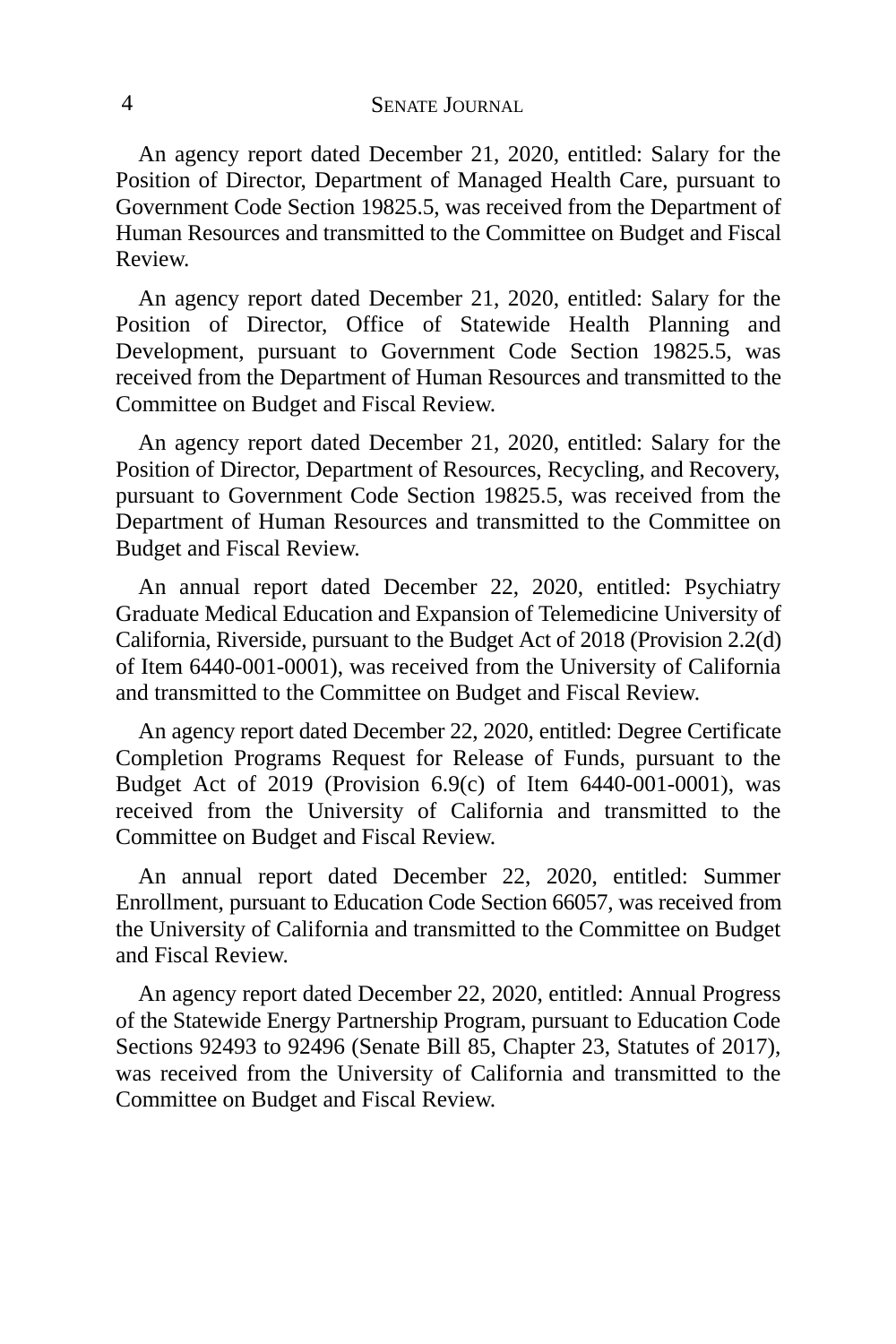An agency report dated December 28, 2020, entitled: 2020 Biodiversity Initiative Report, pursuant to the Budget Act of 2019 (Item 8570-001-0001), was received from the Department of Food and Agriculture and transmitted to the Committee on Budget and Fiscal Review.

An agency report dated December 23, 2020, entitled: Investments and Holdings Reports as they Relate to Iran, Sudan, and Northern Ireland as of June 30, 2020, pursuant to Assembly Bill 221 (Chapter 671, Statutes of 2007), Assembly Bill 1151 (Chapter 441, Statutes of 2011), Assembly Bill 2941 (Chapter 442, Statutes of 2006), and Senate Bill 105 (Chapter 341, Statutes of 1999), was received from the California State Teachers' Retirement System and transmitted to the Committee on Labor, Public Employment and Retirement.

A biennial report dated December 29, 2020, entitled: 2018–20 Biennial Inspection Cycle, pursuant to Penal Code Section 6031.2, was received from the Board of State and Community Corrections and transmitted to the Committee on Public Safety.

An agency report dated December 31, 2020, entitled: Small and Medium Sized Business Enterprise Participation in Public Contracts, pursuant to Public Utilities Code Section 130232.1(f)(5) and Government Code Section 9795, was received from the Los Angeles County Metropolitan Transportation Authority and transmitted to the Committee on Governance and Finance.

An annual report dated December 29, 2020, entitled: 2019 California Grown Annual Report, was received from the Department of Food and Agriculture and transmitted to the Committee on Agriculture.

An agency report dated November 3, 2020, entitled: Proposed 2020–21 Mid-Year Budget Revision, pursuant to the Budget Act of 2020, was received from the Public Employees' Retirement System and transmitted to the Committee on Budget and Fiscal Review.

An agency report dated November 3, 2020, entitled: 2019–20 Year-End Expenditure Report, pursuant to the Budget Act of 2020, was received from the Public Employees' Retirement System and transmitted to the Committee on Budget and Fiscal Review.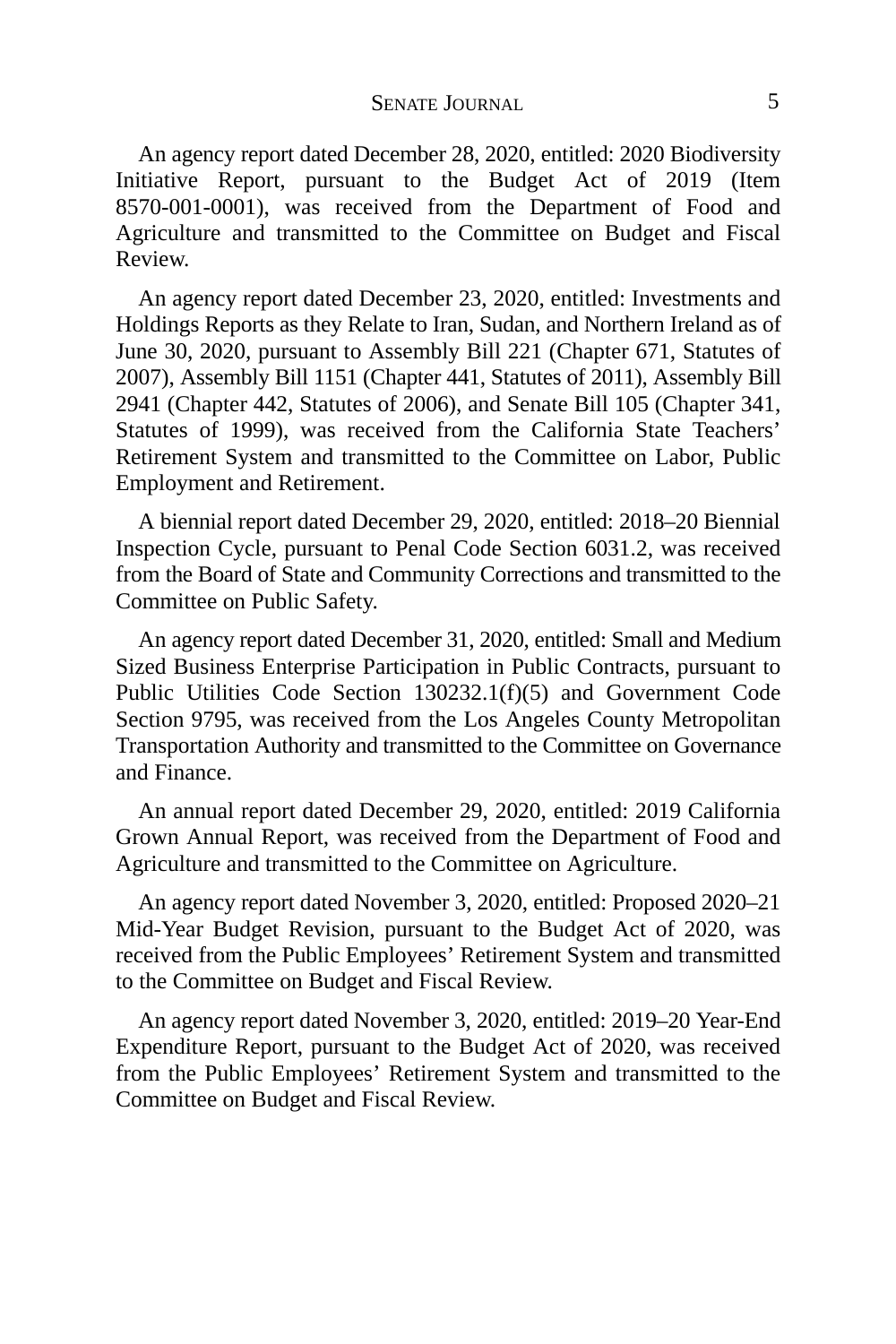An annual report dated November 20, 2020, entitled: 2020 California Public Divest from Iran Act and Sudan Act, pursuant to Government Code Sections 7513.7 and 7513.6, was received from the Public Employees' Retirement System and transmitted to the Committee on Labor, Public Employment and Retirement.

An agency report dated November 20, 2020, entitled: State Actuarial Valuation and Schools Pool Actuarial Valuation, pursuant to Government Code Section 20229, was received from the Public Employees' Retirement System and transmitted to the Committee on Labor, Public Employment and Retirement.

An agency report dated October 7, 2020, entitled: Actuarial Valuation Report for the 1959 Survivor Benefit Program, was received from the Public Employees' Retirement System and transmitted to the Committee on Labor, Public Employment and Retirement.

An annual report dated October 30, 2020, entitled: 2019 Health Benefits Program, pursuant to Government Code Section 22866, was received from the Public Employees' Retirement System and transmitted to the Committee on Budget and Fiscal Review.

An biannual report dated September 25, 2020, entitled: Trust Level Review as of June 30, 2020, pursuant to Government Code Section 20235, was received from the Public Employees' Retirement System and transmitted to the Committee on Labor, Public Employment and Retirement.

An agency report dated June 16, 2020, entitled: Preliminary 2021 Premiums and Proposed Health Benefit Design Changes, pursuant to Government Code Section 22865, was received from the Public Employees' Retirement System and transmitted to the Committee on Budget and Fiscal Review.

An agency report dated April 17, 2020, entitled: Judges' Retirement System II Actuarial Valuation as of June 30, 2019, was received from the Public Employees' Retirement System and transmitted to the Committee on Labor, Public Employment and Retirement.

An agency report dated April 17, 2020, entitled: Judges' Retirement System Actuarial Valuation as of June 30, 2019, pursuant to Government Code Section 75109.5, was received from the Public Employees' Retirement System and transmitted to the Committee on Labor, Public Employment and Retirement.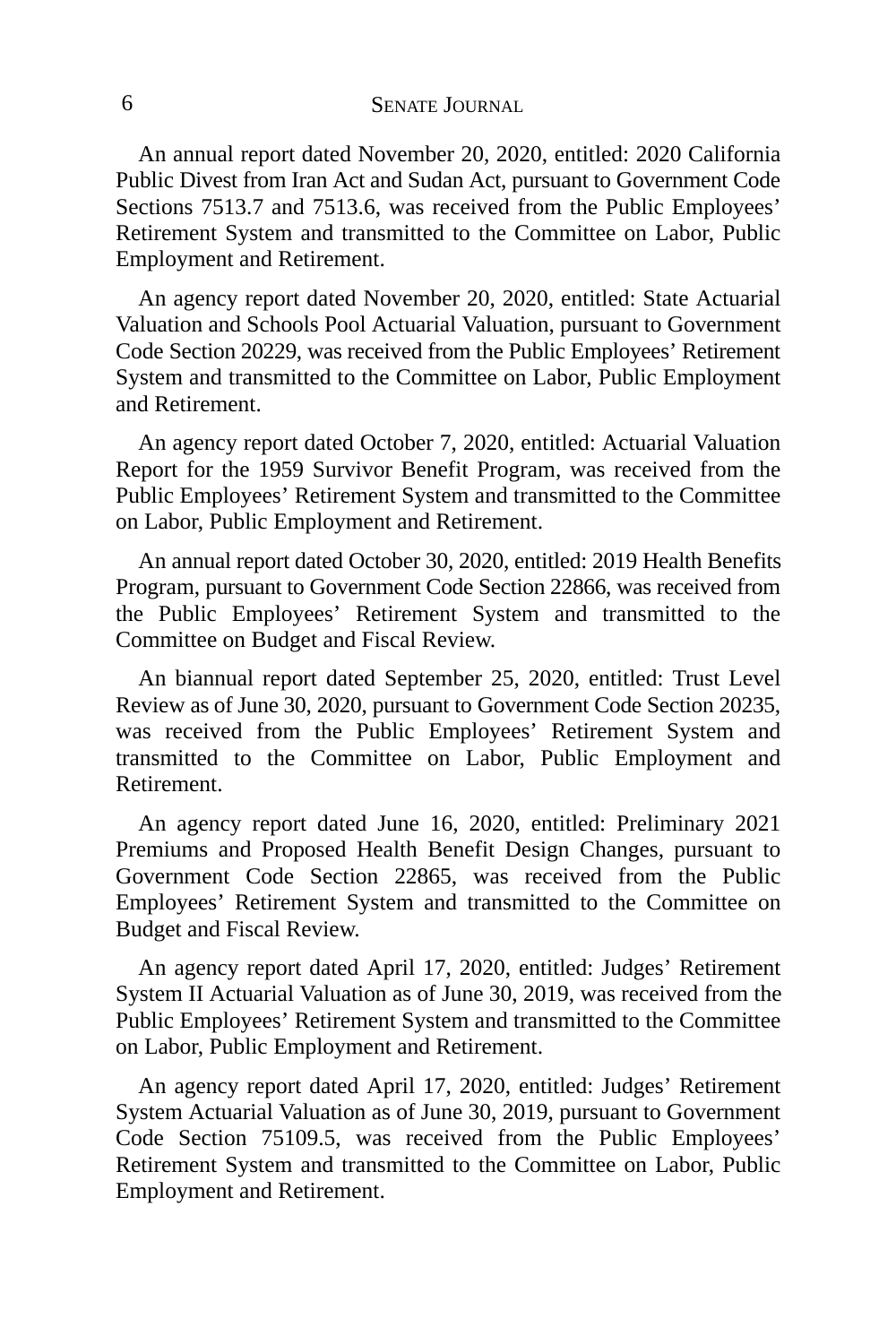An agency report dated April 17, 2020, entitled: Legislators' Retirement System Actuarial Valuation as of June 30, 2019, pursuant to Government Code Section 9358.1, was received from the Public Employees' Retirement System and transmitted to the Committee on Labor, Public Employment and Retirement.

An annual report dated April 24, 2020, entitled: 2020–21 Approved Budget, pursuant to Government Code Section 20208, was received from the Public Employees' Retirement System and transmitted to the Committee on Budget and Fiscal Review.

An annual report dated November 30, 2020, entitled: 2019 Price Posting for Processing Strawberries, pursuant to Food and Agricultural Code Section 63101, was received from the Department of Food and Agriculture and transmitted to the Committee on Agriculture.

A quarterly report dated November 30, 2020, entitled: Legal Services Provided to the Commission on Teacher Credentialing, pursuant to the Budget Act of 2019 (Assembly Bill 74, Chapter 23, Statutes of 2019 and Provision 6 of Item 6360-001-0407), was received from the Department of Justice and transmitted to the Committee on Budget and Fiscal Review.

An agency report dated November 23, 2020, entitled: December 2020 Report—Investment in Mental Health Wellness Act of 2013, pursuant to Senate Bill 82 (Chapter 34, Statutes of 2013), was received from the California Health Facilities Financing Authority and transmitted to the Committee on Budget and Fiscal Review.

An agency report dated November 24, 2020, entitled: Proposed Regulatory Changes Impacting Inmate Credit Earning, pursuant to Penal Code Section 2936, was received from the Department of Corrections and Rehabilitation and transmitted to the Committee on Budget and Fiscal Review.

An agency report dated December 1, 2020, entitled: U Visa Certification Requests for 2020, pursuant to Penal Code Section 679.10, was received from the Office of the Los Angeles County District Attorney and transmitted to the Committee on Judiciary.

An audit report dated December 11, 2020, entitled: California State Auditor Report 2020-008: State of California, Statement of Securities Accountability of the State Treasurer's Office as of December 31, 2019, was received from the Office of the California State Auditor and transmitted to the Committee on Rules.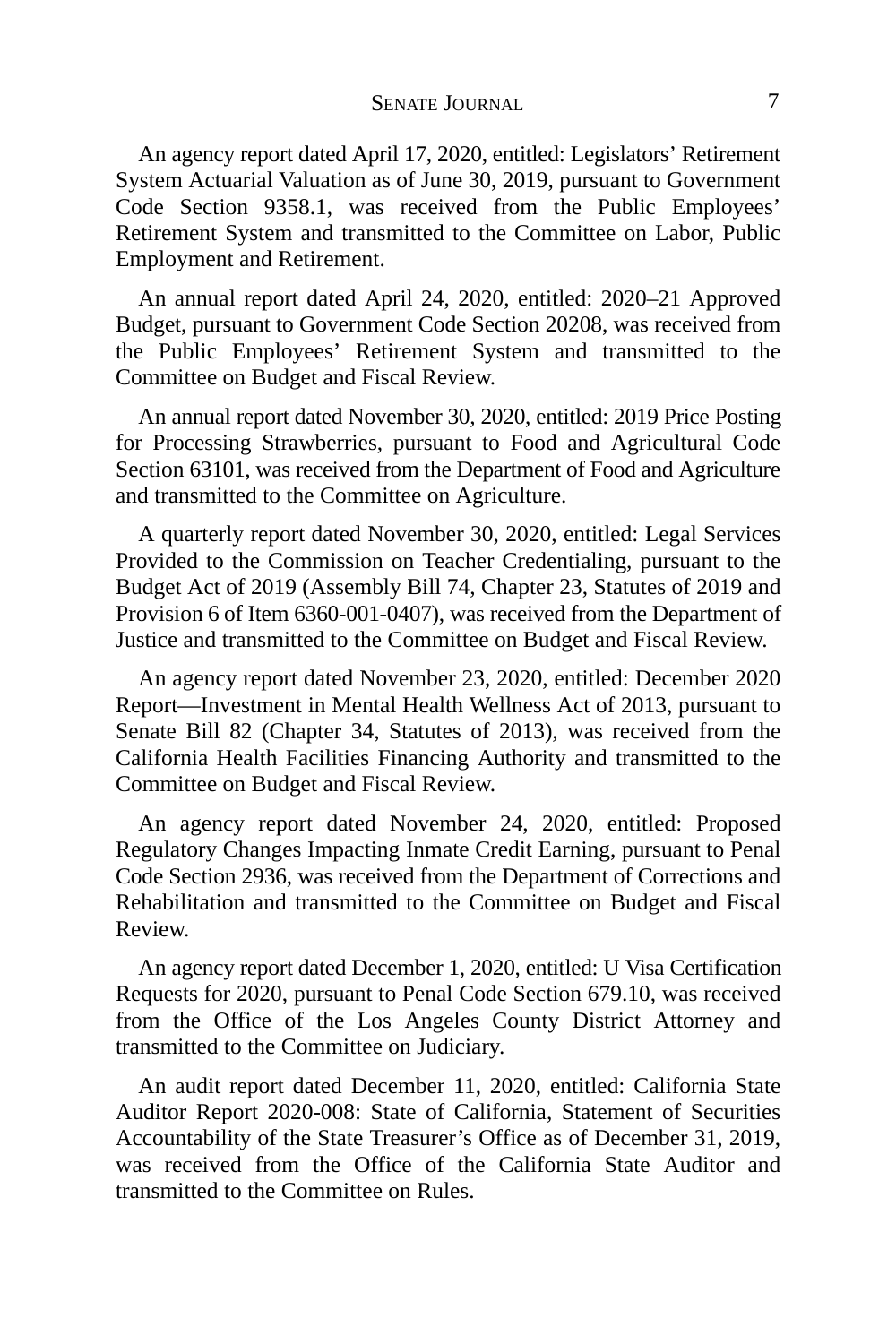An annual report dated December 15, 2020, entitled: 2020 Wildfire Fund Operations for July 12, 2019 to July 11, 2020, pursuant to Public Utilities Code Section 3283, was received from the California Earthquake Authority and transmitted to the Committee on Energy, Utilities and Communications.

A biannual report dated December 10, 2020, entitled: Status of the Child Support Program and Performance of Local Child Support Agencies for Federal Fiscal Year 2020—October 2019 to March 2020, pursuant to Family Code Sections 17600(b), 17600(g), and 17602, was received from the Department of Child Support Services and transmitted to the Committee on Human Services.

An agency report dated December 15, 2020, entitled: Ambulance Patient Offload Delay, pursuant to Health and Safety Code Section 1797.123, was received from the Emergency Medical Services Authority and transmitted to the Committee on Health.

An agency report dated December 8, 2020, entitled: Fiscal Year 2021–22 Preliminary Budget, pursuant to Health and Safety Code Sections 50913 and 51624, was received from the California Housing Finance Agency and transmitted to the Committee on Budget and Fiscal Review.

An agency report dated December 31, 2020, entitled: 2019–20 Court Facilities Trust Fund Expenditures, pursuant to Government Code Section 70352(c), was received from the Judicial Council of California and transmitted to the Committee on Judiciary.

An agency report dated December 22, 2020, entitled: Form I-918 Supplement B Certifications for Calendar Year 2020, pursuant to the California Immigrant Victims of Crime Equity Act (Senate Bill 674), was received from the San Rafael Police Department and transmitted to the Committee on Judiciary.

An annual report dated December 22, 2020, entitled: Form I-914 Supplement B Certifications for Calendar Year 2019, pursuant to Penal Code Section 679.11(m), was received from the Department of Justice and transmitted to the Committee on Budget and Fiscal Review.

An annual report dated December 22, 2020, entitled: Form I-914 Supplement B Certifications for Calendar Year 2018, pursuant to Penal Code Section 679.11(m), was received from the Department of Justice and transmitted to the Committee on Budget and Fiscal Review.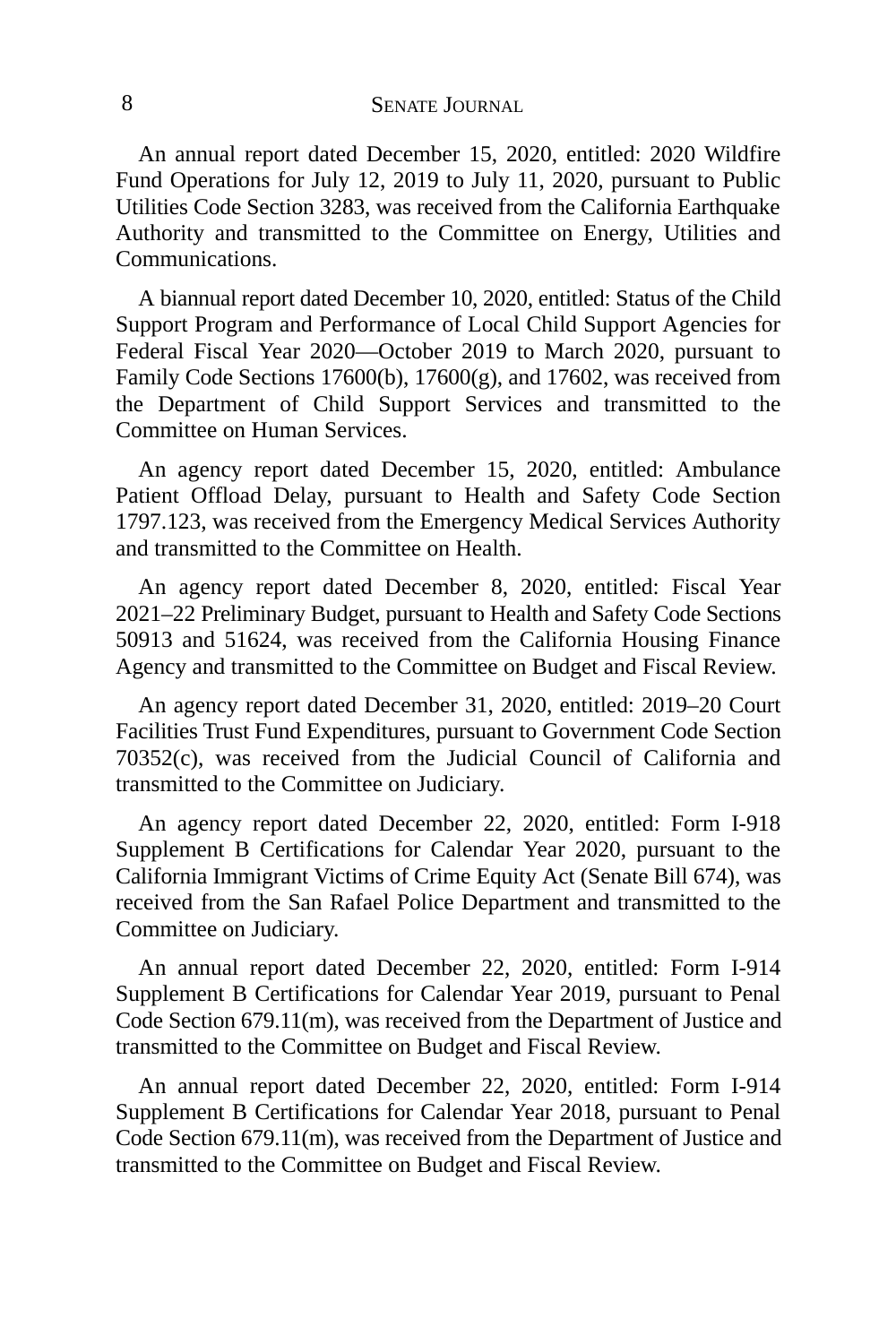An annual report dated December 22, 2020, entitled: Form I-918 Supplement B Certifications for Calendar Year 2019, pursuant to Penal Code Section 679.10(n), was received from the Department of Justice and transmitted to the Committee on Budget and Fiscal Review.

An annual report dated December 22, 2020, entitled: Form I-918 Supplement B Certifications for Calendar Year 2018, pursuant to Penal Code Section 679.10(n), was received from the Department of Justice and transmitted to the Committee on Budget and Fiscal Review.

An annual report dated December 16, 2020, entitled: 2020 Regional Measure 3 Annual Report, pursuant to Streets and Highways Code Section 30923(i), was received from the Bay Area Toll Authority and transmitted to the Committee on Transportation.

An annual report dated December 17, 2020, entitled: California Rules of Court, Rule 10.75 (Meetings of Advisory Bodies), pursuant to the Supplemental Report of the Budget Package of 2013–14, was received from the Judicial Council of California and transmitted to the Committee on Budget and Fiscal Review.

An annual report dated December 16, 2020, entitled: Sexual Assault Forensic Evidence Tracking Database for Calendar Year 2019, pursuant to Penal Code Section 680.3(e), was received from the Department of Justice and transmitted to the Committee on Budget and Fiscal Review.

An agency report dated December 31, 2020, entitled: Trial Court Trust Fund Revenue, Expenditure, and Fund Balance Constraints for Fiscal Year 2019–20, pursuant to Government Code Sections 68502.5(b) and 77202.5(b), was received from the Judicial Council of California and transmitted to the Committee on Budget and Fiscal Review.

An annual report dated January 1, 2021, entitled: Receipts and Expenditures from Local Courthouse Construction Funds, pursuant to Government Code Section 70403(d), was received from the Judicial Council of California and transmitted to the Committee on Budget and Fiscal Review.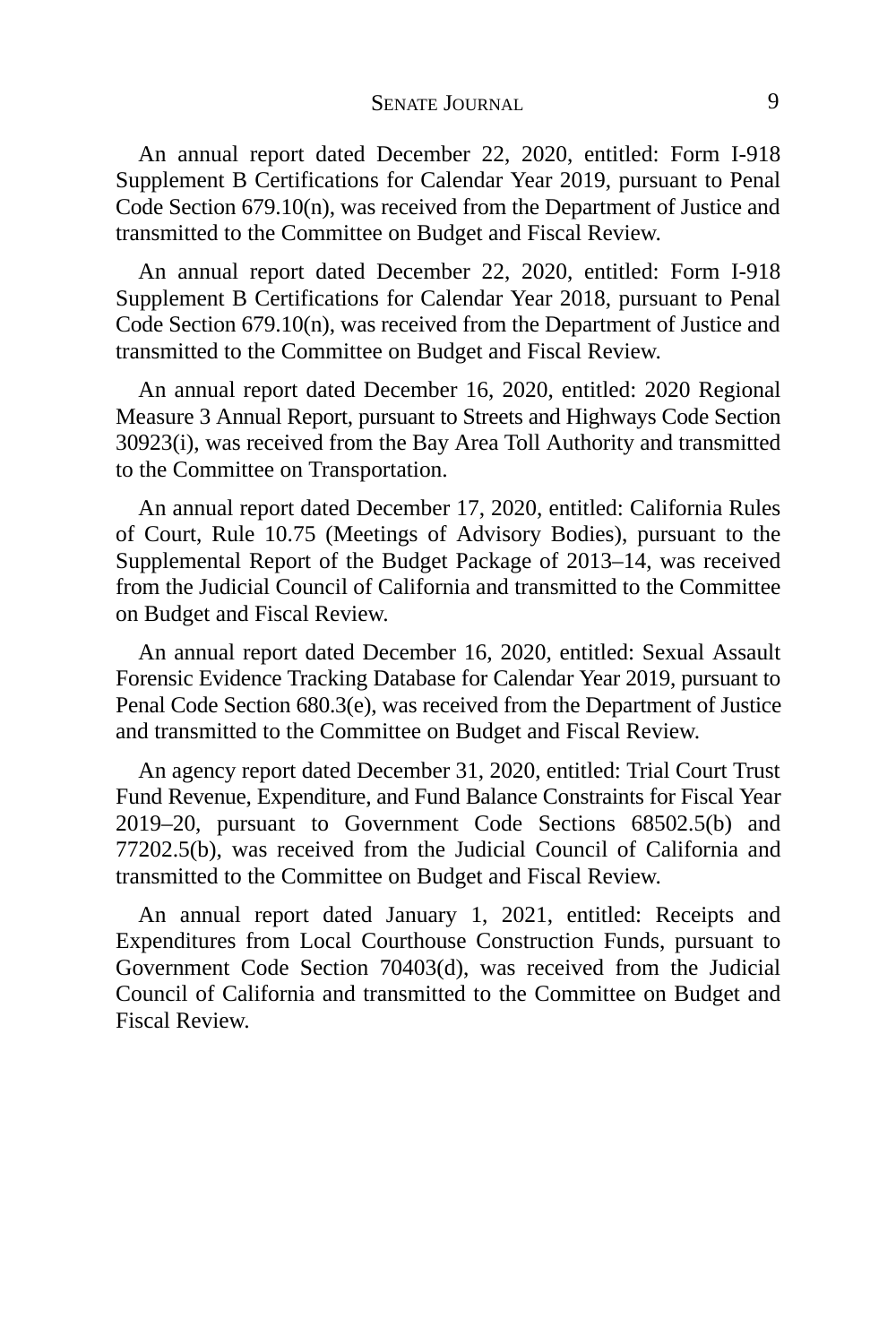10 SENATE JOURNAL

A biannual report dated May 1, 2020, entitled: Trust Level Review as of December 31, 2019, pursuant to Government Code Section 20235, was received from the Public Employees' Retirement System and transmitted to the Committee on Labor, Public Employment and Retirement.

MATHEW BURNS, Minute Clerk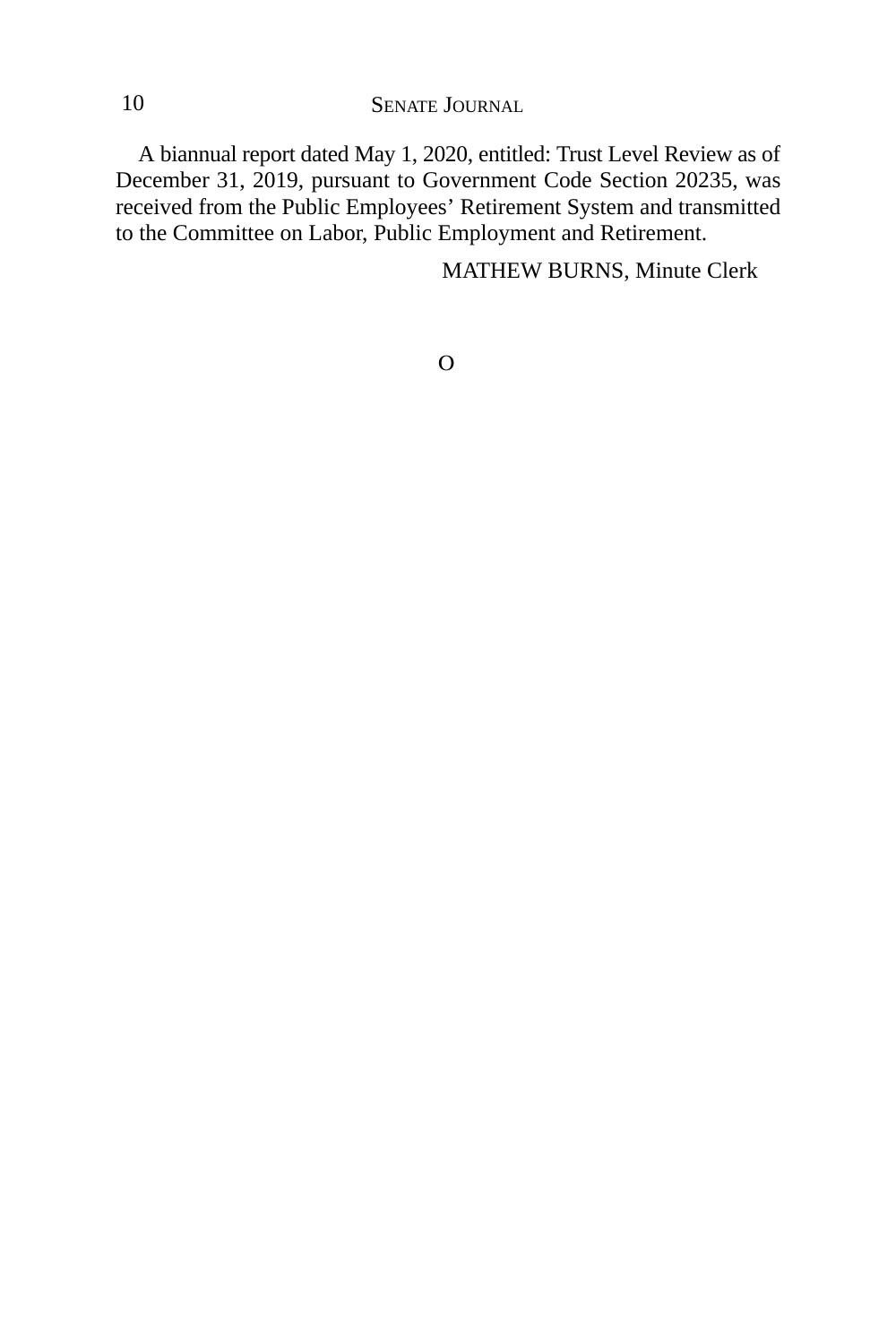SENATE JOURNAL

## CALIFORNIA LEGISLATURE

2021–22 REGULAR SESSION

# SENATE JOURNAL

#### **APPENDIX**

### **LETTERS OF TRANSMITTAL REPORTS OF STATE DEPARTMENTS AND AGENCIES**

Presenting reports of state departments and agencies received by the Secretary of the Senate and ordered printed in the Senate Journal

**January 2021**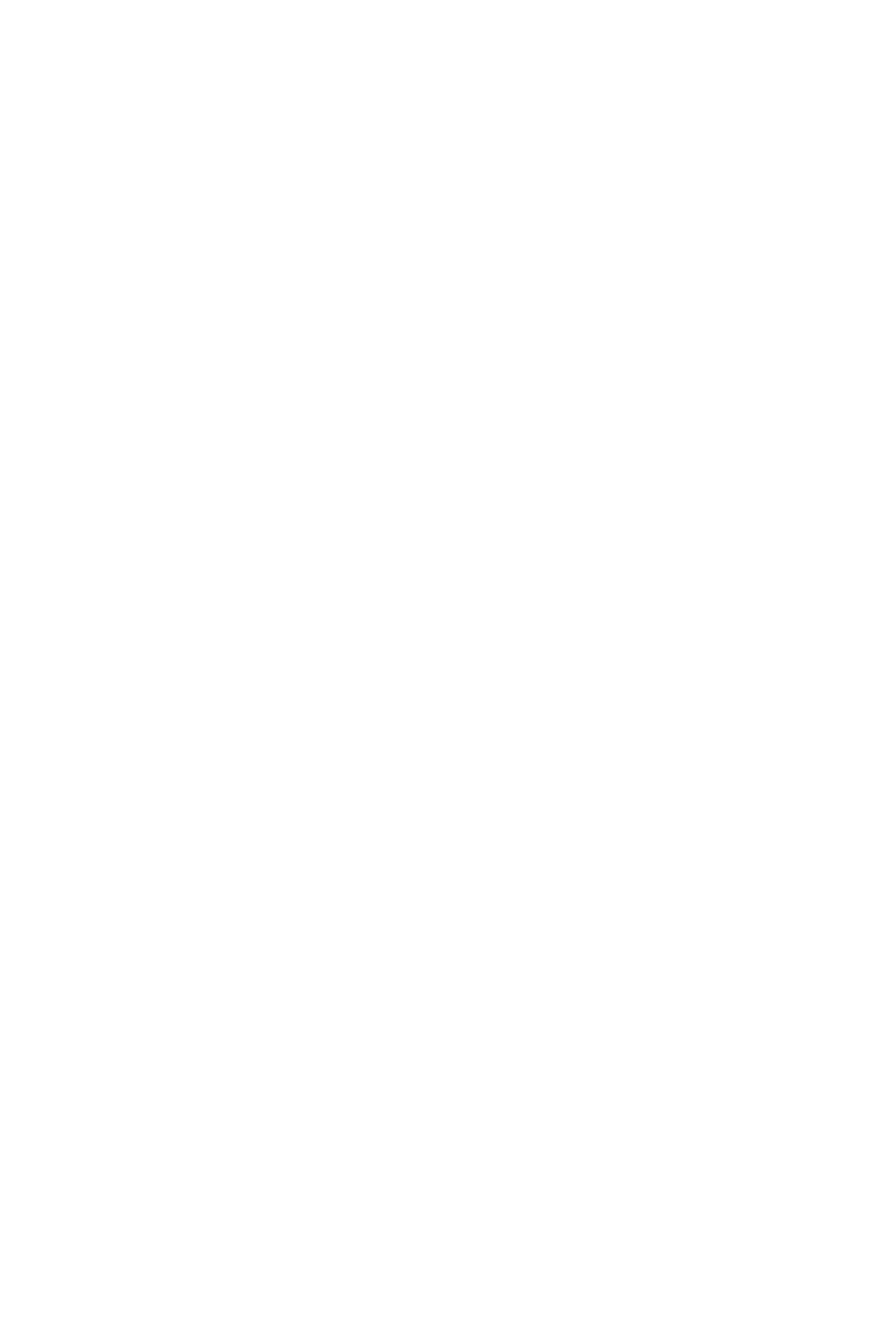#### **COMMUNICATIONS AND PETITIONS LETTERS OF TRANSMITTAL**

The following reports of state departments and agencies were ordered printed in the Journal:

A final report dated December 31, 2020, entitled: California Department of Finance—California Department of Fish and Wildlife and California State Lands Commission, Oil Spill Prevention, Response, and Preparedness Program Audit Report No. 21-3600-019, pursuant to Government Code Section 8670.42, was received from the Office of State Audits and Evaluations and transmitted to the Committee on Budget and Fiscal Review.

An annual report dated December 31, 2020, entitled: Child Welfare Public Health Nursing Early Intervention Program, pursuant to the Budget Act of 2020 (Welfare and Institutions Code Section 16521.8), was received from the Los Angeles County Department of Public Health and transmitted to the Committee on Budget and Fiscal Review.

An agency report dated December 31, 2020, entitled: Property Tax Assessments in the Counties of Del Norte, El Dorado, Fresno, Kern, Merced, San Mateo, Sutter, and Tuolumne, pursuant to Government Code Sections 9795 and 15646, was received from the Board of Equalization and transmitted to the Committee on Governance and Finance.

An annual report dated January 4, 2021, entitled: Form I-918 Supplement B Certifications for January 1, 2020 to December 31, 2020, pursuant to Penal Code Section 679.10, was received from the Coronado Police Department and transmitted to the Committee on Judiciary.

An agency report dated December 21, 2020, entitled: Form I-918 Supplement B Certification Reporting Stats for 2020, was received from the Palm Springs Police Department and transmitted to the Committee on Judiciary.

An agency report dated December 18, 2020, entitled: U Visa Certification Requests for 2020, pursuant to Penal Code Section 679.10, was received from the City of Simi Valley and transmitted to the Committee on Judiciary.

An agency report dated December 21, 2020, entitled: Form I-918 Supplement B, Petition for U Nonimmigrant Status for 2020, was received from the Ventura County Sheriff's Office and transmitted to the Committee on Judiciary.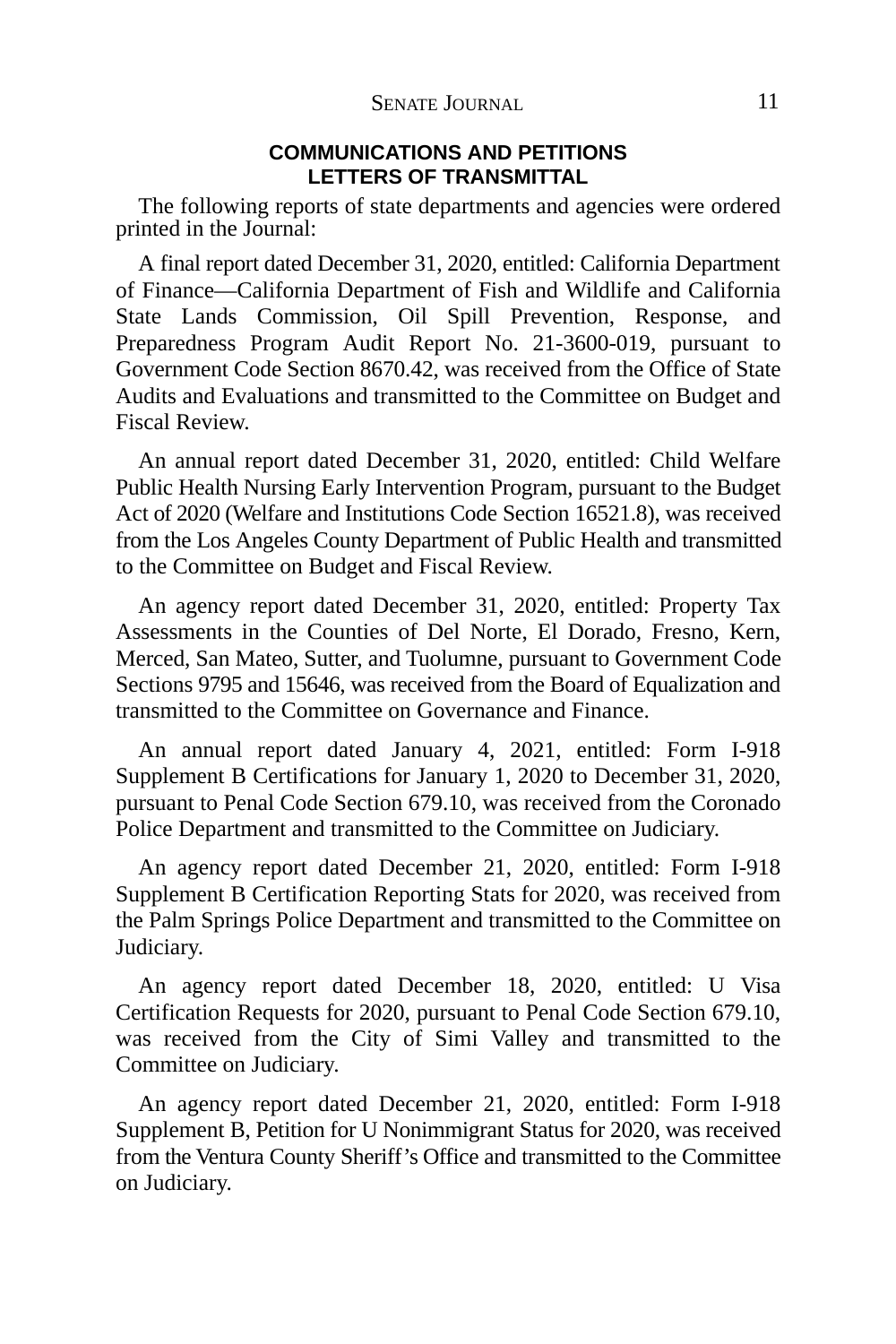An agency report dated December 22, 2020, entitled: U Visa Reports for Fiscal Year 2019–20, pursuant to Penal Code Sections 679.10 and 679.11, was received from the City of Torrance and transmitted to the Committee on Judiciary.

An agency report dated December 29, 2020, entitled: U Visa Certifications for Calendar Year 2020, pursuant to the California Immigrant Victims of Crime Equity Act (Senate Bill 674), was received from the Greenfield Police Department and transmitted to the Committee on Judiciary.

An audit report dated January 7, 2021, entitled: California State Auditor Report 2020-039: FI\$Cal Status Letter, FI\$Cal's Governing Entities Have Extended the Project Completion Target by Two Years While Struggles with Financial Reporting Persist, was received from the Office of the California State Auditor and transmitted to the Committee on Rules.

An audit report dated January 5, 2021, entitled: California State Auditor Report 2019-046: Proposition 56 Tobacco Tax, State Agencies' Weak Administration Reduced Revenue by Millions of Dollars and Led to the Improper Use and Inadequate Disclosure of Funds, was received from the Office of the California State Auditor and transmitted to the Committee on Rules.

An agency report dated December 23, 2020, entitled: Study of the \$15,000 Contractor License Bond, pursuant to Business and Professions Code Section 7071.6 (Senate Bill 610, Chapter 378, Statutes of 2019), was received from the Contractors State License Board and transmitted to the Committee on Business, Professions and Economic Development.

An annual report dated December 29, 2020, entitled: Children's Hospital Program of 2004, 2008, and 2018, pursuant to Government Code Section 16724.4, was received from the California Health Facilities Financing Authority and transmitted to the Committee on Governmental Organization.

An agency report dated December 29, 2020, entitled: December 2020 Report—Investment in Mental Health Wellness Grant Program for Children and Youth, pursuant to Senate Bill 833 (Chapter 30, Statutes of 2016), was received from the California Health Facilities Financing Authority and transmitted to the Committee on Budget and Fiscal Review.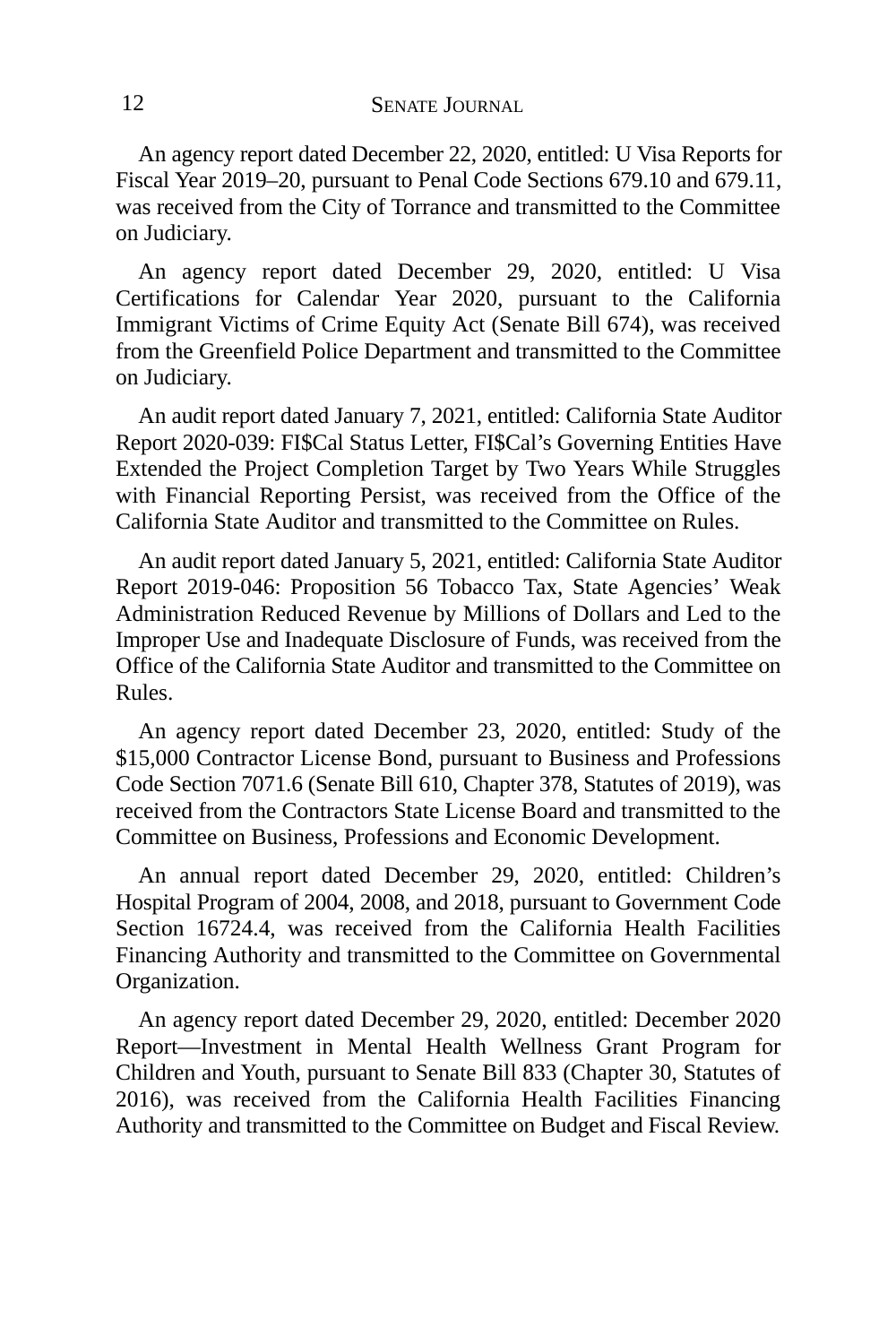An agency report dated January 4, 2021, entitled: Form I-918 Supplement B Certifications for Calendar Year 2020, pursuant to Penal Code Section 679.10, was received from the Marin County District Attorney's Office and transmitted to the Committee on Judiciary.

An agency report dated January 11, 2021, entitled: U Visa Certification Requests from January 1, 2020 to December 31, 2020, pursuant to Penal Code Section 679.10, was received from the San Diego County Sheriff's Department and transmitted to the Committee on Judiciary.

An agency report dated January 4, 2021, entitled: Form I-918 Supplement B Certifications for Calendar Year 2020, pursuant to Penal Code Section 679.10, was received from the San Mateo County District Attorney's Office and transmitted to the Committee on Judiciary.

An audit report dated January 12, 2021, entitled: California State Auditor Report 2020-041: Recommendations Not Fully Implemented After One Year, The Omnibus Audit Accountability Act of 2006, was received from the Office of the California State Auditor and transmitted to the Committee on Rules.

An annual report dated December 16, 2020, entitled: Online Traffic Adjudication and Ability-to-Pay for January 2021, pursuant to the Budget Act of 2018 (Senate Bill 847, Chapter 45, Statutes of 2018), was received from the Judicial Council of California and transmitted to the Committee on Budget and Fiscal Review.

An annual report dated January 1, 2021, entitled: Allocation of Funding in 2019–20 for Support of New Judgeships Authorized in 2007–08, pursuant to the Budget Act of 2007 (Chapters 171 and 172, Statutes of 2007), was received from the Judicial Council of California and transmitted to the Committee on Budget and Fiscal Review.

An agency report dated December 31, 2020, entitled: Electronic Recording Equipment Purchased or Leased by Superior Courts during January 1, 2020 to June 30, 2020, pursuant to Government Code Section 69958, was received from the Judicial Council of California and transmitted to the Committee on Budget and Fiscal Review.

An agency report dated December 29, 2020, entitled: Housing Financing Tools and Equitable, Location-Efficient Development in California: Report on the Use of Tax Increment Financing, pursuant to Senate Bill 961 (Chapter 559, Statutes of 2018), was received from the Governor's Office of Planning and Research and transmitted to the Committee on Appropriations.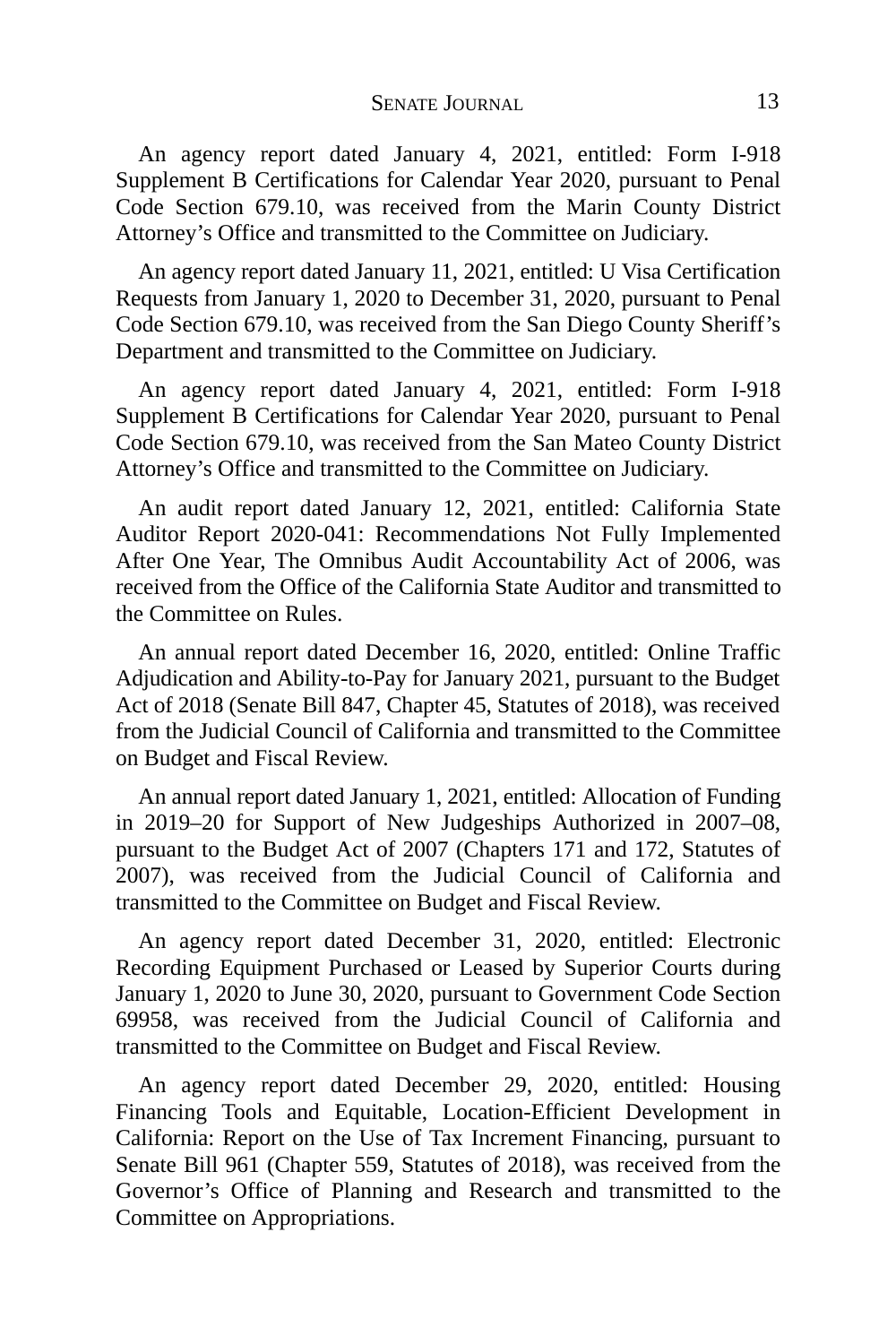An agency report dated December 29, 2020, entitled: Housing Financing Tools and Equitable, Location-Efficient Development in California: Bus Stations as Transit-Oriented Development Anchors Report, pursuant to Senate Bill 961 (Chapter 559, Statutes of 2018), was received from the Governor's Office of Planning and Research and transmitted to the Committee on Appropriations.

An agency report dated December 29, 2020, entitled: Housing Financing Tools and Equitable, Location-Efficient Development in California: Case Studies Report, pursuant to Senate Bill 961 (Chapter 559, Statutes of 2018), was received from the Governor's Office of Planning and Research and transmitted to the Committee on Appropriations.

An annual report dated December 31, 2020, entitled: Sixth Annual Joint Agency Staff Report on Assembly Bill 8: 2020 Assessment of Time and Cost Needed to Attain 100 Hydrogen Refueling Stations in California, pursuant to Assembly Bill 8 (Chapter 401, Statutes of 2013), was received from the California Energy Commission and transmitted to the Committee on Budget and Fiscal Review.

An agency report dated January 4, 2021, entitled: Approved Mandate Claims between July 1, 2020 to December 31, 2020, pursuant to Government Code Section 17600, was received from the Commission on State Mandates and transmitted to the Committee on Governance and Finance.

An annual report dated January 4, 2021, entitled: Denied Mandate Claims for January 1, 2020 to December 31, 2020, pursuant to Government Code Section 17601, was received from the Commission on State Mandates and transmitted to the Committee on Governance and Finance.

An agency report dated January 4, 2021, entitled: Incorrect Reduction Claims for January 1, 2020 to December 31, 2020, pursuant to Government Code Section 17602, was received from the Commission on State Mandates and transmitted to the Committee on Governance and Finance.

An annual report dated December 31, 2020, entitled: Student Voter Registration Efforts Carried Out Over the Past Calendar Year, pursuant to Elections Code Section 2146(d), was received from the Secretary of State and transmitted to the Committee on Elections and Constitutional Amendments.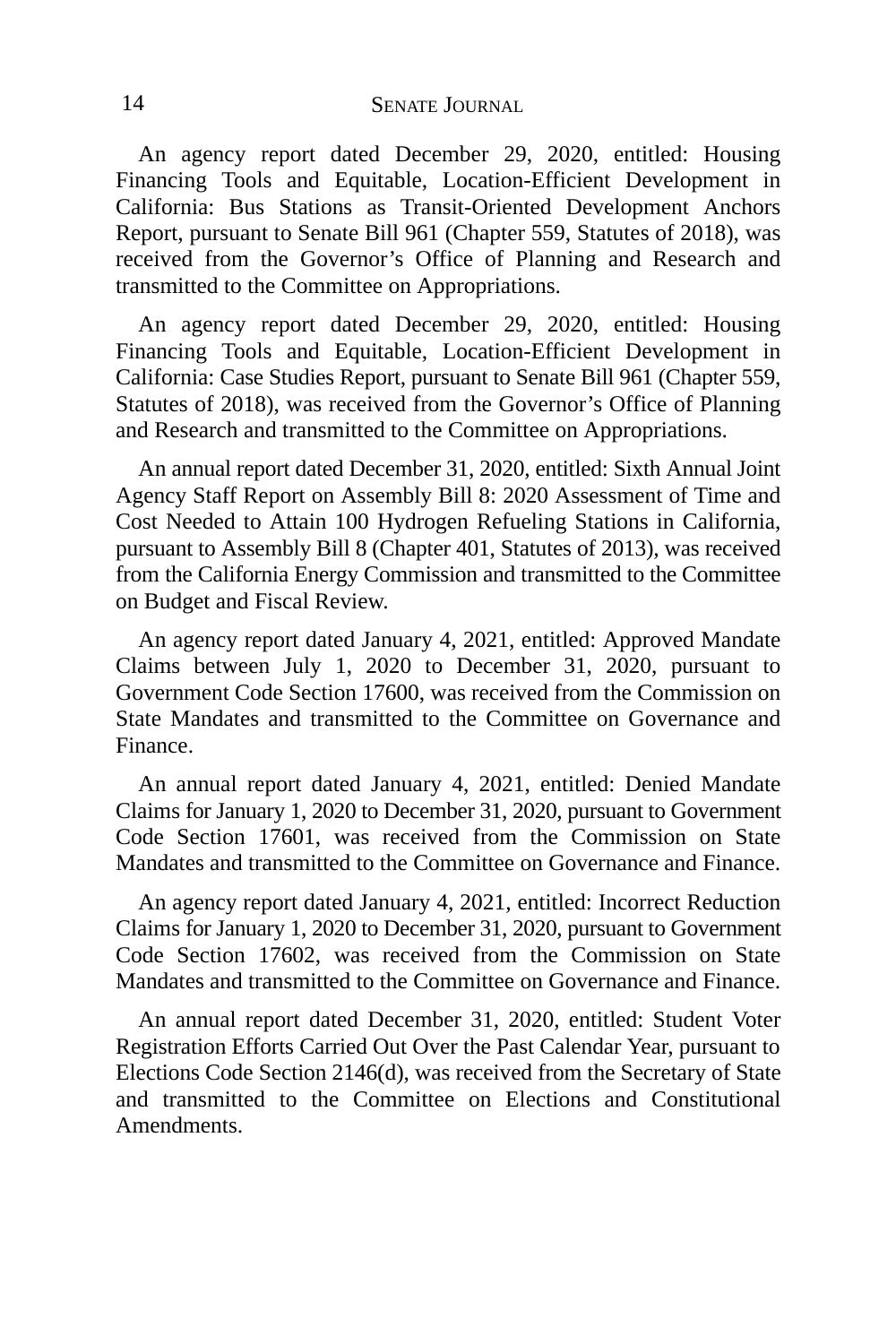An annual report dated January 5, 2021, entitled: A Framework for Evaluating State-Level Green Stimulus Proposals, pursuant to Health and Safety Code Section 38592.6 (Assembly Bill 398, Chapter 135, Statutes of 2017), was received from the Legislative Analyst's Office and transmitted to the Committee on Environmental Quality.

An agency report dated January 6, 2021, entitled: 2020 Acceptance, Sale and/or Exchange of Gift Real Property for Calendar Year 2020, pursuant to Education Code Section 89720, was received from the California State University and transmitted to the Committee on Budget and Fiscal Review.

An agency report dated January 6, 2021, entitled: 2020 Acquisition of Real Property Using Revenues from Parking and Housing Programs, pursuant to Education Code Section 89048(g), was received from the California State University and transmitted to the Committee on Budget and Fiscal Review.

An annual report dated January 7, 2021, entitled: 2019 Fish Passage, pursuant to Streets and Highways Code Section 156.1, was received from the Department of Transportation and transmitted to the Committee on Natural Resources and Water.

An annual report dated January 8, 2021, entitled: Address Confidentiality Program Safe at Home 2020 Summary of Statistics, pursuant to Government Code Sections 6210 and 6216, was received from the Secretary of State and transmitted to the Committee on Judiciary.

An annual report dated January 11, 2021, entitled: California Office of the Small Business Advocate, Made in California Program during October 2019 to September 2020, pursuant to Government Code Sections 12097(d) and 12098.4(b), was received from the Governor's Office of Business and Economic Development and transmitted to the Committee on Business, Professions and Economic Development.

An annual report dated January 11, 2021, entitled: Sixth Annual Case-Related Data Report, pursuant to Business and Professions Code Section 312.1, was received from the Office of Administrative Hearings and transmitted to the Committee on Business, Professions and Economic Development.

An annual report dated January 12, 2021, entitled: Annual Report for Federal Fiscal Year 2019—October 1, 2018 to September 30, 2019, pursuant to Welfare and Institutions Code Section 9716(b), was received from the Office of the State Long-Term Care Ombudsman and transmitted to the Committee on Human Services.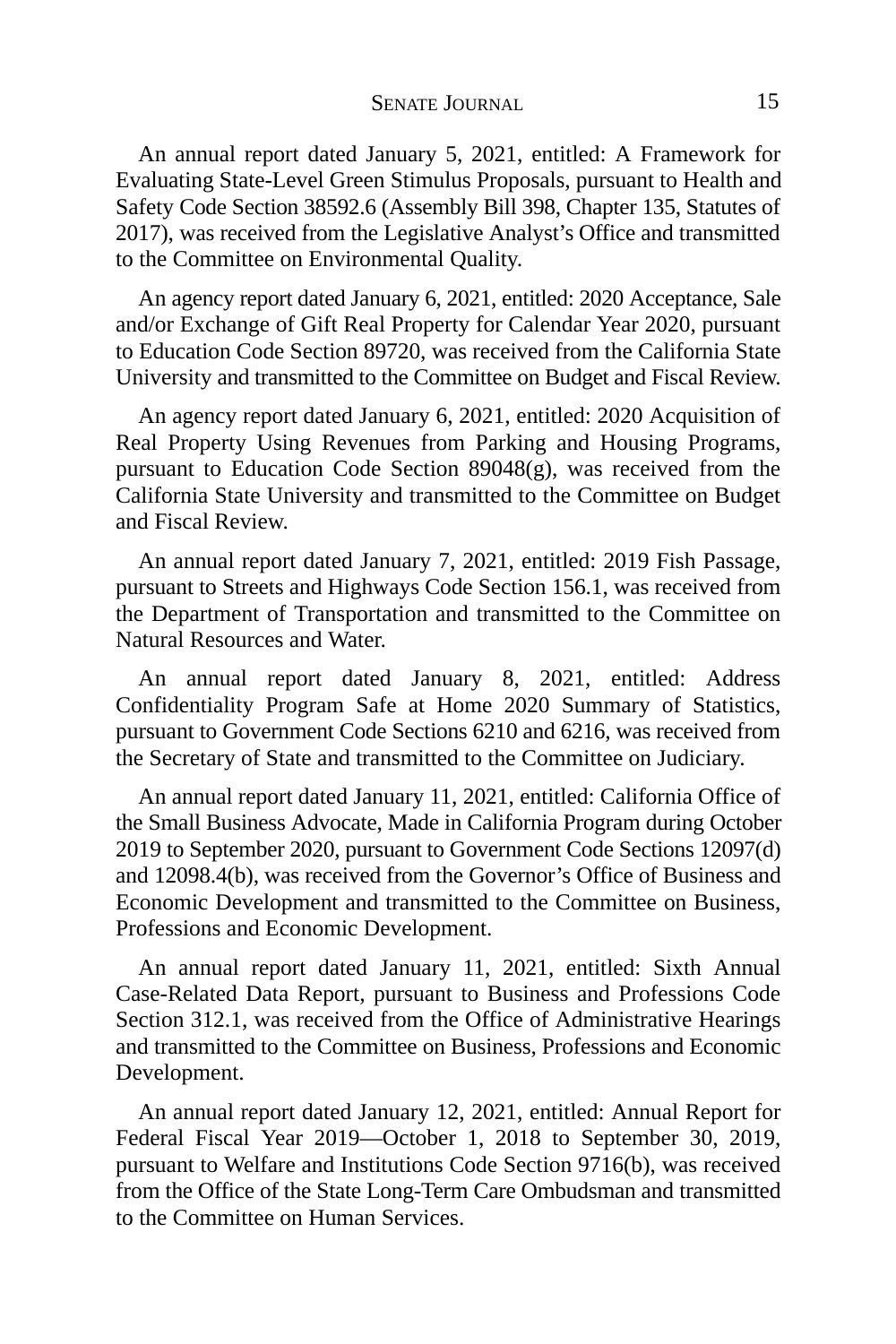An agency report dated January 13, 2021, entitled: Assembly Bill 386/1062, Cross-Enrollment: Online Education, pursuant to Education Code Section 89226, was received from the California State University and transmitted to the Committee on Budget and Fiscal Review.

An agency report dated January 13, 2021, entitled: Summer Enrollment, pursuant to Education Code Section 66057, was received from the California State University and transmitted to the Committee on Budget and Fiscal Review.

An agency report dated January 13, 2021, entitled: Assembly Bill 386/1062, Cross-Enrollment: Online Education—Revised, pursuant to Education Code Section 89226, was received from the California State University and transmitted to the Committee on Budget and Fiscal Review.

An annual report dated January 12, 2021, entitled: Victims of Crime: U Nonimmigrant Status, pursuant to Senate Bill 674 (Chapter 721, Statutes of 2015), was received from the California Highway Patrol and transmitted to the Committee on Judiciary.

An annual report dated January 12, 2021, entitled: Victims of Crime: T Nonimmigrant Status, pursuant to Assembly Bill 2027 (Chapter 749, Statutes of 2016), was received from the California Highway Patrol and transmitted to the Committee on Judiciary.

An audit report dated January 14, 2021, entitled: California State Auditor Report 2020-301: Judicial Branch Procurement, Courts Generally Met Procurement Requirements, but Some Need to Improve Their Payment Practices, was received from the Office of the California State Auditor and transmitted to the Committee on Rules.

An agency report dated January 15, 2021, entitled: Graduation Initiative 2025 Progress: Student Success Activities and Opportunities for the 2019–20 Academic Year, pursuant to the Budget Act of 2019 (Provision 1.3 of Item 6610-001-0001), was received from the California State University and transmitted to the Committee on Budget and Fiscal Review.

An agency report dated January 15, 2021, entitled: Deferred Maintenance and Seismic Safety Plan Report, pursuant to the Supplemental Report Language for 2019–20, was received from the California State University and transmitted to the Committee on Budget and Fiscal Review.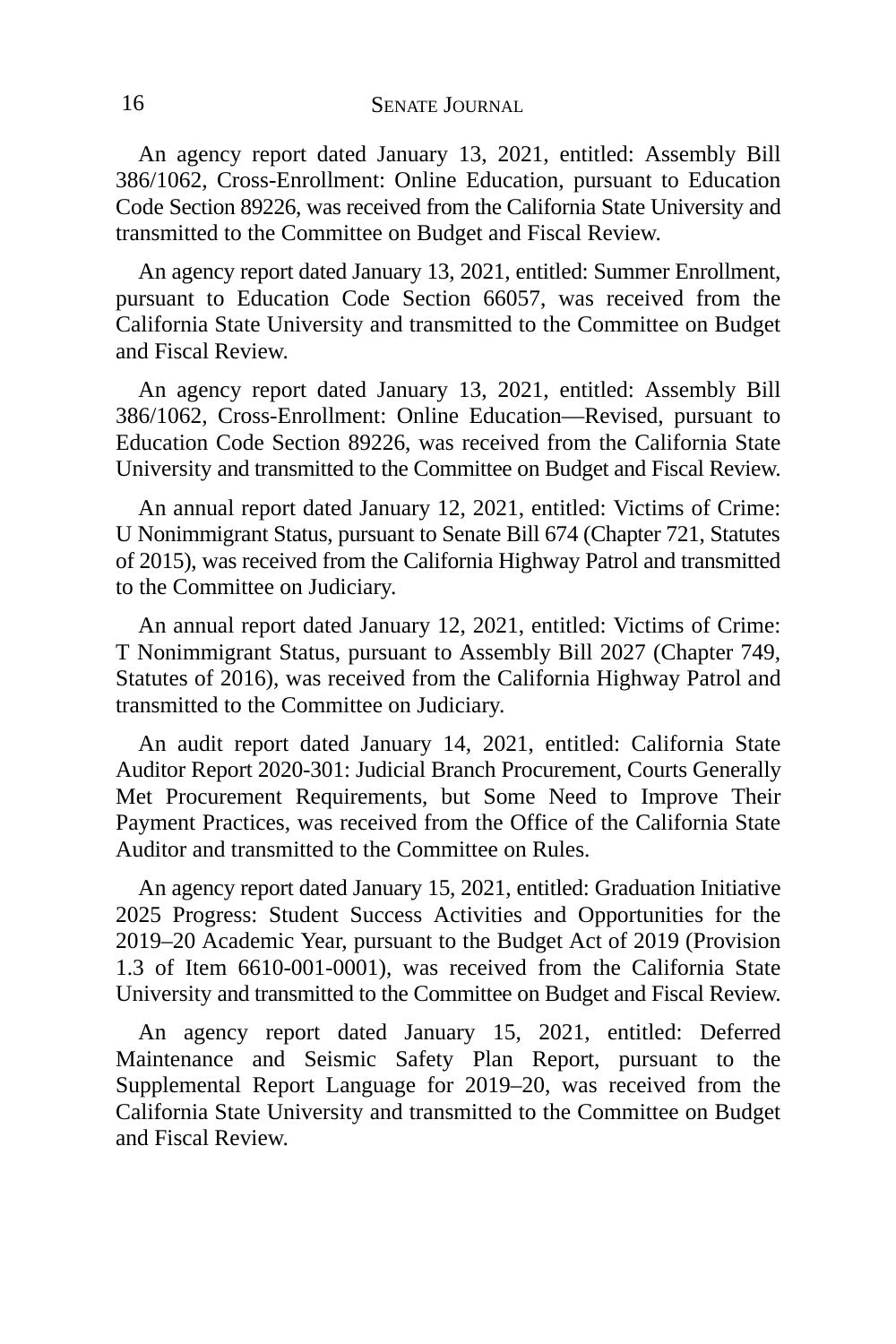An agency report dated January 15, 2021, entitled: Proposal to Increase the Childhood Lead Poisoning Prevention Fee for Fiscal Year 2021–22, pursuant to Health and Safety Code Section 105275, was received from the Department of Public Health and transmitted to the Committee on Health.

An agency report dated January 14, 2021, entitled: 2020 Summary of Federal Income Tax Changes, pursuant to Revenue and Taxation Code Section 19522, was received from the Franchise Tax Board and transmitted to the Committee on Governance and Finance.

An annual report dated January 15, 2021, entitled: 2020 Contracting Out for Services at Newly Developed Facilities, pursuant to Education Code Section 92611.9, was received from the University of California and transmitted to the Committee on Budget and Fiscal Review.

An agency report dated January 8, 2021, entitled: Statistics Regarding the Workload of the Fair Political Practices Commission for Calendar Year 2020, pursuant to the Budget Act of 2020 (Chapter 6, Statutes of 2020 and Item 8620-001-0001), was received from the Fair Political Practices Commission and transmitted to the Committee on Budget and Fiscal Review.

An audit report dated January 19, 2021, entitled: California State Auditor Report 2020-610: State High Risk Update—Coronavirus Relief Fund, California Should Have Allocated More Funding to Small Counties, was received from the Office of the California State Auditor and transmitted to the Committee on Rules.

An annual report dated January 19, 2021, entitled: Achievements in Conservation, Recycling, and Groundwater Recharge Covering Fiscal Year July 2019 to June 2020, pursuant to Sections 130.5 and 130.7 of the Metropolitan Water District Act (Senate Bill 60, Chapter 415, Statutes of 1999), was received from the Metropolitan Water District of Southern California and transmitted to the Committee on Natural Resources and Water.

An audit report dated January 21, 2021, entitled: California State Auditor Report 2020-701: Recommendations for the Legislature From Audits Issued During 2019 and 2020, was received from the Office of the California State Auditor and transmitted to the Committee on Rules.

An annual report dated January 20, 2021, entitled: Annual Report for Fiscal Year 2019–20, pursuant to Section 1143 of the Agricultural Labor Relations Act of 1975, was received from the Agricultural Labor Relations Board and transmitted to the Committee on Agriculture.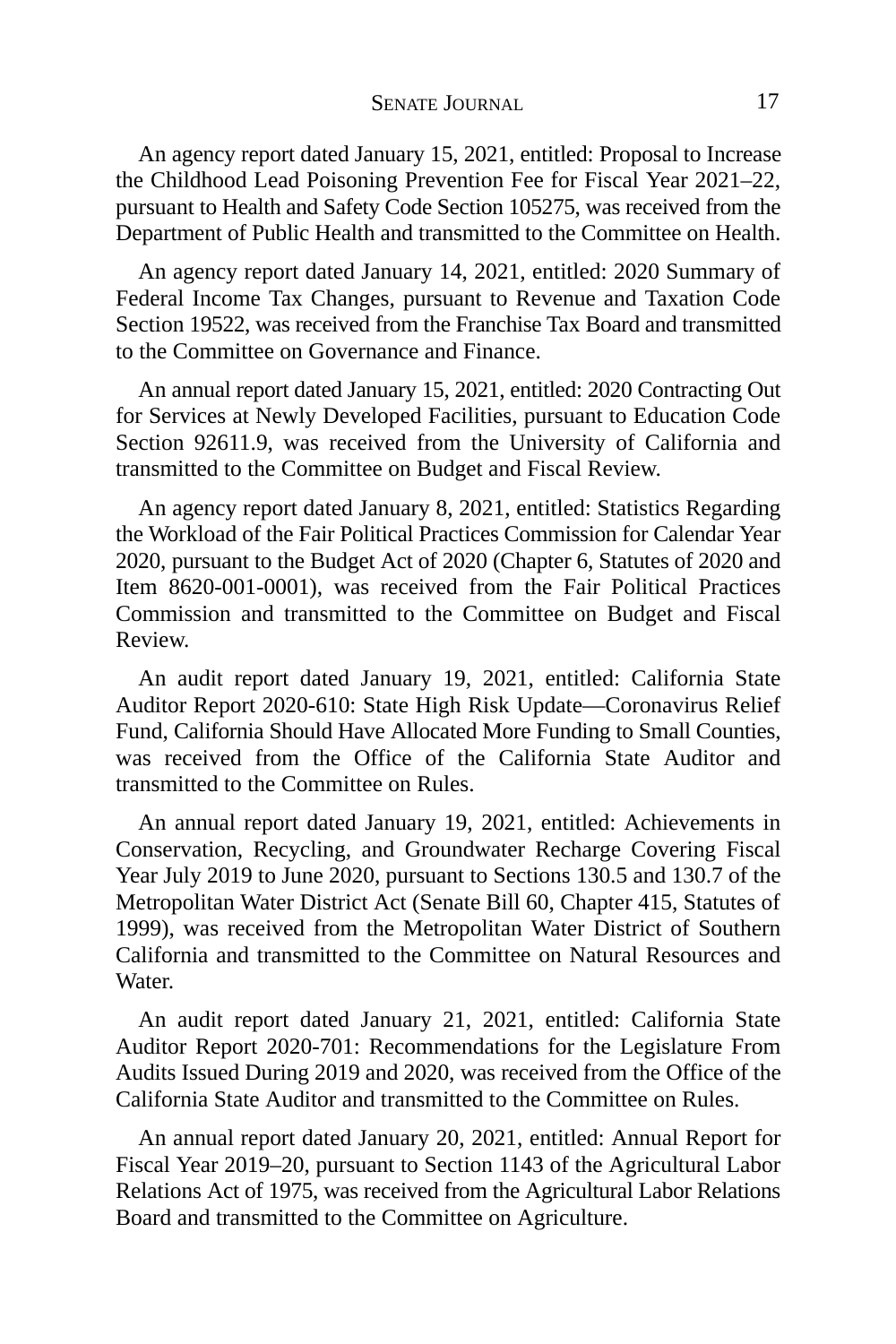An annual report dated January 21, 2021, entitled: 2019–20 Annual Report, pursuant to Public Resources Code Section 2717, was received from the State Mining and Geology Board and transmitted to the Committee on Natural Resources and Water.

An agency report dated December 17, 2020, entitled: Climate Catalyst Fund 2021 Investment Categories for June to December 2020, pursuant to Government Code Section 63048.93(d) (Assembly Bill 78, Chapter 10, Statutes of 2020), was received from the Governor's Office of Business and Economic Development and transmitted to the Committee on Budget and Fiscal Review.

An agency report dated December 1, 2020, entitled: 2020 California Department of Public Health Vacancy Report, was received from the Department of Public Health and transmitted to the Committee on Budget and Fiscal Review.

An audit report dated January 26, 2021, entitled: California State Auditor Report 2020-128/628.1: Employment Development Department, EDD's Poor Planning and Ineffective Management Left It Unprepared to Assist Californians Unemployed by COVID-19 Shutdowns, was received from the Office of the California State Auditor and transmitted to the Committee on Rules.

An agency report dated January 26, 2021, entitled: 2020 California Firefighter Total Compensation Survey Bargaining Unit 8, pursuant to Government Code Section 19827.3, was received from the Department of Human Resources and transmitted to the Committee on Budget and Fiscal Review.

An audit report dated January 28, 2021, entitled: California State Auditor Report 2020-628.2: Employment Development Department, Significant Weaknesses in EDD's Approach to Fraud Prevention Have Led to Billions of Dollars in Improper Benefit Payments, was received from the Office of the California State Auditor and transmitted to the Committee on Rules.

An annual report dated January 12, 2021, entitled: Inclusive Early Learning and Care Coordination Program for 2019–20, pursuant to Education Code Section 8499.5, was received from the Department of Education and transmitted to the Committee on Education.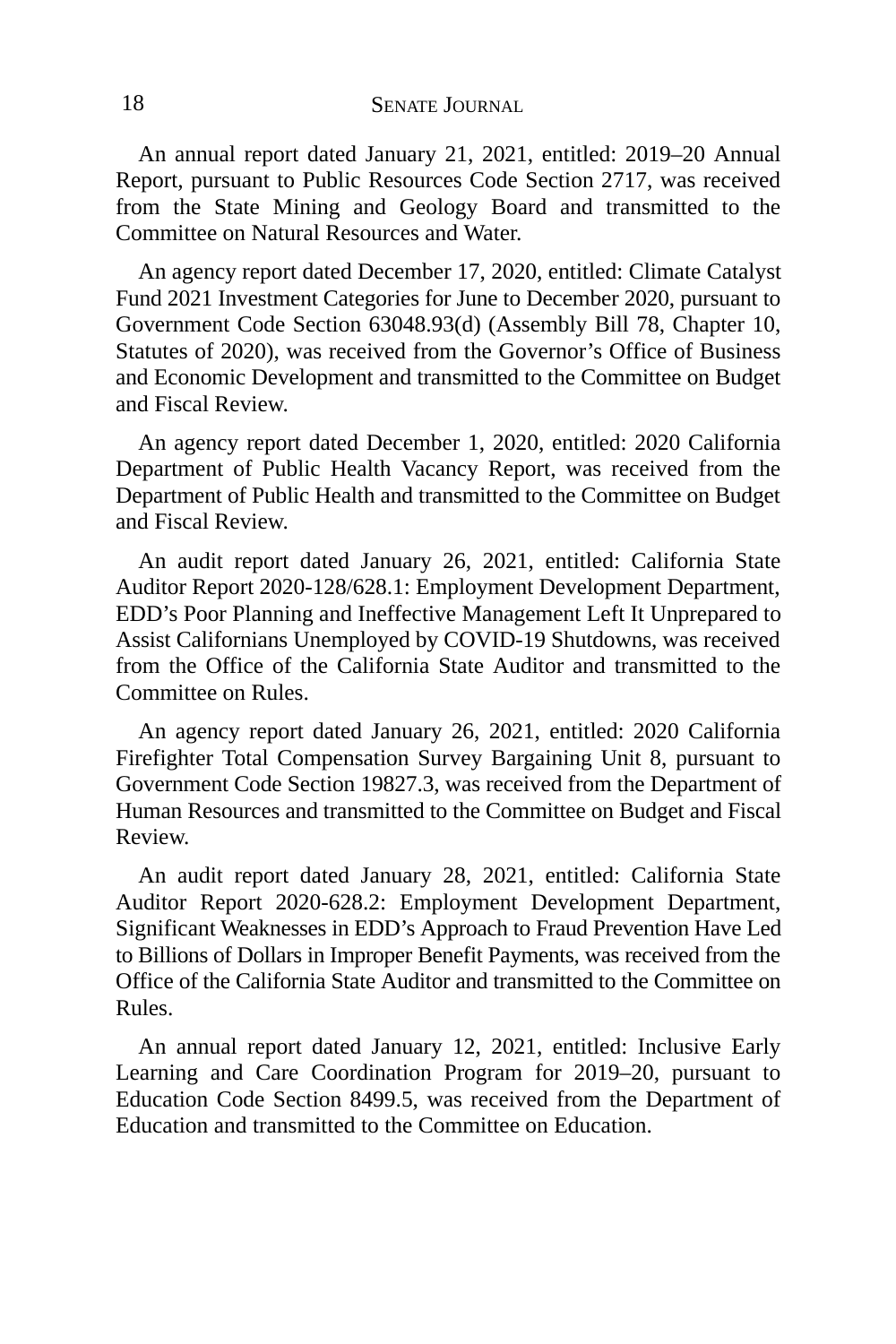An annual report dated January 28, 2021, entitled: 2021–22 Utilization of Facilities—Instructional and Faculty Office Space: Summary of Campus Capacity, pursuant to Education Code Section 67502(b), was received from the California State University and transmitted to the Committee on Budget and Fiscal Review.

An annual report dated January 29, 2021, entitled: Exempt Positions as of December 31, 2020, pursuant to Government Code Section 12010.6(f), was received from the Department of Human Resources and transmitted to the Committee on Labor, Public Employment and Retirement.

An annual report dated January 4, 2021, entitled: Assembly Bill 2176: Emergency Bridge Housing Communities, pursuant to Assembly Bill 2176 (Chapter 691, Statutes of 2016), was received from the City of San Jose and transmitted to the Committee on Judiciary.

An annual report dated January 12, 2021, entitled: 19th Annual Report, pursuant to Penal Code Section 6044(h)(1), was received from the Council on Criminal Justice and Behavioral Health and transmitted to the Committee on Budget and Fiscal Review.

An agency report dated January 7, 2021, entitled: U Visa Requests for 2020, pursuant to Penal Code Section 679.10, was received from the County of Riverside and transmitted to the Committee on Judiciary.

An annual report dated January 11, 2021, entitled: U Visa Annual Reporting for 2020, was received from the Pleasant Hill Police Department and transmitted to the Committee on Judiciary.

An annual report dated January 4, 2021, entitled: 2020 U Visa Annual Report, pursuant to Penal Code Section 679.10, was received from the Contra Costa County Sheriff's Office and transmitted to the Committee on Judiciary.

An agency report dated January 15, 2021, entitled: Form I-914 and Form I-918 Supplement B Certifications for the Year Ended December 31, 2020, pursuant to Penal Code Sections 679.10 and 679.11, was received from the Shasta County Superior Court of California and transmitted to the Committee on Judiciary.

An agency report dated January 6, 2021, entitled: U Visa Form I-918 Supplement B Certifications for 2020, pursuant to Penal Code Section 679.10, was received from the Oxnard Police Department and transmitted to the Committee on Judiciary.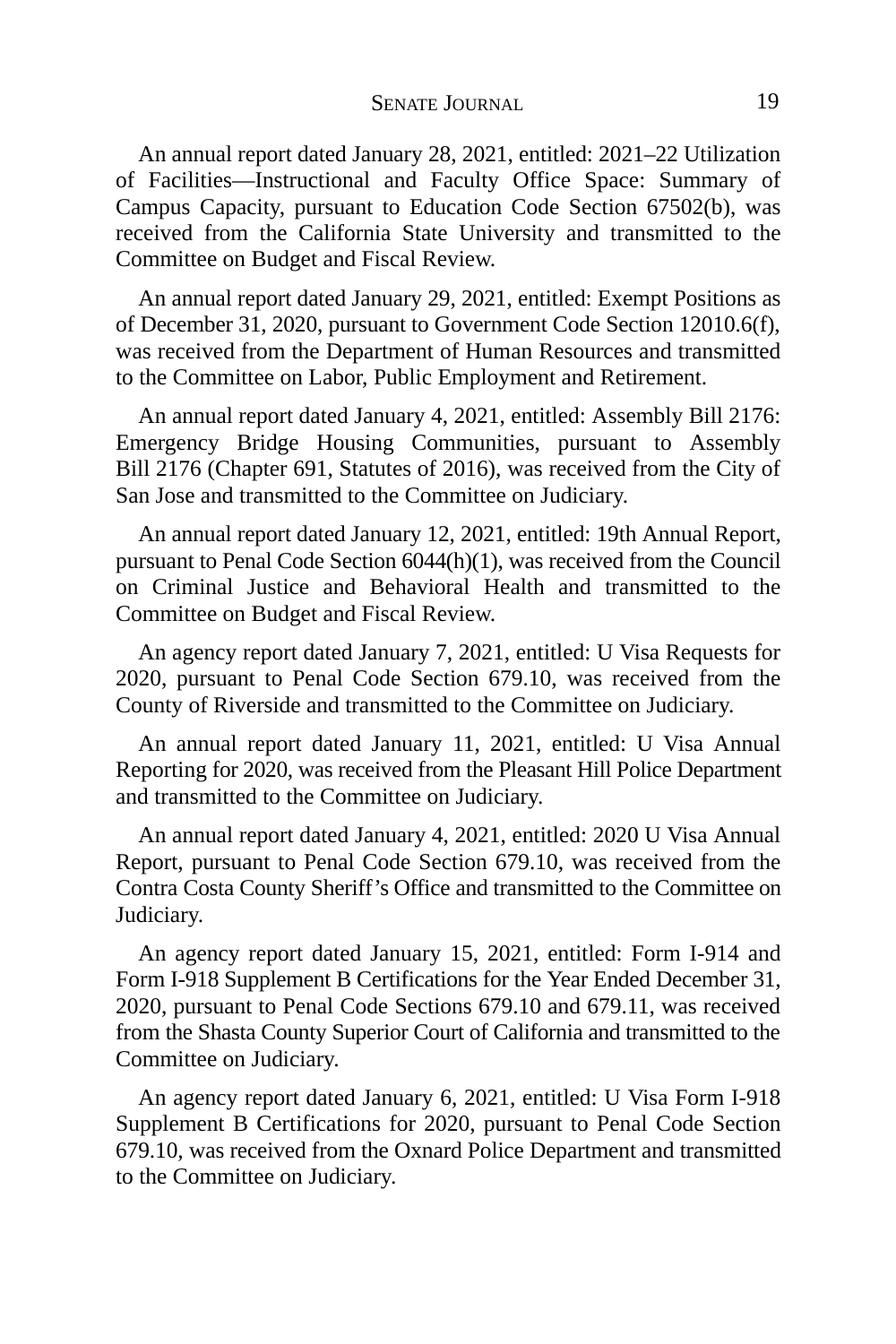An agency report dated January 6, 2021, entitled: U Visa Form I-918 Supplement B Certifications for 2020, pursuant to Penal Code Section 679.10, was received from the Napa County Sheriff's Office and transmitted to the Committee on Judiciary.

An agency report dated January 5, 2021, entitled: Form I-918 Supplement B Certifications for 2020, was received from the City of Pomona and transmitted to the Committee on Judiciary.

An agency report dated January 1, 2021, entitled: Form I-918 Supplement B Certifications for Calendar Year 2020, pursuant to the California Immigrant Victims of Crime Equity Act (Senate Bill 674), was received from the St. Helena Police Department and transmitted to the Committee on Judiciary.

An agency report dated December 21, 2020, entitled: Form I-914 Supplement B Certifications for Calendar Year 2020, pursuant to Penal Code Section 679.11, was received from the Montclair Police Department and transmitted to the Committee on Judiciary.

An agency report dated December 21, 2020, entitled: Form I-918 Supplement B Certifications for Calendar Year 2020, pursuant to Penal Code Section 679.10, was received from the Montclair Police Department and transmitted to the Committee on Judiciary.

An agency report dated January 5, 2021, entitled: Form I-914 and Form I-918 Supplement B Certification Requests for 2020, pursuant to Penal Code Sections 679.11 and 679.10, was received from the Orange County Superior Court of California and transmitted to the Committee on Judiciary.

A final report dated January 14, 2021, entitled: Manny Alert Act Feasibility Study of a Self-Registration Database for 911 Calls, pursuant to Assembly Bill 911 (Chapter 686, Statutes of 2019), was received from the Governor's Office of Emergency Services and transmitted to the Committee on Governmental Organization.

An agency report dated January 5, 2021, entitled: Form I-918 Supplement B, U Nonimmigrant Status Certifications for January 1, 2020 to December 31, 2020, pursuant to Penal Code Section 679.10, was received from the Los Angeles Police Department and transmitted to the Committee on Judiciary.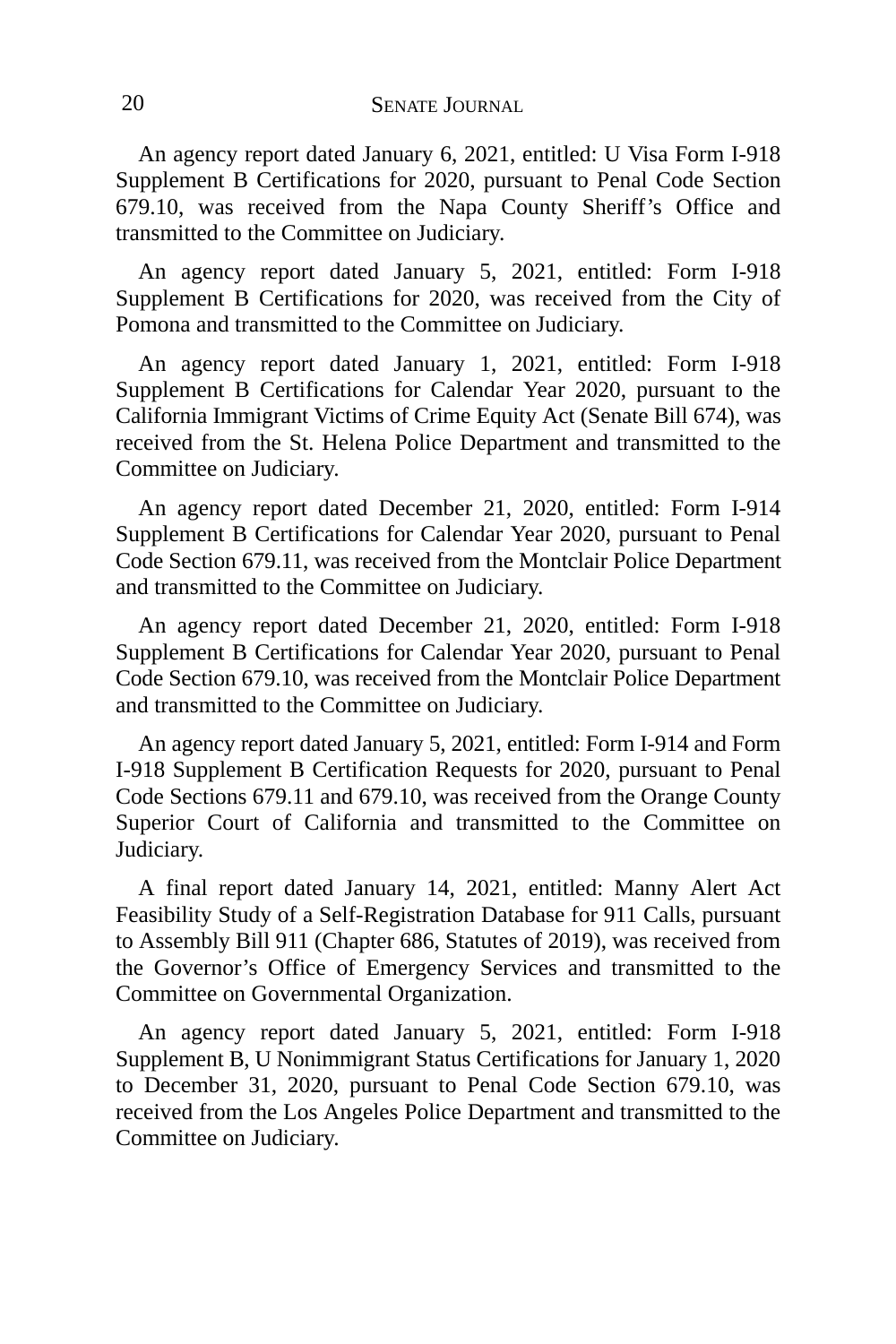An annual report dated January 14, 2021, entitled: Form I-918 Supplement B Certifications, pursuant to Penal Code Section 679.10, was received from the El Cajon Police Department and transmitted to the Committee on Judiciary.

An annual report dated January 11, 2021, entitled: U Visa and T Visa Annual Report for 2020, pursuant to Penal Code Section 679.10, was received from the Stockton Police Department and transmitted to the Committee on Judiciary.

An annual report dated January 15, 2021, entitled: 2020 Annual Report, pursuant to Government Code Section 7507.2, was received from the California Actuarial Advisory Panel and transmitted to the Committee on Labor, Public Employment and Retirement.

An annual report dated January 6, 2021, entitled: Annual DNA Identification Fund Report for Calendar Year 2020, pursuant to Government Code Section 76104.6, was received from the County of Lake and transmitted to the Committee on Public Safety.

An annual report dated January 12, 2021, entitled: Form I-918 Supplement B Certifications for January 1, 2020 to December 31, 2020, pursuant to Penal Code Section 679.10, was received from the Chula Vista Police Department and transmitted to the Committee on Judiciary.

An annual report dated December 31, 2020, entitled: Staff Report on the Management of State School Lands Fiscal Year 2019–20, pursuant to Public Resources Code Section 6477, was received from the State Lands Commission and transmitted to the Committee on Natural Resources and Water.

An annual report dated December 30, 2020, entitled: Coastal Hazards and Legacy Oil and Gas Well Removal and Remediation Program, pursuant to Senate Bill 44 (Chapter 645, Statutes of 2017) and Government Code Section 9795, was received from the State Lands Commission and transmitted to the Committee on Natural Resources and Water.

An annual report dated December 30, 2020, entitled: Kapiloff Land Bank Fund, pursuant to Public Resources Code Section 8618, was received from the State Lands Commission and transmitted to the Committee on Governmental Organization.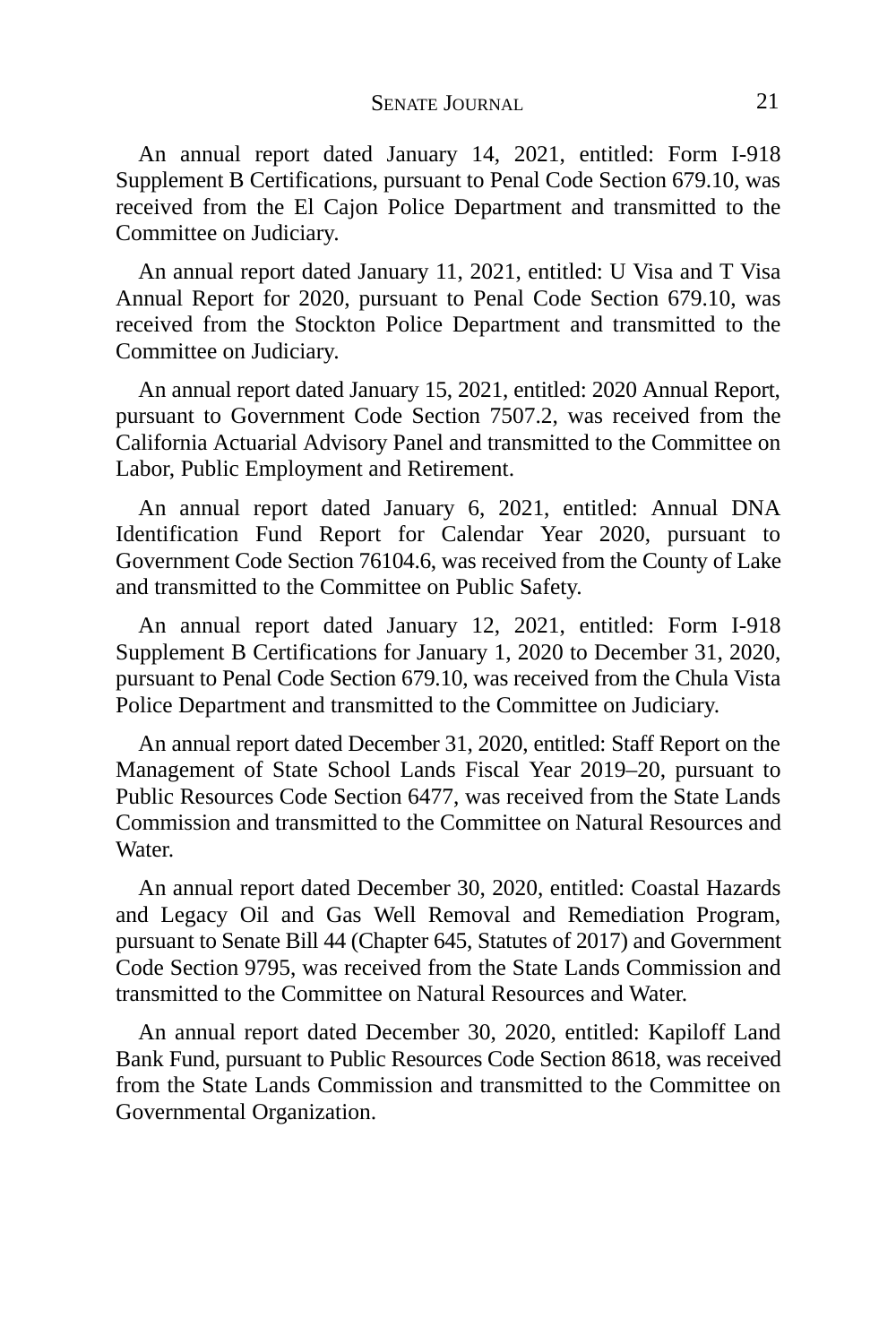An annual report dated December 28, 2020, entitled: San Francisco Housing Conservatorship Preliminary Evaluation Report, pursuant to Senate Bill 40 (Chapter 467, Statutes of 2019), was received from the City and County of San Francisco and transmitted to the Committee on Judiciary.

An annual report dated December 30, 2020, entitled: 2020 Annual Report, pursuant to Vehicle Code Section 2905, was received from the Office of Traffic Safety and transmitted to the Committee on Transportation.

An annual report dated December 31, 2020, entitled: 2020 Annual Report, pursuant to Government Code Section 68661, was received from the Habeas Corpus Resource Center and transmitted to the Committee on Public Safety.

An annual report dated December 29, 2020, entitled: 2019 California-Mexico Border Relations Council: A Summary of Activities Undertaken in 2019, pursuant to Assembly Bill 3021 (Chapter 621, Statutes of 2006), was received from the California Environmental Protection Agency and transmitted to the Committee on Business, Professions and Economic Development.

An annual report dated December 30, 2020, entitled: Accusations Prosecuted for Department of Consumer Affairs Client Agencies, pursuant to Business and Professions Code Section 312.2, was received from the Department of Justice and transmitted to the Committee on Budget and Fiscal Review.

An agency report dated December 22, 2020, entitled: Form I-918 Supplement B Certifications for 2020, pursuant to the California Immigrant Victims of Crime Equity Act (Senate Bill 674), was received from the City of San Ramon and transmitted to the Committee on Judiciary.

An agency report dated January 5, 2021, entitled: Form I-918 Supplement B Certifications for 2020, pursuant to Penal Code Section 679.10, was received from the Office of the Placer County District Attorney and transmitted to the Committee on Judiciary.

An annual report dated December 29, 2020, entitled: Form I-918 Supplement B Certifications for 2020, pursuant to the California Immigrant Victims of Crime Equity Act (Senate Bill 674), was received from the Indio Police Department and transmitted to the Committee on Judiciary.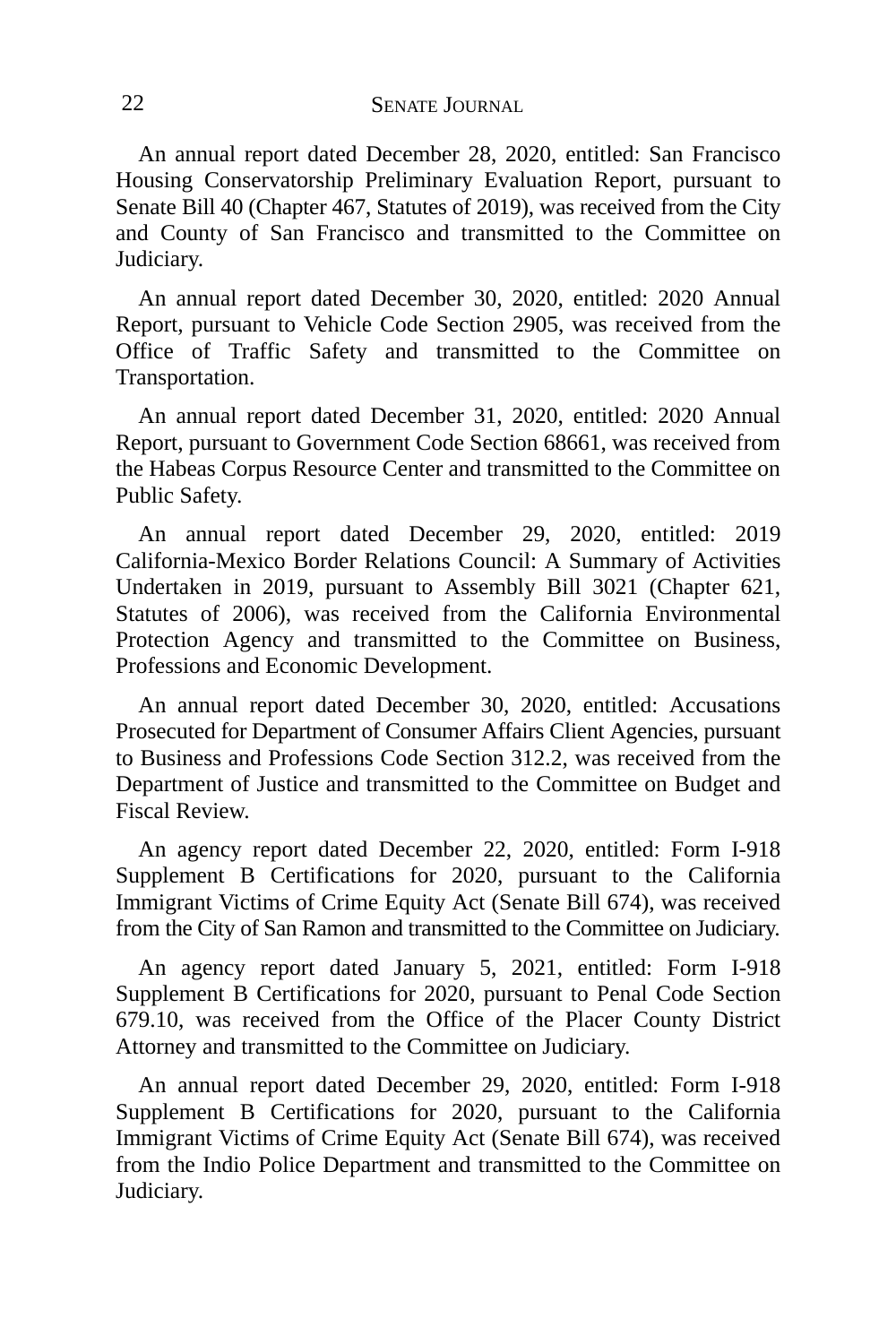An agency report dated December 29, 2020, entitled: Form I-918 Supplement B Certifications for 2020, pursuant to Penal Code Section 679.10, was received from the Orange County Sheriff's Department and transmitted to the Committee on Judiciary.

An annual report dated December 31, 2020, entitled: U Visa and T Visa Annual Report for 2020, pursuant to Penal Code Sections 679.10 and 679.11, was received from the Santa Clara County Superior Court of California and transmitted to the Committee on Judiciary.

An agency report dated December 29, 2020, entitled: Form I-918 Supplement B Certifications for Calendar Year 2020, was received from the Solano County Superior Court of California and transmitted to the Committee on Judiciary.

An annual report dated December 21, 2020, entitled: Form I-918 Supplement B Certifications, pursuant to the California Immigrant Victims of Crime Equity Act (Senate Bill 674), was received from the Atascadero Police Department and transmitted to the Committee on Judiciary.

An annual report dated December 29, 2020, entitled: 2020 Digital Infrastructure and Video Competition Act and State Video Franchise Holder Employment, pursuant to Public Utilities Code Sections 914.3 and 914.4, was received from the Public Utilities Commission and transmitted to the Committee on Energy, Utilities and Communications.

MATHEW BURNS, Minute Clerk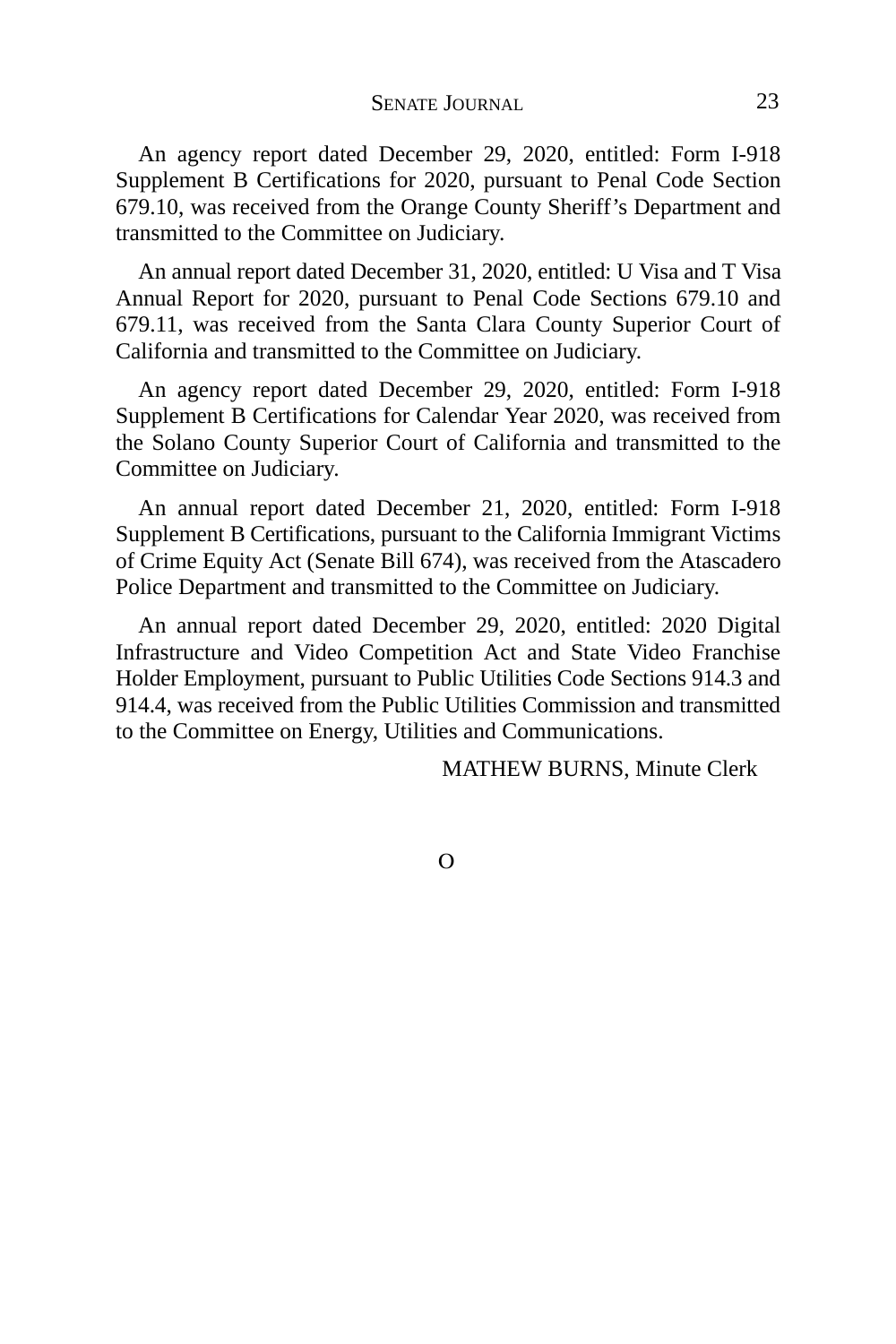SENATE JOURNAL

## CALIFORNIA LEGISLATURE

2021–22 REGULAR SESSION

# SENATE JOURNAL

#### **APPENDIX**

### **LETTERS OF TRANSMITTAL REPORTS OF STATE DEPARTMENTS AND AGENCIES**

Presenting reports of state departments and agencies received by the Secretary of the Senate and ordered printed in the Senate Journal

**February 2021**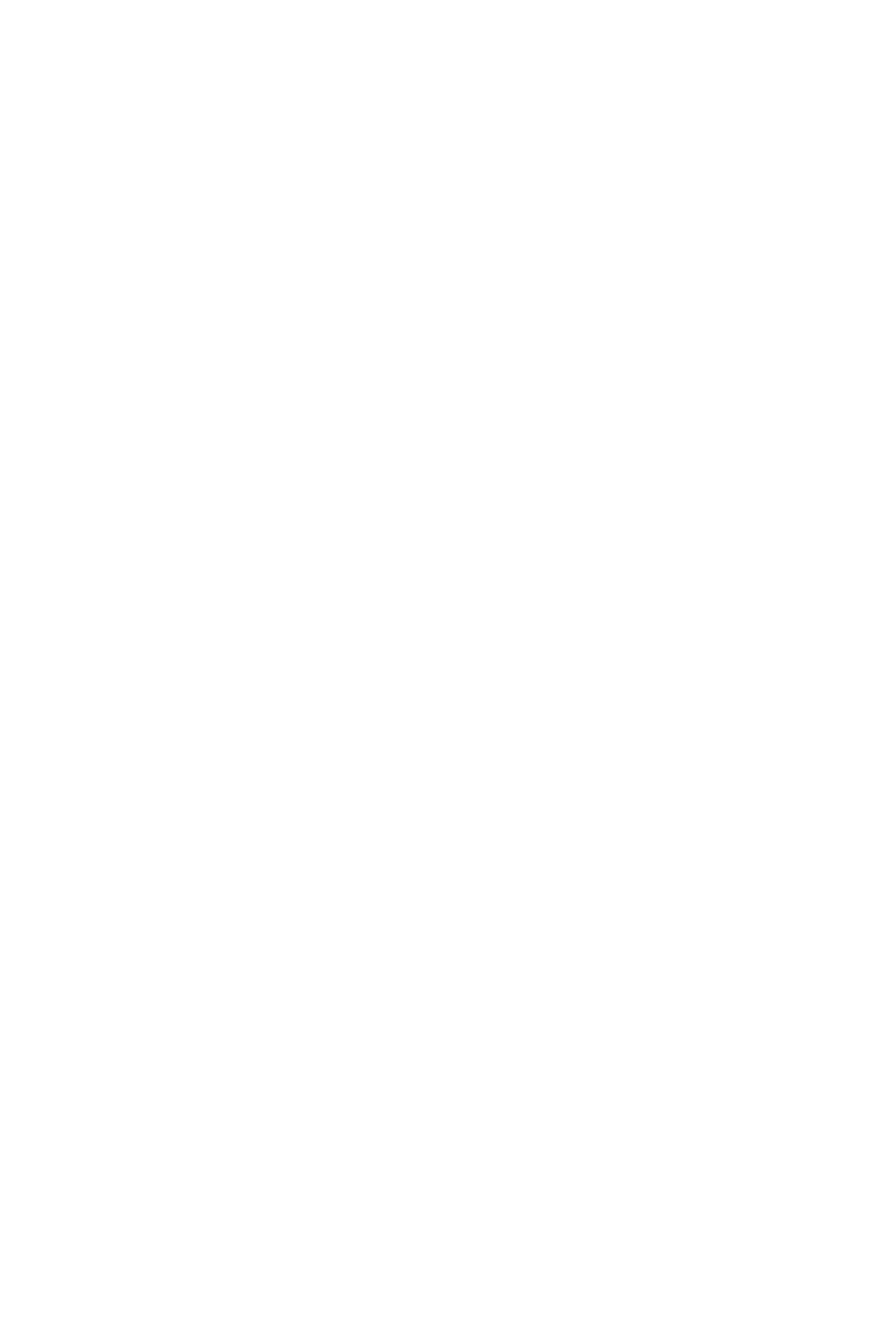#### **COMMUNICATIONS AND PETITIONS LETTERS OF TRANSMITTAL**

The following reports of state departments and agencies were ordered printed in the Journal:

An annual report dated February 1, 2021, entitled: San Francisco Public Utilities Commission's Progress Made during 2020 on Securing Supplemental Sources of Water to Augment Existing Supplies During Dry Years, pursuant to Water Code Section 73504(a) (Assembly Bill 1823, Chapter 841, Statutes of 2002), was received from the San Francisco Public Utilities Commission and transmitted to the Committee on Natural Resources and Water.

An annual report dated February 1, 2021, entitled: BulletPoints Project, Firearm Violence Research Center, University of California at Davis, pursuant to Penal Code Section 14237, was received from the University of California and transmitted to the Committee on Budget and Fiscal Review.

An agency report dated February 1, 2021, entitled: Emergency Grant Aid to Dreamers, pursuant to Education Code Section 70027, was received from the University of California and transmitted to the Committee on Budget and Fiscal Review.

An annual report dated February 2, 2021, entitled: Home: The Foundation for Life: Annual Report for Fiscal Year 2019–20, pursuant to Health and Safety Code Sections 17031.8(b)(6), 50408, and 50675.14(f) and Government Code Sections 11017.5, 16724.4, 65850.01(f), and 66209, was received from the Department of Housing and Community Development and transmitted to the Committee on Housing.

A biannual report dated February 1, 2021, entitled: State Subsidy Report: Individual Market Assistance Program, pursuant to Assembly Bill 174 (Chapter 795, Statutes of 2019), was received from Covered California and transmitted to the Committee on Health.

An agency report dated February 2, 2021, entitled: Disaster Relief Emergency Student Financial Aid, pursuant to Senate Bill 116 (Chapter 25, Statutes of 2020), was received from the California State University and transmitted to the Committee on Budget and Fiscal Review.

An annual report dated February 2, 2021, entitled: 2019–20 Donor Support, pursuant to Education Code Section 89720, was received from the California State University and transmitted to the Committee on Budget and Fiscal Review.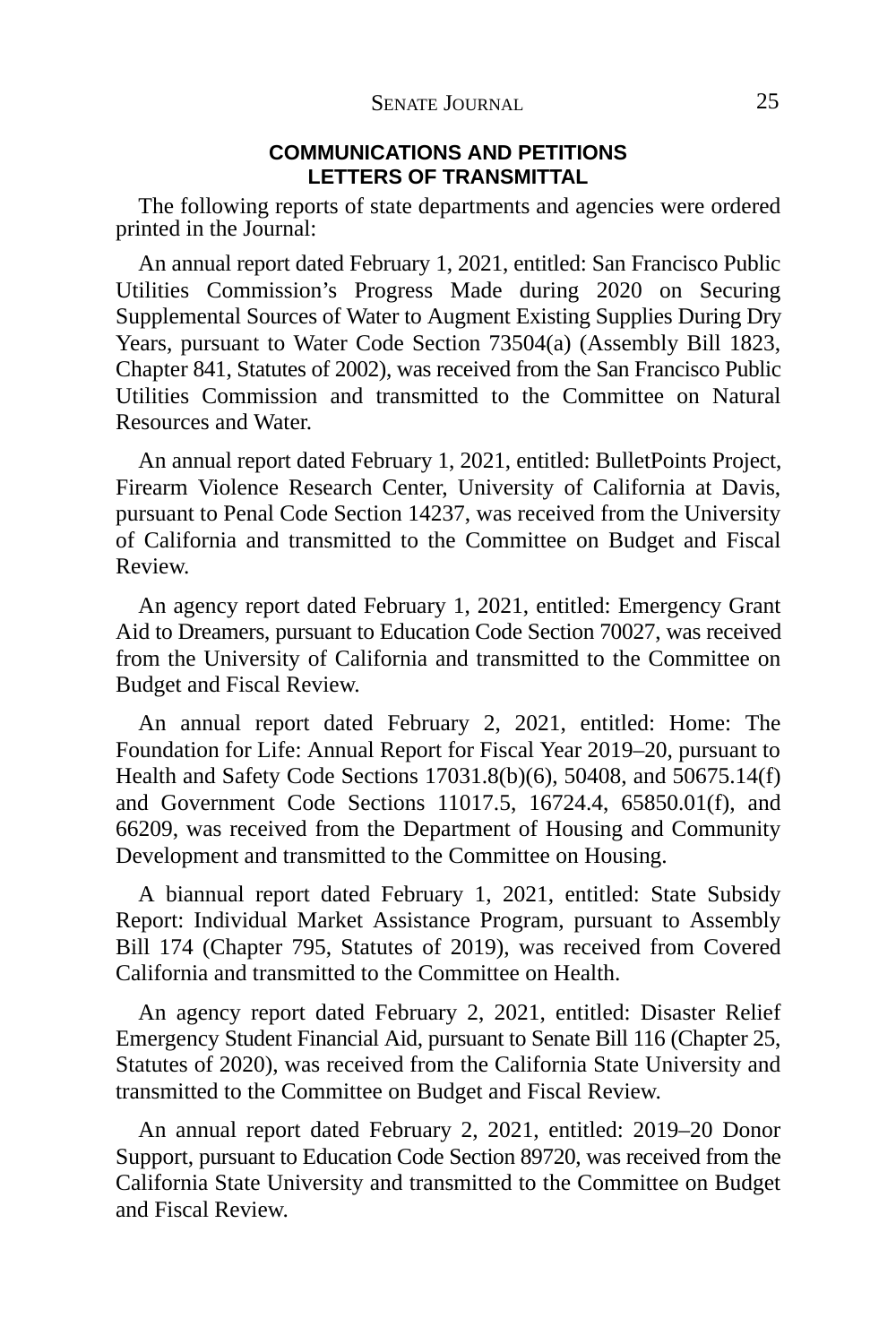A quarterly report dated February 4, 2021, entitled: Federal Deferral Letter for the Quarter Ended June 30, 2020, pursuant to Senate Bill 74 (Chapter 6, Statutes of 2020), was received from the Department of Health Care Services and transmitted to the Committee on Budget and Fiscal Review.

An annual report dated December 28, 2020, entitled: Summary of Federal Grant Funding to the State of California for Fiscal Year 2018–19, pursuant to Assembly Bill 1348 (Chapter 444, Statutes of 2016), was received from the Governor's Office of Planning and Research and transmitted to the Committee on Governmental Organization.

An annual report dated February 2, 2021, entitled: Master Plan for Calendar Year 2020, pursuant to Penal Code Section 7003.5, was received from the Department of Corrections and Rehabilitation and transmitted to the Committee on Budget and Fiscal Review.

An agency report dated January 20, 2021, entitled: Student Success Completion Grant for Academic Year 2018–19, pursuant to Assembly Bill 1809 (Chapter 33, Statutes of 2018), was received from the California Community Colleges and transmitted to the Committee on Budget and Fiscal Review.

An annual report dated February 8, 2021, entitled: Addendum—Career Technical Education Incentive Grant, pursuant to Education Code Sections 53071(c)(11)(C) and 88828(d)(8)(B) (Senate Bill 75, Chapter 51, Statutes of 2019), was received from the Department of Education and transmitted to the Committee on Budget and Fiscal Review.

An annual report dated January 21, 2021, entitled: 2020 Annual Report, pursuant to Public Resources Code Section 29780, was received from the Delta Protection Commission and transmitted to the Committee on Budget and Fiscal Review.

An annual report dated February 9, 2021, entitled: California State University Center to Close the Opportunity Gap, pursuant to Senate Bill 77 (Chapter 53, Statutes of 2019), was received from the California State University and transmitted to the Committee on Budget and Fiscal Review.

An audit report dated February 11, 2021, entitled: California State Auditor Report 2020-112: Homelessness in California, The State's Uncoordinated Approach to Addressing Homelessness Has Hampered the Effectiveness of Its Efforts, was received from the Office of the California State Auditor and transmitted to the Committee on Rules.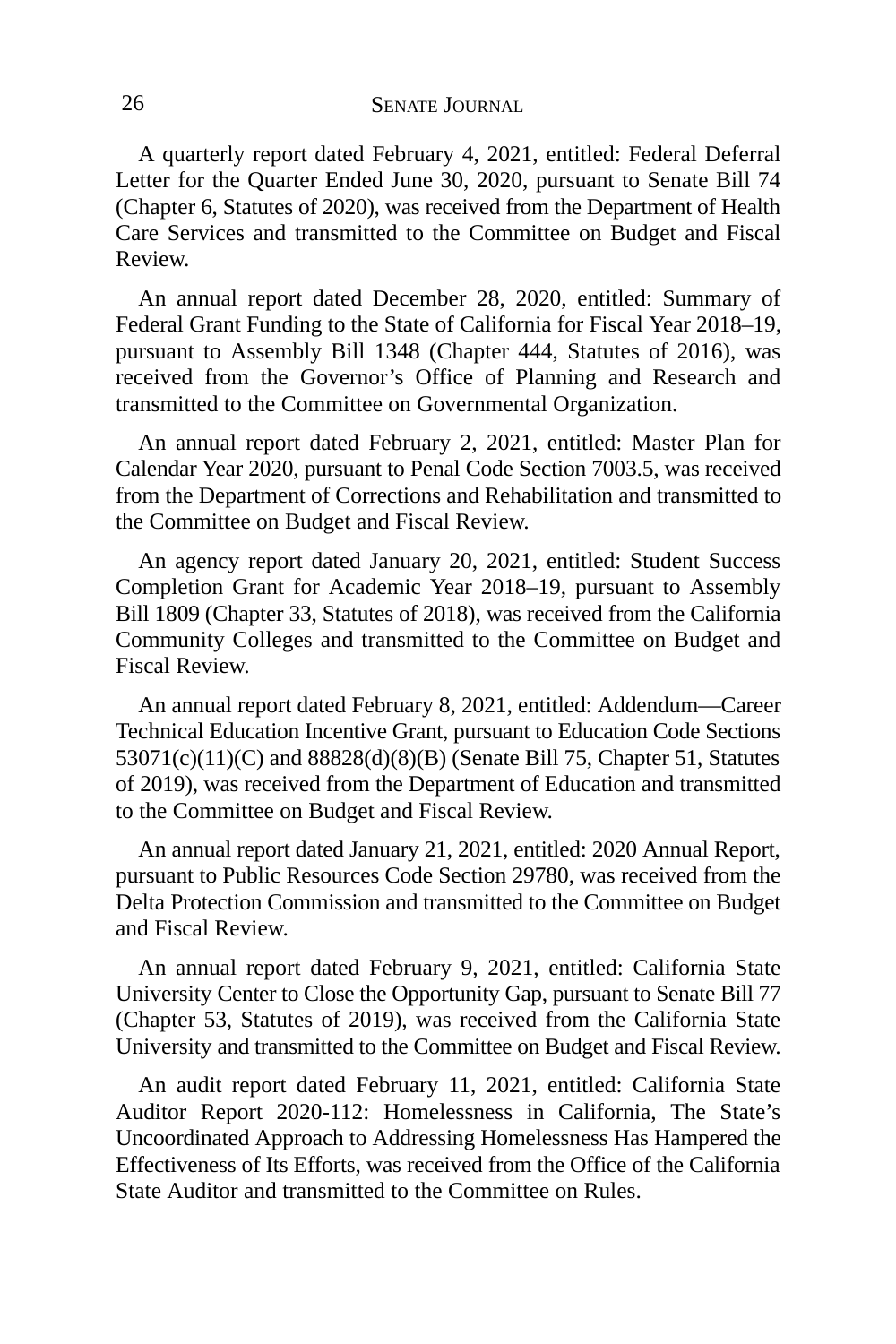An annual report dated February 12, 2021, entitled: Exemptions from the Bidding Process Due to Unexpected Causes for January 1, 2020 to December 31, 2020, pursuant to Public Contract Code Section 10722, was received from the California State University and transmitted to the Committee on Budget and Fiscal Review.

An annual report dated February 19, 2021, entitled: New Employment Credit Report for 2021, pursuant to Revenue and Taxation Code Sections 17053.73 and 23626, was received from the Franchise Tax Board and transmitted to the Committee on Budget and Fiscal Review.

An annual report dated February 10, 2021, entitled: California Competes Tax Credit, pursuant to Revenue and Taxation Code Sections 17059.2 and 23689, was received from the Franchise Tax Board and transmitted to the Committee on Budget and Fiscal Review.

An audit report dated February 23, 2021, entitled: California State Auditor Report 2020-114: California Air Resources Board, Improved Program Measurement Would Help California Work More Strategically to Meet Its Climate Change Goals, was received from the Office of the California State Auditor and transmitted to the Committee on Rules.

An agency report dated February 24, 2021, entitled: Providing Recommendations for Updating the Special Education Out-of-Home Care Formula, pursuant to the Supplemental Report of the 2020–21 Budget Act (Item 6100-161-0001), was received from the Legislative Analyst's Office and transmitted to the Committee on Budget and Fiscal Review.

An annual report dated February 23, 2021, entitled: Comprehensive Annual Financial Report for the Fiscal Year Ended June 30, 2020, pursuant to Education Code Section 22324, was received from the California State Teachers' Retirement System and transmitted to the Committee on Labor, Public Employment and Retirement.

An annual report dated March 1, 2021, entitled: Lawyer Assistance Program 2020 Annual Report, pursuant to Business and Professions Code Section 6238, was received from the State Bar of California and transmitted to the Committee on Judiciary.

An agency report dated February 24, 2021, entitled: Contraband Interdiction Pilot Program, Full Evaluation Report: California Substance Abuse Treatment Facility and State Prison Corcoran, pursuant to Penal Code Section 6402.5, was received from the Department of Corrections and Rehabilitation and transmitted to the Committee on Budget and Fiscal Review.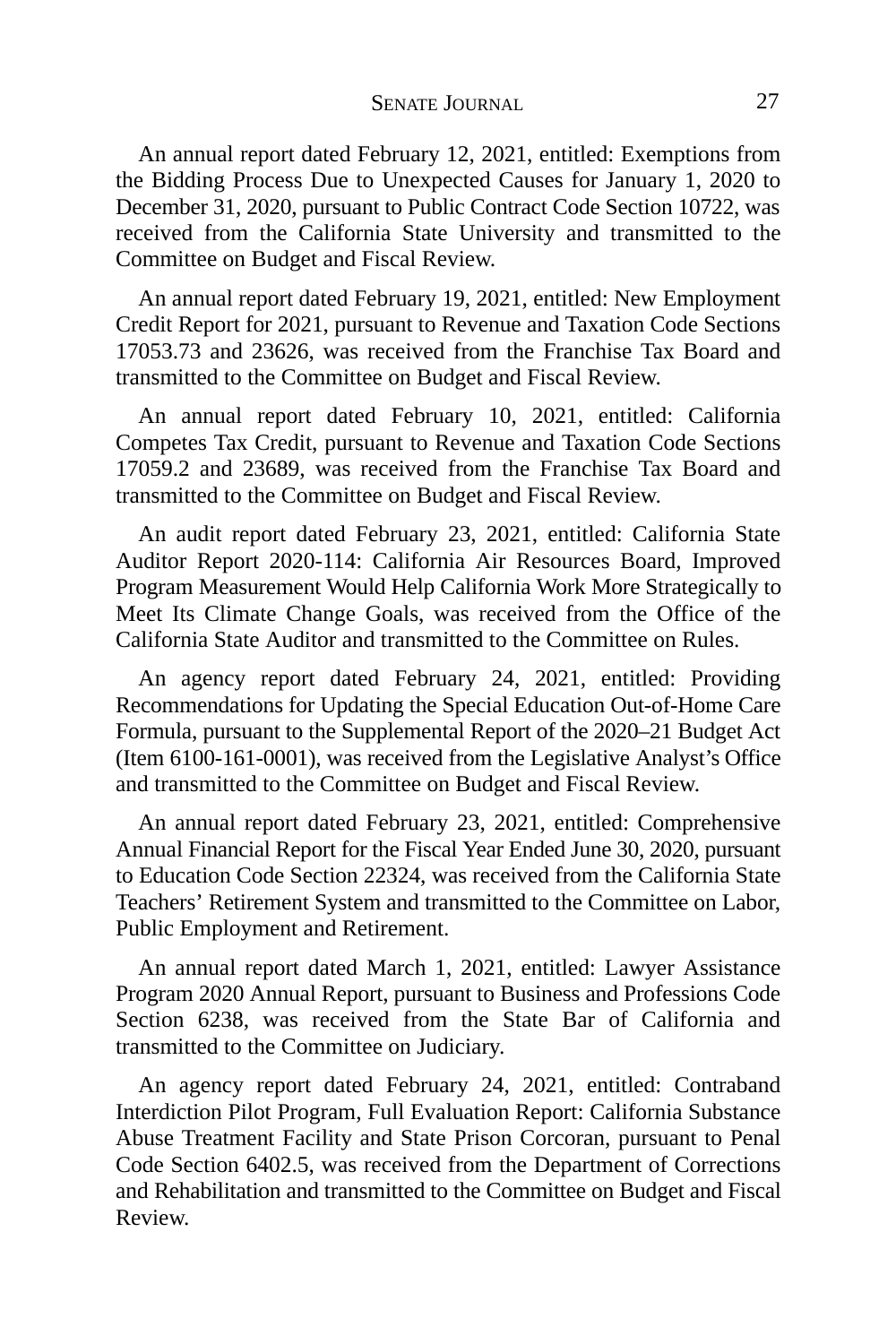An audit report dated February 25, 2021, entitled: California State Auditor Report 2020-109: In-Home Supportive Services Program, It Is Not Providing Needed Services to All Californians Approved for the Program, Is Unprepared for Future Challenges, and Offers Low Pay to Caregivers, was received from the Office of the California State Auditor and transmitted to the Committee on Rules.

A final report dated February 26, 2021, entitled: 2021 Adopted Final Budget, pursuant to Business and Professions Code Section 6140.1, was received from the State Bar of California and transmitted to the Committee on Judiciary.

An annual report dated February 26, 2021, entitled: Basic Needs, pursuant to the Budget Act of 2020 (Senate Bill 74, Chapter 6, Statutes of  $2020$  and Provision  $5(b)$  of Item  $6440-001-0001$ ), was received from the University of California and transmitted to the Committee on Budget and Fiscal Review.

An annual report dated January 29, 2021, entitled: Resolution of Proceedings, Disposition of Applications for Rehearing, and Commissioner Presence at Hearings for 2020, pursuant to Public Utilities Code Section 910.1, was received from the Public Utilities Commission and transmitted to the Committee on Energy, Utilities and Communications.

A quarterly report dated January 26, 2021, entitled: Litigation Deposit Fund, pursuant to Government Code Section 16427(e), was received from the Department of Justice and transmitted to the Committee on Budget and Fiscal Review.

An agency report dated January 1, 2021, entitled: Pretrial Pilot Program between July and December 2020, pursuant to the Budget Act of 2019 (Assembly Bill 74, Chapter 23, Statutes of 2019), was received from the Judicial Council of California and transmitted to the Committee on Budget and Fiscal Review.

An agency report dated January 21, 2021, entitled: Prison Industry Board Report: Prison Industry Authority Report for Fiscal Year 2019–20, pursuant to Penal Code Section 2808(k), was received from the Prison Industry Authority and transmitted to the Committee on Judiciary.

An agency report dated January 19, 2021, entitled: Review of Immigration Detention in California, pursuant to Government Code Section 12532(b)(2), was received from the Department of Justice and transmitted to the Committee on Budget and Fiscal Review.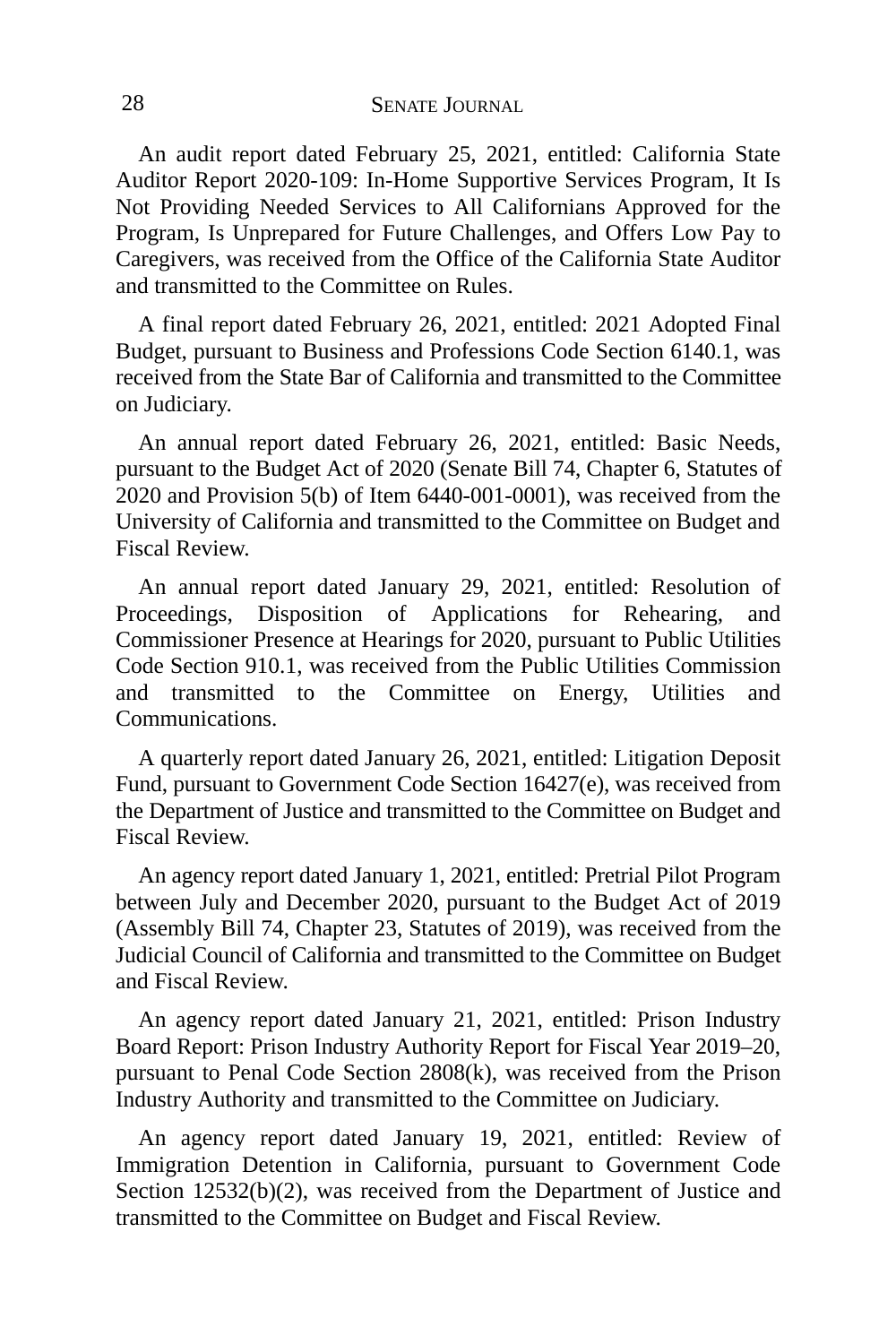A biennial report dated January 20, 2021, entitled: 2021 California Marine Invasive Species Program, pursuant to Public Resources Code Sections 71210 and 71212, was received from the State Lands Commission and transmitted to the Committee on Natural Resources and Water.

An agency report dated January 19, 2021, entitled: The 2021 OAL Determination No. 1 (OAL File No. CTU2020-0706-01) Issued in Response to a Petition Alleging that the Department of State Hospitals has Issued, Utilized, Enforced, or Attempted to Enforce an Underground Regulation, pursuant to Government Code Section 11340.5(c)(2), was received from the Office of Administrative Law and transmitted to the Committee on Governmental Organization.

An annual report dated January 26, 2021, entitled: Form I-918 and Form I-914 Supplement B Certification Requests for 2020, pursuant to Penal Code Section 679.10, was received from the San Diego County Superior Court of California and transmitted to the Committee on Judiciary.

An annual report dated January 15, 2021, entitled: Form I-918 Supplement B Certifications, pursuant to Senate Bill 674 (Chapter 721, Statutes of 2015), was received from the Office of the Tulare County District Attorney and transmitted to the Committee on Judiciary.

An agency report dated January 11, 2021, entitled: Form I-918 Supplement B Certifications, pursuant to Penal Code Section 679.10, was received from the Office of the Monterey County District Attorney and transmitted to the Committee on Judiciary.

An agency report dated January 12, 2021, entitled: Form I-918 Supplement B Certifications for Calendar Year 2019, pursuant to Penal Code Section 679.10, was received from the Salinas Police Department and transmitted to the Committee on Judiciary.

An agency report dated January 14, 2021, entitled: U Visa Report for 2020, pursuant to Senate Bill 674 (Chapter 721, Statutes of 2015), was received from the Paso Robles Police Department and transmitted to the Committee on Judiciary.

An annual report dated January 15, 2021, entitled: Annual DNA Identification Fund Report for Calendar Year 2020, was received from the County of Inyo and transmitted to the Committee on Public Safety.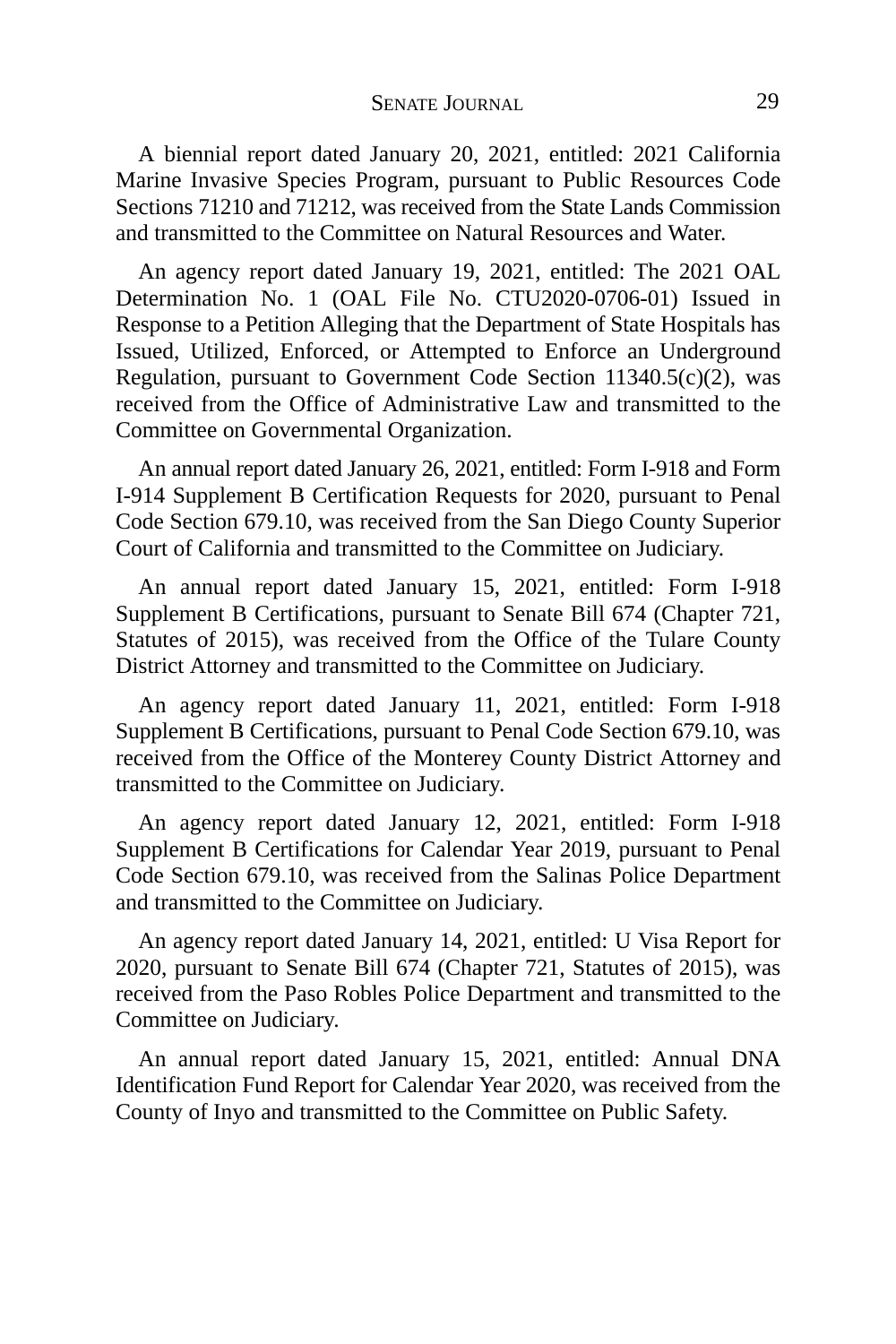A quarterly report dated January 31, 2021, entitled: 2020–21 Trial Court Trust Fund Backfill Report, Quarter 2, pursuant to the Budget Act of 2020 (Provision 3 of Item 0250-113-0001), was received from the Judicial Council of California and transmitted to the Committee on Budget and Fiscal Review.

An agency report dated February 1, 2021, entitled: Report of Court Reporter Fees Collected and Expenditures for Court Reporter Services in Superior Court Civil Proceedings for 2019–20, pursuant to Government Code Section 68086(f), was received from the Judicial Council of California and transmitted to the Committee on Judiciary.

An annual report dated February 1, 2021, entitled: 2020 Report on Trusts and Entities Established by the California Public Utilities Commission, pursuant to Public Utilities Code Section 910.4, was received from the Public Utilities Commission and transmitted to the Committee on Energy, Utilities and Communications.

An agency report dated February 2, 2021, entitled: San Diego River Conservancy Report for 2019–20, Outlining Activities Over the Past Two Years, pursuant to Assembly Bill 392 (Chapter 622, Statutes of 2015), was received from the San Diego River Conservancy and transmitted to the Committee on Natural Resources and Water.

A quarterly report dated February 4, 2021, entitled: State Medicaid Fraud Control Unit Federal Financial Report, First Quarter, pursuant to the Budget Act of 2019 (Provision 1 of Item 0820-001-0001), was received from the Department of Justice and transmitted to the Committee on Budget and Fiscal Review.

An agency report dated January 29, 2021, entitled: Form I-918 Supplement B Certifications, pursuant to Penal Code Section 679.10, was received from the Office of the Los Angeles City Attorney and transmitted to the Committee on Judiciary.

An annual report dated February 10, 2021, entitled: 2019–20 Annual Report, pursuant to Government Code Sections 63035 and 63089.98, was received from the Infrastructure and Economic Development Bank and transmitted to the Committee on Business, Professions and Economic Development.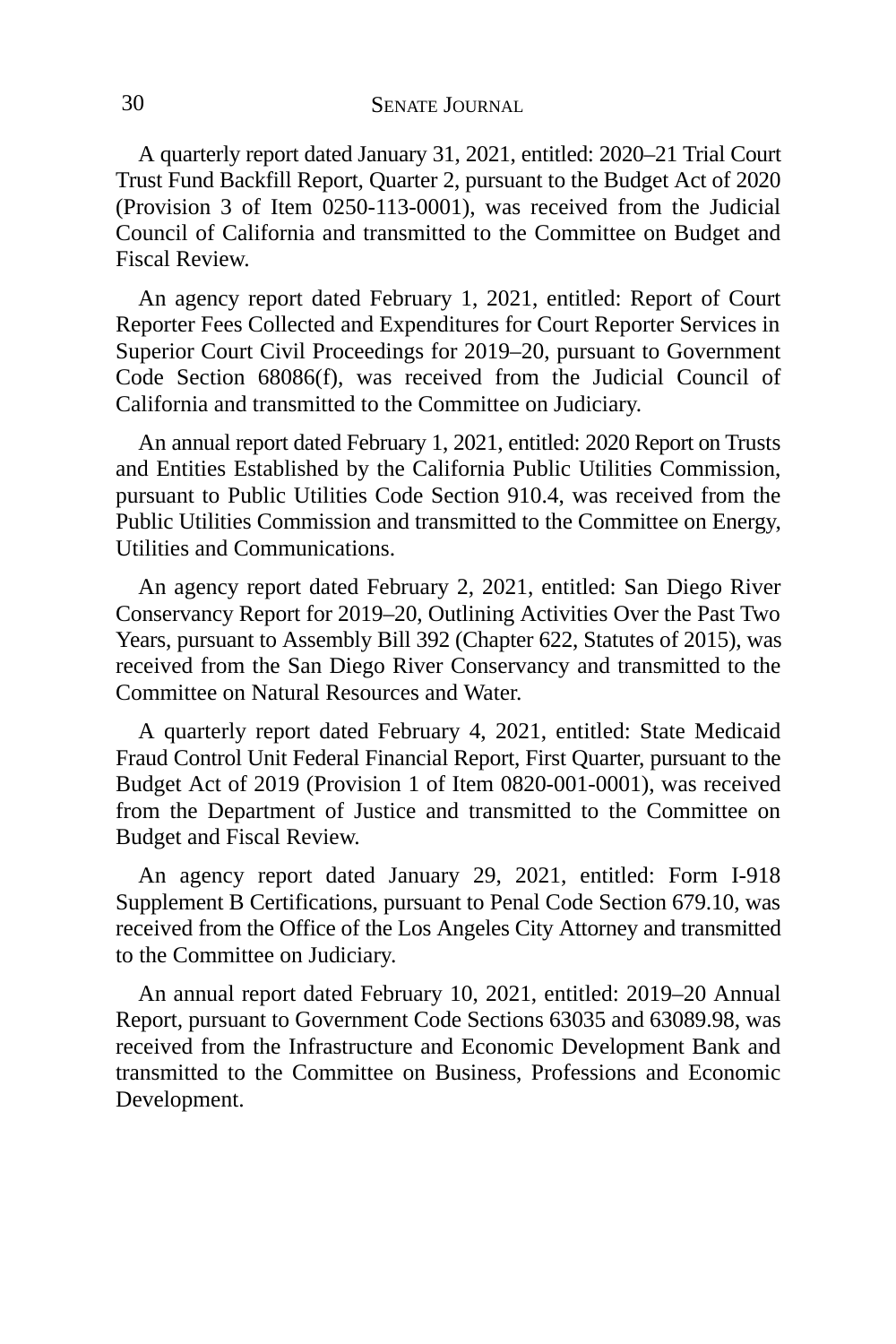An agency report dated January 29, 2021, entitled: Low-Income Weatherization Program, pursuant to Government Code Section 12087.9 (Assembly Bill 1232, Chapter 754, Statutes of 2019), was received from the Department of Community Services and Development and transmitted to the Committee on Judiciary.

An annual report dated February 10, 2021, entitled: 2020 Annual Report, was received from the Public Utilities Commission and transmitted to the Committee on Energy, Utilities and Communications.

An agency report dated March 1, 2021, entitled: Status of Active Judicial Branch Courthouse Construction Program Projects for 2019–20, pursuant to Government Code Section 70371.8, was received from the Judicial Council of California and transmitted to the Committee on Budget and Fiscal Review.

An annual report dated January 29, 2021, entitled: Form I-918 Supplement B Certifications, pursuant to Penal Code Section 679.10, was received from the City of San Diego and transmitted to the Committee on Judiciary.

An annual report dated February 10, 2021, entitled: Consumers' Rights Complaints and Fair Hearing Requests for Fiscal Year 2019–20, pursuant to Welfare and Institutions Code Section 4519.2, was received from the Department of Developmental Services and transmitted to the Committee on Budget and Fiscal Review.

An agency report dated January 27, 2021, entitled: 2020 Juvenile Judicial Officer Training Survey, pursuant to Welfare and Institutions Code Section 304.7, was received from the Judicial Council of California and transmitted to the Committee on Budget and Fiscal Review.

An annual report dated February 10, 2021, entitled: The Commission on Health and Safety and Workers' Compensation 2019 Annual Report, pursuant to Labor Code Section 77(a), was received from the Department of Industrial Relations and transmitted to the Committee on Education.

An annual report dated February 10, 2021, entitled: 2020 Annual Report and Recommendations of the Committee on Revision of the Penal Code, was received from the California Law Revision Commission and transmitted to the Committee on Budget and Fiscal Review.

An agency report dated February 5, 2021, entitled: U Visa Reporting for 2020, was received from the Guadalupe Police Department and transmitted to the Committee on Judiciary.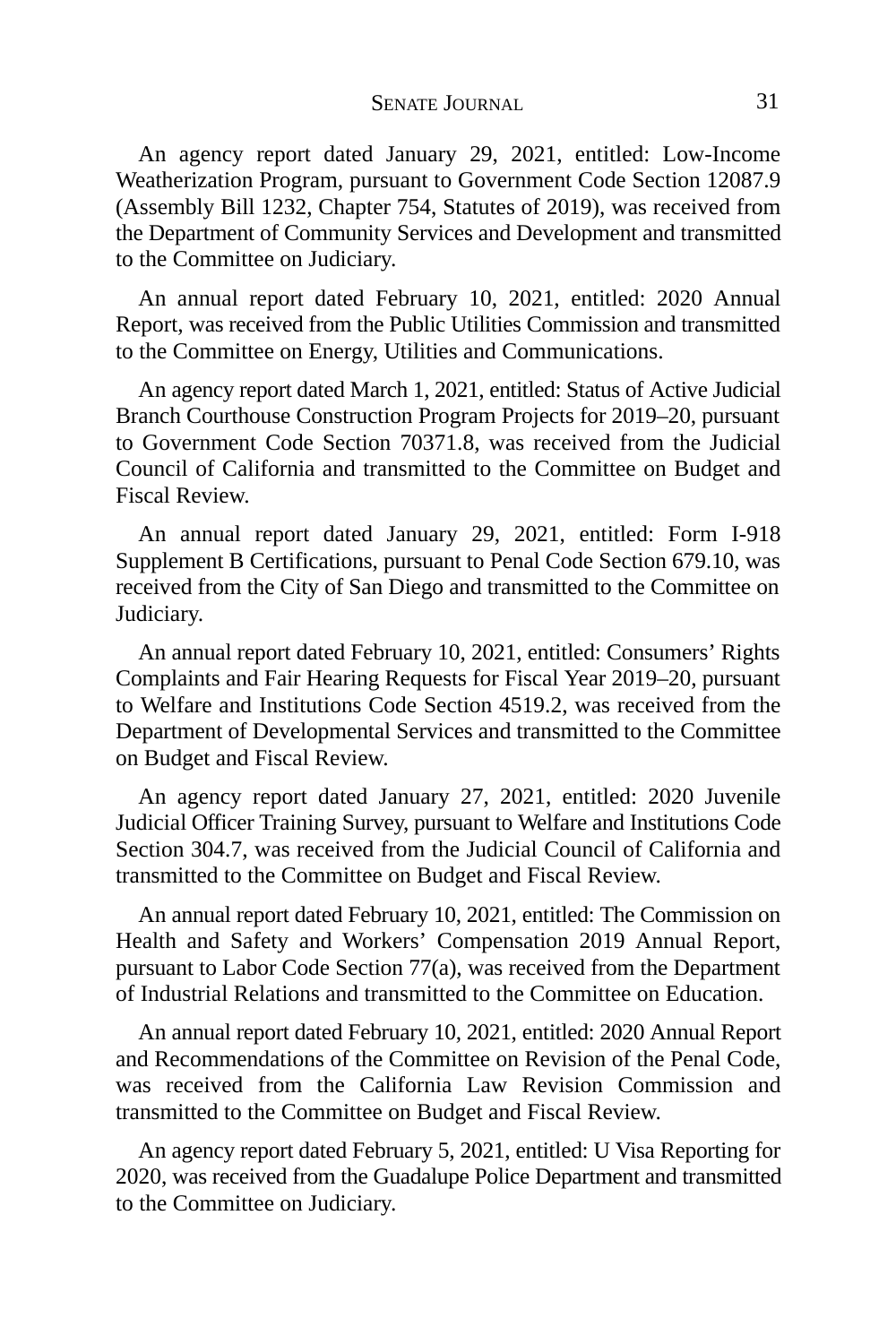An agency report dated February 22, 2021, entitled: Petitions for U Nonimmigrant Status Form I-918 and Petitions for T Nonimmigrant Status Form I-914 for Calendar Year 2020, was received from the Riverside County Sheriff's Department and transmitted to the Committee on Judiciary.

An annual report dated December 31, 2020, entitled: Form I-918 Supplement B Certifications for 2020, pursuant to Penal Code Section 679.10, was received from the Hollister Police Department and transmitted to the Committee on Judiciary.

An annual report dated February 9, 2021, entitled: Annual DNA Identification Fund Report for Calendar Year 2020, pursuant to Government Code Section 76104.6, was received from the County of Tuolumne and transmitted to the Committee on Public Safety.

A quarterly report dated February 9, 2021, entitled: Quarterly Hazardous Waste Fee Revenue Report from October 1, 2020 to December 31, 2020, pursuant to Health and Safety Code Section 25178.1, was received from the Department of Tax and Fee Administration and transmitted to the Committee on Environmental Quality.

A final report dated February 16, 2021, entitled: State Medicaid Fraud Control Unit Federal Financial Report, Final, pursuant to the Budget Act of 2020 (Senate Bill 74, Chapter 6, Statutes of 2020 and Provision 1 of Item 0820-001-0001), was received from the Department of Justice and transmitted to the Committee on Budget and Fiscal Review.

An agency report dated January 19, 2021, entitled: Proposition 1 Coastal Watershed Flood Risk Reduction Program Final Guidelines and Proposal Solicitation, was received from the Department of Water Resources and transmitted to the Committee on Budget and Fiscal Review.

An agency report dated January 19, 2021, entitled: Final 2020 Guidelines and Proposal Solicitation Package for the Drainage Reuse Grant Program Funded by Proposition 204, was received from the Department of Water Resources and transmitted to the Committee on Budget and Fiscal Review.

MATHEW BURNS, Minute Clerk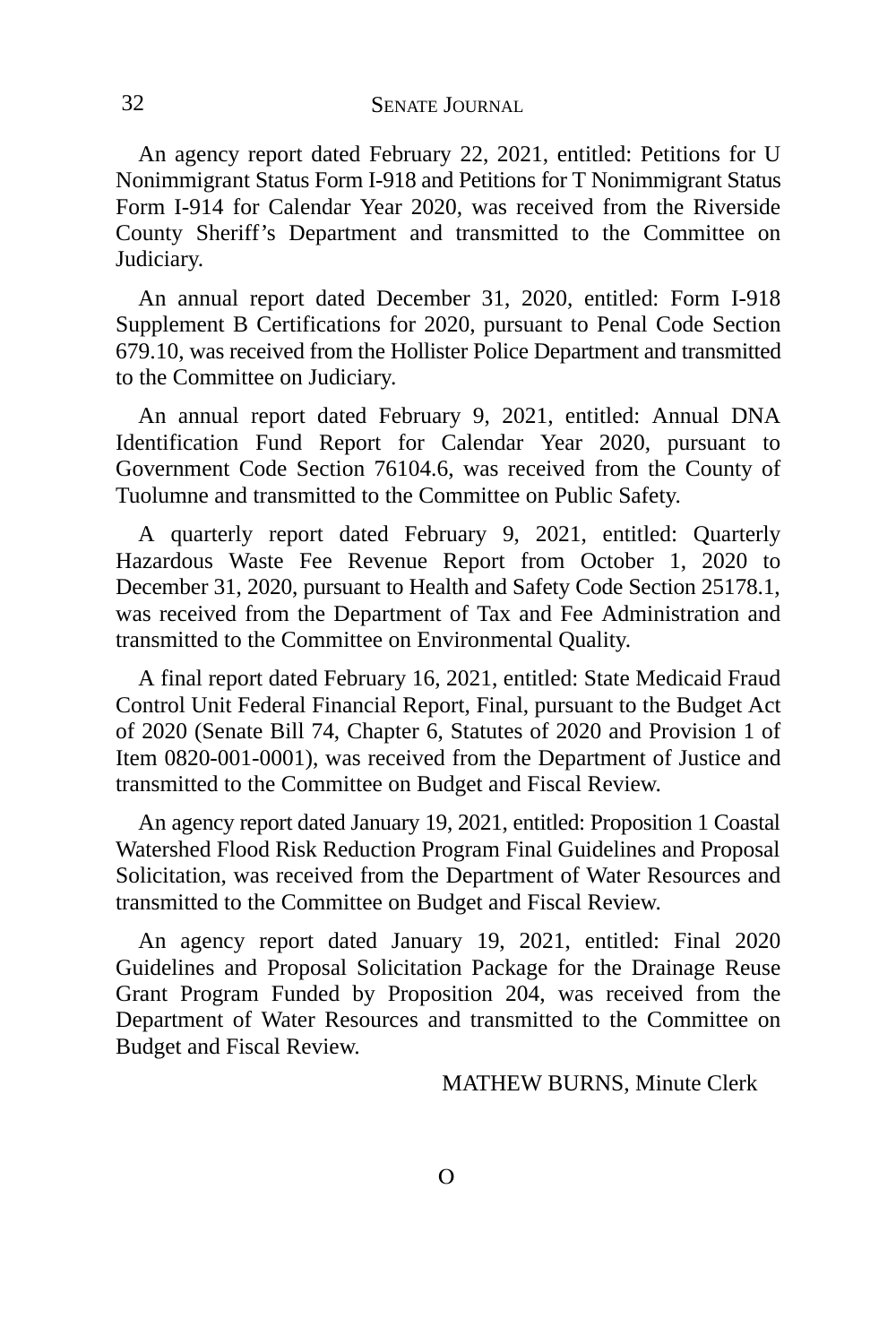SENATE JOURNAL

## CALIFORNIA LEGISLATURE

2021–22 REGULAR SESSION

# SENATE JOURNAL

#### **APPENDIX**

### **LETTERS OF TRANSMITTAL REPORTS OF STATE DEPARTMENTS AND AGENCIES**

Presenting reports of state departments and agencies received by the Secretary of the Senate and ordered printed in the Senate Journal

**March 2021**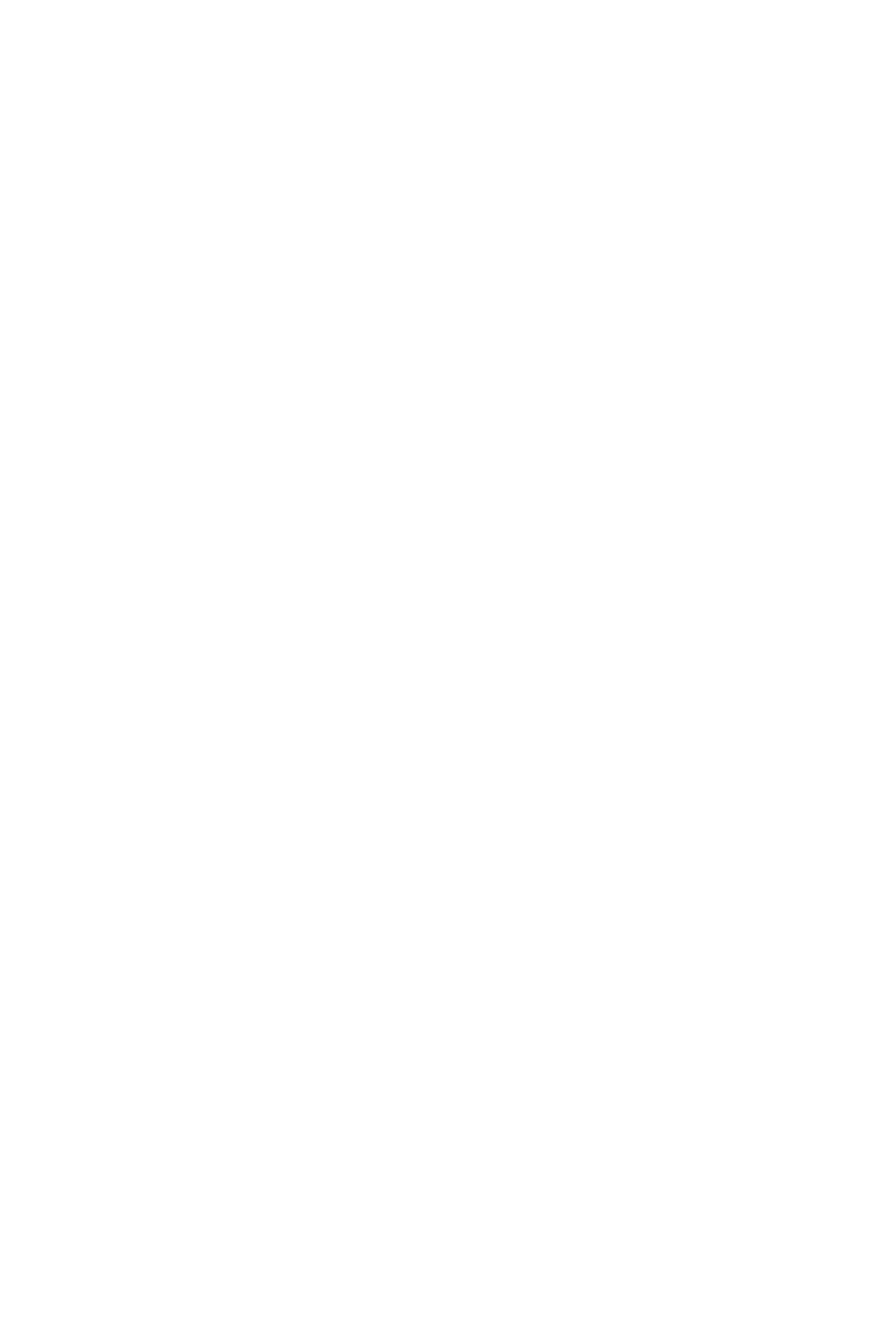#### **COMMUNICATIONS AND PETITIONS LETTERS OF TRANSMITTAL**

The following reports of state departments and agencies were ordered printed in the Journal:

An annual report dated February 19, 2021, entitled: Colusa County's DNA Fingerprint, Unsolved Crime and Innocence Protection Act (Proposition 69) for Calendar Year 2020, pursuant to Government Code Section 76104.6, was received from the County of Colusa and transmitted to the Committee on Public Safety.

An annual report dated December 31, 2020, entitled: U Visa Form I-918 Supplement B Certifications, pursuant to Penal Code Section 679.10, was received from the Fresno City Police Department and transmitted to the Committee on Judiciary.

An audit report dated February 17, 2021, entitled: California Public Utilities Commission, California Advanced Services Fund Program for January 1, 2016 through June 30, 2018, pursuant to Public Utilities Code Section 912.2(a), was received from the Office of the State Controller and transmitted to the Committee on Energy, Utilities and Communications.

An agency report dated March 1, 2021, entitled: Mental Health Services Act Expenditure Report—Governor's Budget, Fiscal Year 2021–22, pursuant to Welfare and Institutions Code Section 5813.6(a), was received from the Department of Health Care Services and transmitted to the Committee on Budget and Fiscal Review.

A final report dated February 16, 2021, entitled: 2020 California Equity Performance and Improvement Program for July 1, 2019 to September 30, 2020, pursuant to Assembly Bill 99 (Chapter 15, Statutes of 2017), was received from the Department of Education and transmitted to the Committee on Budget and Fiscal Review.

An agency report dated March 1, 2021, entitled: Impact of Increasing the State Disability Insurance Wage Replacement Rate Effective January 1, 2018, pursuant to Unemployment Insurance Code Section 2655.1, was received from the Employment Development Department and transmitted to the Committee on Labor, Public Employment and Retirement.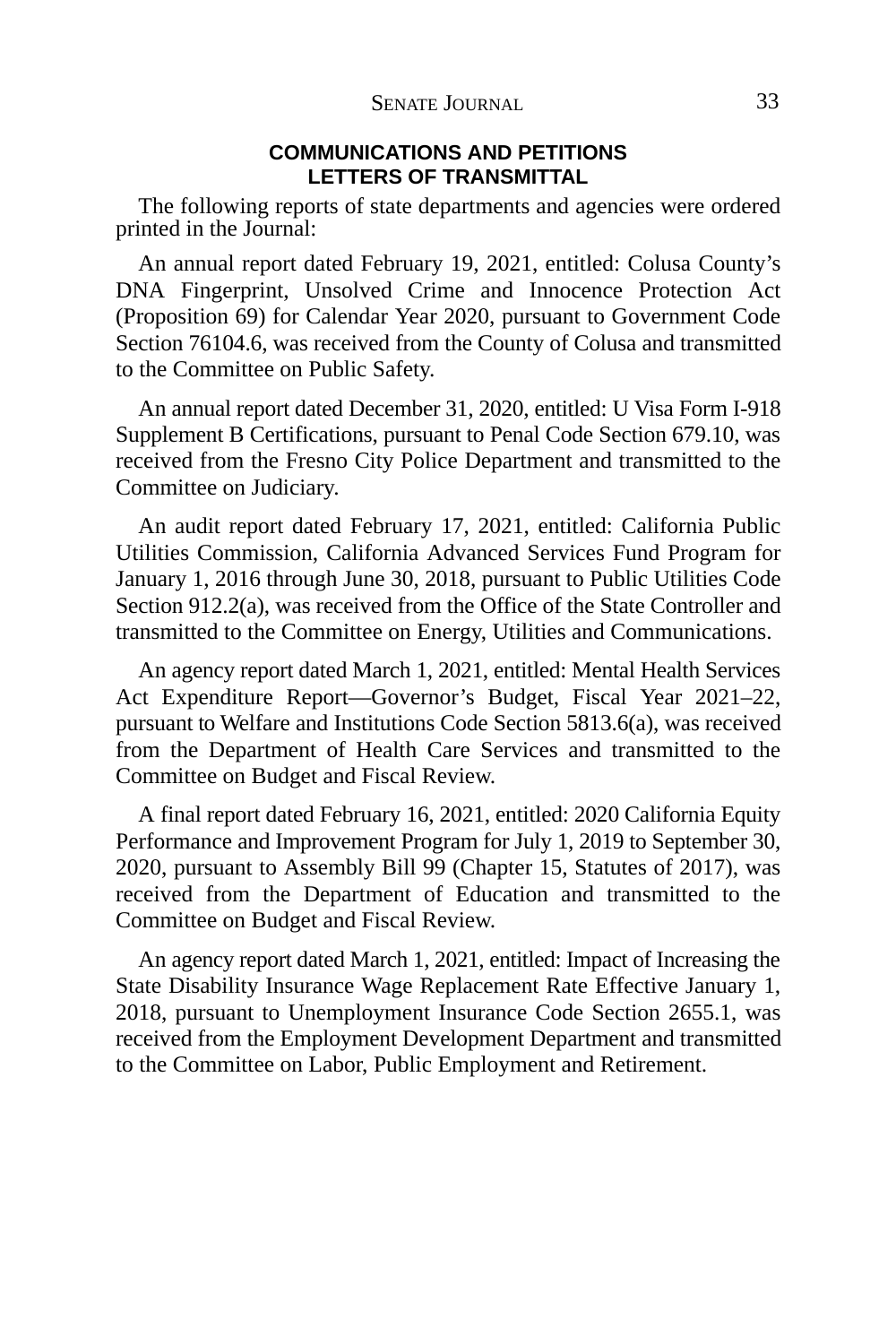An agency report dated March 1, 2021, entitled: Statistics Regarding the Workload of the Fair Political Practices Commission for Calendar Year 2020, pursuant to the Budget Act of 2020 (Chapter 6, Statutes of 2020 and Item 8620-001-0001), was received from the Fair Political Practices Commission and transmitted to the Committee on Budget and Fiscal Review.

An agency report dated March 2, 2021, entitled: California Air Resources Board Response to Supplemental Report of 2019–20 Budget Act Item 3900-001-3228—Assembly Bill 617 Implementation, pursuant to the Supplemental Report of the 2019 Budget Act (Item 3900-001-3228), was received from the Air Resources Board and transmitted to the Committee on Budget and Fiscal Review.

An agency report dated February 3, 2021, entitled: California Transportation Plan 2050, pursuant to Government Code Section 9795, was received from the California State Transportation Agency and transmitted to the Committee on Transportation.

An annual report dated March 3, 2021, entitled: Division of Workers' Compensation, Department of Industrial Relations 2019 Ethics Advisory Committee, pursuant to the California Code of Regulations, Title 8, Section  $9722(c)(4)$ , was received from the Department of Industrial Relations and transmitted to the Committee on Labor, Public Employment and Retirement.

An annual report dated March 5, 2021, entitled: Drug Manufacturing, Medical Device Manufacturing, and Home Medical Device Retailer Licensing Costs and Fee Analysis for 2021, pursuant to Health and Safety Code Section 111656.1(e), was received from the Department of Public Health and transmitted to the Committee on Health.

A quarterly report dated March 1, 2021, entitled: Capital Outlay Quarterly Report for the Quarter Ending September 30, 2020 for Facility Planning, Construction and Management Capital Planning, and Project Services, pursuant to Penal Code Section 7003.5, was received from the Department of Corrections and Rehabilitation and transmitted to the Committee on Budget and Fiscal Review.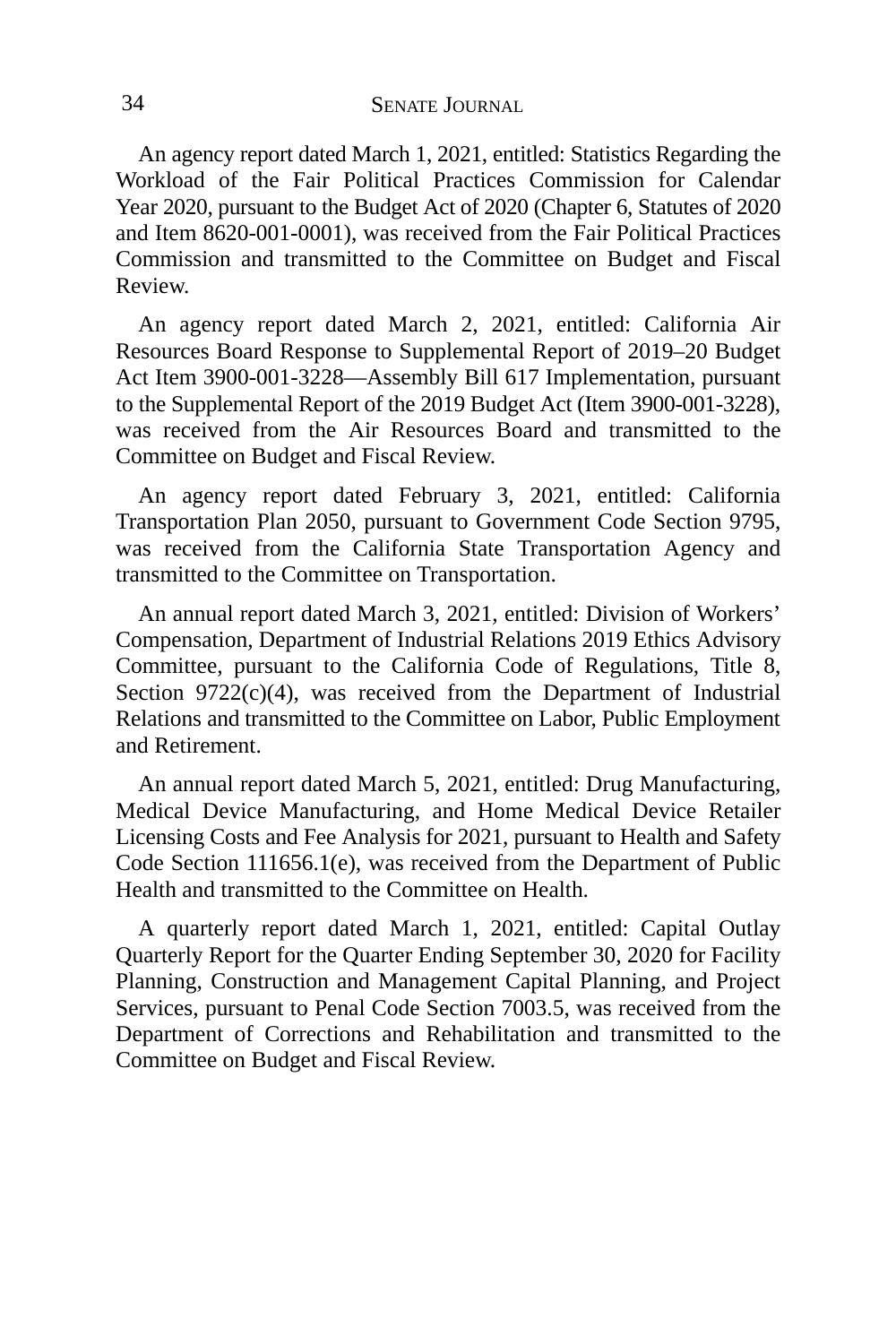An annual report dated March 5, 2021, entitled: Juvenile Justice Crime Prevention Act and Youthful Offender Block Grant, pursuant to Government Code Section 30061(b)(4)(E)(ii) and Welfare and Institutions Code Section 1961(d), was received from the Board of State and Community Corrections and transmitted to the Committee on Public Safety.

An agency report dated March 10, 2021, entitled: 2020–24 Strategic Plan, was received from the Department of Transportation and transmitted to the Committee on Transportation.

A biennial report dated March 12, 2021, entitled: Performance Outcome Measures, pursuant to Education Code Section 92675, was received from the University of California and transmitted to the Committee on Budget and Fiscal Review.

An annual report dated March 12, 2021, entitled: Institutional Financial Aid Programs, pursuant to Education Code Section 66021.1(b), was received from the University of California and transmitted to the Committee on Budget and Fiscal Review.

An annual report dated March 12, 2021, entitled: Entry Level Writing Requirement, pursuant to Education Code Section 66015.10, was received from the University of California and transmitted to the Committee on Budget and Fiscal Review.

An annual report dated March 12, 2021, entitled: 2020 Progress Report on the School of Medicine at the University of California, Riverside, pursuant to Section 16(d) of the 2013 Budget Trailer Bill (Assembly Bill 94, Chapter 50, Statutes of 2013), was received from the University of California and transmitted to the Committee on Budget and Fiscal Review.

An annual report dated March 12, 2021, entitled: 2020 Activities and Operations of the California Uniform Construction Cost Accounting Commission, pursuant to Public Contract Code Section 22017(d), was received from the California Uniform Construction Cost Accounting Commission and transmitted to the Committee on Governance and Finance.

A biennial report dated March 15, 2021, entitled: Diversity, Equity, and Inclusion Plan: 2021–22, pursuant to Business and Professions Code Section 6001.3, was received from the State Bar of California and transmitted to the Committee on Judiciary.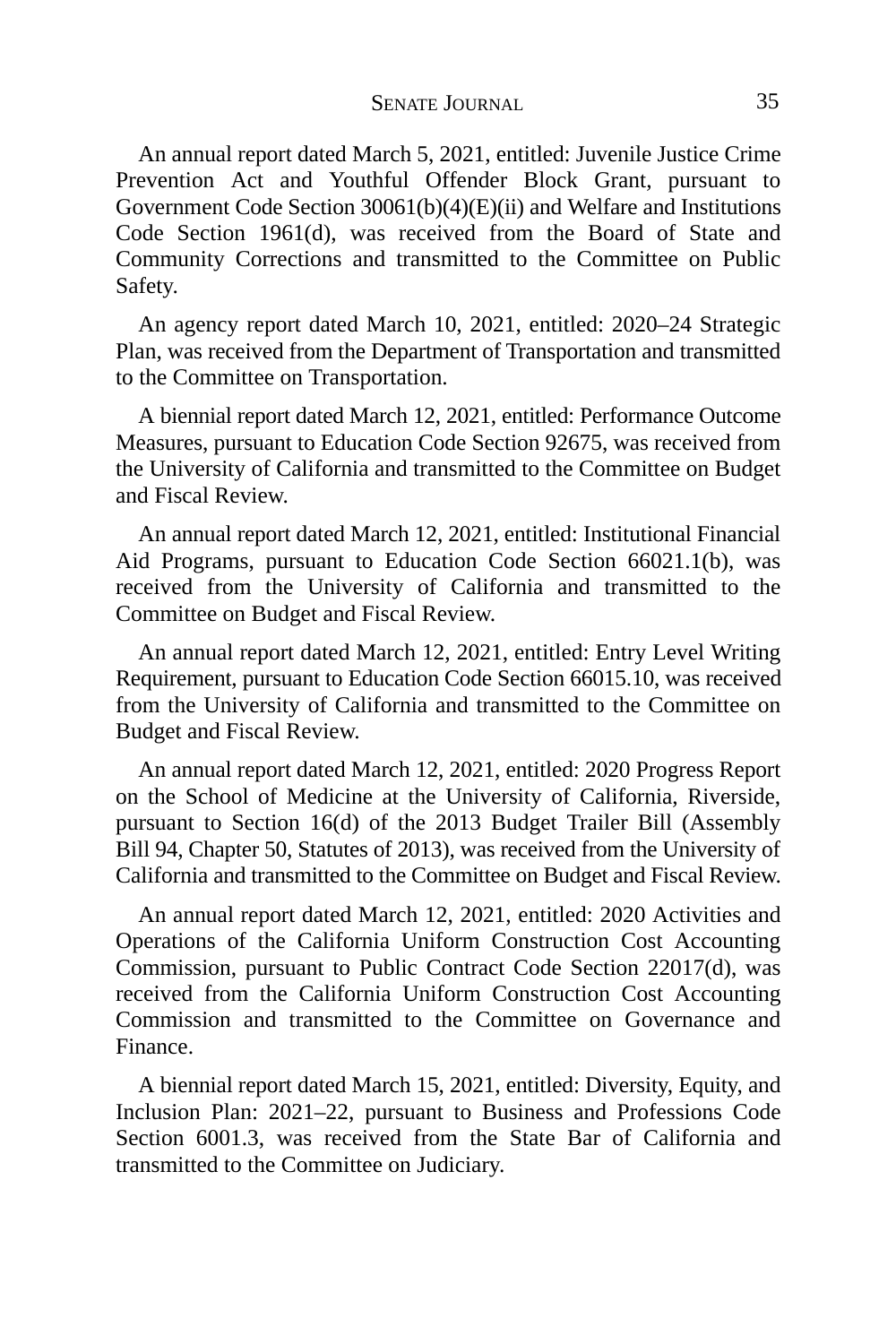An audit report dated March 16, 2021, entitled: California State Auditor Report 2020-803: City of El Cerrito, Excessive Spending and Insufficient Efforts to Address Its Perilous Financial Condition Jeopardize the City's Ongoing Fiscal Viability, was received from the Office of the California State Auditor and transmitted to the Committee on Rules.

An annual report dated March 15, 2021, entitled: California Low Cost Insurance Program and Consumer Education and Outreach Plan 2021, pursuant to Insurance Code Section 11629.85, was received from the Office of the Insurance Commissioner and transmitted to the Committee on Insurance.

An agency report dated March 16, 2021, entitled: State Performance Measures for the 2019–20 Academic Year, pursuant to Education Code Section 89295, was received from the California State University and transmitted to the Committee on Budget and Fiscal Review.

An agency report dated March 16, 2021, entitled: Capital Expenditure Progress Report, pursuant to Education Code Section 89772(f), was received from the California State University and transmitted to the Committee on Budget and Fiscal Review.

An agency report dated March 19, 2021, entitled: State General Obligation Bond Measures for the School Facility Program, pursuant to Government Code Section 16724.4, was received from the Department of General Services and transmitted to the Committee on Governmental Organization.

An agency report dated March 19, 2021, entitled: Summary of Hiring Practices, pursuant to Education Code Section 89291, was received from the California State University and transmitted to the Committee on Budget and Fiscal Review.

An annual report dated March 19, 2021, entitled: Unique Statewide Pupil Identifier, pursuant to Education Code Section 10803, was received from the University of California and transmitted to the Committee on Budget and Fiscal Review.

An annual report dated March 19, 2021, entitled: UC Systemwide and Presidential Programs and Initiatives for Fiscal Year 2019–20, pursuant to Education Code Section 92010, was received from the University of California and transmitted to the Committee on Budget and Fiscal Review.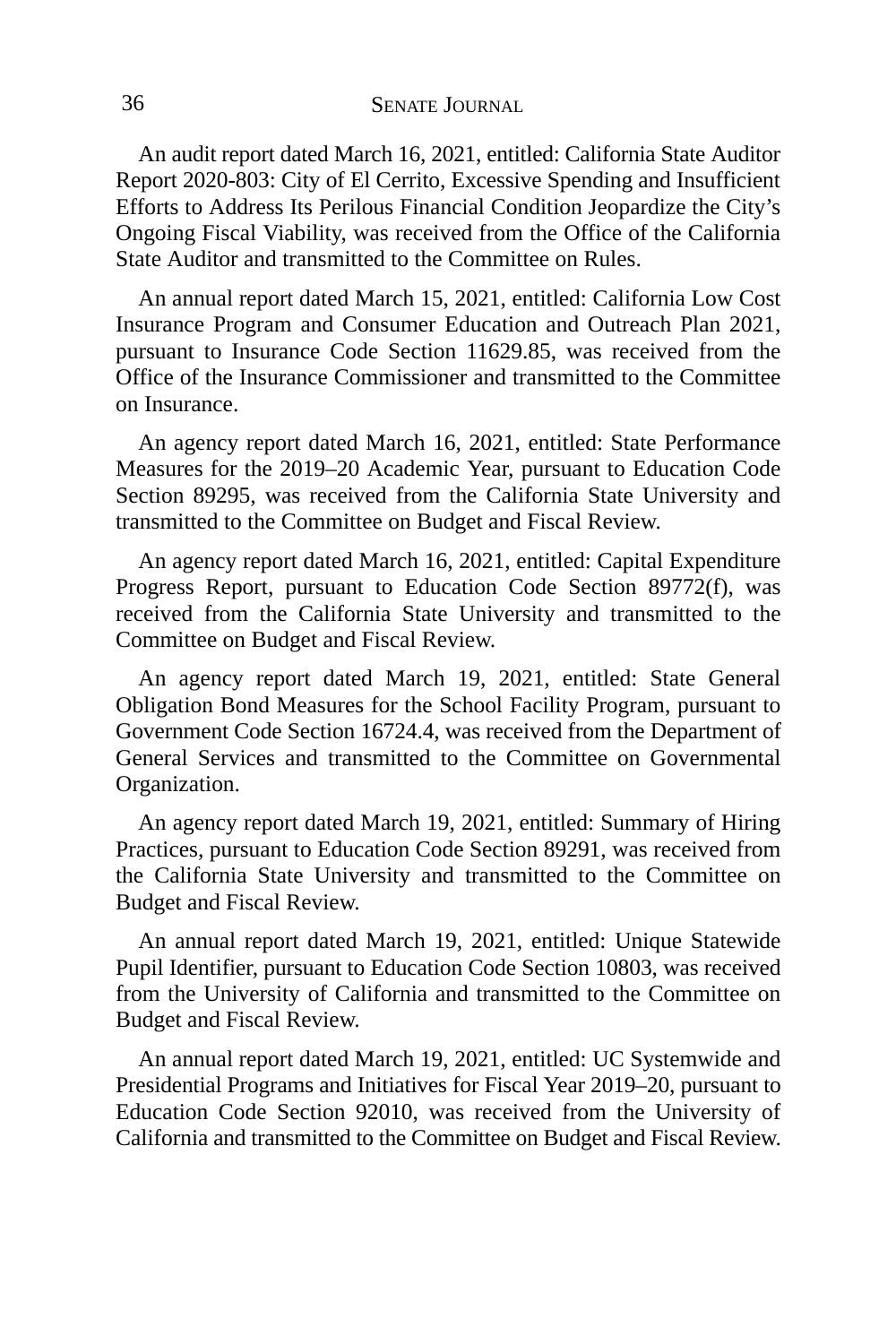An agency report dated March 26, 2021, entitled: Cal MediConnect: Health Plan Quality and Compliance Report for Demonstration Year 2019, pursuant to Welfare and Institutions Code Section 14182.17(e)(1)(C), was received from the Department of Health Care Services and transmitted to the Committee on Budget and Fiscal Review.

An audit report dated March 23, 2021, entitled: California State Auditor Report 2020-802: City of Blythe, Inadequate Planning and Other Ineffective Management Practices Hinder Its Ability to Provide Needed Services to Its Residents, was received from the Office of the California State Auditor and transmitted to the Committee on Rules.

An agency report dated March 24, 2021, entitled: 2020 Integrated Energy Policy Report Update, was received from the California Energy Commission and transmitted to the Committee on Energy, Utilities and Communications.

An agency report dated March 23, 2021, entitled: Battery Fire Report 2021, was received from the California Product Stewardship Council and transmitted to the Committee on Environmental Quality.

An agency report dated March 25, 2021, entitled: California State Summer School for Mathematics and Science for 2016 to 2020, pursuant to the Budget Act of 2010–11 (Provision 7 of Item 6440-001-0001), was received from the University of California and transmitted to the Committee on Budget and Fiscal Review.

An audit report dated March 25, 2021, entitled: California State Auditor Report 2020-102: Public Safety Realignment, Weak State and County Oversight Does Not Ensure That Funds Are Spent Effectively, was received from the Office of the California State Auditor and transmitted to the Committee on Rules.

An annual report dated March 24, 2021, entitled: Office of Systems Integration Report on the Statewide Automated Welfare System, pursuant to Welfare and Institutions Code Section 10823, was received from the Health and Human Services Agency and transmitted to the Committee on Budget and Fiscal Review.

An agency report dated March 25, 2021, entitled: Mayor Garcetti Announces Findings of Historic 100 Percent Renewable Energy Study, was received from the City of Los Angeles and transmitted to the Committee on Energy, Utilities and Communications.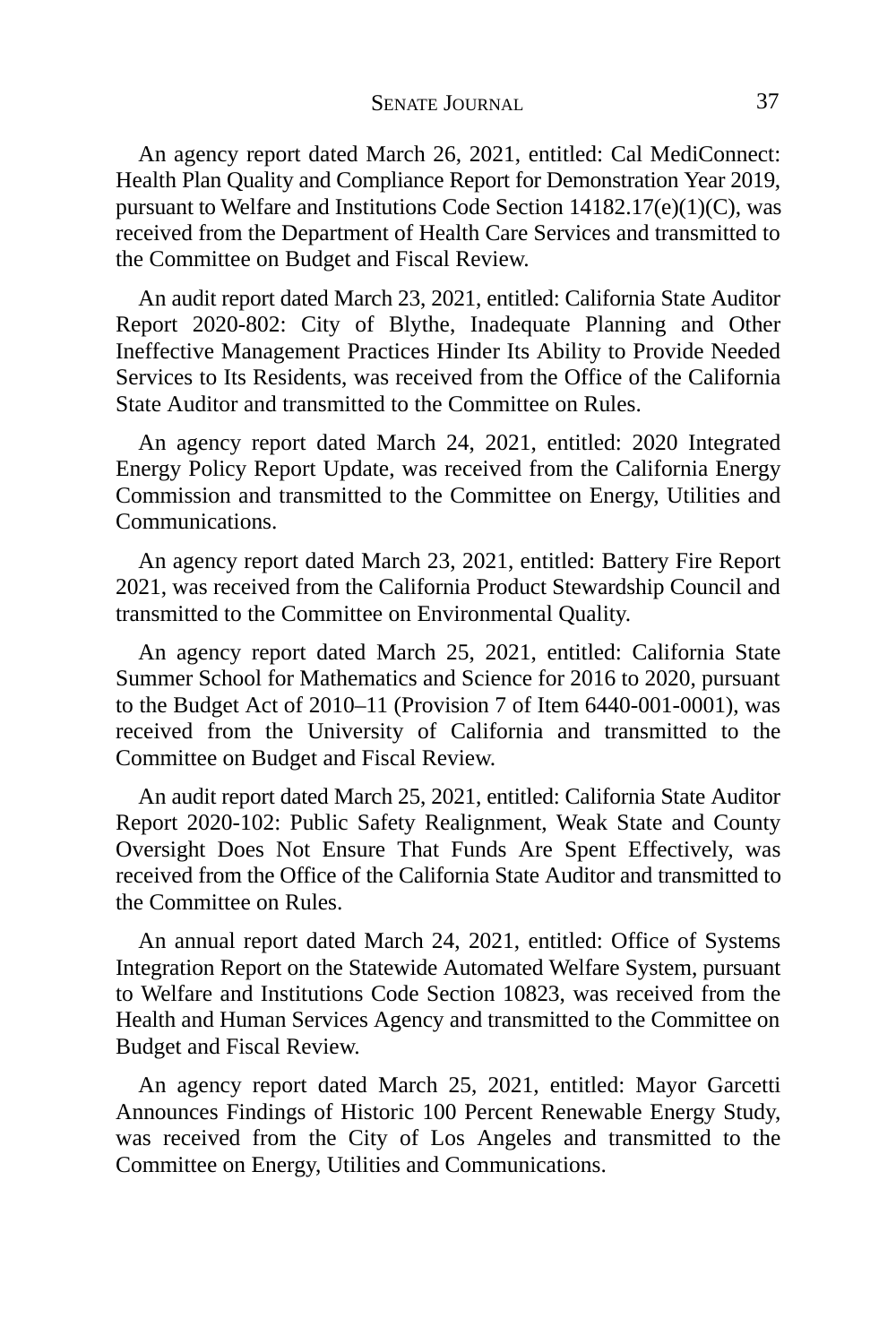An annual report dated March 29, 2021, entitled: 2019–20 Institutional Financial Aid Programs and the California State University, pursuant to Education Code Section 66021.1, was received from the California State University and transmitted to the Committee on Budget and Fiscal Review.

An annual report dated March 30, 2021, entitled: 2019–20 Annual Report, pursuant to Government Code Section 65059.2 (Assembly Bill 1809, Chapter 33, Statutes of 2018), was received from the California Education Learning Lab and transmitted to the Committee on Budget and Fiscal Review.

An agency report dated March 30, 2021, entitled: Project Rebound, pursuant to the Budget Act of 2019 (Assembly Bill 74, Chapter 23, Statutes of 2019), was received from the California State University and transmitted to the Committee on Budget and Fiscal Review.

An annual report dated March 30, 2021, entitled: Fiscal Year 2019–20 Annual Report, pursuant to Business and Professions Code Section 312, was received from the Department of Consumer Affairs and transmitted to the Committee on Business, Professions and Economic Development.

An annual report dated March 31, 2021, entitled: School Employees Fund for Fiscal Year 2019–20, pursuant to Unemployment Insurance Code Section 832, was received from the Employment Development Department and transmitted to the Committee on Labor, Public Employment and Retirement.

An annual report dated March 31, 2021, entitled: Use of Unemployment Insurance in the Commercial Fishing Industry for January 1, 2020 to December 31, 2020, pursuant to Assembly Bill 5 (Chapter 296, Statutes of 2019), was received from the Employment Development Department and transmitted to the Committee on Labor, Public Employment and Retirement.

An annual report dated March 30, 2021, entitled: Program Activities for the Calendar Year Ending December 31, 2020, pursuant to Public Resources Code Section 26017, was received from the Alternative Energy and Advanced Transportation Financing Authority and transmitted to the Committee on Energy, Utilities and Communications.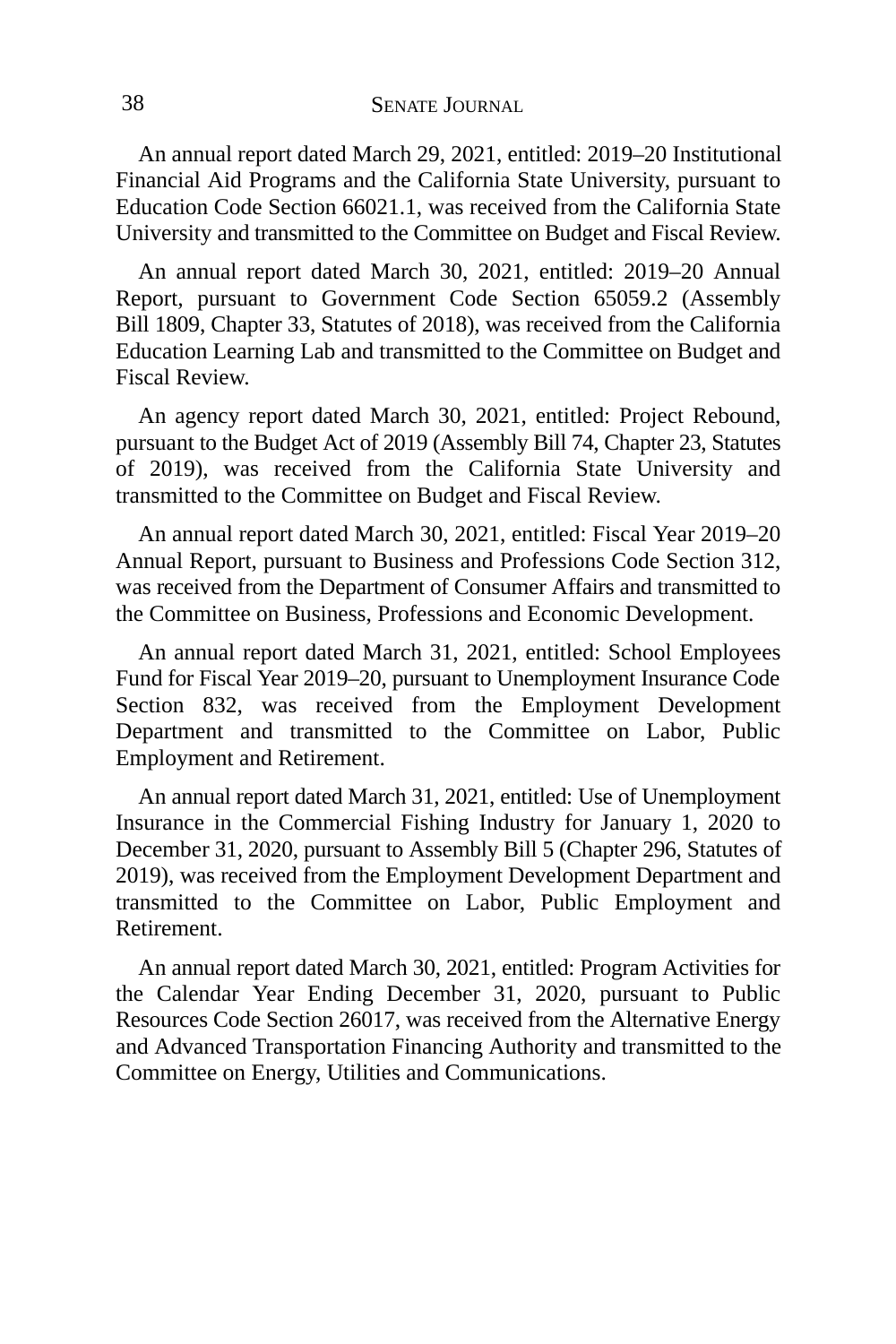An agency report dated March 30, 2021, entitled: California Eligibility and Enrollment Reports: Insurance Affordability Programs for Quarter 4 of 2020, pursuant to Assembly Bill x1 1 (First Extraordinary Session, Chapter 3, Statutes of 2013) and Assembly Bill 1688 (Chapter 511, Statutes of 2017), was received from the Department of Health Care Services and transmitted to the Committee on Health.

An annual report dated March 30, 2021, entitled: 2020 Annual Report: Tax-Exempt Bond and Rate Reduction Bond Financing Programs, pursuant to Health and Safety Code Section 44538 and Government Code Section 6588.7(b)(8), was received from the California Pollution Control Financing Authority and transmitted to the Committee on Governance and Finance.

An annual report dated March 4, 2021, entitled: California Grid Modernization Report for 2020, pursuant to Public Utilities Code Section 913.2, was received from the Public Utilities Commission and transmitted to the Committee on Energy, Utilities and Communications.

An audit report dated March 3, 2021, entitled: California Public Utilities Commission, California Advanced Services Fund Program for January 1, 2016 through December 31, 2018, pursuant to Public Utilities Code Section 912.2(a), was received from the Office of the State Controller and transmitted to the Committee on Energy, Utilities and Communications.

An annual report dated March 12, 2021, entitled: 2019–20 Annual Report, was received from the California Blueberry Commission and transmitted to the Committee on Agriculture.

An annual report dated February 22, 2021, entitled: 2019–20 Annual Investment Report for the Fiscal Year Ending June 30, 2020, was received from the Public Employees' Retirement System and transmitted to the Committee on Labor, Public Employment and Retirement.

An annual report dated February 22, 2021, entitled: Comprehensive Annual Financial Report for the Fiscal Year Ending June 30, 2020, pursuant to Government Code Sections 9354.3, 20228, and 20232, was received from the Public Employees' Retirement System and transmitted to the Committee on Labor, Public Employment and Retirement.

An agency report dated March 9, 2021, entitled: Judges' Retirement System Actuarial Valuation as of June 30, 2020, pursuant to Government Code Section 75109.5, was received from the Public Employees' Retirement System and transmitted to the Committee on Labor, Public Employment and Retirement.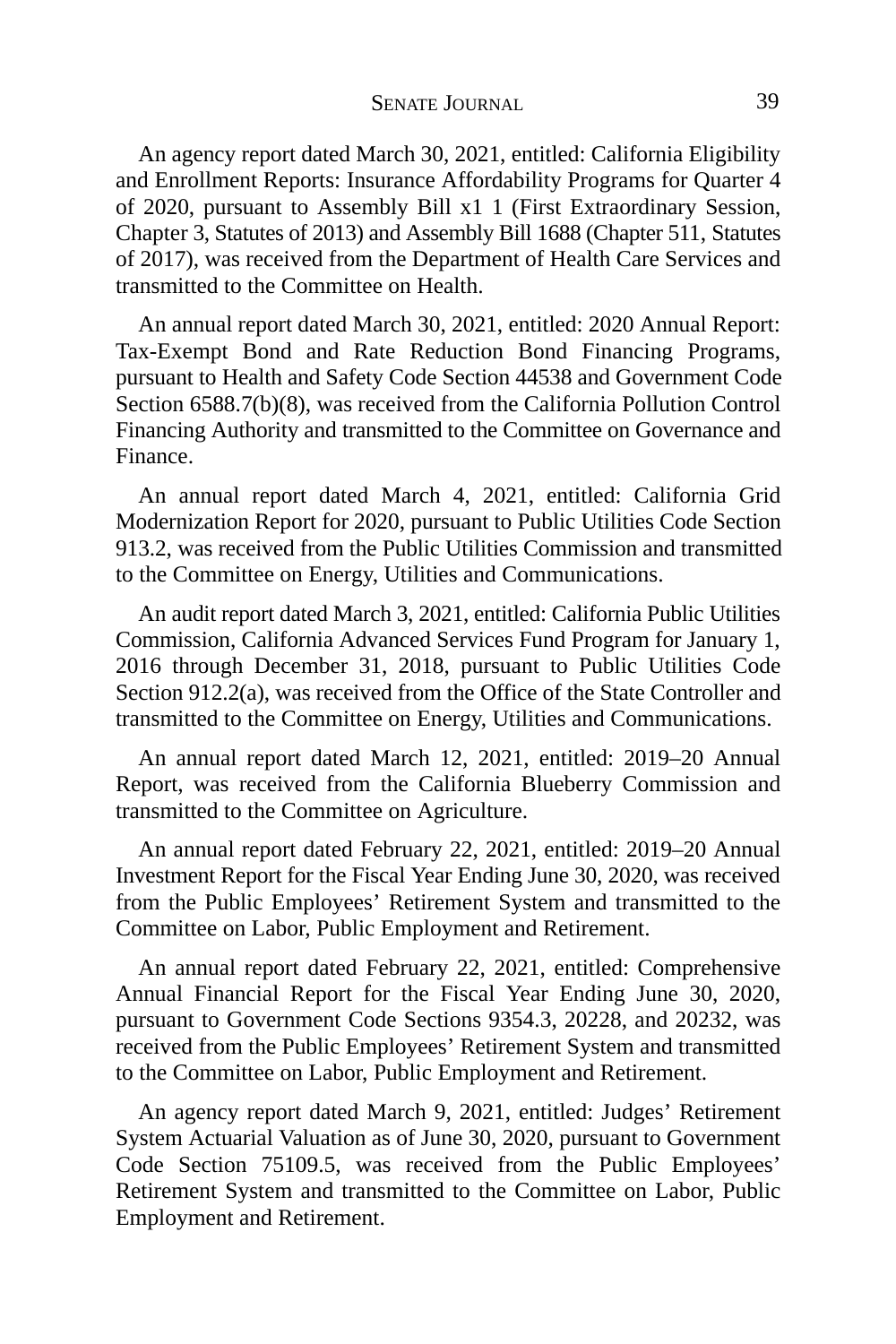An agency report dated March 9, 2021, entitled: Judges' Retirement System II Actuarial Valuation as of June 30, 2020, was received from the Public Employees' Retirement System and transmitted to the Committee on Labor, Public Employment and Retirement.

An agency report dated March 9, 2021, entitled: Legislators' Retirement System Actuarial Valuation as of June 30, 2020, pursuant to Government Code Section 9358.1, was received from the Public Employees' Retirement System and transmitted to the Committee on Labor, Public Employment and Retirement.

An annual report dated April 1, 2021, entitled: Annual DNA Identification Fund Report for Calendar Year 2020, pursuant to Government Code Section 76104.6, was received from the County of Yuba and transmitted to the Committee on Public Safety.

An annual report dated March 5, 2021, entitled: Annual DNA Identification Fund Report for Calendar Year 2020, pursuant to Government Code Section 76104.6, was received from the County of Lassen and transmitted to the Committee on Public Safety.

An agency report dated February 25, 2021, entitled: Form I-918 Supplement B Certification, pursuant to Penal Code Section 679.10, was received from the Office of the Merced County District Attorney and transmitted to the Committee on Judiciary.

An annual report dated February 22, 2021, entitled: Annual DNA Identification Fund Report for Calendar Year 2020, pursuant to Government Code Section 76104.6, was received from the County of Santa Clara and transmitted to the Committee on Public Safety.

An annual report dated February 26, 2021, entitled: Annual Report for Federal Fiscal Year 2019, pursuant to Family Code Section 17556 (Assembly Bill 1811, Chapter 35, Statutes of 2018), was received from the Department of Child Support Services and transmitted to the Committee on Budget and Fiscal Review.

A quarterly report dated February 26, 2021, entitled: Legal Services Provided to the Commission on Teacher Credentialing, pursuant to the Budget Act of 2019 (Assembly Bill 74, Chapter 23, Statutes of 2019 and Provision 6 of Item 6360-001-0407), was received from the Department of Justice and transmitted to the Committee on Budget and Fiscal Review.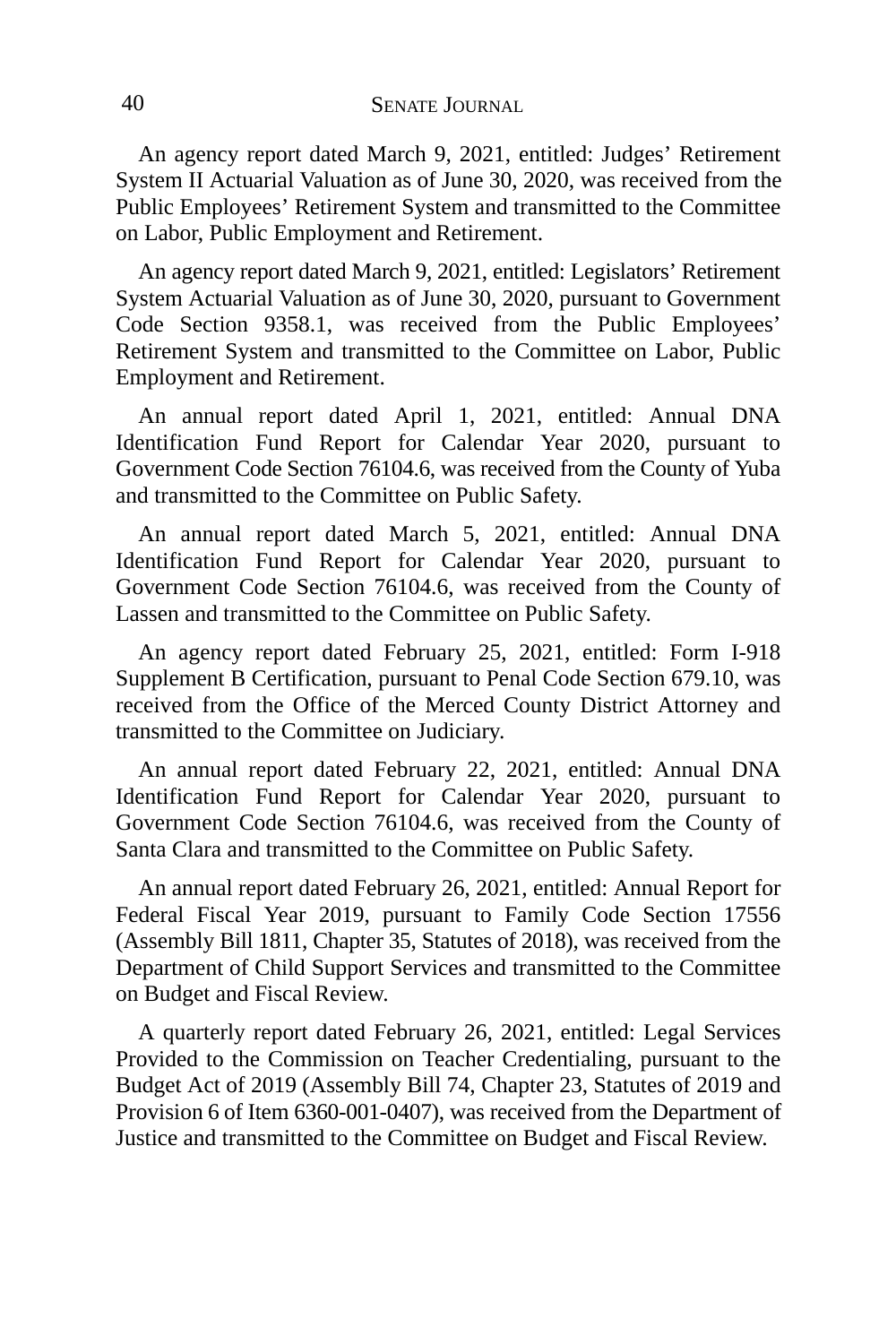A quarterly report dated February 18, 2021, entitled: Specialized Treatment for Optimized Programming for the Second Quarter of Fiscal Year 2020–21, was received from the Department of Corrections and Rehabilitation and transmitted to the Committee on Budget and Fiscal Review.

An agency report dated March 10, 2021, entitled: 2021 OAL Determination No. 2(S) (OAL File No. CTU2021-0119-01) Issued in Response to a Petition Alleging that the Department of Corrections and Rehabilitation has Issued, Utilized, Enforced, or Attempted to Enforce an Underground Regulation, pursuant to Government Code Section  $11340.5(c)(2)$ , was received from the Office of Administrative Law and transmitted to the Committee on Governmental Organization.

An annual report dated March 5, 2021, entitled: Annual DNA Identification Fund Report for Calendar Year 2020, pursuant to Government Code Section 76104.6, was received from the County of Nevada and transmitted to the Committee on Public Safety.

An annual report dated March 5, 2021, entitled: Annual DNA Identification Fund Report for Calendar Year 2020, pursuant to Government Code Section 76104.6, was received from the County of Alameda and transmitted to the Committee on Public Safety.

An annual report dated March 10, 2021, entitled: Annual DNA Identification Fund Report for Calendar Year 2020, pursuant to Government Code Section 76104.6, was received from the County of Ventura and transmitted to the Committee on Public Safety.

An annual report dated March 15, 2021, entitled: Annual DNA Identification Fund Report for Calendar Year 2020, pursuant to Government Code Section 76104.6, was received from the County of Fresno and transmitted to the Committee on Public Safety.

An annual report dated March 15, 2021, entitled: Annual DNA Identification Fund Report for Calendar Year 2020, pursuant to Government Code Section 76104.6, was received from the County of Sutter and transmitted to the Committee on Public Safety.

An annual report dated March 16, 2021, entitled: Annual DNA Identification Fund Report for Calendar Year 2020, pursuant to Government Code Section 76104.6, was received from the County of Sacramento and transmitted to the Committee on Public Safety.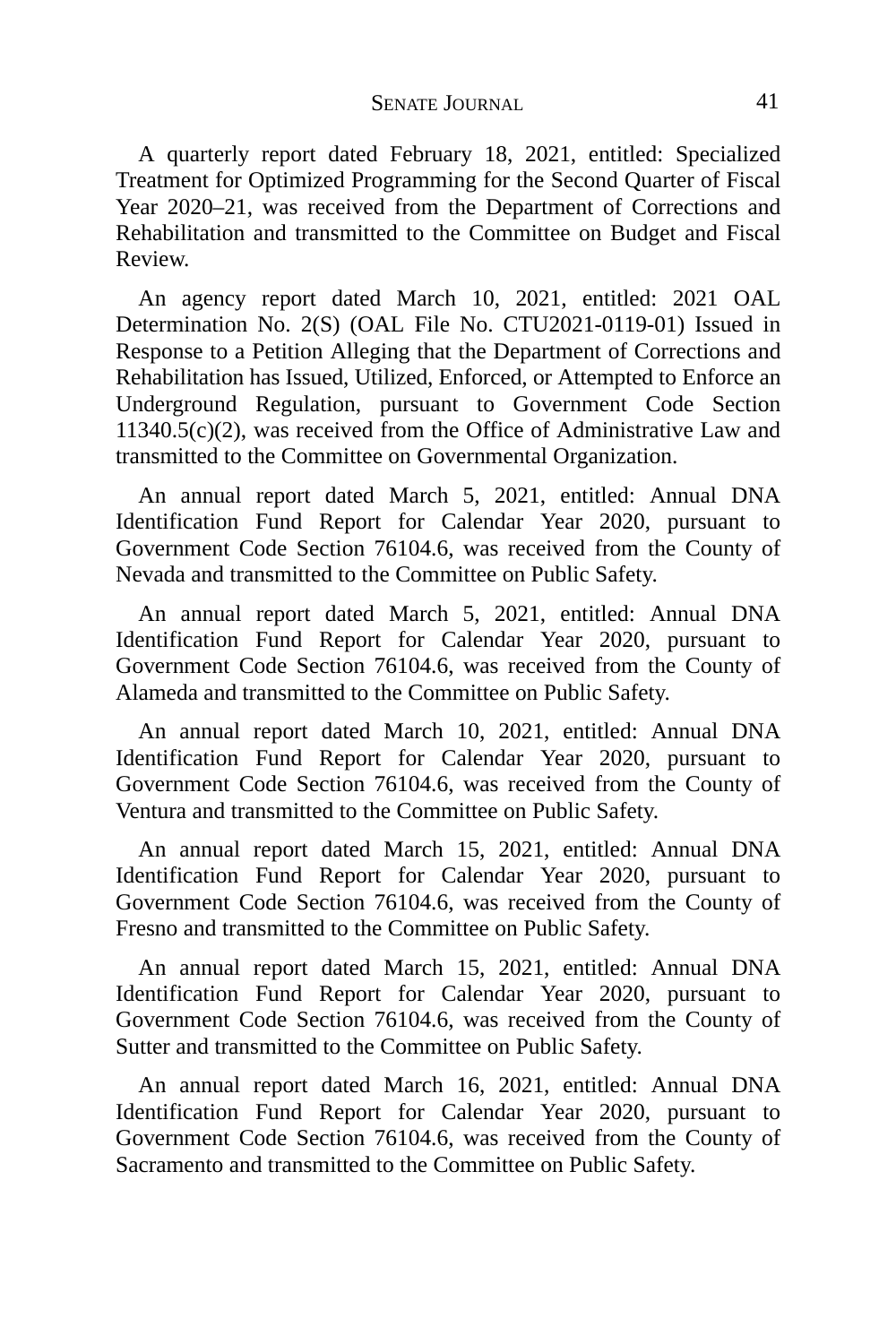42 SENATE JOURNAL

An annual report dated March 12, 2021, entitled: Annual DNA Identification Fund Report for Calendar Year 2020, pursuant to Government Code Section 76104.6, was received from the County of Modoc and transmitted to the Committee on Public Safety.

MATHEW BURNS, Minute Clerk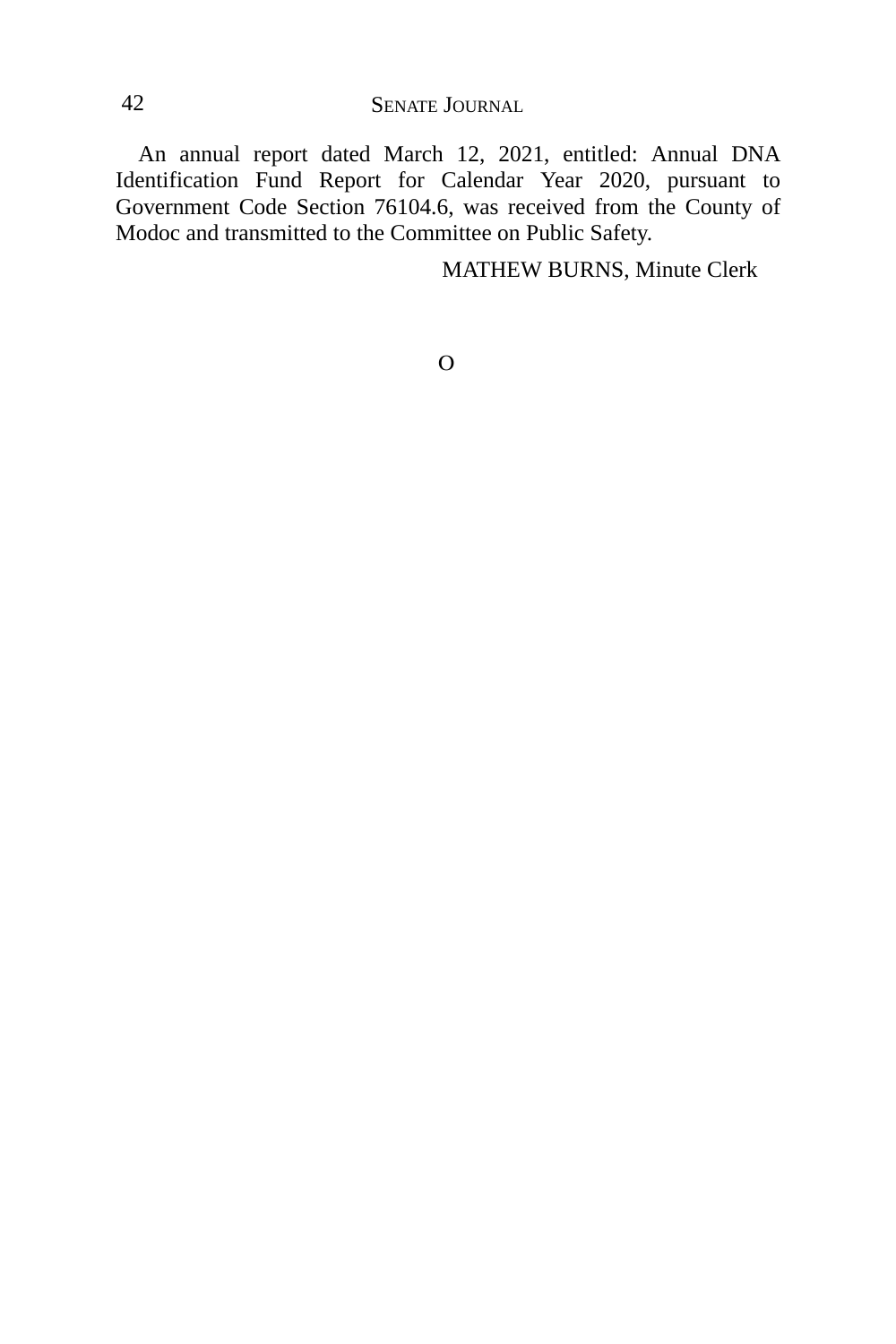SENATE JOURNAL

## CALIFORNIA LEGISLATURE

2021–22 REGULAR SESSION

# SENATE JOURNAL

#### **APPENDIX**

### **LETTERS OF TRANSMITTAL REPORTS OF STATE DEPARTMENTS AND AGENCIES**

Presenting reports of state departments and agencies received by the Secretary of the Senate and ordered printed in the Senate Journal

**April 2021**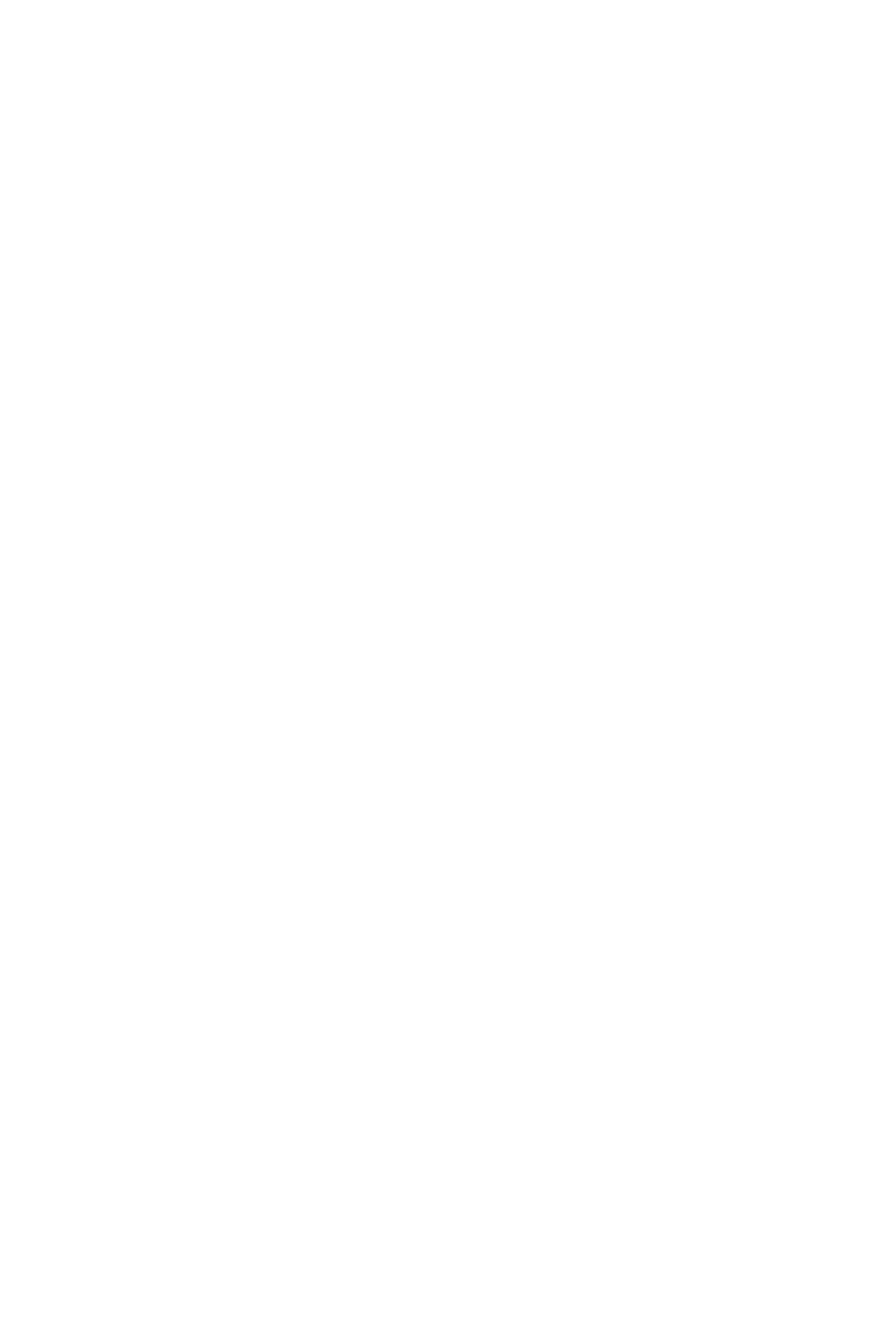#### **COMMUNICATIONS AND PETITIONS LETTERS OF TRANSMITTAL**

The following reports of state departments and agencies were ordered printed in the Journal:

An annual report dated March 23, 2021, entitled: Intimate Partner Battering (IPB) Cases Reviewed by the Board of Parole Hearings in 2020, pursuant to Penal Code Section 4801(b)(1), was received from the Board of Parole Hearings and transmitted to the Committee on Budget and Fiscal Review.

A quarterly report dated March 23, 2021, entitled: Efforts to Transfer Foreign-born Inmates to their Countries of Origin from October 1, 2020 to December 31, 2020, pursuant to Penal Code Section 2912(b)(1), was received from the Board of Parole Hearings and transmitted to the Committee on Budget and Fiscal Review.

A quarterly report dated March 23, 2021, entitled: Backlogged Lifer Parole Hearings from January 2020 to December 2020, pursuant to Penal Code Section 3041(d), was received from the Board of Parole Hearings and transmitted to the Committee on Budget and Fiscal Review.

An annual report dated March 15, 2021, entitled: Annual DNA Identification Fund Report for Calendar Year 2020, pursuant to Government Code Section 76104.6, was received from the County of Butte and transmitted to the Committee on Public Safety.

An annual report dated March 25, 2021, entitled: Annual DNA Identification Fund Report for Calendar Year 2020, pursuant to Government Code Section 76104.6, was received from the County of Shasta and transmitted to the Committee on Public Safety.

An annual report dated March 22, 2021, entitled: Annual DNA Identification Fund Report for Calendar Year 2020, pursuant to Government Code Section 76104.6, was received from the County of San Joaquin and transmitted to the Committee on Public Safety.

An annual report dated March 25, 2021, entitled: Annual DNA Identification Fund Report for Calendar Year 2020, pursuant to Government Code Section 76104.6, was received from the County of Siskiyou and transmitted to the Committee on Public Safety.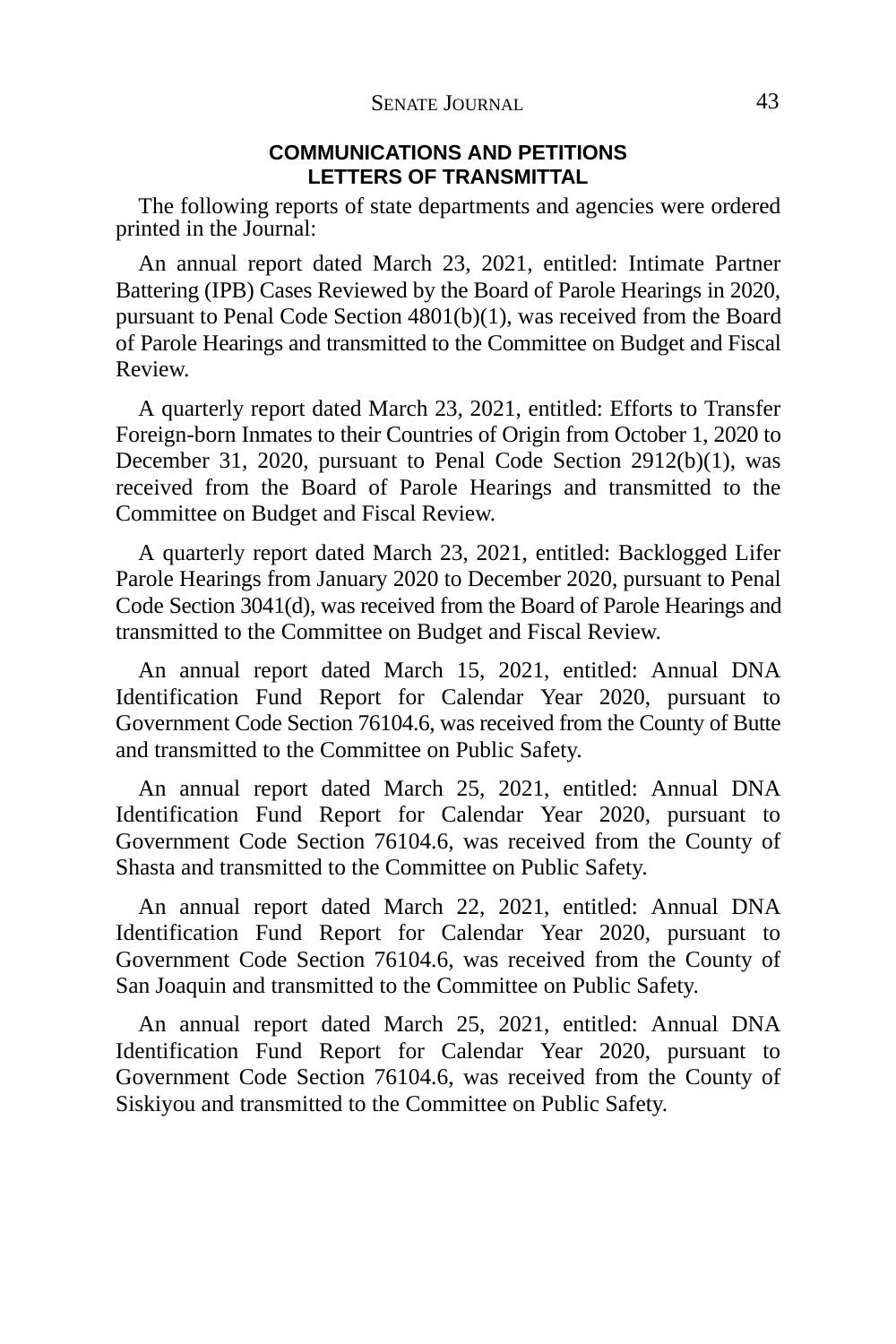An annual report dated March 22, 2021, entitled: Annual DNA Identification Fund Report for Calendar Year 2020, pursuant to Government Code Section 76104.6, was received from the County of Solano and transmitted to the Committee on Public Safety.

An annual report dated March 22, 2021, entitled: Annual DNA Identification Fund Report for Calendar Year 2020, pursuant to Government Code Section 76104.6, was received from the County of Mendocino and transmitted to the Committee on Public Safety.

An annual report dated March 19, 2021, entitled: Annual DNA Identification Fund Report for Calendar Year 2020, pursuant to Government Code Section 76104.6, was received from the County of Tulare and transmitted to the Committee on Public Safety.

An annual report dated March 19, 2021, entitled: Annual DNA Identification Fund Report for Calendar Year 2020, pursuant to Government Code Section 76104.6, was received from the County of Napa and transmitted to the Committee on Public Safety.

An annual report dated March 16, 2021, entitled: Annual DNA Identification Fund Report for Calendar Year 2020, pursuant to Government Code Section 76104.6, was received from the County of Madera and transmitted to the Committee on Public Safety.

An annual report dated March 15, 2021, entitled: Annual DNA Identification Fund Report for Calendar Year 2020, pursuant to Government Code Section 76104.6, was received from the County of Santa Cruz and transmitted to the Committee on Public Safety.

An annual report dated March 17, 2021, entitled: Annual DNA Identification Fund Report for Calendar Year 2020, pursuant to Government Code Section 76104.6, was received from the County of Sonoma and transmitted to the Committee on Public Safety.

An annual report dated March 19, 2021, entitled: SB 854 Report: Performed and Witnessed Oil and Gas Operations for Reporting Period January 1, 2019 to December 31, 2019, pursuant to Senate Bill 854 (Chapter 51, Statutes of 2018), was received from the Department of Conservation and transmitted to the Committee on Budget and Fiscal Review.

An agency report dated March 19, 2021, entitled: Board of Supervisors Resolution No. 65-21, was received from the City and County of San Francisco and transmitted to the Committee on Housing.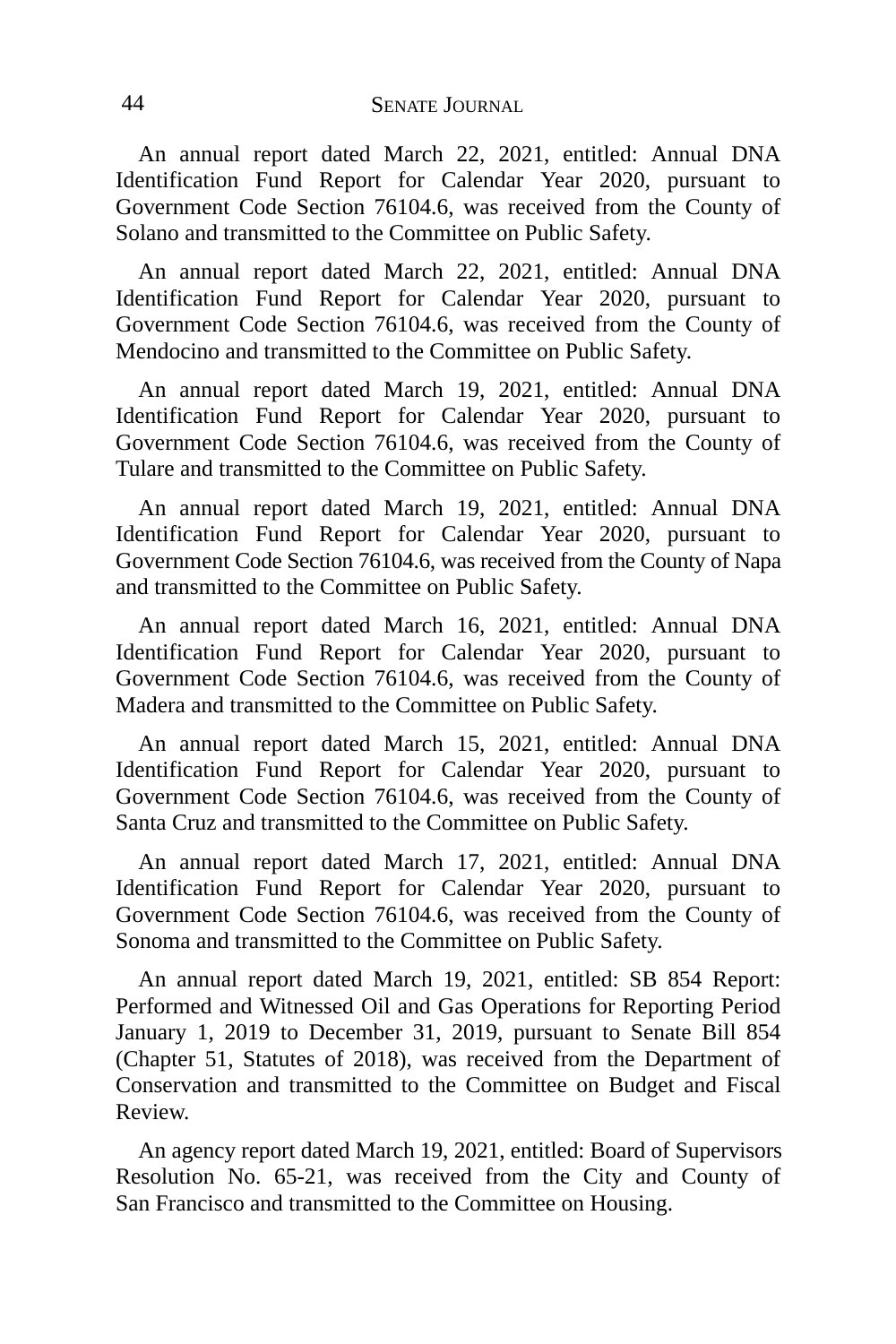An agency report dated March 19, 2021, entitled: Board of Supervisors Resolution No. 64-21, was received from the City and County of San Francisco and transmitted to the Committee on Public Safety.

An agency report dated March 19, 2021, entitled: Board of Supervisors Resolution No. 47-21, was received from the City and County of San Francisco and transmitted to the Committee on Energy, Utilities and Communications.

An annual report dated March 16, 2021, entitled: Annual DNA Identification Fund Report for Calendar Year 2020, pursuant to Government Code Section 76104.6, was received from the County of Los Angeles and transmitted to the Committee on Public Safety.

An annual report dated March 15, 2021, entitled: California Dam Safety Program Annual Schedule of Fees for Fiscal Year 2021–22, pursuant to Water Code Section 6307, was received from the Department of Water Resources and transmitted to the Committee on Natural Resources and **Water** 

An annual report dated March 26, 2021, entitled: Telephone Corporations Customer, Employment and Investment Information for 2019, pursuant to Public Utilities Code Section 914, was received from the Public Utilities Commission and transmitted to the Committee on Energy, Utilities and Communications.

An annual report dated March 25, 2021, entitled: Technology Advancement Annual Report and Plan Update on the South Coast Air Quality Management District's Clean Fuels Program, pursuant to Health and Safety Code Section 40448.5.1, was received from the South Coast Air Quality Management District and transmitted to the Committee on Transportation.

An agency report dated March 25, 2021, entitled: Community Services Infrastructure Grant Program, pursuant to Senate Bill 843 (Chapter 33, Statutes of 2016), was received from the California Health Facilities Financing Authority and transmitted to the Committee on Budget and Fiscal Review.

An annual report dated March 24, 2021, entitled: Annual Report of Activities for Calendar Year 2020, pursuant to Education Code Section 94155, was received from the California Educational Facilities Authority and transmitted to the Committee on Education.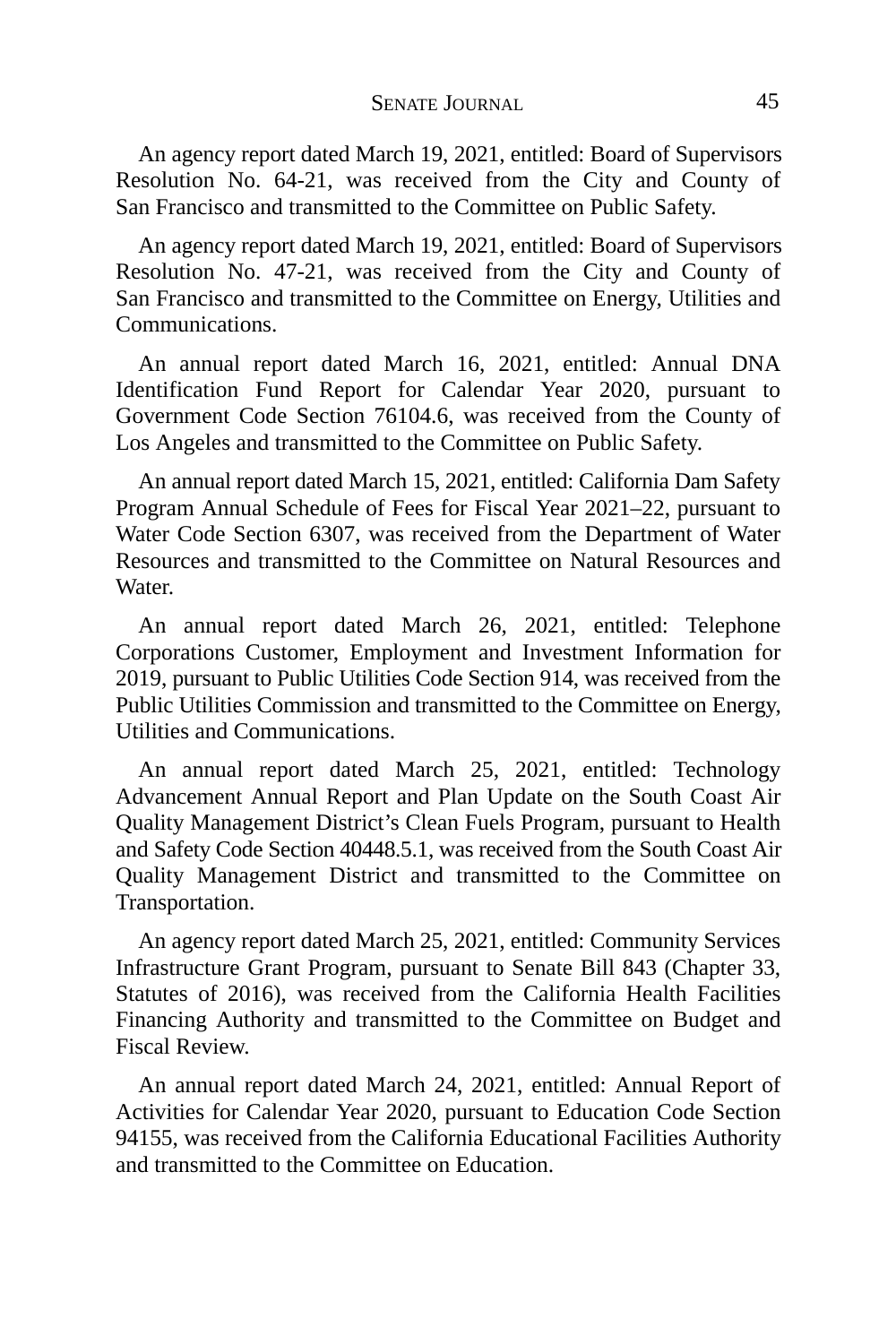An annual report dated March 17, 2021, entitled: Fiscal Year 2019–20 First 5 California Annual Report, pursuant to Health and Safety Code Section 130150(b), was received from First 5 California and transmitted to the Committee on Governance and Finance.

An annual report dated March 26, 2021, entitled: Annual DNA Identification Fund Report for Calendar Year 2020, pursuant to Government Code Section 76104.6, was received from the County of San Mateo and transmitted to the Committee on Public Safety.

An annual report dated April 1, 2021, entitled: 2020 California Electric and Utility Costs Report, pursuant to Public Utilities Code Section 913, was received from the Public Utilities Commission and transmitted to the Committee on Energy, Utilities and Communications.

An audit report dated April 1, 2021, entitled: California State Auditor Report 2020-612: California Department of Public Health, It Could Do More to Ensure Federal Funds for Expanding the State's COVID-19 Testing and Contact Tracing Programs Are Used Effectively, was received from the Office of the California State Auditor and transmitted to the Committee on Rules.

An agency report dated March 25, 2021, entitled: Grant Anticipation Revenue Vehicle Bond Debt Report, pursuant to Government Code Section 14553.9(b), was received from the California Transportation Commission and transmitted to the Committee on Transportation.

An annual report dated April 2, 2021, entitled: Data on Student Transfers, pursuant to Education Code Section 66721.9, was received from the University of California and transmitted to the Committee on Budget and Fiscal Review.

An annual report dated April 1, 2021, entitled: Unique Statewide Pupil Identifiers Progress Report, pursuant to Education Code Section 10803, was received from the California State University and transmitted to the Committee on Budget and Fiscal Review.

An annual report dated April 1, 2021, entitled: 2020 Geothermal Grant and Loan Program, pursuant to Public Resources Code Section 3822.1, was received from the California Energy Commission and transmitted to the Committee on Energy, Utilities and Communications.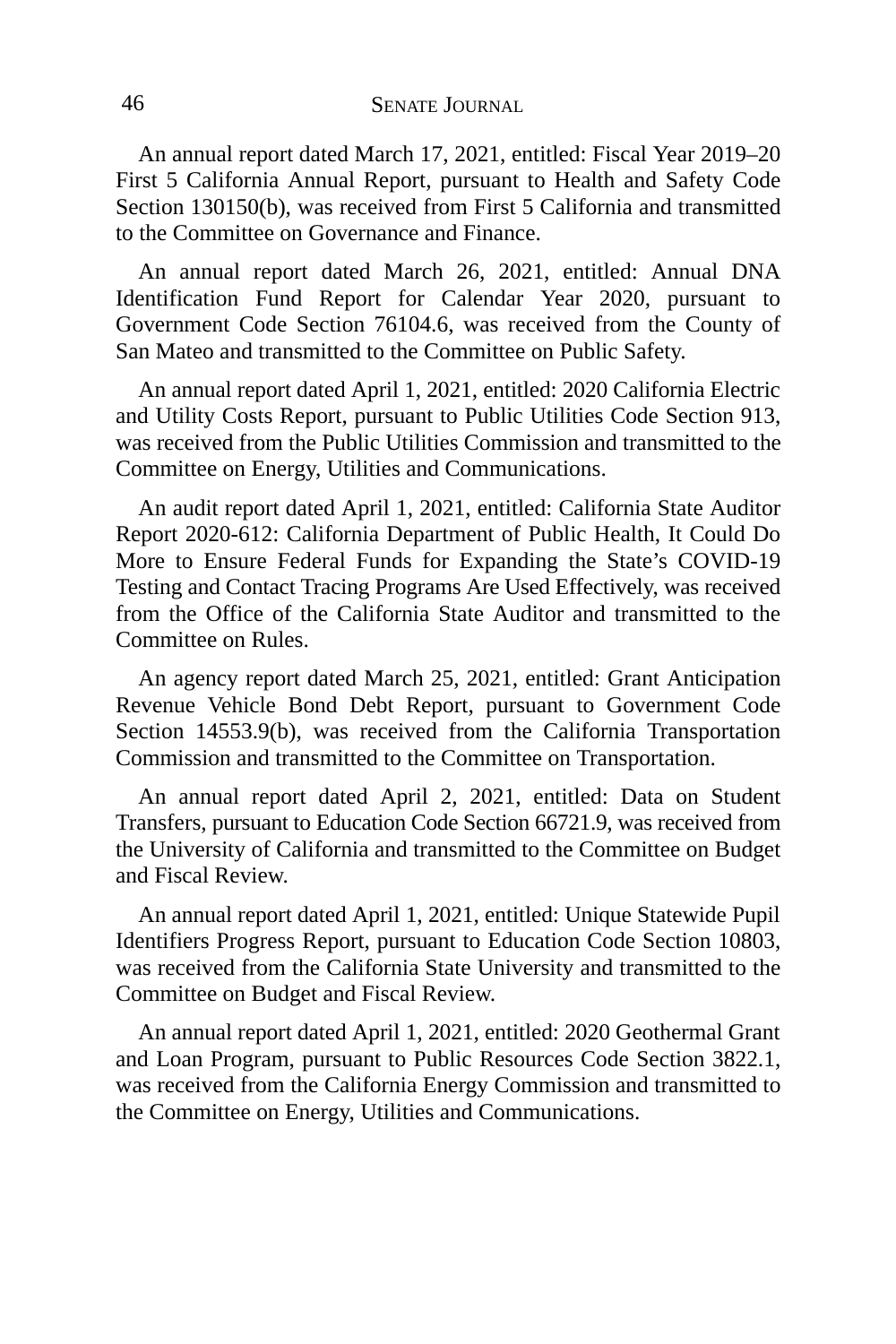An agency report dated April 5, 2021, entitled: 2017 Report on Women's Earnings in California State Civil Service Classifications, pursuant to Government Code Section 19827.2, was received from the Department of Human Resources and transmitted to the Committee on Budget and Fiscal Review.

An agency report dated April 6, 2021, entitled: Cal MediConnect Fiscal Year 2019–20 Enrollment Status, Quality Measures, and State Costs Report, pursuant to Welfare and Institutions Code Sections  $14132.275(q)(1)$  and  $14186.4(f)(1)$ , was received from the Department of Health Care Services and transmitted to the Committee on Budget and Fiscal Review.

An agency report dated April 1, 2021, entitled: Homekey: A Journey Home for 2021, pursuant to Health and Safety Code Section 50675.1.1(f) (Assembly Bill 83, Chapter 15, Statutes of 2020), was received from the Department of Housing and Community Development and transmitted to the Committee on Budget and Fiscal Review.

An agency report dated March 16, 2021, entitled: Zero-Textbook-Cost Degree Grant Program for 2020, pursuant to the Budget Act of 2016 and Government Code Section 9795, was received from the California Community Colleges and transmitted to the Committee on Budget and Fiscal Review.

An annual report dated April 12, 2021, entitled: Appendix C: Updated Three-Year Plan for CVRP and the ZEV Market, pursuant to the Supplemental Report of the 2018–19 Budget Act and Senate Bill 1275 (Chapter 530, Statutes of 2014), was received from the Air Resources Board and transmitted to the Committee on Budget and Fiscal Review.

An annual report dated March 24, 2021, entitled: Administrative Errors in Alternative Payment, CalWORKs, and General Child Care Programs for Fiscal Year 2019–20, pursuant to the Budget Act of 2019 (Provision 4(b) of Item 6100-001-0890), was received from the Department of Education and transmitted to the Committee on Budget and Fiscal Review.

An agency report dated April 15, 2021, entitled: 2020 Integrated Energy Policy Report Update (2020 IEPR Update) Volume II, was received from the California Energy Commission and transmitted to the Committee on Energy, Utilities and Communications.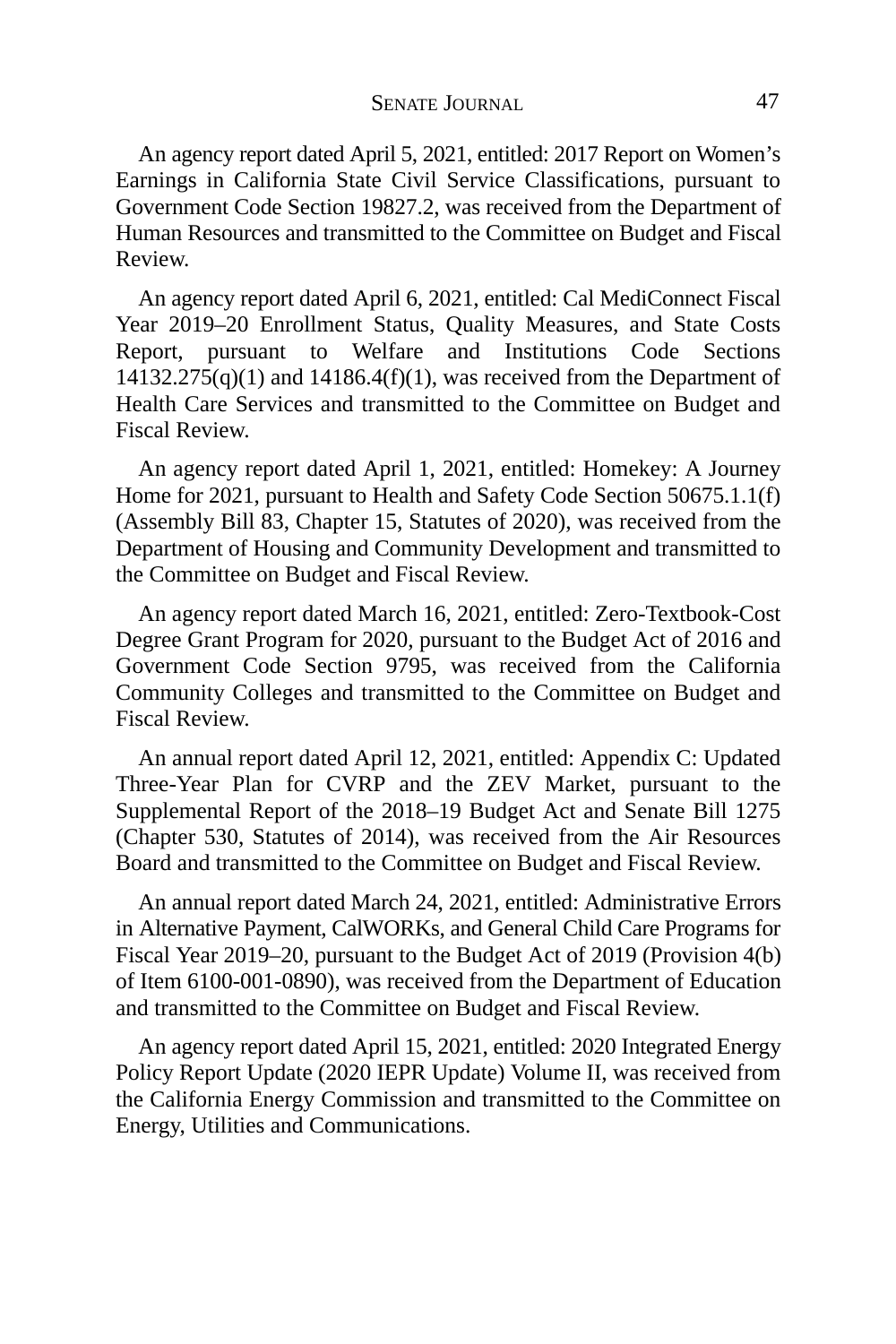An agency report dated April 20, 2021, entitled: Labor Enforcement Task Force Activity Report for 2012 to 2020, pursuant to the Budget Act of 2012 (Assembly Bill 1464, Chapter 21, Statutes of 2012), was received from the Department of Industrial Relations and transmitted to the Committee on Budget and Fiscal Review.

An audit report dated April 27, 2021, entitled: California State Auditor Report 2020-805: City of San Gabriel, Its Ongoing Deficit Is Inhibiting Its Financial Recovery, was received from the Office of the California State Auditor and transmitted to the Committee on Rules.

An annual report dated April 23, 2021, entitled: 2011 to 2015 Report on Employment of Minors in Agricultural Packing Plants, pursuant to the Omnibus Child Labor Reform Act of 1993 (Assembly Bill 1900, Chapter 1175, Statutes of 1994), was received from the Department of Industrial Relations and transmitted to the Committee on Labor, Public Employment and Retirement.

An annual report dated April 23, 2021, entitled: 2016 to 2020 Report on Employment of Minors in Agricultural Packing Plants, pursuant to the Omnibus Child Labor Reform Act of 1993 (Assembly Bill 1900, Chapter 1175, Statutes of 1994), was received from the Department of Industrial Relations and transmitted to the Committee on Labor, Public Employment and Retirement.

An audit report dated April 29, 2021, entitled: California State Auditor Report 2020-030: The State Bar of California, It Is Not Effectively Managing Its System for Investigating and Disciplining Attorneys Who Abuse the Public Trust, was received from the Office of the California State Auditor and transmitted to the Committee on Rules.

An annual report dated April 30, 2021, entitled: 2019–20 Receipt and Use of Lottery Funds, pursuant to the Budget Act of 2016 (Section 24.60), was received from the University of California and transmitted to the Committee on Budget and Fiscal Review.

An annual report dated April 30, 2021, entitled: Electric Program Investment Charge (EPIC) 2020 Annual Report, pursuant to Public Resources Code Section 25711.5, was received from the California Energy Commission and transmitted to the Committee on Energy, Utilities and Communications.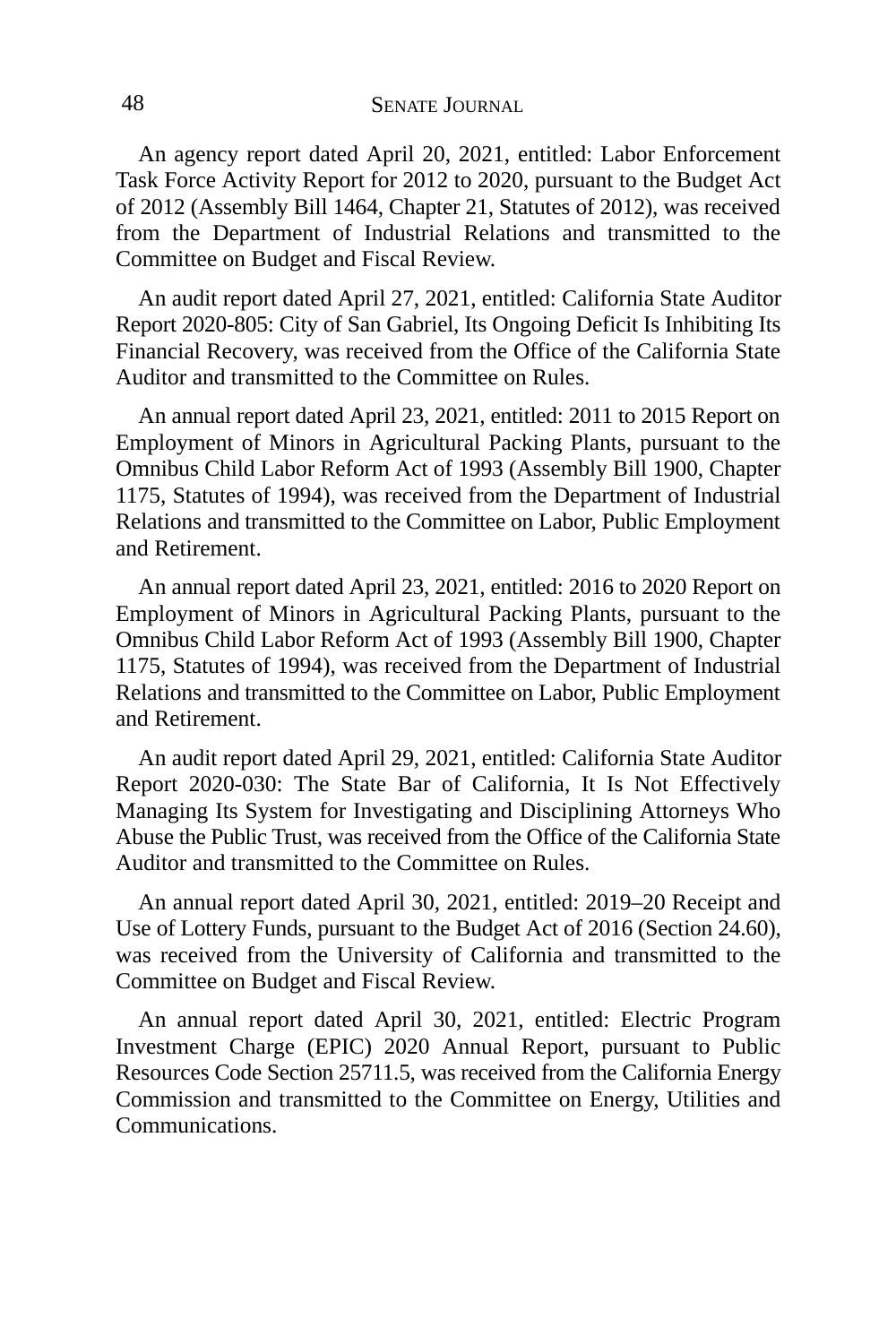An agency report dated April 30, 2021, entitled: 2020 Financial Statements and Independent Auditor's Report for Years Ended December 31, 2020 and 2019 and Supplementary Information Year Ended December 31, 2020, pursuant to Business and Professions Code Section 6145, was received from the State Bar of California and transmitted to the Committee on Judiciary.

An annual report dated April 30, 2021, entitled: 2020 Annual Legal Services Trust Fund Program Report, pursuant to Business and Professions Code Sections 6145 and 6222, was received from the State Bar of California and transmitted to the Committee on Judiciary.

An annual report dated April 5, 2021, entitled: Motor Vehicle Theft Prevention Act for 2018–19 and 2019–20, pursuant to Senate Bill 1743, Chapter 1248, Statutes of 1994, was received from the California Highway Patrol and transmitted to the Committee on Transportation.

An agency report dated December 31, 2020, entitled: Activities and Expenditures for the Previous Fiscal Year for Tactical Alerts, pursuant to the Budget Act of 2020 (Provision 2 of Item 2720-011-0044), was received from the California Highway Patrol and transmitted to the Committee on Budget and Fiscal Review.

An agency report dated January 8, 2021, entitled: Impaired Driving Task Force, pursuant to Senate Bill 94 (Chapter 27, Statutes of 2017), was received from the California Highway Patrol and transmitted to the Committee on Budget and Fiscal Review.

An annual report dated March 31, 2021, entitled: Annual DNA Identification Fund Report for Calendar Year 2020, pursuant to Government Code Section 76104.6, was received from the County of San Bernardino and transmitted to the Committee on Public Safety.

An annual report dated March 29, 2021, entitled: Annual DNA Identification Fund Report for Calendar Year 2020, pursuant to Government Code Section 76104.6, was received from the County of Contra Costa and transmitted to the Committee on Public Safety.

An annual report dated April 1, 2021, entitled: Annual DNA Identification Fund Report for Calendar Year 2020, pursuant to Government Code Section 76104.6, was received from the County of Humboldt and transmitted to the Committee on Public Safety.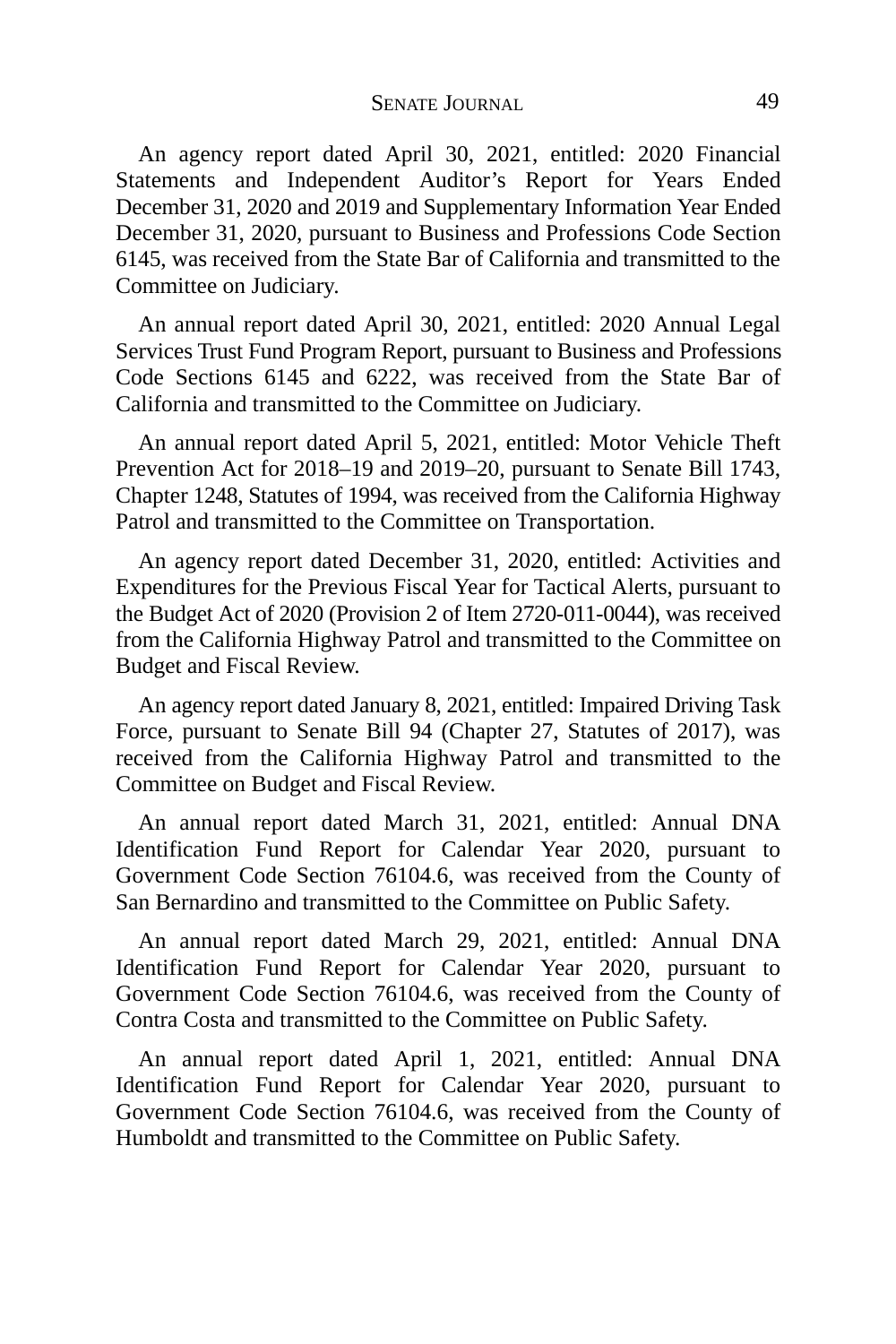An annual report dated March 31, 2021, entitled: Annual DNA Identification Fund Report for Calendar Year 2020, pursuant to Government Code Section 76104.6, was received from the County of San Luis Obispo and transmitted to the Committee on Public Safety.

An annual report dated March 30, 2021, entitled: Annual DNA Identification Fund Report for Calendar Year 2020, pursuant to Government Code Section 76104.6, was received from the County of San Benito and transmitted to the Committee on Public Safety.

An annual report dated March 31, 2021, entitled: Annual DNA Identification Fund Report for Calendar Year 2020, pursuant to Government Code Section 76104.6, was received from the County of Stanislaus and transmitted to the Committee on Public Safety.

An annual report dated April 1, 2021, entitled: Annual DNA Identification Fund Report for Calendar Year 2020, pursuant to Government Code Section 76104.6, was received from the County of Mariposa and transmitted to the Committee on Public Safety.

An annual report dated March 31, 2021, entitled: Annual DNA Identification Fund Report for Calendar Year 2020, pursuant to Government Code Section 76104.6, was received from the County of Placer and transmitted to the Committee on Public Safety.

An annual report dated March 4, 2021, entitled: Annual DNA Identification Fund Report for Calendar Year 2020, pursuant to Government Code Section 76104.6, was received from the County of Santa Barbara and transmitted to the Committee on Public Safety.

An annual report dated March 31, 2021, entitled: Annual DNA Identification Fund Report for Calendar Year 2020, pursuant to Government Code Section 76104.6, was received from the County of Alpine and transmitted to the Committee on Public Safety.

An annual report dated March 25, 2021, entitled: Annual DNA Identification Fund Report for Calendar Year 2020, pursuant to Government Code Section 76104.6, was received from the County of Merced and transmitted to the Committee on Public Safety.

An annual report dated March 30, 2021, entitled: Annual DNA Identification Fund Report for Calendar Year 2020, pursuant to Government Code Section 76104.6, was received from the County of Amador and transmitted to the Committee on Public Safety.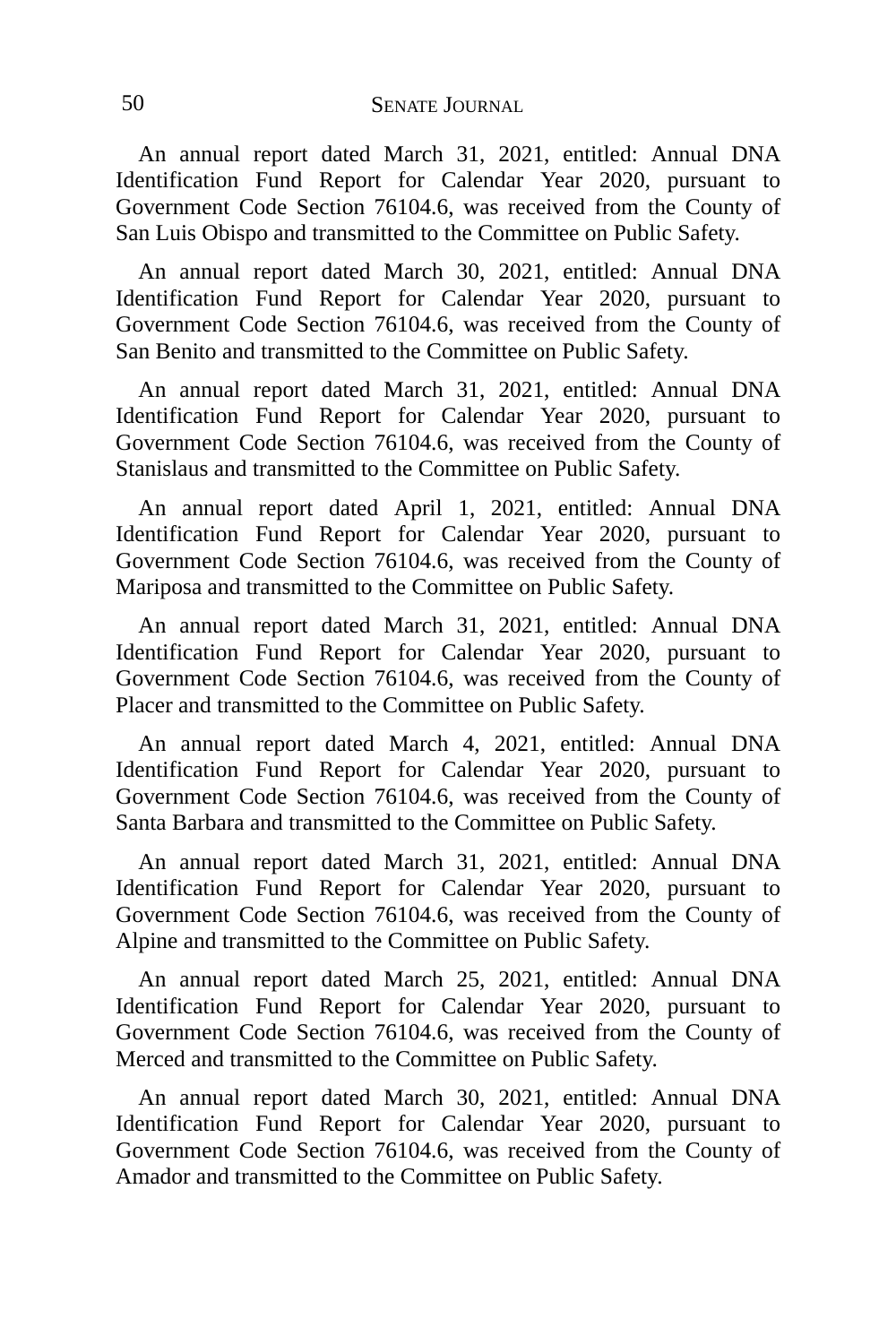An annual report dated March 29, 2021, entitled: Annual DNA Identification Fund Report for Calendar Year 2020, pursuant to Government Code Section 76104.6, was received from the County of Kern and transmitted to the Committee on Public Safety.

A Title Summary Report 21-0001 dated April 1, 2021, entitled: Right to a Jury Trial for Child Dependency and Child Custody Determinations, pursuant to Elections Code Section 9007, was received from the Department of Justice and transmitted to the Committee on Rules.

An annual report dated April 8, 2021, entitled: 2020 Report on the Allocation of Qualified Private Activity Bonds, pursuant to Assembly Bill 83 (Chapter 15, Statutes of 2020), was received from the California Debt Limit Allocation Committee and transmitted to the Committee on Budget and Fiscal Review.

An annual report dated April 8, 2021, entitled: 2020 Report on the Allocation of Federal and State Low-Income Housing Tax Credits in California, pursuant to Health and Safety Code Section 50199.15(a), was received from the California Tax Credit Allocation Committee and transmitted to the Committee on Governance and Finance.

An annual report dated April 1, 2021, entitled: Armed Prohibited Persons System, pursuant to Penal Code Section 30015, was received from the Department of Justice and transmitted to the Committee on Budget and Fiscal Review.

An annual report dated March 30, 2021, entitled: Geologic Energy Management Division: Idle Well Program Report for Idle and Long-Term Idle Wells in California for January 1, 2019 to December 31, 2019, pursuant to Assembly Bill 2729 (Chapter 272, Statutes of 2016), was received from the Department of Conservation and transmitted to the Committee on Natural Resources and Water.

An agency report dated April 8, 2021, entitled: Small Water Systems and Rural Communities Drought and Water Shortage Contingency Planning and Risk Assessment: Part 1 Recommendations for Drought and Water Shortage Contingency Plans, pursuant to Water Code Section 10609.42, was received from the Department of Water Resources and transmitted to the Committee on Natural Resources and Water.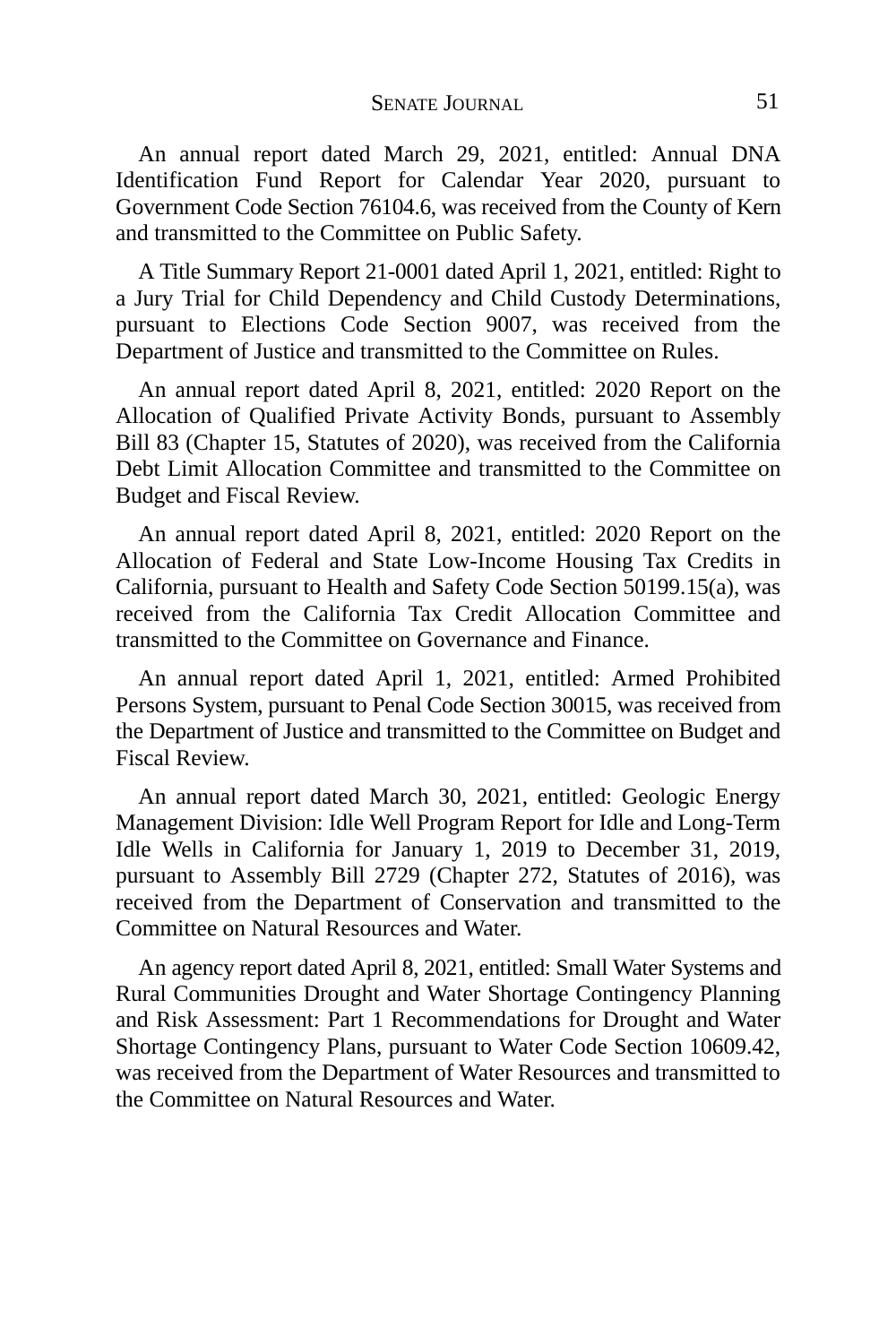An agency report dated April 8, 2021, entitled: Small Water Systems and Rural Communities Drought and Water Shortage Contingency Planning and Risk Assessment: Part 2 Drought and Water Storage Vulnerability assessment and Risk Scoring, pursuant to Water Code Section 10609.42, was received from the Department of Water Resources and transmitted to the Committee on Natural Resources and Water.

An agency report dated March 30, 2021, entitled: Property Tax Apportionments and Allocations for Calendar Year 2020, pursuant to Government Code Section 12468, was received from the Office of the State Controller and transmitted to the Committee on Governance and Finance.

An agency report dated March 30, 2021, entitled: California State Teachers' Retirement System Cost Analysis Report, Early Retirement Incentive Program for Fiscal Year Ended June 30, 2020, pursuant to Education Code Section 14502.1(d), was received from the Office of the State Controller and transmitted to the Committee on Education.

An annual report dated April 1, 2021, entitled: Superior Court Audit Program of California, Validity of Recorded Revenues, Expenditures, and Fund Balances for July 1, 2016 to June 30, 2019, pursuant to Government Code Section 77206(h)(3), was received from the Office of the State Controller and transmitted to the Committee on Budget and Fiscal Review.

A supplemental report dated April 9, 2021, entitled: California Department of Corrections and Rehabilitation's Response to the LAO Supplemental Report of the 2010–11 Budget Package, Budget Item Number 5225-001-0001, Annual Performance Measures, pursuant to Penal Code Section 2064, was received from the Department of Corrections and Rehabilitation and transmitted to the Committee on Budget and Fiscal Review.

An audit report dated April 13, 2021, entitled: California Public Utilities Commission Reissued Audit Report, California Advanced Services Fund Program for January 1, 2016 through December 31, 2018, pursuant to Public Utilities Code Section 912.2(a), was received from the Office of the State Controller and transmitted to the Committee on Energy, Utilities and Communications.

An agency report dated April 22, 2021, entitled: Proposed Regulatory Changes Impacting Inmate Credit Earning, pursuant to Penal Code Section 2936, was received from the Department of Corrections and Rehabilitation and transmitted to the Committee on Budget and Fiscal Review.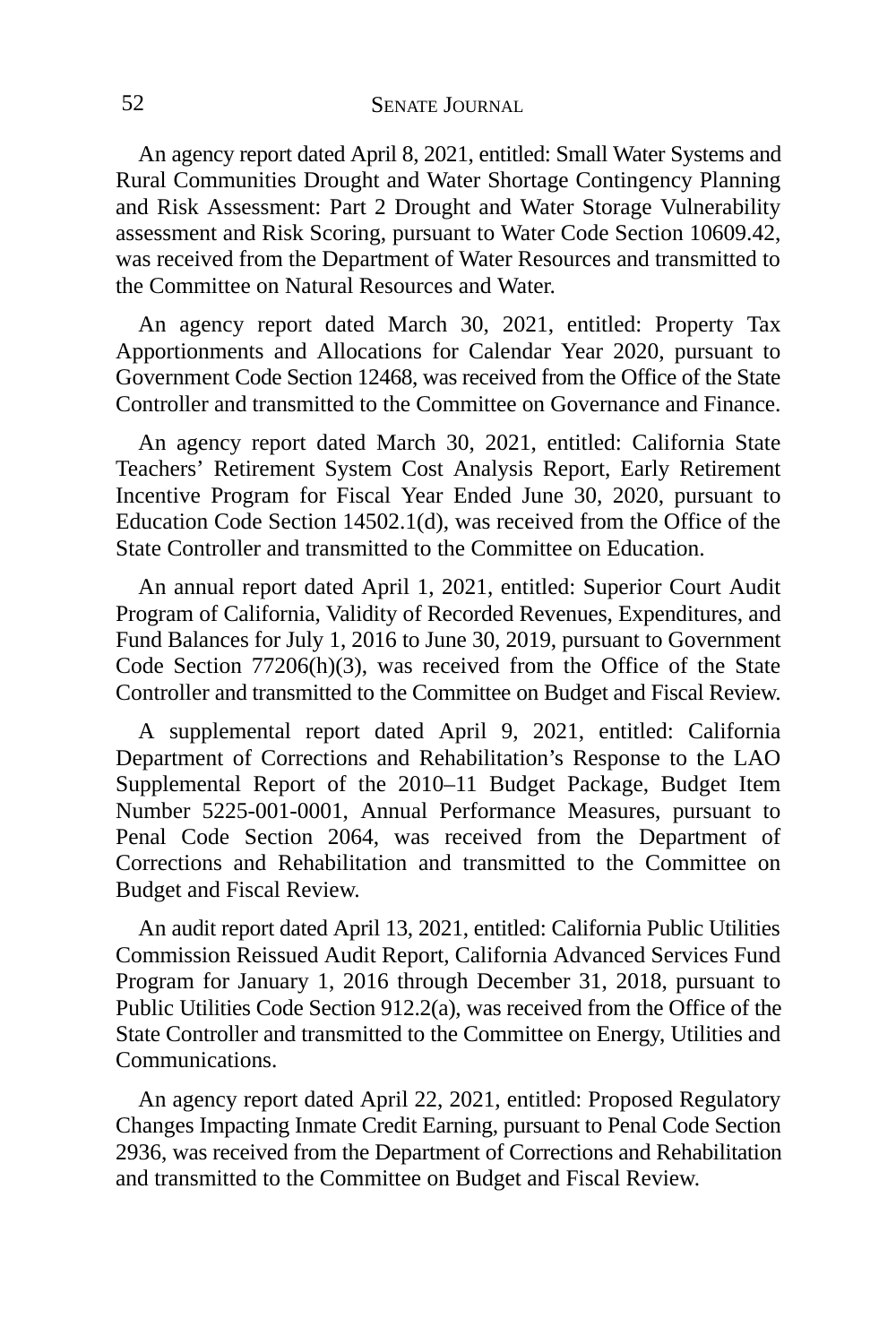An agency report dated April 8, 2021, entitled: Board of Supervisors Resolution No. 125-21, was received from the City and County of San Francisco and transmitted to the Committee on Health.

An annual report dated April 9, 2021, entitled: SB 854 Report: Performed and Witnessed Oil and Gas Operations for Reporting Period January 1, 2019 to December 31, 2019: Revised, pursuant to Senate Bill 854 (Chapter 51, Statutes of 2018), was received from the Department of Conservation and transmitted to the Committee on Budget and Fiscal Review.

An agency report dated April 8, 2021, entitled: Board of Supervisors Resolution No. 112-21, was received from the City and County of San Francisco and transmitted to the Committee on Public Safety.

An annual report dated April 5, 2021, entitled: Sex Offender Treatment Program Outcome Evaluation for Fiscal Year 2018–19, pursuant to Penal Code Section 3007, was received from the Department of Corrections and Rehabilitation and transmitted to the Committee on Budget and Fiscal Review.

An annual report dated April 12, 2021, entitled: Interstate 405 Improvement Project Report, pursuant to Public Contract Code Section  $6821(f)(1)$  (Assembly Bill 401, Chapter 586, Statutes of 2013), was received from the Orange County Transportation Authority and transmitted to the Committee on Transportation.

An annual report dated March 12, 2021, entitled: 2019 Annual Review of the State Water Project, pursuant to Water Code Section 165, was received from the California Water Commission and transmitted to the Committee on Natural Resources and Water.

An annual report dated April 22, 2021, entitled: Residential Mortgage Loan Report (Holden Act, SB 1556) for Calendar Year 2019, pursuant to the Housing Financial Discrimination Act of 1977 and Health and Safety Code Section 35815(b), was received from the Business, Consumer Services and Housing Agency and transmitted to the Committee on Housing.

An agency report dated April 13, 2021, entitled: The Healthy Schools Act: Two Decades in Review, pursuant to Education Code Section 17614.5, was received from the Department of Pesticide Regulation and transmitted to the Committee on Environmental Quality.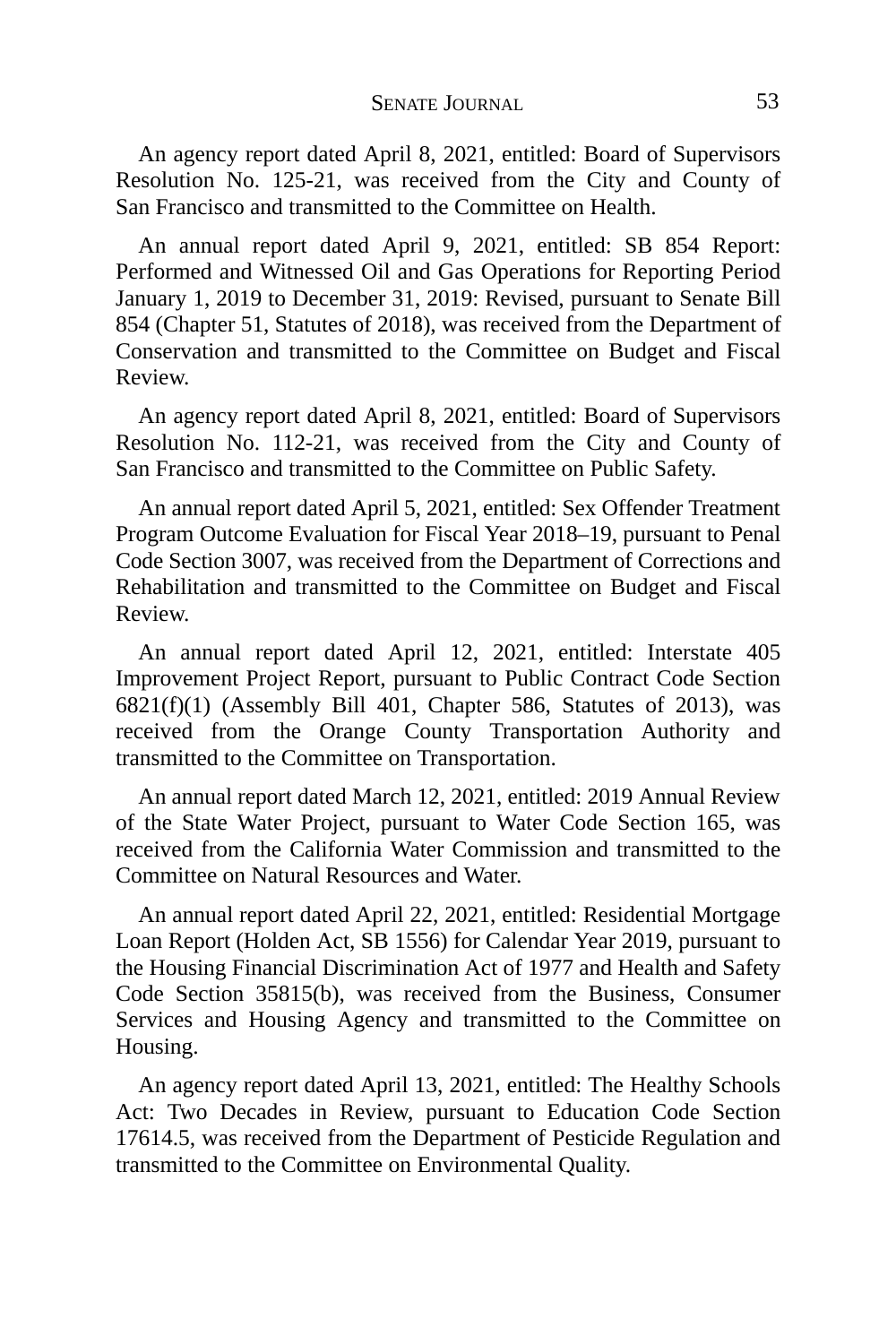A biennial report dated April 7, 2021, entitled: Biennial Report of Research and Evaluation Projects for the Period of July 1, 2018 to June 30, 2020, pursuant to Penal Code Section 3520, was received from the Department of Corrections and Rehabilitation and transmitted to the Committee on Public Safety.

An annual report dated April 15, 2021, entitled: 2020 Firearms Used in the Commission of Crimes, pursuant to Penal Code Section 34200, was received from the Department of Justice and transmitted to the Committee on Budget and Fiscal Review.

An agency report dated April 13, 2021, entitled: U Visa Applications for Calendar Year 2020, pursuant to Penal Code Section 679.10, was received from the City of Anaheim and transmitted to the Committee on Judiciary.

A quarterly report dated April 30, 2021, entitled: 2020–21 Trial Court Trust Fund Backfill Report, Quarter 3, pursuant to the Budget Act of 2020 (Provision 3 of Item 0250-113-0001), was received from the Judicial Council of California and transmitted to the Committee on Budget and Fiscal Review.

An annual report dated April 1, 2021, entitled: Annual DNA Identification Fund Report for Calendar Year 2020, pursuant to Government Code Section 76104.6, was received from the County of Riverside and transmitted to the Committee on Public Safety.

An annual report dated April 8, 2021, entitled: Annual DNA Identification Fund Report for Calendar Year 2020, pursuant to Government Code Section 76104.6, was received from the County of San Diego and transmitted to the Committee on Public Safety.

An agency report dated April 21, 2021, entitled: Regulations Filed with the Office of Administrative Law, was received from the Fair Political Practices Commission and transmitted to the Committee on Rules.

An agency report dated April 28, 2021, entitled: 2021 Report on Estimated Direct Site Remediation Costs, pursuant to Health and Safety Code Section 25173.7(c), was received from the Department of Toxic Substances Control and transmitted to the Committee on Environmental Quality.

A final report dated April 22, 2021, entitled: Systemwide Flood Risk Reduction Program Guidelines, was received from the Department of Water Resources and transmitted to the Committee on Budget and Fiscal Review.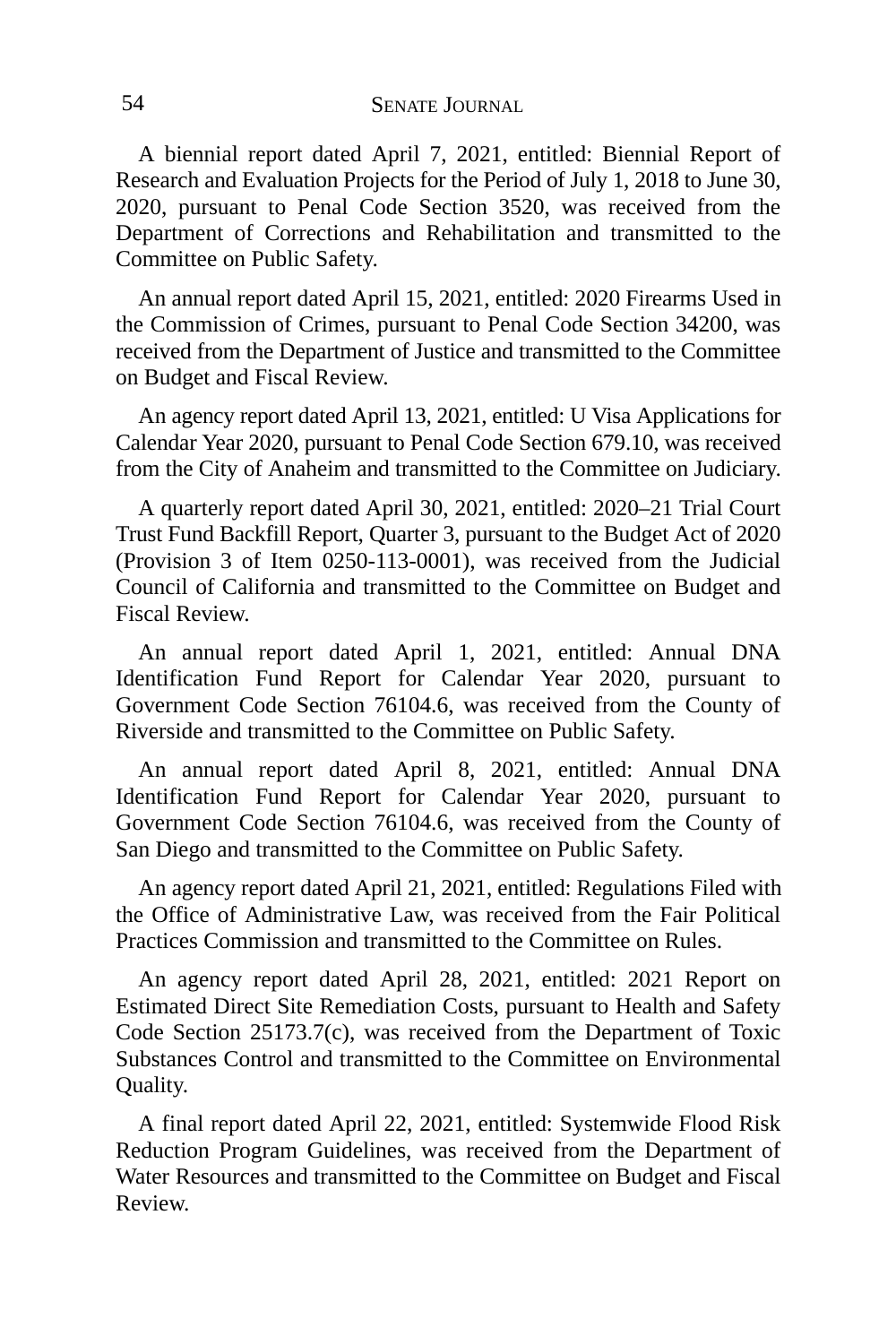A final report dated April 22, 2021, entitled: Proposition 68 Sustainable Groundwater Management Grant Program Implementation Grants Proposal Solicitation Package, was received from the Department of Water Resources and transmitted to the Committee on Budget and Fiscal Review.

MATHEW BURNS, Minute Clerk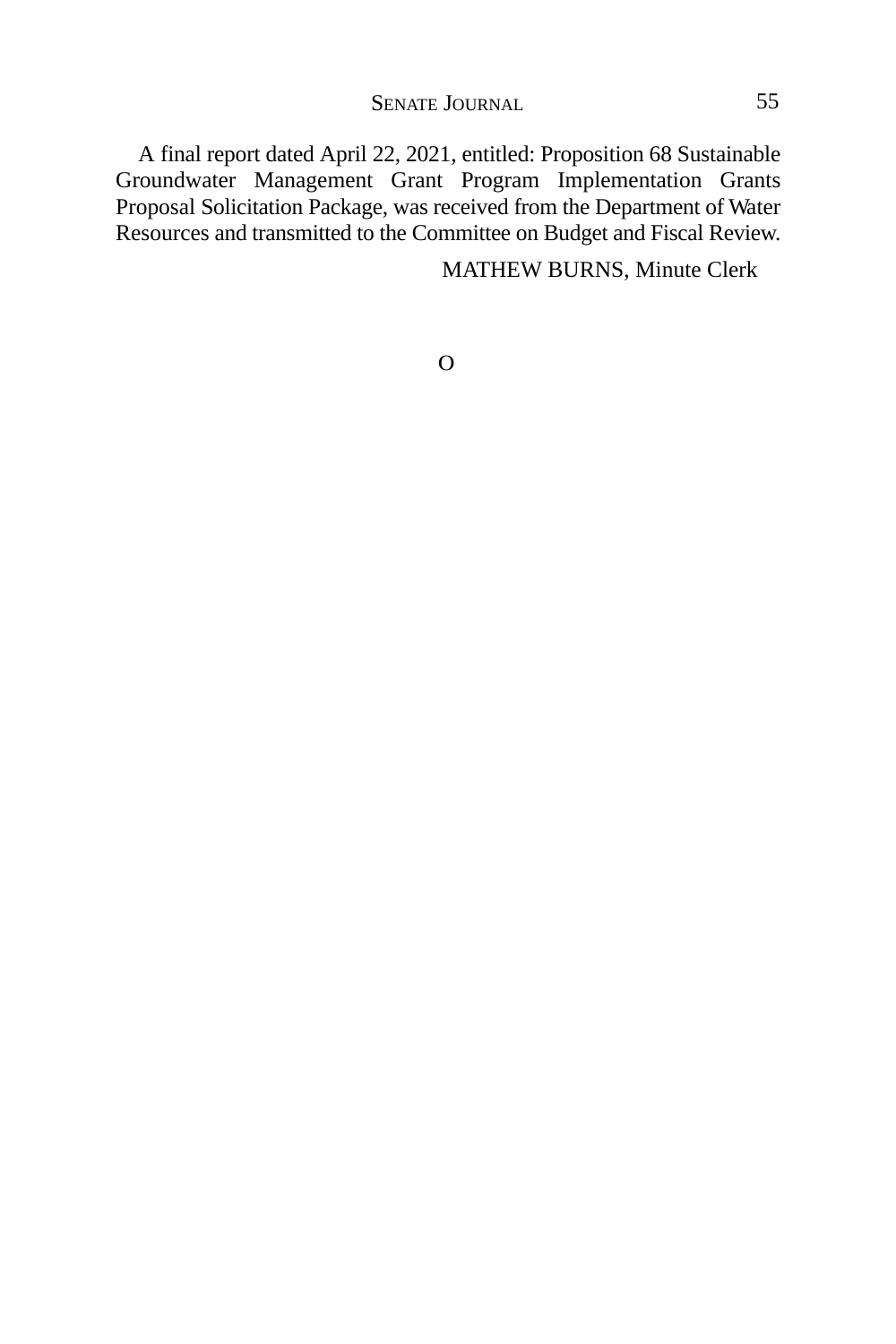SENATE JOURNAL

## CALIFORNIA LEGISLATURE

2021–22 REGULAR SESSION

# SENATE JOURNAL

#### **APPENDIX**

### **LETTERS OF TRANSMITTAL REPORTS OF STATE DEPARTMENTS AND AGENCIES**

Presenting reports of state departments and agencies received by the Secretary of the Senate and ordered printed in the Senate Journal

**May 2021**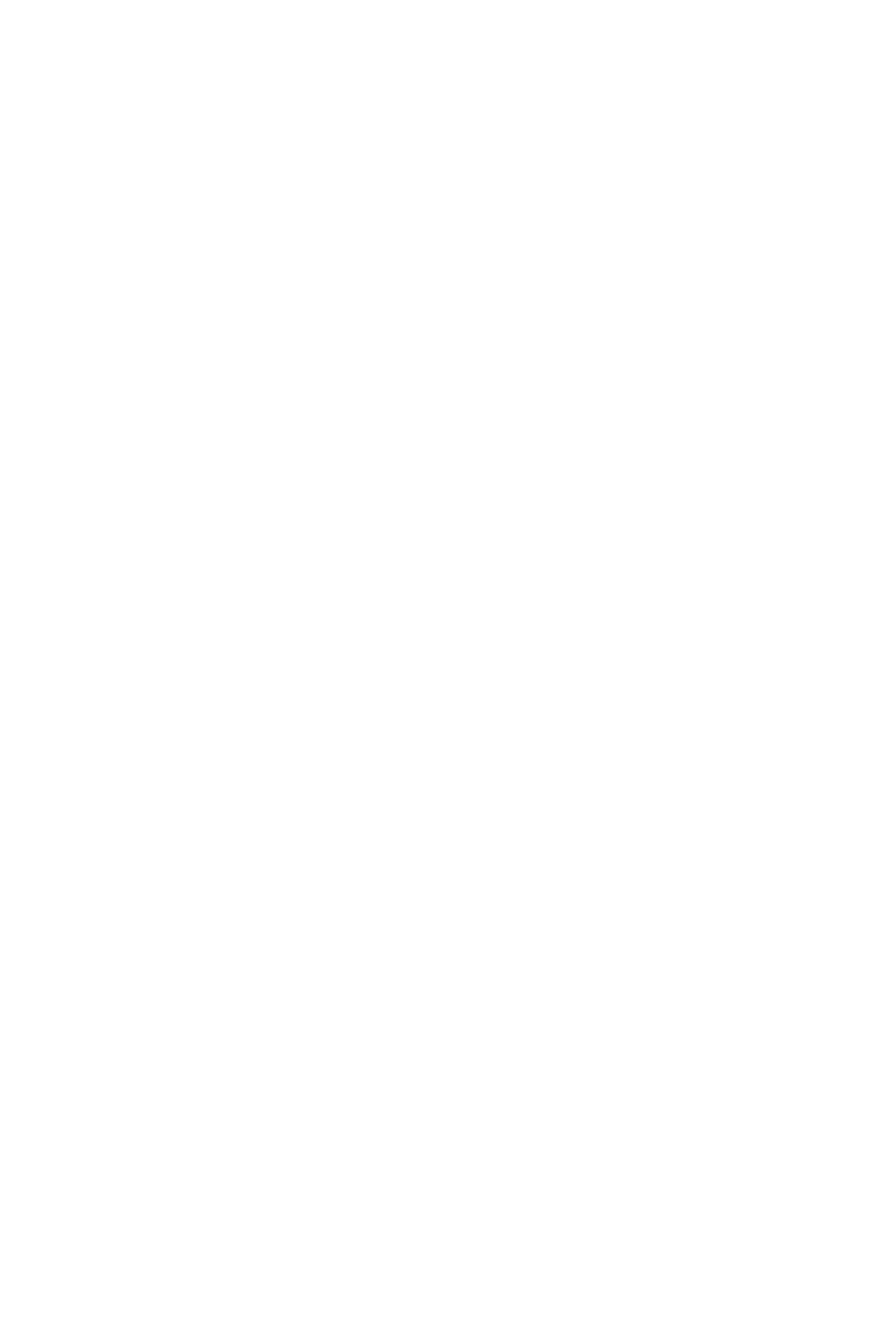#### **COMMUNICATIONS AND PETITIONS LETTERS OF TRANSMITTAL**

The following reports of state departments and agencies were ordered printed in the Journal:

An agency report dated April 30, 2021, entitled: 2020 State Agency Greenhouse Gas Reduction Report Card, pursuant to Government Code Section 12892 (Chapter 178, Statutes of 2007), was received from the California Environmental Protection Agency and transmitted to the Committee on Environmental Quality.

An annual report dated May 5, 2021, entitled: California Advanced Services Fund for Program Year January 2020 to December 2020, pursuant to Public Utilities Code Section 914.7(a), was received from the Public Utilities Commission and transmitted to the Committee on Budget and Fiscal Review.

An annual report dated April 15, 2021, entitled: Teacher Supply in California for 2019–20, pursuant to Education Code Section 44225.6, was received from the Commission on Teacher Credentialing and transmitted to the Committee on Education.

An annual report dated April 27, 2021, entitled: U Visa and T Visa Annual Reports for 2017 to 2020, pursuant to Penal Code Sections 679.10 and 679.11, was received from the Monterey County Superior Court of California and transmitted to the Committee on Judiciary.

An annual report dated May 3, 2021, entitled: ScholarShare Administrative Fund, Financial Statements with Independent Auditor's Report for the Fiscal Year Ended June 30, 2020, pursuant to Education Code Sections 69989, 69999.6, and 70011.7, was received from the ScholarShare Investment Board and transmitted to the Committee on Education.

An annual report dated May 3, 2021, entitled: ScholarShare 529 as of June 30, 2020, pursuant to Education Code Sections 69989, 69999.6, and 70011.7, was received from the ScholarShare Investment Board and transmitted to the Committee on Education.

An annual report dated May 3, 2021, entitled: Governor's Scholarship Programs, General Fund, Financial Statements with Independent Auditor's Report for the Fiscal Year Ended June 30, 2020, pursuant to Education Code Sections 69989, 69999.6, and 70011.7, was received from the ScholarShare Investment Board and transmitted to the Committee on Education.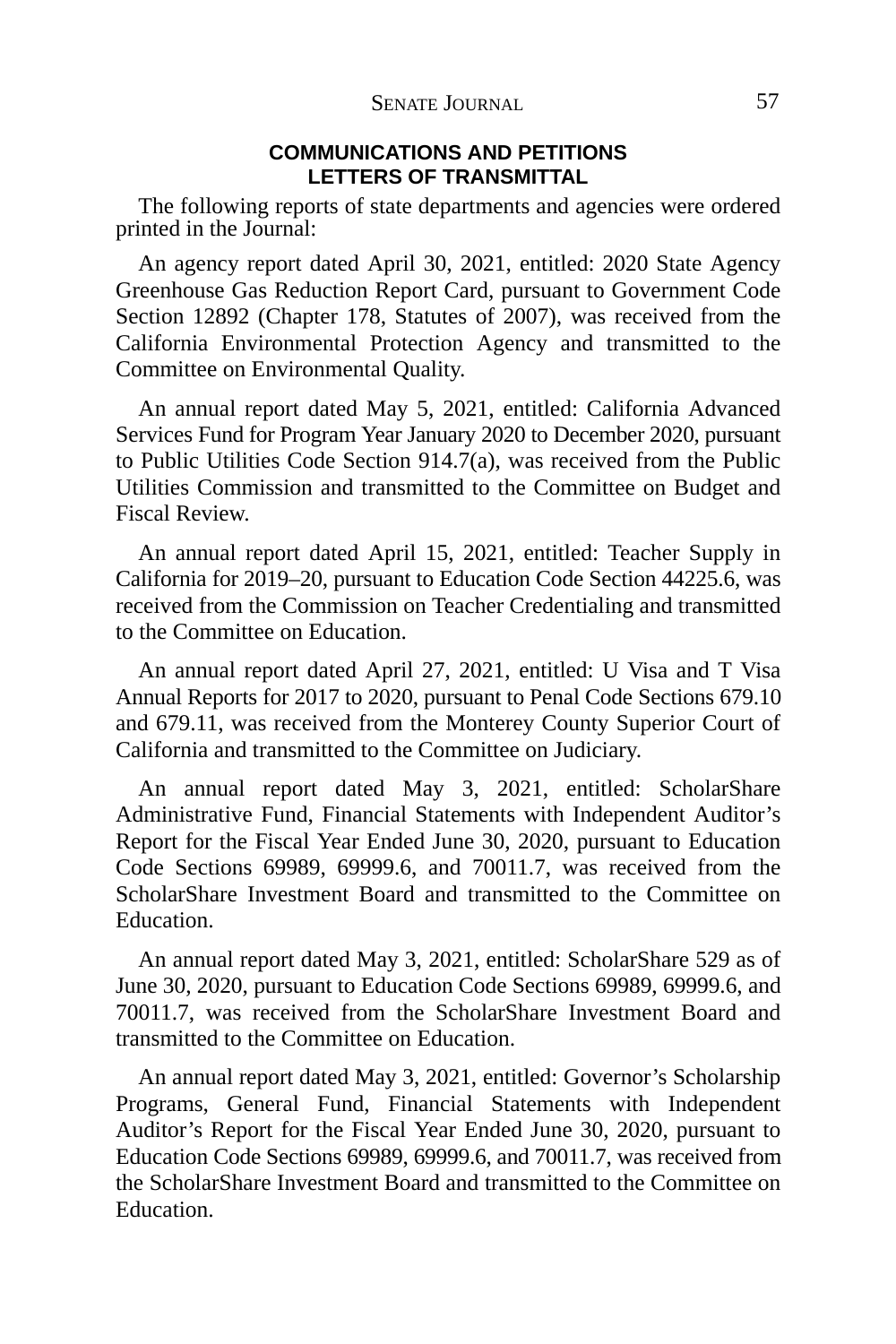An annual report dated May 3, 2021, entitled: Golden State ScholarShare College Savings Trust, Governor's Scholarship Programs, Financial Statements for the Period from July 1, 2019 to April 13, 2020, pursuant to Education Code Sections 69989, 69999.6, and 70011.7, was received from the ScholarShare Investment Board and transmitted to the Committee on Education.

A supplemental report dated May 3, 2021, entitled: Governor's Scholarship Programs for Fiscal Year Ended June 30, 2020, pursuant to Education Code Sections 69989, 69999.6, and 70011.7, was received from the ScholarShare Investment Board and transmitted to the Committee on Education.

An annual report dated May 3, 2021, entitled: California Memorial Scholarship Program for Fiscal Year Ending June 30, 2020, pursuant to Education Code Sections 69989, 69999.6, and 70011.7, was received from the ScholarShare Investment Board and transmitted to the Committee on Education.

An annual report dated May 5, 2021, entitled: Utility Costs and Affordability of the Grid of the Future: An Evaluation of Electric Costs, Rates, and Equity Issues, pursuant to Public Utilities Code Section 913.1, was received from the Public Utilities Commission and transmitted to the Committee on Energy, Utilities and Communications.

An annual report dated May 5, 2021, entitled: Student Admissions and Impaction Policies, pursuant to Education Code Section 89290.5, was received from the California State University and transmitted to the Committee on Budget and Fiscal Review.

An audit report dated May 6, 2021, entitled: California State Auditor Report 2020-11: Los Angeles Community College District Personnel Commission, Its Inconsistent Practices and Inadequate Policies Adversely Affect District Employees and Job Candidates, Leading to Concerns About the Fairness of Its Decisions, was received from the Office of the California State Auditor and transmitted to the Committee on Rules.

An annual report dated May 6, 2021, entitled: 2020 Buy California Marketing Agreement Annual Report, pursuant to Food and Agricultural Code Section 58750, was received from the Department of Food and Agriculture and transmitted to the Committee on Agriculture.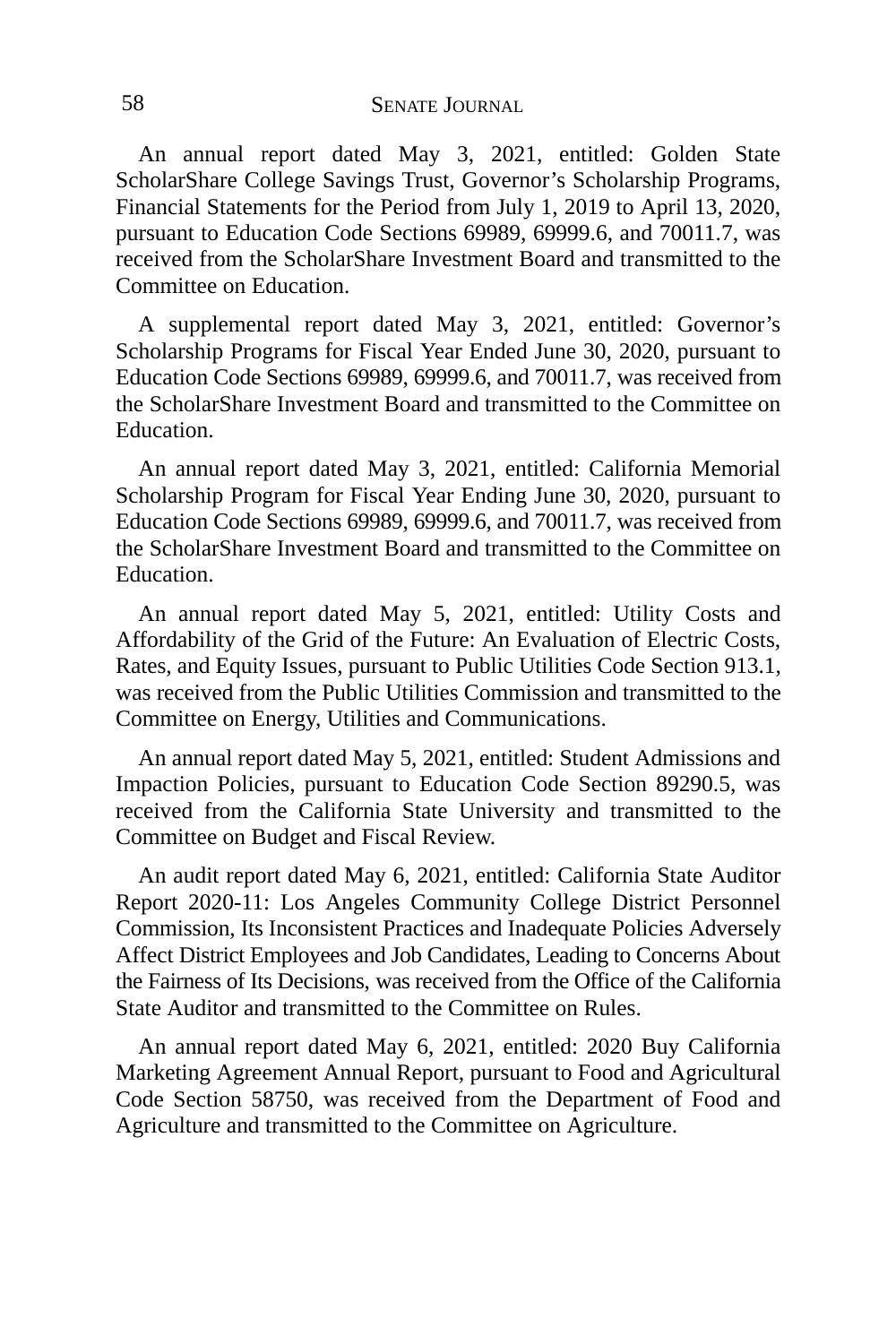An agency report dated May 10, 2021, entitled: Monthly Status Update Report for October 2020, pursuant to the Budget Act of 2018 (Senate Bill 862, Chapter 449, Statutes of 2018) and the Budget Act of 2020 (Senate Bill 75, Chapter 6, Statutes of 2020), was received from the Department of Motor Vehicles and transmitted to the Committee on Budget and Fiscal Review.

An agency report dated May 10, 2021, entitled: Monthly Status Update Report for November 2020, pursuant to the Budget Act of 2018 (Senate Bill 862, Chapter 449, Statutes of 2018) and the Budget Act of 2020 (Senate Bill 75, Chapter 6, Statutes of 2020), was received from the Department of Motor Vehicles and transmitted to the Committee on Budget and Fiscal Review.

An agency report dated May 10, 2021, entitled: Monthly Status Update Report for December 2020, pursuant to the Budget Act of 2018 (Senate Bill 862, Chapter 449, Statutes of 2018) and the Budget Act of 2020 (Senate Bill 75, Chapter 6, Statutes of 2020), was received from the Department of Motor Vehicles and transmitted to the Committee on Budget and Fiscal Review.

An agency report dated May 10, 2021, entitled: Monthly Status Update Report for January 2021, pursuant to the Budget Act of 2018 (Senate Bill 862, Chapter 449, Statutes of 2018) and the Budget Act of 2020 (Senate Bill 75, Chapter 6, Statutes of 2020), was received from the Department of Motor Vehicles and transmitted to the Committee on Budget and Fiscal Review.

An agency report dated May 10, 2021, entitled: Monthly Status Update Report for February 2021, pursuant to the Budget Act of 2018 (Senate Bill 862, Chapter 449, Statutes of 2018) and the Budget Act of 2020 (Senate Bill 75, Chapter 6, Statutes of 2020), was received from the Department of Motor Vehicles and transmitted to the Committee on Budget and Fiscal Review.

An agency report dated May 10, 2021, entitled: Monthly Status Update Report for March 2021, pursuant to the Budget Act of 2018 (Senate Bill 862, Chapter 449, Statutes of 2018) and the Budget Act of 2020 (Senate Bill 75, Chapter 6, Statutes of 2020), was received from the Department of Motor Vehicles and transmitted to the Committee on Budget and Fiscal Review.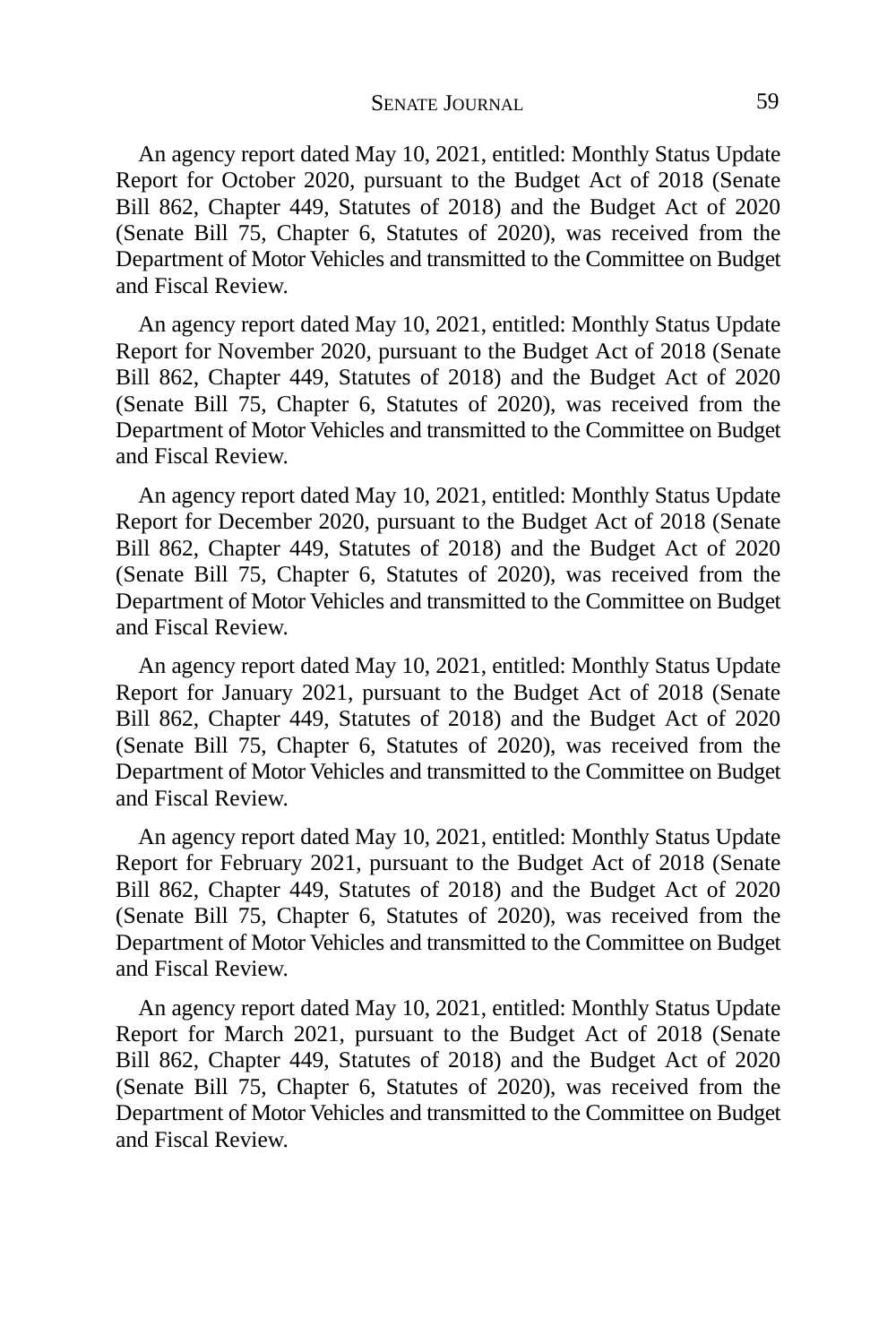A quarterly report dated May 10, 2021, entitled: Department of Motor Vehicles Quarterly Update as of January 1, 2021, pursuant to the Budget Act of 2020 (Senate Bill 74, Chapter 6, Statutes of 2020), was received from the Department of Motor Vehicles and transmitted to the Committee on Budget and Fiscal Review.

A quarterly report dated May 10, 2021, entitled: Department of Motor Vehicles Quarterly Update as of March 1, 2021, pursuant to the Budget Act of 2020 (Senate Bill 74, Chapter 6, Statutes of 2020), was received from the Department of Motor Vehicles and transmitted to the Committee on Budget and Fiscal Review.

A quarterly report dated May 10, 2021, entitled: Federal Deferral Letter for the Quarter Ended September 30, 2020, pursuant to Senate Bill 74 (Chapter 6, Statutes of 2020), was received from the Department of Health Care Services and transmitted to the Committee on Budget and Fiscal Review.

An audit report dated May 11, 2021, entitled: California State Auditor Report 2020-104: Calbright College Must Take Immediate Corrective Action to Accomplish Its Mission to Provide Underserved Californians With Access to Higher Education, was received from the Office of the California State Auditor and transmitted to the Committee on Rules.

An agency report dated May 13, 2021, entitled: Emergency Assistance to Non-Public Schools Program, was received from the Department of Education and transmitted to the Committee on Budget and Fiscal Review.

An annual report dated May 14, 2021, entitled: 2019–20 Lottery Revenue Fund Receipts and Expenditures, pursuant to the Budget Act of 2018 (Section 24.60), was received from the California State University and transmitted to the Committee on Budget and Fiscal Review.

An agency report dated May 14, 2021, entitled: 2018–20 California Violence Intervention and Prevention Program: Summary of Programs, Expenditures, and Outcomes, pursuant to Penal Code Section 14130 (Assembly Bill 1603, Chapter 735, Statutes of 2019), was received from the Board of State and Community Corrections and transmitted to the Committee on Public Safety.

A biennial report dated April 30, 2021, entitled: NextUp Foster Youth Program, pursuant to Senate Bill 1023, (Chapter 771, Statutes of 2014) and Senate Bill 12 (Chapter 722, Statutes of 2017), was received from the California Community Colleges and transmitted to the Committee on **Education**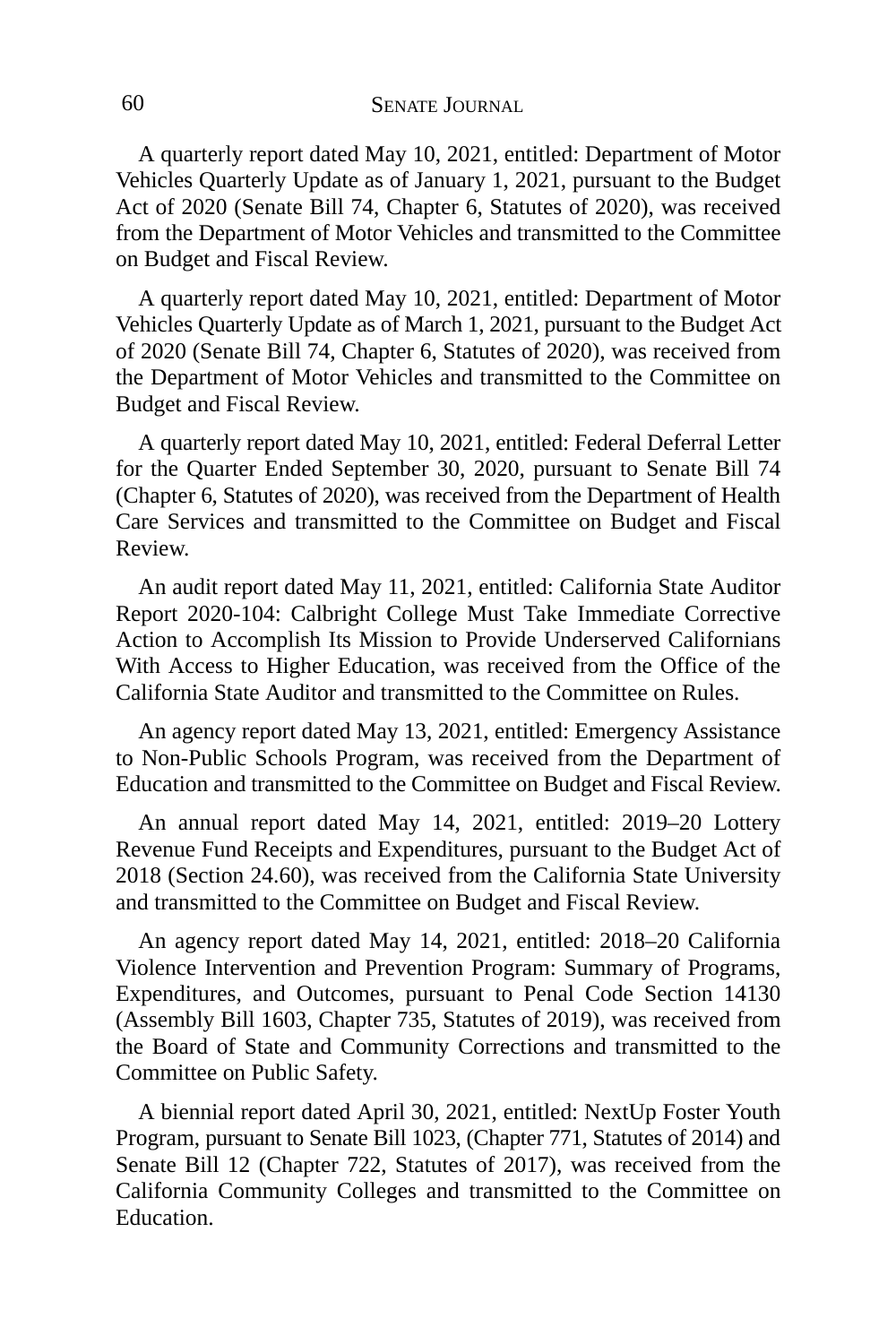A biennial report dated February 24, 2021, entitled: The 2019 Leadership Accountability Report for the Biennial Period Ending December 31, 2019, pursuant to the State Leadership Accountability Act, was received from the Department of Developmental Services and transmitted to the Committee on Governmental Organization.

An agency report dated May 19, 2021, entitled: Economic Sustainability Plan for the Sacramento-San Joaquin Delta Recreation and Tourism Chapter 2020 Update, pursuant to the Delta Protection Act of 1992, was received from the Delta Protection Commission and transmitted to the Committee on Natural Resources and Water.

An annual report dated May 13, 2021, entitled: Career Technical Education Initiative, pursuant to the Budget Act of 2020 (Senate Bill 74, Chapter 6, Statutes of 2020), was received from the Department of Education and transmitted to the Committee on Budget and Fiscal Review.

An audit report dated May 25, 2021, entitled: California State Auditor Investigative Report I2021-1: Investigations of Improper Activities by State Agencies and Employees, Failure to Recoup Excess Salary Advances, Incompatible Activities, Improper Hiring Decisions, Improper Leave Reporting, Dishonesty, and Misuse of State Resources, was received from the Office of the California State Auditor and transmitted to the Committee on Rules.

An audit report dated May 27, 2021, entitled: California State Auditor Report 2020-032: In 2020, Some California Colleges and Universities Did Not Accurately Report Campus Crime Statistics and Safety Policies as Required Under Federal Law, was received from the Office of the California State Auditor and transmitted to the Committee on Rules.

An annual report dated May 26, 2021, entitled: 2021 Preservation Notice Law, pursuant to Assembly Bill 1521 (Chapter 377, Statutes of 2017), was received from the Department of Housing and Community Development and transmitted to the Committee on Housing.

An annual report dated April 9, 2021, entitled: 2020 Educator Workforce Investment Grant (EWIG) Program: Professional Learning Grant Report to the Legislature, pursuant to the Budget Act of 2019 (Senate Bill 75, Chapter 51, Statutes of 2019), was received from the Department of Education and transmitted to the Committee on Budget and Fiscal Review.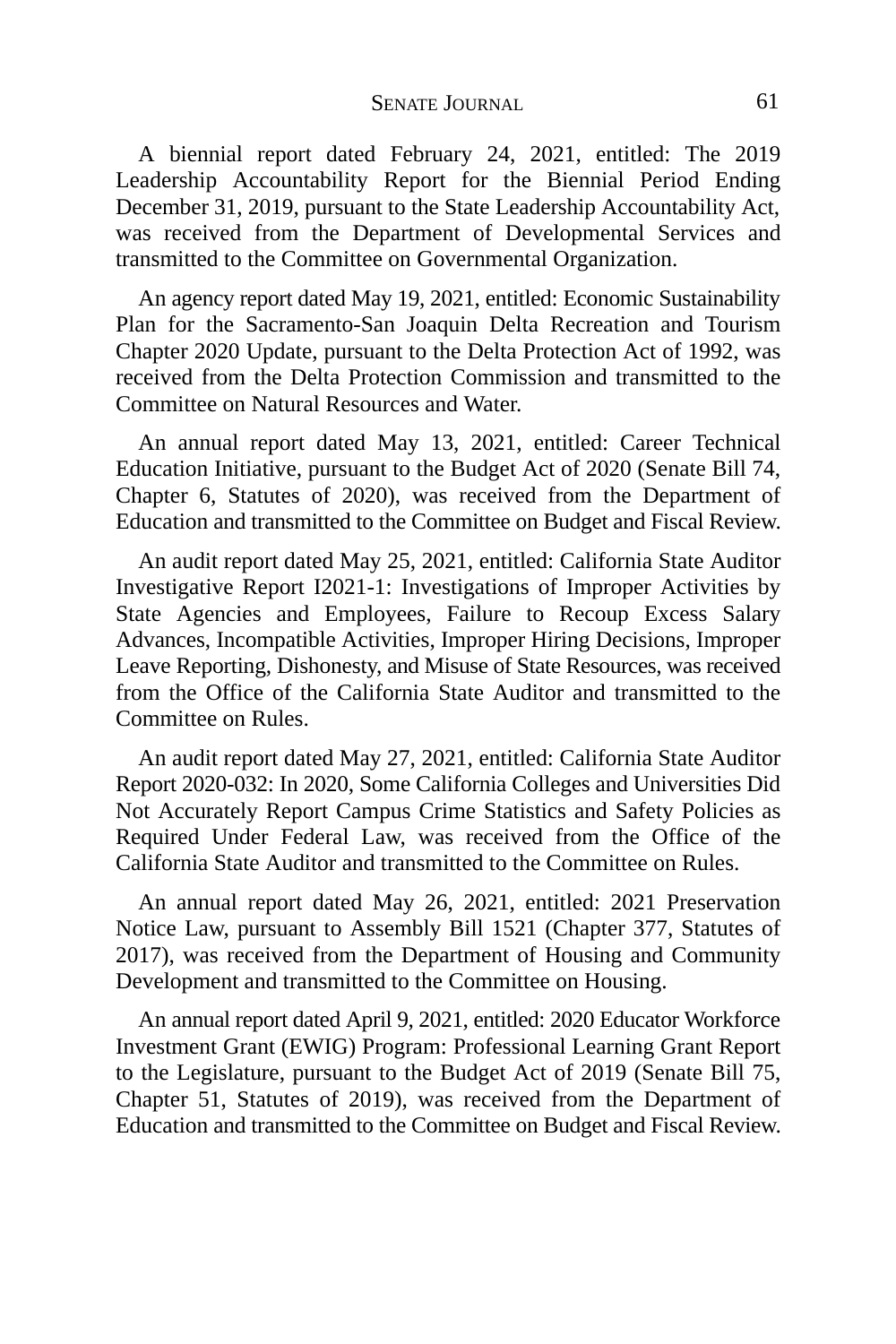An annual report dated March 17, 2021, entitled: 2021 Educator Workforce Investment Grant (EWIG) Program: Professional Learning Grant Report to the Legislature, pursuant to the Budget Act of 2019 (Senate Bill 75, Chapter 51, Statutes of 2019), was received from the Department of Education and transmitted to the Committee on Budget and Fiscal Review.

An agency report dated May 28, 2021, entitled: UC Santa Cruz 2021 Draft Long Range Development Plan and 2021 Draft LRDP Environmental Impact Report, pursuant to Education Code Section 67504, was received from the University of California and transmitted to the Committee on Budget and Fiscal Review.

A quarterly report dated April 23, 2021, entitled: Efforts to Transfer Foreign-born Inmates to their Countries of Origin from January 1, 2021 to March 31, 2021, pursuant to Penal Code Section 2912(b)(1), was received from the Board of Parole Hearings and transmitted to the Committee on Budget and Fiscal Review.

MATHEW BURNS, Minute Clerk

 $\Omega$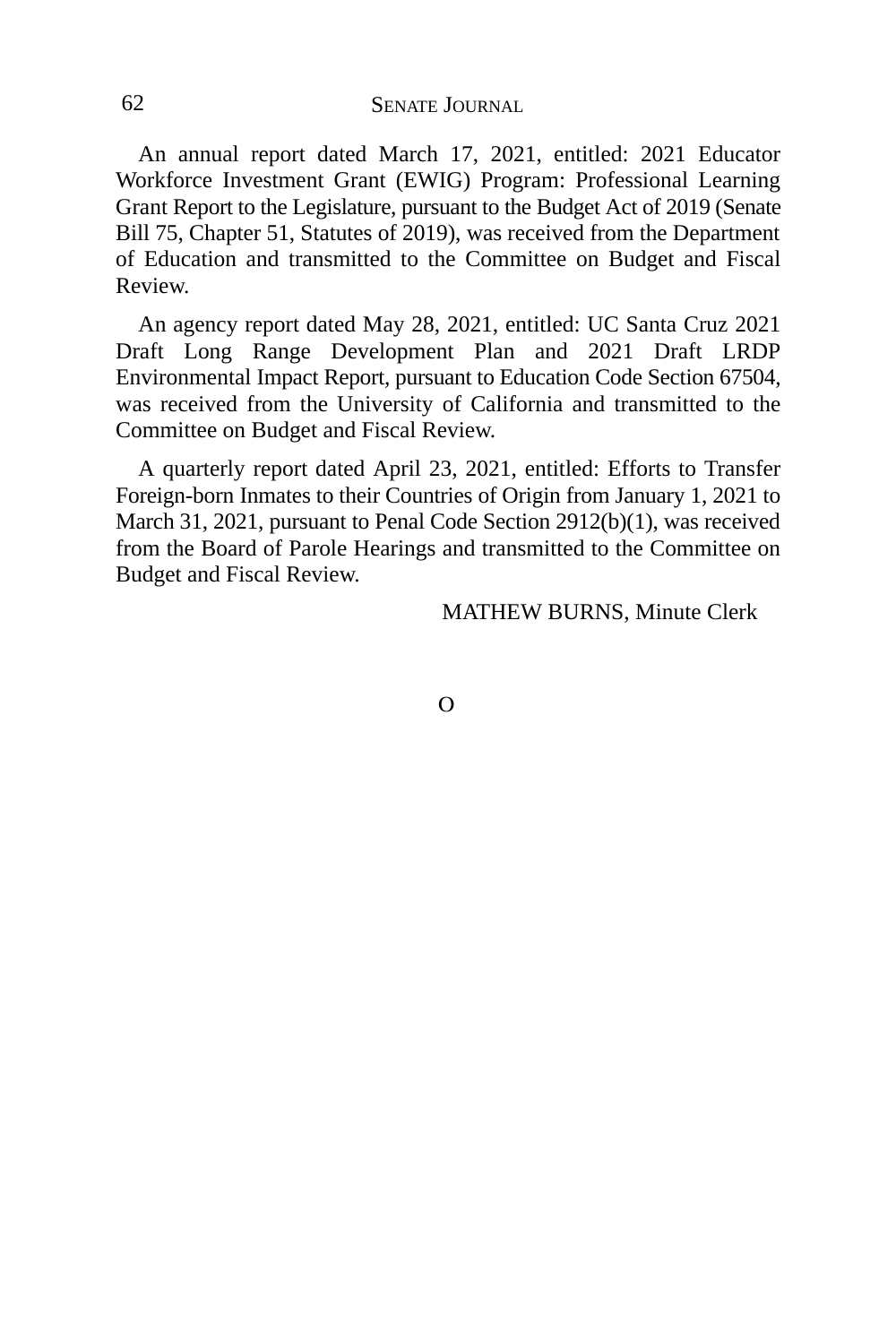## CALIFORNIA LEGISLATURE

2021–22 REGULAR SESSION

# SENATE JOURNAL

#### **APPENDIX**

### **LETTERS OF TRANSMITTAL REPORTS OF STATE DEPARTMENTS AND AGENCIES**

Presenting reports of state departments and agencies received by the Secretary of the Senate and ordered printed in the Senate Journal

**June 2021**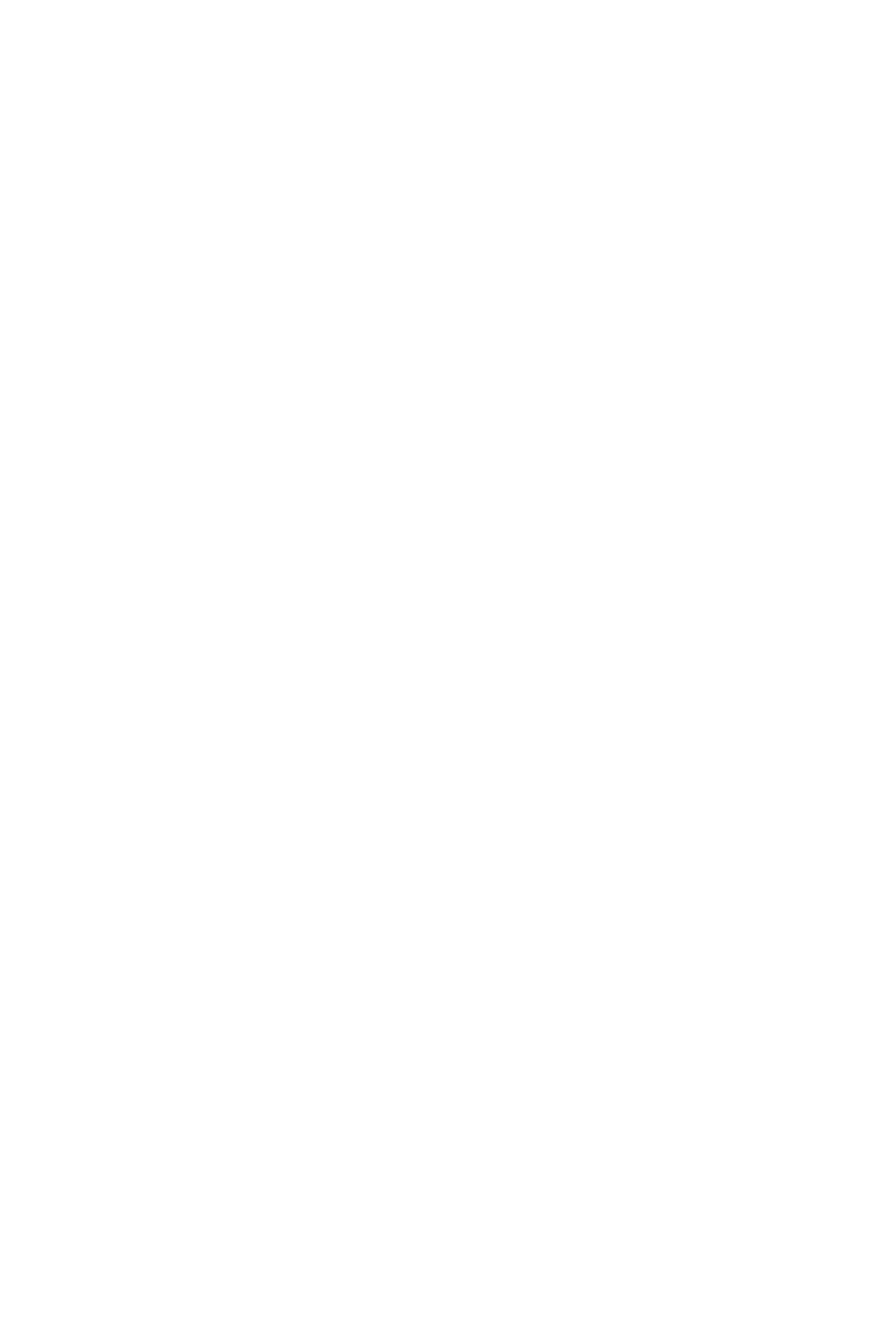#### **COMMUNICATIONS AND PETITIONS LETTERS OF TRANSMITTAL**

The following reports of state departments and agencies were ordered printed in the Journal:

An annual report dated May 4, 2021, entitled: Annual DNA Identification Fund Report for Calendar Year 2020, pursuant to Government Code Section 76104.6, was received from the County of Glenn and transmitted to the Committee on Public Safety.

A quarterly report dated May 10, 2021, entitled: Quarterly Hazardous Waste Fee Revenue Report from January 1, 2021 to March 31, 2021, pursuant to Health and Safety Code Section 25178.1, was received from the Department of Tax and Fee Administration and transmitted to the Committee on Environmental Quality.

A Title Summary Report 21-0002A1 dated May 5, 2021, entitled: Sustainable, Healthy Earth Act, pursuant to Elections Code Section 9007, was received from the Department of Justice and transmitted to the Committee on Rules.

An annual report dated May 1, 2021, entitled: Costs and Cost Savings for the Renewables Portfolio Standard Program, pursuant to Public Utilities Code Section 913.3, was received from the Public Utilities Commission and transmitted to the Committee on Energy, Utilities and Communications.

An annual report dated April 30, 2021, entitled: California Electronic Interceptions Report, pursuant to Penal Code Section 629.62, was received from the Department of Justice and transmitted to the Committee on Budget and Fiscal Review.

A quarterly report dated June 28, 2021, entitled: State Medicaid Fraud Control Unit Federal Financial Report, Second Quarter, pursuant to the Budget Act of 2020 (Senate Bill 74, Chapter 6, Statutes of 2020 and Provision 1 of Item 0820-001-0001), was received from the Department of Justice and transmitted to the Committee on Budget and Fiscal Review.

A quarterly report dated May 5, 2021, entitled: Litigation Deposit Fund, pursuant to Government Code Section 16427(e), was received from the Department of Justice and transmitted to the Committee on Budget and Fiscal Review.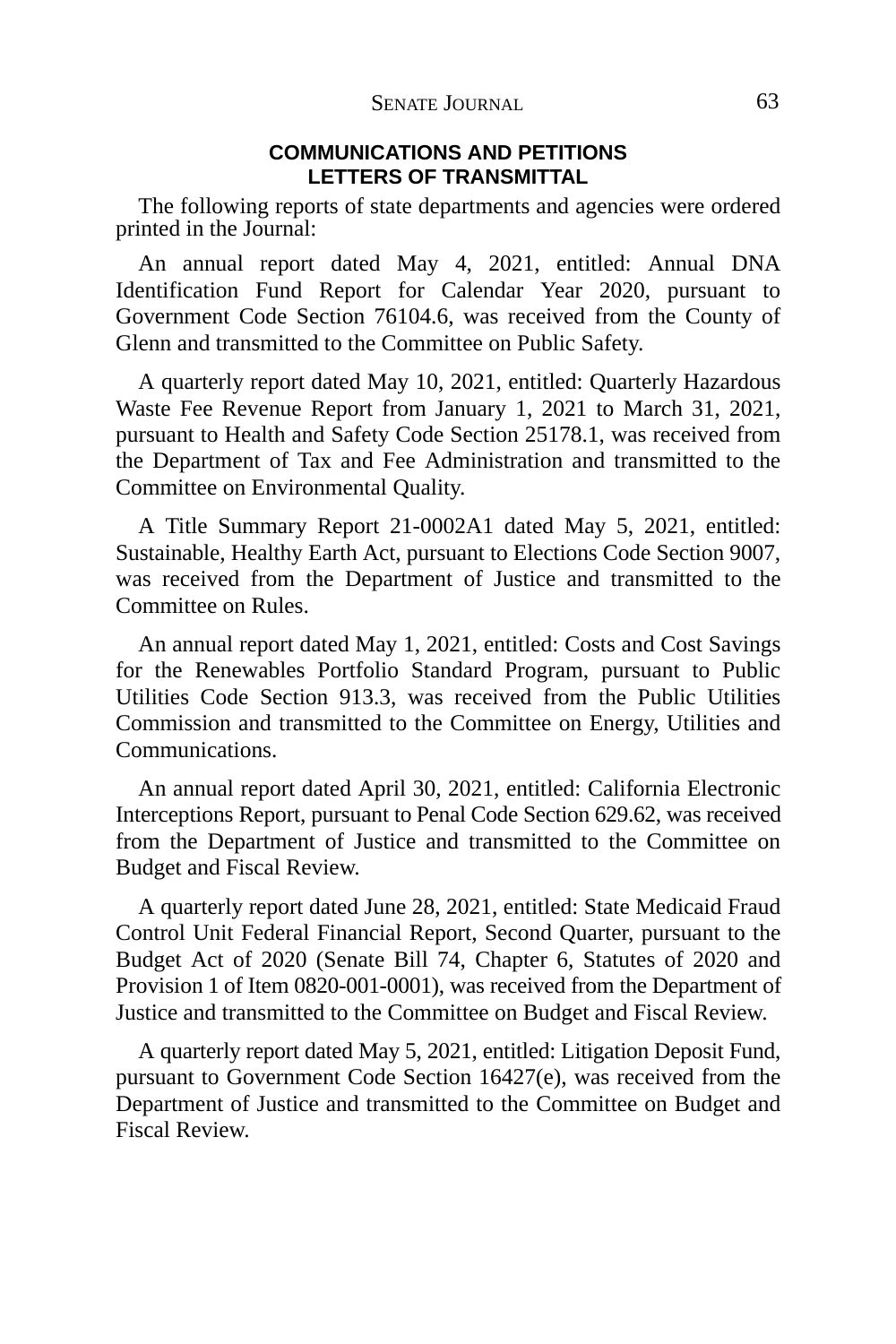An annual report dated April 26, 2021, entitled: 2020 Disposition of Criminal Cases According to the Race and Ethnicity of the Defendant, pursuant to Penal Code Section 1170.45, was received from the Judicial Council of California and transmitted to the Committee on Judiciary.

An annual report dated May 21, 2021, entitled: Court Realignment Data for Calendar Year 2020, pursuant to Penal Code Section 13155, was received from the Judicial Council of California and transmitted to the Committee on Budget and Fiscal Review.

An agency report dated May 5, 2021, entitled: Financial Statements for the Years Ending June 30, 2020 and 2019 for the Veterans' Farm and Home Purchase Program, pursuant to the Provisions of Several Veterans Bond Acts, was received from the Department of Veterans Affairs and transmitted to the Committee on Military and Veterans Affairs.

An agency report dated May 12, 2021, entitled: Board of Supervisors Resolution No. 173-21, was received from the City and County of San Francisco and transmitted to the Committee on Elections and Constitutional Amendments.

A quarterly report dated May 28, 2021, entitled: Legal Services Provided to the Commission on Teacher Credentialing, pursuant to the Budget Act of 2019 (Assembly Bill 74, Chapter 23, Statutes of 2019 and Provision 6 of Item 6360-001-0407), was received from the Department of Justice and transmitted to the Committee on Budget and Fiscal Review.

A quarterly report dated June 1, 2021, entitled: Capital Outlay Quarterly Report for the Quarter Ending December 31, 2020 for Facility Planning, Construction and Management Capital Planning, and Project Services, pursuant to Penal Code Section 7003.5, was received from the Department of Corrections and Rehabilitation and transmitted to the Committee on Budget and Fiscal Review.

An agency report dated June 1, 2021, entitled: UC Berkeley 2021 Draft Long Range Development Plan and 2021 Draft LRDP Environmental Impact Report, pursuant to Education Code Section 67504, was received from the University of California and transmitted to the Committee on Budget and Fiscal Review.

An agency report dated June 3, 2021, entitled: Restoration of Dental Fee-For-Service in Sacramento and Los Angeles Counties Transition Plan, pursuant to Welfare and Institutions Code Section 14149.81, was received from the Department of Health Care Services and transmitted to the Committee on Health.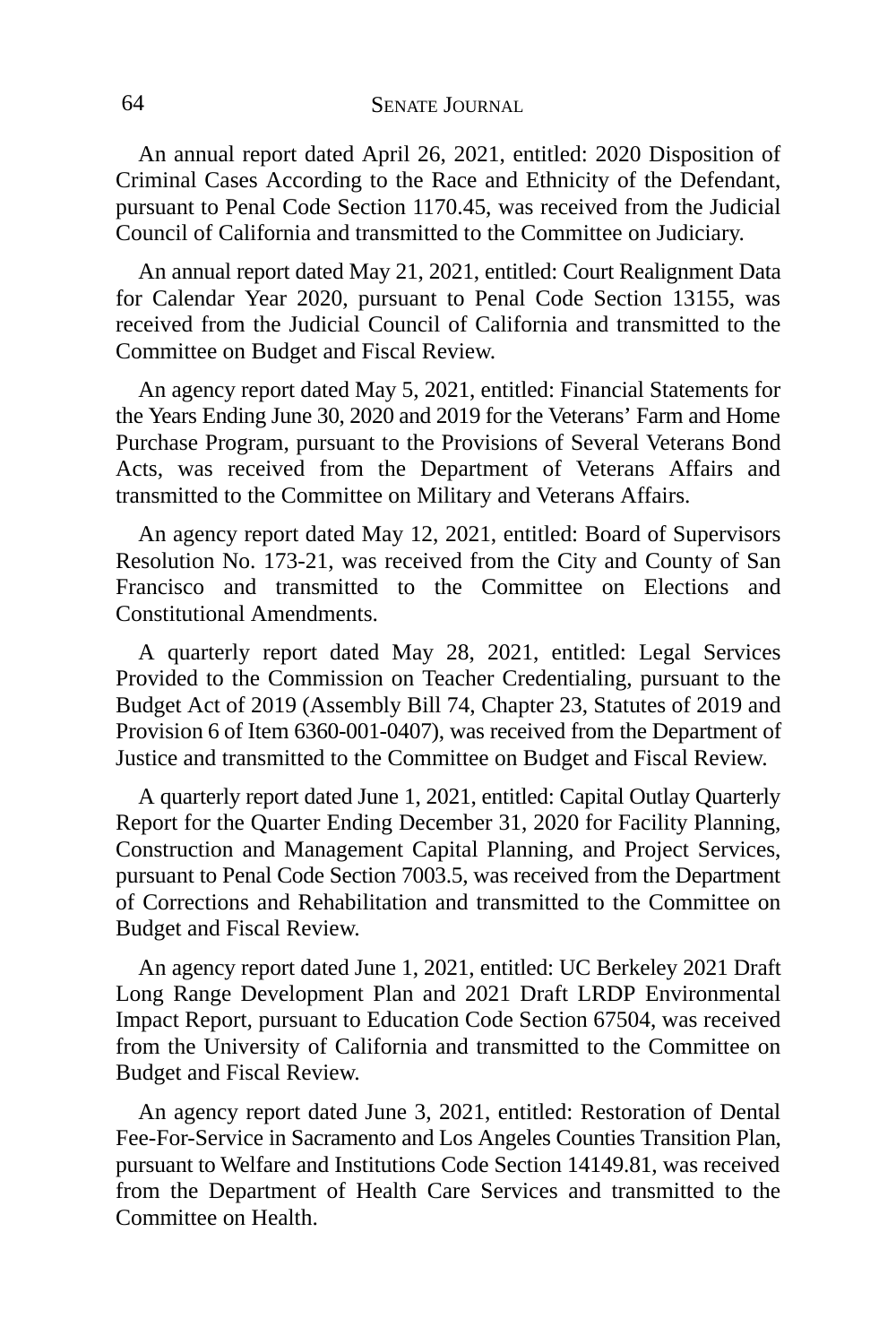An annual report dated June 4, 2021, entitled: California Capital Access Program (CalCAP) Annual Report for 2020, pursuant to Health and Safety Code Section 44559.6, was received from the California Pollution Control Financing Authority and transmitted to the Committee on Banking and Financial Institutions.

An annual report dated June 4, 2021, entitled: Report on Incompetent to Stand Trial Commitments Exceeding the 10-Day Limit, pursuant to Penal Code Section 1372(a)(3)(c), was received from the Department of State Hospitals and transmitted to the Committee on Budget and Fiscal Review.

An agency report dated June 10, 2021, entitled: California COVID-19 Rent Relief: State Rental Assistance Program, pursuant to Senate Bill 91 (Chapter 2, Statutes of 2021), was received from the Department of Housing and Community Development and transmitted to the Committee on Budget and Fiscal Review.

An agency report dated June 11, 2021, entitled: Preferential Treatment in Admission to Applicants on the Basis of Their Relationships to Donors or Alumni of the Institution, pursuant to Education Code Section 66018.5, was received from the University of California and transmitted to the Committee on Budget and Fiscal Review.

An agency report dated June 8, 2021, entitled: Trial Court Interpreters Program Expenditure Report for Fiscal Year 2019–20, pursuant to the Budget Act of 2019 (Chapter 23, Statutes of 2019 and Item 0250-101-0932), was received from the Judicial Council of California and transmitted to the Committee on Budget and Fiscal Review.

An agency report dated June 16, 2021, entitled: Workers' Compensation Insurance Rating Bureau on Payroll and Loss Data for C-39 Contractors, pursuant to Insurance Code Section 11665 (Assembly Bill 2305, Chapter 423, Statutes of 2010), was received from the Office of the Insurance Commissioner and transmitted to the Committee on Business, Professions and Economic Development.

An annual report dated June 16, 2021, entitled: California Recycle Underutilized Sites Program Annual Report of Activities for Fiscal Year 2019–20, pursuant to Health and Safety Code Sections 44525.7 and 53545.14(b), was received from the California Pollution Control Financing Authority and transmitted to the Committee on Environmental Quality.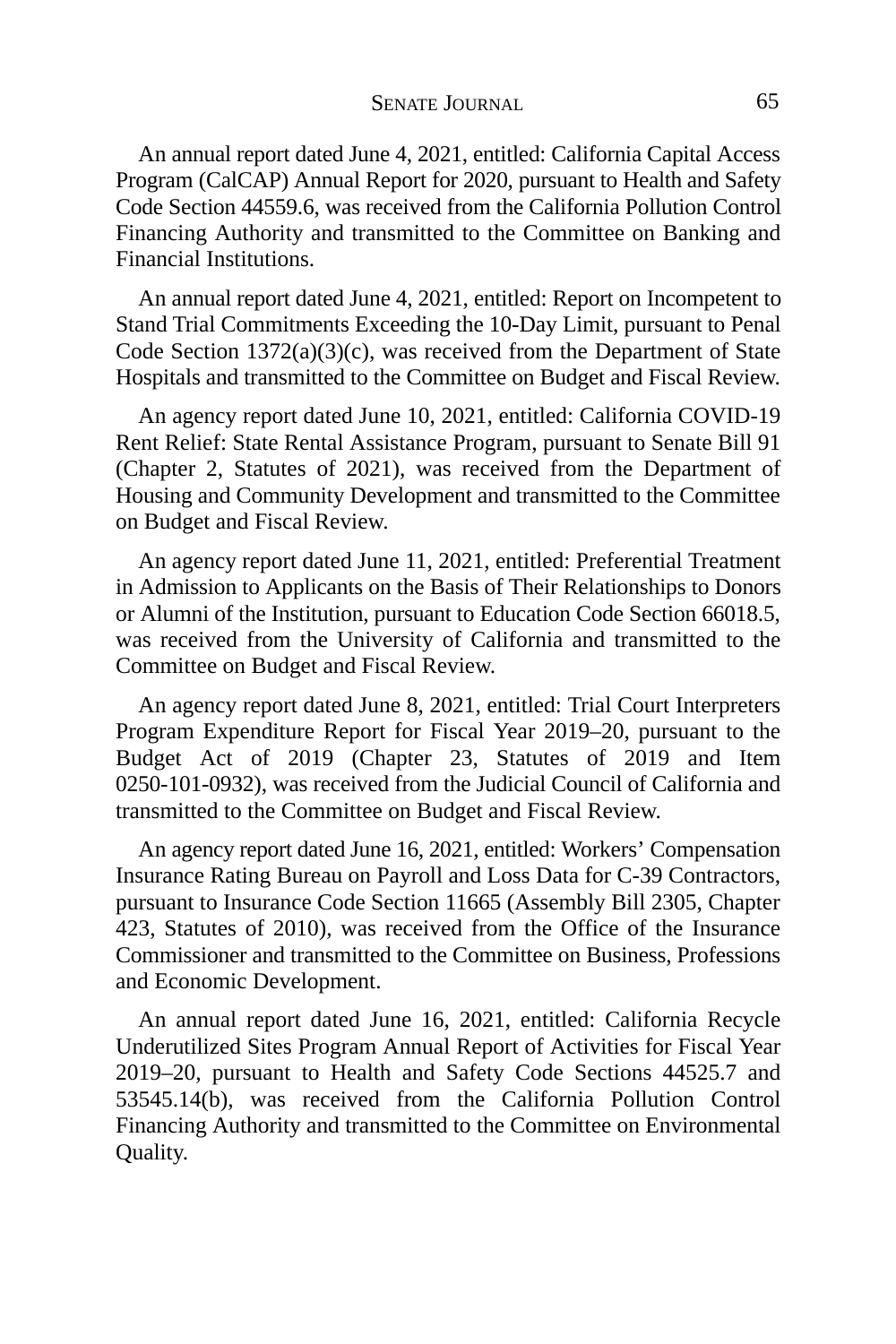A biannual report dated June 21, 2021, entitled: Individual Market Assistance Program, pursuant to Assembly Bill 174 (Chapter 795, Statutes of 2019), was received from Covered California and transmitted to the Committee on Health.

An agency report dated June 24, 2021, entitled: Graduate Specialist Programs in Speech and Language Pathology, pursuant to the Budget Act of 2019 (Assembly Bill 74, Chapter 23, Statutes of 2019), was received from the California State University and transmitted to the Committee on Budget and Fiscal Review.

An annual report dated June 25, 2021, entitled: Annual Lottery Education Funds for Fiscal Year 2019–20, pursuant to Government Code Section 8880.5, was received from the Department of State Hospitals and transmitted to the Committee on Budget and Fiscal Review.

An annual report dated June 28, 2021, entitled: Laura's Law: Assisted Outpatient Treatment Demonstration Project Act of 2002 for the Reporting Period of July 1, 2018 to June 30, 2019, pursuant to Assembly Bill 1421 (Chapter 1017, Statutes of 2002), was received from the Department of Health Care Services and transmitted to the Committee on Health.

An annual report dated June 28, 2021, entitled: 2020 Annual Report of Waiver Activity, pursuant to Education Code Section 33053, was received from the Department of Education and transmitted to the Committee on Education.

An annual report dated June 30, 2021, entitled: State Advisory Committee on Juvenile Justice and Delinquency Prevention Report on 2020 Compliance Monitoring, pursuant to the Juvenile Justice and Delinquency Prevention Act, was received from the Board of State and Community Corrections and transmitted to the Committee on Budget and Fiscal Review.

An agency report dated June 30, 2021, entitled: Self-Determination Program Interim Report, pursuant to Senate Bill 468 (Chapter 683, Statutes of 2013), was received from the State Council on Developmental Disabilities and transmitted to the Committee on Human Services.

An annual report dated June 28, 2021, entitled: California End of Life Option Act 2020 Data Report, pursuant to Health and Safety Code Section 443.19(b), was received from the Department of Public Health and transmitted to the Committee on Health.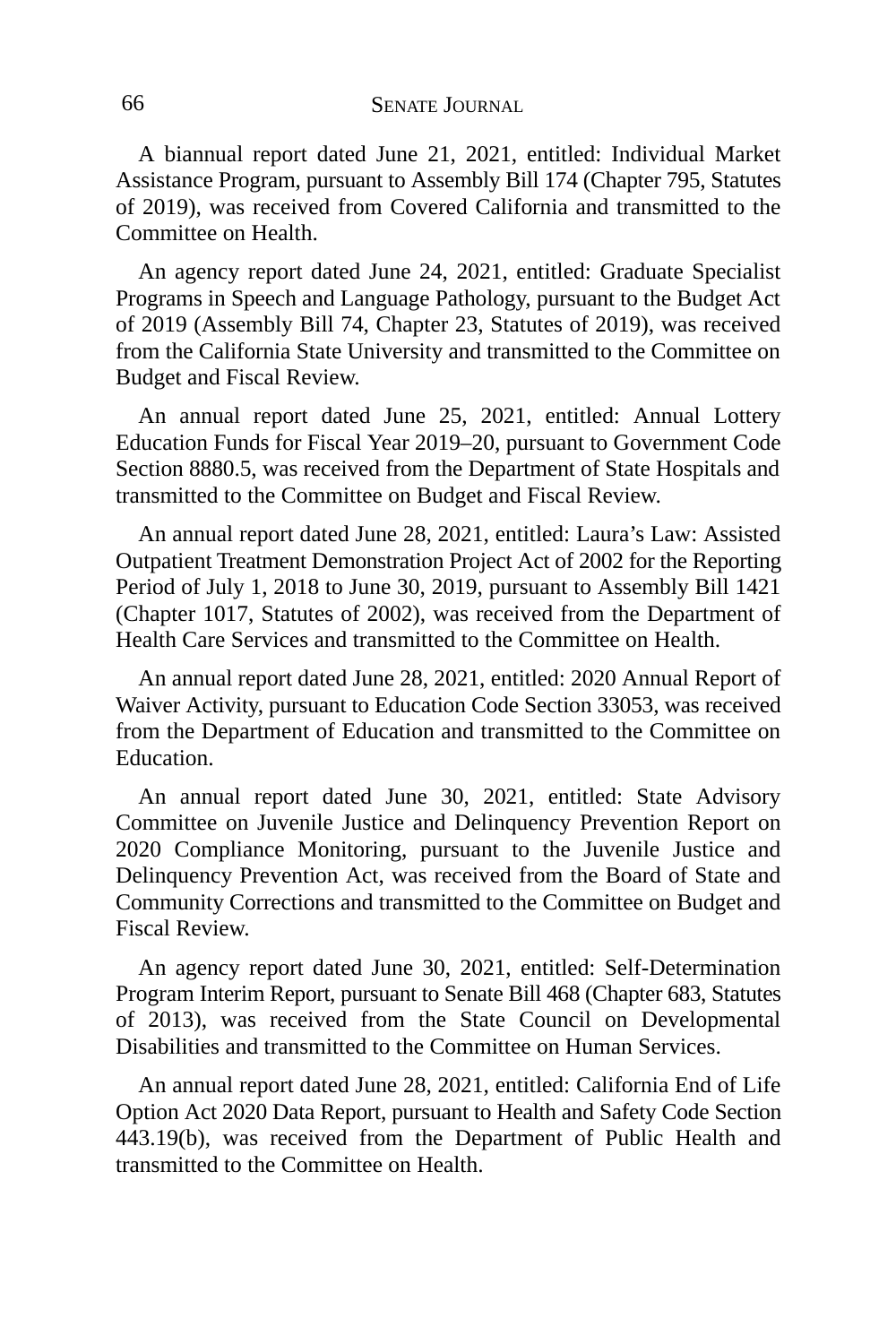An agency report dated April 1, 2021, entitled: Statutory California Community Colleges Athletes Name, Image, and Likeness Working Group, pursuant to Senate Bill 206 (Chapter 383, Statutes of 2019), was received from the California Community Colleges and transmitted to the Committee on Education.

A biennial report dated July 1, 2021, entitled: Programs and Activities of the Division of Specialized Services to the Blind and Visually Impaired and Deaf and Hard of Hearing, pursuant to Senate Bill 105 (Chapter 1102, Statutes of 2002), was received from the Department of Rehabilitation and transmitted to the Committee on Governmental Organization.

An annual report dated April 7, 2021, entitled: CalPERS Northern Ireland Portfolio Screening Report, pursuant to Government Code Section 7513.5, was received from the Public Employees' Retirement System and transmitted to the Committee on Labor, Public Employment and Retirement.

An agency report dated April 7, 2021, entitled: CalPERS Publicly Traded Companies that Benefitted from Forced or Slave Labor, 1929–1945, pursuant to Senate Bill 1245 (Chapter 216, Statutes of 1999), was received from the Public Employees' Retirement System and transmitted to the Committee on Judiciary.

A biannual report dated April 16, 2021, entitled: Trust Level Review as of December 31, 2020, pursuant to Government Code Section 20235, was received from the Public Employees' Retirement System and transmitted to the Committee on Labor, Public Employment and Retirement.

An annual report dated April 21, 2021, entitled: 2021–22 Approved Budget, pursuant to Government Code Section 20208, was received from the Public Employees' Retirement System and transmitted to the Committee on Budget and Fiscal Review.

An agency report dated June 16, 2021, entitled: Preliminary 2022 Premiums and Approved New Plans, Service Area Expansions, and Benefit Design Changes, pursuant to Government Code Section 22865, was received from the Public Employees' Retirement System and transmitted to the Committee on Budget and Fiscal Review.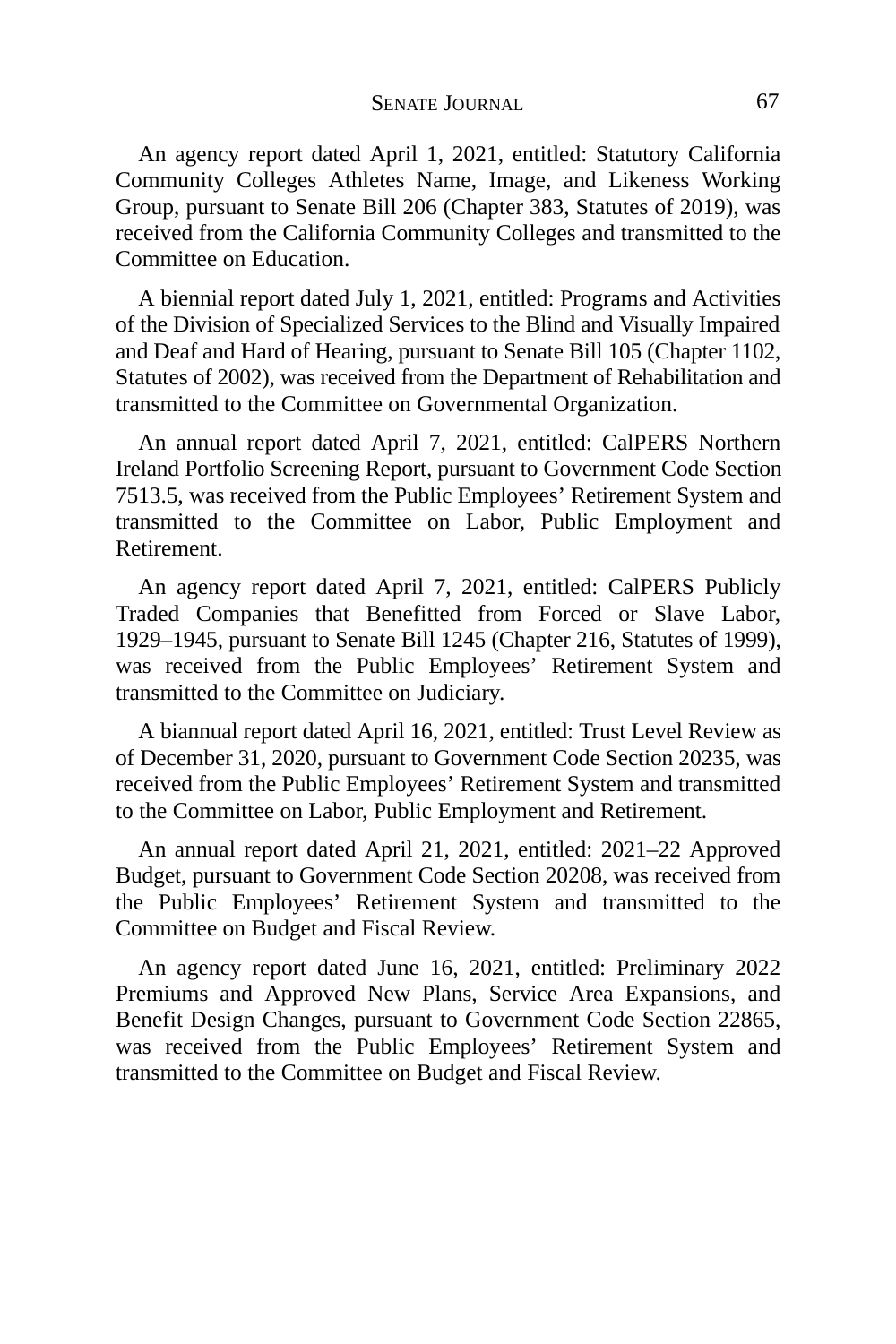An agency report dated May 4, 2021, entitled: Actuarial Valuation Report for the 1959 Survivor Benefit Program, was received from the Public Employees' Retirement System and transmitted to the Committee on Labor, Public Employment and Retirement.

MATHEW BURNS, Minute Clerk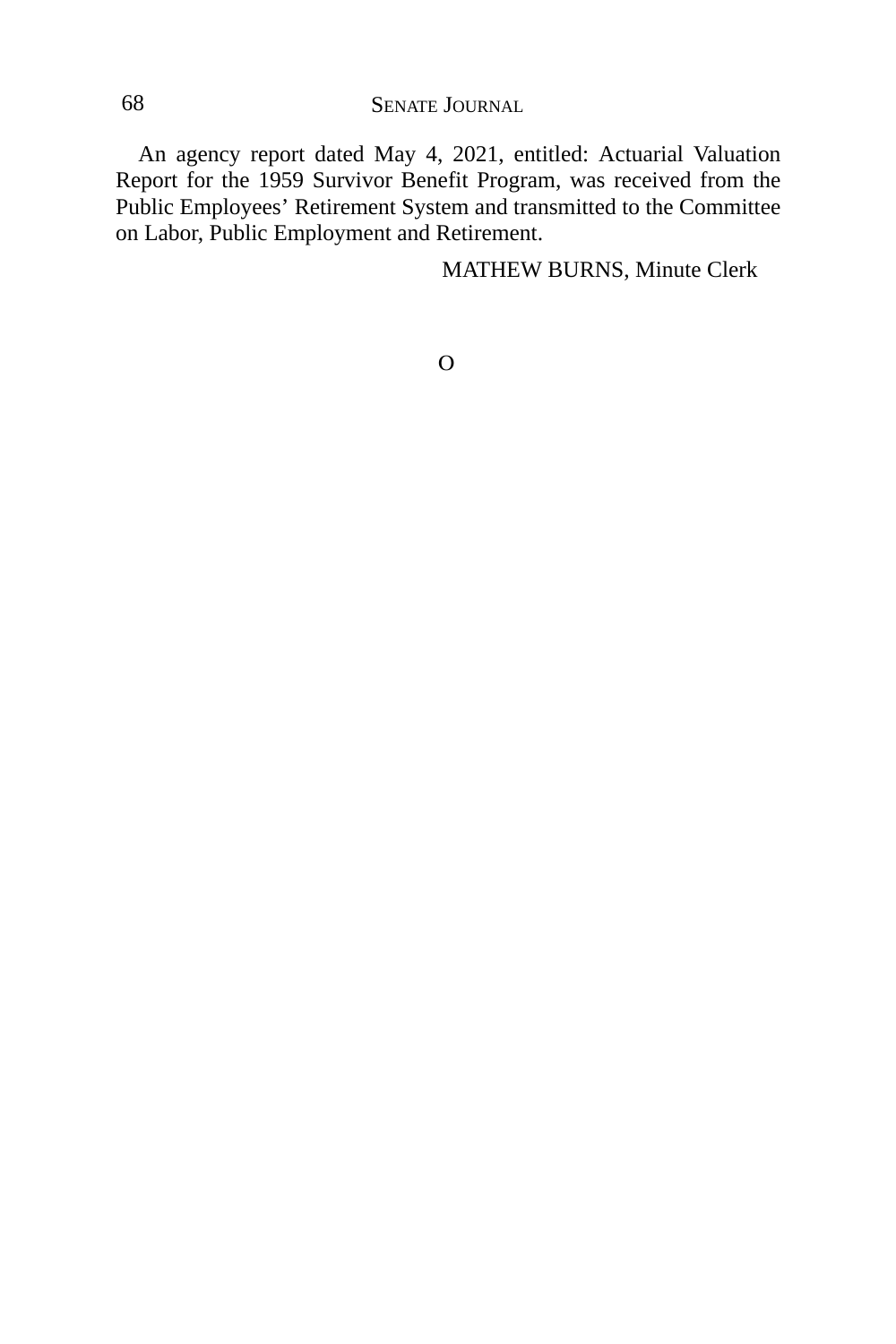## CALIFORNIA LEGISLATURE

2021–22 REGULAR SESSION

# SENATE JOURNAL

#### **APPENDIX**

### **LETTERS OF TRANSMITTAL REPORTS OF STATE DEPARTMENTS AND AGENCIES**

Presenting reports of state departments and agencies received by the Secretary of the Senate and ordered printed in the Senate Journal

**July 2021**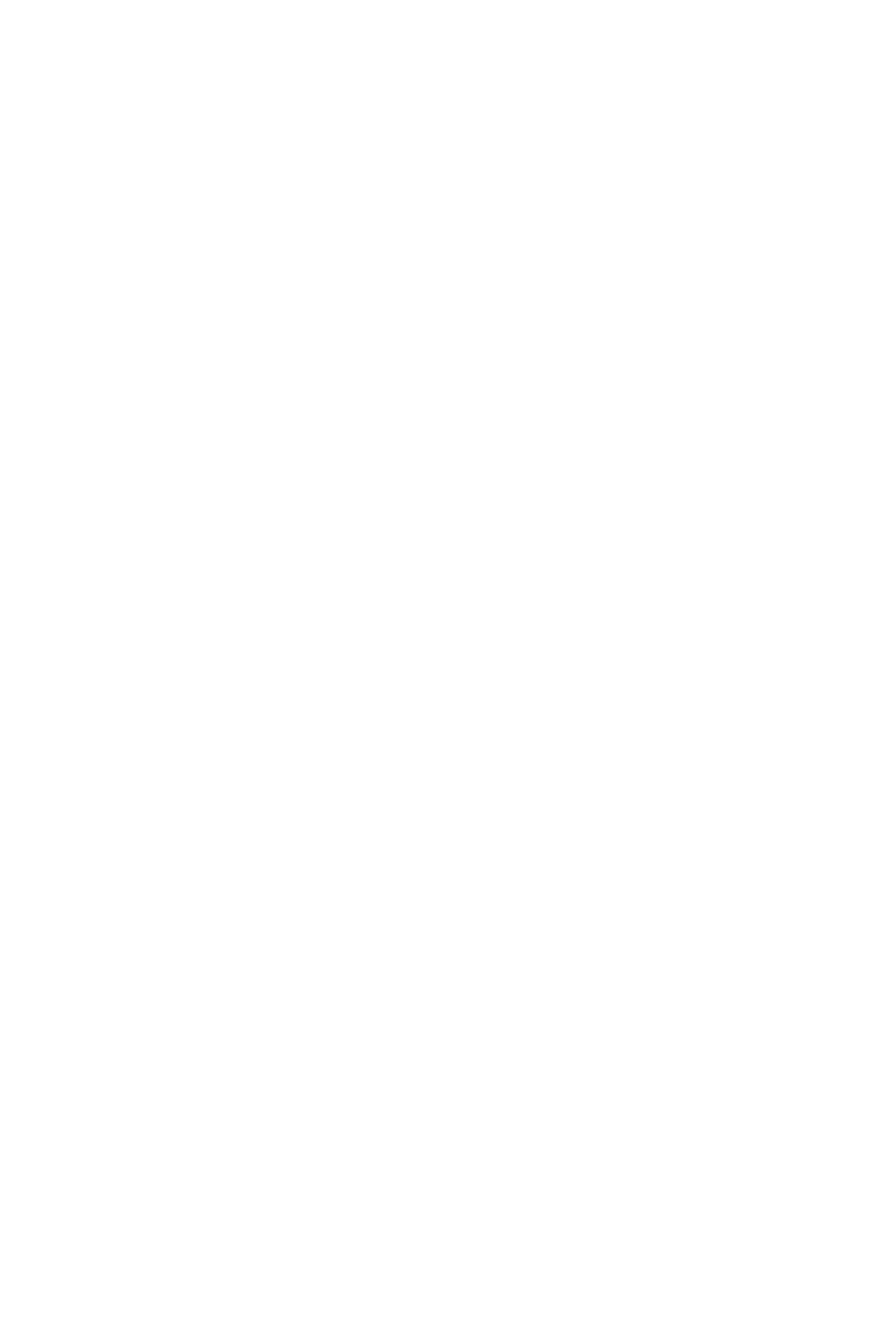#### **COMMUNICATIONS AND PETITIONS LETTERS OF TRANSMITTAL**

The following reports of state departments and agencies were ordered printed in the Journal:

An annual report dated June 30, 2021, entitled: Interim Annual Financial Report of California K–12 Schools, Report to the Superintendent of Public Instruction for the Period of July 1, 2019, to June 30, 2020, pursuant to Education Code Section 14508, was received from the Office of the State Controller and transmitted to the Committee on Education.

An annual report dated July 1, 2021, entitled: Top 250 Special Districts, pursuant to Government Code Section 12463.1(c), was received from the Office of the State Controller and transmitted to the Committee on Governance and Finance.

An agency report dated July 1, 2021, entitled: Form I-918 Supplement B Certifications for Fiscal Year 2021, pursuant to Penal Code Section 679.10, was received from the Santa Clara County Sheriff's Office and transmitted to the Committee on Judiciary.

An annual report dated July 1, 2021, entitled: 2020 Annual Report, pursuant to Labor Code Section 77(a), was received from the Commission on Health and Safety and Workers' Compensation and transmitted to the Committee on Education.

An annual report dated June 25, 2021, entitled: 2021 Villages at Cabrillo Social Impact Report, was received from Century Villages at Cabrillo and transmitted to the Committee on Housing.

An annual report dated June 30, 2021, entitled: Use and Effectiveness of Subpoena Power, pursuant to Education Code Section 35400, was received from the Office of the Inspector General of the Los Angeles Unified School District and transmitted to the Committee on Education.

An annual report dated June 30, 2021, entitled: 2021 California Solar Initiative Annual Program Assessment, pursuant to Public Utilities Code Section 913.7, was received from the Public Utilities Commission and transmitted to the Committee on Energy, Utilities and Communications.

An agency report dated July 7, 2021, entitled: Energy Efficiency Portfolio, 2017–19 Results, pursuant to Public Utilities Code Section 913.5, was received from the Public Utilities Commission and transmitted to the Committee on Energy, Utilities and Communications.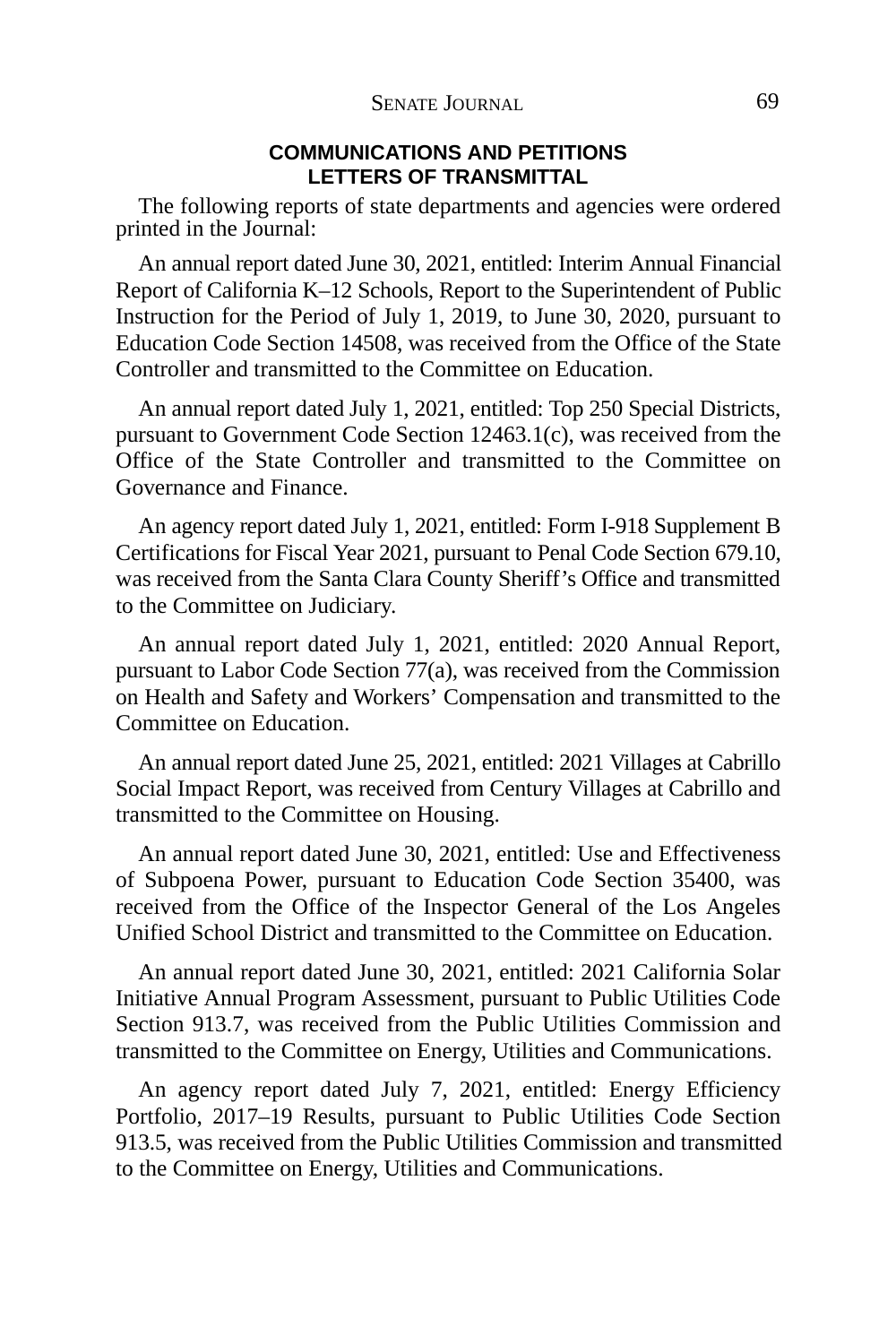An agency report dated July 7, 2021, entitled: Mental Health Diversion Data Report, pursuant to the Supplemental Report of the 2019–20 Budget Act, was received from the Judicial Council of California and transmitted to the Committee on Budget and Fiscal Review.

An annual report dated July 1, 2021, entitled: Hate Crime in California for 2020, pursuant to Penal Code Section 13023(b), was received from the Department of Justice and transmitted to the Committee on Budget and Fiscal Review.

An agency report dated March 1, 2021, entitled: California Jobs Challenge Academy, pursuant to Section 2 of the Budget Act of 2019 (Item 8940-001-0001), was received from the Military Department and transmitted to the Committee on Budget and Fiscal Review.

A Title Summary Report 21-0003 dated June 24, 2021, entitled: Prohibits Slavery and Involuntary Servitude, pursuant to Elections Code Section 9007, was received from the Department of Justice and transmitted to the Committee on Rules.

A Title Summary Report 21-0004A1 dated July 2, 2021, entitled: Right to a Jury Trial for Child Dependency and Child Custody Determinations Initiative Statute, pursuant to Elections Code Section 9007, was received from the Department of Justice and transmitted to the Committee on Rules.

An annual report dated July 14, 2021, entitled: 2019–20 Comprehensive Annual Financial Report, pursuant to the Zenovich-Moscone-Chacon Housing and Home Finance Act of 1975 and Health and Safety Code Section 51005, was received from the Housing Finance Agency and transmitted to the Committee on Housing.

An agency report dated July 1, 2021, entitled: Approved Mandate Claims between January 1, 2021 to June 30, 2021, pursuant to Government Code Section 17600, was received from the Commission on State Mandates and transmitted to the Committee on Governance and Finance.

An annual report dated July 1, 2021, entitled: Tax Exemptions for Medicinal Cannabis, pursuant to Senate Bill 34 (Chapter 837, Statutes of 2019), was received from the Legislative Analyst's Office and transmitted to the Committee on Governance and Finance.

An agency report dated July 2, 2021, entitled: Preferential Treatment of Acceptance based on Donor/Alumni Relations, pursuant to Assembly Bill 697 (Chapter 514, Statutes of 2019), was received from the California State University and transmitted to the Committee on Budget and Fiscal Review.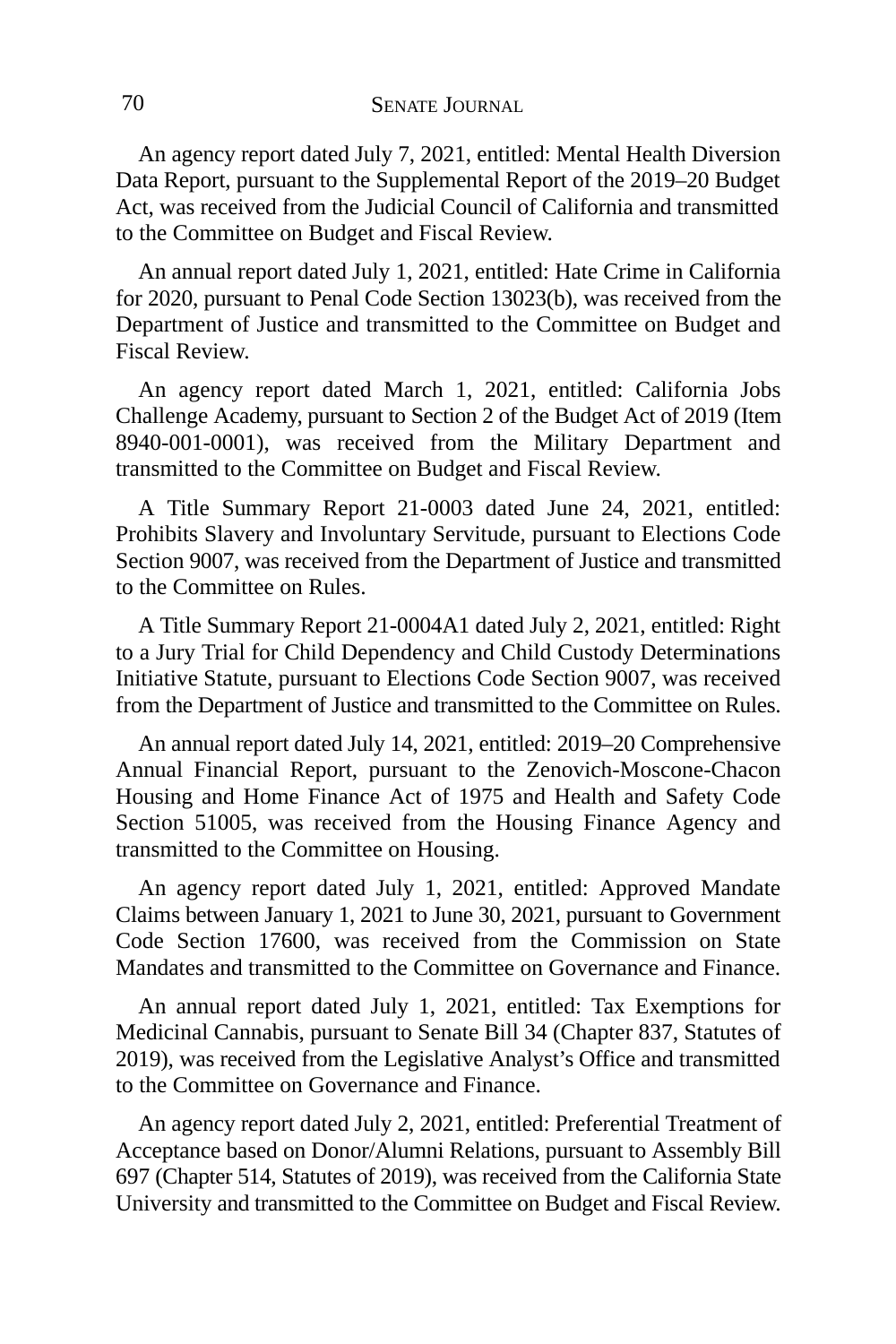An annual report dated July 1, 2021, entitled: Cannabis Equity Grants for Local Jurisdictions for 2021, pursuant to Business and Professions Code Section 26248, was received from the Governor's Office of Business and Economic Development and transmitted to the Committee on Budget and Fiscal Review.

An audit report dated July 8, 2021, entitled: California State Auditor Report 2020-613: Department of Health Care Services, Despite the COVID-19 Public Health Emergency, the Department Can Do More to Address Chronic Medi-Cal Eligibility Problems, was received from the Office of the California State Auditor and transmitted to the Committee on Rules.

An agency report dated July 8, 2021, entitled: 2019–20 Job Classifications of Employees Paid from the Uninsured Employers Funds, pursuant to Labor Code Section 3716.5(b), was received from the Department of Industrial Relations and transmitted to the Committee on Labor, Public Employment and Retirement.

An agency report dated July 8, 2021, entitled: California Promise Program, was received from the California State University and transmitted to the Committee on Budget and Fiscal Review.

An annual report dated July 9, 2021, entitled: California Office of the Small Business Advocate, Made in California Program during October 2019 to September 2020, pursuant to Government Code Sections 12098.4(b) and 12100.67(d), was received from the Governor's Office of Business and Economic Development and transmitted to the Committee on Business, Professions and Economic Development.

An annual report dated July 9, 2021, entitled: Rapid Rehousing, pursuant to the Budget Act of 2020 (Senate Bill 74, Chapter 6, Statutes of 2020), was received from the University of California and transmitted to the Committee on Budget and Fiscal Review.

A biennial report dated July 9, 2021, entitled: Extension, pursuant to the Budget Act of 2019 (Senate Bill 109, Chapter 363, Statutes of 2019), was received from the University of California and transmitted to the Committee on Budget and Fiscal Review.

An annual report dated July 9, 2021, entitled: Data on Nonresident Student Admission for Fall 2020, pursuant to Education Code Section 680052.1, was received from the University of California and transmitted to the Committee on Budget and Fiscal Review.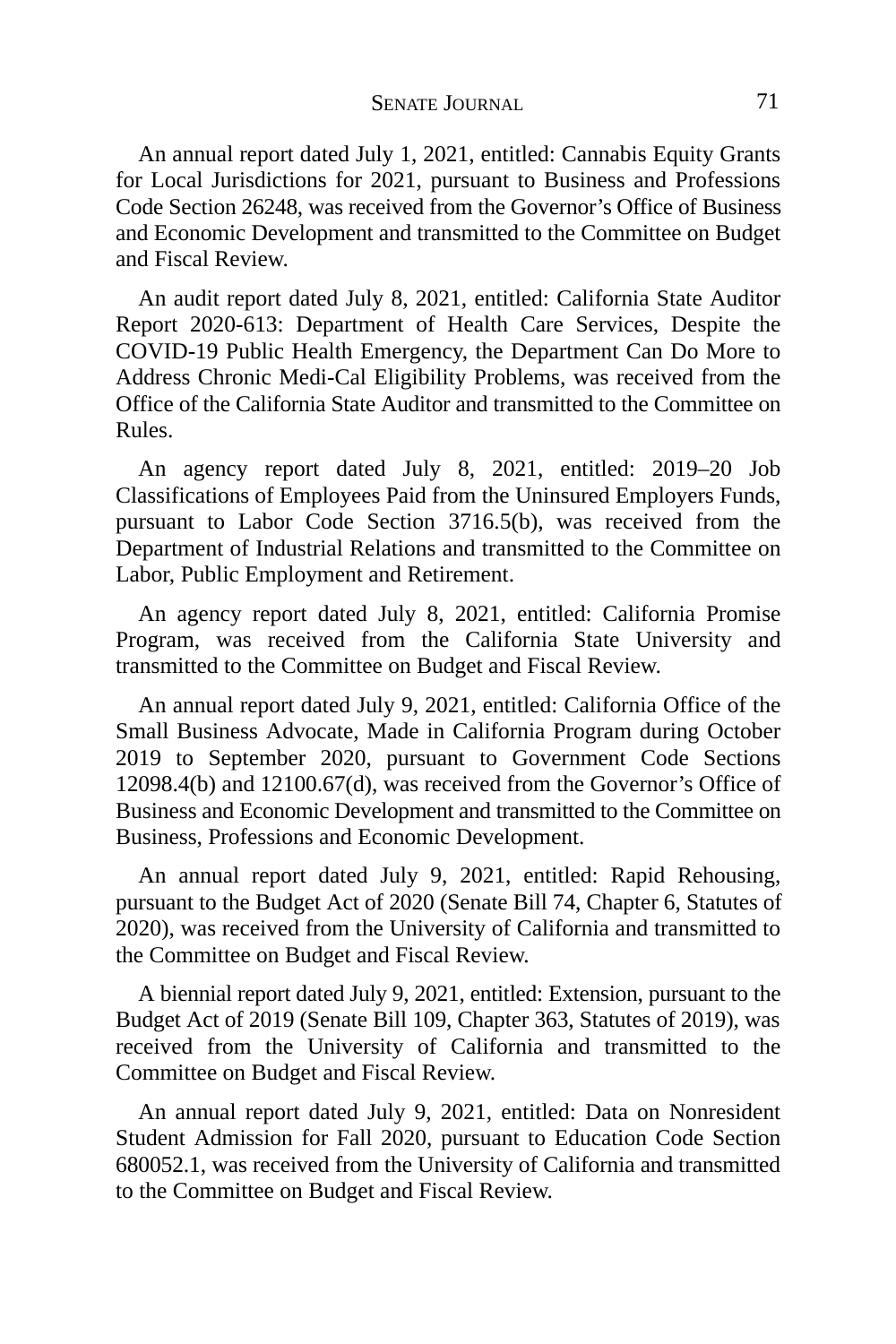An agency report dated July 14, 2021, entitled: California COVID-19 Rent Relief: State Rental Assistance Program June Monthly Report, pursuant to Assembly Bill 832 (Chapter 27, Statutes of 2021), was received from the Department of Housing and Community Development and transmitted to the Committee on Budget and Fiscal Review.

An annual report dated July 15, 2021, entitled: College-Focused Rapid Rehousing, pursuant to the Budget Act of 2019 (Senate Bill 109, Chapter 363, Statutes of 2019), was received from the California State University and transmitted to the Committee on Budget and Fiscal Review.

An annual report dated July 16, 2021, entitled: 2021 Public Safety Realignment Act: Ninth Annual Report on the Implementation of Community Corrections Partnership Plans, pursuant to Senate Bill 92 (Chapter 26, Statutes of 2011), was received from the Board of State and Community Corrections and transmitted to the Committee on Budget and Fiscal Review.

An annual report dated July 22, 2021, entitled: Every Woman Counts 2021: Breast and Cervical Cancer Screening and Diagnostic Services, Fiscal Year 2018–19, pursuant to Revenue and Taxation Code Section 30461.6(f), was received from the Department of Health Care Services and transmitted to the Committee on Health.

An agency report dated July 20, 2021, entitled: Actuarial Valuation Reports for the State Teachers' Retirement Plan and the Medicare Premium Payment Program for Fiscal Year Ending June 30, 2020, pursuant to Education Code Sections 22311.5 and 25933, was received from the California State Teachers' Retirement System and transmitted to the Committee on Labor, Public Employment and Retirement.

An agency report dated July 12, 2021, entitled: 2021–22 Beach Safety Monitoring Program Funding, pursuant to Health and Safety Code Section 115881(d), was received from the State Water Resources Control Board and transmitted to the Committee on Budget and Fiscal Review.

An agency report dated July 23, 2021, entitled: Monthly Status Update Report for April 2021, pursuant to the Budget Act of 2018 (Senate Bill 862, Chapter 449, Statutes of 2018) and the Budget Act of 2020 (Senate Bill 75, Chapter 6, Statutes of 2020), was received from the Department of Motor Vehicles and transmitted to the Committee on Budget and Fiscal Review.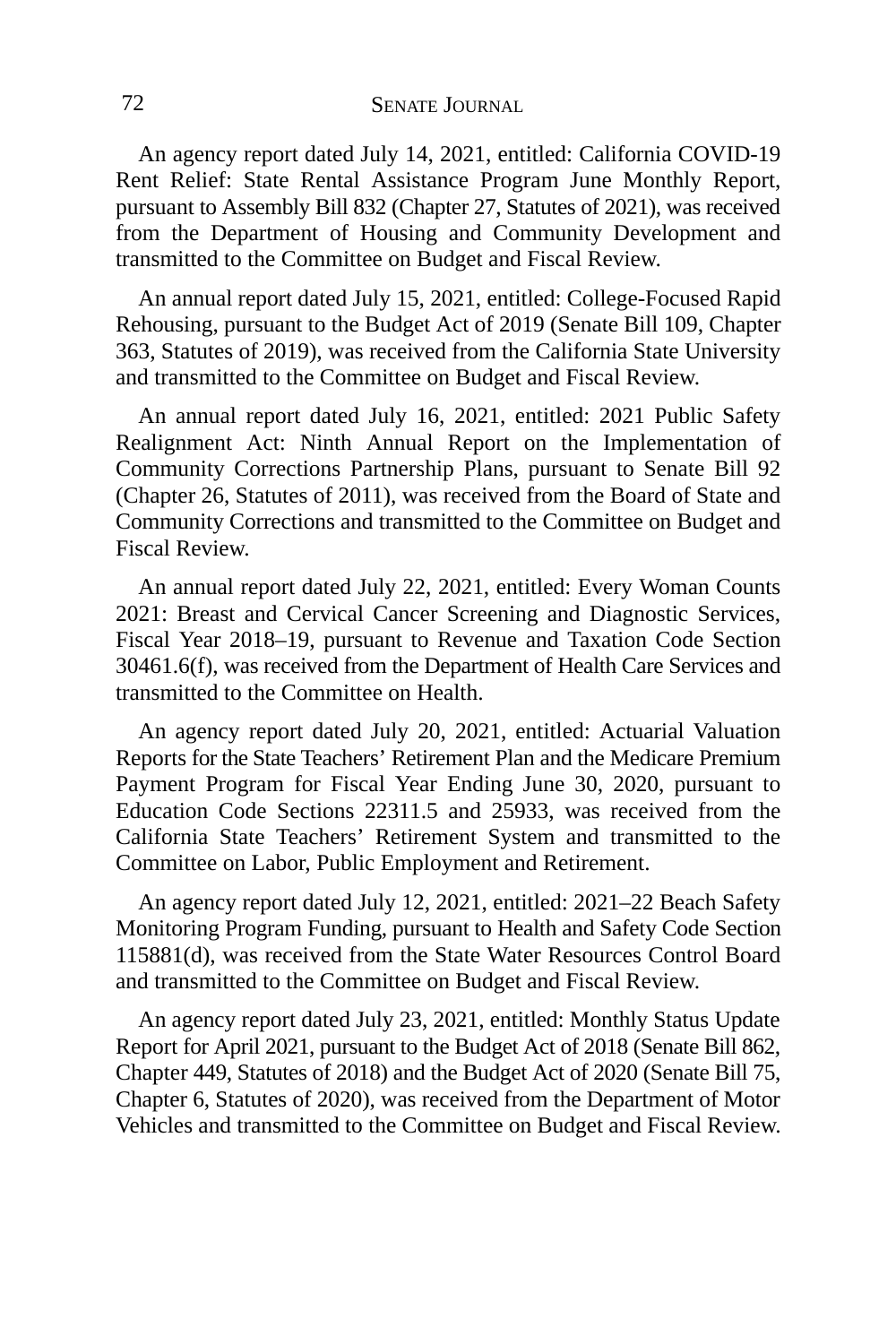An agency report dated July 23, 2021, entitled: Monthly Status Update Report for May 2021, pursuant to the Budget Act of 2018 (Senate Bill 862, Chapter 449, Statutes of 2018) and the Budget Act of 2020 (Senate Bill 75, Chapter 6, Statutes of 2020), was received from the Department of Motor Vehicles and transmitted to the Committee on Budget and Fiscal Review.

An agency report dated July 23, 2021, entitled: Monthly Status Update Report for June 2021, pursuant to the Budget Act of 2018 (Senate Bill 862, Chapter 449, Statutes of 2018) and the Budget Act of 2020 (Senate Bill 75, Chapter 6, Statutes of 2020), was received from the Department of Motor Vehicles and transmitted to the Committee on Budget and Fiscal Review.

An audit report dated July 27, 2021, entitled: California State Auditor Investigative Report I2019-0559: California Prison Industry Authority, It Gave Nearly \$1.3 Million in Unlawful Gifts to Other State Agencies and Repeatedly Violated Merit-Based Employment Principles, was received from the Office of the California State Auditor and transmitted to the Committee on Rules.

An annual report dated August 1, 2021, entitled: 2020 Annual Report of the Insurance Commissioner, pursuant to Insurance Code Section 12922, was received from the Department of Insurance and transmitted to the Committee on Insurance.

An annual report dated July 28, 2021, entitled: Commercial Cannabis Activity: Personal Income Tax Law—Business Expenses Report 2021, pursuant to Revenue and Taxation Code Section 17209 (Assembly Bill 37, Chapter 792, Statutes of 2019), was received from the Franchise Tax Board and transmitted to the Committee on Budget and Fiscal Review.

An annual report dated July 8, 2021, entitled: 2019 Report on the Effectiveness of the Unlawfully Uninsured Employer Enforcement Program, pursuant to Labor Code Section 90.3(d), was received from the Department of Industrial Relations and transmitted to the Committee on Labor, Public Employment and Retirement.

An agency report dated June 30, 2021, entitled: Electronic Recording Equipment Purchased or Leased by Superior Courts during July 1, 2020 to December 31, 2020, pursuant to Government Code Section 69958, was received from the Judicial Council of California and transmitted to the Committee on Budget and Fiscal Review.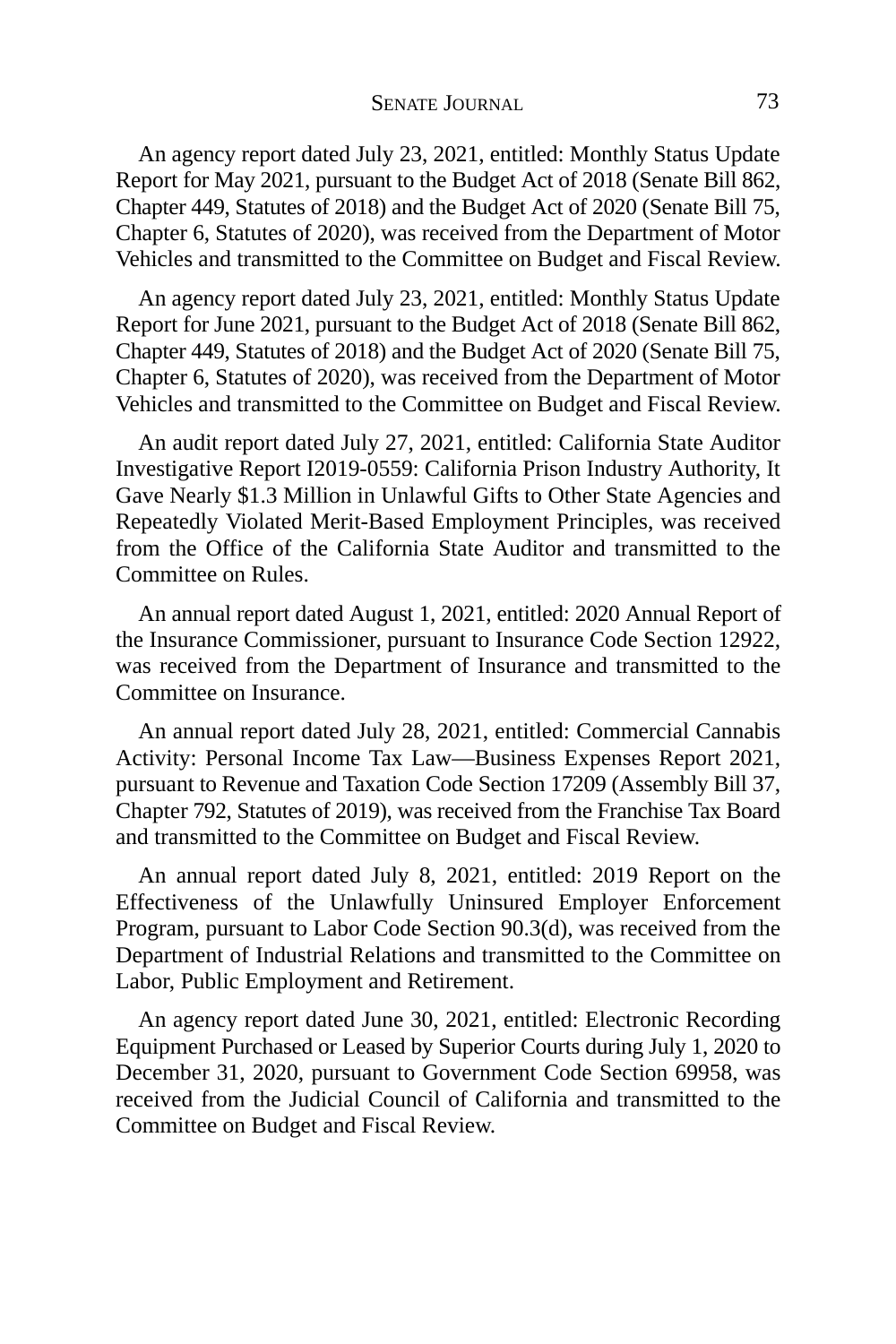An agency report dated July 30, 2021, entitled: 2021 Milestone Report, pursuant to Education Code Section 75009, was received from Calbright and transmitted to the Committee on Budget and Fiscal Review.

MATHEW BURNS, Minute Clerk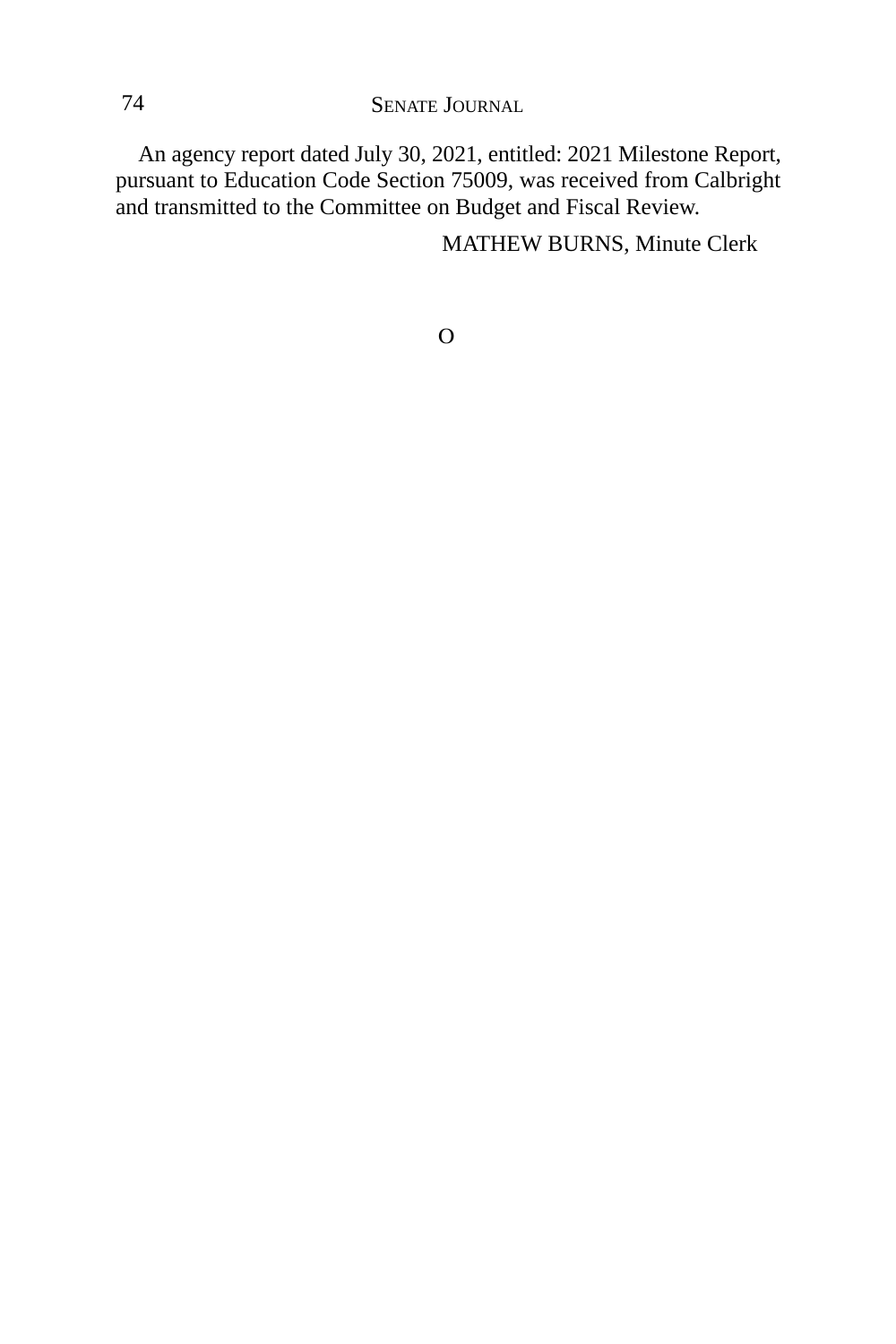## CALIFORNIA LEGISLATURE

2021–22 REGULAR SESSION

# SENATE JOURNAL

#### **APPENDIX**

### **LETTERS OF TRANSMITTAL REPORTS OF STATE DEPARTMENTS AND AGENCIES**

Presenting reports of state departments and agencies received by the Secretary of the Senate and ordered printed in the Senate Journal

**August 2021**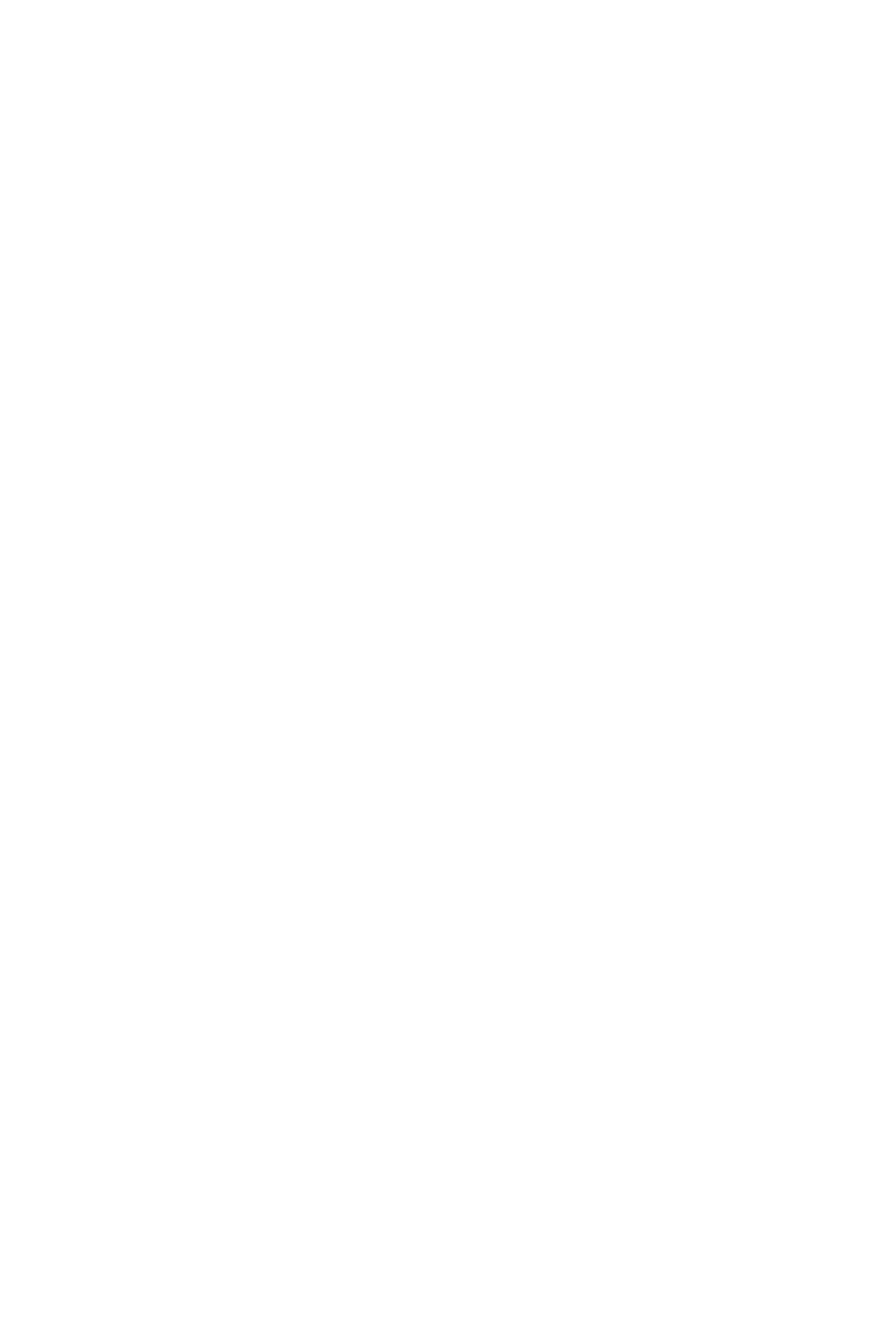#### **COMMUNICATIONS AND PETITIONS LETTERS OF TRANSMITTAL**

The following reports of state departments and agencies were ordered printed in the Journal:

An annual report dated August 2, 2021, entitled: Form I-918 Supplement B Certifications for Fiscal Years 2020 and 2021, pursuant to the California Immigrant Victims of Crime Equity Act (Senate Bill 674), was received from the Atascadero Police Department and transmitted to the Committee on Judiciary.

An agency report dated July 13, 2021, entitled: 2021–2024 Strategic Business Plan, was received from the Prison Industry Authority and transmitted to the Committee on Budget and Fiscal Review.

An annual report dated July 19, 2021, entitled: Status of the Child Support Program and Performance of Local Child Support Agencies for Federal Fiscal Year 2020 Ending on September 30, 2020, pursuant to Family Code Sections 17600(b), 17600(g), and 17602, was received from the Department of Child Support Services and transmitted to the Committee on Human Services.

An annual report dated July 16, 2021, entitled: 2021 Annual Report of the Independent Office of the Inspector General, was received from the Office of the Inspector General for the San Francisco Bay Area Rapid Transit District and transmitted to the Committee on Transportation.

An annual report dated July 27, 2021, entitled: Annual Audited Financial Report on the Operations of the CalSavers Retirement Savings Trust's Program and Administrative Funds for the Fiscal Year Ending June 30, 2020, pursuant to Government Code Section 100038(a), was received from the California Secure Choice Retirement Savings Investment Board and transmitted to the Committee on Labor, Public Employment and Retirement.

An annual report dated August 4, 2021, entitled: Contracts Awarded in Fiscal Year 2020–21 to Small Businesses, Microbusinesses, Disabled Veteran-Owned Business Enterprises, Socially and Economically Disadvantaged Businesses, and California-Based Businesses, pursuant to Government Code Section 8880.56(b)(5), was received from the California Lottery and transmitted to the Committee on Governmental Organization.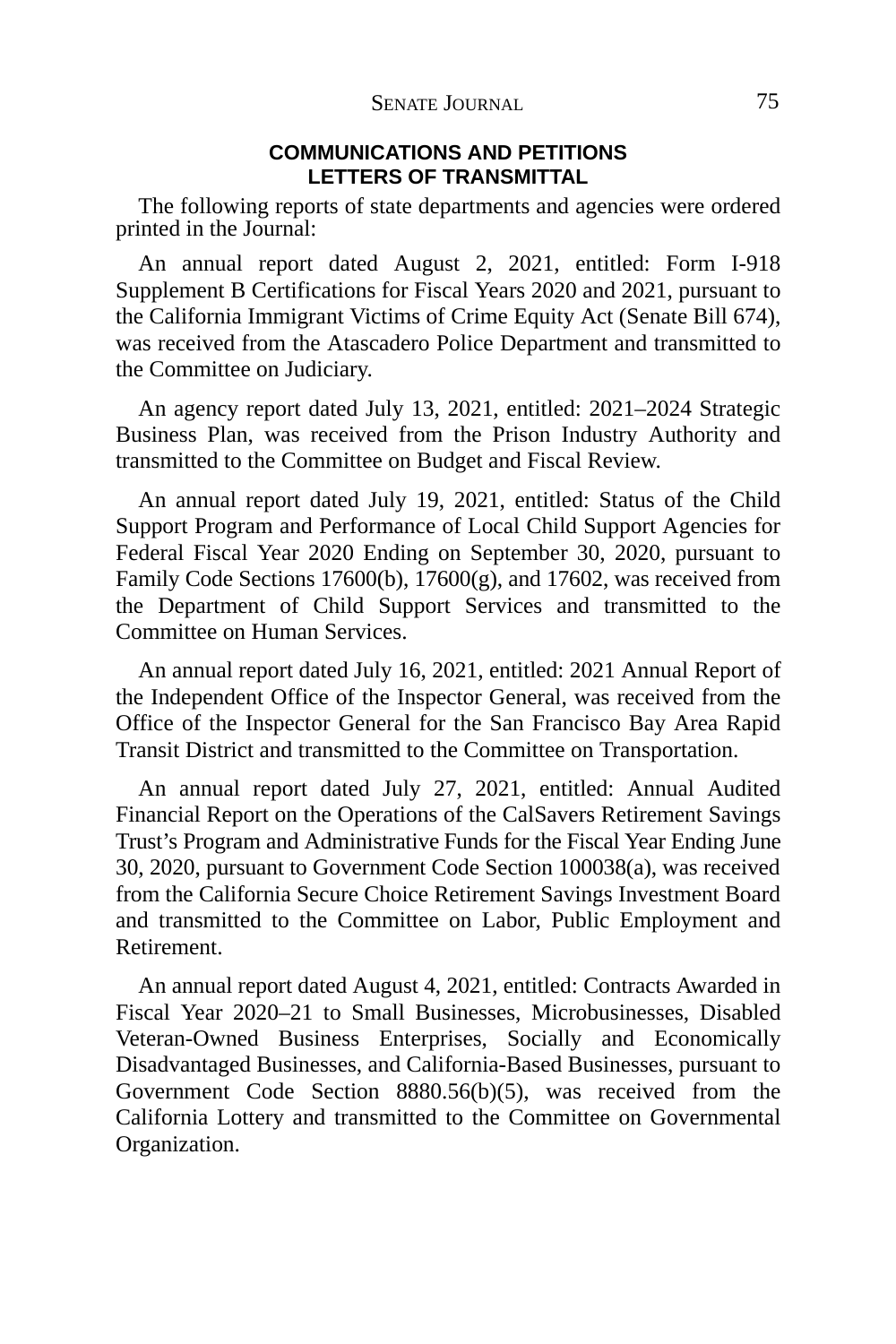An annual report dated August 10, 2021, entitled: Maddy Emergency Medical Services Fund Statewide Report Summary for Fiscal Year 2018–19, pursuant to Health and Safety Code Section 1797.98(b), was received from the Emergency Medical Services Authority and transmitted to the Committee on Health.

A quarterly report dated August 13, 2021, entitled: Quarterly Hazardous Waste Fee Revenue Report from April 1, 2021 to June 30, 2021, pursuant to Health and Safety Code Section 25178.1, was received from the Department of Tax and Fee Administration and transmitted to the Committee on Environmental Quality.

A quarterly report dated August 3, 2021, entitled: Litigation Deposit Fund, pursuant to Government Code Section 16427(e), was received from the Department of Justice and transmitted to the Committee on Budget and Fiscal Review.

An annual report dated August 20, 2021, entitled: Annual Report, pursuant to Health and Safety Code Sections 11480 and 11481, was received from the Research Advisory Panel of California and transmitted to the Committee on Budget and Fiscal Review.

An annual report dated August 11, 2021, entitled: Geologic Energy Management Division: Underground Injection Control Program Report from April 1, 2019 to March 31, 2020, pursuant to Senate Bill 1493 (Chapter 742, Statutes of 2018), was received from the Department of Conservation and transmitted to the Committee on Natural Resources and Water.

An annual report dated August 11, 2021, entitled: Geologic Energy Management Division: Well Stimulation Treatment for January 1, 2019 to December 31, 2019, pursuant to Senate Bill 4 (Chapter 313, Statutes of 2013), was received from the Department of Conservation and transmitted to the Committee on Natural Resources and Water.

An agency report dated August 17, 2021, entitled: Assembly Bill 253: Remote Court Reporting Evaluation, pursuant to Assembly Bill 253 (Chapter 419, Statutes of 2019), was received from the Santa Clara County Superior Court of California and transmitted to the Committee on Judiciary.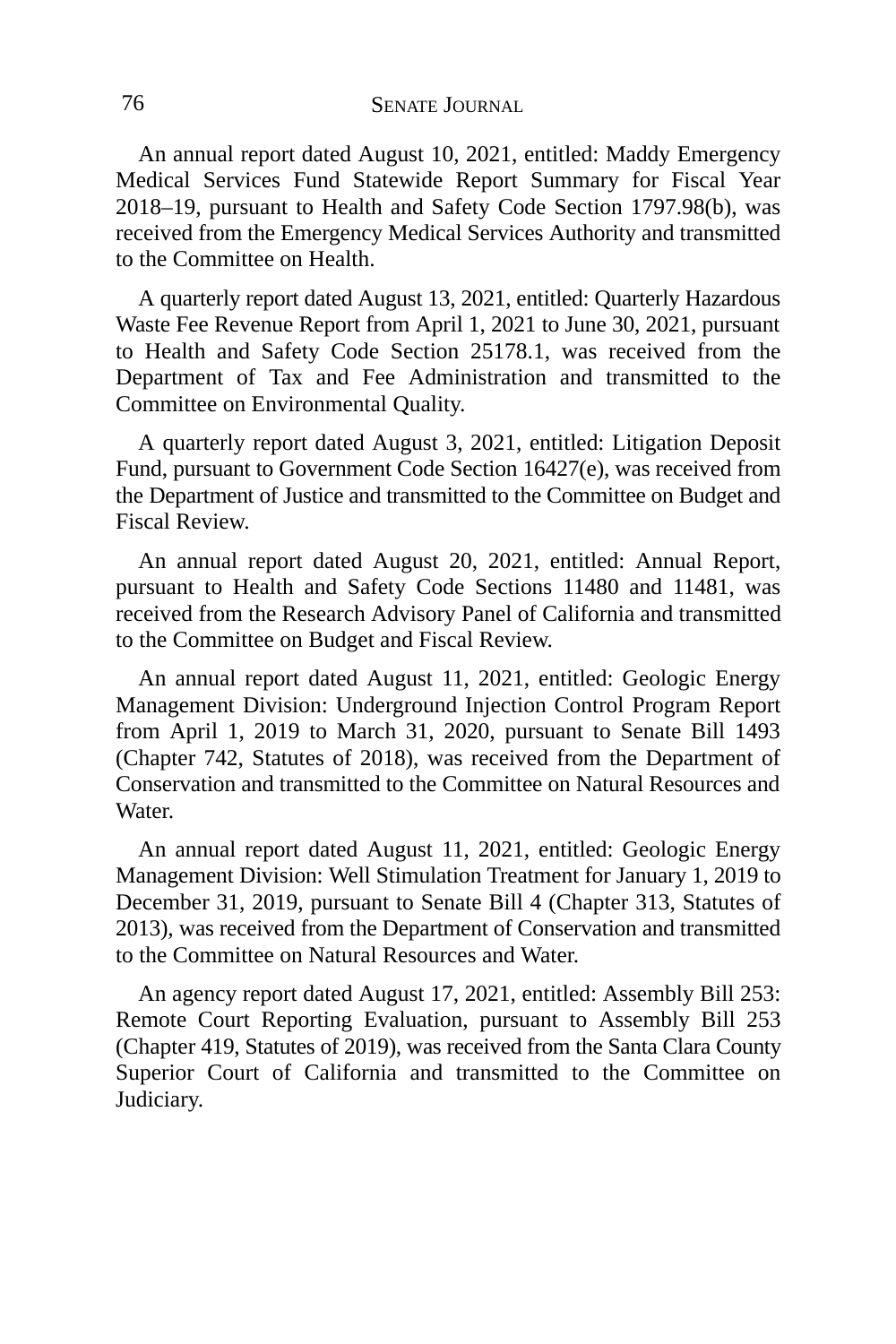A quarterly report dated August 2, 2021, entitled: Capital Outlay Quarterly Report for the Quarter Ending March 31, 2021 for Facility Planning, Construction and Management Capital Planning, and Project Services, pursuant to Penal Code Section 7003.5, was received from the Department of Corrections and Rehabilitation and transmitted to the Committee on Budget and Fiscal Review.

An agency report dated August 2, 2021, entitled: Thirteenth Amended List of Proposed Energy Projects for Inclusion in the Statewide Energy Partnership (SEP) Program, pursuant to Education Code Sections 92493 to 92496 (Senate Bill 85, Chapter 23, Statutes of 2017), was received from the University of California and transmitted to the Committee on Budget and Fiscal Review.

An annual report dated July 30, 2021, entitled: Suicide Deaths Among Veterans in California for 2019, pursuant to Assembly Bill 242 (Chapter 222, Statutes of 2017), was received from the Department of Public Health and transmitted to the Committee on Military and Veterans Affairs.

A quarterly report dated August 11, 2021, entitled: Federal Deferral Letter for the Quarter Ended December 31, 2020, pursuant to Assembly Bill 128 (Chapter 21, Statutes of 2021), was received from the Department of Health Care Services and transmitted to the Committee on Budget and Fiscal Review.

An agency report dated August 11, 2021, entitled: California COVID-19 Rent Relief: State Rental Assistance Program July Monthly Report, pursuant to Assembly Bill 832 (Chapter 27, Statutes of 2021), was received from the Department of Housing and Community Development and transmitted to the Committee on Budget and Fiscal Review.

An agency report dated August 13, 2021, entitled: Local Educational Agency Medi-Cal Billing Option Program for Fiscal Year 2019–20, pursuant to Welfare and Institutions Code Section 14115.8(f), was received from the Department of Health Care Services and transmitted to the Committee on Health.

An agency report dated August 16, 2021, entitled: Bargaining Unit 5, California Association of Highway Patrolmen Compensation Survey, pursuant to Government Code Section 19827 and the Memorandum of Understanding between the State of California and the California Association of Highway Patrolmen, was received from the Department of Human Resources and transmitted to the Committee on Budget and Fiscal Review.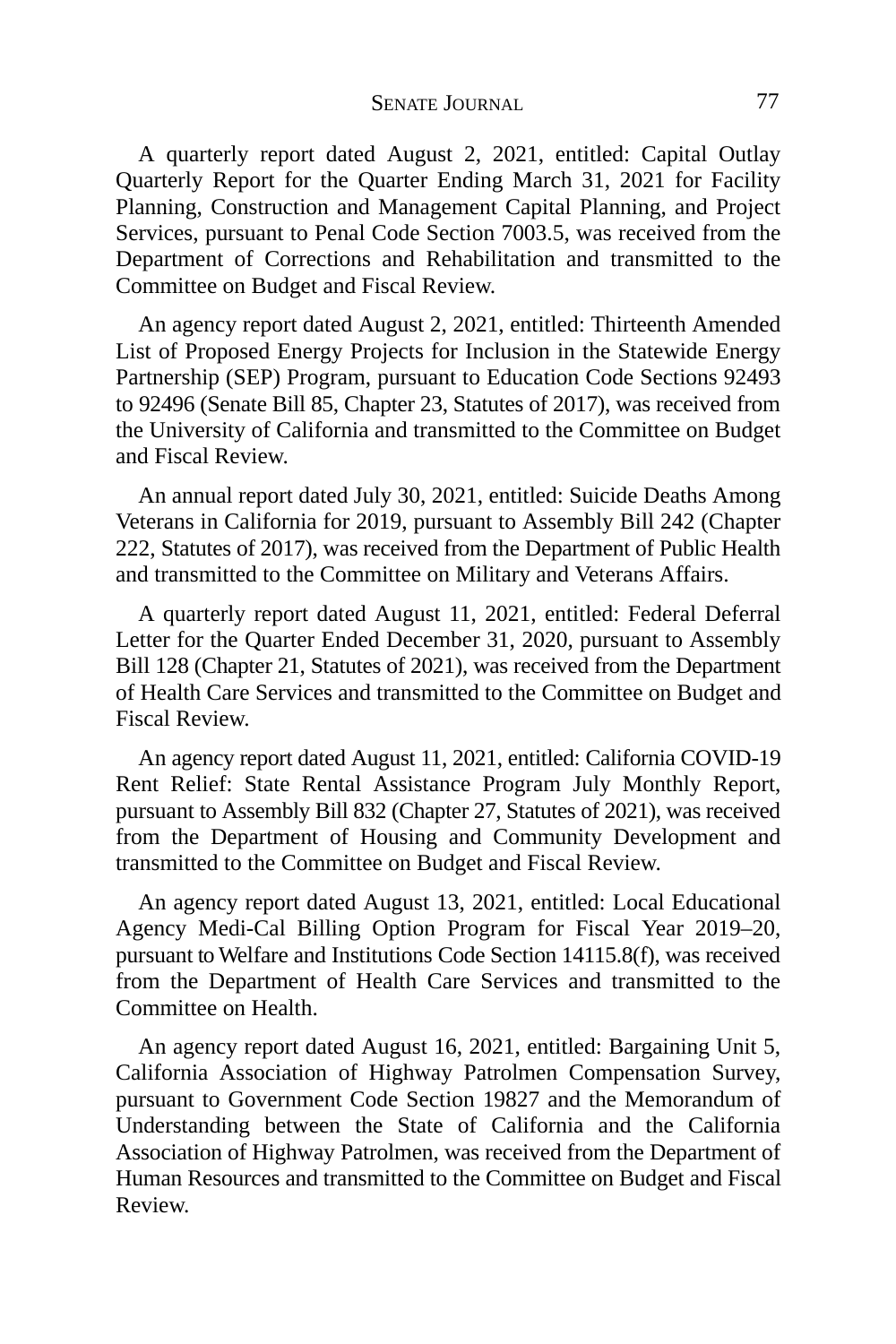An audit report dated August 19, 2021, entitled: California State Auditor Report 2021-601: State High Risk Audit Program—The California State Auditor Biennial Assessment of Issues and Agencies That Pose a High Risk to the State, was received from the Office of the California State Auditor and transmitted to the Committee on Rules.

An agency report dated August 20, 2021, entitled: Bargaining Unit 5 Update, California Association of Highway Patrolmen Compensation Survey, pursuant to Government Code Section 19827 and the Memorandum of Understanding between the State of California and the California Association of Highway Patrolmen, was received from the Department of Human Resources and transmitted to the Committee on Budget and Fiscal Review.

A final report dated August 20, 2021, entitled: California Building Decarbonization Assessment, pursuant to Assembly Bill 3232 (Chapter 373, Statutes of 2018), was received from the California Energy Commission and transmitted to the Committee on Energy, Utilities and Communications.

An audit report dated August 24, 2021, entitled: California State Auditor Report 2020-611: California Department of Housing and Community Development, It Failed to Expedite Access to Federal Funding to Address the Impact of the COVID-19 Pandemic on California's Homeless Population, was received from the Office of the California State Auditor and transmitted to the Committee on Rules.

An annual report dated August 23, 2021, entitled: Disability Access and Education Revolving Fund for 2021, pursuant to Government Code Section 4470(c), was received from the Department of General Services and transmitted to the Committee on Budget and Fiscal Review.

An annual report dated August 20, 2021, entitled: CalVet Insurance Plans, pursuant to Military and Veterans Code Sections 987.2, 989.1, and 989.7, was received from the Department of Veterans Affairs and transmitted to the Committee on Military and Veterans Affairs.

An audit report dated August 26, 2021, entitled: California State Auditor Report 2020-804: City of Lindsay, It Must Take Substantial Action to Address Its Financial Problems and Its Inadequate Management Practices, was received from the Office of the California State Auditor and transmitted to the Committee on Rules.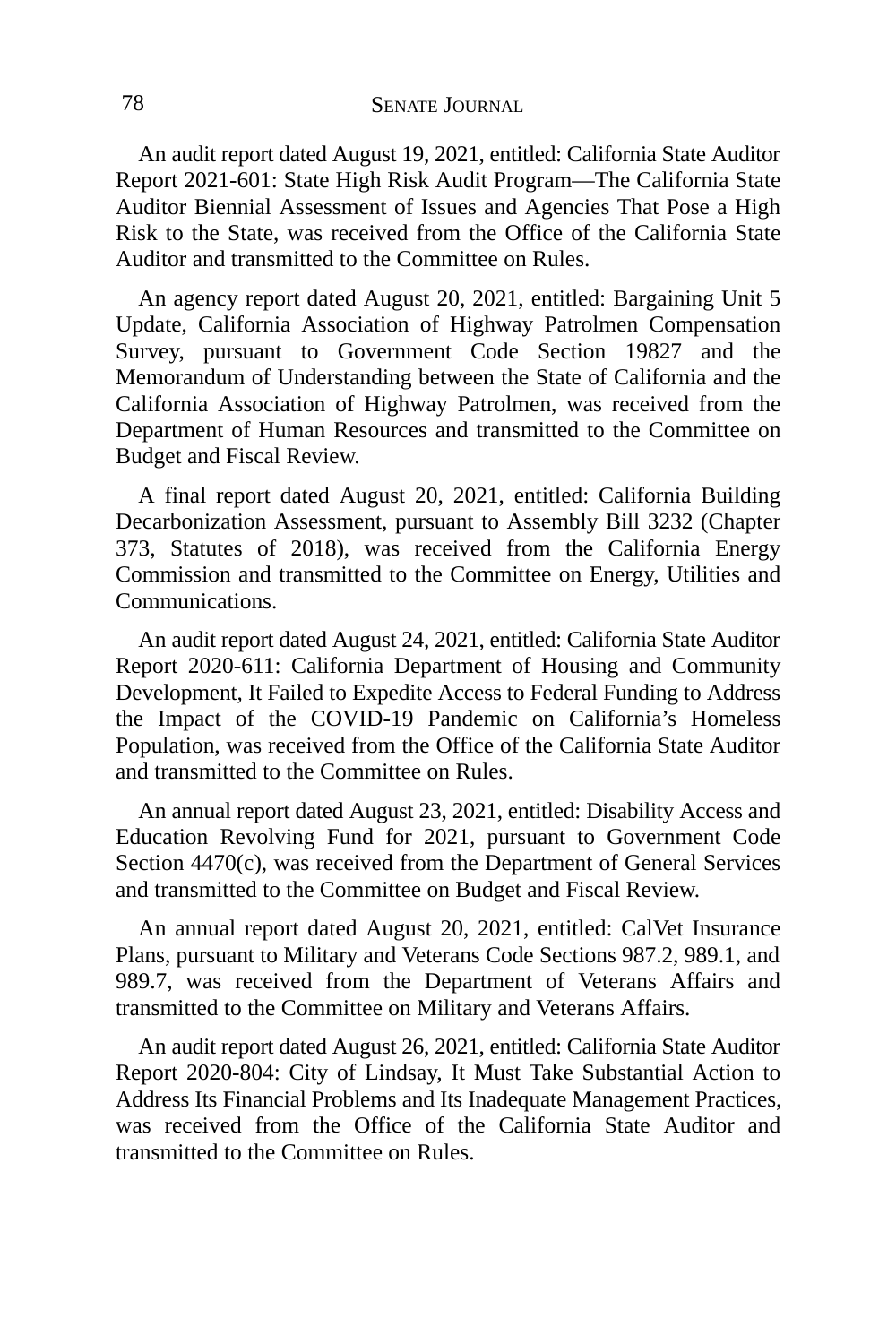A biannual report dated August 25, 2021, entitled: Individual Market Assistance Program, pursuant to Assembly Bill 174 (Chapter 795, Statutes of 2019), was received from Covered California and transmitted to the Committee on Health.

An agency report dated August 27, 2021, entitled: Preliminary Report on Anti-Asian Racism and Post-Pandemic Recovery Research in Asian American and Pacific Islander Communities for April 1, 2021 to August 10, 2021—UCLA Asian American Studies Center, pursuant to Assembly Bill 85 (Chapter 4, Statutes of 2021), was received from the University of California and transmitted to the Committee on Budget and Fiscal Review.

MATHEW BURNS, Minute Clerk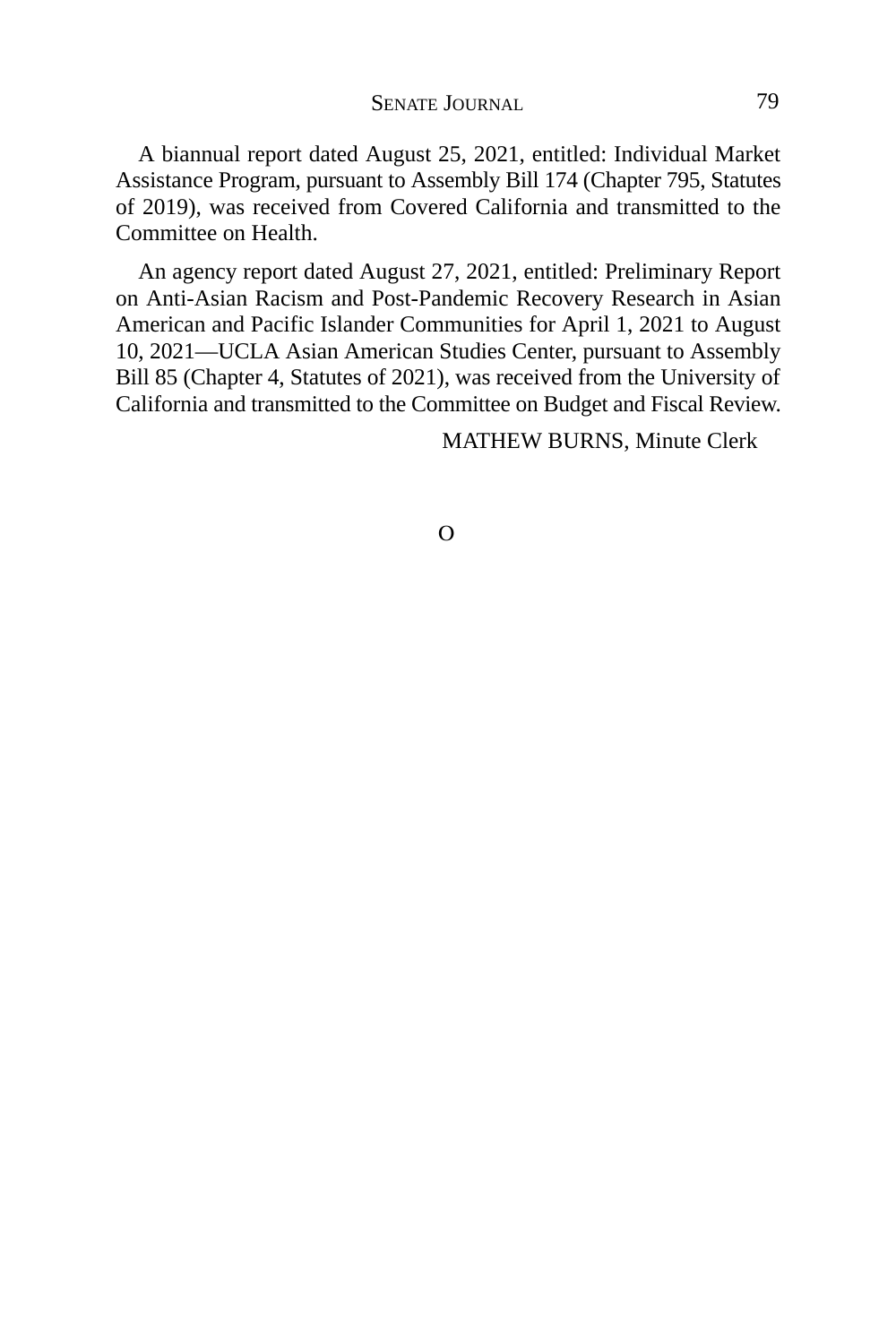## CALIFORNIA LEGISLATURE

2021–22 REGULAR SESSION

# SENATE JOURNAL

#### **APPENDIX**

### **LETTERS OF TRANSMITTAL REPORTS OF STATE DEPARTMENTS AND AGENCIES**

Presenting reports of state departments and agencies received by the Secretary of the Senate and ordered printed in the Senate Journal

**September 2021**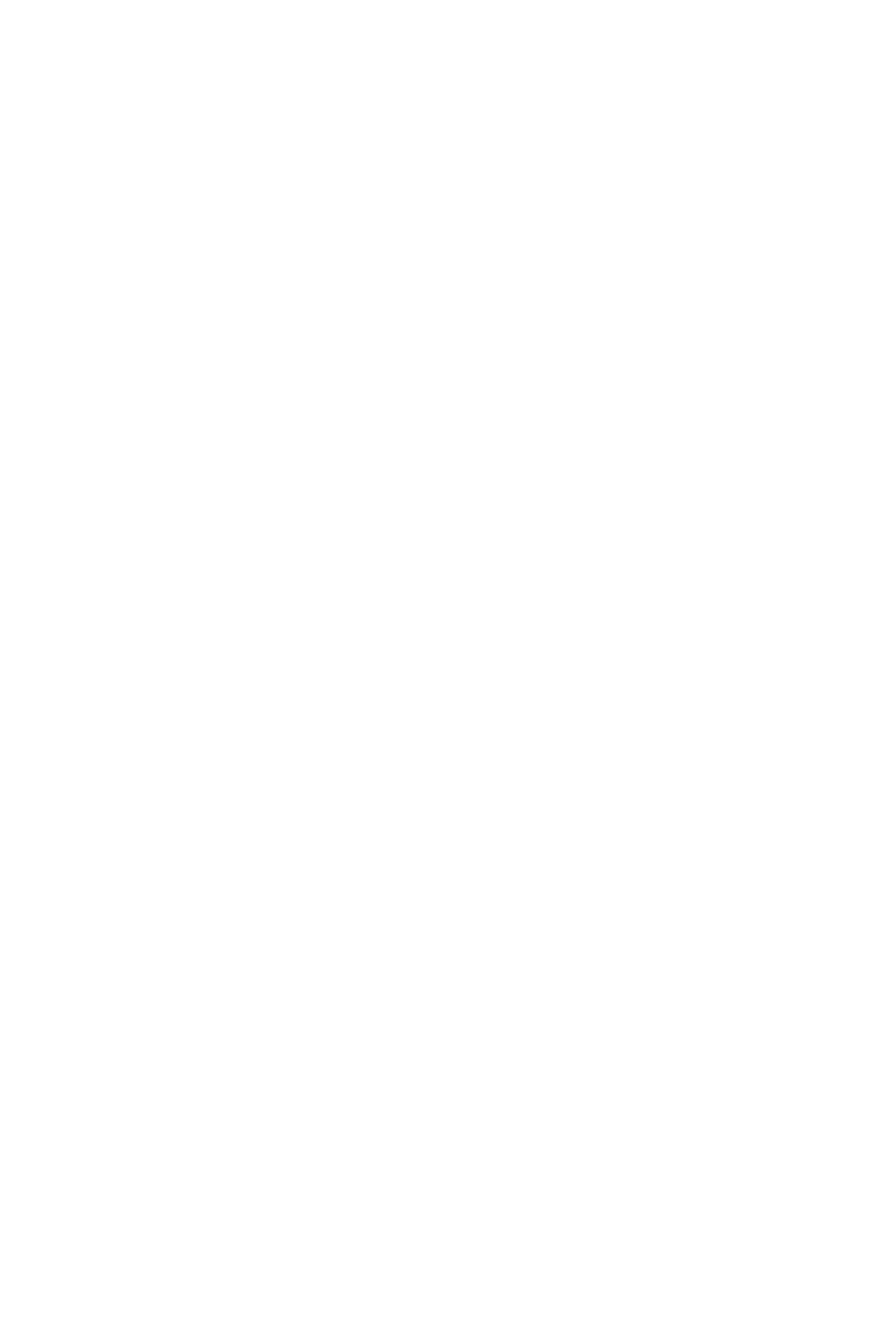#### **COMMUNICATIONS AND PETITIONS LETTERS OF TRANSMITTAL**

The following reports of state departments and agencies were ordered printed in the Journal:

An agency report dated August 23, 2021, entitled: 2021 OAL Determination No. 3 (OAL File No. CTU2021-0216-01) Issued in Response to a Petition Alleging that the Department of State Hospitals has Issued, Utilized, Enforced, or Attempted to Enforce an Underground Regulation, pursuant to Government Code Section 11340.5(c)(2), was received from the Office of Administrative Law and transmitted to the Committee on Governmental Organization.

An agency report dated August 31, 2021, entitled: Educational Partnerships Program, pursuant to the Budget Acts of 2019 and 2020 (Provision 7 of Item 5225-002-0001), was received from California Correctional Health Care Services and transmitted to the Committee on Budget and Fiscal Review.

A quarterly report dated August 12, 2021, entitled: Efforts to Transfer Foreign-born Inmates to their Countries of Origin from April 1, 2021 to June 30, 2021, pursuant to Penal Code Section 2912(b)(1), was received from the Board of Parole Hearings and transmitted to the Committee on Budget and Fiscal Review.

A quarterly report dated August 12, 2021, entitled: Backlogged Lifer Parole Hearings from July 2020 to June 2021, pursuant to Penal Code Section 3041(d), was received from the Board of Parole Hearings and transmitted to the Committee on Budget and Fiscal Review.

An agency report dated August 30, 2021, entitled: Cash Flow Loans Made to Courts in 2020–21, pursuant to Government Code Section 68502.6(d), was received from the Judicial Council of California and transmitted to the Committee on Budget and Fiscal Review.

A quarterly report dated August 16, 2021, entitled: State Medicaid Fraud Control Unit Federal Financial Report, Third Quarter, pursuant to the Budget Act of 2020 (Senate Bill 74, Chapter 6, Statutes of 2020 and Provision 1 of Item 0820-001-0001), was received from the Department of Justice and transmitted to the Committee on Budget and Fiscal Review.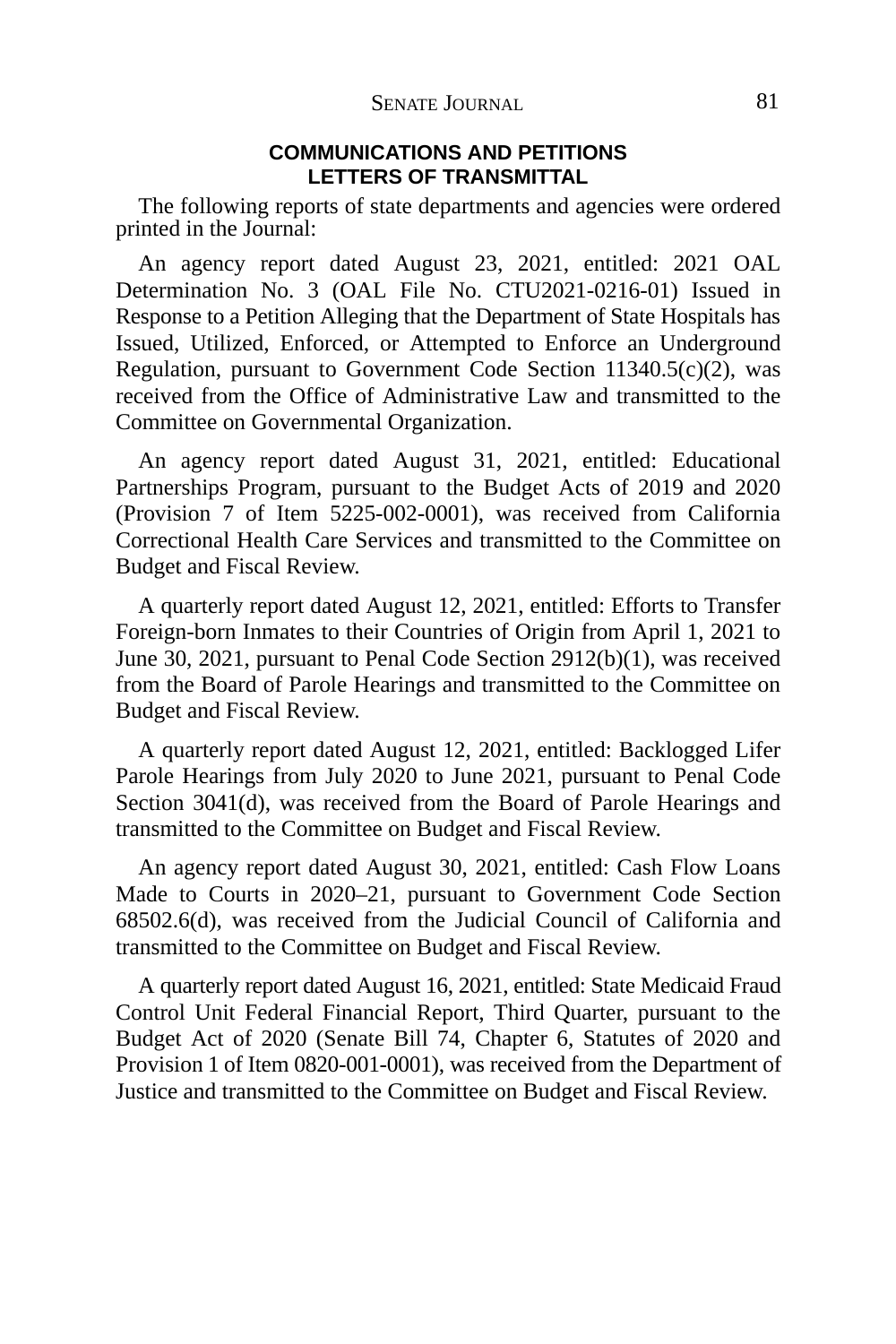An annual report dated August 24, 2021, entitled: CURES 2.0 Annual Private Donations Report for 2020, pursuant to Health and Safety Code Section 11165.5 (Senate Bill 809, Chapter 400, Statutes of 2013), was received from the Department of Justice and transmitted to the Committee on Budget and Fiscal Review.

An annual report dated August 24, 2021, entitled: CURES 2.0 Annual Grant Report for 2020, pursuant to Health and Safety Code Section 11165 (Senate Bill 809, Chapter 400, Statutes of 2013), was received from the Department of Justice and transmitted to the Committee on Budget and Fiscal Review.

A quarterly report dated August 30, 2021, entitled: Legal Services Provided to the Commission on Teacher Credentialing, pursuant to the Budget Act of 2019 (Assembly Bill 74, Chapter 23, Statutes of 2019 and Provision 6 of Item 6360-001-0407), was received from the Department of Justice and transmitted to the Committee on Budget and Fiscal Review.

An annual report dated September 1, 2021, entitled: 2020 Utility Supplier Diversity Report: Year 2020 Utilities Procurement of Goods, Services, and Fuel from Women, Minority, Disabled Veteran, and LGBT Business Enterprises, pursuant to Public Utilities Code Section 910.3, was received from the Public Utilities Commission and transmitted to the Committee on Energy, Utilities and Communications.

An agency report dated July 20, 2021, entitled: California Cradle-to-Career Data System Workgroup First, Second, and Final Reports, pursuant to Education Code Sections 10850, 10856, and 10857, was received from the Governor's Office of Planning and Research and transmitted to the Committee on Budget and Fiscal Review.

An agency report dated September 1, 2021, entitled: 2022–23 Capital Outlay Request, pursuant to Education Code Sections 92493 to 92496 (Senate Bill 85, Chapter 23, Statutes of 2017), was received from the University of California and transmitted to the Committee on Budget and Fiscal Review.

An agency report dated September 14, 2021, entitled: California COVID-19 Rent Relief: State Rental Assistance Program August Monthly Report, pursuant to Government Code Sections 50897.2, 50897.3, and 50897.4 and Senate Bill 91 (Chapter 2, Statutes of 2021), was received from the Department of Housing and Community Development and transmitted to the Committee on Budget and Fiscal Review.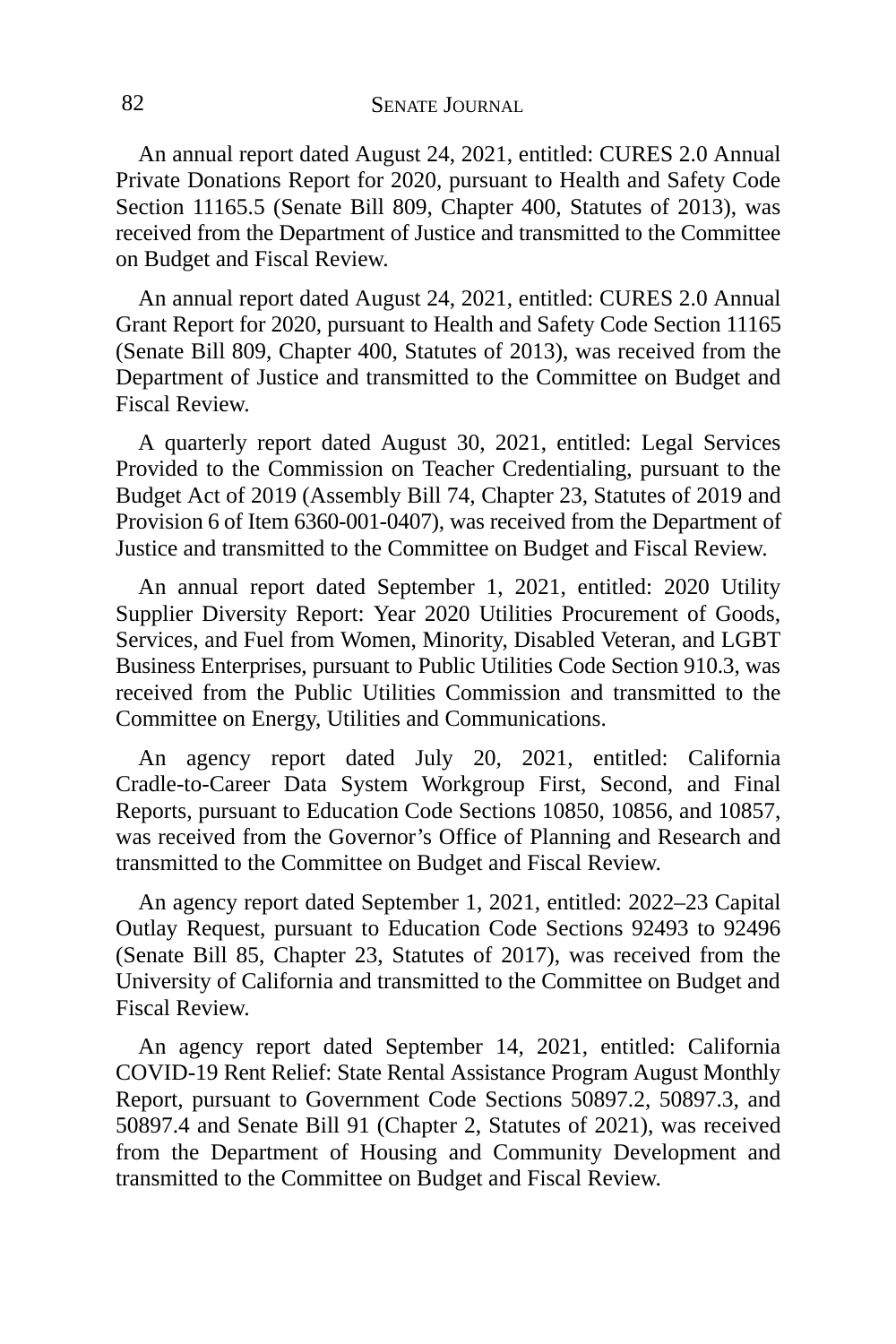An audit report dated September 16, 2021, entitled: California State Auditor Report 2021-615.1: State High Risk—Federal COVID-19 Funding: Emergency Rental Assistance Program, was received from the Office of the California State Auditor and transmitted to the Committee on Rules.

An annual report dated September 15, 2021, entitled: The Director of Finance: 2021 Report on Workload Levels and Backlog Reduction Plan, pursuant to Assembly Bill 128 (Chapter 21, Statutes of 2021), was received from the Commission on State Mandates and transmitted to the Committee on Budget and Fiscal Review.

An agency report dated September 17, 2021, entitled: Mental Health Services Act Expenditure Report—May Revision for Fiscal Year 2021–22, pursuant to Welfare and Institutions Code Section 5813.6(a), was received from the Department of Health Care Services and transmitted to the Committee on Budget and Fiscal Review.

An audit report dated September 23, 2021, entitled: California State Auditor Report 2021-808: City of Lynwood, Despite Taking Some Action to Improve Its Management Practices, the City Continues to Risk Financial Instability and Violations of State Law, was received from the Office of the California State Auditor and transmitted to the Committee on Rules.

An annual report dated September 16, 2021, entitled: Division of Workers' Compensation, Department of Industrial Relations 2020 Ethics Advisory Committee, pursuant to the California Code of Regulations, Title 8, Section  $9722(c)(4)$ , was received from the Department of Industrial Relations and transmitted to the Committee on Labor, Public Employment and Retirement.

An agency report dated June 18, 2021, entitled: The Labor Commissioner's Recommendations for Legislation and Industry-Specific Harassment and Discrimination Prevention Policy and Training Standards for Use by Employers in the Construction Industry, pursuant to Labor Code Section 107.5, was received from the Department of Industrial Relations and transmitted to the Committee on Labor, Public Employment and Retirement.

An annual report dated September 20, 2021, entitled: Training for Law Enforcement, pursuant to Penal Code Section 13503.5, was received from the Commission on Peace Officer Standards and Training and transmitted to the Committee on Budget and Fiscal Review.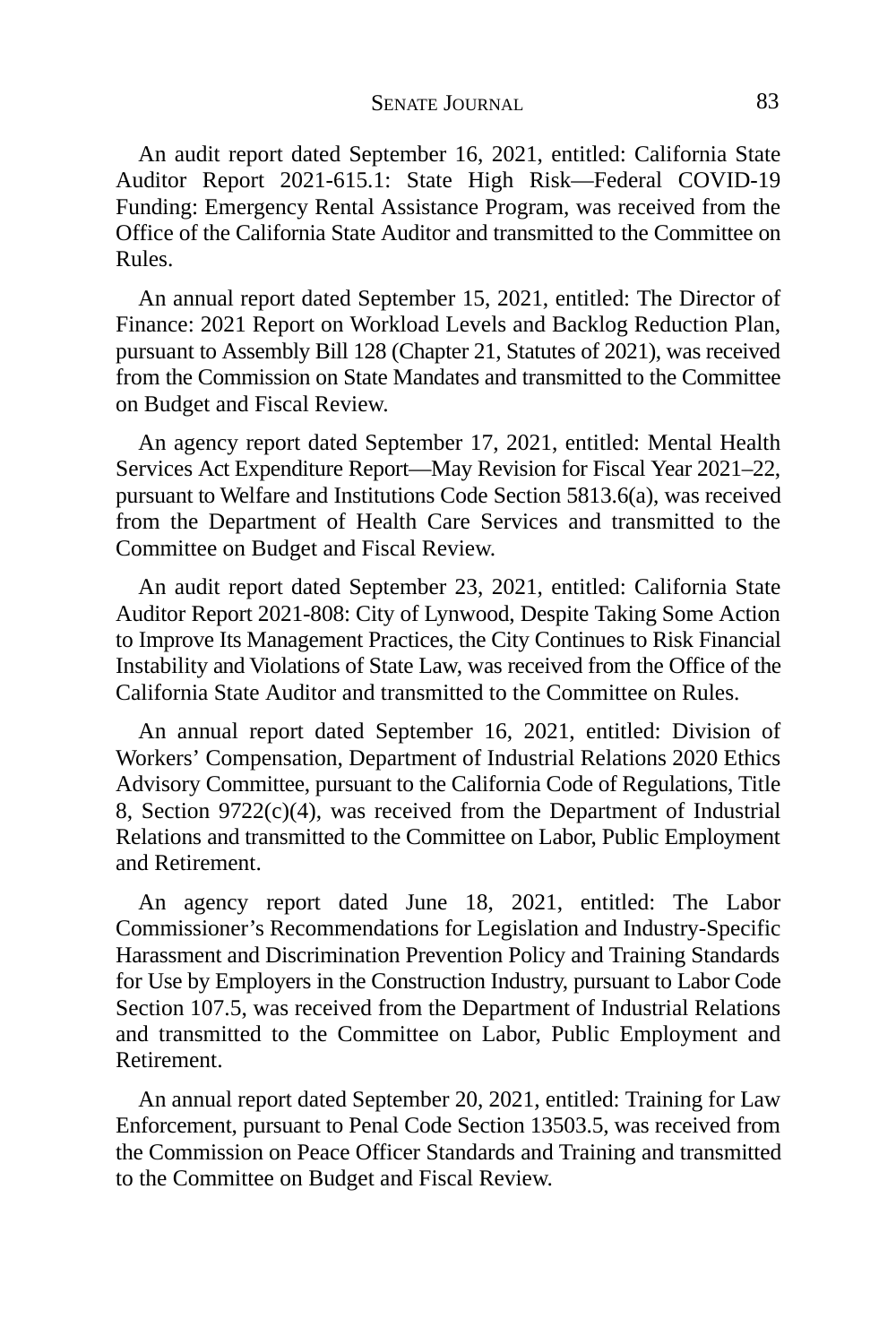A biannual report dated September 17, 2021, entitled: The Status of the Beverage Container Recycling Fund for Fiscal Year 2020–21, pursuant to Public Resources Code Section 14556, was received from the Department of Resources Recycling and Recovery and transmitted to the Committee on Budget and Fiscal Review.

An annual report dated September 27, 2021, entitled: 2021 Uniform Complaint Procedures Update, pursuant to the Budget Act of 2020 (Senate Bill 74, Chapter 6, Statutes of 2020 and Item 6100-001-0001), was received from the Department of Education and transmitted to the Committee on Budget and Fiscal Review.

An agency report dated September 30, 2021, entitled: 33 Data Reports that Provide Key Insurance Affordability Program Application, Enrollment, and Renewal Findings through Quarter 2 of 2021, pursuant to Assembly Bill x1 1 (First Extraordinary Session, Chapter 3, Statutes of 2013) and Assembly Bill 1688 (Chapter 511, Statutes of 2017), was received from the Department of Health Care Services and transmitted to the Committee on Health.

An annual report dated September 30, 2021, entitled: 2020 Price Posting for Processing Strawberries, pursuant to Food and Agricultural Code Section 63101, was received from the Department of Food and Agriculture and transmitted to the Committee on Agriculture.

MATHEW BURNS, Minute Clerk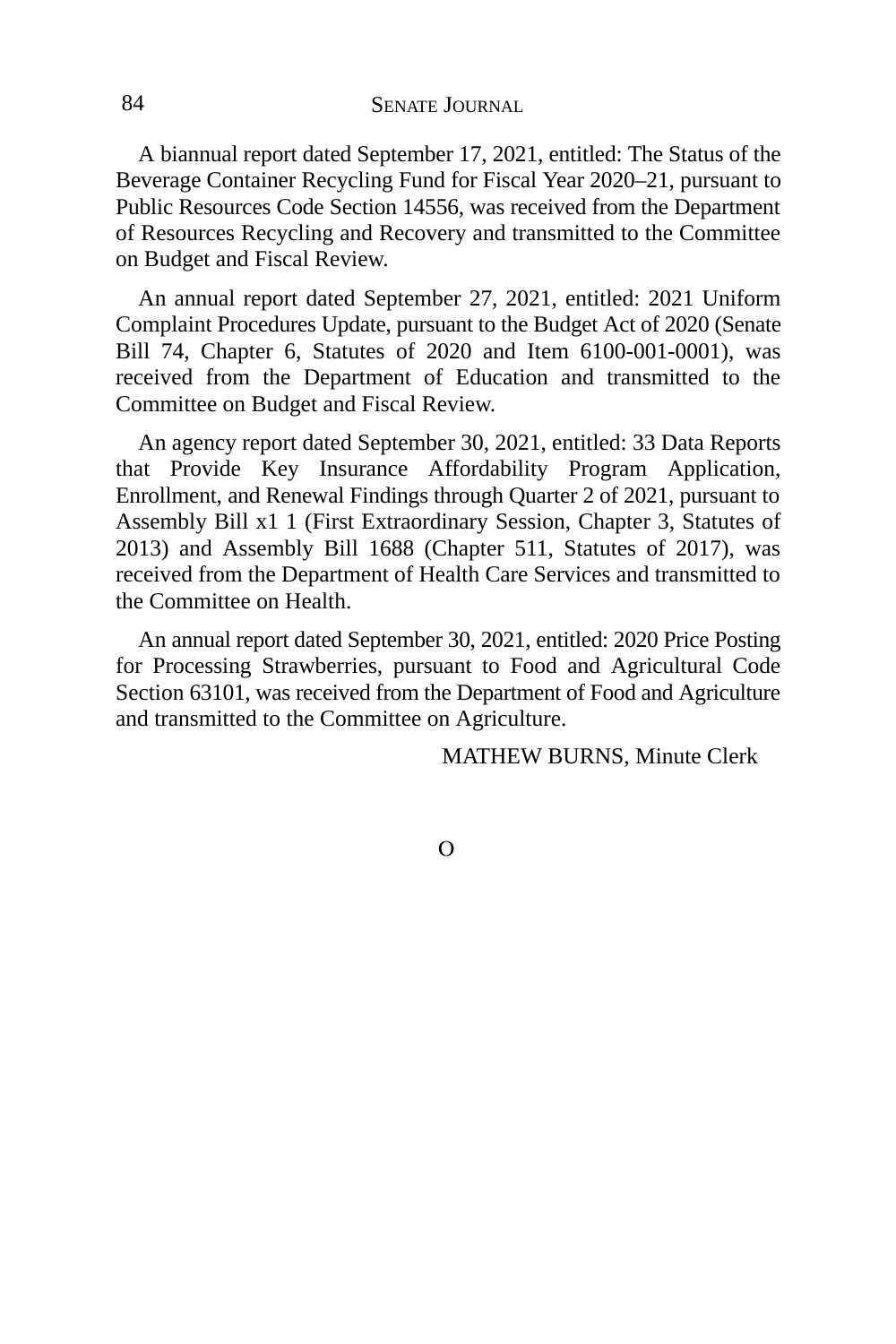## CALIFORNIA LEGISLATURE

2021–22 REGULAR SESSION

# SENATE JOURNAL

#### **APPENDIX**

### **LETTERS OF TRANSMITTAL REPORTS OF STATE DEPARTMENTS AND AGENCIES**

Presenting reports of state departments and agencies received by the Secretary of the Senate and ordered printed in the Senate Journal

**October 2021**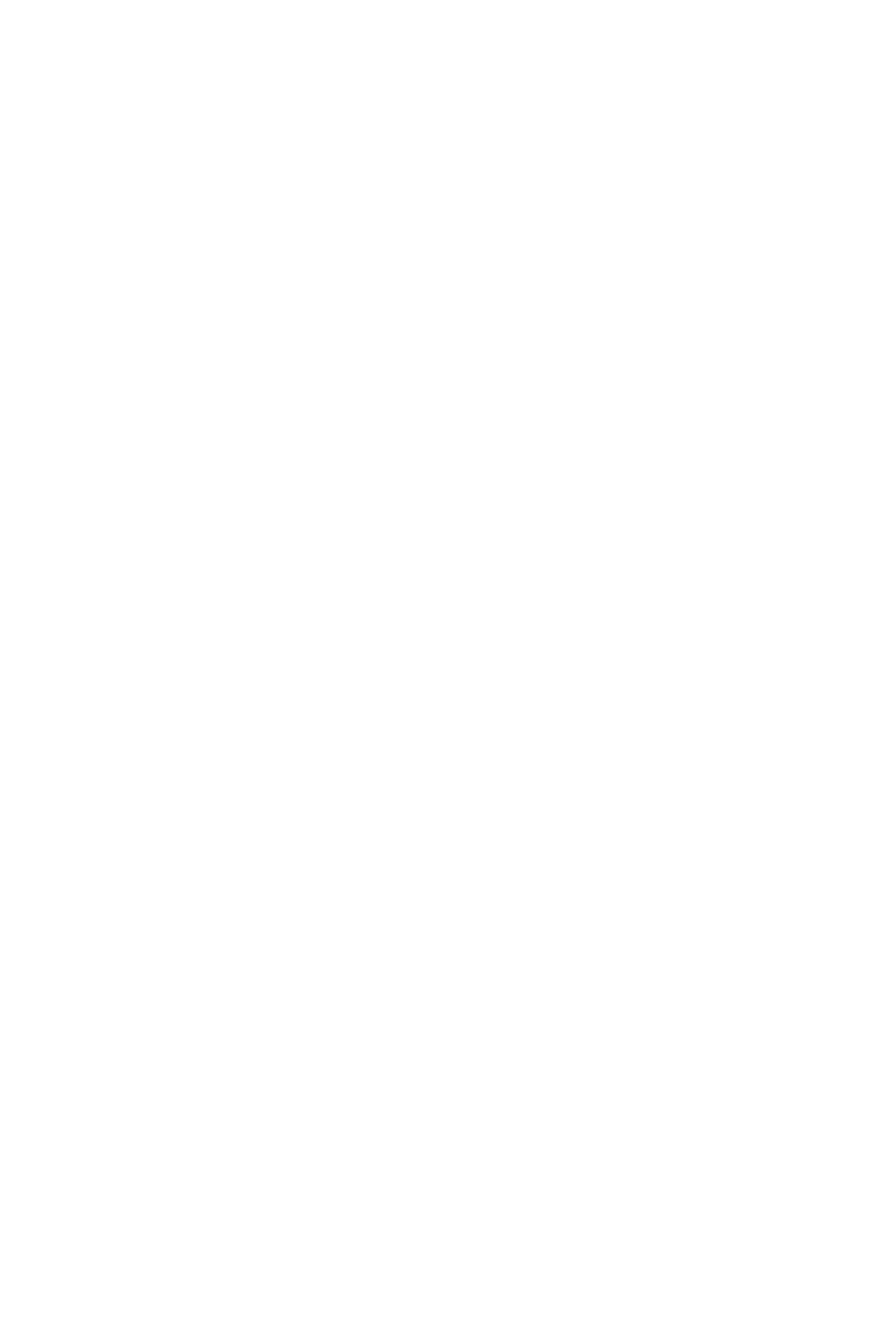#### **COMMUNICATIONS AND PETITIONS LETTERS OF TRANSMITTAL**

The following reports of state departments and agencies were ordered printed in the Journal:

An agency report dated September 30, 2021, entitled: UC Riverside 2021 Draft Long Range Development Plan and 2021 Draft Long Range Development Plan Environmental Impact Report, pursuant to Education Code Section 67504, was received from the University of California and transmitted to the Committee on Budget and Fiscal Review.

An annual report dated October 1, 2021, entitled: 2020–21 Annual Report, pursuant to Military and Veterans Code Sections 972.1(c) and  $974(a)$ , was received from the Department of Veterans Affairs and transmitted to the Committee on Military and Veterans Affairs.

An agency report dated October 1, 2021, entitled: Senate Bill 75 Reports: Medi-Cal for Students and Part C to B for CA Kids Workgroup Recommendations, pursuant to the Budget Act of 2019 (Senate Bill 75, Chapter 51, Statutes of 2019), was received from the Department of Education and transmitted to the Committee on Budget and Fiscal Review.

An annual report dated September 22, 2021, entitled: Morale, Welfare, and Recreation Special Fund and the Morale, Welfare, and Recreation Operating Funds of the Veterans Homes for Fiscal Year 2020–21, pursuant to Military and Veterans Code Section 1047(e), was received from the Department of Veterans Affairs and transmitted to the Committee on Military and Veterans Affairs.

An annual report dated October 4, 2021, entitled: San Francisco Bay Area Rapid Transit District Annual Prohibition Order Report, pursuant to Assembly Bill 730 (Chapter 46, Statutes of 2017), was received from the San Francisco Bay Area Rapid Transit Police Department and transmitted to the Committee on Transportation.

An annual report dated October 6, 2021, entitled: 2019 Annual Census of Employees in State Civil Service for January 1, 2019 to December 31, 2019, pursuant to Government Code Sections 19237, 19405, 19792, 19792.5, and 19793, was received from the Department of Human Resources and transmitted to the Committee on Budget and Fiscal Review.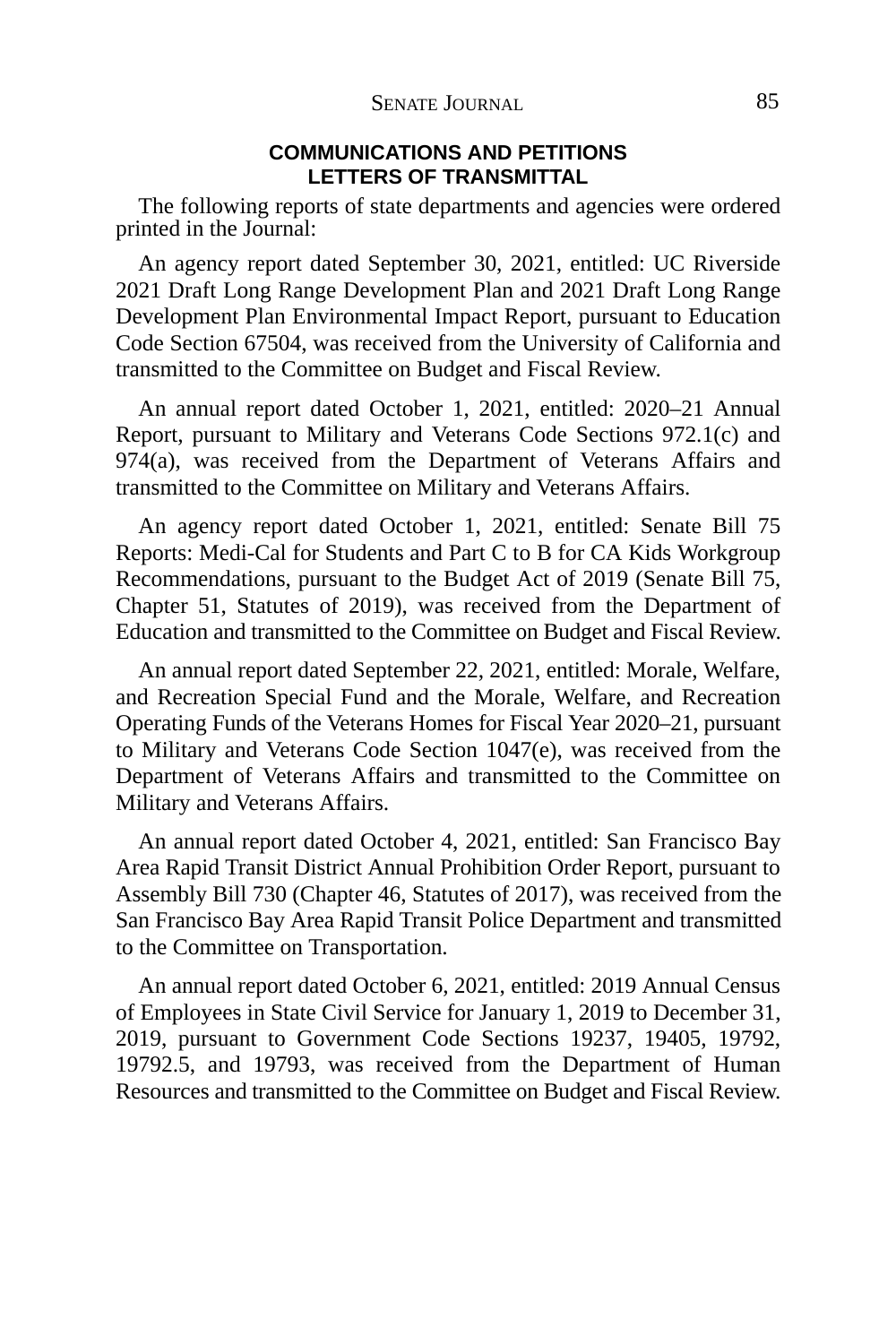A quarterly report dated October 1, 2021, entitled: Capital Outlay Quarterly Report for the Quarter Ending June 30, 2021 for Facility Planning, Construction and Management, pursuant to Penal Code Section 7003.5, was received from the Department of Corrections and Rehabilitation and transmitted to the Committee on Budget and Fiscal Review.

A quarterly report dated October 7, 2021, entitled: Federal Deferral Letter for the Quarter Ended March 31, 2021, pursuant to Assembly Bill 128 (Chapter 21, Statutes of 2021), was received from the Department of Health Care Services and transmitted to the Committee on Budget and Fiscal Review.

An audit report dated October 14, 2021, entitled: California State Auditor Report 2021-807: Local Government High Risk—City of Montebello: Although It Is Making Positive Changes, It Remains at High Risk Because of Recent Declines in Its Financial Condition, was received from the Office of the California State Auditor and transmitted to the Committee on Rules.

An agency report dated October 18, 2021, entitled: California COVID-19 Rent Relief: State Rental Assistance Program September 2021 Monthly Report, pursuant to Government Code Sections 50897.2, 50897.3, and 50897.4 and Senate Bill 91 (Chapter 2, Statutes of 2021), was received from the Department of Housing and Community Development and transmitted to the Committee on Budget and Fiscal Review.

An audit report dated October 19, 2021, entitled: California State Auditor Report 2021-614: California Department of Education, It Needs to Provide Better Oversight to Ensure That Local Educational Agencies Promptly and Effectively Use Federal COVID-19 Funds, was received from the Office of the California State Auditor and transmitted to the Committee on Rules.

An annual report dated October 20, 2021, entitled: 2019–20 Annual Report of the California Department of Food and Agriculture's Division of Measurement Standards, pursuant to Business and Professions Code Section 12102, was received from the Department of Food and Agriculture and transmitted to the Committee on Agriculture.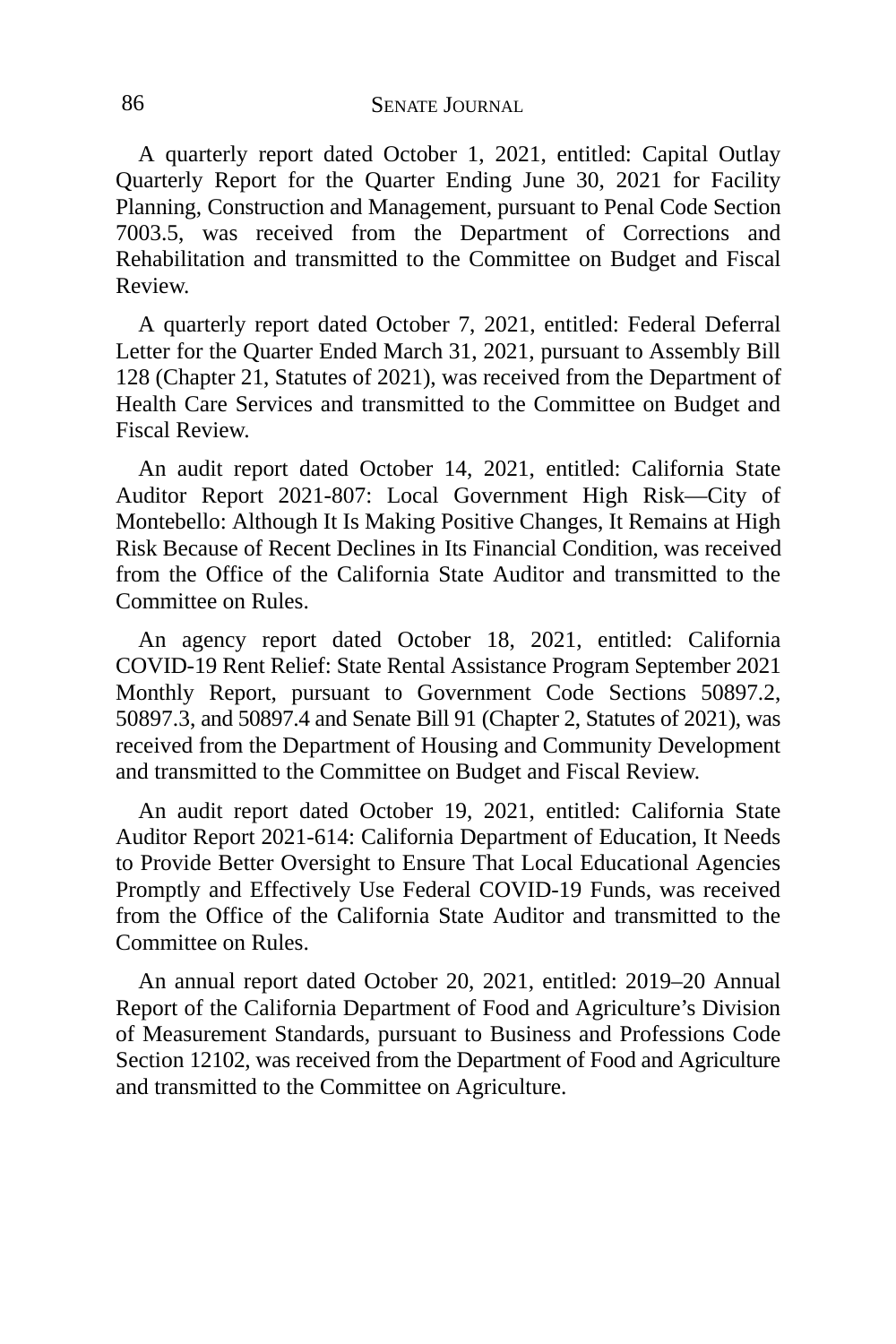An audit report dated October 21, 2021, entitled: California State Auditor Report 2021-616: Board of State and Community Corrections, Its Administration of Coronavirus Emergency Supplemental Funds Has Been Marred by Delays, Unfair Awards, and Insufficient Monitoring, was received from the Office of the California State Auditor and transmitted to the Committee on Rules.

An annual report dated October 21, 2021, entitled: Admission and Enrollment of Students from LCFF+ High Schools, pursuant to Education Code Section 92680.4(d), was received from the University of California and transmitted to the Committee on Budget and Fiscal Review.

An annual report dated October 26, 2021, entitled: 2020 Pierce's Disease Control Program, pursuant to Food and Agriculture Code Section 6046(h), was received from the Department of Food and Agriculture and transmitted to the Committee on Agriculture.

An audit report dated October 28, 2021, entitled: California State Auditor Report 2021-613: State High Risk—Pandemic Food Assistance Programs, The California Department of Social Services Has Struggled to Deliver Timely Food Assistance Because of Unclear Federal Expectations and Other Factors Beyond Its Control, was received from the Office of the California State Auditor and transmitted to the Committee on Rules.

An agency report dated October 1, 2021, entitled: Allocation of the State-Level Reserve in the Trial Court Trust Fund in 2020–21, pursuant to Government Code Section 68502.5(c)(2)(C), was received from the Judicial Council of California and transmitted to the Committee on Budget and Fiscal Review.

A Title Summary Report 21-0005 dated September 16, 2021, entitled: California Psilocybin Initiative 2022, pursuant to Elections Code Section 9007, was received from the Department of Justice and transmitted to the Committee on Rules.

An annual report dated September 21, 2021, entitled: 2020–21 Statistical Report, pursuant to Senate Bill 1953 (Chapter 744, Statutes of 2002), was received from the Contractors State License Board and transmitted to the Committee on Business, Professions and Economic Development.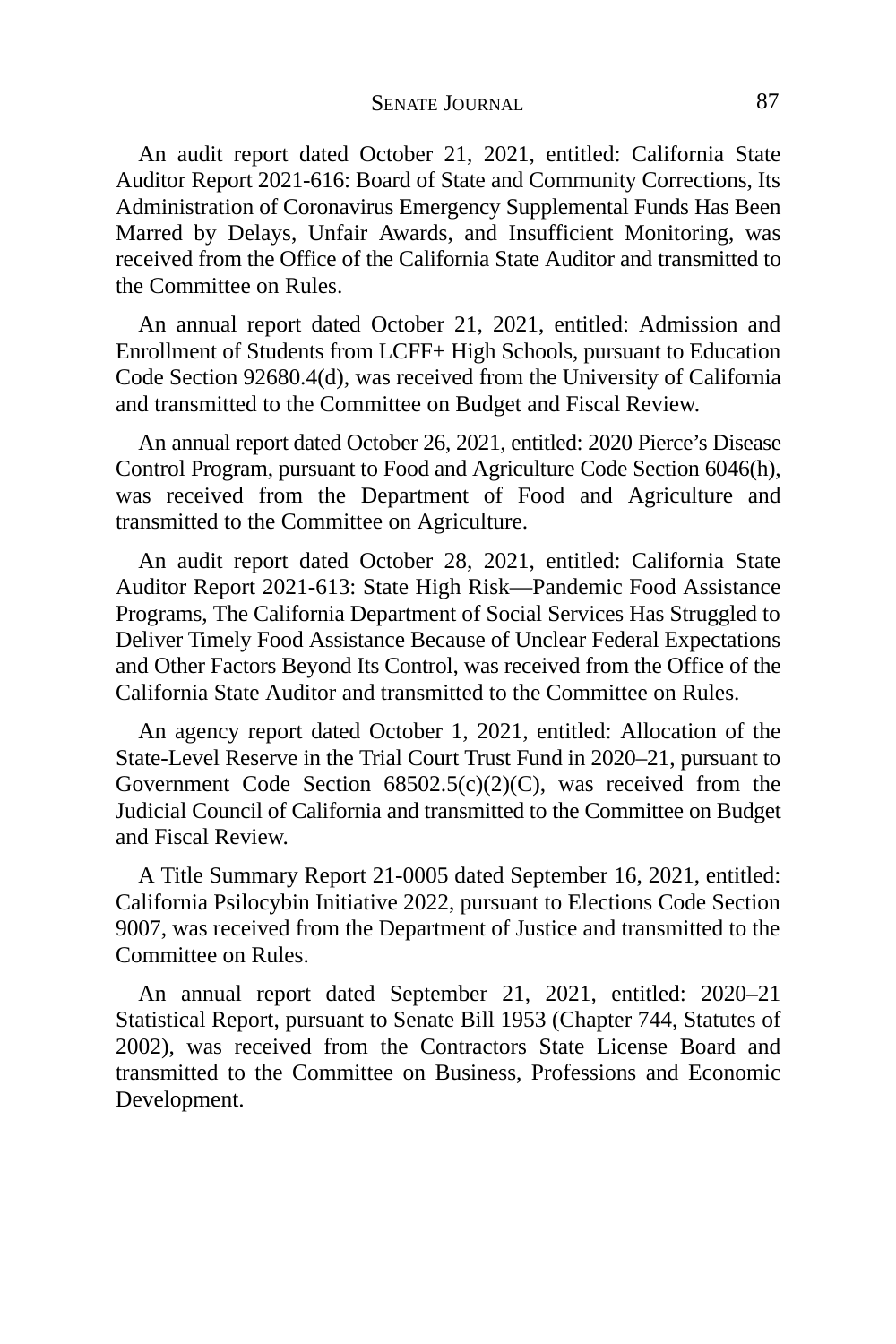An annual report dated October 1, 2021, entitled: Suicide Prevention and Response within the California Department of Corrections and Rehabilitation, pursuant to Penal Code Section 2064.1 (Senate Bill 960, Chapter 782, Statutes of 2018), was received from the Department of Corrections and Rehabilitation and transmitted to the Committee on Budget and Fiscal Review.

An agency report dated July 1, 2021, entitled: Pretrial Pilot Program between January and July 2021, pursuant to the Budget Act of 2019 (Assembly Bill 74, Chapter 23, Statutes of 2019), was received from the Judicial Council of California and transmitted to the Committee on Budget and Fiscal Review.

An agency report dated September 30, 2021, entitled: Annual Report on Contracts for the Trial Courts for the Fiscal Year Ending June 30, 2021, pursuant to Public Contract Code Section 19209, was received from the Judicial Council of California and transmitted to the Committee on Budget and Fiscal Review.

An agency report dated September 30, 2021, entitled: 2020–21 Allocations and Reimbursements to the Trial Courts, pursuant to Government Code Section 77202.5(a), was received from the Judicial Council of California and transmitted to the Committee on Budget and Fiscal Review.

An annual report dated October 1, 2021, entitled: 2020–21 Annual Report, pursuant to Business and Professions Code Section 2313, was received from the Medical Board of California and transmitted to the Committee on Business, Professions and Economic Development.

A biennial report dated October 1, 2021, entitled: 2021 Court Statistics Report, pursuant to Government Code Section 68604, was received from the Judicial Council of California and transmitted to the Committee on Judiciary.

A biannual report dated October 5, 2021, entitled: Trust Level Review as of June 30, 2021, pursuant to Government Code Section 20235, was received from the Public Employees' Retirement System and transmitted to the Committee on Labor, Public Employment and Retirement.

A biannual report dated October 5, 2021, entitled: Trust Level Review, Risk Management Summary, as of June 30, 2021, pursuant to Government Code Section 20235, was received from the Public Employees' Retirement System and transmitted to the Committee on Labor, Public Employment and Retirement.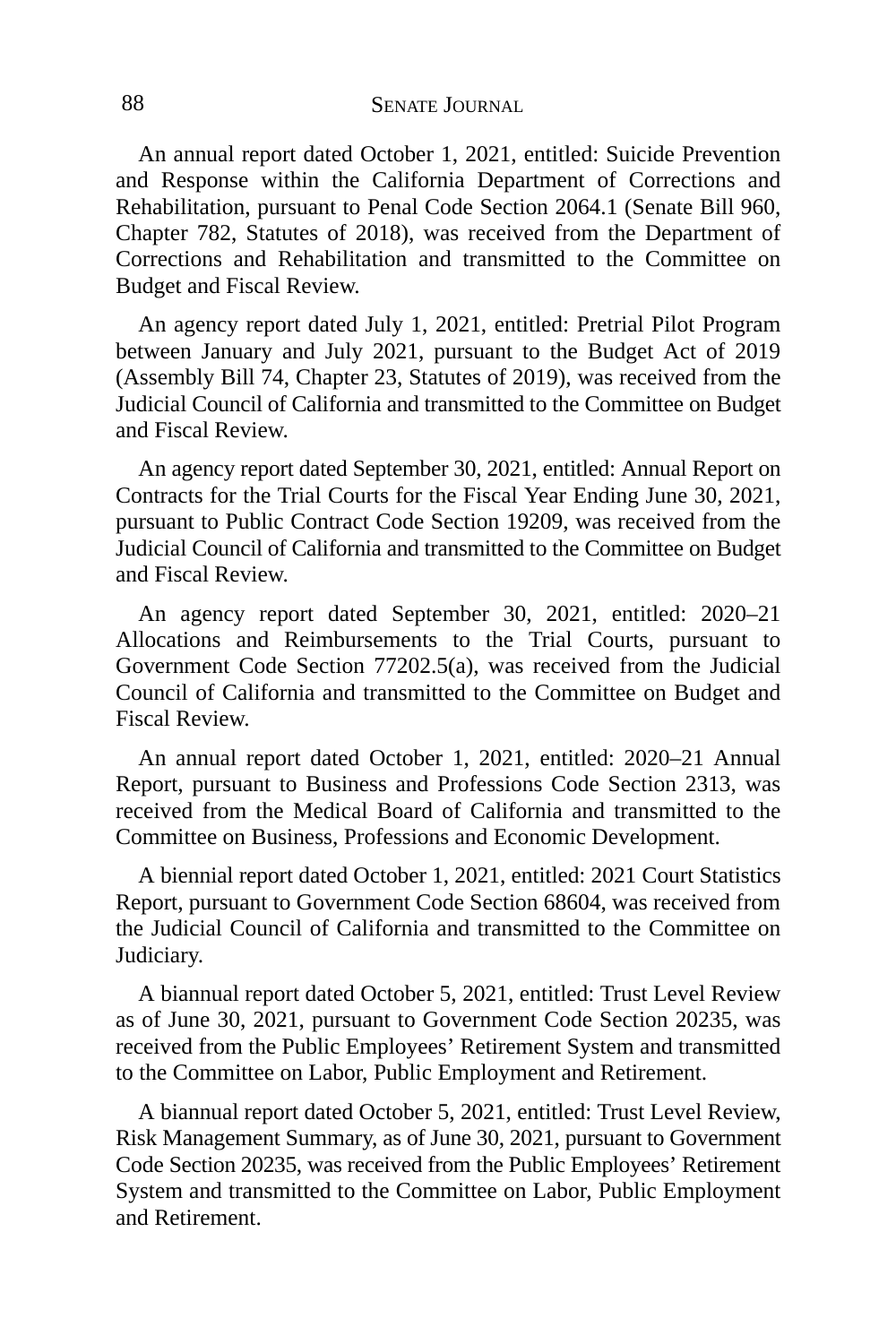A quarterly report dated October 5, 2021, entitled: Trust Level Quarterly Update, Performance and Risk, as of June 30, 2021, pursuant to Government Code Section 20235, was received from the Public Employees' Retirement System and transmitted to the Committee on Labor, Public Employment and Retirement.

A biannual report dated October 5, 2021, entitled: Public Employees Retirement Fund Portfolio and Partnership Report as of June 30, 2021, pursuant to Government Code Section 20235, was received from the Public Employees' Retirement System and transmitted to the Committee on Labor, Public Employment and Retirement.

A biannual report dated October 5, 2021, entitled: Asset Owner Reports and Verifier's Report as of June 30, 2021, pursuant to Government Code Section 20235, was received from the Public Employees' Retirement System and transmitted to the Committee on Labor, Public Employment and Retirement.

A biannual report dated October 5, 2021, entitled: Official Fund Level Performance Prepared by CalPERS Financial Office as of June 30, 2021, pursuant to Government Code Section 20235, was received from the Public Employees' Retirement System and transmitted to the Committee on Labor, Public Employment and Retirement.

An agency report dated August 24, 2021, entitled: California State Teachers' Retirement System Reissued Cost Analysis Report, Early Retirement Incentive Program for Fiscal Year Ended June 30, 2020, pursuant to Education Code Section 14502.1(d), was received from the Office of the State Controller and transmitted to the Committee on Education.

A final report dated September 30, 2021, entitled: Final Report on the Court Innovations Grant Program, pursuant to the Budget Act of 2016 (Assembly Bill 1623, Chapter 318, Statutes of 2016 and Item 0250-101-0932), was received from the Judicial Council of California and transmitted to the Committee on Budget and Fiscal Review.

MATHEW BURNS, Minute Clerk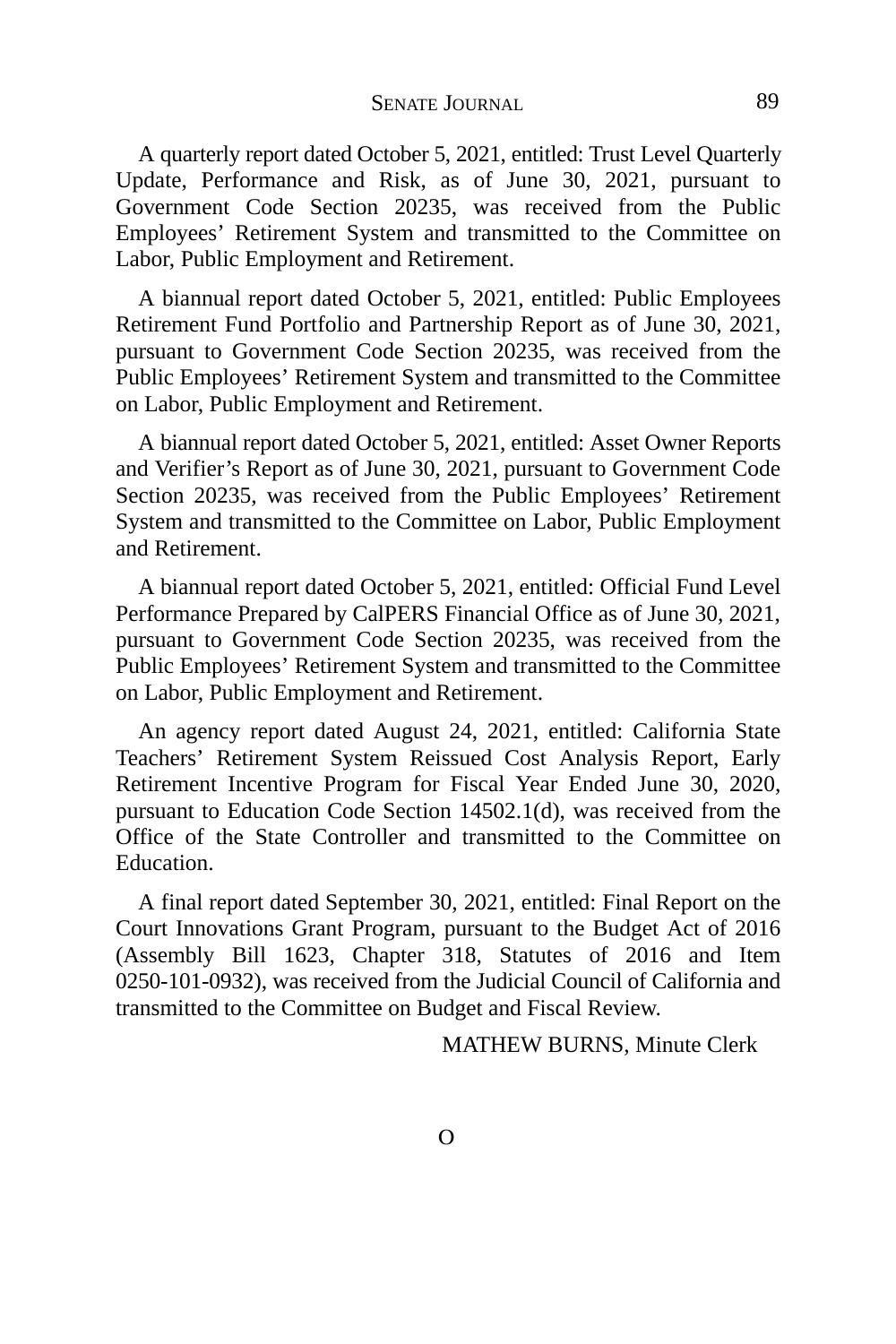SENATE JOURNAL

## CALIFORNIA LEGISLATURE

2021–22 REGULAR SESSION

# SENATE JOURNAL

#### **APPENDIX**

### **LETTERS OF TRANSMITTAL REPORTS OF STATE DEPARTMENTS AND AGENCIES**

Presenting reports of state departments and agencies received by the Secretary of the Senate and ordered printed in the Senate Journal

**November 2021**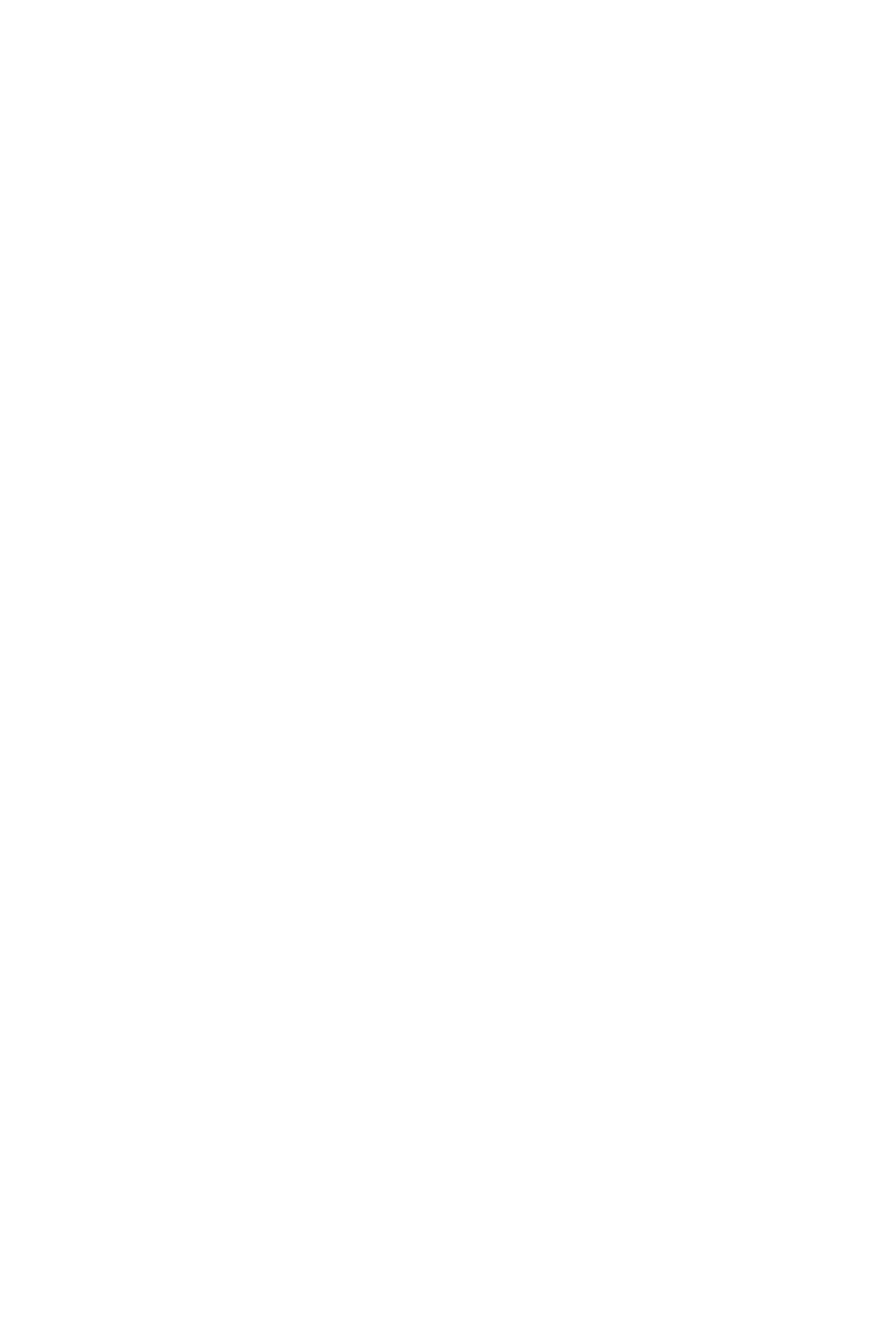#### **COMMUNICATIONS AND PETITIONS LETTERS OF TRANSMITTAL**

The following reports of state departments and agencies were ordered printed in the Journal:

A Title Summary Report 21-0007 dated October 12, 2021, entitled: The California Initiative, Referendum and Recall Act, pursuant to Elections Code Section 9007, was received from the Department of Justice and transmitted to the Committee on Rules.

A Title Summary Report 21-0006A1 dated October 12, 2021, entitled: Educational Freedom Act, pursuant to Elections Code Section 9007, was received from the Department of Justice and transmitted to the Committee on Rules.

A Title Summary Report 21-0008A2 dated October 13, 2021, entitled: Public Employee Labor Organizations, pursuant to Elections Code Section 9007, was received from the Department of Justice and transmitted to the Committee on Rules.

A Title Summary Report 21-0009A1 dated October 18, 2021, entitled: California Sports Wagering and Consumer Protection Act, pursuant to Elections Code Section 9007, was received from the Department of Justice and transmitted to the Committee on Rules.

A Title Summary Report 21-0010A1 dated October 27, 2021, entitled: The Elijah McClain Accountability Act, pursuant to Elections Code Section 9007, was received from the Department of Justice and transmitted to the Committee on Rules.

A quarterly report dated October 28, 2021, entitled: Litigation Deposit Fund, pursuant to Government Code Section 16427(e), was received from the Department of Justice and transmitted to the Committee on Budget and Fiscal Review.

A Title Summary Report 21-0013 dated October 29, 2021, entitled: Protect the Lives of Dialysis Patients Act, pursuant to Elections Code Section 9007, was received from the Department of Justice and transmitted to the Committee on Rules.

A Title Summary Report 21-0014A1 dated November 1, 2021, entitled: Water Infrastructure Funding Act, pursuant to Elections Code Section 9007, was received from the Department of Justice and transmitted to the Committee on Rules.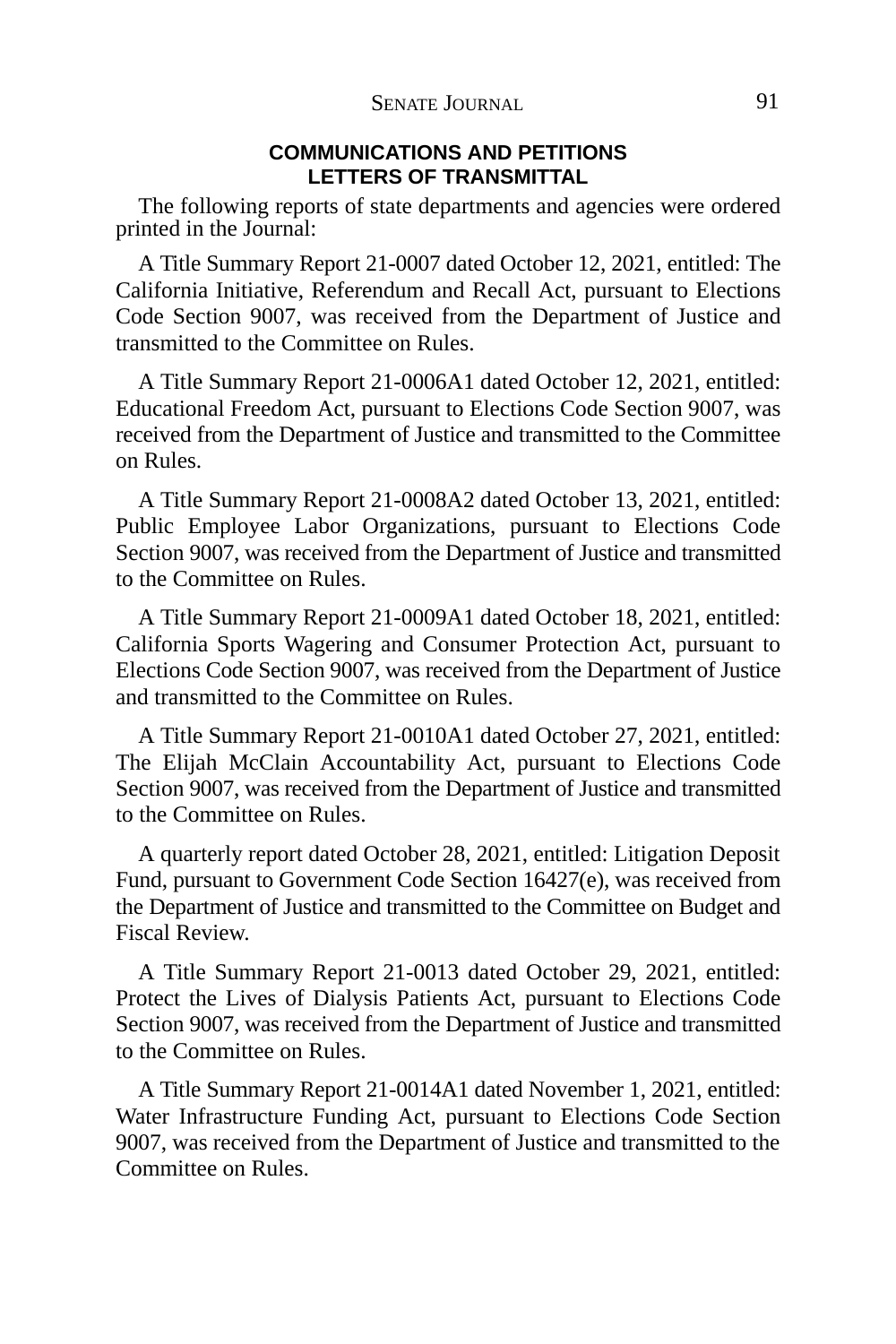A Title Summary Report 21-0015A1 dated November 1, 2021, entitled: Repeal the Death Tax Act, pursuant to Elections Code Section 9007, was received from the Department of Justice and transmitted to the Committee on Rules.

A Title Summary Report 21-0016A1 dated November 1, 2021, entitled: Local Land Use, pursuant to Elections Code Section 9007, was received from the Department of Justice and transmitted to the Committee on Rules.

An agency report dated November 1, 2021, entitled: 2020 Compliance Review and Special Investigation Activities, pursuant to Government Code Section 18662(e), was received from the State Personnel Board and transmitted to the Committee on Budget and Fiscal Review.

An annual report dated November 5, 2021, entitled: Health Care Complaint Data Report for Measurement Year 2019, pursuant to Assembly Bill 922 (Chapter 552, Statutes of 2011), Senate Bill 857 (Chapter 31, Statutes of 2014), and Assembly Bill 172 (Chapter 696, Statutes of 2021), was received from the Office of the Patient Advocate and transmitted to the Committee on Health.

An agency report dated October 28, 2021, entitled: 2021 Compliance Review and Special Investigation Activities, pursuant to Government Code Section 18662(e), was received from the State Personnel Board and transmitted to the Committee on Budget and Fiscal Review.

An annual report dated October 14, 2021, entitled: 2020 Annual Review of the State Water Project, pursuant to Water Code Section 165, was received from the California Water Commission and transmitted to the Committee on Natural Resources and Water.

An agency report dated October 7, 2021, entitled: Report on the California Community Corrections Performance Incentives Act of 2009: Findings from the SB 678 Program (2021), pursuant to Penal Code Section 1232, was received from the Judicial Council of California and transmitted to the Committee on Public Safety.

An annual report dated October 18, 2021, entitled: 2020 Annual Report, pursuant to the California Ocean Resources Stewardship Act of 2000, was received from the California Ocean Science Trust and transmitted to the Committee on Natural Resources and Water.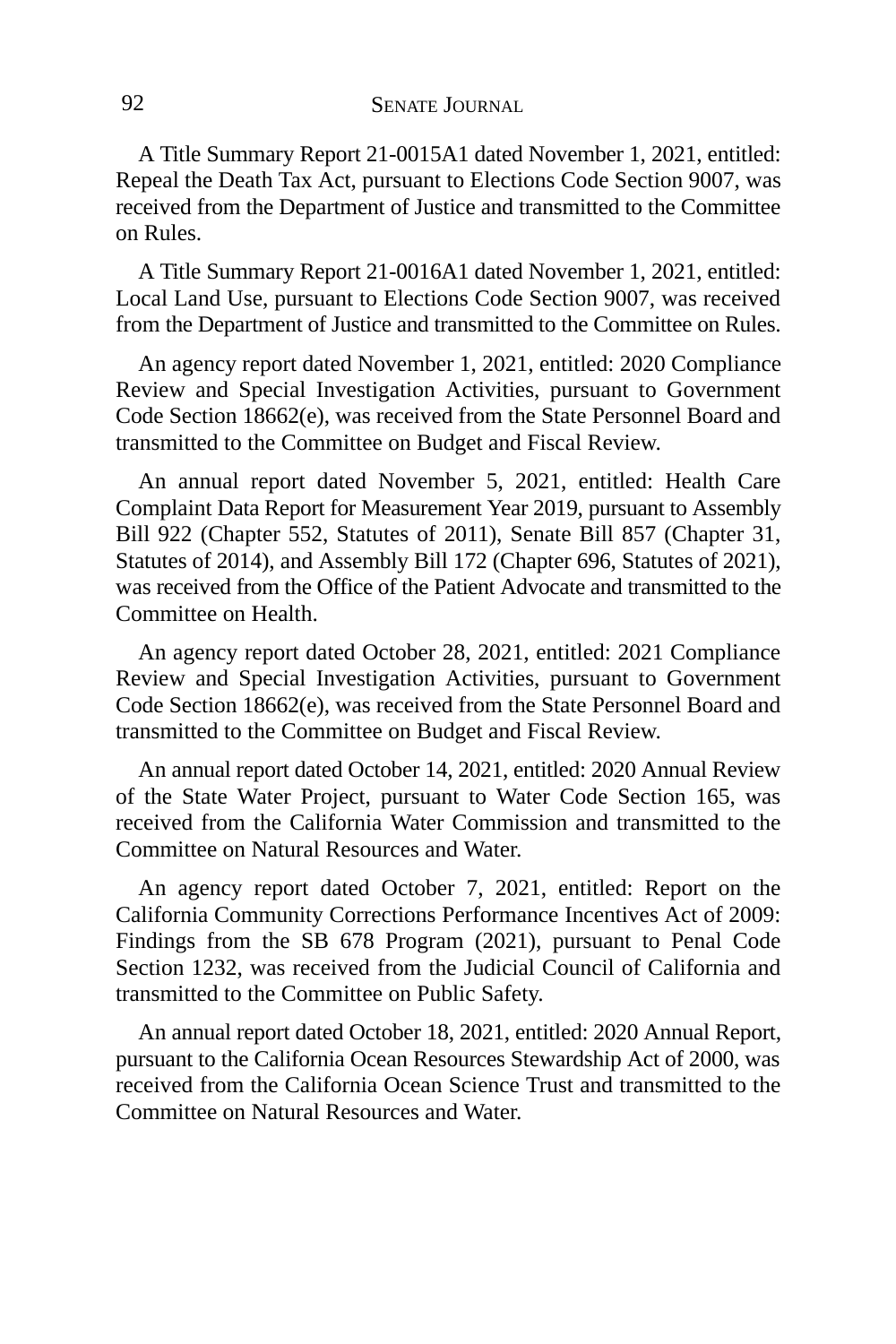An annual report dated November 1, 2021, entitled: 2021 Natural Gas Research and Development Program Annual Report, pursuant to Assembly Bill 148 (Chapter 115, Statutes of 2021), was received from the California Energy Commission and transmitted to the Committee on Budget and Fiscal Review.

An annual report dated November 2, 2021, entitled: UCPath, pursuant to the Budget Act of 2021 (Senate Bill 129, Chapter 69, Statutes of 2021 and Provision 48 of Item 6440-001-0001), was received from the University of California and transmitted to the Committee on Budget and Fiscal Review.

An agency report dated November 8, 2021, entitled: Interim Reports on the Statewide Prison to Employment Initiative and the Breaking Barriers to Employment Initiative, pursuant to Unemployment Insurance Code Section 14033, was received from the Workforce Development Board and transmitted to the Committee on Budget and Fiscal Review.

An annual report dated November 8, 2021, entitled: Mathematics and Science Teacher Initiative Report, pursuant to the Budget Act of 2009 (Provision 5), was received from the California State University and transmitted to the Committee on Budget and Fiscal Review.

An agency report dated November 10, 2021, entitled: Enhancing Federal Financial Participation for Consumers Served by the Department of Developmental Services, pursuant to the Supplemental Report of the 2020–21 Budget Act (Item 4300-101-0001), was received from the Legislative Analyst's Office and transmitted to the Committee on Budget and Fiscal Review.

An audit report dated November 18, 2021, entitled: California State Auditor Report 2021-611: Higher Education Emergency Relief Fund, Some University Campuses Did Not Maximize Available Federal Pandemic Funds, and They Prioritized Students Differently When Awarding Relief Funds, was received from the Office of the California State Auditor and transmitted to the Committee on Rules.

An agency report dated November 17, 2021, entitled: State Authorization Contracts, pursuant to Education Code Section 94874.9(i), was received from the Bureau for Private Postsecondary Education and transmitted to the Committee on Budget and Fiscal Review.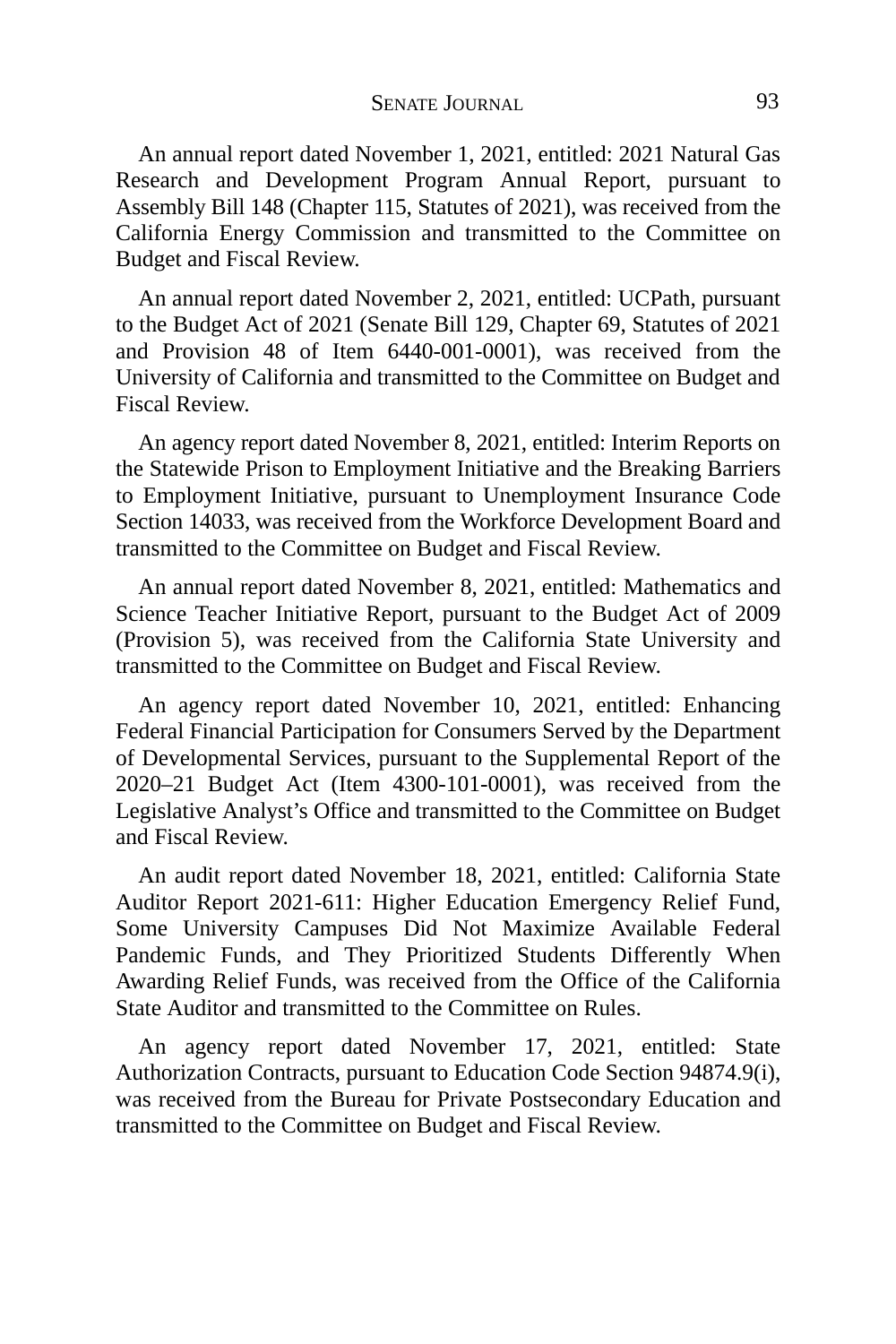An annual report dated November 22, 2021, entitled: Consolidated Private Industry Partner Report for July 1, 2020 to June 30, 2021, pursuant to Vehicle Code Section 1685(g), was received from the Department of Motor Vehicles and transmitted to the Committee on Transportation.

An annual report dated October 15, 2021, entitled: 2020–21 Annual Report, pursuant to Government Code Section 3541.3(f), was received from the Public Employment Relations Board and transmitted to the Committee on Budget and Fiscal Review.

An annual report dated November 23, 2021, entitled: Psychiatry Graduate Medical Education and Expansion of Telemedicine University of California, Riverside, pursuant to the Budget Act of 2018 (Provision 2.2(d) of Item 6440-001-0001), was received from the University of California and transmitted to the Committee on Budget and Fiscal Review.

An agency report dated November 30, 2021, entitled: California Special Education Governance and Accountability Study, pursuant to Senate Bill 74 (Chapter 6, Statutes of 2020), was received from the Department of Education and transmitted to the Committee on Budget and Fiscal Review.

An annual report dated November 19, 2021, entitled: Annual Summary of Findings and Recommendations for July 1, 2020 to June 30, 2021—Report of the Inspector General, pursuant to the Road Repair and Accountability Act of 2017 (Senate Bill 1, Chapter 5, Statutes of 2017), was received from the Independent Office of Audits and Investigations and transmitted to the Committee on Transportation.

An annual report dated November 18, 2021, entitled: 2021 California Renewables Portfolio Standard Annual Report, pursuant to Public Utilities Code Section 913.4, was received from the Public Utilities Commission and transmitted to the Committee on Energy, Utilities and Communications.

MATHEW BURNS, Minute Clerk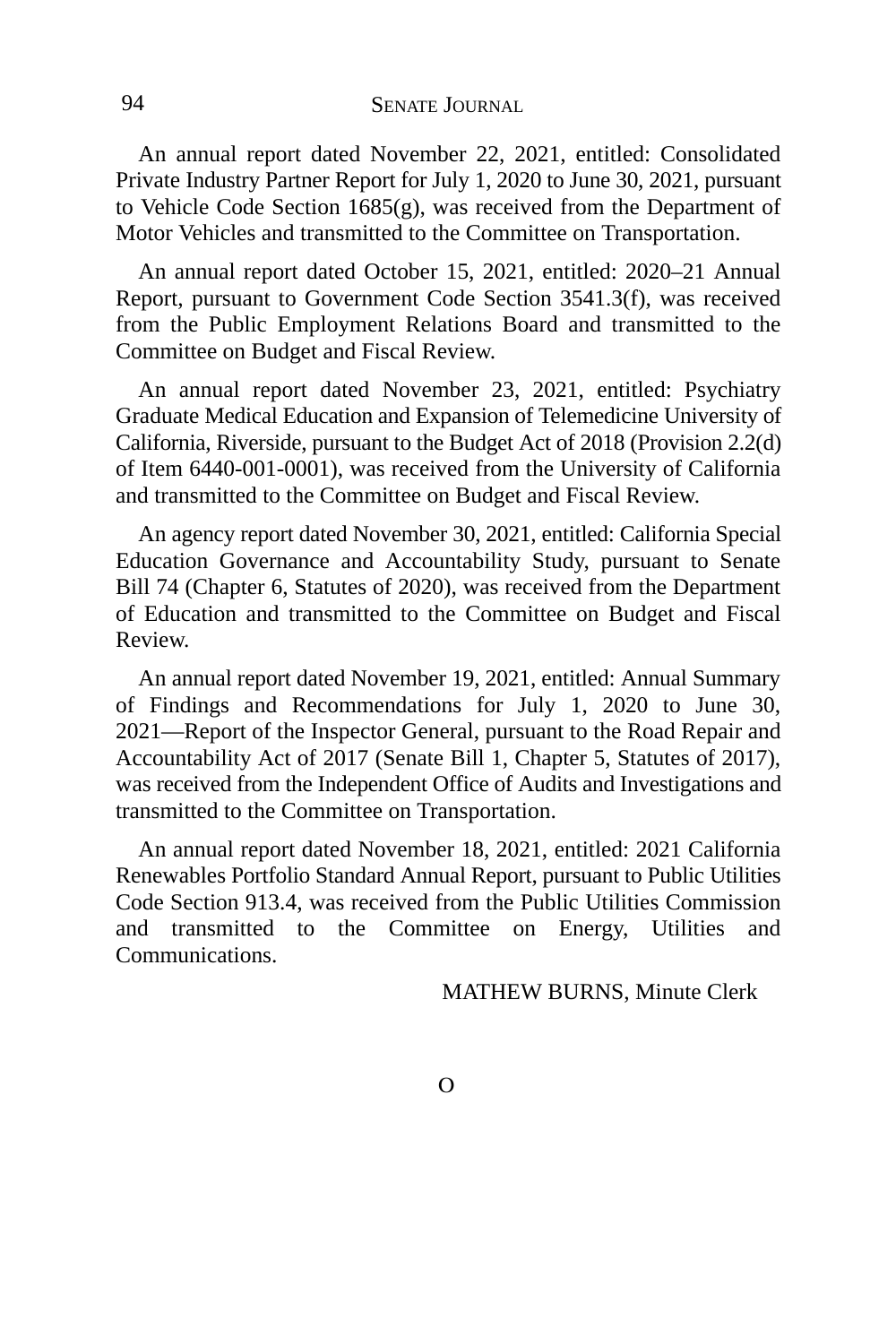SENATE JOURNAL

## CALIFORNIA LEGISLATURE

2021–22 REGULAR SESSION

# SENATE JOURNAL

#### **APPENDIX**

### **LETTERS OF TRANSMITTAL REPORTS OF STATE DEPARTMENTS AND AGENCIES**

Presenting reports of state departments and agencies received by the Secretary of the Senate and ordered printed in the Senate Journal

**December 2021**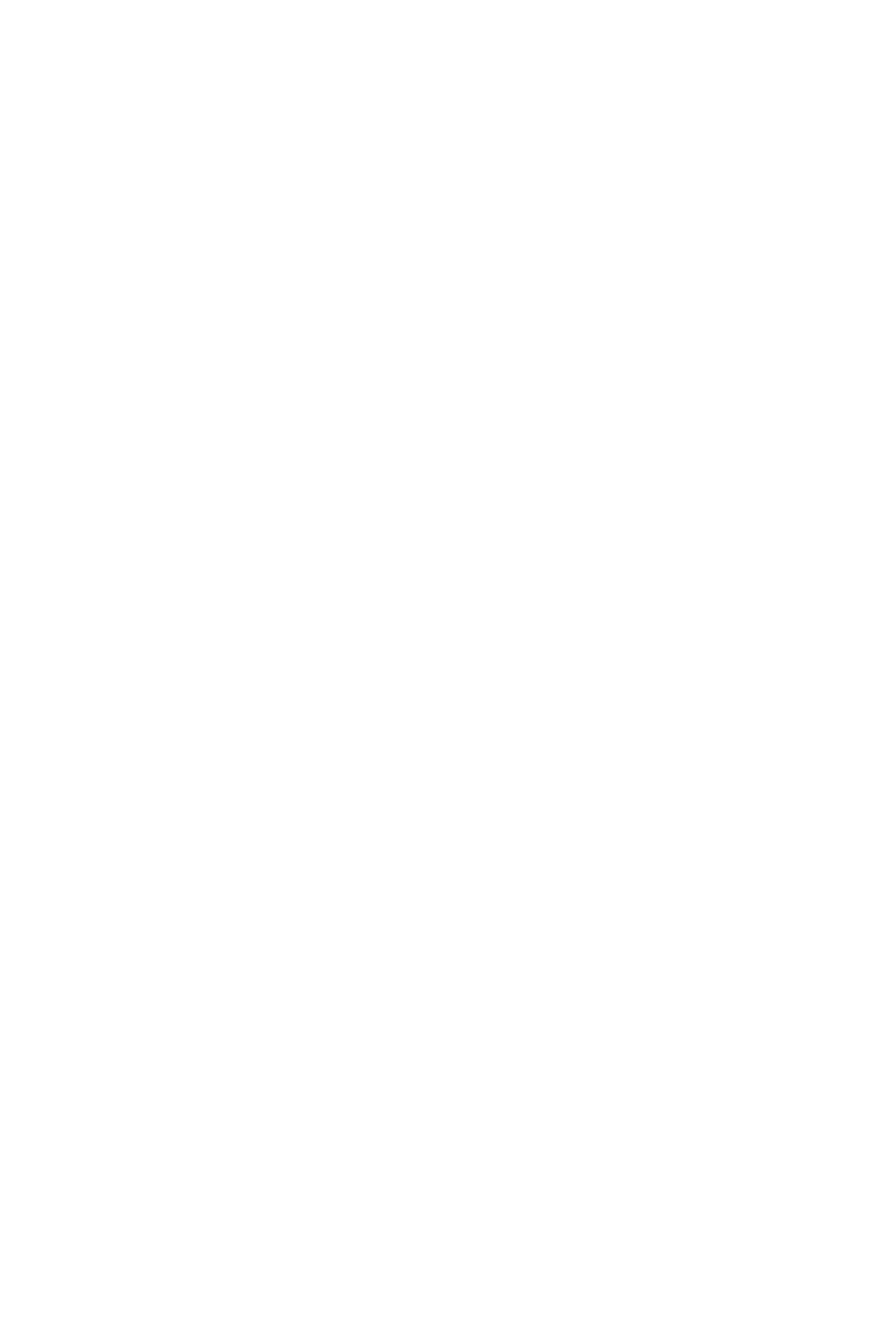#### **COMMUNICATIONS AND PETITIONS LETTERS OF TRANSMITTAL**

The following reports of state departments and agencies were ordered printed in the Journal:

An annual report dated November 17, 2021, entitled: 2020 California Commission on Disability Access, pursuant to Government Code Sections 14985.7(a) and 14985.8(d), was received from the Department of General Services and transmitted to the Committee on Judiciary.

A quarterly report dated November 8, 2021, entitled: Efforts to Transfer Foreign-born Inmates to their Countries of Origin from July 1, 2021 to September 30, 2021, pursuant to Penal Code Section 2912(b)(1), was received from the Board of Parole Hearings and transmitted to the Committee on Budget and Fiscal Review.

A quarterly report dated November 10, 2021, entitled: Quarterly Hazardous Waste Fee Revenue Report from July 1, 2021 to September 30, 2021, pursuant to Health and Safety Code Section 25178.1, was received from the Department of Tax and Fee Administration and transmitted to the Committee on Environmental Quality.

A Title Summary Report 21-0020 dated November 18, 2021, entitled: The California Regulatory Reform and Efficiency Act, pursuant to Elections Code Section 9007, was received from the Department of Justice and transmitted to the Committee on Rules.

An annual report dated November 17, 2021, entitled: 2021 Dispositions of Criminal Cases According to the Race and Ethnicity of the Defendant, pursuant to Penal Code Section 1170.45, was received from the Judicial Council of California and transmitted to the Committee on Judiciary.

An annual report dated December 3, 2021, entitled: Fiscal Year 2020–21 Annual Report, pursuant to Public Resources Code Section 75125(a), was received from the Strategic Growth Council and transmitted to the Committee on Natural Resources and Water.

An annual report dated November 4, 2021, entitled: Standards and Measures That Promote the Fair and Efficient Administration of Justice, pursuant to Government Code Section 77001.5, was received from the Judicial Council of California and transmitted to the Committee on Judiciary.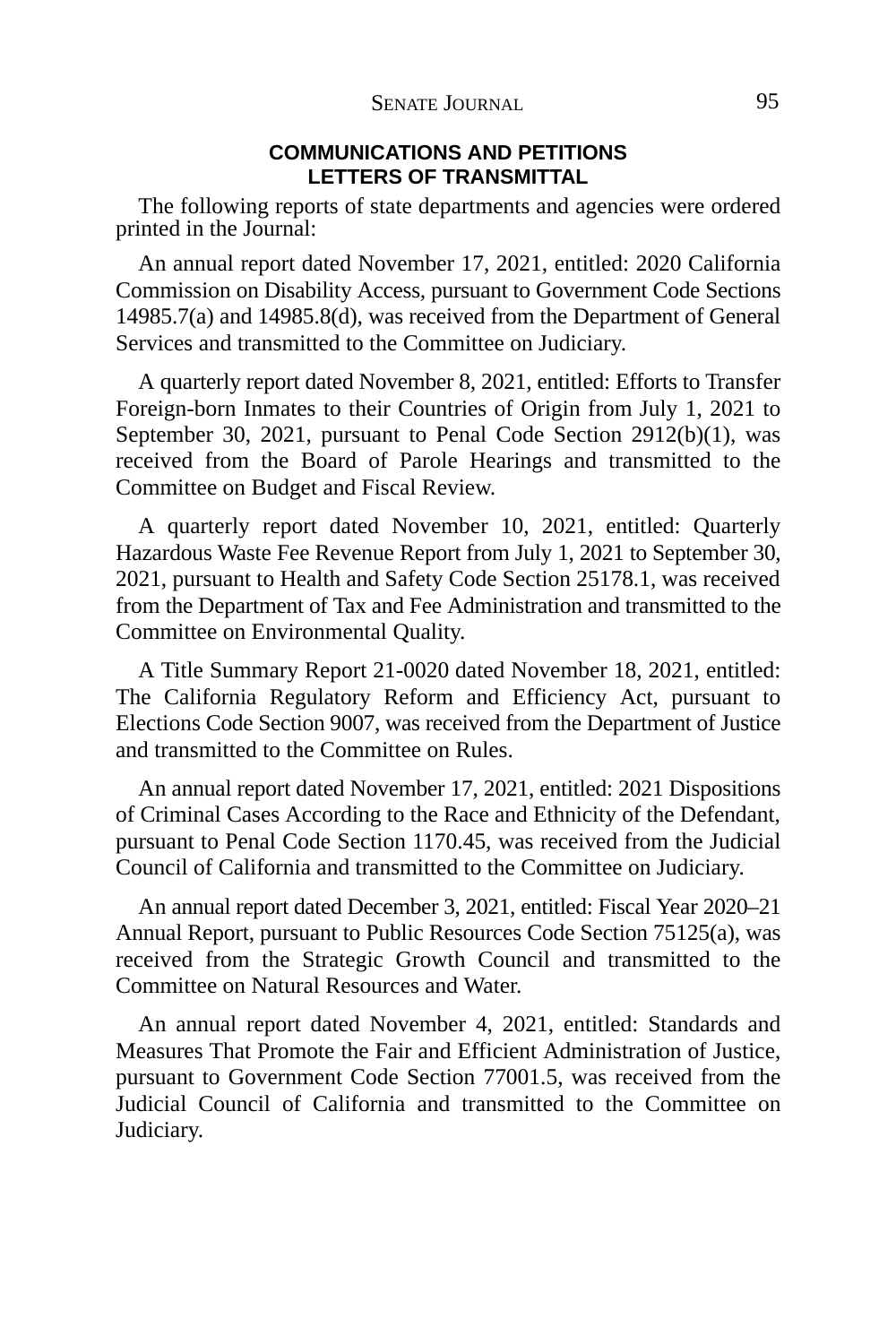An annual report dated November 30, 2021, entitled: Annual Railroad Safety Activity Report for Fiscal Year 2020–21, pursuant to Public Utilities Code Sections 916, 916.1, 916.2, and 916.3, was received from the Public Utilities Commission and transmitted to the Committee on Energy, Utilities and Communications.

An annual report dated November 19, 2021, entitled: Telephone Corporations Customer, Employment and Investment Information for 2020, pursuant to Public Utilities Code Section 914, was received from the Public Utilities Commission and transmitted to the Committee on Energy, Utilities and Communications.

A Title Summary Report 21-0018 dated November 4, 2021, entitled: The Emergency Order Transparency, Fairness, and Oversight Act, pursuant to Elections Code Section 9007, was received from the Department of Justice and transmitted to the Committee on Rules.

An annual report dated November 9, 2021, entitled: Maddy Emergency Medical Services Fund Statewide Report Summary for Fiscal Year 2019–20, pursuant to Health and Safety Code Section 1797.98(b), was received from the Emergency Medical Services Authority and transmitted to the Committee on Health.

A Title Summary Report 21-0017A1 dated November 4, 2021, entitled: The California Solutions to Homelessness and Mental Health Support Act, pursuant to Elections Code Section 9007, was received from the Department of Justice and transmitted to the Committee on Rules.

An annual report dated November 1, 2021, entitled: 2020 Health Benefits Program, pursuant to Government Code Section 22866, was received from the Public Employees' Retirement System and transmitted to the Committee on Budget and Fiscal Review.

An annual report dated November 1, 2021, entitled: 2020 Health Benefits Program, pursuant to Government Code Section 22866, was received from the Public Employees' Retirement System and transmitted to the Committee on Labor, Public Employment and Retirement.

An agency report dated November 2, 2021, entitled: Proposed 2021–22 Mid-Year Budget Revision, pursuant to the Budget Act of 2021, was received from the Public Employees' Retirement System and transmitted to the Committee on Budget and Fiscal Review.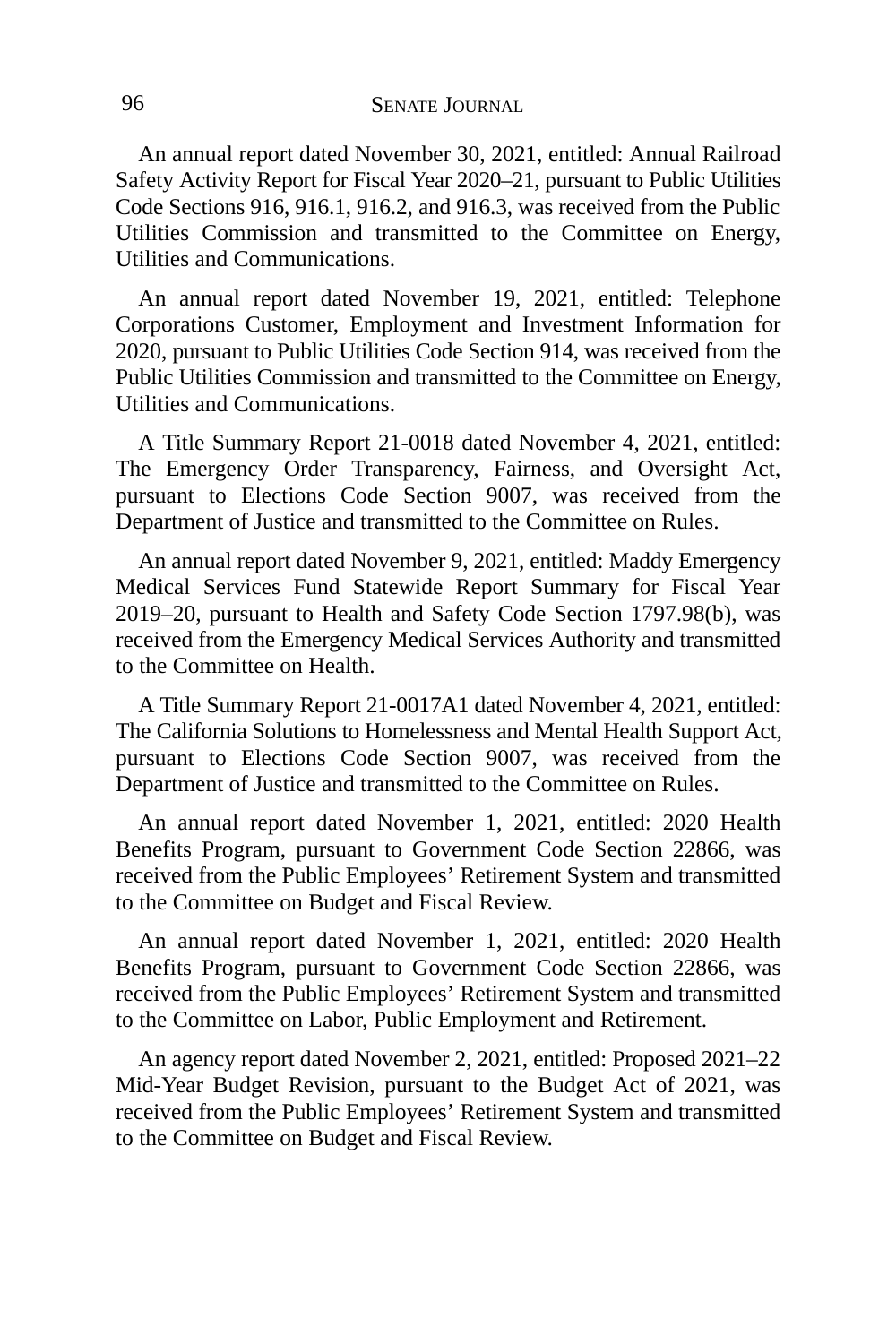An agency report dated November 2, 2021, entitled: 2020–21 Year-End Expenditure Report, pursuant to the Budget Act of 2021, was received from the Public Employees' Retirement System and transmitted to the Committee on Budget and Fiscal Review.

An annual report dated November 19, 2021, entitled: 2021 California Public Divest from Iran Act and Sudan Act, pursuant to Government Code Sections 7513.7 and 7513.6, was received from the Public Employees' Retirement System and transmitted to the Committee on Labor, Public Employment and Retirement.

An agency report dated November 19, 2021, entitled: State Actuarial Valuation and Schools Pool Actuarial Valuation as of June 30, 2020, pursuant to Government Code Section 20229, was received from the Public Employees' Retirement System and transmitted to the Committee on Labor, Public Employment and Retirement.

An agency report dated December 3, 2021, entitled: Analytics on Use of California College Guidance Initiative Tools for Fiscal Year 2019–20, pursuant to the Budget Acts of 2020 and 2021 (Provision 3 of Item 6100-172-0001), was received from the Riverside County Office of Education and transmitted to the Committee on Budget and Fiscal Review.

An agency report dated December 3, 2021, entitled: Analytics on Use of California College Guidance Initiative Tools for Fiscal Year 2020–21, pursuant to the Budget Acts of 2020 and 2021 (Provision 3 of Item 6100-172-0001), was received from the Riverside County Office of Education and transmitted to the Committee on Budget and Fiscal Review.

An agency report dated December 16, 2021, entitled: An Initial Review of the Regional Forest and Fire Capacity Program, was received from the Legislative Analyst's Office and transmitted to the Committee on Budget and Fiscal Review.

An annual report dated December 1, 2021, entitled: Fiscal Year 2021–22 Seismic Safety Commission Assessment Informational Report, pursuant to Government Code Section 9795, was received from the Department of Insurance and transmitted to the Committee on Insurance.

An annual report dated December 1, 2021, entitled: The 2021 Taxpayers' Bill of Rights, pursuant to Government Code Section 9795, was received from the Franchise Tax Board and transmitted to the Committee on Budget and Fiscal Review.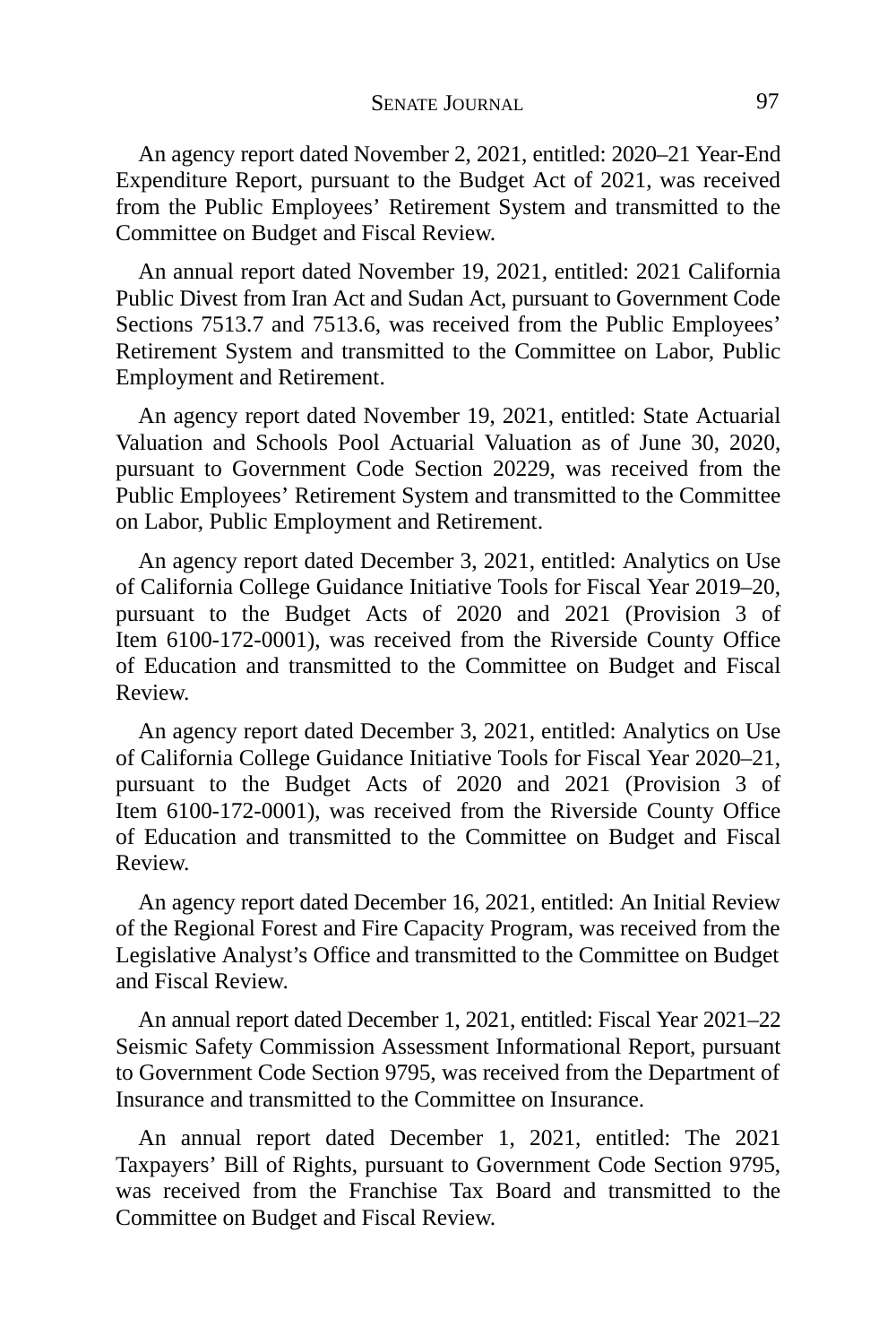An agency report dated November 12, 2021, entitled: Lottery Expenditures for Kindergarten through Grade Twelve Education, Fiscal Year 2019–20, pursuant to Control Section 24.60 of the Budget Act of 2019, was received from the Department of Education and transmitted to the Committee on Budget and Fiscal Review.

An agency report dated December 3, 2021, entitled: CalFresh, pursuant to the Budget Act of 2020 (Senate Bill 85, Statutes of 2020 and Item 6440-001-0001), was received from the University of California and transmitted to the Committee on Budget and Fiscal Review.

An agency report dated December 3, 2021, entitled: Deferred Maintenance and Seismic Plan, pursuant to the Legislative Analyst's Office Supplemental Report of the 2019–20 Budget Act (Item 6440-001-0001), was received from the University of California and transmitted to the Committee on Budget and Fiscal Review.

An agency report dated December 1, 2021, entitled: CalFresh Outreach and Application Assistance (Assembly Bill 85), pursuant to the Budget Act of 2020 (Senate Bill 109), was received from the California State University and transmitted to the Committee on Budget and Fiscal Review.

An annual report dated December 1, 2021, entitled: Investment Report for the Fiscal Year Ended June 30, 2021, pursuant to Education Code Section 89726, was received from the California State University and transmitted to the Committee on Budget and Fiscal Review.

An annual report dated December 1, 2021, entitled: Student Success Fees, pursuant to Education Code Section 89712, was received from the California State University and transmitted to the Committee on Budget and Fiscal Review.

An agency report dated December 6, 2021, entitled: California COVID-19 Rent Relief: State Rental Assistance Program October 2021 Monthly Report, pursuant to Government Code Sections 50897.2, 50897.3, and 50897.4 and Senate Bill 91 (Chapter 2, Statutes of 2021), was received from the Department of Housing and Community Development and transmitted to the Committee on Budget and Fiscal Review.

A biannual report dated December 7, 2021, entitled: Exemption to the Prohibition of Bodily Contact at Bear Lake in Alpine County, California, pursuant to Assembly Bill 440 (Chapter 54, Statutes of 2021), was received from the Lake Alpine Water Company and transmitted to the Committee on Environmental Quality.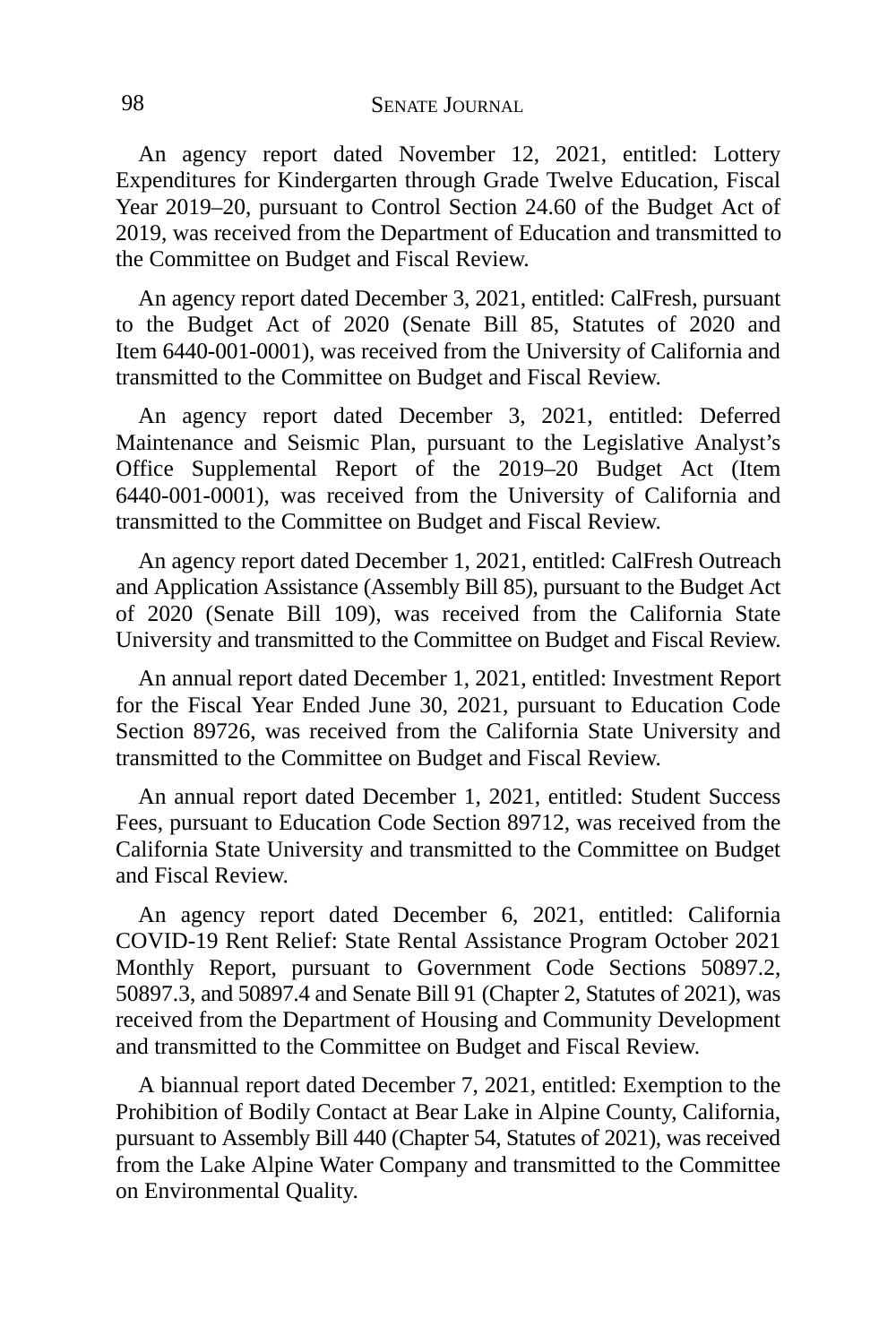An agency report dated December 7, 2021, entitled: 2022–23 through 2026–27 Multi-Year Capital Outlay Plan and the 2022–23 Capital Outlay Program Report, pursuant to Education Code Sections 67501 and 89772, was received from the California State University and transmitted to the Committee on Budget and Fiscal Review.

An annual report dated December 8, 2021, entitled: Crane Safety Revenue and Expenditures for Fiscal Year 2019–20, pursuant to Labor Code Section 7384, was received from the Department of Industrial Relations and transmitted to the Committee on Labor, Public Employment and Retirement.

An annual report dated December 9, 2021, entitled: Small Business Utilization, pursuant to Public Contract Code Section 10500.5, was received from the University of California and transmitted to the Committee on Budget and Fiscal Review.

An annual report dated December 15, 2021, entitled: Classified School Employee Teacher Credentialing Program, pursuant to Education Code Section 44393(f), was received from the Commission on Teacher Credentialing and transmitted to the Committee on Budget and Fiscal Review.

An annual report dated December 16, 2021, entitled: Seventh Annual Joint Agency Staff Report on Assembly Bill 8: Assessment of Time and Cost Needed to Attain 100 Hydrogen Refueling Stations in California, pursuant to Assembly Bill 8 (Chapter 401, Statutes of 2013), was received from the California Energy Commission and transmitted to the Committee on Budget and Fiscal Review.

An annual report dated December 16, 2021, entitled: BulletPoints Project and Financial Plan, Firearm Violence Research Center, University of California at Davis, pursuant to Penal Code Section 14237, was received from the University of California and transmitted to the Committee on Budget and Fiscal Review.

An annual report dated December 20, 2021, entitled: Form I-918 Supplement B Certifications for 2021, pursuant to the California Immigrant Victims of Crime Equity Act (Senate Bill 674), was received from the Indio Police Department and transmitted to the Committee on Judiciary.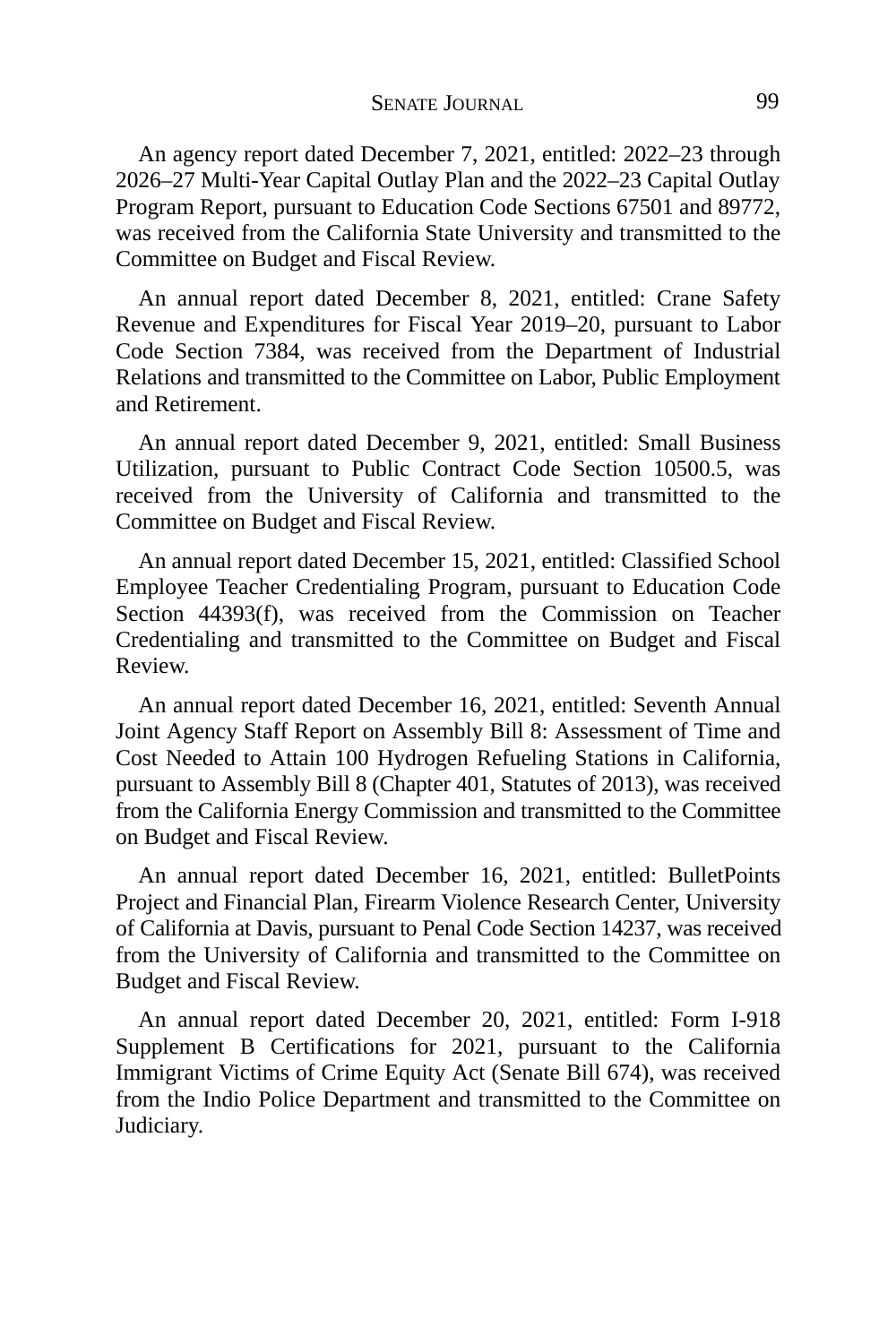An annual report dated December 17, 2021, entitled: 2020–21 Target Business Enterprise Program, pursuant to Government Code Section 16855, was received from the Office of the State Treasurer and transmitted to the Committee on Business, Professions and Economic Development.

An agency report dated December 21, 2021, entitled: Umbilical Cord Blood Collection Program, pursuant to Assembly Bill 114 (Chapter 38, Statutes of 2017), was received from the University of California and transmitted to the Committee on Budget and Fiscal Review.

An annual report dated December 21, 2021, entitled: 2020–21 Annual Report, pursuant to Public Resources Code Section 2717, was received from the State Mining and Geology Board and transmitted to the Committee on Natural Resources and Water.

An annual report dated December 9, 2021, entitled: Summer Enrollment, pursuant to Education Code Section 66057, was received from the University of California and transmitted to the Committee on Budget and Fiscal Review.

An agency report dated December 22, 2021, entitled: California COVID-19 Rent Relief: State Rental Assistance Program November 2021 Monthly Report, pursuant to Government Code Sections 50897.2, 50897.3, and 50897.4 and Senate Bill 91 (Chapter 2, Statutes of 2021), was received from the Department of Housing and Community Development and transmitted to the Committee on Budget and Fiscal Review.

An annual report dated December 23, 2021, entitled: Pressure Vessel Unit Revenue and Expenditures for Fiscal Year 2019–20, pursuant to Labor Code Section 7722, was received from the Department of Industrial Relations and transmitted to the Committee on Budget and Fiscal Review.

An annual report dated December 23, 2021, entitled: 2020 California-Mexico Border Relations Council: A Summary of Activities Undertaken in 2020, pursuant to Assembly Bill 3021 (Chapter 621, Statutes of 2006), was received from the California Environmental Protection Agency and transmitted to the Committee on Business, Professions and Economic Development.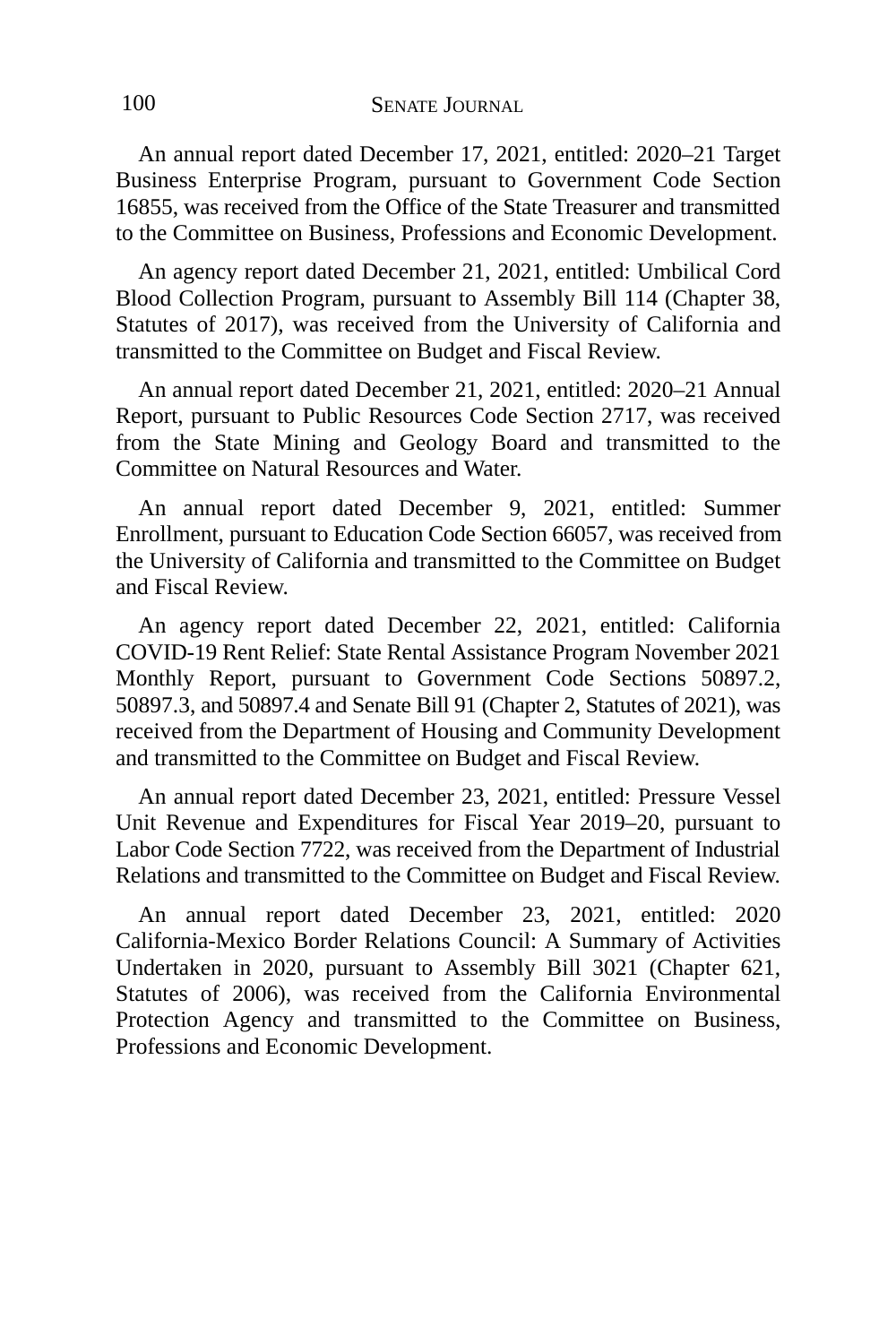An agency report dated December 22, 2021, entitled: Investments and Holdings Reports as they Relate to Iran, Sudan, and Northern Ireland as of June 30, 2021, pursuant to Assembly Bill 221 (Chapter 671, Statutes of 2007), Assembly Bill 1151 (Chapter 441, Statutes of 2011), Assembly Bill 2941 (Chapter 442, Statutes of 2006), and Senate Bill 105 (Chapter 341, Statutes of 1999), was received from the California State Teachers' Retirement System and transmitted to the Committee on Labor, Public Employment and Retirement.

An annual report dated December 28, 2021, entitled: Kapiloff Land Bank Fund for Fiscal Year 2020–21, pursuant to Public Resources Code Section 8618, was received from the State Lands Commission and transmitted to the Committee on Natural Resources and Water.

An agency report dated December 28, 2021, entitled: Coastal Hazards and Legacy Oil and Gas Well Removal and Remediation Program, pursuant to Senate Bill 44 (Chapter 645, Statutes of 2017) and Government Code Section 9795, was received from the State Lands Commission and transmitted to the Committee on Natural Resources and Water.

An annual report dated December 28, 2021, entitled: Staff Report on the Management of State School Lands Fiscal Year 2020–21, pursuant to Public Resources Code Section 6477, was received from the State Lands Commission and transmitted to the Committee on Natural Resources and Water.

An annual report dated December 30, 2021, entitled: 2021–23 Investment Plan Update for the Clean Transportation Program, pursuant to Assembly Bill 118 (Chapter 750, Statutes of 2017), was received from the California Energy Commission and transmitted to the Committee on Budget and Fiscal Review.

An agency report dated December 28, 2021, entitled: COVID-19 in the California Workers' Compensation System: A Study of COVID-19 Claims and Presumptions Under Senate Bill 1159, pursuant to Labor Code Section 77.8, was received from the Commission on Health and Safety and Workers' Compensation and transmitted to the Committee on Labor, Public Employment and Retirement.

An annual report dated December 30, 2021, entitled: Student Voter Registration Efforts Carried Out Over the Past Calendar Year, pursuant to Elections Code Section 2146(d), was received from the Secretary of State and transmitted to the Committee on Elections and Constitutional **Amendments**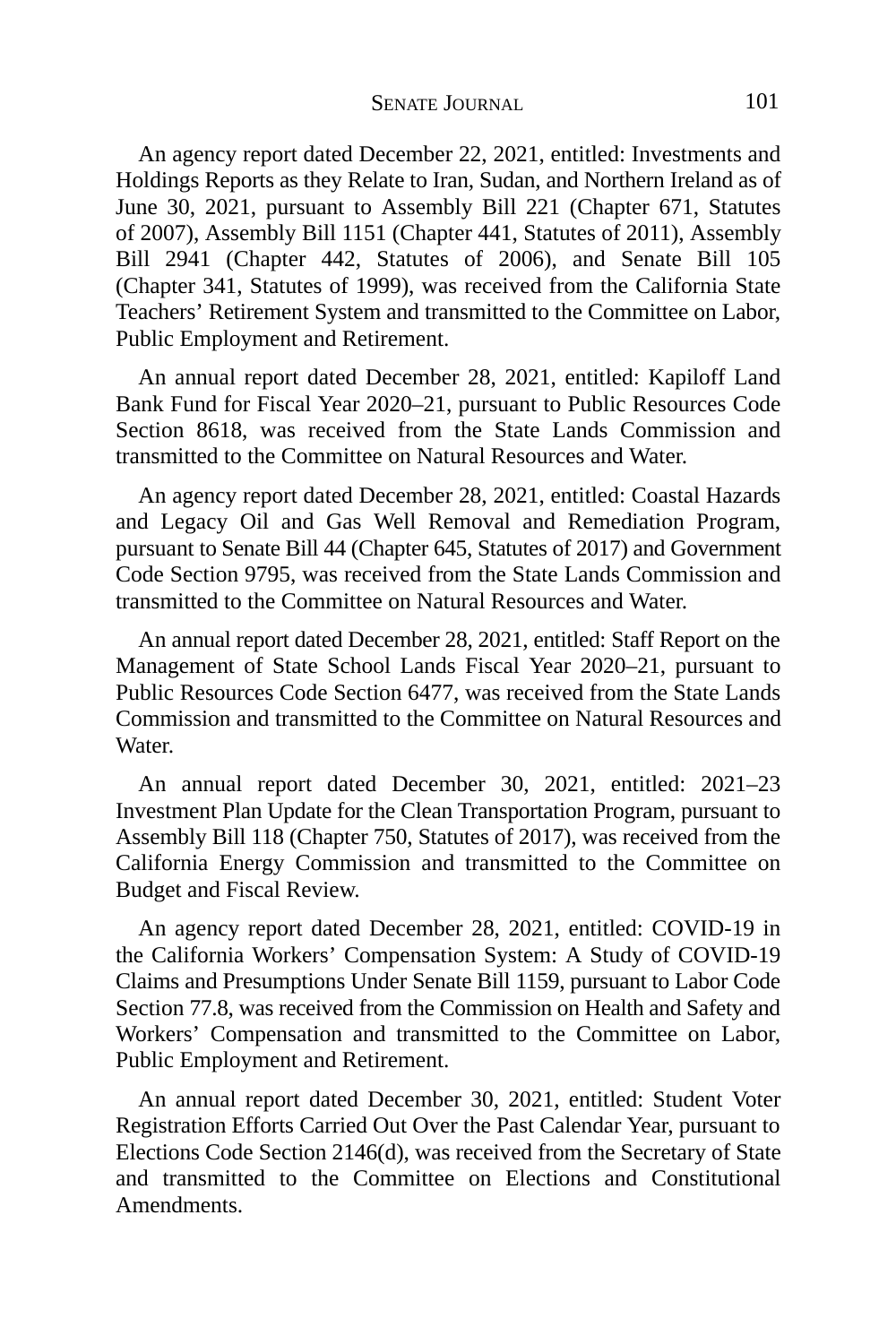A biannual report dated December 31, 2021, entitled: Approved Mandate Claims between July 1, 2021 to December 31, 2021, pursuant to Government Code Section 17600, was received from the Commission on State Mandates and transmitted to the Committee on Governance and Finance.

An annual report dated December 31, 2021, entitled: Denied Mandate Claims for January 1, 2021 to December 31, 2021, pursuant to Government Code Section 17601, was received from the Commission on State Mandates and transmitted to the Committee on Governance and Finance.

An annual report dated December 31, 2021, entitled: Incorrect Reduction Claims for January 1, 2021 to December 31, 2021, pursuant to Government Code Section 17602, was received from the Commission on State Mandates and transmitted to the Committee on Governance and Finance.

An agency report dated December 28, 2021, entitled: Off-Highway Vehicle Impacts in Inyo County, California, pursuant to Vehicle Code Section 38026.1, was received from the County of Inyo and transmitted to the Committee on Transportation.

An agency report dated December 17, 2021, entitled: 2020–21 Job Classifications of Employees Paid from the Uninsured Employers Funds, pursuant to Labor Code Section 3716.5(b), was received from the Department of Industrial Relations and transmitted to the Committee on Labor, Public Employment and Retirement.

An agency report dated December 29, 2021, entitled: Veterans Home of California Barstow Master Plan for 2021, pursuant to Assembly Bill 1365 (Chapter 509, Statutes of 2017), was received from the Department of Veterans Affairs and transmitted to the Committee on Military and Veterans Affairs.

An annual report dated December 15, 2021, entitled: 2021 Regional Measure 3 Annual Report, pursuant to Streets and Highways Code Section 30923(i), was received from the Bay Area Toll Authority and transmitted to the Committee on Transportation.

A biannual report dated December 14, 2021, entitled: Status of the Child Support Program and Performance of Local Child Support Agencies for Federal Fiscal Year 2021 (October 2020 to March 2021), pursuant to Family Code Sections 17600(b), 17600(g), and 17602, was received from the Department of Child Support Services and transmitted to the Committee on Human Services.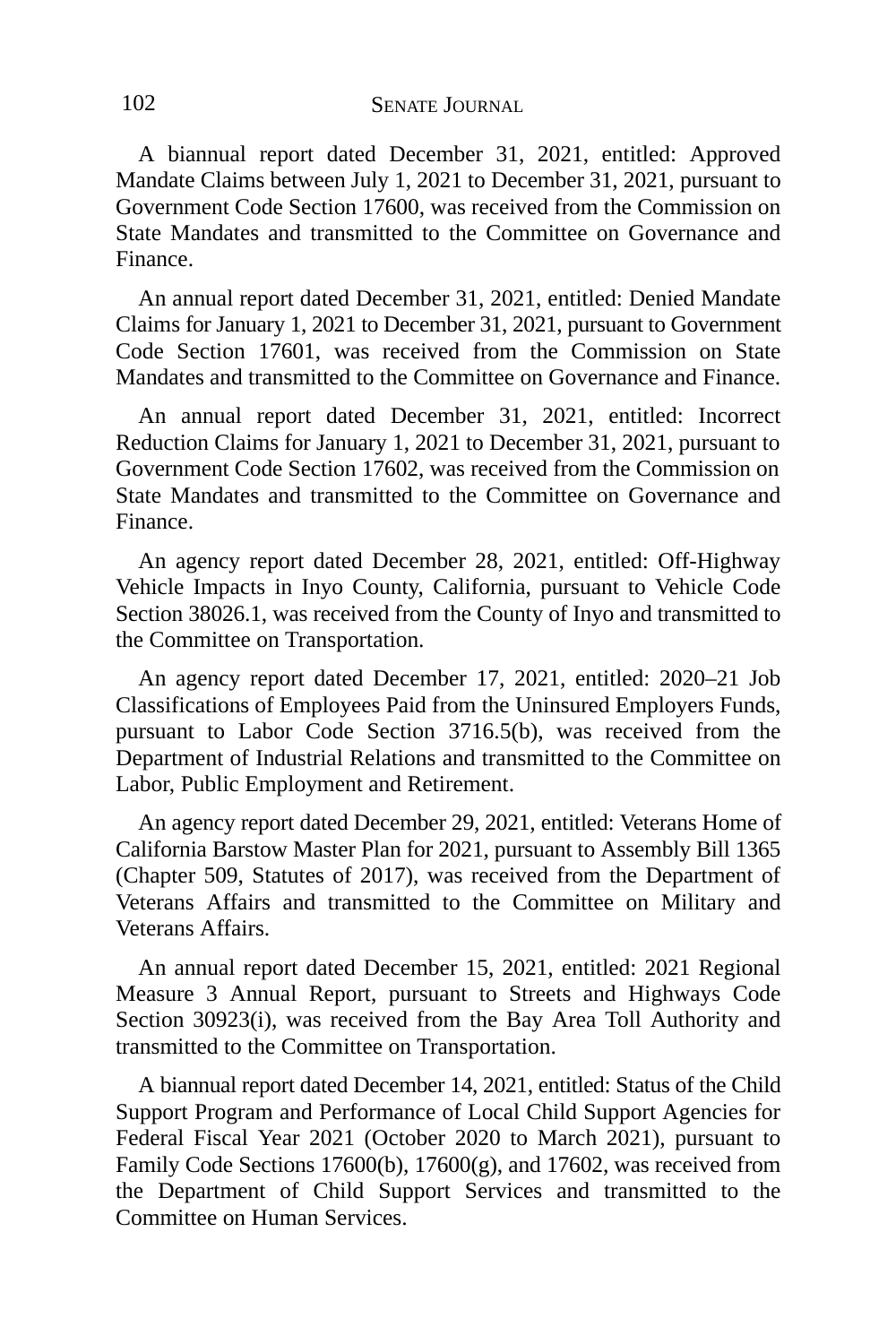A Title Summary Report 21-0034A1 dated December 14, 2021, entitled: The Contaminated Land and Water Cleanup Act of 2022, pursuant to Elections Code Section 9007, was received from the Department of Justice and transmitted to the Committee on Rules.

A Title Summary Report 21-0032A1 dated December 14, 2021, entitled: The Tax Cut and Housing Affordability Act of 2022, pursuant to Elections Code Section 9007, was received from the Department of Justice and transmitted to the Committee on Rules.

A Title Summary Report 21-0023 dated November 30, 2021, entitled: Housing Affordability and Tax Cut Act of 2022, pursuant to Elections Code Section 9007, was received from the Department of Justice and transmitted to the Committee on Rules.

An agency report dated December 1, 2021, entitled: December 2021 Report—Investment in Mental Health Wellness Act of 2013, pursuant to Senate Bill 82 (Chapter 34, Statutes of 2013), was received from the California Health Facilities Financing Authority and transmitted to the Committee on Budget and Fiscal Review.

A quarterly report dated November 19, 2021, entitled: State Medicaid Fraud Control Unit Federal Financial Report, Fourth Quarter, pursuant to the Budget Act of 2021 (Provision 1 of Item 0820-001-0001), was received from the Department of Justice and transmitted to the Committee on Budget and Fiscal Review.

An annual report dated November 23, 2021, entitled: State Medicaid Fraud Control Units Annual Statistical Report, pursuant to the Budget Act of 2021 (Provision 1 of Item 0820-001-0001), was received from the Department of Justice and transmitted to the Committee on Budget and Fiscal Review.

A Title Summary Report 21-0026A1 dated December 7, 2021, entitled: The Taxpayer Protection and Government Accountability Act, pursuant to Elections Code Section 9007, was received from the Department of Justice and transmitted to the Committee on Rules.

A Title Summary Report 21-0024A1 dated December 2, 2021, entitled: The Ballot Measure Transparency Act of 2022, pursuant to Elections Code Section 9007, was received from the Department of Justice and transmitted to the Committee on Rules.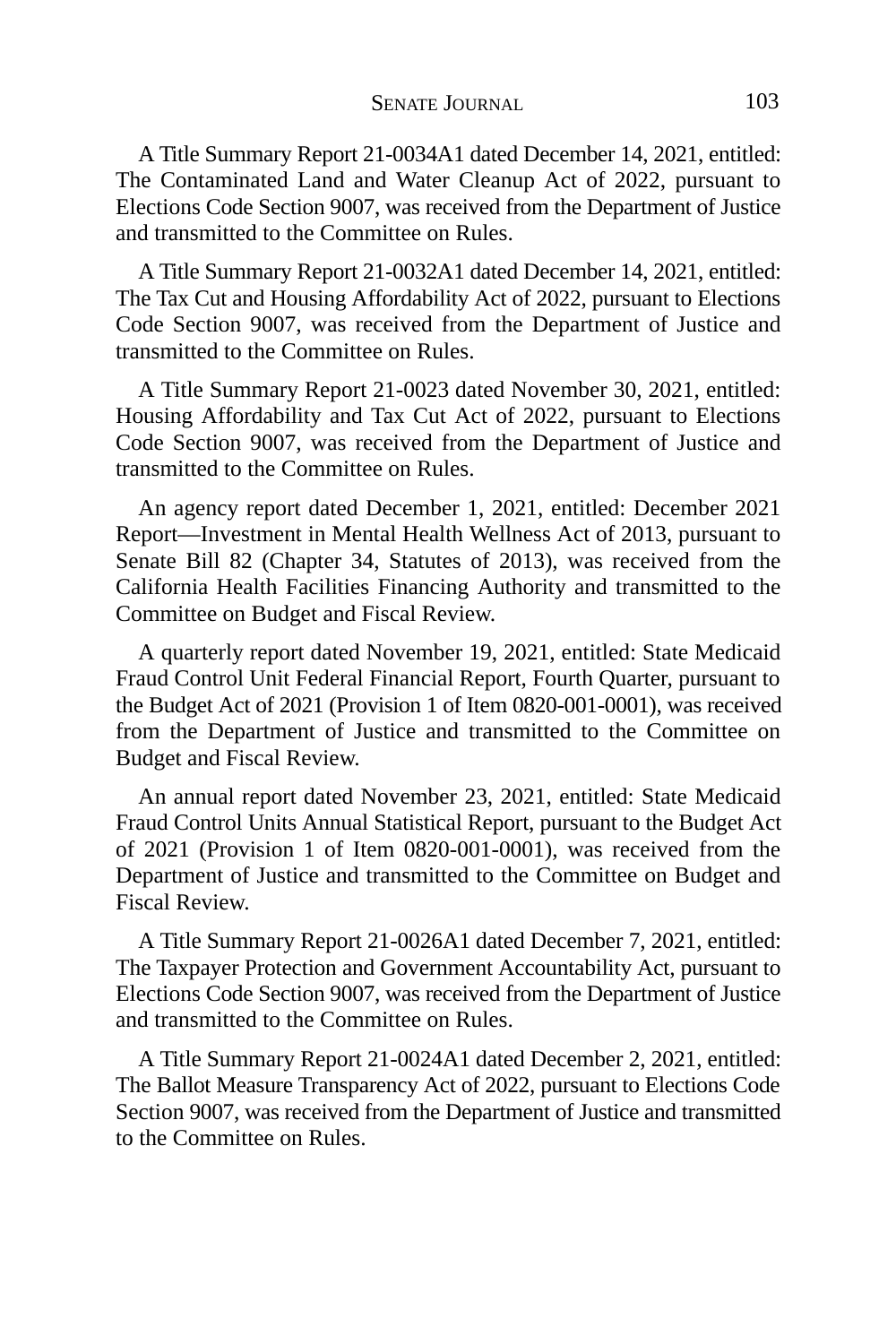A Title Summary Report 21-0025A2 dated December 3, 2021, entitled: Fully Free and Informed Health Decisions Act of 2022, pursuant to Elections Code Section 9007, was received from the Department of Justice and transmitted to the Committee on Rules.

An agency report dated December 3, 2021, entitled: Fiscal Year 2022–23 Preliminary Budget, pursuant to Health and Safety Code Sections 50913 and 51624, was received from the California Housing Finance Agency and transmitted to the Committee on Budget and Fiscal Review.

An agency report dated December 17, 2021, entitled: Regulations, Policies, Return Revenues, and Costs of California Battery Fee and the Manufacturer Fee for Fiscal Years 2016–17, 2017–18, 2018–19, 2019–20, and 2020–21, pursuant to the Lead-Acid Battery Recycling Act (Health and Safety Code Section 25215.3), was received from the Department of Tax and Fee Administration and transmitted to the Committee on Environmental Quality.

An annual report dated December 20, 2021, entitled: Receipts and Expenditures from Local Courthouse Construction Funds, pursuant to Government Code Section 70403(d), was received from the Judicial Council of California and transmitted to the Committee on Budget and Fiscal Review.

A biannual report dated December 31, 2021, entitled: Electronic Recording Equipment Purchased or Leased by Superior Courts during January 1, 2021 to June 30, 2021, pursuant to Government Code Section 69958, was received from the Judicial Council of California and transmitted to the Committee on Budget and Fiscal Review.

A Title Summary Report 21-0030A1 dated December 14, 2021, entitled: Consumer Legal Fee Protection Act (Version 1), pursuant to Elections Code Section 9007, was received from the Department of Justice and transmitted to the Committee on Rules.

A quarterly report dated December 1, 2021, entitled: Updates on the Local Child Support Agency Standardized Case-to-Staff Ratio Funding Methodology, pursuant to the Supplemental Report of the 2021–22 Budget Act (Item 5175-101-0001), was received from the Department of Child Support Services and transmitted to the Committee on Budget and Fiscal Review.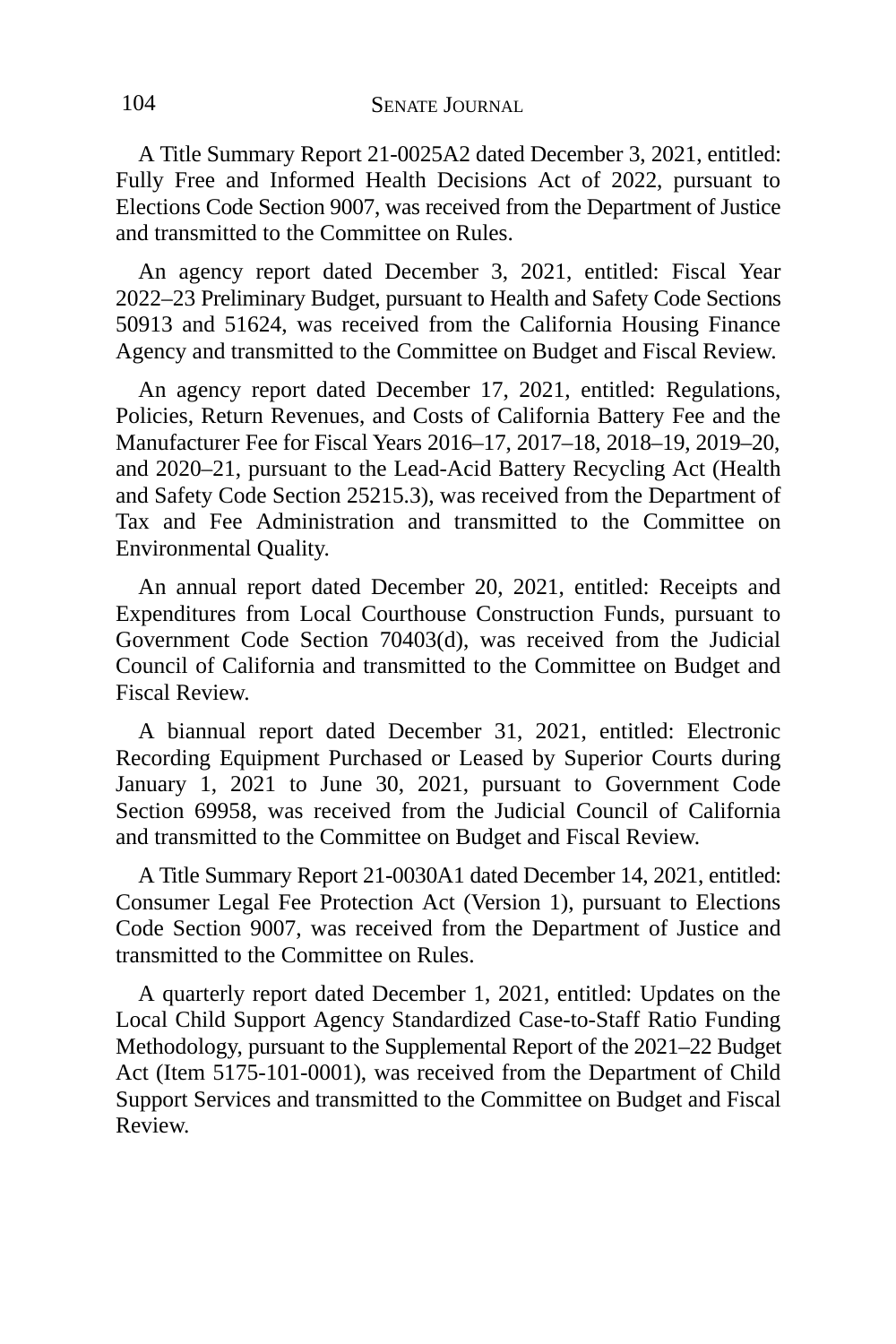A Title Summary Report 21-0029A1 dated December 14, 2021, entitled: Pre-Lawsuit Notice and Opportunity to Settle Act, pursuant to Elections Code Section 9007, was received from the Department of Justice and transmitted to the Committee on Rules.

A Title Summary Report 21-0033A1 dated December 14, 2021, entitled: Constitutional Right to a High-Quality Public Education Act, pursuant to Elections Code Section 9007, was received from the Department of Justice and transmitted to the Committee on Rules.

An agency report dated December 8, 2021, entitled: U Visa Certification Requests for 2021, pursuant to Penal Code Section 679.10, was received from the Office of the Los Angeles County District Attorney and transmitted to the Committee on Judiciary.

An agency report dated December 31, 2021, entitled: 2020–21 Court Facilities Trust Fund Expenditures, pursuant to Government Code Section 70352(c), was received from the Judicial Council of California and transmitted to the Committee on Judiciary.

MATHEW BURNS, Minute Clerk

 $\Omega$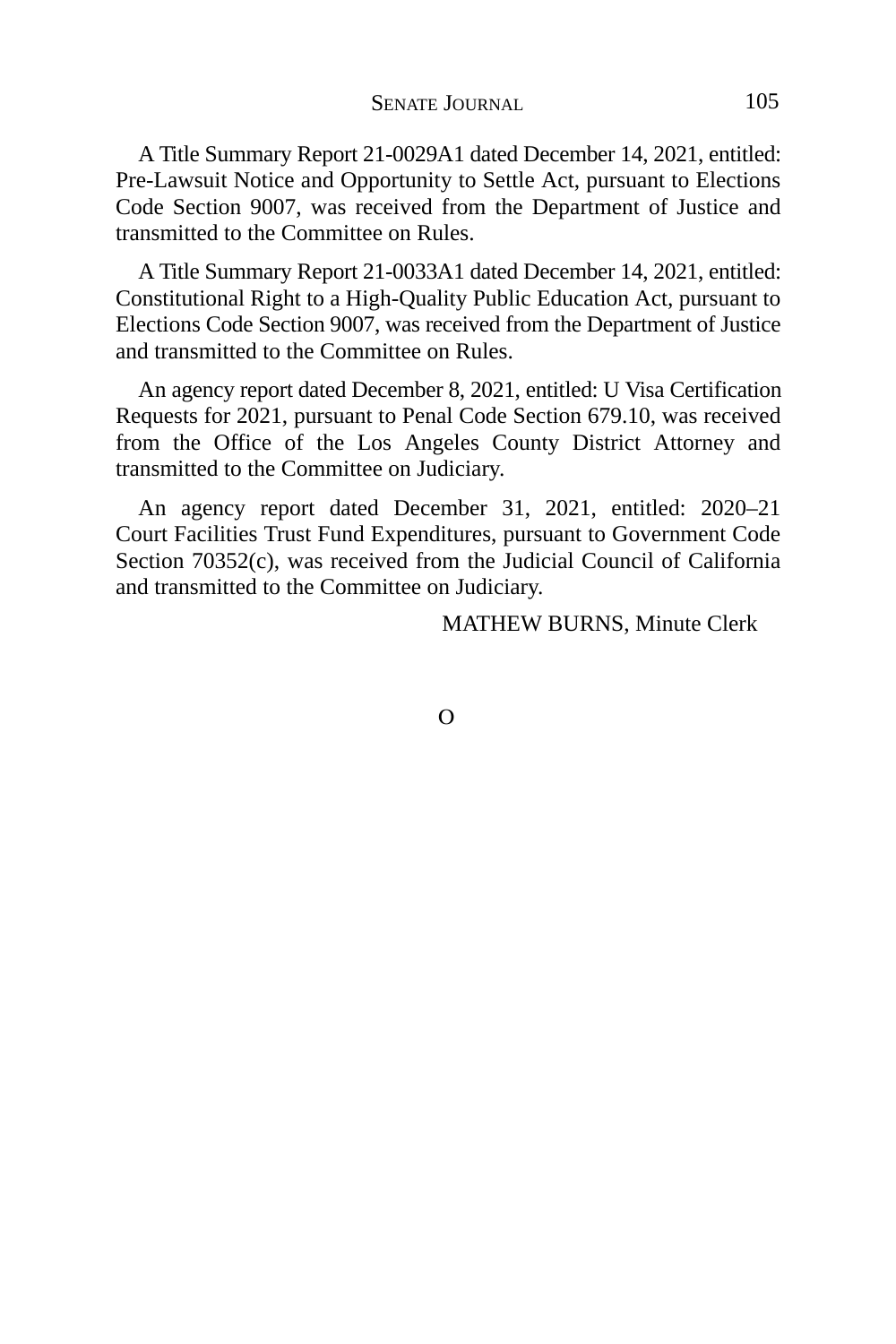SENATE JOURNAL

## CALIFORNIA LEGISLATURE

2021–22 REGULAR SESSION

# SENATE JOURNAL

#### **APPENDIX**

### **LETTERS OF TRANSMITTAL REPORTS OF STATE DEPARTMENTS AND AGENCIES**

Presenting reports of state departments and agencies received by the Secretary of the Senate and ordered printed in the Senate Journal

**January 2022**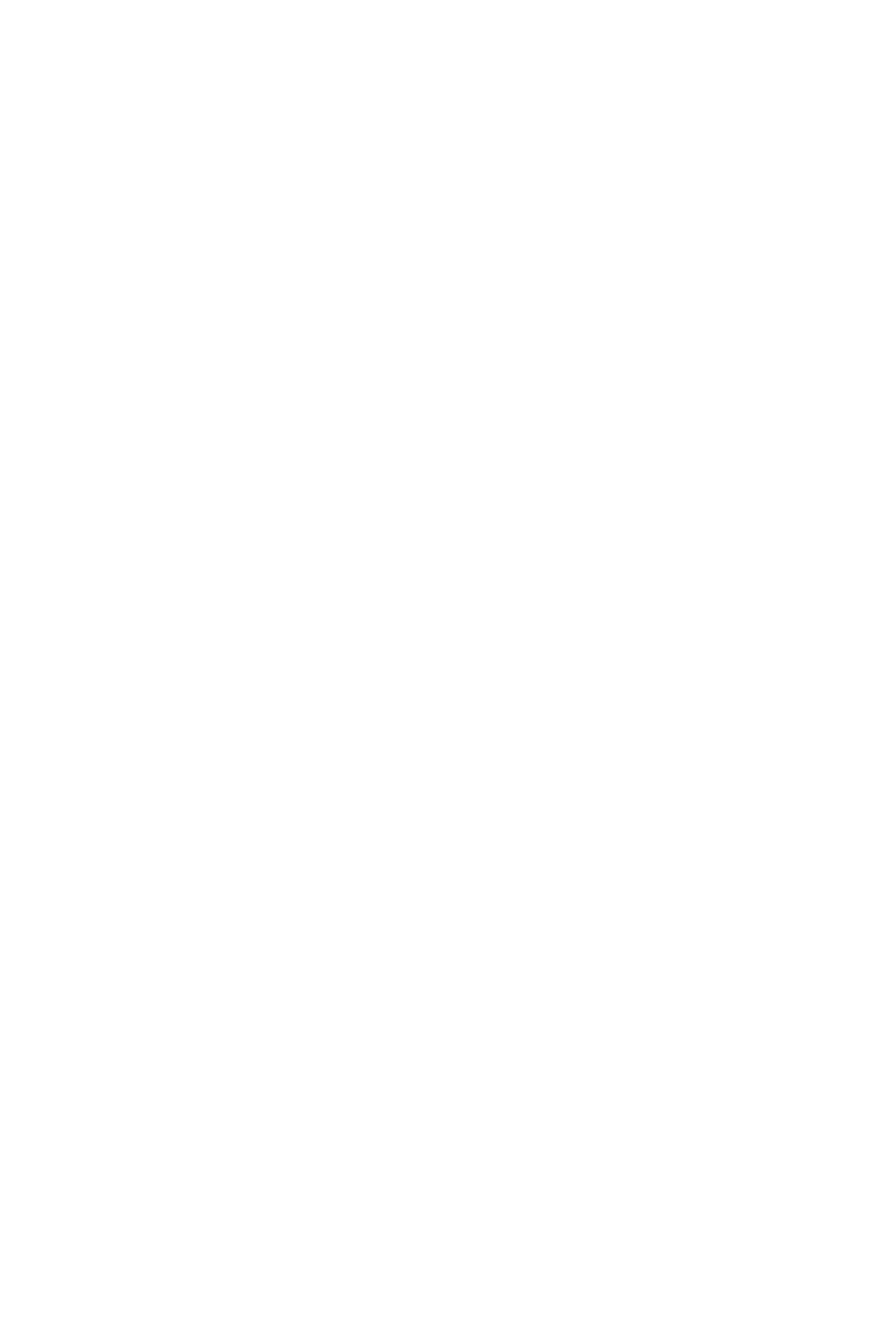#### **COMMUNICATIONS AND PETITIONS LETTERS OF TRANSMITTAL**

The following reports of state departments and agencies were ordered printed in the Journal:

An annual report dated January 1, 2022, entitled: Allocation of Funding in 2020–21 for Support of New Judgeships Authorized in 2007–08, pursuant to the Budget Act of 2007 (Chapters 171 and 172, Statutes of 2007), was received from the Judicial Council of California and transmitted to the Committee on Budget and Fiscal Review.

An agency report dated December 31, 2021, entitled: State Trial Court Improvement and Modernization Fund Expenditures for 2020–21, pursuant to Government Code Section 77209(i), was received from the Judicial Council of California and transmitted to the Committee on Judiciary.

An agency report dated December 31, 2021, entitled: Trial Court Trust Fund Revenue, Expenditure, and Fund Balance Constraints for Fiscal Year 2020–21, pursuant to Government Code Sections 68502.5(b) and 77202.5(b), was received from the Judicial Council of California and transmitted to the Committee on Budget and Fiscal Review.

An annual report dated December 31, 2021, entitled: Statewide Collection of Court-Ordered Debt for 2020–21, pursuant to Penal Code Section 1463.010(c) and Government Code Section 68514(a), was received from the Judicial Council of California and transmitted to the Committee on Judiciary.

An agency report dated December 20, 2021, entitled: An Evaluation of the Effectiveness of the Administrative Adjustment Process, pursuant to Family Code Section 4007.5, was received from the Department of Child Support Services and transmitted to the Committee on Judiciary.

An agency report dated December 22, 2021, entitled: Findings Relevant to Inform Dental Anesthesia and Sedation Standards, pursuant to Business and Professions Code Section 1601.4 (Senate Bill 501, Chapter 929, Statutes of 2018), was received from the Dental Board of California and transmitted to the Committee on Business, Professions and Economic Development.

An annual report dated January 5, 2022, entitled: U Visa Annual Reporting for 2021, pursuant to Senate Bill 674 (Chapter 721, Statutes of 2015), was received from the Pleasant Hill Police Department and transmitted to the Committee on Judiciary.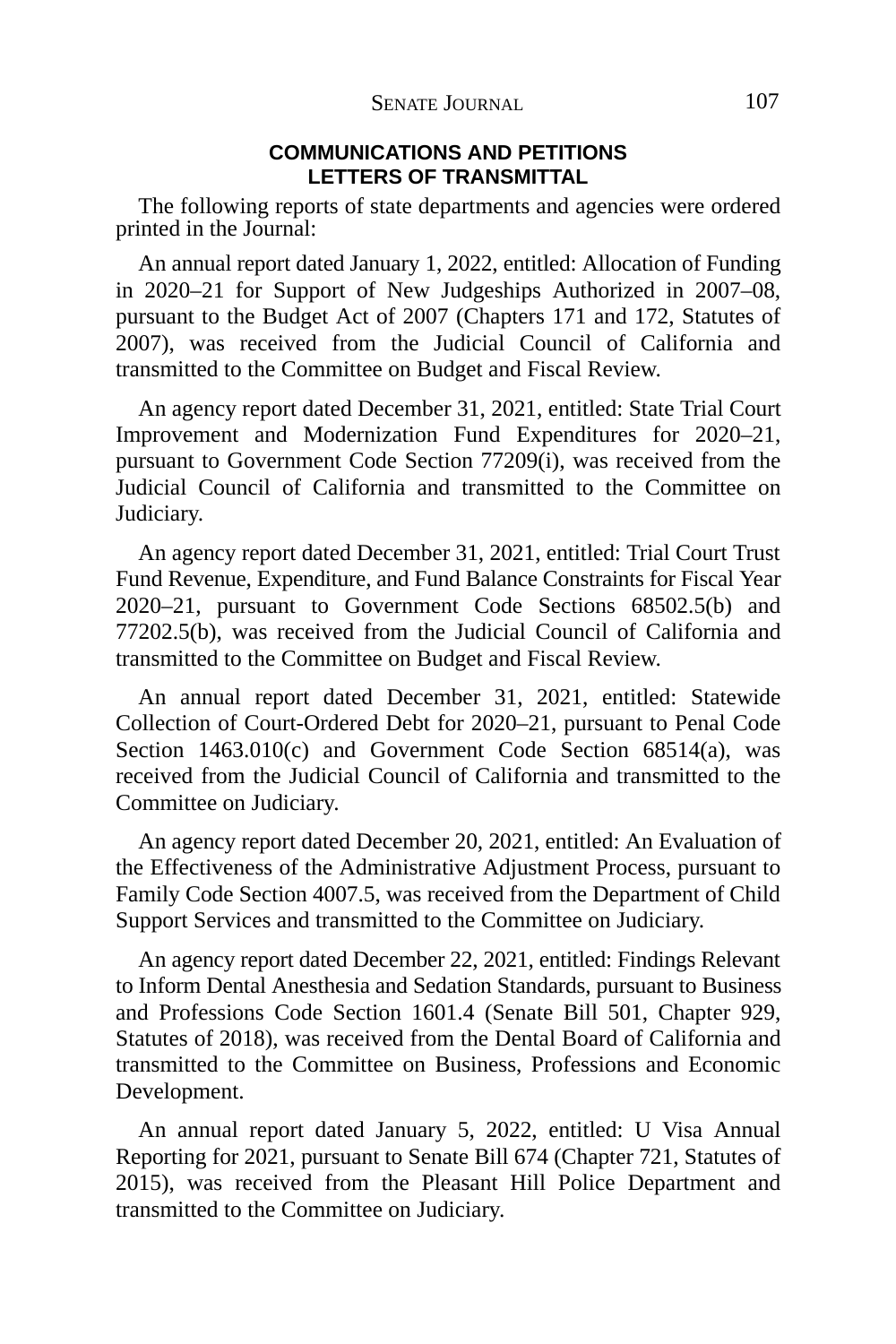An annual report dated January 5, 2022, entitled: Form I-918 Supplement B Certifications, pursuant to Penal Code Section 679.10, was received from the City of San Diego and transmitted to the Committee on Judiciary.

An agency report dated January 3, 2022, entitled: U Visa Form I-918 Supplement B Certifications for 2021, pursuant to Penal Code Section 679.10, was received from the Napa County Sheriff's Office and transmitted to the Committee on Judiciary.

An agency report dated January 6, 2022, entitled: U Visa Requests for 2021, pursuant to Penal Code Section 679.10, was received from the City of Riverside Police Department and transmitted to the Committee on Judiciary.

A biennial report dated December 17, 2021, entitled: The 2021 Leadership Accountability Report for the Biennial Period Ending December 31, 2021, pursuant to the State Leadership Accountability Act, was received from the Department of Fair Employment and Housing and transmitted to the Committee on Governmental Organization.

An annual report dated January 10, 2022, entitled: The 2020 Annual Report, pursuant to Government Code Section 12930(k), was received from the Department of Fair Employment and Housing and transmitted to the Committee on Judiciary.

A biennial report dated December 21, 2021, entitled: The 2021 Leadership Accountability Report for the Biennial Period Ending December 31, 2021, pursuant to the State Leadership Accountability Act, was received from the Department of Housing and Community Development and transmitted to the Committee on Governmental Organization.

A biennial report dated December 10, 2021, entitled: The 2021 Leadership Accountability Report for the Biennial Period Ending December 31, 2021, pursuant to the State Leadership Accountability Act, was received from the Department of Managed Health Care and transmitted to the Committee on Governmental Organization.

A Title Summary Report 21-0037A1 dated January 10, 2022, entitled: Clean Cars and Clean Air Act, pursuant to Elections Code Section 9007, was received from the Department of Justice and transmitted to the Committee on Rules.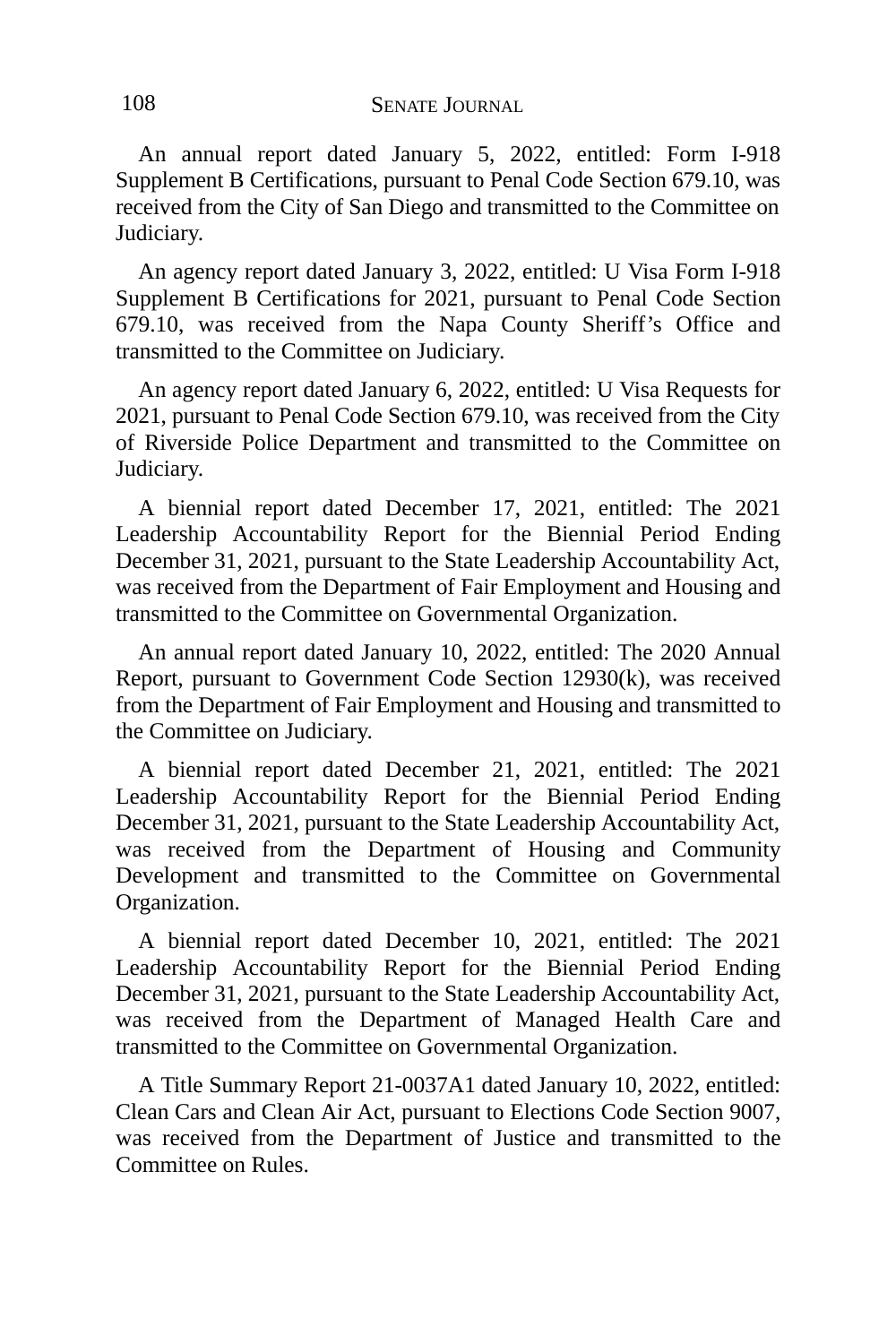A Title Summary Report 21-0038A1 dated January 10, 2022, entitled: Clean Cars and Clean Air Act V2, pursuant to Elections Code Section 9007, was received from the Department of Justice and transmitted to the Committee on Rules.

A Title Summary Report 21-0039A1 dated January 11, 2022, entitled: The Age-Verified Tribal On-Line and In-Person Sports Wagering and Homelessness Solutions Act, pursuant to Elections Code Section 9007, was received from the Department of Justice and transmitted to the Committee on Rules.

A biennial report dated December 1, 2021, entitled: The 2021 Leadership Accountability Report for the Biennial Period Ending December 31, 2021, pursuant to the State Leadership Accountability Act, was received from the Department of Water Resources and transmitted to the Committee on Governmental Organization.

A biennial report dated December 23, 2021, entitled: The 2021 Leadership Accountability Report for the Biennial Period Ending December 31, 2021, pursuant to the State Leadership Accountability Act, was received from the Office of Systems Integration and transmitted to the Committee on Governmental Organization.

An agency report dated January 11, 2022, entitled: Form I-918 Supplement B Certifications for Calendar Year 2021, pursuant to Penal Code Section 679.10, was received from the Office of the Monterey County District Attorney and transmitted to the Committee on Judiciary.

An annual report dated January 10, 2022, entitled: Annual DNA Identification Fund Report for Calendar Year 2021, pursuant to Government Code Section 76104.6, was received from the County of Inyo and transmitted to the Committee on Public Safety.

An agency report dated January 11, 2022, entitled: Form I-918 Supplement B Certification Reporting Stats for 2021, was received from the Palm Springs Police Department and transmitted to the Committee on Judiciary.

A biennial report dated December 17, 2021, entitled: The 2021 Leadership Accountability Report for the Biennial Period Ending December 31, 2021, pursuant to the State Leadership Accountability Act, was received from the Department of Financial Protection and Innovation and transmitted to the Committee on Governmental Organization.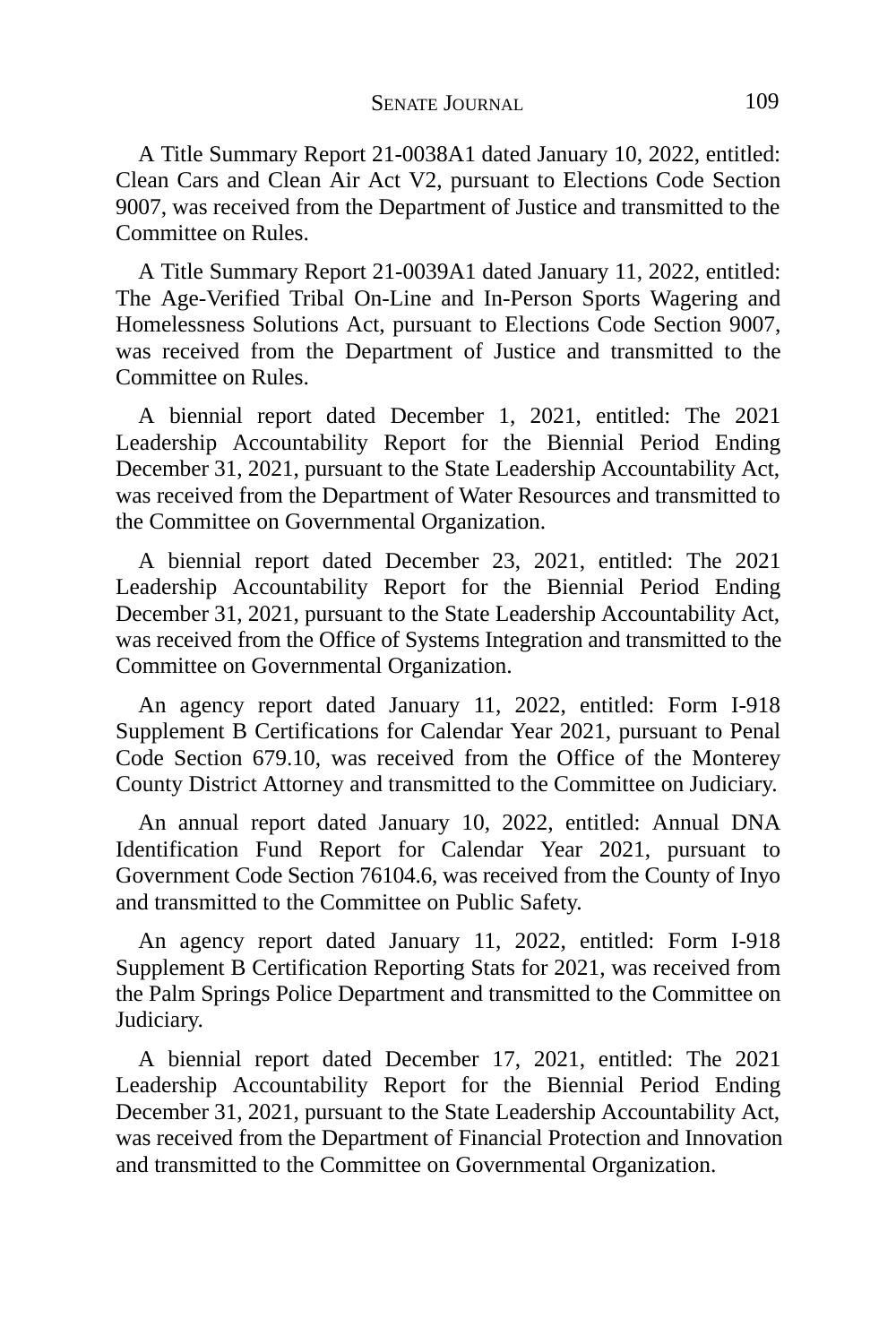An agency report dated February 1, 2022, entitled: Report of Court Reporter Fees Collected and Expenditures for Court Reporter Services in Superior Court Civil Proceedings for 2020–21, pursuant to Government Code Section 68086(f), was received from the Judicial Council of California and transmitted to the Committee on Budget and Fiscal Review.

An agency report dated January 13, 2022, entitled: U Visa Form I-918 Supplement B Certifications for 2021, pursuant to Penal Code Section 679.10, was received from the Oxnard Police Department and transmitted to the Committee on Judiciary.

An agency report dated January 12, 2022, entitled: Form I-918 Supplement B Certification, pursuant to Penal Code Section 679.10, was received from the Office of the Merced County District Attorney and transmitted to the Committee on Judiciary.

An annual report dated December 27, 2021, entitled: Children's Hospital Program of 2004, 2008, and 2018, pursuant to Government Code Section 16724.4, was received from the California Health Facilities Financing Authority and transmitted to the Committee on Budget and Fiscal Review.

An agency report dated January 3, 2022, entitled: Form I-918 Supplement B Certifications for Calendar Year 2021, pursuant to Penal Code Section 679.10, was received from the Marin County District Attorney's Office and transmitted to the Committee on Judiciary.

An agency report dated December 27, 2021, entitled: Form I-918 Supplement B Certifications for 2021, pursuant to Penal Code Section 679.10, was received from the Orange County Sheriff's Department and transmitted to the Committee on Judiciary.

An agency report dated December 20, 2021, entitled: U Visa Certification Requests, pursuant to Penal Code Section 679.10, was received from the City of Simi Valley and transmitted to the Committee on Judiciary.

An agency report dated December 27, 2021, entitled: Form I-918 Supplement B Certifications for Calendar Year 2021, was received from the Solano County Superior Court of California and transmitted to the Committee on Judiciary.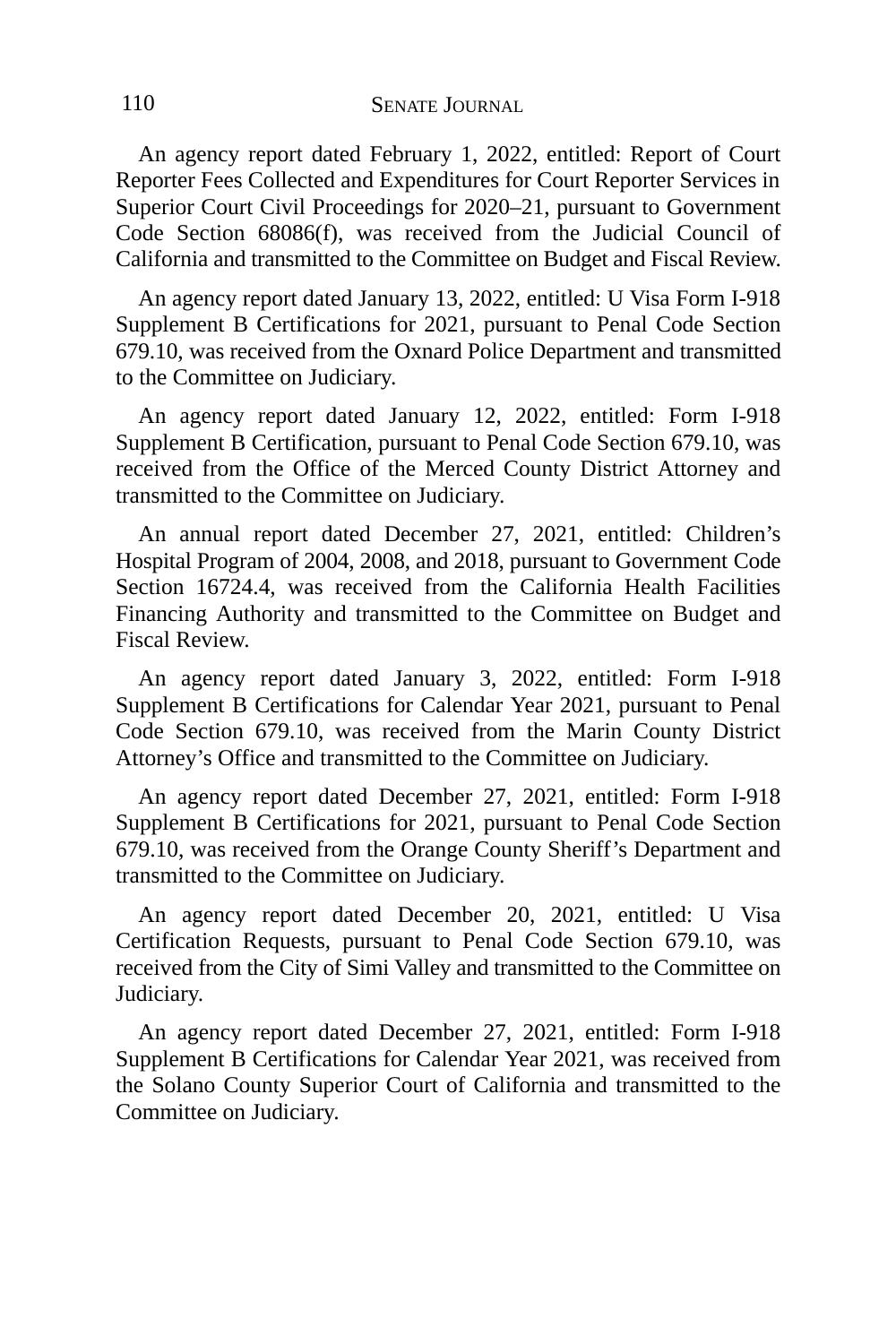An annual report dated January 24, 2022, entitled: Form I-914 and Form I-918 Supplement B Certification Requests for 2021, pursuant to Penal Code Sections 679.11 and 679.10, was received from the Orange County Superior Court of California and transmitted to the Committee on Judiciary.

An agency report dated December 31, 2021, entitled: State Trial Court Electronic Filing and Document Service Accessibility Compliance, pursuant to Code of Civil Procedure Section 1010.6(h)(5)(A), was received from the Judicial Council of California and transmitted to the Committee on Budget and Fiscal Review.

An agency report dated December 31, 2021, entitled: U Visa and T Visa Report, pursuant to Penal Code Sections 679.10 and 679.11, was received from the Santa Clara County Superior Court of California and transmitted to the Committee on Judiciary.

An agency report dated December 27, 2021, entitled: Form I-918 and Form I-914 Supplement B Certifications for Calendar Year 2021, pursuant to Penal Code Sections 679.10 and 679.11, was received from the Montclair Police Department and transmitted to the Committee on Judiciary.

An annual report dated January 14, 2022, entitled: Form I-918 and Form I-914 Supplement B Certification Requests, pursuant to Penal Code Section 679.10, was received from the San Diego County Superior Court of California and transmitted to the Committee on Judiciary.

An agency report dated December 30, 2021, entitled: Surveys of Local Assessment Procedures in the Counties of Alpine, Calaveras, Lassen, Nevada, Orange, San Diego, San Joaquin, Sonoma, and Yuba, pursuant to Government Code Sections 9795 and 15646, was received from the Board of Equalization and transmitted to the Committee on Governance and Finance.

An agency report dated December 30, 2021, entitled: Innovative Programming Grants Summary, pursuant to Penal Code Section 5027, was received from the Department of Corrections and Rehabilitation and transmitted to the Committee on Budget and Fiscal Review.

An annual report dated December 28, 2021, entitled: 2021 Annual Report, pursuant to Vehicle Code Section 2905, was received from the Office of Traffic Safety and transmitted to the Committee on Transportation.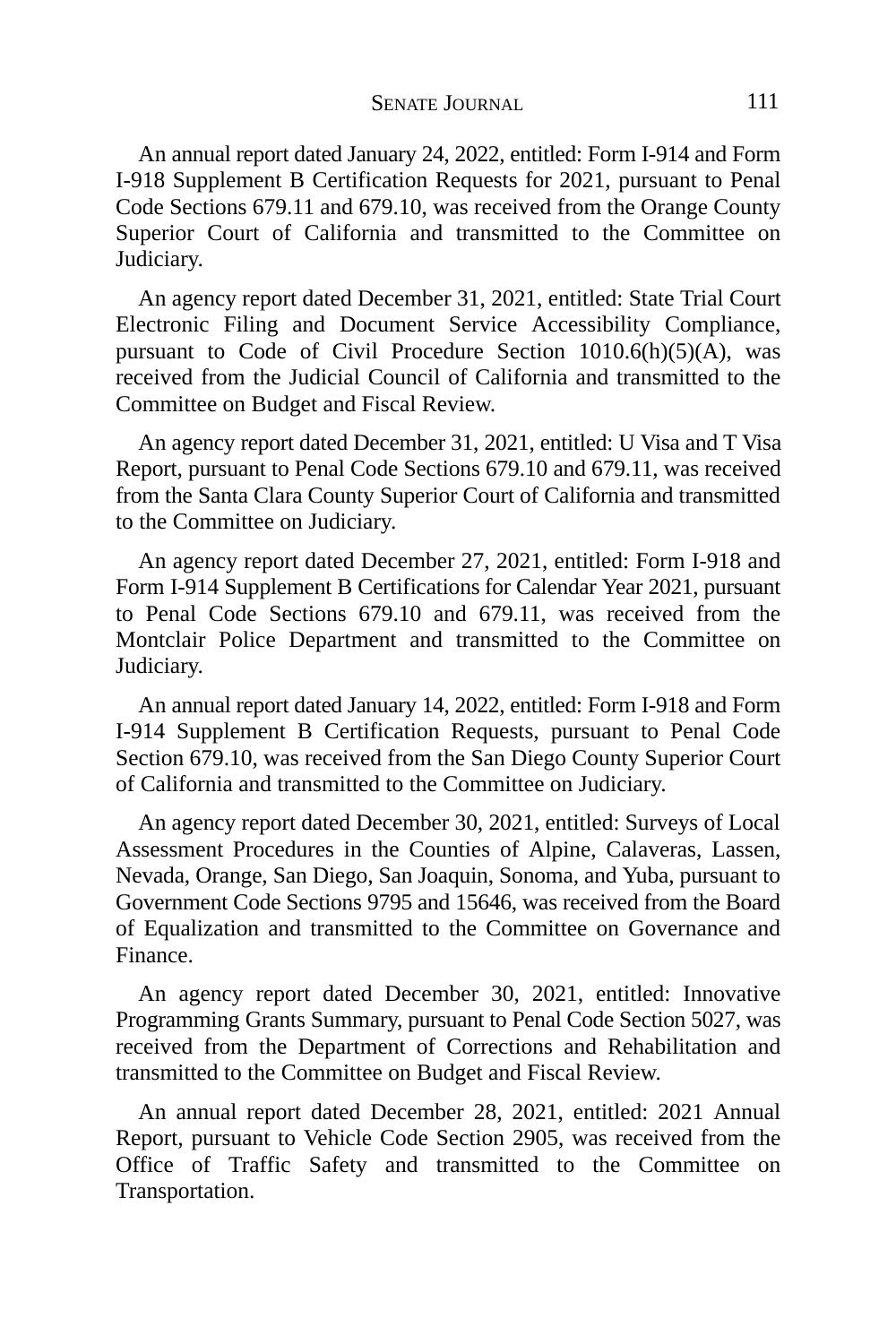An audit report dated January 20, 2022, entitled: Judicial Council of California, Fiscal Compliance Audit Program for July 1, 2019 to June 30, 2020, pursuant to Government Code Section 77206(i)(1), was received from the Office of the State Controller and transmitted to the Committee on Budget and Fiscal Review.

An annual report dated January 11, 2022, entitled: Criminal History Impact on EMT Certification 2020, pursuant to Health and Safety Code Section 1797.229 (Assembly Bill 2293, Chapter 342, Statutes of 2018), was received from the Emergency Medical Services Authority and transmitted to the Committee on Health.

A biennial report dated December 6, 2021, entitled: The 2021 Leadership Accountability Report for the Biennial Period Ending December 31, 2021, pursuant to the State Leadership Accountability Act, was received from the State Independent Living Council and transmitted to the Committee on Governmental Organization.

An annual report dated December 30, 2021, entitled: 2021 Annual Report, pursuant to Government Code Section 68661(l), was received from the Habeas Corpus Resource Center and transmitted to the Committee on Public Safety.

An annual report dated January 29, 2022, entitled: San Francisco Housing Conservatorship Preliminary Evaluation Report, pursuant to Senate Bill 40 (Chapter 467, Statutes of 2019), was received from the City and County of San Francisco and transmitted to the Committee on Judiciary.

An annual report dated December 30, 2021, entitled: The College Student Right to Access Act, pursuant to Senate Bill 24 (Chapter 740, Statutes of 2019), was received from the California Commission on the Status of Women and Girls and transmitted to the Committee on Health.

An agency report dated December 30, 2021, entitled: January 2022 Report—Investment in Mental Health Wellness Grant Program for Children and Youth, pursuant to Senate Bill 833 (Chapter 30, Statutes of 2016), was received from the California Health Facilities Financing Authority and transmitted to the Committee on Budget and Fiscal Review.

An agency report dated December 29, 2021, entitled: The Pilot Program Regarding County Roads Designated by the Inyo County Board of Supervisors for Combined-Use, pursuant to Vehicle Code Section 38026.1, was received from the County of Inyo and transmitted to the Committee on Transportation.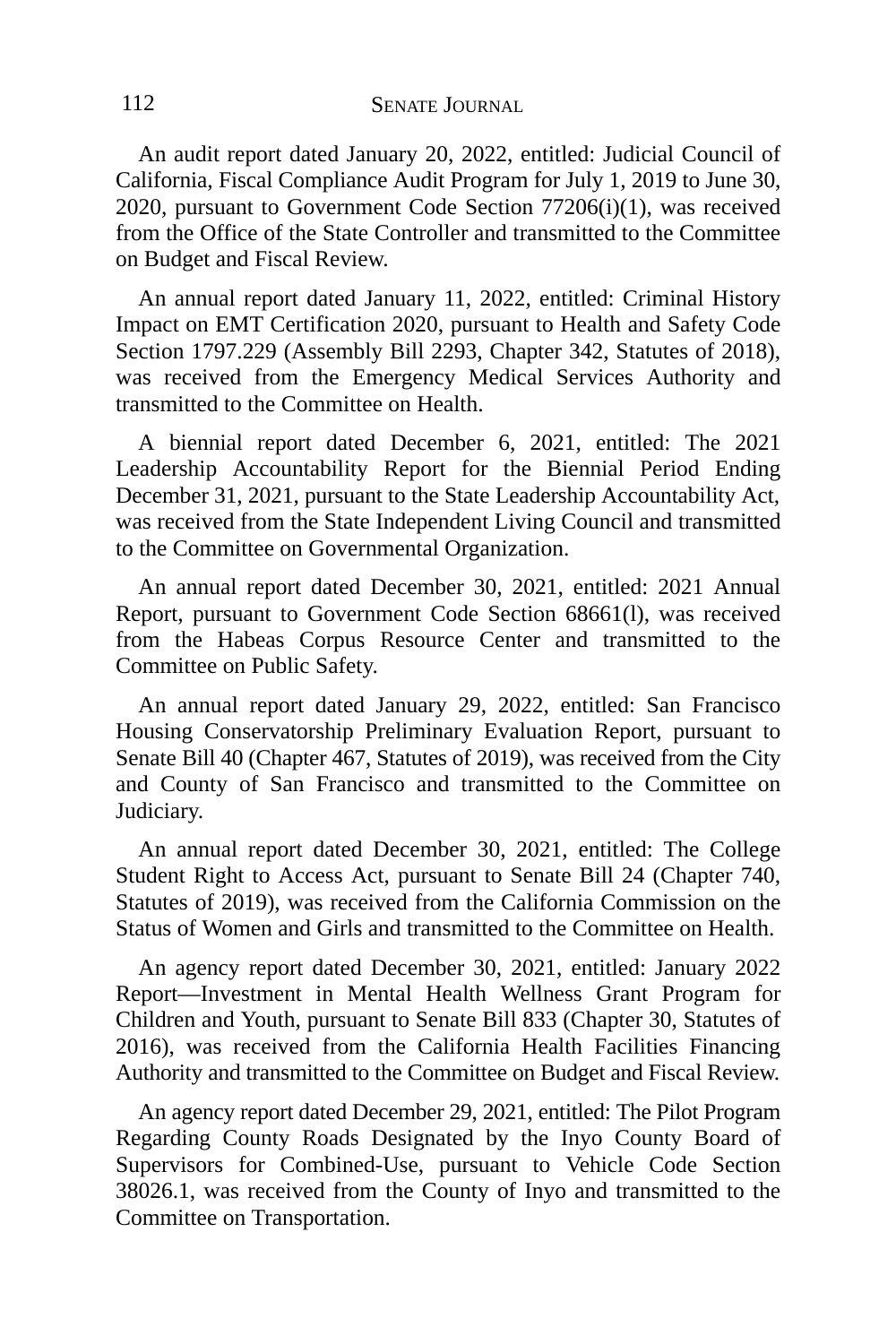An agency report dated January 24, 2022, entitled: The Study to Increase the Number of Claims for the California and Federal Earned Income Tax Credit, pursuant to Senate Bill 1409 (Chapter 114, Statutes of 2020), was received from the Franchise Tax Board and transmitted to the Committee on Governance and Finance.

An annual report dated January 24, 2022, entitled: Form I-914 and Form I-918 Supplement B Certification Requests for 2021, pursuant to Penal Code Sections 679.11 and 679.10, was received from the Monterey County Superior Court of California and transmitted to the Committee on Judiciary.

An annual report dated January 3, 2022, entitled: The Formation, Administration, and Disposition of the Wildfire Fund, pursuant to Public Utilities Code Section 3287, was received from the California Earthquake Authority and transmitted to the Committee on Energy, Utilities and Communications.

An annual report dated December 31, 2021, entitled: U Visa Form I-918 Supplement B Certifications, pursuant to Penal Code Section 679.10, was received from the Fresno City Police Department and transmitted to the Committee on Judiciary.

A biennial report dated December 15, 2021, entitled: The 2021 Leadership Accountability Report for the Biennial Period Ending December 31, 2021, pursuant to the State Leadership Accountability Act, was received from the California Housing Finance Agency and transmitted to the Committee on Governmental Organization.

A biennial report dated December 21, 2021, entitled: The 2021 Leadership Accountability Report for the Biennial Period Ending December 31, 2021, pursuant to the State Leadership Accountability Act, was received from the Fair Political Practices Commission and transmitted to the Committee on Governmental Organization.

A biennial report dated December 22, 2021, entitled: The 2021 Leadership Accountability Report for the Biennial Period Ending December 31, 2021, pursuant to the State Leadership Accountability Act, was received from the California African-American Museum and transmitted to the Committee on Governmental Organization.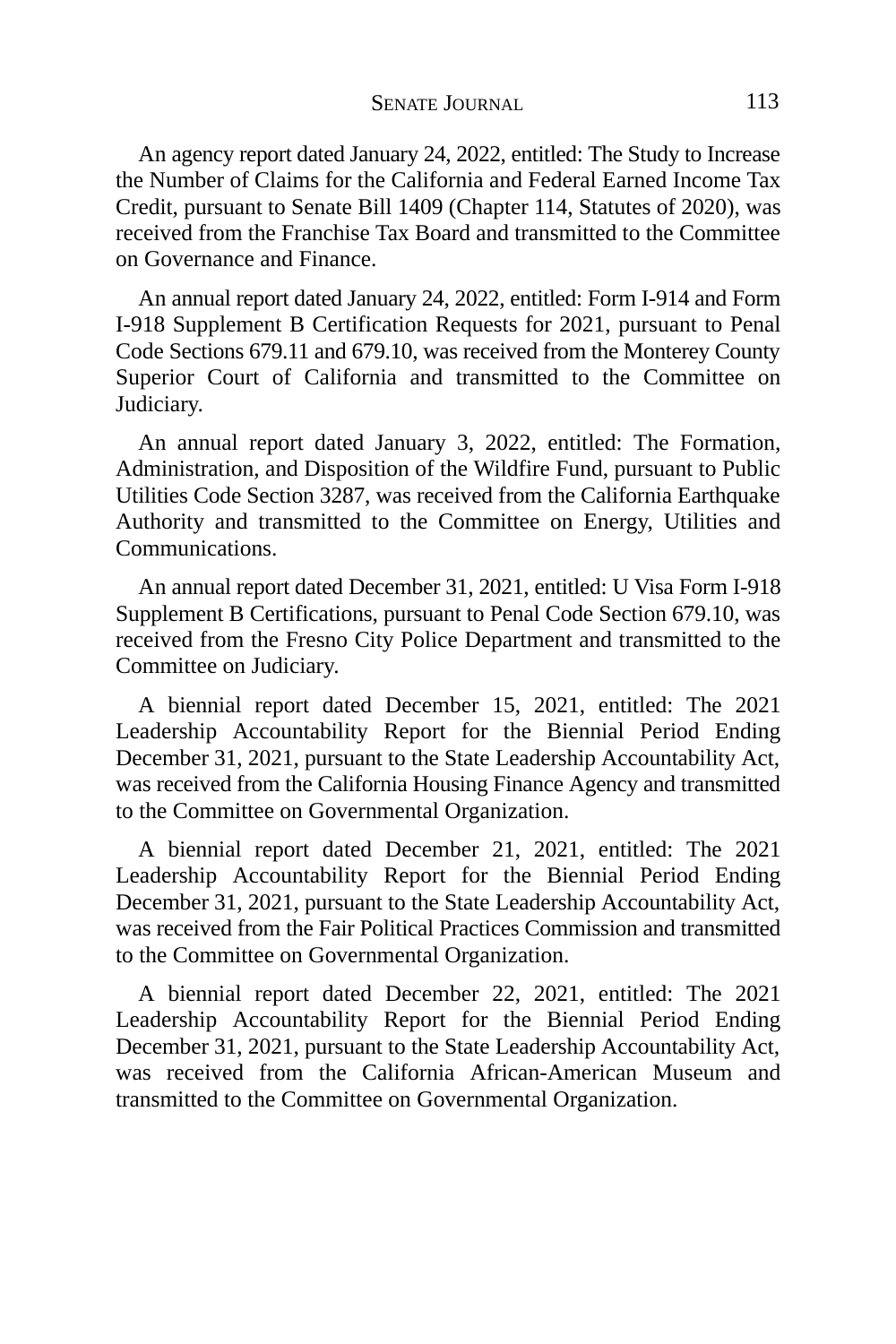An agency report dated January 18, 2022, entitled: 2022 OAL Determination No. 1 (OAL File No. CTU2021-0706-01) Issued in Response to a Petition Alleging that the Department of Corrections and Rehabilitation has Issued, Utilized, Enforced, or Attempted to Enforce an Underground Regulation, pursuant to Government Code Section 11340.5(c)(2), was received from the Office of Administrative Law and transmitted to the Committee on Governmental Organization.

A biennial report dated November 30, 2021, entitled: The 2021 Leadership Accountability Report for the Biennial Period Ending December 31, 2021, pursuant to the State Leadership Accountability Act, was received from the Department of General Services and transmitted to the Committee on Governmental Organization.

A biennial report dated December 3, 2021, entitled: The 2021 Leadership Accountability Report for the Biennial Period Ending December 31, 2021, pursuant to the State Leadership Accountability Act, was received from the California Gambling Control Commission and transmitted to the Committee on Governmental Organization.

An annual report dated December 28, 2021, entitled: California Rules of Court, Rule 10.75 (Meetings of Advisory Bodies), pursuant to the Supplemental Report of the Budget Package of 2013–14, was received from the Judicial Council of California and transmitted to the Committee on Budget and Fiscal Review.

An agency report dated January 21, 2022, entitled: Form I-918 Supplement B Certifications for Calendar Year 2021, pursuant to Penal Code Section 679.10, was received from the Salinas Police Department and transmitted to the Committee on Judiciary.

A biennial report dated December 30, 2021, entitled: The 2021 Leadership Accountability Report for the Biennial Period Ending December 31, 2021, pursuant to the State Leadership Accountability Act, was received from the California Coastal Commission and transmitted to the Committee on Governmental Organization.

A biennial report dated December 22, 2021, entitled: The 2021 Leadership Accountability Report for the Biennial Period Ending December 31, 2021, pursuant to the State Leadership Accountability Act, was received from the Department of Conservation and transmitted to the Committee on Governmental Organization.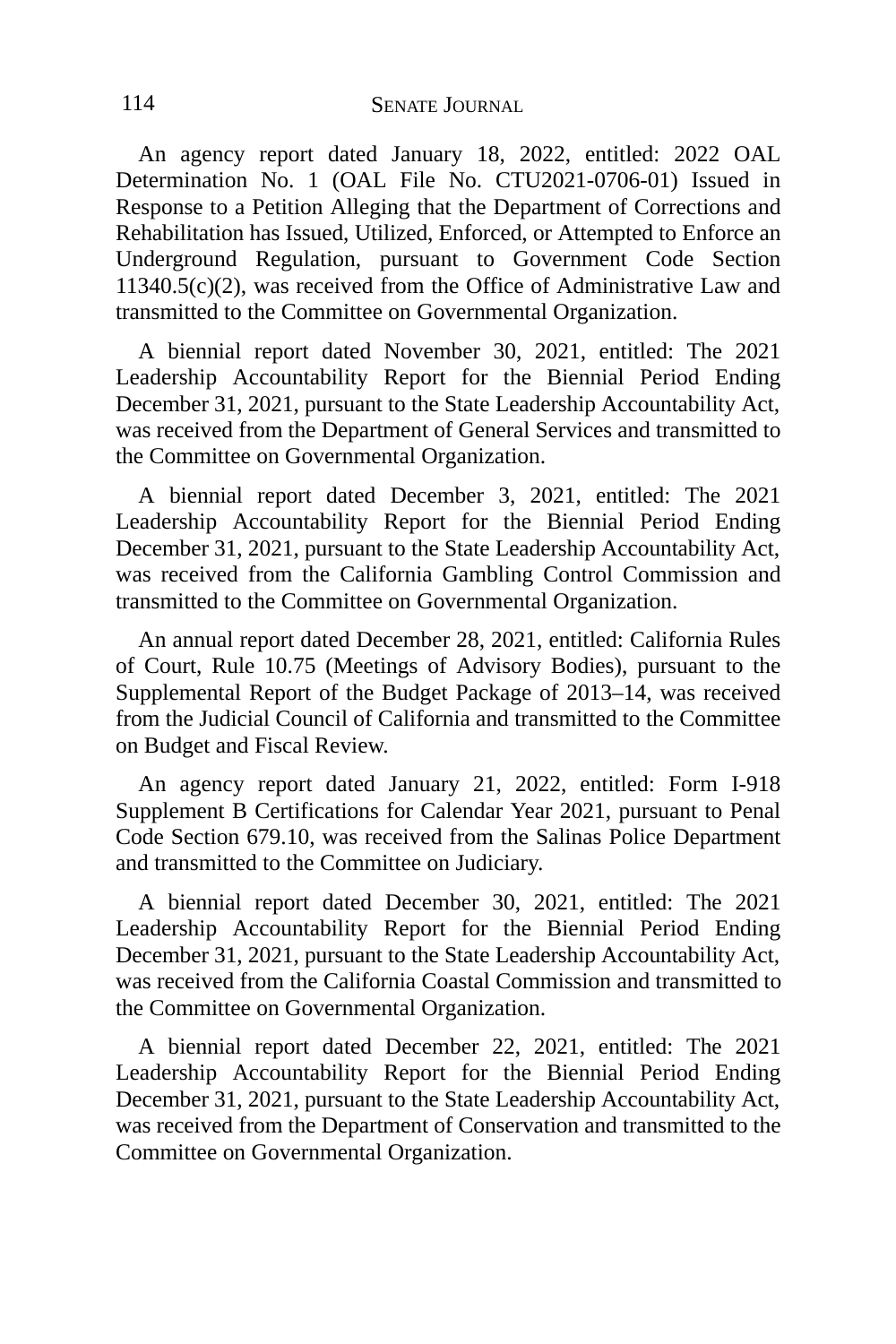A biennial report dated December 29, 2021, entitled: The 2021 Leadership Accountability Report for the Biennial Period Ending December 31, 2021, pursuant to the State Leadership Accountability Act, was received from the California Conservation Corps and transmitted to the Committee on Governmental Organization.

An annual report dated January 20, 2022, entitled: California Prison Industry Authority Report for Fiscal Year 2020–21, pursuant to Penal Code Section 2808(k), was received from the California Prison Industry Authority and transmitted to the Committee on Judiciary.

A biennial report dated December 15, 2021, entitled: The 2021 Leadership Accountability Report for the Biennial Period Ending December 31, 2021, pursuant to the State Leadership Accountability Act, was received from the Department of Forestry and Fire Protection and transmitted to the Committee on Governmental Organization.

An agency report dated January 20, 2022, entitled: Form I-918 Supplement B Certifications for 2021, pursuant to Penal Code Section 679.10, was received from the Office of the Placer County District Attorney and transmitted to the Committee on Judiciary.

An agency report dated January 27, 2022, entitled: Form I-914 and Form I-918 Supplement B Certifications for the Year Ended December 31, 2021, pursuant to Penal Code Sections 679.11 and 679.10, was received from the Shasta County Superior Court of California and transmitted to the Committee on Judiciary.

A biennial report dated December 29, 2021, entitled: The 2021 Leadership Accountability Report for the Biennial Period Ending December 31, 2021, pursuant to the State Leadership Accountability Act, was received from the Veterinary Medical Board and transmitted to the Committee on Governmental Organization.

A biennial report dated December 24, 2021, entitled: The 2021 Leadership Accountability Report for the Biennial Period Ending December 31, 2021, pursuant to the State Leadership Accountability Act, was received from the Physician Assistant Board and transmitted to the Committee on Governmental Organization.

A biennial report dated December 21, 2021, entitled: The 2021 Leadership Accountability Report for the Biennial Period Ending December 31, 2021, pursuant to the State Leadership Accountability Act, was received from the California State Summer School for the Arts and transmitted to the Committee on Governmental Organization.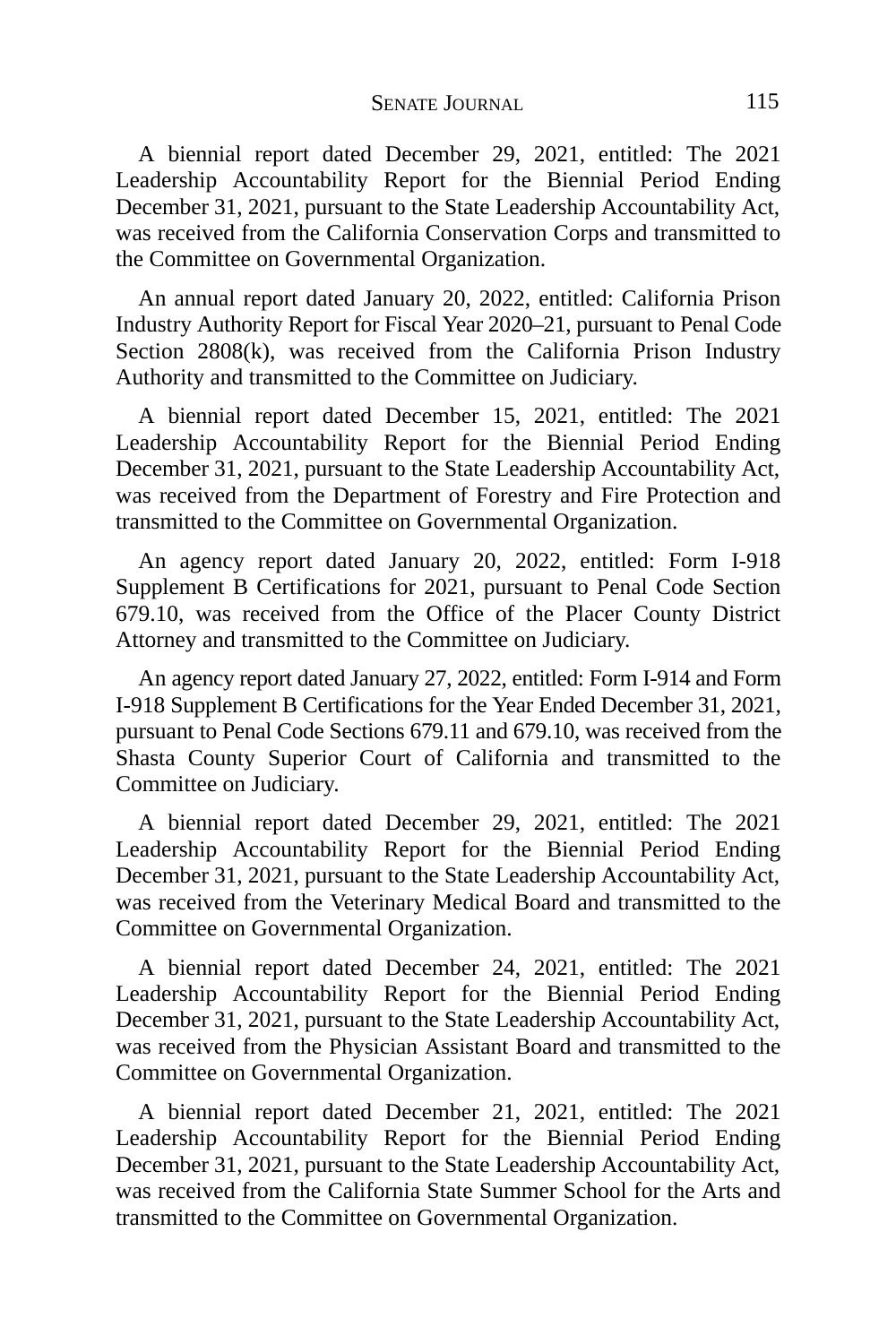A biennial report dated January 13, 2022, entitled: The 2021 Leadership Accountability Report for the Biennial Period Ending December 31, 2021, pursuant to the State Leadership Accountability Act and Government Code Section 13405(b), was received from the Sierra Nevada Conservancy and transmitted to the Committee on Governmental Organization.

A biennial report dated January 20, 2022, entitled: The 2021 Leadership Accountability Report for the Biennial Period Ending December 31, 2021, pursuant to the State Leadership Accountability Act, was received from the California Board of Accountancy and transmitted to the Committee on Governmental Organization.

An agency report dated January 11, 2022, entitled: 2021–27 Capital Financial Plan, was received from the University of California and transmitted to the Committee on Budget and Fiscal Review.

A biennial report dated December 15, 2021, entitled: The 2021 Leadership Accountability Report for the Biennial Period Ending December 31, 2021, pursuant to the State Leadership Accountability Act, was received from the California Government Operations Agency and transmitted to the Committee on Governmental Organization.

An agency report dated January 18, 2022, entitled: U Visa Applications for Calendar Year 2021, pursuant to Penal Code Section 679.10, was received from the City of Anaheim and transmitted to the Committee on Judiciary.

An agency report dated January 7, 2022, entitled: Form I-918 and Form I-914 Supplement B Certifications for 2021, pursuant to Penal Code Sections 679.10 and 679.11, was received from the Department of the Sonoma State University Police Department and transmitted to the Committee on Judiciary.

A biennial report dated January 20, 2022, entitled: The 2021 Leadership Accountability Report for the Biennial Period Ending December 31, 2021, pursuant to the State Leadership Accountability Act, was received from the High-Speed Rail Authority and transmitted to the Committee on Governmental Organization.

A biennial report dated December 30, 2021, entitled: The 2021 Leadership Accountability Report for the Biennial Period Ending December 31, 2021, pursuant to the State Leadership Accountability Act, was received from the Structural Pest Control Board and transmitted to the Committee on Governmental Organization.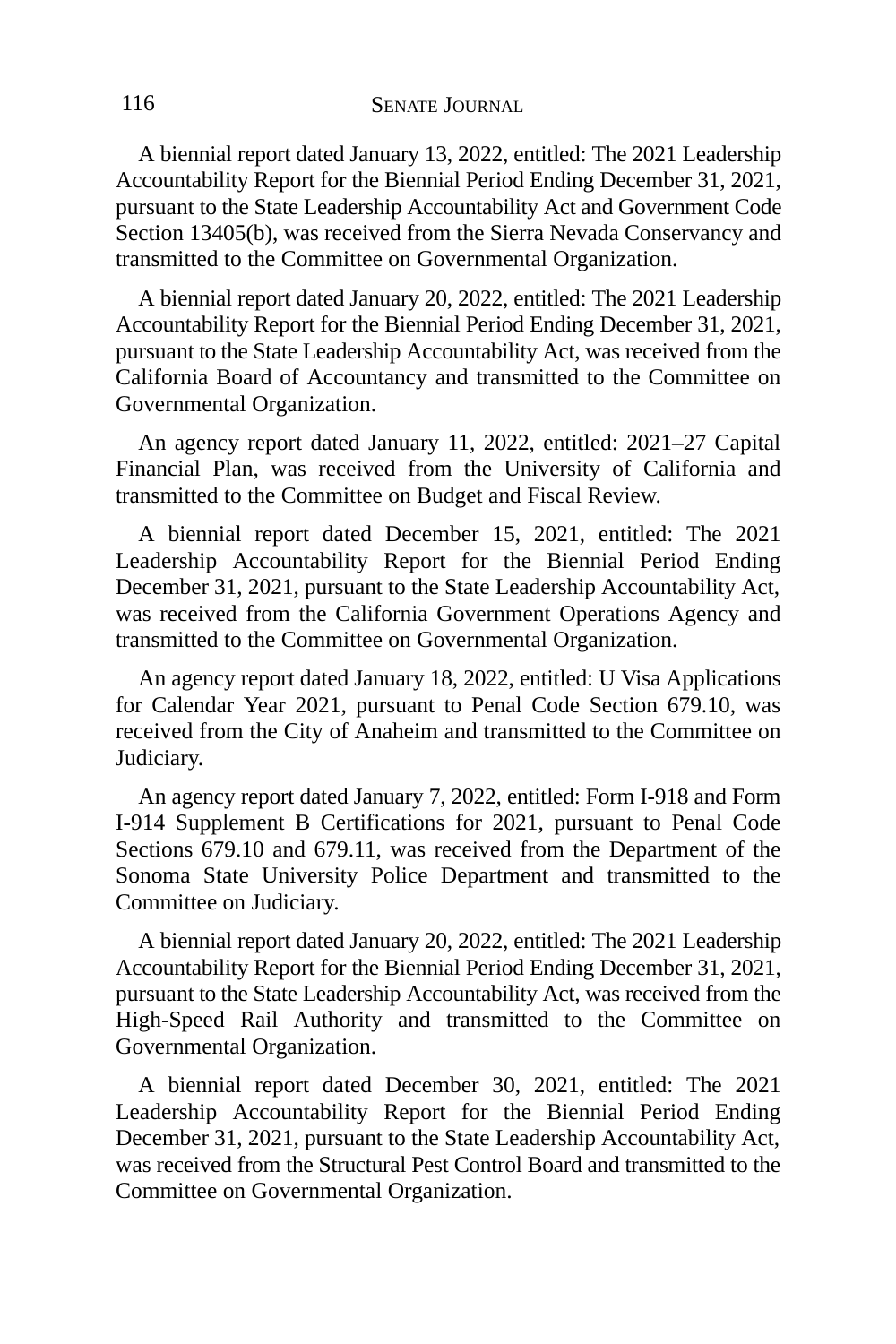A biennial report dated December 31, 2021, entitled: The 2021 Leadership Accountability Report for the Biennial Period Ending December 31, 2021, pursuant to the State Leadership Accountability Act, was received from the California Unemployment Insurance Appeals Board and transmitted to the Committee on Governmental Organization.

A biennial report dated December 28, 2021, entitled: The 2021 Leadership Accountability Report for the Biennial Period Ending December 31, 2021, pursuant to the State Leadership Accountability Act, was received from First 5 California and transmitted to the Committee on Governmental Organization.

A biennial report dated December 31, 2021, entitled: The 2021 Leadership Accountability Report for the Biennial Period Ending December 31, 2021, pursuant to the State Leadership Accountability Act, was received from the California Highway Patrol and transmitted to the Committee on Governmental Organization.

A biennial report dated January 24, 2022, entitled: The 2021 Leadership Accountability Report for the Biennial Period Ending December 31, 2021, pursuant to the State Leadership Accountability Act, was received from the Board for Professional Engineers, Land Surveyors, and Geologists and transmitted to the Committee on Governmental Organization.

A biennial report dated January 28, 2022, entitled: The 2021 Leadership Accountability Report for the Biennial Period Ending December 31, 2021, pursuant to the State Leadership Accountability Act, was received from the California Board of Architectural Examiners and transmitted to the Committee on Governmental Organization.

A biennial report dated January 21, 2022, entitled: The 2021 Leadership Accountability Report for the Biennial Period Ending December 31, 2021, pursuant to the State Leadership Accountability Act, was received from the Department of Veterans Affairs and transmitted to the Committee on Governmental Organization.

A biennial report dated January 20, 2022, entitled: The 2021 Leadership Accountability Report for the Biennial Period Ending December 31, 2021, pursuant to the State Leadership Accountability Act, was received from the Franchise Tax Board and transmitted to the Committee on Governmental Organization.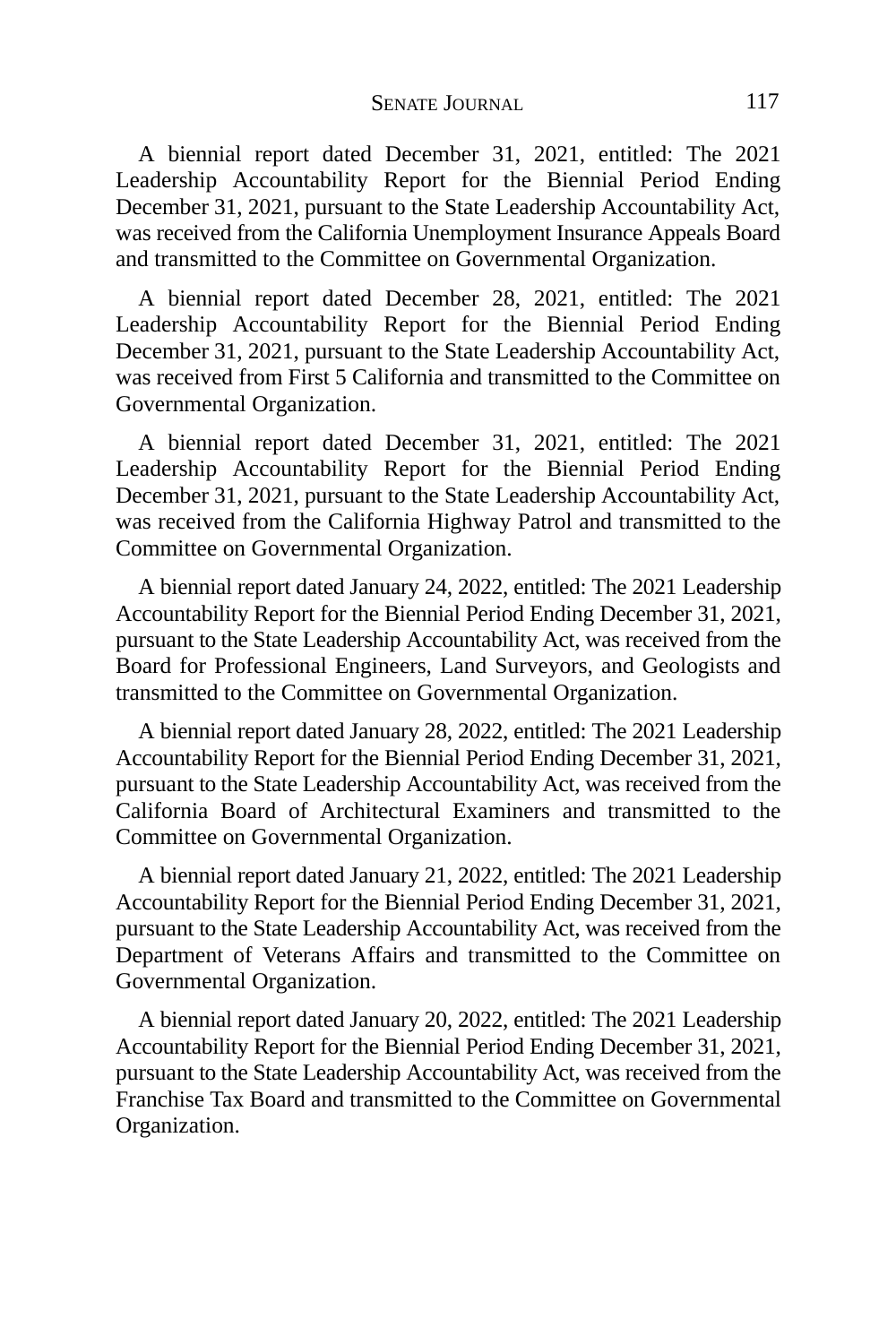A biennial report dated January 21, 2022, entitled: The 2021 Leadership Accountability Report for the Biennial Period Ending December 31, 2021, pursuant to the State Leadership Accountability Act, was received from the Board of Equalization and transmitted to the Committee on Governmental Organization.

A biennial report dated January 25, 2022, entitled: The 2021 Leadership Accountability Report for the Biennial Period Ending December 31, 2021, pursuant to the State Leadership Accountability Act, was received from the California State Transportation Agency and transmitted to the Committee on Governmental Organization.

A biennial report dated December 22, 2021, entitled: The 2021 Leadership Accountability Report for the Biennial Period Ending December 31, 2021, pursuant to the State Leadership Accountability Act, was received from the Department of Health Care Services and transmitted to the Committee on Governmental Organization.

A biennial report dated December 28, 2021, entitled: The 2021 Leadership Accountability Report for the Biennial Period Ending December 31, 2021, pursuant to the State Leadership Accountability Act, was received from the Board of Registered Nursing and transmitted to the Committee on Governmental Organization.

An agency report dated January 31, 2022, entitled: Petitions for U Nonimmigrant Status Form I-918 and Petitions for T Nonimmigrant Status Form I-914 for Calendar Year 2021, was received from the Riverside County Sheriff's Department and transmitted to the Committee on Judiciary.

A biennial report dated December 14, 2021, entitled: The 2021 Leadership Accountability Report for the Biennial Period Ending December 31, 2021, pursuant to the State Leadership Accountability Act, was received from the State Council on Developmental Disabilities and transmitted to the Committee on Governmental Organization.

An audit report dated January 4, 2022, entitled: California State Auditor Report 2021-039: FI\$Cal Status, California's New, Centralized Fiscal System Will Miss Its Completion Target Again While Agencies Still Struggle to Use the New Technology, was received from the Office of the California State Auditor and transmitted to the Committee on Rules.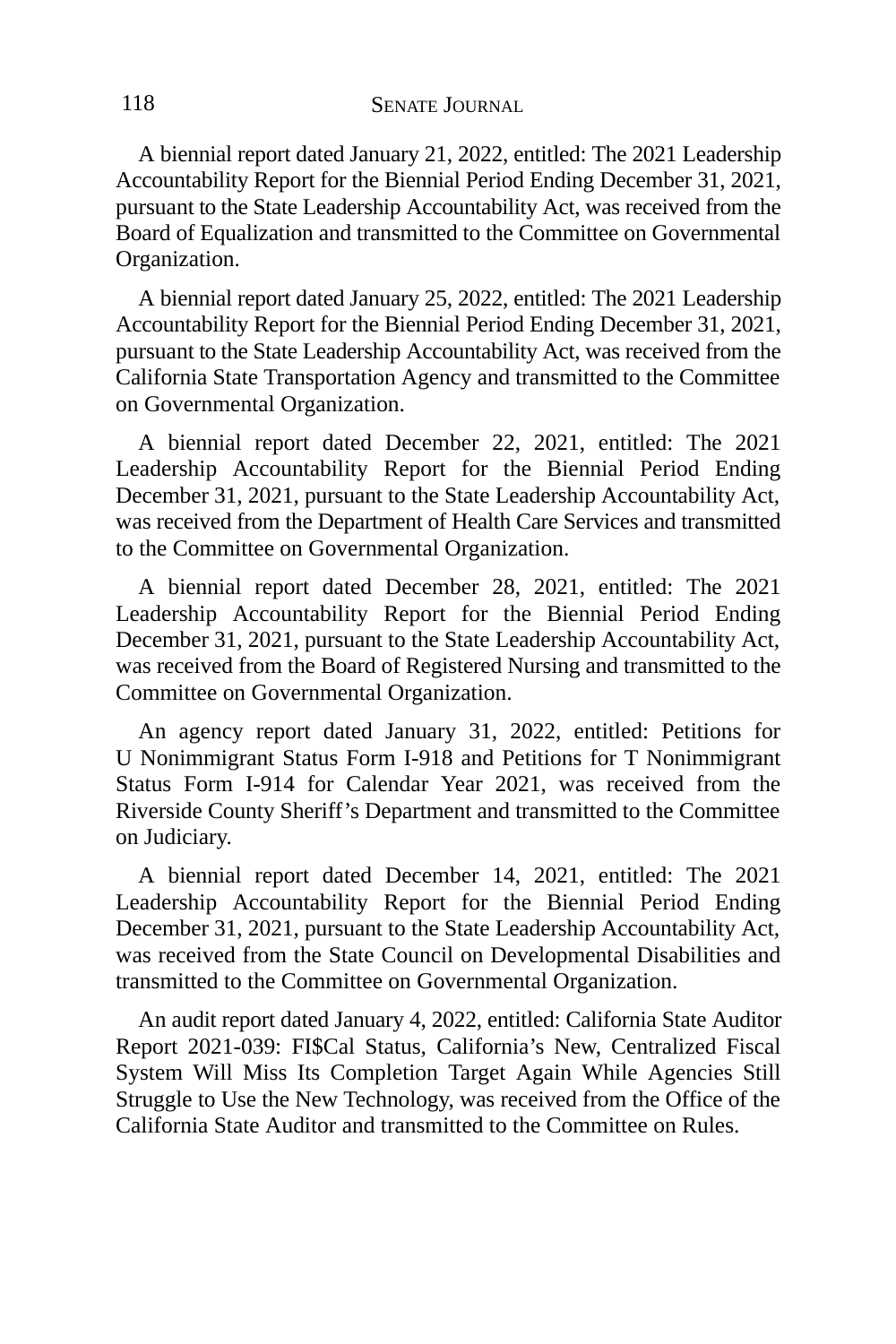An annual report dated January 4, 2022, entitled: Assessing California's Climate Policies—Agriculture, pursuant to Health and Safety Code Section 38592.6 (Assembly Bill 398, Chapter 135, Statutes of 2017), was received from the Legislative Analyst's Office and transmitted to the Committee on Environmental Quality.

A biennial report dated December 30, 2021, entitled: The 2021 Leadership Accountability Report for the Biennial Period Ending December 31, 2021, pursuant to the State Leadership Accountability Act, was received from the Department of Finance and transmitted to the Committee on Governmental Organization.

An annual report dated January 7, 2022, entitled: 2021 Activities and Operations of the California Uniform Construction Cost Accounting Commission, pursuant to Public Contract Code Section 22017(d), was received from the California Uniform Construction Cost Accounting Commission and transmitted to the Committee on Governance and Finance.

A biennial report dated December 17, 2021, entitled: The 2021 Leadership Accountability Report for the Biennial Period Ending December 31, 2021, pursuant to the State Leadership Accountability Act, was received from the Office of the Inspector General and transmitted to the Committee on Governmental Organization.

An annual report dated December 31, 2021, entitled: 2020 Activities of the Division of Occupational Safety and Health and the Bureau of Investigations, pursuant to Labor Code Section 6330, was received from the Department of Industrial Relations and transmitted to the Committee on Labor, Public Employment and Retirement.

A biennial report dated December 21, 2021, entitled: The 2021 Leadership Accountability Report for the Biennial Period Ending December 31, 2021, pursuant to the State Leadership Accountability Act, was received from the Board of Behavioral Sciences and transmitted to the Committee on Governmental Organization.

A biennial report dated December 20, 2021, entitled: The 2021 Leadership Accountability Report for the Biennial Period Ending December 31, 2021, pursuant to the State Leadership Accountability Act, was received from the Department of Food and Agriculture and transmitted to the Committee on Governmental Organization.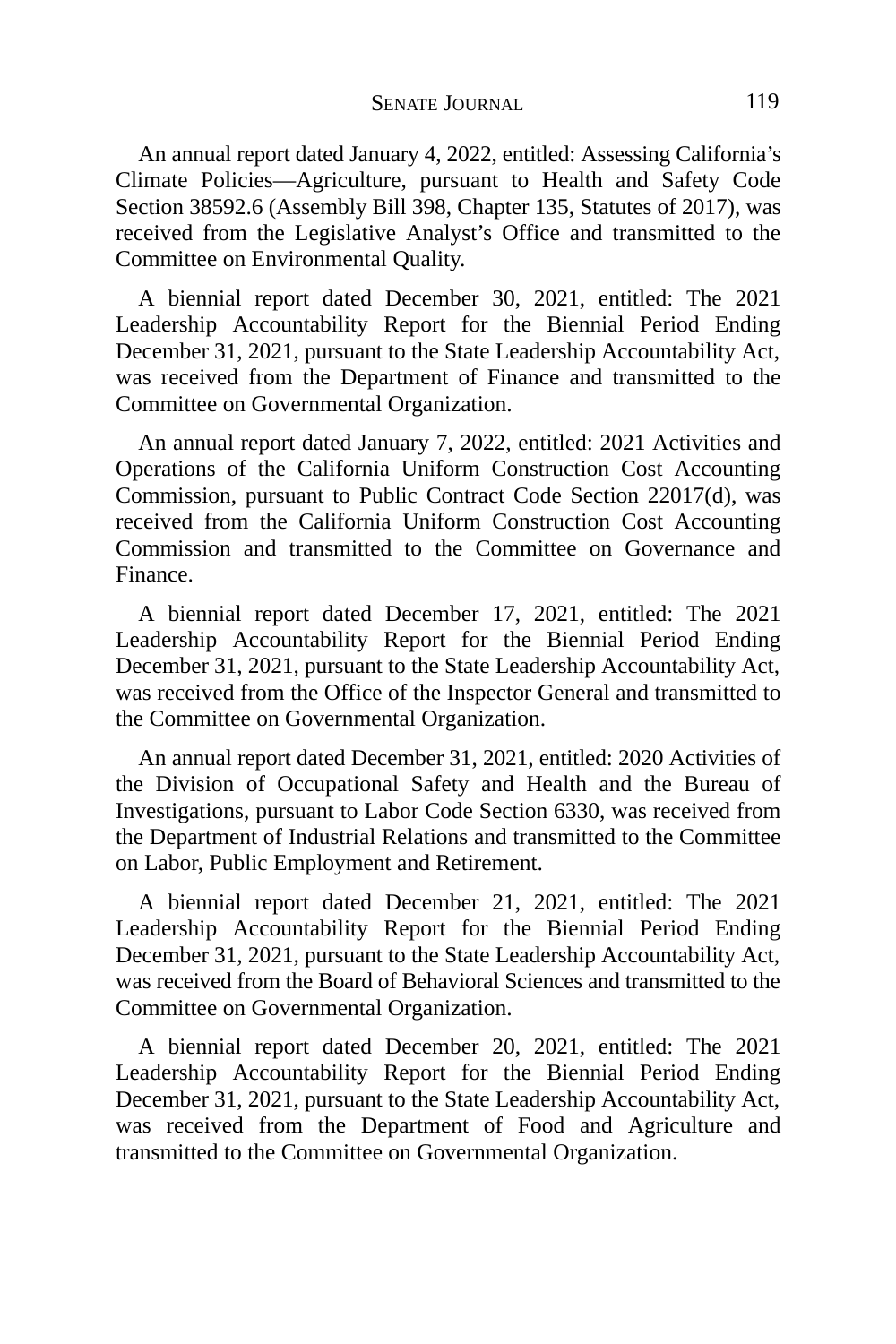A biennial report dated December 17, 2021, entitled: The 2021 Leadership Accountability Report for the Biennial Period Ending December 31, 2021, pursuant to the State Leadership Accountability Act, was received from the Public Utilities Commission and transmitted to the Committee on Governmental Organization.

A biennial report dated December 21, 2021, entitled: The 2021 Leadership Accountability Report for the Biennial Period Ending December 31, 2021, pursuant to the State Leadership Accountability Act, was received from the Board of Chiropractic Examiners and transmitted to the Committee on Governmental Organization.

A biennial report dated December 21, 2021, entitled: The 2021 Leadership Accountability Report for the Biennial Period Ending December 31, 2021, pursuant to the State Leadership Accountability Act, was received from the Department of Justice and transmitted to the Committee on Governmental Organization.

An agency report dated January 10, 2022, entitled: Statistics Regarding the Workload of the Fair Political Practices Commission for Calendar Year 2021, pursuant to the Budget Act of 2021 (Chapter 21, Statutes of 2021 and Item 8620-001-0001), was received from the Fair Political Practices Commission and transmitted to the Committee on Budget and Fiscal Review.

An annual report dated January 10, 2022, entitled: Address Confidentiality Program Safe at Home 2021 Summary of Statistics, pursuant to Government Code Sections 6210 and 6216, was received from the Secretary of State and transmitted to the Committee on Judiciary.

A biennial report dated December 21, 2021, entitled: The 2021 Leadership Accountability Report for the Biennial Period Ending December 31, 2021, pursuant to the State Leadership Accountability Act, was received from the Cannabis Control Appeals Panel and transmitted to the Committee on Governmental Organization.

An agency report dated January 10, 2022, entitled: Bringing Coverage within Reach: Promoting California Marketplace Affordability and Improving Access to Care in 2023 and Beyond, pursuant to Government Code Section 100520.5, was received from Covered California and transmitted to the Committee on Budget and Fiscal Review.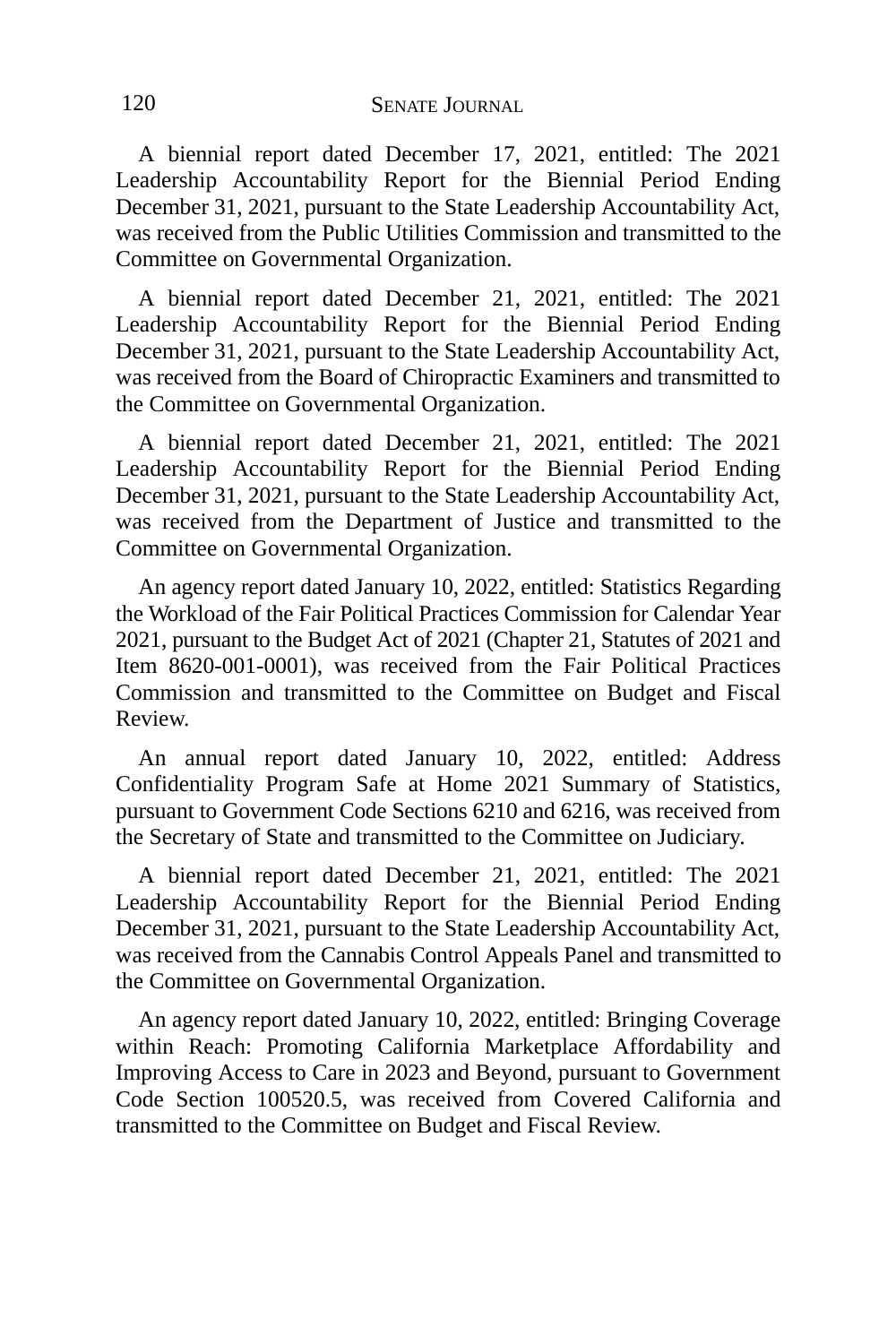A biennial report dated December 16, 2021, entitled: The 2021 Leadership Accountability Report for the Biennial Period Ending December 31, 2021, pursuant to the State Leadership Accountability Act, was received from the Office of Administrative Law and transmitted to the Committee on Governmental Organization.

A biennial report dated December 27, 2021, entitled: The 2021 Leadership Accountability Report for the Biennial Period Ending December 31, 2021, pursuant to the State Leadership Accountability Act, was received from the California State Lottery Commission and transmitted to the Committee on Governmental Organization.

A biennial report dated December 8, 2021, entitled: The 2021 Leadership Accountability Report for the Biennial Period Ending December 31, 2021, pursuant to the State Leadership Accountability Act, was received from the Office of the State Controller and transmitted to the Committee on Governmental Organization.

A biennial report dated December 15, 2021, entitled: The 2021 Leadership Accountability Report for the Biennial Period Ending December 31, 2021, pursuant to the State Leadership Accountability Act, was received from the Natural Resources Agency and transmitted to the Committee on Governmental Organization.

A biennial report dated December 23, 2021, entitled: The 2021 Leadership Accountability Report for the Biennial Period Ending December 31, 2021, pursuant to the State Leadership Accountability Act, was received from the Department of Industrial Relations and transmitted to the Committee on Governmental Organization.

A biennial report dated December 23, 2021, entitled: The 2021 Leadership Accountability Report for the Biennial Period Ending December 31, 2021, pursuant to the State Leadership Accountability Act, was received from the Board of Governors of the California Community Colleges and transmitted to the Committee on Governmental Organization.

A biennial report dated December 13, 2021, entitled: The 2021 Leadership Accountability Report for the Biennial Period Ending December 31, 2021, pursuant to the State Leadership Accountability Act, was received from the California Department of Human Resources and transmitted to the Committee on Governmental Organization.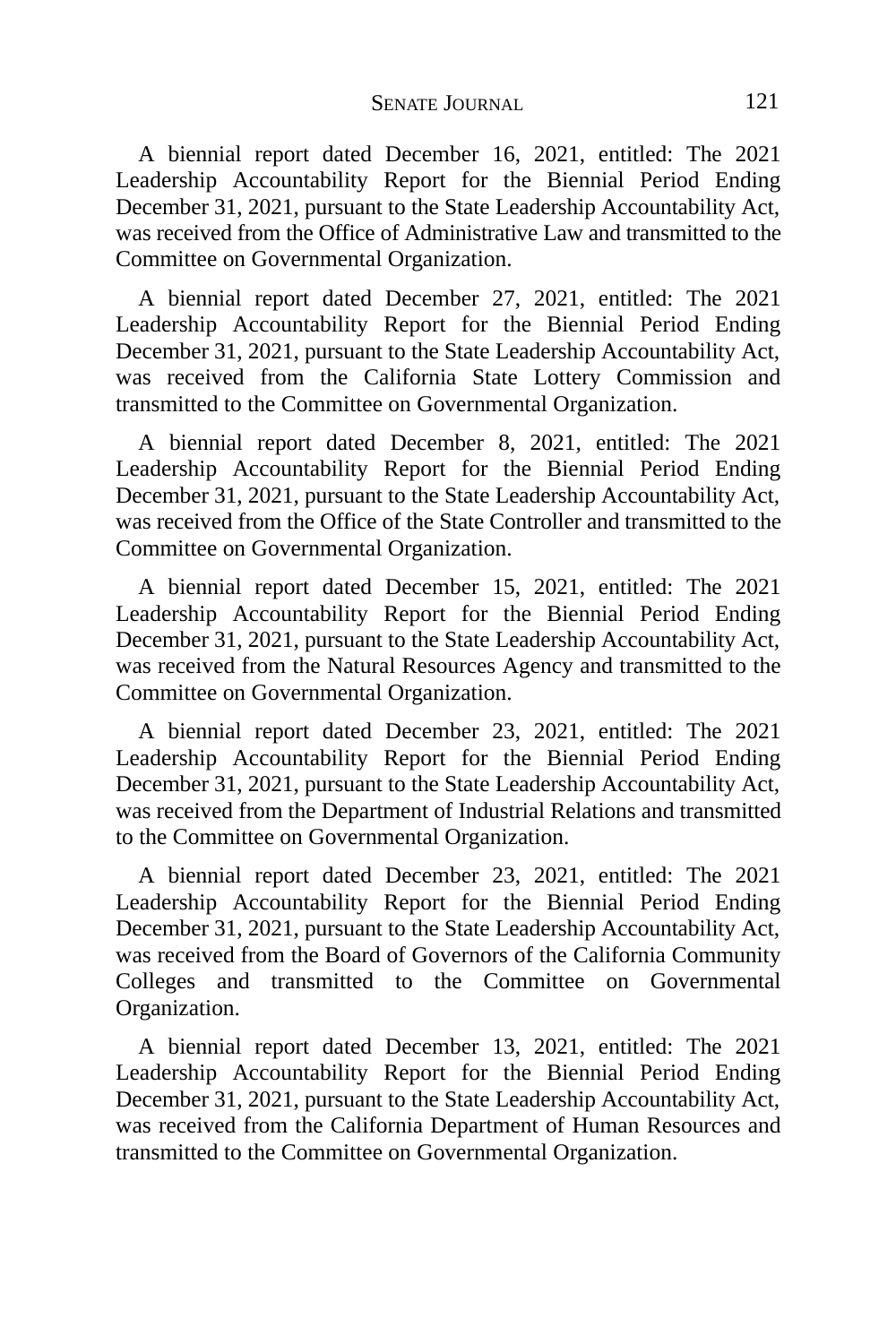A biennial report dated December 14, 2021, entitled: The 2021 Leadership Accountability Report for the Biennial Period Ending December 31, 2021, pursuant to the State Leadership Accountability Act, was received from the Mental Health Services Oversight and Accountability Commission and transmitted to the Committee on Governmental Organization.

A biennial report dated December 21, 2021, entitled: The 2021 Leadership Accountability Report for the Biennial Period Ending December 31, 2021, pursuant to the State Leadership Accountability Act, was received from the Board of Podiatric Medicine and transmitted to the Committee on Governmental Organization.

An agency report dated January 12, 2022, entitled: Instructions for Obtaining Bond Expenditure Information in lieu of a published State General Obligation Bond Measures for the School Facility Program, pursuant to Government Code Section 16724.4, was received from the Department of General Services and transmitted to the Committee on Governmental Organization.

An annual report dated January 12, 2022, entitled: Drug Manufacturing, Medical Device Manufacturing, and Home Medical Device Retailer Licensing Costs and Fee Analysis for 2022, pursuant to Health and Safety Code Section 111656.1(e), was received from the Department of Public Health and transmitted to the Committee on Health.

An audit report dated January 13, 2022, entitled: California State Auditor Report 2021-302: Judicial Branch Procurement, The Judicial Council of California Complies With State Procurement Requirements, was received from the Office of the California State Auditor and transmitted to the Committee on Rules.

A biennial report dated December 21, 2021, entitled: The 2021 Leadership Accountability Report for the Biennial Period Ending December 31, 2021, pursuant to the State Leadership Accountability Act, was received from the Medical Board of California and transmitted to the Committee on Governmental Organization.

An annual report dated January 14, 2022, entitled: Annual Progress of the Statewide Energy Partnership Program, pursuant to Education Code Sections 92493 to 92496 (Senate Bill 85, Chapter 23, Statutes of 2017), was received from the University of California and transmitted to the Committee on Budget and Fiscal Review.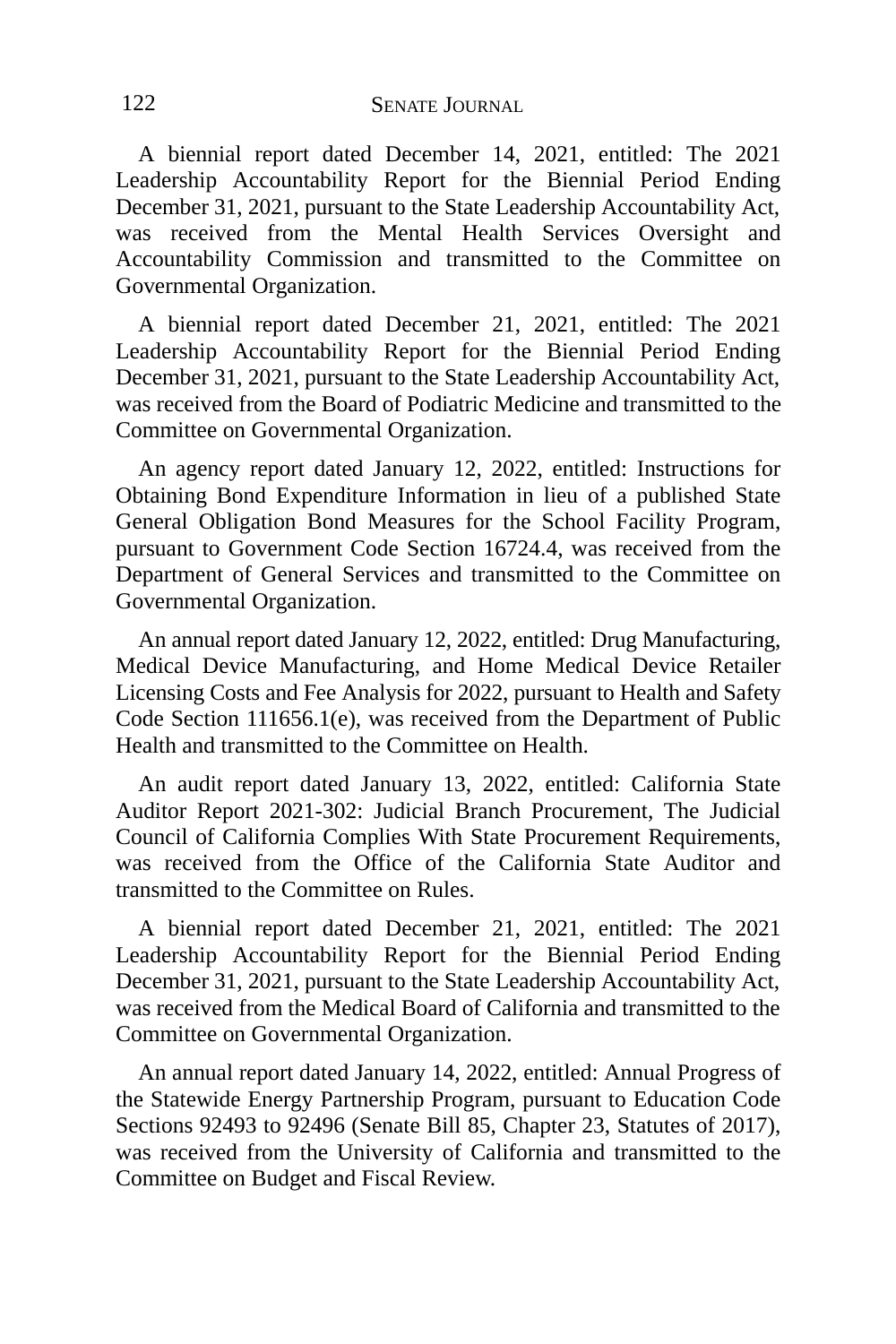An agency report dated January 14, 2022, entitled: The 2020 California State Employee Total Compensation Report for State Employee Bargaining Units 2, 9, 10, 12, 13, and 18, pursuant to Government Code Section 19826(a) and (c), was received from the California Department of Human Resources and transmitted to the Committee on Judiciary.

An annual report dated January 14, 2022, entitled: 2021 Green Building Standards Code Report, pursuant to Health and Safety Code Section 17928(b), was received from the Department of Housing and Community Development and transmitted to the Committee on Governmental Organization.

An annual report dated January 14, 2022, entitled: 2021 Contracting Out for Services at Newly Developed Facilities, pursuant to Education Code Section 92611.9, was received from the University of California and transmitted to the Committee on Budget and Fiscal Review.

An audit report dated January 18, 2022, entitled: California State Auditor Report 2021-602: State High Risk Update—Information Security, The California Department of Technology's Inadequate Oversight Limits the State's Ability to Ensure Information Security, was received from the Office of the California State Auditor and transmitted to the Committee on Rules.

An annual report dated January 14, 2022, entitled: 2020–21 Annual Report, pursuant to Public Resources Code Section 2717, was received from the State Mining and Geology Board and transmitted to the Committee on Natural Resources and Water.

An annual report dated January 14, 2022, entitled: Annual Progress of the Statewide Energy Partnership Program—List of Completed Projects, pursuant to Education Code Sections 92493 to 92496 (Senate Bill 85, Chapter 23, Statutes of 2017), was received from the University of California and transmitted to the Committee on Budget and Fiscal Review.

A biennial report dated December 16, 2021, entitled: The 2021 Leadership Accountability Report for the Biennial Period Ending December 31, 2021, pursuant to the State Leadership Accountability Act, was received from the California Science Center and transmitted to the Committee on Governmental Organization.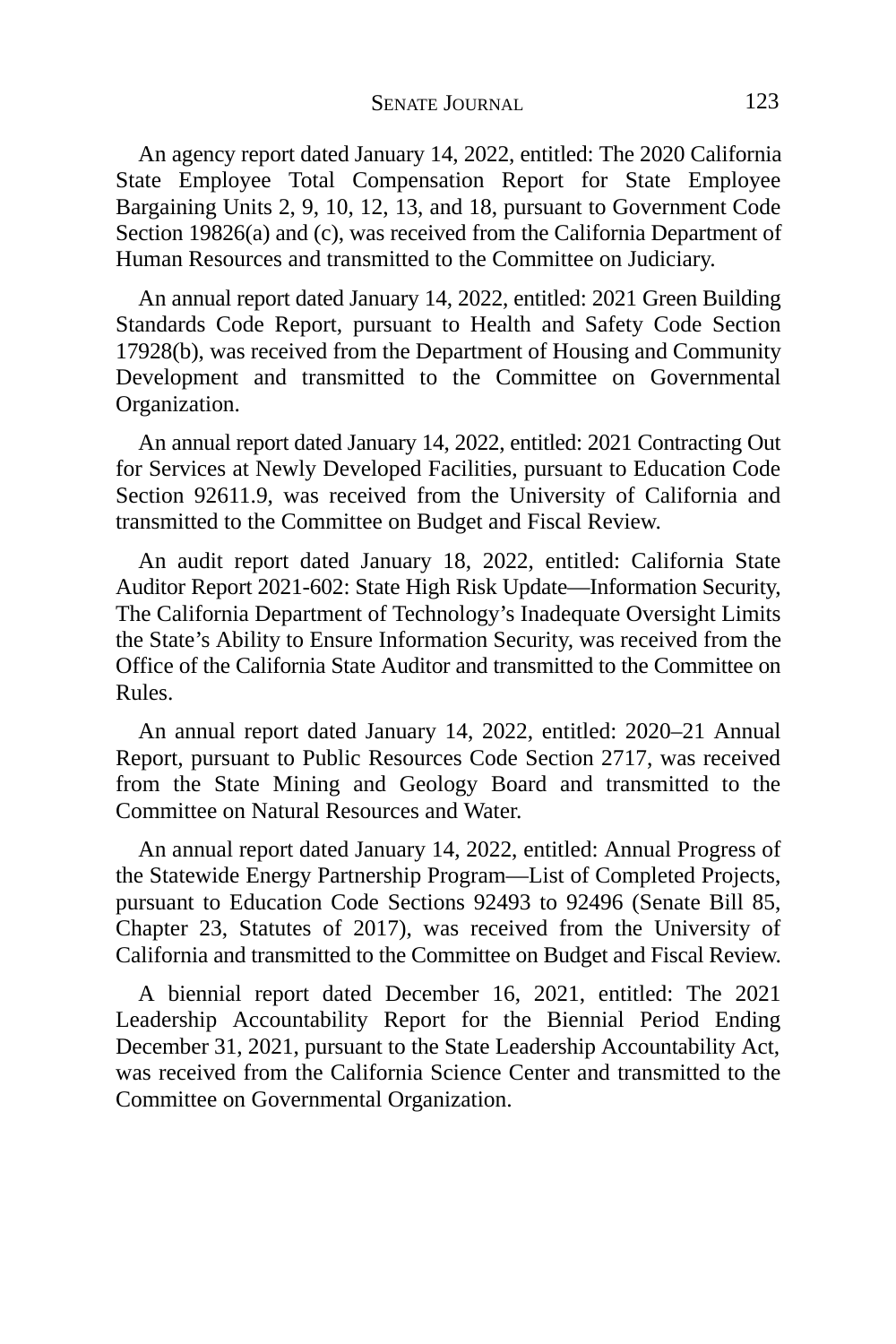An annual report dated January 10, 2022, entitled: California Children's Services Program Report for 2020, pursuant to Welfare and Institutions Code Section 14093.06(e), was received from the Department of Health Care Services and transmitted to the Committee on Budget and Fiscal Review.

A biennial report dated December 24, 2021, entitled: The 2021 Leadership Accountability Report for the Biennial Period Ending December 31, 2021, pursuant to the State Leadership Accountability Act, was received from the California Commission on Aging and transmitted to the Committee on Governmental Organization.

A biennial report dated December 17, 2021, entitled: The 2021 Leadership Accountability Report for the Biennial Period Ending December 31, 2021, pursuant to the State Leadership Accountability Act, was received from the Commission on Peace Officer Standards and Training and transmitted to the Committee on Governmental Organization.

A biennial report dated December 22, 2021, entitled: The 2021 Leadership Accountability Report for the Biennial Period Ending December 31, 2021, pursuant to the State Leadership Accountability Act, was received from the Board of Psychology and transmitted to the Committee on Governmental Organization.

An annual report dated January 19, 2022, entitled: Senate Bill 92 Report to the Legislature on Implementation of the Volkswagen Settlement Consent Decree, Appendix C, and Appendix D, pursuant to Health and Safety Code Section 39614, was received from the Air Resources Board and transmitted to the Committee on Budget and Fiscal Review.

A biennial report dated December 29, 2021, entitled: The 2021 Leadership Accountability Report for the Biennial Period Ending December 31, 2021, pursuant to the State Leadership Accountability Act, was received from the Dental Board of California and transmitted to the Committee on Governmental Organization.

An annual report dated January 19, 2022, entitled: Enhanced Treatment Program Pilot Evaluation, Findings and Recommendations, pursuant to Welfare and Institutions Code Section 4145 (Assembly Bill 1340, Chapter 718, Statutes of 2014), was received from the Department of State Hospitals and transmitted to the Committee on Health.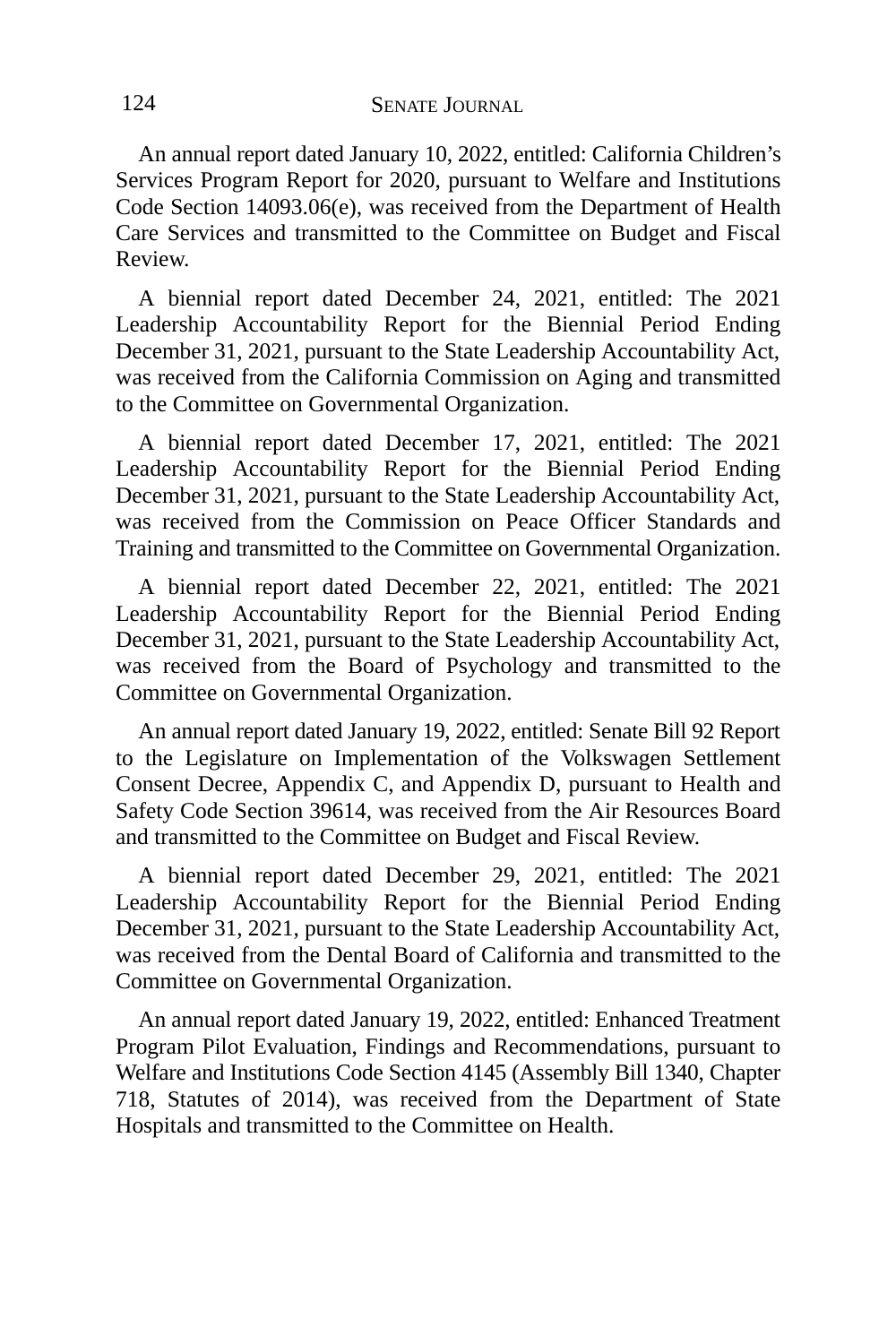A biennial report dated December 21, 2021, entitled: The 2021 Leadership Accountability Report for the Biennial Period Ending December 31, 2021, pursuant to the State Leadership Accountability Act, was received from the State Athletic Commission and transmitted to the Committee on Governmental Organization.

A biennial report dated December 30, 2021, entitled: The 2021 Leadership Accountability Report for the Biennial Period Ending December 31, 2021, pursuant to the State Leadership Accountability Act, was received from the Office of the State Public Defender and transmitted to the Committee on Governmental Organization.

A biennial report dated December 27, 2021, entitled: The 2021 Leadership Accountability Report for the Biennial Period Ending December 31, 2021, pursuant to the State Leadership Accountability Act, was received from the Department of Public Health and transmitted to the Committee on Governmental Organization.

A biennial report dated December 14, 2021, entitled: The 2021 Leadership Accountability Report for the Biennial Period Ending December 31, 2021, pursuant to the State Leadership Accountability Act, was received from the Department of Motor Vehicles and transmitted to the Committee on Governmental Organization.

A biennial report dated December 16, 2021, entitled: The 2021 Leadership Accountability Report for the Biennial Period Ending December 31, 2021, pursuant to the State Leadership Accountability Act, was received from the Santa Monica Mountains Conservancy and transmitted to the Committee on Governmental Organization.

A biennial report dated December 24, 2021, entitled: The 2021 Leadership Accountability Report for the Biennial Period Ending December 31, 2021, pursuant to the State Leadership Accountability Act, was received from the Agricultural Labor Relations Board and transmitted to the Committee on Governmental Organization.

A biennial report dated December 24, 2021, entitled: The 2021 Leadership Accountability Report for the Biennial Period Ending December 31, 2021, pursuant to the State Leadership Accountability Act, was received from the Office of Environmental Health Hazard Assessment and transmitted to the Committee on Governmental Organization.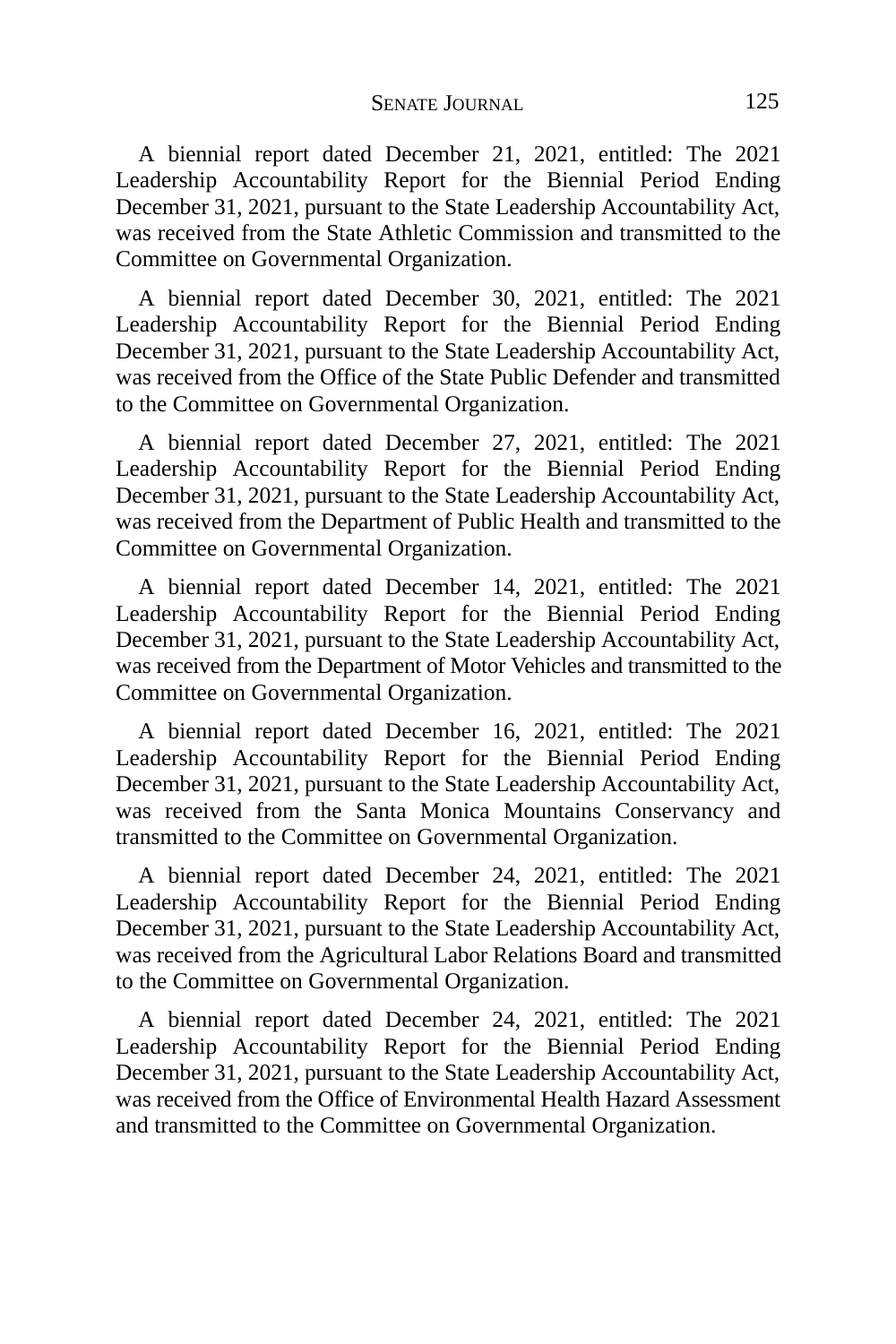A biennial report dated December 29, 2021, entitled: The 2021 Leadership Accountability Report for the Biennial Period Ending December 31, 2021, pursuant to the State Leadership Accountability Act, was received from the Wildlife Conservation Board and transmitted to the Committee on Governmental Organization.

A biennial report dated December 21, 2021, entitled: The 2021 Leadership Accountability Report for the Biennial Period Ending December 31, 2021, pursuant to the State Leadership Accountability Act, was received from the Speech-Language Pathology and Audiology and Hearing Aid Dispensers Board and transmitted to the Committee on Governmental Organization.

A biennial report dated December 24, 2021, entitled: The 2021 Leadership Accountability Report for the Biennial Period Ending December 31, 2021, pursuant to the State Leadership Accountability Act, was received from the Osteopathic Medical Board of California and transmitted to the Committee on Governmental Organization.

A biennial report dated December 16, 2021, entitled: The 2021 Leadership Accountability Report for the Biennial Period Ending December 31, 2021, pursuant to the State Leadership Accountability Act, was received from the Public Employees' Retirement System and transmitted to the Committee on Governmental Organization.

A biennial report dated December 27, 2021, entitled: The 2021 Leadership Accountability Report for the Biennial Period Ending December 31, 2021, pursuant to the State Leadership Accountability Act, was received from the State Board of Optometry and transmitted to the Committee on Governmental Organization.

A biennial report dated December 8, 2021, entitled: The 2021 Leadership Accountability Report for the Biennial Period Ending December 31, 2021, pursuant to the State Leadership Accountability Act, was received from the Education Audit Appeals Panel and transmitted to the Committee on Governmental Organization.

A biennial report dated December 31, 2021, entitled: The 2021 Leadership Accountability Report for the Biennial Period Ending December 31, 2021, pursuant to the State Leadership Accountability Act, was received from the San Francisco Bay Conservation and Development Commission and transmitted to the Committee on Governmental Organization.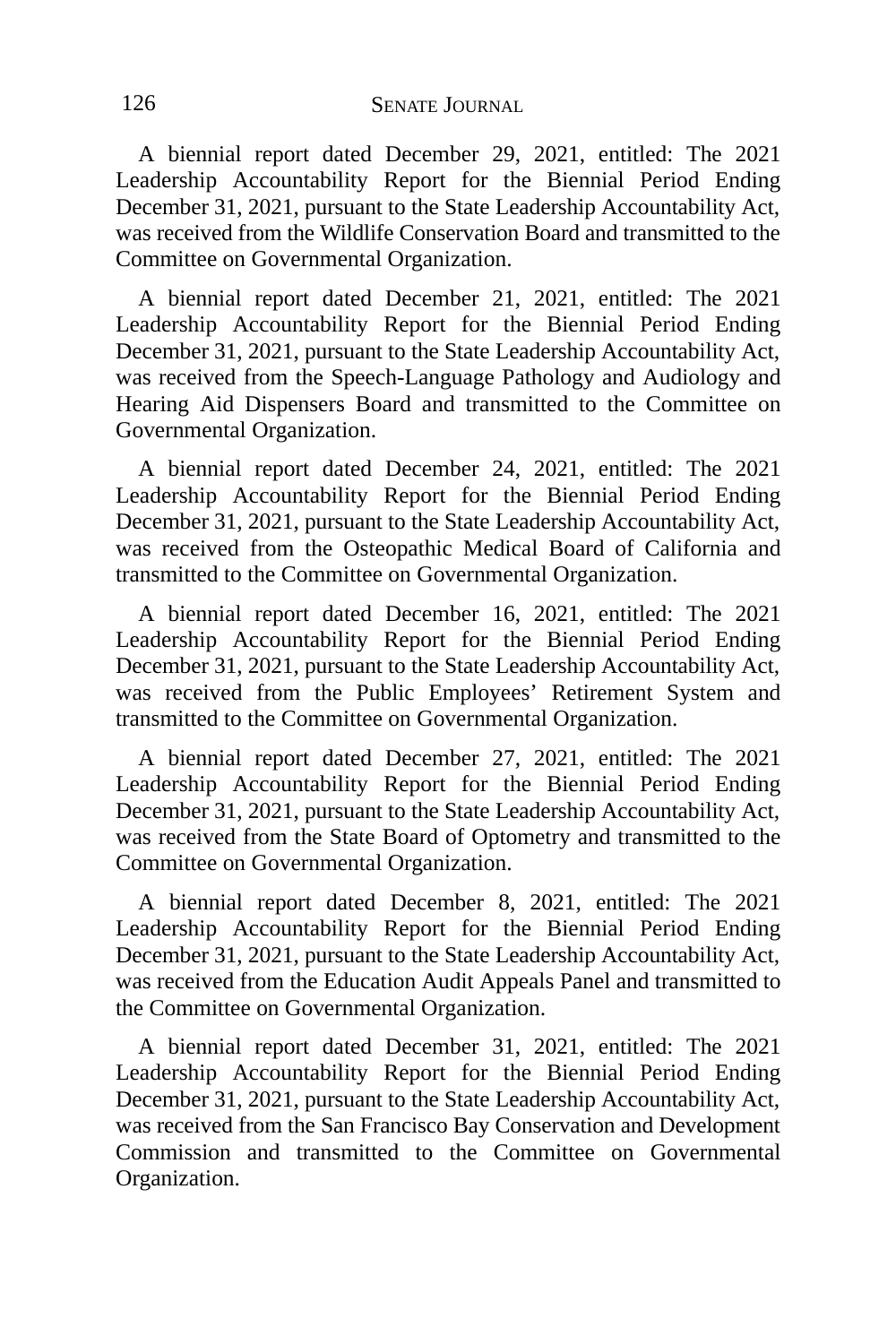A biennial report dated December 27, 2021, entitled: The 2021 Leadership Accountability Report for the Biennial Period Ending December 31, 2021, pursuant to the State Leadership Accountability Act, was received from the Acupuncture Board and transmitted to the Committee on Governmental Organization.

A biennial report dated December 1, 2021, entitled: The 2021 Leadership Accountability Report for the Biennial Period Ending December 31, 2021, pursuant to the State Leadership Accountability Act, was received from the Board of Pilot Commissioners for the Bays of San Francisco, San Pablo, and Suisun and transmitted to the Committee on Governmental Organization.

A biennial report dated December 22, 2021, entitled: The 2021 Leadership Accountability Report for the Biennial Period Ending December 31, 2021, pursuant to the State Leadership Accountability Act, was received from the California Board of Occupational Therapy and transmitted to the Committee on Governmental Organization.

A biennial report dated December 31, 2021, entitled: The 2021 Leadership Accountability Report for the Biennial Period Ending December 31, 2021, pursuant to the State Leadership Accountability Act, was received from the California Prison Industry Authority and transmitted to the Committee on Governmental Organization.

A biennial report dated December 30, 2021, entitled: The 2021 Leadership Accountability Report for the Biennial Period Ending December 31, 2021, pursuant to the State Leadership Accountability Act, was received from the Department of Rehabilitation and transmitted to the Committee on Governmental Organization.

A biennial report dated December 30, 2021, entitled: The 2021 Leadership Accountability Report for the Biennial Period Ending December 31, 2021, pursuant to the State Leadership Accountability Act, was received from the Central Valley Flood Protection Board and transmitted to the Committee on Governmental Organization.

A biennial report dated December 30, 2021, entitled: The 2021 Leadership Accountability Report for the Biennial Period Ending December 31, 2021, pursuant to the State Leadership Accountability Act, was received from the State Lands Commission and transmitted to the Committee on Governmental Organization.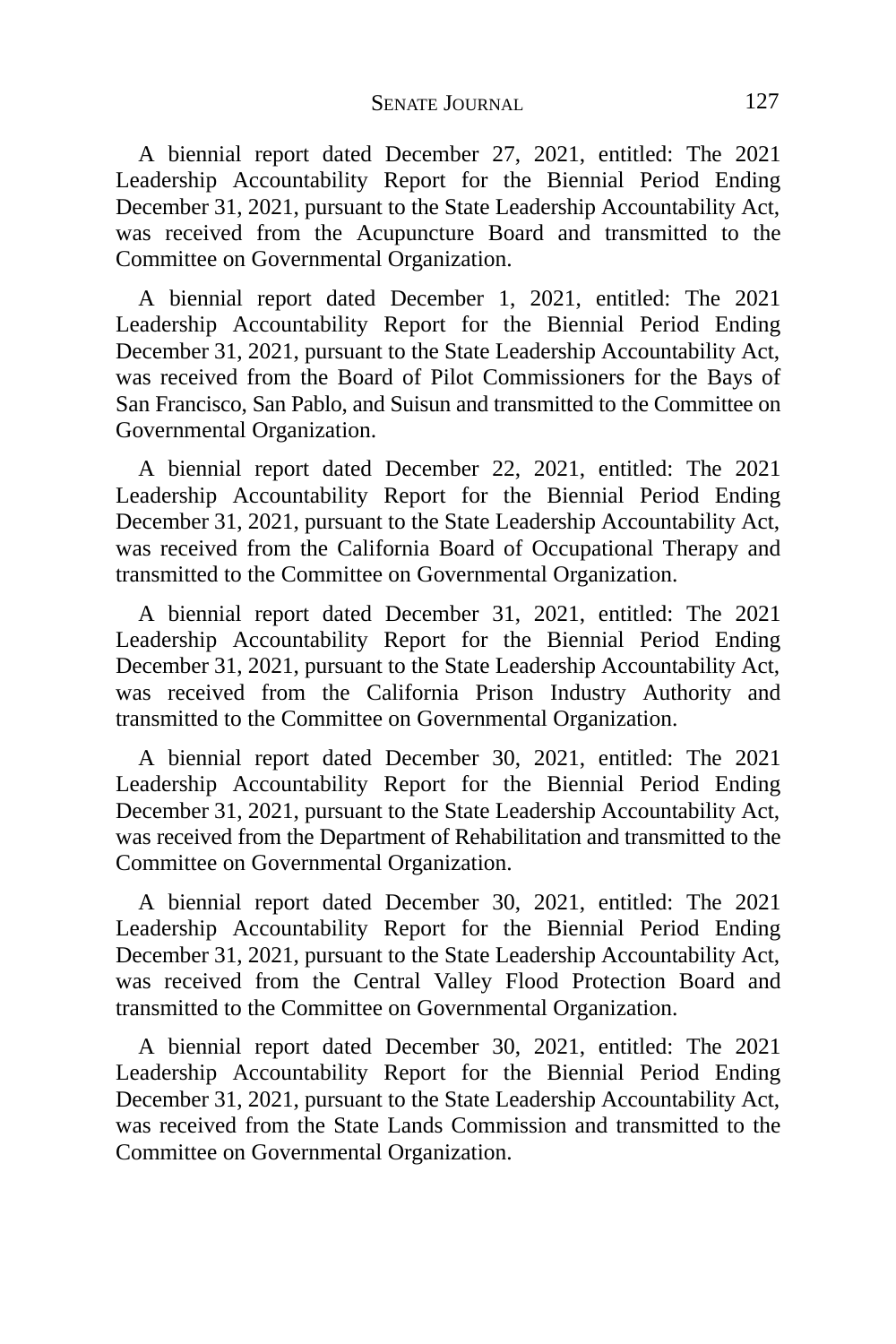A biennial report dated December 28, 2021, entitled: The 2021 Leadership Accountability Report for the Biennial Period Ending December 31, 2021, pursuant to the State Leadership Accountability Act, was received from the Commission on State Mandates and transmitted to the Committee on Governmental Organization.

A biennial report dated December 17, 2021, entitled: The 2021 Leadership Accountability Report for the Biennial Period Ending December 31, 2021, pursuant to the State Leadership Accountability Act, was received from the California Department of Tax and Fee Administration and transmitted to the Committee on Governmental Organization.

A biennial report dated December 17, 2021, entitled: The 2021 Leadership Accountability Report for the Biennial Period Ending December 31, 2021, pursuant to the State Leadership Accountability Act, was received from the California Student Aid Commission and transmitted to the Committee on Governmental Organization.

A biennial report dated December 24, 2021, entitled: The 2021 Leadership Accountability Report for the Biennial Period Ending December 31, 2021, pursuant to the State Leadership Accountability Act, was received from the Department of Consumer Affairs and transmitted to the Committee on Governmental Organization.

A biennial report dated December 17, 2021, entitled: The 2021 Leadership Accountability Report for the Biennial Period Ending December 31, 2021, pursuant to the State Leadership Accountability Act, was received from the Department of Education and transmitted to the Committee on Governmental Organization.

An agency report dated January 20, 2022, entitled: The 2021 Update on the Adoption of Control Measures for Neonicotinoids, pursuant to Food and Agricultural Code Section 12838, was received from the Department of Pesticide Regulation and transmitted to the Committee on Environmental Quality.

A biennial report dated December 16, 2021, entitled: The 2021 Leadership Accountability Report for the Biennial Period Ending December 31, 2021, pursuant to the State Leadership Accountability Act, was received from the San Diego River Conservancy and transmitted to the Committee on Governmental Organization.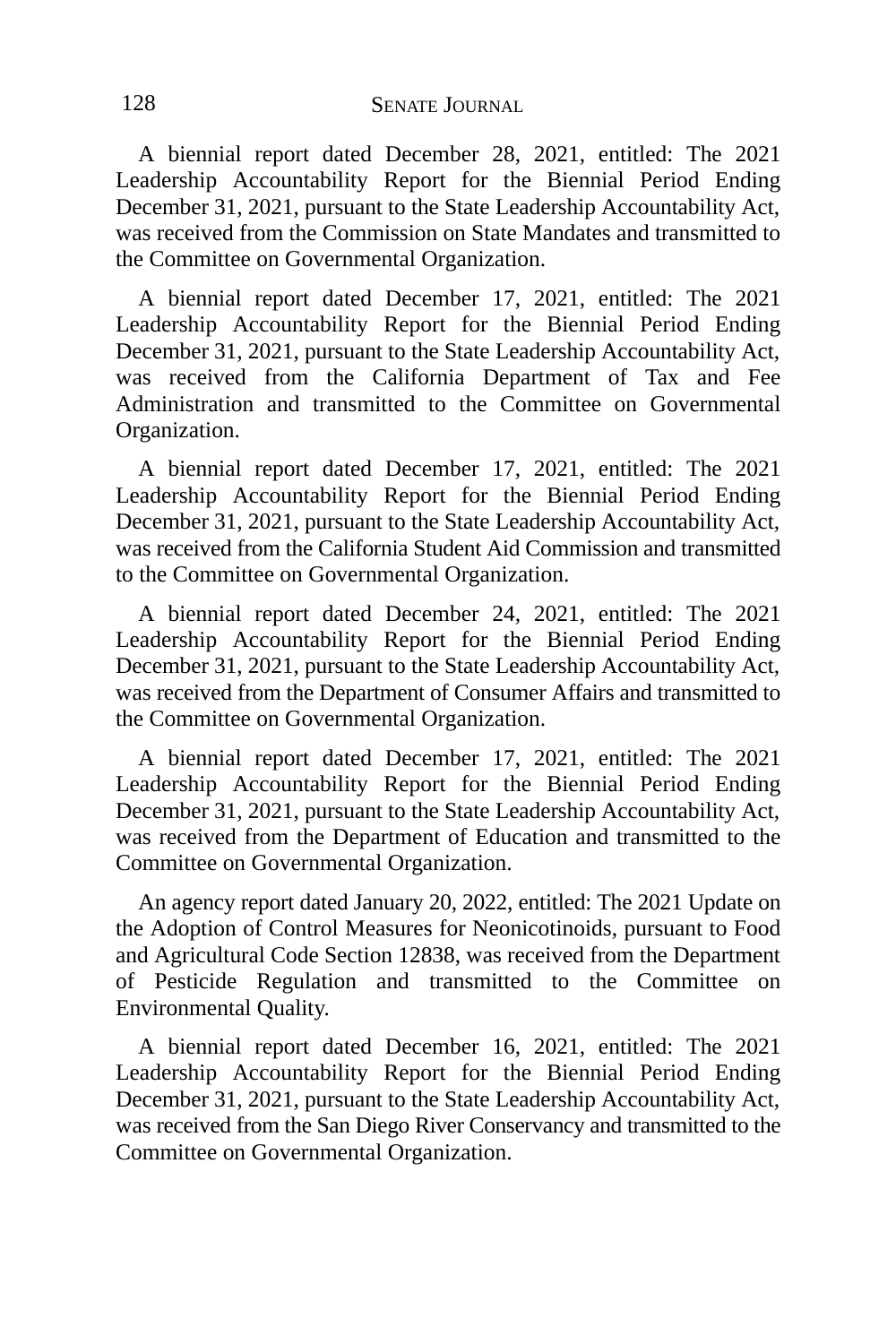A biennial report dated December 30, 2021, entitled: The 2021 Leadership Accountability Report for the Biennial Period Ending December 31, 2021, pursuant to the State Leadership Accountability Act, was received from the Delta Stewardship Council and transmitted to the Committee on Governmental Organization.

An annual report dated January 20, 2022, entitled: Achievements in Conservation, Recycling, and Groundwater Recharge Covering July 2020 to June 2021, pursuant to Sections 130.5 and 130.7 of the Metropolitan Water District Act (Senate Bill 60, Chapter 415, Statutes of 1999), was received from the Metropolitan Water District of Southern California and transmitted to the Committee on Natural Resources and Water.

A biennial report dated December 27, 2021, entitled: The 2021 Leadership Accountability Report for the Biennial Period Ending December 31, 2021, pursuant to the State Leadership Accountability Act, was received from the Office of Exposition Park Management and transmitted to the Committee on Governmental Organization.

A biennial report dated December 31, 2021, entitled: The 2021 Leadership Accountability Report for the Biennial Period Ending December 31, 2021, pursuant to the State Leadership Accountability Act, was received from the California Department of Aging and transmitted to the Committee on Governmental Organization.

A biennial report dated December 30, 2021, entitled: The 2021 Leadership Accountability Report for the Biennial Period Ending December 31, 2021, pursuant to the State Leadership Accountability Act, was received from the Department of Child Support Services and transmitted to the Committee on Governmental Organization.

A biennial report dated December 30, 2021, entitled: The 2021 Leadership Accountability Report for the Biennial Period Ending December 31, 2021, pursuant to the State Leadership Accountability Act, was received from the Naturopathic Medicine Committee and transmitted to the Committee on Governmental Organization.

A biennial report dated December 21, 2021, entitled: The 2021 Leadership Accountability Report for the Biennial Period Ending December 31, 2021, pursuant to the State Leadership Accountability Act, was received from the Respiratory Care Board of California and transmitted to the Committee on Governmental Organization.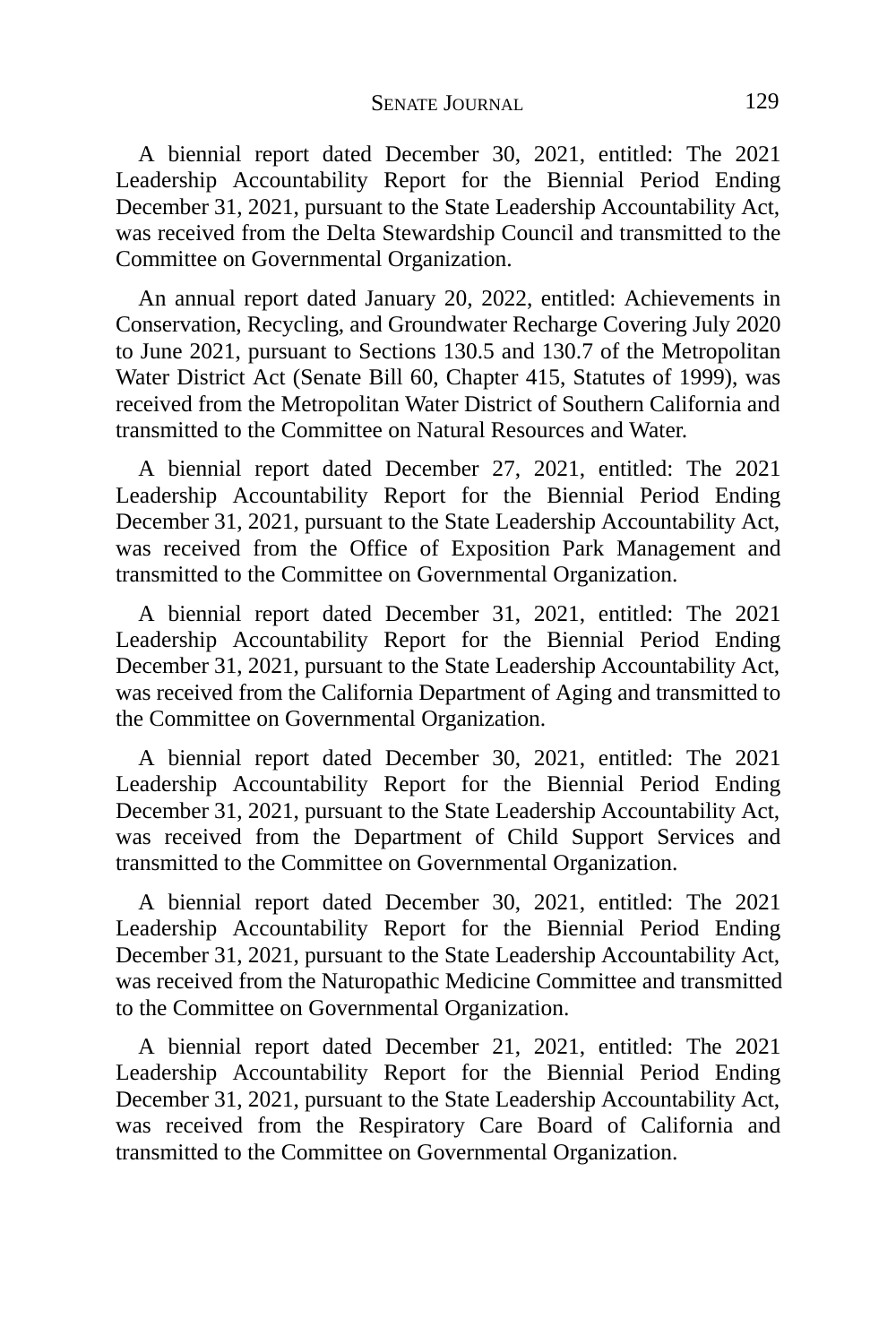A biennial report dated December 31, 2021, entitled: The 2021 Leadership Accountability Report for the Biennial Period Ending December 31, 2021, pursuant to the State Leadership Accountability Act, was received from the State Water Resources Control Board and transmitted to the Committee on Governmental Organization.

A biennial report dated December 29, 2021, entitled: The 2021 Leadership Accountability Report for the Biennial Period Ending December 31, 2021, pursuant to the State Leadership Accountability Act, was received from the California Transportation Commission and transmitted to the Committee on Governmental Organization.

A biennial report dated December 29, 2021, entitled: The 2021 Leadership Accountability Report for the Biennial Period Ending December 31, 2021, pursuant to the State Leadership Accountability Act, was received from the Dental Hygiene Board of California and transmitted to the Committee on Governmental Organization.

A biennial report dated December 31, 2021, entitled: The 2021 Leadership Accountability Report for the Biennial Period Ending December 31, 2021, pursuant to the State Leadership Accountability Act, was received from the California Institute for Regenerative Medicine and transmitted to the Committee on Governmental Organization.

A biennial report dated December 17, 2021, entitled: The 2021 Leadership Accountability Report for the Biennial Period Ending December 31, 2021, pursuant to the State Leadership Accountability Act, was received from the California State Teachers' Retirement System and transmitted to the Committee on Governmental Organization.

A biennial report dated December 30, 2021, entitled: The 2021 Leadership Accountability Report for the Biennial Period Ending December 31, 2021, pursuant to the State Leadership Accountability Act, was received from the Department of Cannabis Control and transmitted to the Committee on Governmental Organization.

A biennial report dated December 15, 2021, entitled: The 2021 Leadership Accountability Report for the Biennial Period Ending December 31, 2021, pursuant to the State Leadership Accountability Act, was received from the California Department of Fish and Wildlife and transmitted to the Committee on Governmental Organization.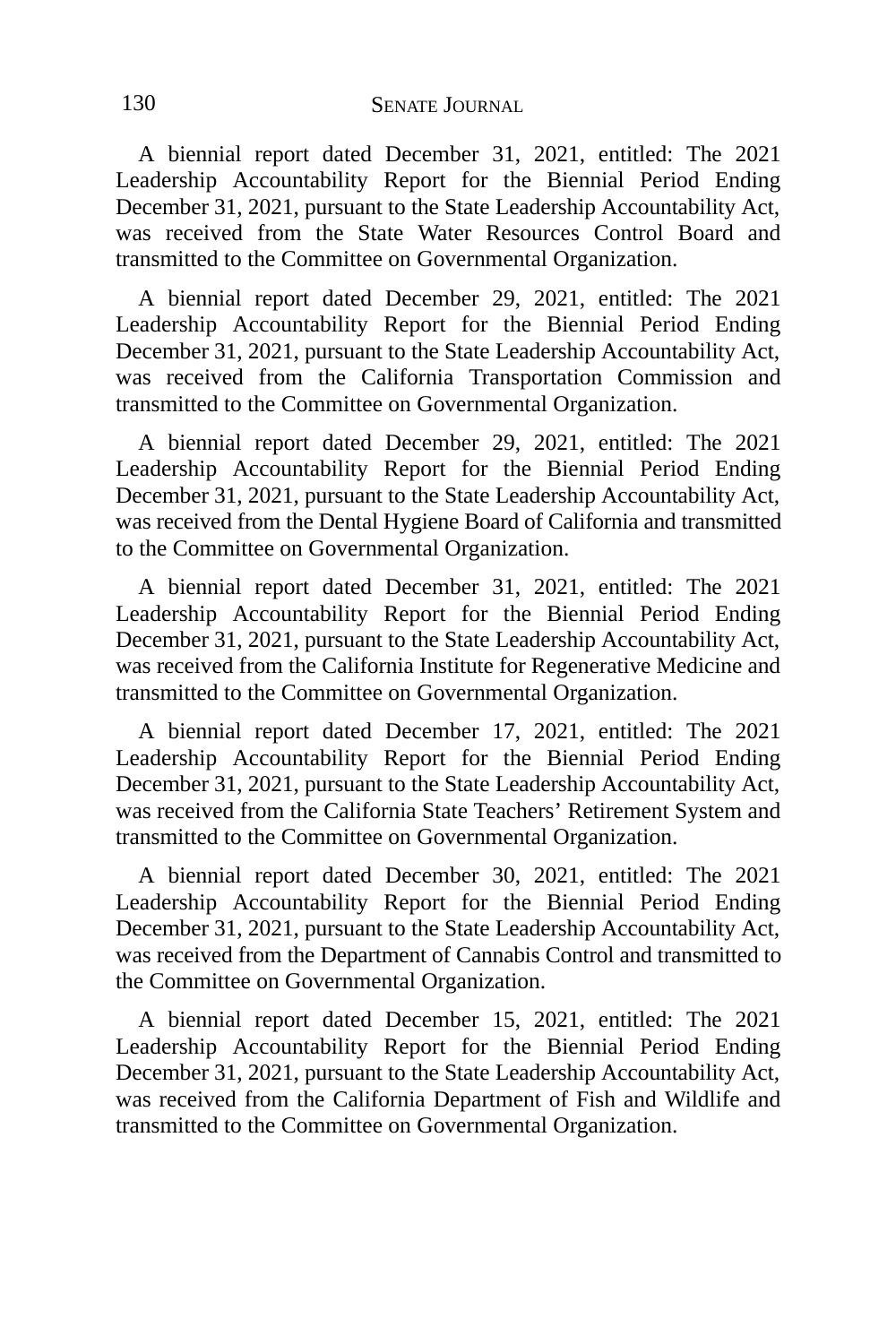A biennial report dated December 22, 2021, entitled: The 2021 Leadership Accountability Report for the Biennial Period Ending December 31, 2021, pursuant to the State Leadership Accountability Act, was received from the Department of Corrections and Rehabilitation and transmitted to the Committee on Governmental Organization.

A biennial report dated January 5, 2022, entitled: The 2021 Leadership Accountability Report for the Biennial Period Ending December 31, 2021, pursuant to the State Leadership Accountability Act, was received from the Court Reporters Board of California and transmitted to the Committee on Governmental Organization.

A biennial report dated December 31, 2021, entitled: The 2021 Leadership Accountability Report for the Biennial Period Ending December 31, 2021, pursuant to the State Leadership Accountability Act, was received from the Employment Development Department and transmitted to the Committee on Governmental Organization.

A biennial report dated January 5, 2022, entitled: The 2021 Leadership Accountability Report for the Biennial Period Ending December 31, 2021, pursuant to the State Leadership Accountability Act, was received from the Military Department and transmitted to the Committee on Governmental Organization.

A biennial report dated December 30, 2021, entitled: The 2021 Leadership Accountability Report for the Biennial Period Ending December 31, 2021, pursuant to the State Leadership Accountability Act, was received from the California Health Benefit Exchange and transmitted to the Committee on Governmental Organization.

A biennial report dated January 11, 2022, entitled: The 2021 Leadership Accountability Report for the Biennial Period Ending December 31, 2021, pursuant to the State Leadership Accountability Act, was received from the California State University and transmitted to the Committee on Governmental Organization.

A biennial report dated December 31, 2021, entitled: The 2021 Leadership Accountability Report for the Biennial Period Ending December 31, 2021, pursuant to the State Leadership Accountability Act, was received from the Office of Tax Appeals and transmitted to the Committee on Governmental Organization.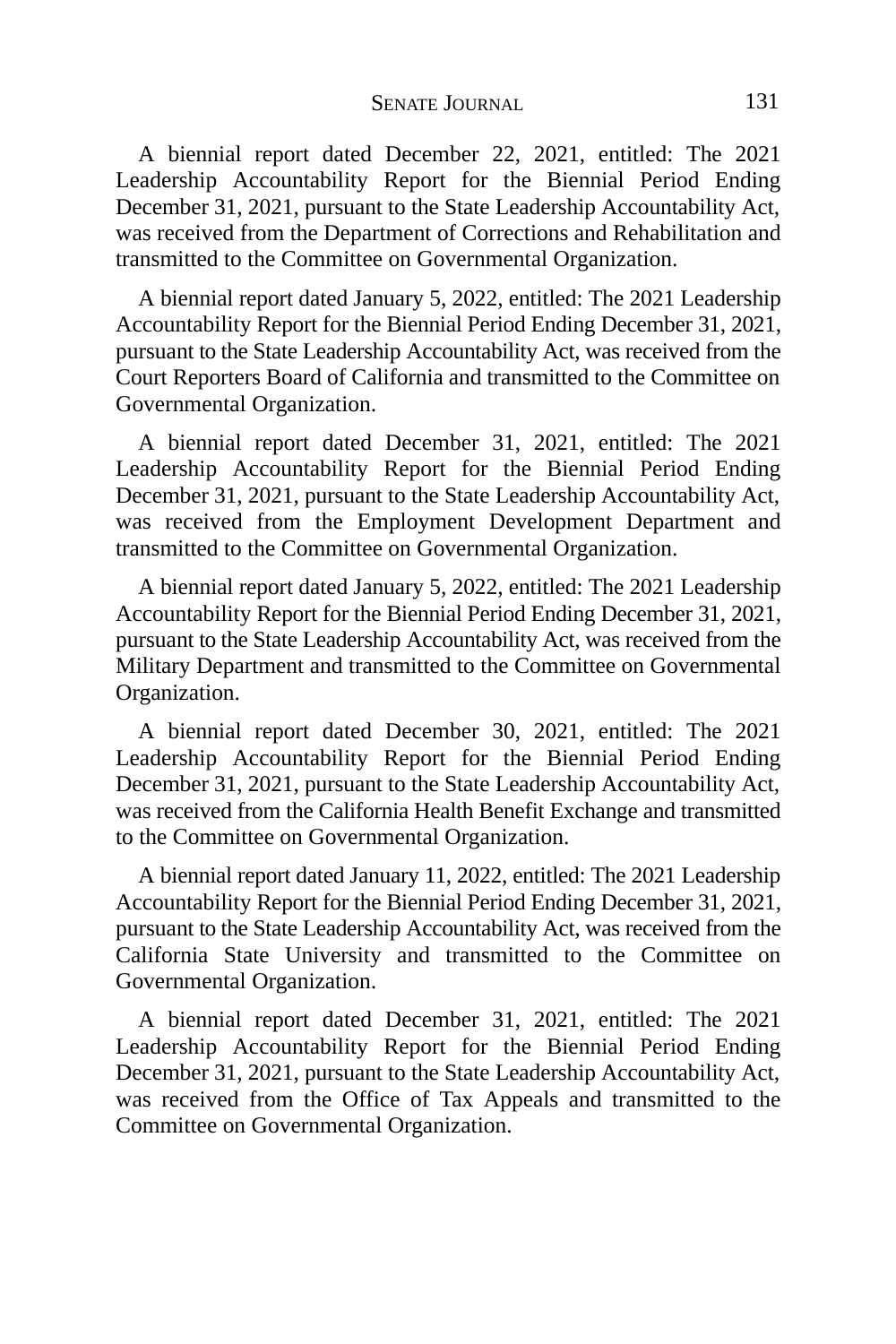A biennial report dated December 23, 2021, entitled: The 2021 Leadership Accountability Report for the Biennial Period Ending December 31, 2021, pursuant to the State Leadership Accountability Act, was received from the California Governor's Office of Emergency Services and transmitted to the Committee on Governmental Organization.

A biennial report dated December 22, 2021, entitled: The 2021 Leadership Accountability Report for the Biennial Period Ending December 31, 2021, pursuant to the State Leadership Accountability Act, was received from the Board of Barbering and Cosmetology and transmitted to the Committee on Governmental Organization.

A biennial report dated January 24, 2022, entitled: The 2019–20 Arbitration Certification Program, pursuant to Business and Professions Code Section 472.4(e), was received from the Department of Consumer Affairs and transmitted to the Committee on Business, Professions and Economic Development.

A biennial report dated January 3, 2022, entitled: The 2021 Leadership Accountability Report for the Biennial Period Ending December 31, 2021, pursuant to the State Leadership Accountability Act, was received from the Colorado River Board of California and transmitted to the Committee on Governmental Organization.

A biennial report dated December 31, 2021, entitled: The 2021 Leadership Accountability Report for the Biennial Period Ending December 31, 2021, pursuant to the State Leadership Accountability Act, was received from the Employment Training Panel and transmitted to the Committee on Governmental Organization.

A biennial report dated December 29, 2021, entitled: The 2021 Leadership Accountability Report for the Biennial Period Ending December 31, 2021, pursuant to the State Leadership Accountability Act, was received from the State Coastal Conservancy and transmitted to the Committee on Governmental Organization.

A biennial report dated December 29, 2021, entitled: The 2021 Leadership Accountability Report for the Biennial Period Ending December 31, 2021, pursuant to the State Leadership Accountability Act, was received from the Physical Therapy Board of California and transmitted to the Committee on Governmental Organization.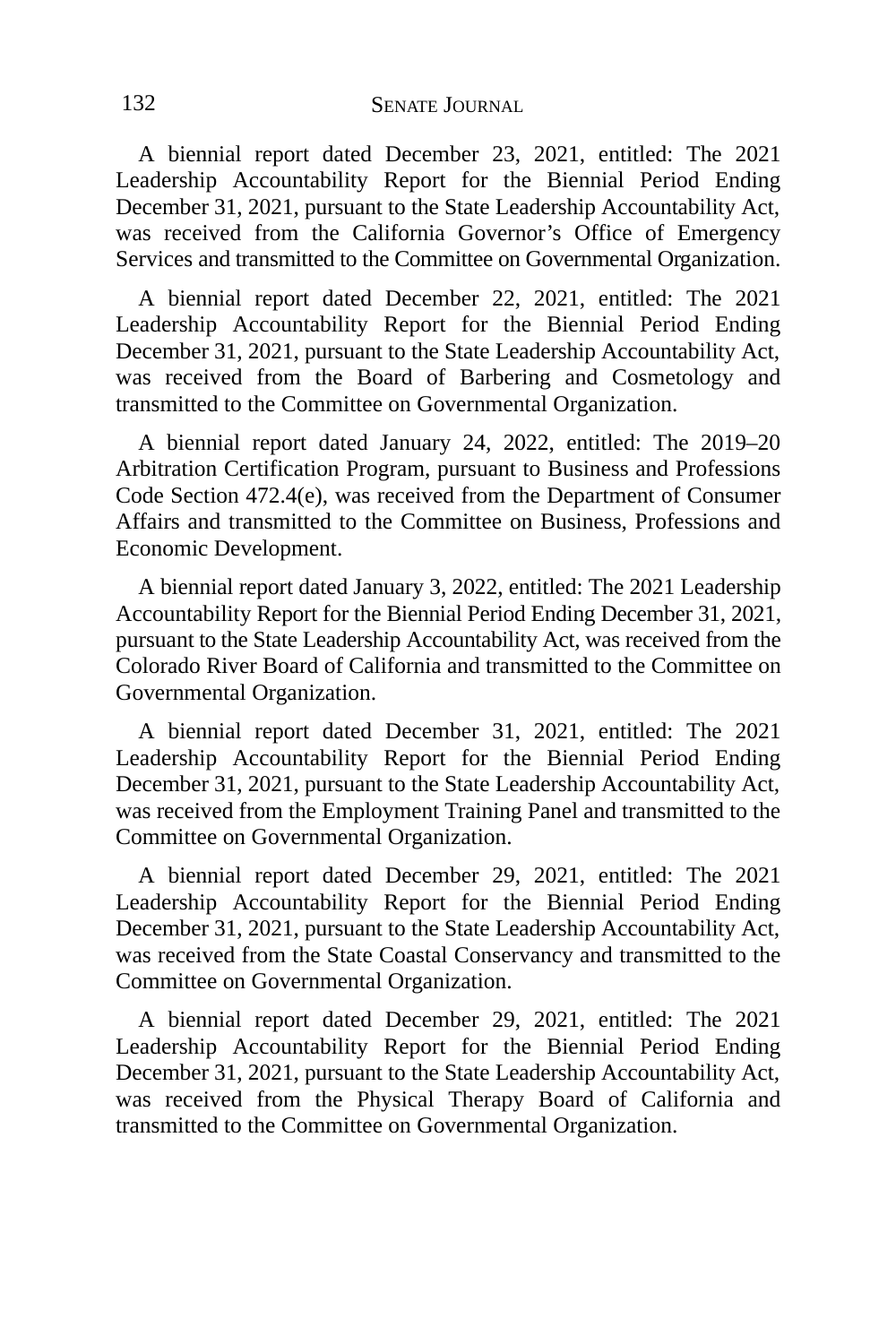A biennial report dated December 28, 2021, entitled: The 2021 Leadership Accountability Report for the Biennial Period Ending December 31, 2021, pursuant to the State Leadership Accountability Act, was received from the Department of Transportation and transmitted to the Committee on Governmental Organization.

An agency report dated January 25, 2022, entitled: The 2020 Report on Women's Earnings in California State Civil Service Classifications, pursuant to Government Code Section 19827.2, was received from the California Department of Human Resources and transmitted to the Committee on Budget and Fiscal Review.

A biennial report dated December 29, 2021, entitled: The 2021 Leadership Accountability Report for the Biennial Period Ending December 31, 2021, pursuant to the State Leadership Accountability Act, was received from the Department of Community Services and Development and transmitted to the Committee on Governmental Organization.

A biennial report dated December 29, 2021, entitled: The 2021 Leadership Accountability Report for the Biennial Period Ending December 31, 2021, pursuant to the State Leadership Accountability Act, was received from the Department of State Hospitals and transmitted to the Committee on Governmental Organization.

A biennial report dated January 5, 2022, entitled: The 2021 Leadership Accountability Report for the Biennial Period Ending December 31, 2021, pursuant to the State Leadership Accountability Act, was received from the Department of Developmental Services and transmitted to the Committee on Governmental Organization.

A biennial report dated August 5, 2021, entitled: The 2021 Biennial Report for Energy Efficiency in Public Buildings, pursuant to Government Code Sections 15814.22 and 15814.28, was received from the Department of General Services and transmitted to the Committee on Budget and Fiscal Review.

A biennial report dated December 22, 2021, entitled: The 2021 Leadership Accountability Report for the Biennial Period Ending December 31, 2021, pursuant to the State Leadership Accountability Act, was received from the Alcoholic Beverage Control Appeals Board and transmitted to the Committee on Governmental Organization.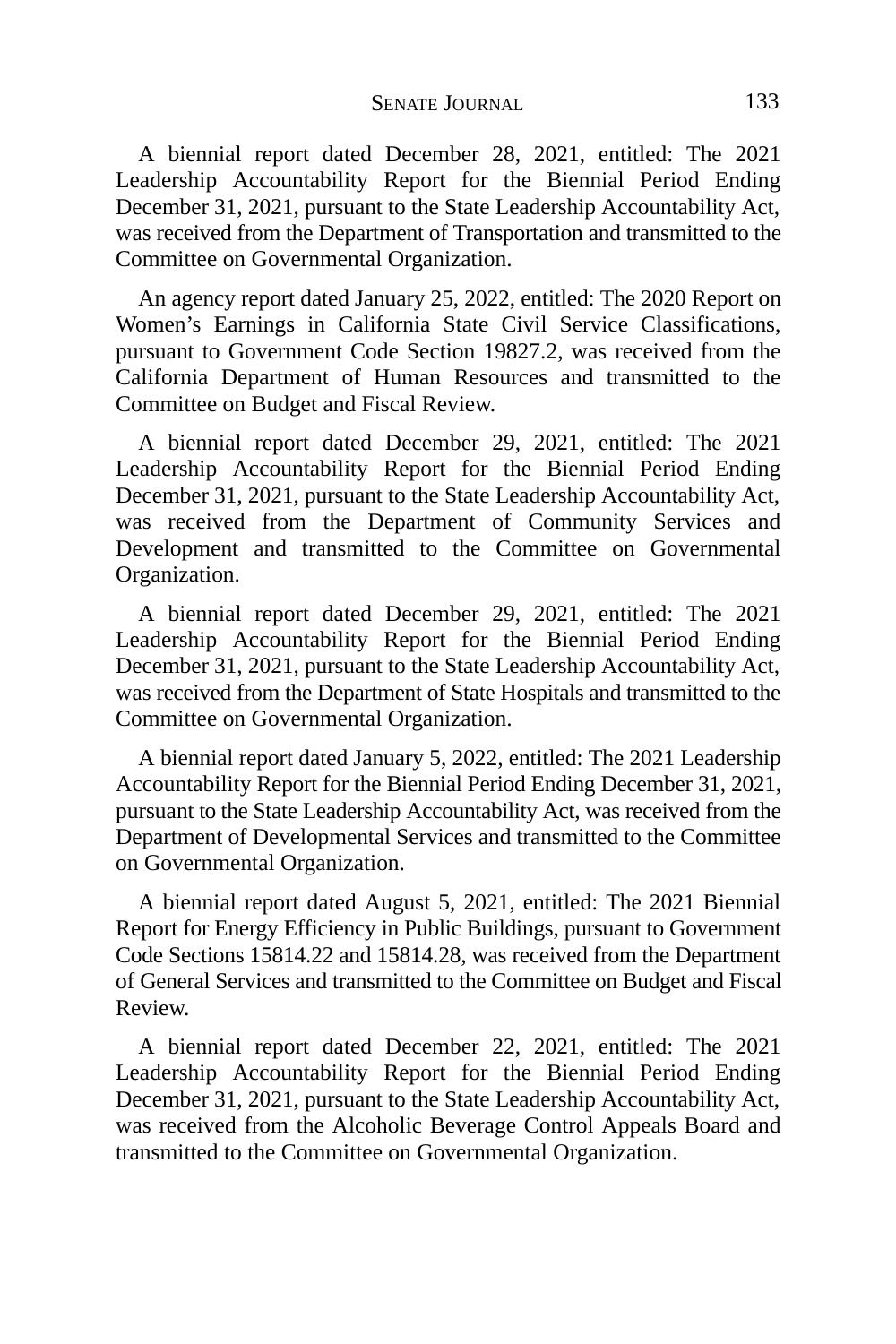A biennial report dated December 30, 2021, entitled: The 2021 Leadership Accountability Report for the Biennial Period Ending December 31, 2021, pursuant to the State Leadership Accountability Act, was received from the Department of Insurance and transmitted to the Committee on Governmental Organization.

A biennial report dated December 31, 2021, entitled: The 2021 Leadership Accountability Report for the Biennial Period Ending December 31, 2021, pursuant to the State Leadership Accountability Act, was received from the Department of Parks and Recreation and transmitted to the Committee on Governmental Organization.

A biennial report dated December 29, 2021, entitled: The 2021 Leadership Accountability Report for the Biennial Period Ending December 31, 2021, pursuant to the State Leadership Accountability Act, was received from the Department of Pesticide Regulation and transmitted to the Committee on Governmental Organization.

An annual report dated January 25, 2022, entitled: 2022–23 Utilization of Facilities—Instructional and Faculty Office Space: Summary of Campus Capacity, pursuant to Education Code Section 67502(b), was received from the California State University and transmitted to the Committee on Budget and Fiscal Review.

An agency report dated January 25, 2022, entitled: 2021 Acceptance, Sale and/or Exchange of Gift Real Property, pursuant to Education Code Section 89720, was received from the California State University and transmitted to the Committee on Budget and Fiscal Review.

An agency report dated January 25, 2022, entitled: 2021 Acquisition of Real Property Using Revenues from Parking and Housing Programs, pursuant to Education Code Section 89048(g), was received from the California State University and transmitted to the Committee on Budget and Fiscal Review.

A biennial report dated January 5, 2022, entitled: The 2021 Leadership Accountability Report for the Biennial Period Ending December 31, 2021, pursuant to the State Leadership Accountability Act, was received from the Department of Alcoholic Beverage Control and transmitted to the Committee on Governmental Organization.

An annual report dated January 26, 2022, entitled: Exempt Positions as of December 31, 2021, pursuant to Government Code Section 12010.6(f), was received from the California Department of Human Resources and transmitted to the Committee on Judiciary.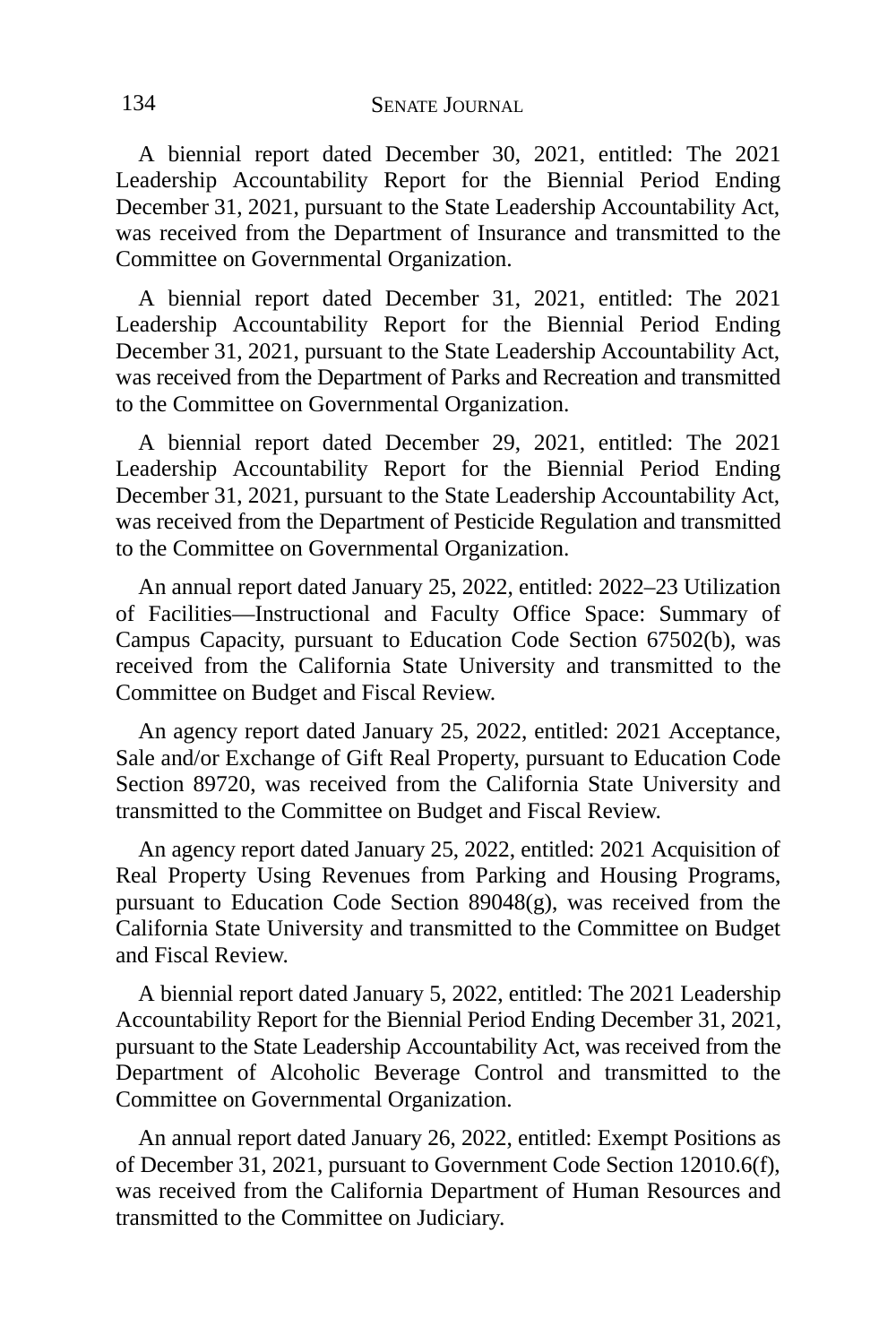A biennial report dated December 21, 2021, entitled: The 2021 Leadership Accountability Report for the Biennial Period Ending December 31, 2021, pursuant to the State Leadership Accountability Act, was received from the Contractors State License Board and transmitted to the Committee on Governmental Organization.

A biennial report dated December 30, 2021, entitled: The 2021 Leadership Accountability Report for the Biennial Period Ending December 31, 2021, pursuant to the State Leadership Accountability Act, was received from the Department of Social Services and transmitted to the Committee on Governmental Organization.

An audit report dated January 27, 2022, entitled: California State Auditor Report 2021-115: School Facilities Program, California Needs Additional Funding and a More Equitable Approach for Modernizing Its School Facilities, was received from the Office of the California State Auditor and transmitted to the Committee on Rules.

A biennial report dated December 17, 2021, entitled: The 2021 Leadership Accountability Report for the Biennial Period Ending December 31, 2021, pursuant to the State Leadership Accountability Act, was received from the State Personnel Board and transmitted to the Committee on Governmental Organization.

A biennial report dated December 30, 2021, entitled: The 2021 Leadership Accountability Report for the Biennial Period Ending December 31, 2021, pursuant to the State Leadership Accountability Act, was received from the Department of Real Estate and transmitted to the Committee on Governmental Organization.

A biennial report dated December 29, 2021, entitled: The 2021 Leadership Accountability Report for the Biennial Period Ending December 31, 2021, pursuant to the State Leadership Accountability Act, was received from the Energy Resources Conservation and Development Commission and transmitted to the Committee on Governmental Organization.

A biennial report dated January 4, 2022, entitled: The 2021 Leadership Accountability Report for the Biennial Period Ending December 31, 2021, pursuant to the State Leadership Accountability Act, was received from the Governor's Office of Business and Economic Development and transmitted to the Committee on Governmental Organization.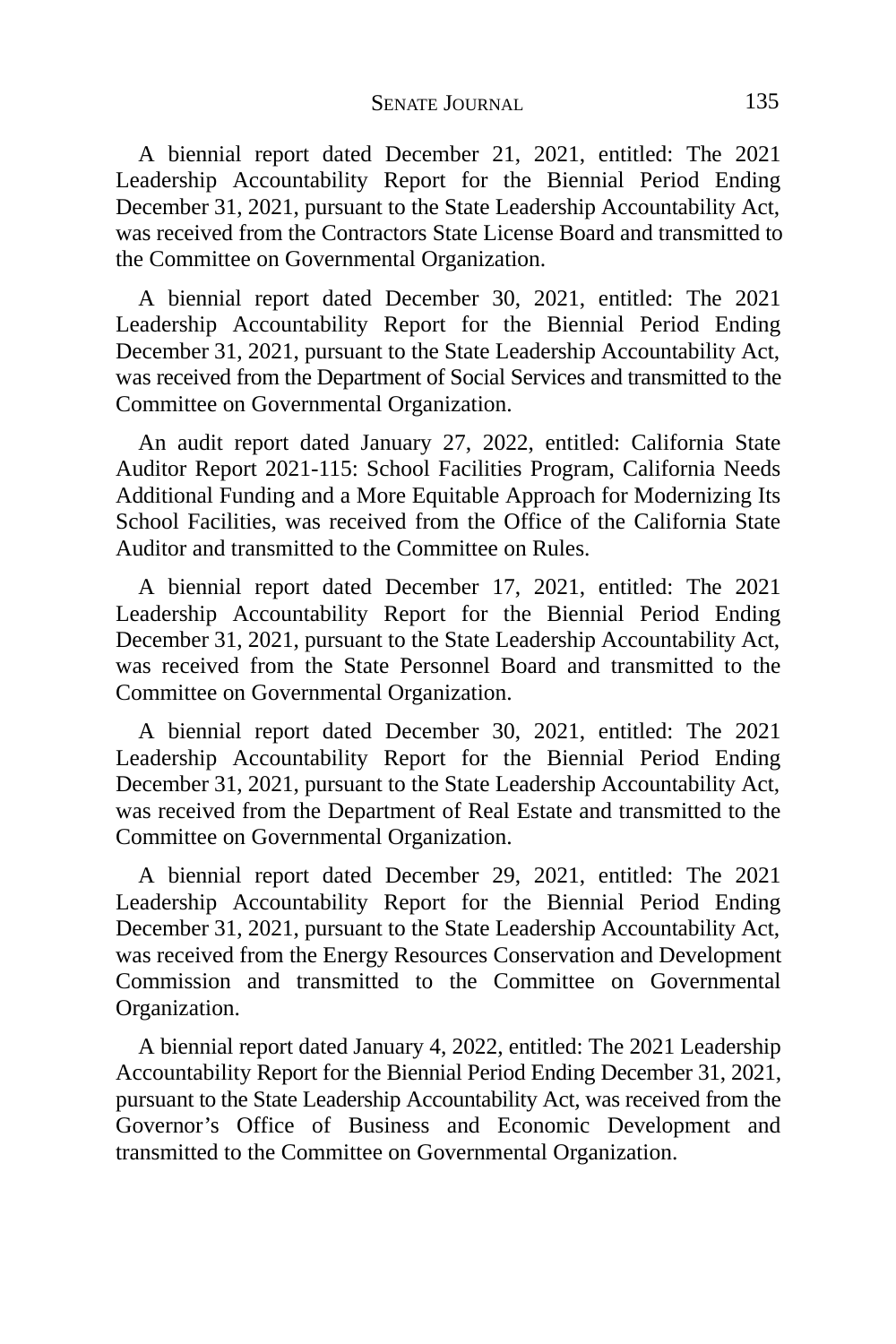A biennial report dated December 22, 2021, entitled: The 2021 Leadership Accountability Report for the Biennial Period Ending December 31, 2021, pursuant to the State Leadership Accountability Act, was received from the California Horse Racing Board and transmitted to the Committee on Governmental Organization.

An annual report dated January 27, 2022, entitled: San Francisco Public Utilities Commission's Progress Made During 2021 on Securing Supplemental Sources of Water to Augment Existing Supplies During Dry Years, pursuant to Water Code Section 73504(a) (Assembly Bill 1823, Chapter 841, Statutes of 2002), was received from the San Francisco Public Utilities Commission and transmitted to the Committee on Natural Resources and Water.

A biennial report dated December 21, 2021, entitled: The 2021 Leadership Accountability Report for the Biennial Period Ending December 31, 2021, pursuant to the State Leadership Accountability Act, was received from the California Commission on the Status of Women and Girls and transmitted to the Committee on Governmental Organization.

A biennial report dated December 13, 2021, entitled: The 2021 Leadership Accountability Report for the Biennial Period Ending December 31, 2021, pursuant to the State Leadership Accountability Act, was received from the Department of Technology and transmitted to the Committee on Governmental Organization.

An agency report dated January 27, 2022, entitled: 2020–21 California Mini-Corps Program Report, pursuant to the Budget Act of 2019 (Item 6100-125-0890), was received from the Department of Education and transmitted to the Committee on Budget and Fiscal Review.

A biennial report dated December 25, 2021, entitled: The 2021 Leadership Accountability Report for the Biennial Period Ending December 31, 2021, pursuant to the State Leadership Accountability Act, was received from the Commission on Teacher Credentialing and transmitted to the Committee on Governmental Organization.

A biennial report dated December 29, 2021, entitled: The 2021 Leadership Accountability Report for the Biennial Period Ending December 31, 2021, pursuant to the State Leadership Accountability Act, was received from the Labor and Workforce Development Agency and transmitted to the Committee on Governmental Organization.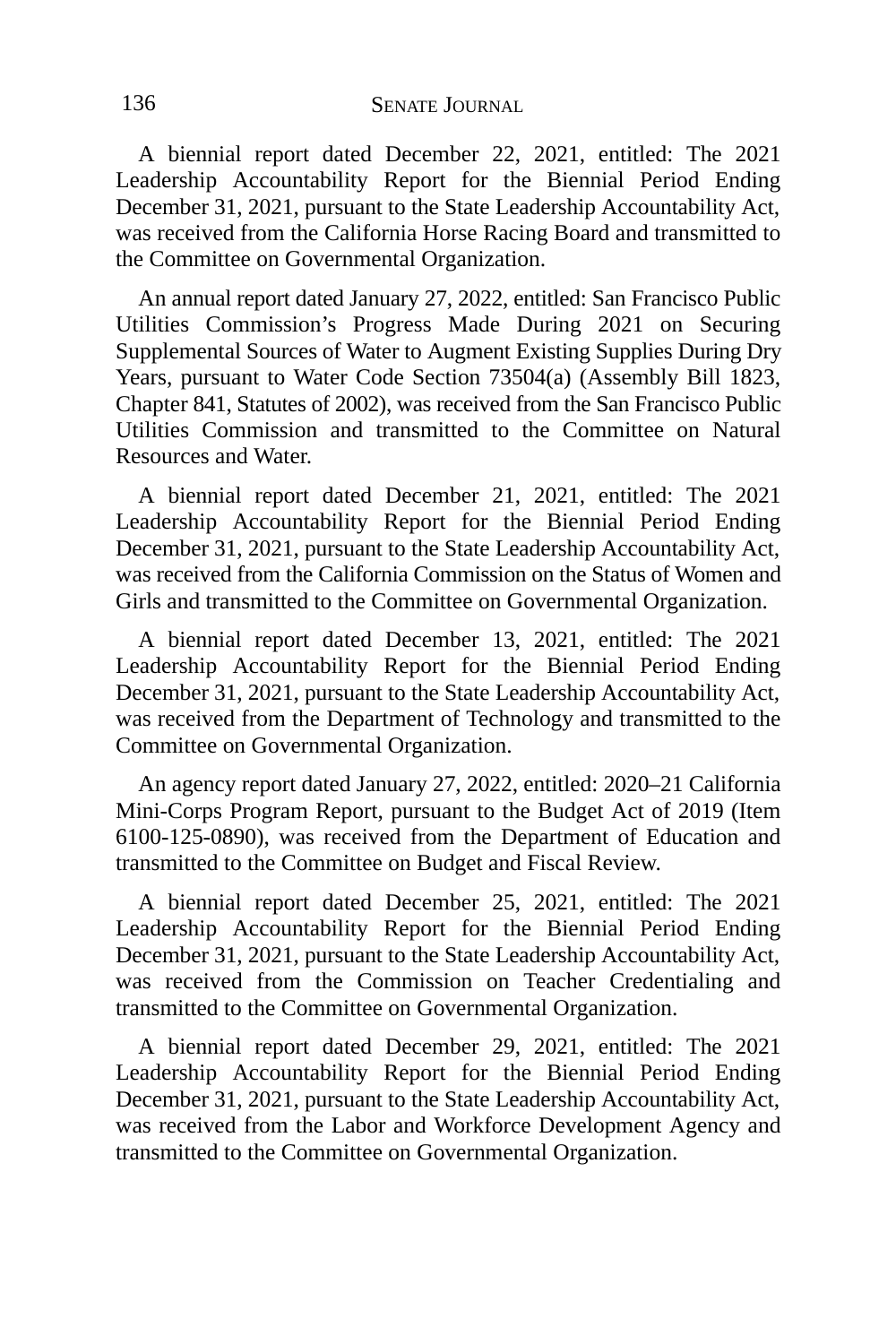A biennial report dated December 31, 2021, entitled: The 2021 Leadership Accountability Report for the Biennial Period Ending December 31, 2021, pursuant to the State Leadership Accountability Act, was received from the Public Employment Relations Board and transmitted to the Committee on Governmental Organization.

A biennial report dated January 14, 2022, entitled: The 2021 Leadership Accountability Report for the Biennial Period Ending December 31, 2021, pursuant to the State Leadership Accountability Act, was received from the California State Library and transmitted to the Committee on Governmental Organization.

A biennial report dated December 30, 2021, entitled: The 2021 Leadership Accountability Report for the Biennial Period Ending December 31, 2021, pursuant to the State Leadership Accountability Act, was received from the Department of Health Care Access and Information and transmitted to the Committee on Governmental Organization.

A biennial report dated December 31, 2021, entitled: The 2021 Leadership Accountability Report for the Biennial Period Ending December 31, 2021, pursuant to the State Leadership Accountability Act, was received from the Office of the State Treasurer and transmitted to the Committee on Governmental Organization.

A biennial report dated December 29, 2021, entitled: The 2021 Leadership Accountability Report for the Biennial Period Ending December 31, 2021, pursuant to the State Leadership Accountability Act, was received from the Health and Human Services Agency and transmitted to the Committee on Governmental Organization.

An agency report dated January 11, 2022, entitled: Mailed Documents Containing Social Security Numbers and Attachment A—AB 499 Forms in Scope List, pursuant to Government Code Section 11019.7(b)(2)(A), was received from the Employment Development Department and transmitted to the Committee on Labor, Public Employment and Retirement.

An annual report dated January 28, 2022, entitled: Fiscal Year 2021–22 Fund Expenditure Plan for the Safe and Affordable Drinking Water Fund and Fiscal Year 2021–22 Fund Expenditure Plan Appendix, pursuant to Health and Safety Code Section 116768.5, was received from the State Water Resources Control Board and transmitted to the Committee on Environmental Quality.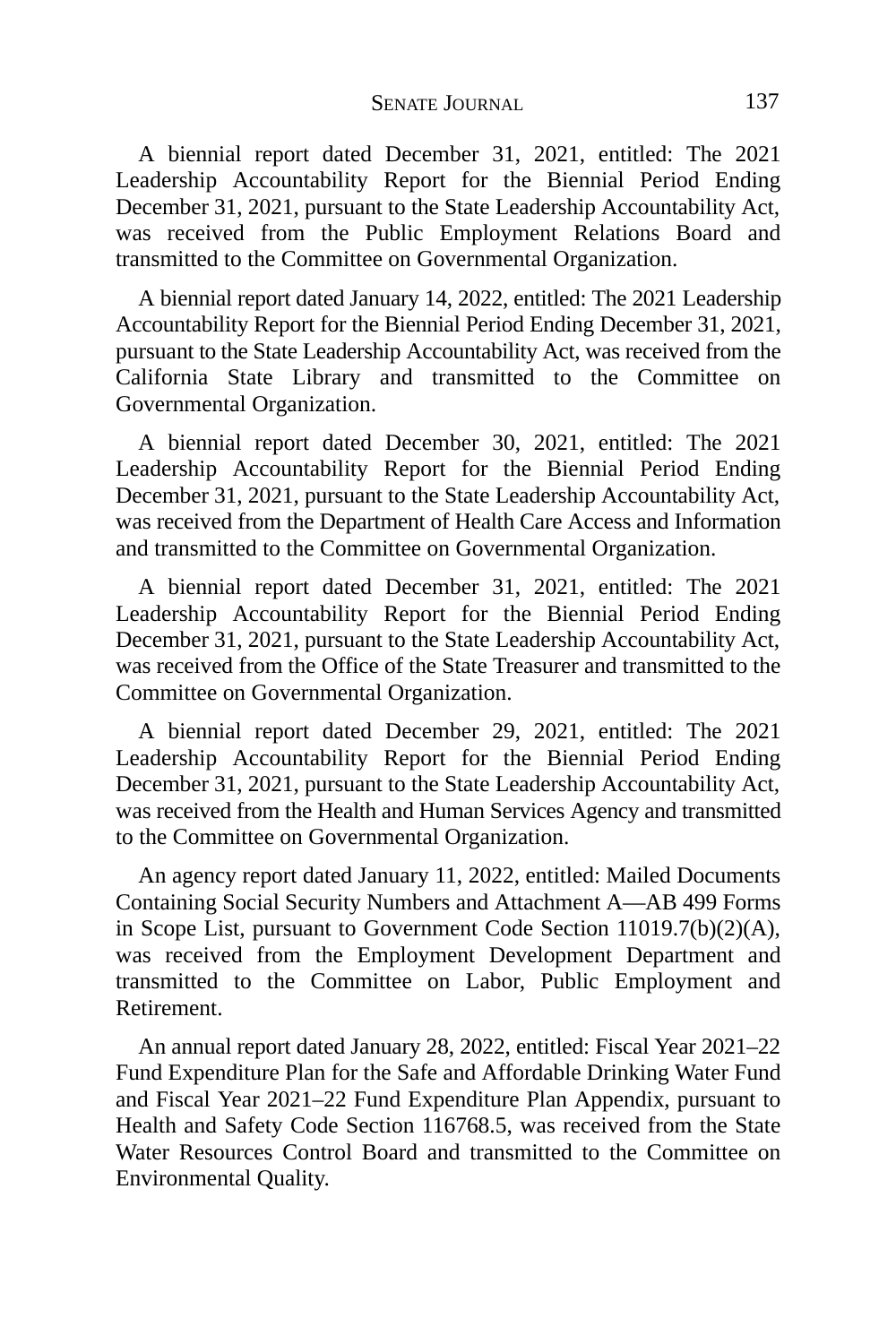A biennial report dated December 22, 2021, entitled: The 2021 Leadership Accountability Report for the Biennial Period Ending December 31, 2021, pursuant to the State Leadership Accountability Act, was received from the Board of Vocational Nursing and Psychiatric Technicians and transmitted to the Committee on Governmental Organization.

A biennial report dated January 5, 2022, entitled: The 2021 Leadership Accountability Report for the Biennial Period Ending December 31, 2021, pursuant to the State Leadership Accountability Act, was received from the Board of State and Community Corrections and transmitted to the Committee on Governmental Organization.

A biennial report dated December 31, 2021, entitled: The 2021 Leadership Accountability Report for the Biennial Period Ending December 31, 2021, pursuant to the State Leadership Accountability Act, was received from the California Law Revision Commission and transmitted to the Committee on Governmental Organization.

An annual report dated January 31, 2022, entitled: Seventh Annual Case-Related Data Report, pursuant to Business and Professions Code Section 312.1, was received from the Office of Administrative Hearings and transmitted to the Committee on Business, Professions and Economic Development.

A Title Summary Report 21-0022A1 dated November 22, 2021, entitled: California Pandemic Early Detection and Prevention Act, pursuant to Elections Code Section 9004, was received from the Department of Justice and transmitted to the Committee on Rules.

A Title Summary Report 21-0035A1 dated December 29, 2021, entitled: The Left Behind Act of 2022, pursuant to Elections Code Section 9007, was received from the Department of Justice and transmitted to the Committee on Rules.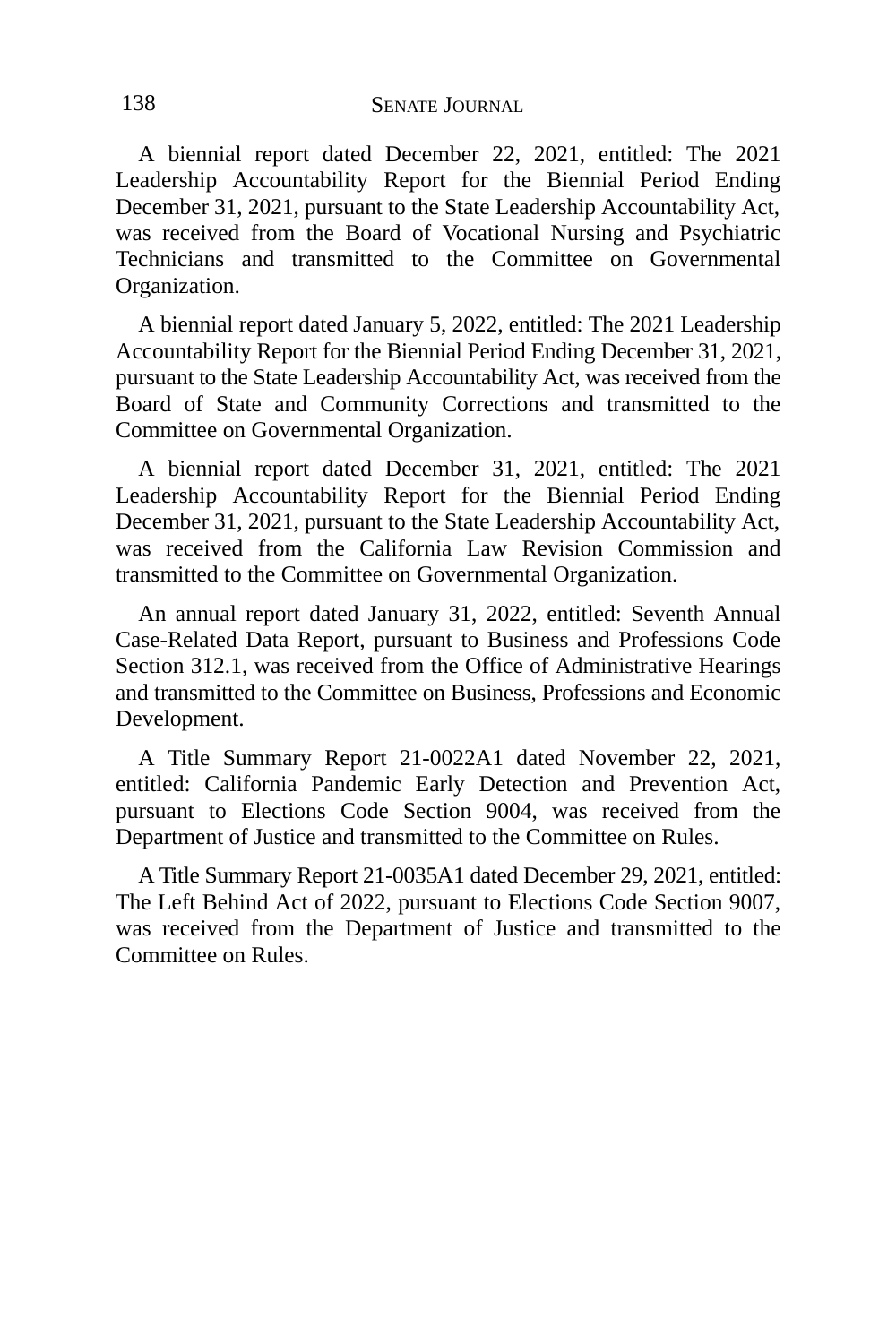A qualified initiative 1907 dated January 24, 2022, entitled: Requires On-Site Licensed Medical Professional At Kidney Dialysis Clinics and Establishes Other State Requirements. Initiative Statute, pursuant to Elections Code Section 9034, was received from the Secretary of State and transmitted to the Committee on Rules.

MATHEW BURNS, Minute Clerk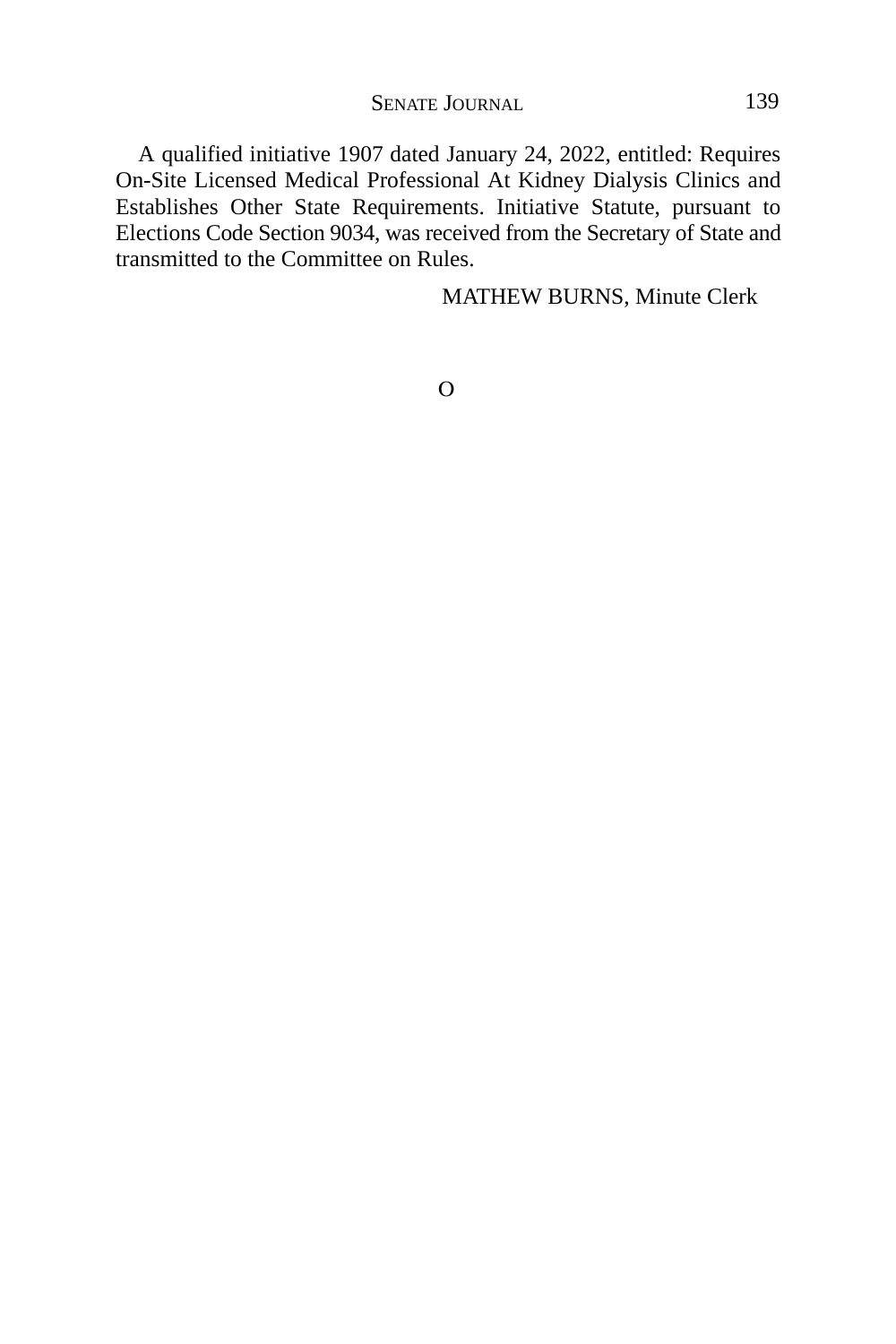SENATE JOURNAL

# CALIFORNIA LEGISLATURE

2021–22 REGULAR SESSION

# SENATE JOURNAL

### **APPENDIX**

## **LETTERS OF TRANSMITTAL REPORTS OF STATE DEPARTMENTS AND AGENCIES**

Presenting reports of state departments and agencies received by the Secretary of the Senate and ordered printed in the Senate Journal

**February 2022**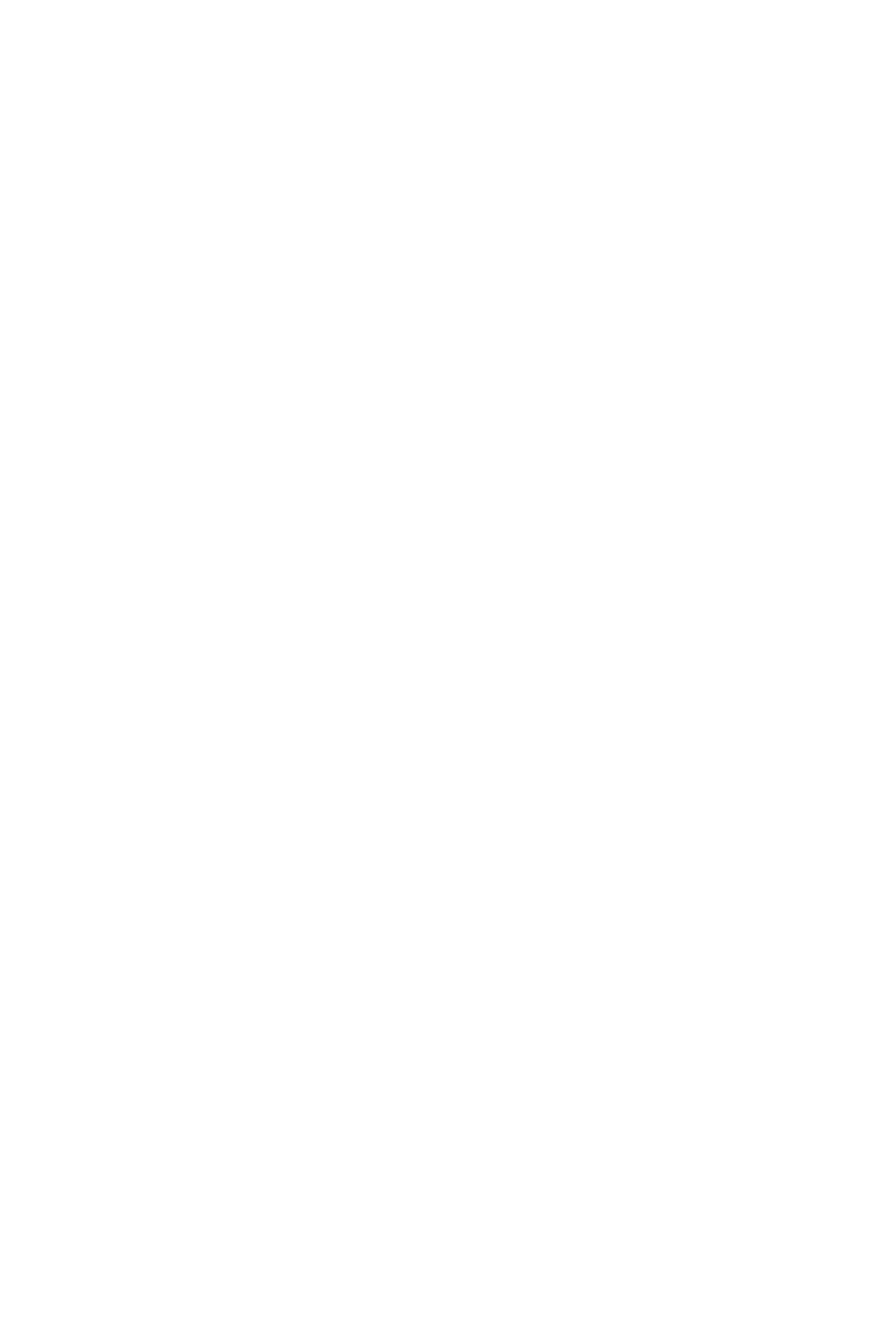#### **COMMUNICATIONS AND PETITIONS LETTERS OF TRANSMITTAL**

The following reports of state departments and agencies were ordered printed in the Journal:

An agency report dated January 25, 2022, entitled: Form I-918 Supplement B Certification Requests from January 1, 2021 to December 31, 2021, pursuant to Penal Code Section 679.10, was received from the Office of the Los Angeles City Attorney and transmitted to the Committee on Judiciary.

An agency report dated January 26, 2022, entitled: U Visa Reporting for 2021, was received from the Guadalupe Police Department and transmitted to the Committee on Judiciary.

A quarterly report dated January 20, 2022, entitled: Backlogged Lifer Parole Hearings from January 2021 to December 2021, pursuant to Penal Code Section 3041(d), was received from the Board of Parole Hearings and transmitted to the Committee on Budget and Fiscal Review.

An agency report dated January 14, 2022, entitled: Form I-918 Supplement B, U Nonimmigrant Status Certifications for January 1, 2021 to December 31, 2021, pursuant to Penal Code Section 679.10, was received from the Los Angeles Police Department and transmitted to the Committee on Judiciary.

An agency report dated January 27, 2022, entitled: The Sonoma County Supplemental Assessment Practices Survey, December 2021, pursuant to Government Code Sections 15640 to 15646, was received from the Board of Equalization and transmitted to the Committee on Judiciary.

An annual report dated January 27, 2022, entitled: 2021 Annual Report and Recommendations and the Death Penalty Report of the Committee on Revision of the Penal Code, pursuant to Government Code Section 8293, was received from the California Law Revision Commission and transmitted to the Committee on Budget and Fiscal Review.

An audit report dated January 28, 2022, entitled: California State Auditor Report 2021-008: State of California, Statement of Securities Accountability of the State Treasurer's Office December 31, 2020, was received from the Office of the California State Auditor and transmitted to the Committee on Rules.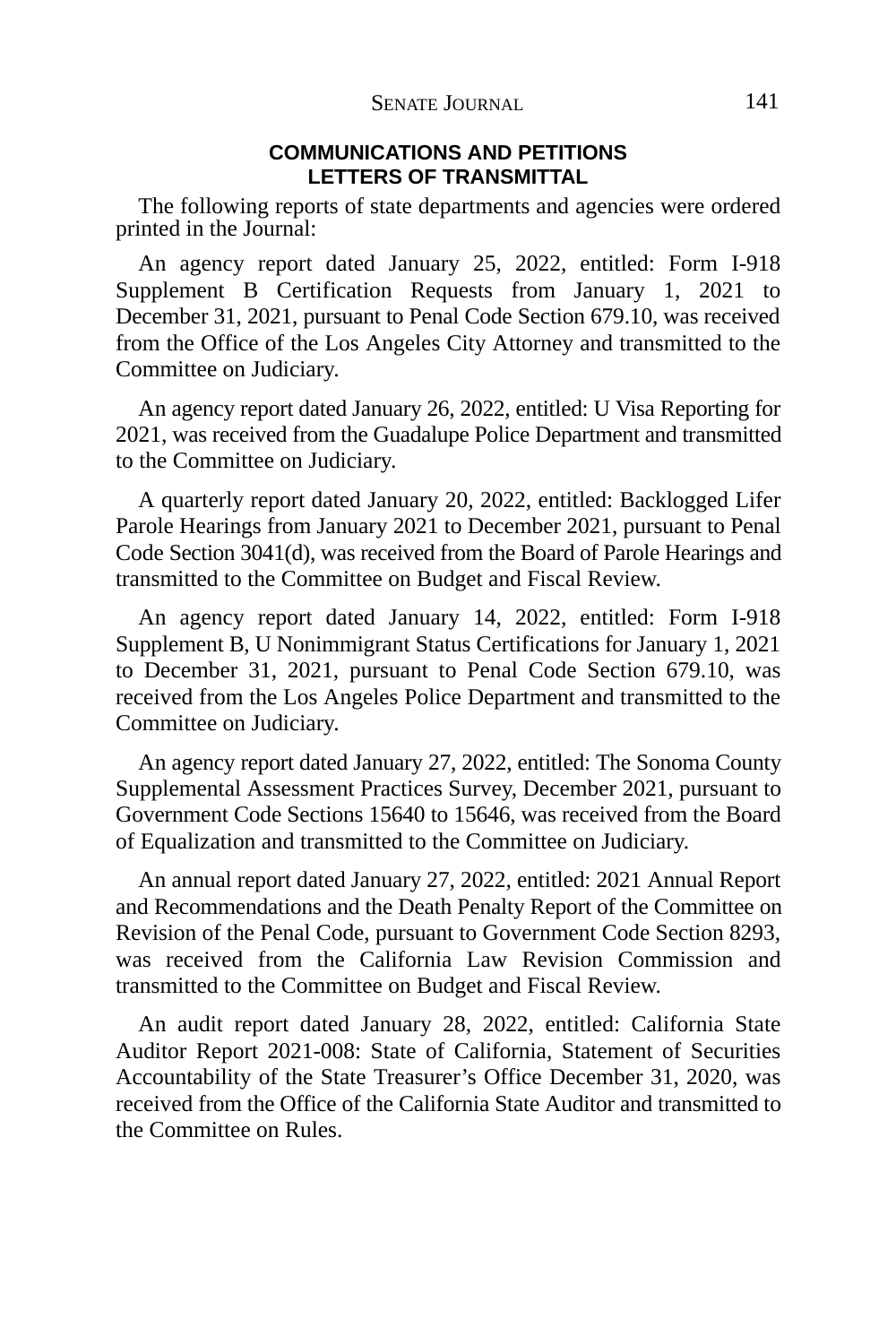An annual report dated February 1, 2022, entitled: 2021 Report on Trusts and Entities Established by the California Public Utilities Commission, pursuant to Public Utilities Code Section 910.4, was received from the Public Utilities Commission and transmitted to the Committee on Energy, Utilities and Communications.

An annual report dated January 31, 2022, entitled: Resolution of Proceedings, Disposition of Applications for Rehearing, and Commissioner Presence at Hearings for 2021, pursuant to Public Utilities Code Section 910.1, was received from the Public Utilities Commission and transmitted to the Committee on Energy, Utilities and Communications.

An agency report dated February 1, 2022, entitled: 2021 Juvenile Judicial Officer Training Survey, pursuant to Welfare and Institutions Code Section 304.7, was received from the Judicial Council of California and transmitted to the Committee on Budget and Fiscal Review.

An annual report dated February 4, 2022, entitled: Annual DNA Identification Fund Report for Calendar Year 2021, pursuant to Government Code Section 76104.6, was received from the County of Lake and transmitted to the Committee on Public Safety.

An agency report dated February 3, 2022, entitled: Senate Bill 1147 Offshore Oil and Gas Operations Abandonment Report, pursuant to Public Resources Code Section 3205.6 (Senate Bill 1147, Chapter 607, Statutes of 2018), was received from the Department of Conservation and transmitted to the Committee on Natural Resources and Water.

An agency report dated February 8, 2022, entitled: Form I-918 Supplement B Certifications for Calendar Years 2020 and 2021, pursuant to Penal Code Section 679.10, was received from the Contra Costa County District Attorney's Office and transmitted to the Committee on Judiciary.

A Title Summary Report 21-0043A1 dated February 8, 2022, entitled: Living Wage Act of 2022, pursuant to Elections Code Section 9007, was received from the Department of Justice and transmitted to the Committee on Rules.

An annual report dated February 2, 2022, entitled: Online Infraction Adjudication and Ability-to-Pay Determinations for February 2022, pursuant to Government Code Section 68645.5 (Assembly Bill 143, Chapter 79, Statutes of 2021), was received from the Judicial Council of California and transmitted to the Committee on Budget and Fiscal Review.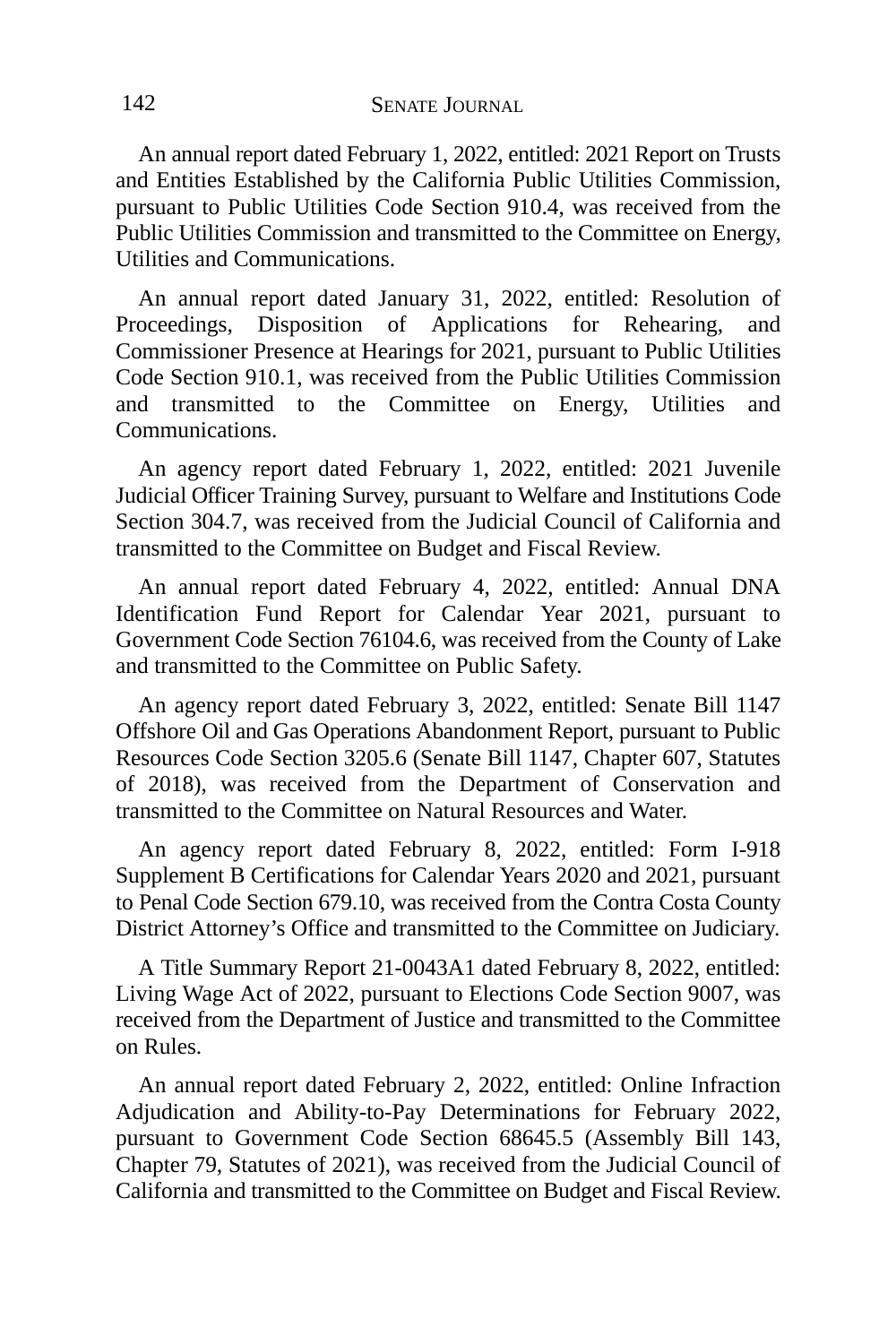An annual report dated January 25, 2022, entitled: Annual DNA Identification Fund Report for Calendar Year 2021, pursuant to Government Code Section 76104.6, was received from the County of Santa Clara and transmitted to the Committee on Public Safety.

An agency report dated February 18, 2022, entitled: CalPERS Publicly Traded Companies that Benefitted from Forced or Slave Labor, 1929–1945, pursuant to Senate Bill 1245 (Chapter 216, Statutes of 1999), was received from the Public Employees' Retirement System and transmitted to the Committee on Judiciary.

An agency report dated February 18, 2022, entitled: CalPERS Northern Ireland Portfolio Screening Report, pursuant to Government Code Section 7513.5, was received from the Public Employees' Retirement System and transmitted to the Committee on Labor, Public Employment and Retirement.

An annual report dated February 16, 2022, entitled: 2020–21 Annual Investment Report for Fiscal Year Ending June 30, 2021, pursuant to Government Code Section 20232, was received from the Public Employees' Retirement System and transmitted to the Committee on Labor, Public Employment and Retirement.

An annual report dated January 28, 2022, entitled: Annual Comprehensive Financial Report for the Fiscal Year Ending June 30, 2021, pursuant to Government Code Sections 9354.3, 20228, and 20232, was received from the Public Employees' Retirement System and transmitted to the Committee on Labor, Public Employment and Retirement.

A quarterly report dated February 10, 2022, entitled: Capital Outlay Quarterly Report for the Quarter Ending September 30, 2021 for Facility Planning, Construction and Management, pursuant to Penal Code Section 7003.5, was received from the Department of Corrections and Rehabilitation and transmitted to the Committee on Budget and Fiscal Review.

An agency report dated February 18, 2022, entitled: California Transportation Assessment Report, pursuant to Assembly Bill 285 (Chapter 605, Statutes of 2019), was received from the Strategic Growth Council and transmitted to the Committee on Transportation.

An annual report dated February 4, 2022, entitled: Annual DNA Identification Fund Report for Calendar Year 2021, pursuant to Government Code Section 76104.6, was received from the County of Yuba and transmitted to the Committee on Public Safety.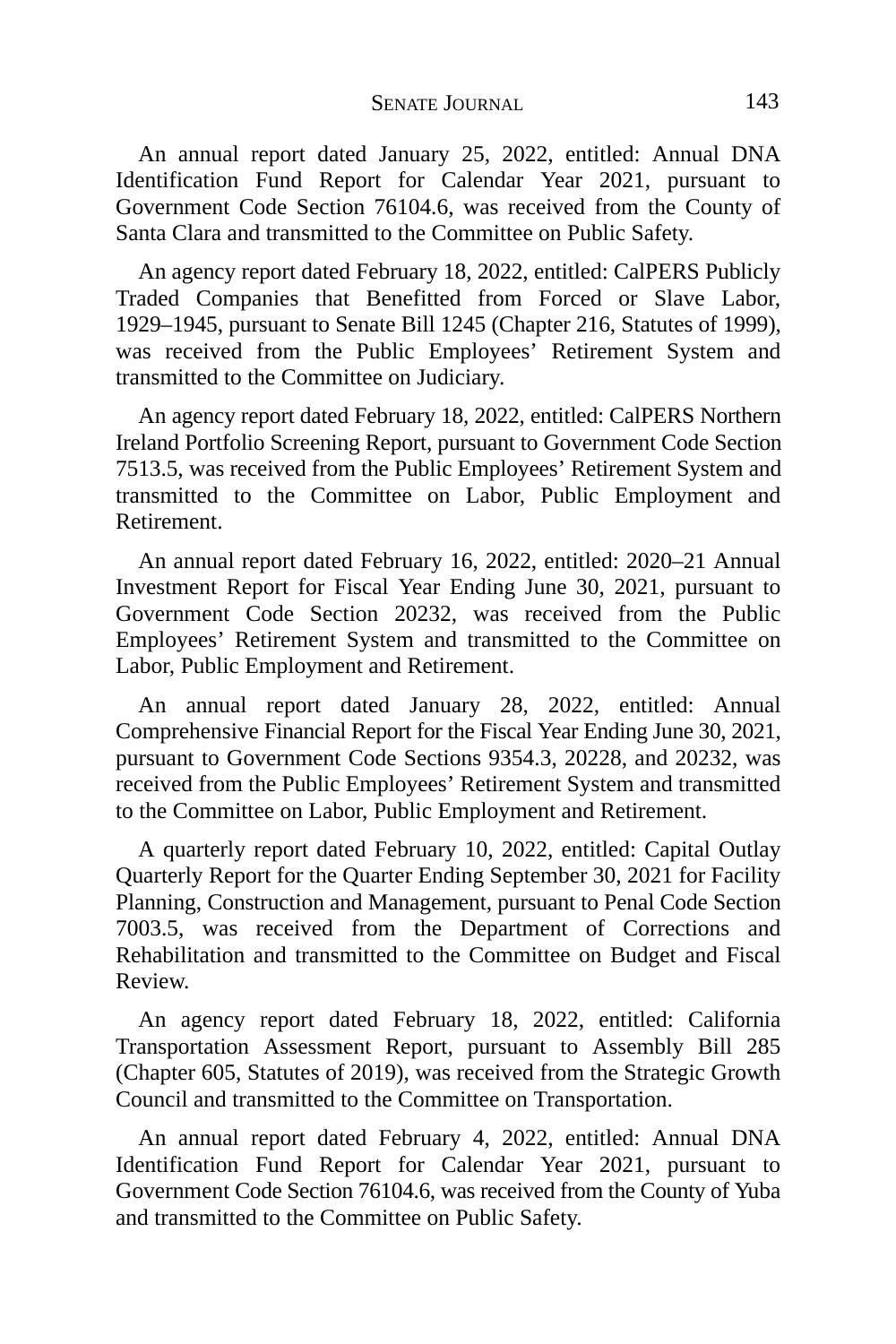A biennial report dated December 31, 2021, entitled: The 2021 Leadership Accountability Report for the Biennial Period Ending December 31, 2021, pursuant to the State Leadership Accountability Act, was received from the Business, Consumer Services and Housing Agency and transmitted to the Committee on Governmental Organization.

A quarterly report dated February 15, 2022, entitled: Quarterly Hazardous Waste Fee Revenue Report from October 1, 2021 to December 31, 2021, pursuant to Health and Safety Code Section 25178.1, was received from the California Department of Tax and Fee Administration and transmitted to the Committee on Budget and Fiscal Review.

A biennial report dated December 30, 2021, entitled: The 2021 Leadership Accountability Report for the Biennial Period Ending December 31, 2021, pursuant to the State Leadership Accountability Act, was received from the California Workforce Development Board and transmitted to the Committee on Governmental Organization.

An annual report dated January 21, 2022, entitled: 2019 California Assessment of Student Performance and Progress Annual Implementation Update and Five-Year Cost Projection Report, pursuant to Education Code Section 60604(b), was received from the Department of Education and transmitted to the Committee on Education.

An annual report dated January 18, 2022, entitled: 2020 California Assessment of Student Performance and Progress Annual Implementation Update and Five-Year Cost Projection Report, pursuant to Education Code Section 60604(b), was received from the Department of Education and transmitted to the Committee on Education.

An annual report dated January 20, 2022, entitled: 2021 Annual Report, pursuant to Public Resources Code Section 29780, was received from the Delta Protection Commission and transmitted to the Committee on Budget and Fiscal Review.

A biennial report dated December 31, 2021, entitled: The 2021 Leadership Accountability Report for the Biennial Period Ending December 31, 2021, pursuant to the State Leadership Accountability Act, was received from the Secretary of State and transmitted to the Committee on Governmental Organization.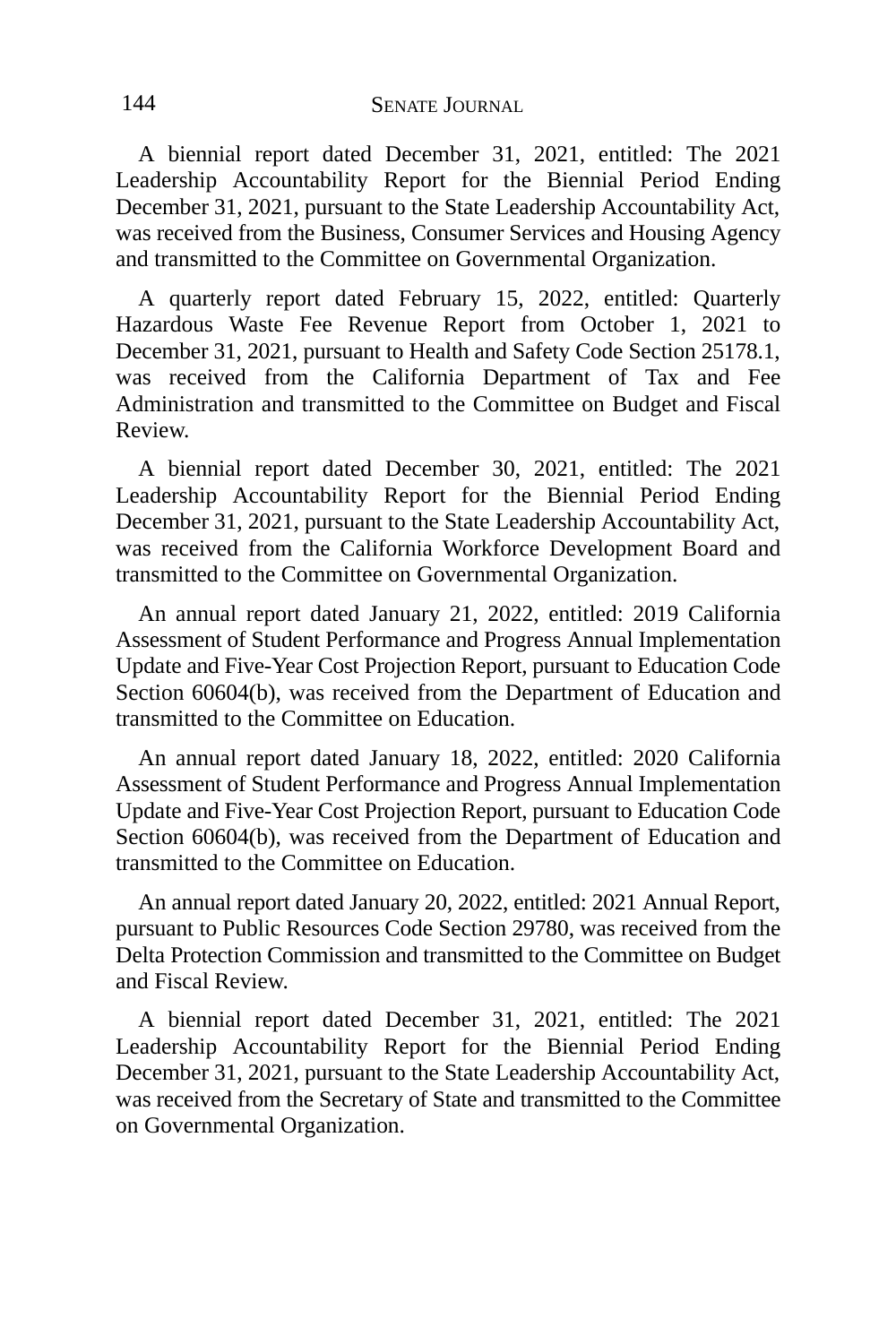An audit report dated February 3, 2022, entitled: California State Auditor Report 2021-109: San Diego County Sheriff's Department, It Has Failed to Adequately Prevent and Respond to the Deaths of Individuals in Its Custody, was received from the Office of the California State Auditor and transmitted to the Committee on Rules.

A biennial report dated January 5, 2022, entitled: The 2021 Leadership Accountability Report for the Biennial Period Ending December 31, 2021, pursuant to the State Leadership Accountability Act, was received from the California Tahoe Conservancy and transmitted to the Committee on Governmental Organization.

An agency report dated February 1, 2022, entitled: 2020 Safe Drinking Water Plan for California, pursuant to Health and Safety Code Section 116355, was received from the State Water Resources Control Board and transmitted to the Committee on Environmental Quality.

A biennial report dated December 31, 2021, entitled: The 2021 Leadership Accountability Report for the Biennial Period Ending December 31, 2021, pursuant to the State Leadership Accountability Act, was received from the Sacramento-San Joaquin Delta Conservancy and transmitted to the Committee on Governmental Organization.

A qualified initiative 1911 dated January 18, 2022, entitled: Allows Online and Mobile Sports Wagering. Initiative Constitutional Amendment and Statute, pursuant to Elections Code Section 9034, was received from the Secretary of State and transmitted to the Committee on Rules.

A biennial report dated December 30, 2021, entitled: The 2021 Leadership Accountability Report for the Biennial Period Ending December 31, 2021, pursuant to the State Leadership Accountability Act, was received from the Air Resources Board and transmitted to the Committee on Governmental Organization.

An audit report dated February 10, 2022, entitled: California State Auditor Report 2021-101: K–12 Strong Workforce Program, State and Regional Administrative Shortcomings Limit the Program's Effectiveness in Supporting Grant Applicants, was received from the Office of the California State Auditor and transmitted to the Committee on Rules.

An annual report dated February 10, 2022, entitled: 2020–21 Donor Support, pursuant to Education Code Section 89720, was received from the California State University and transmitted to the Committee on Budget and Fiscal Review.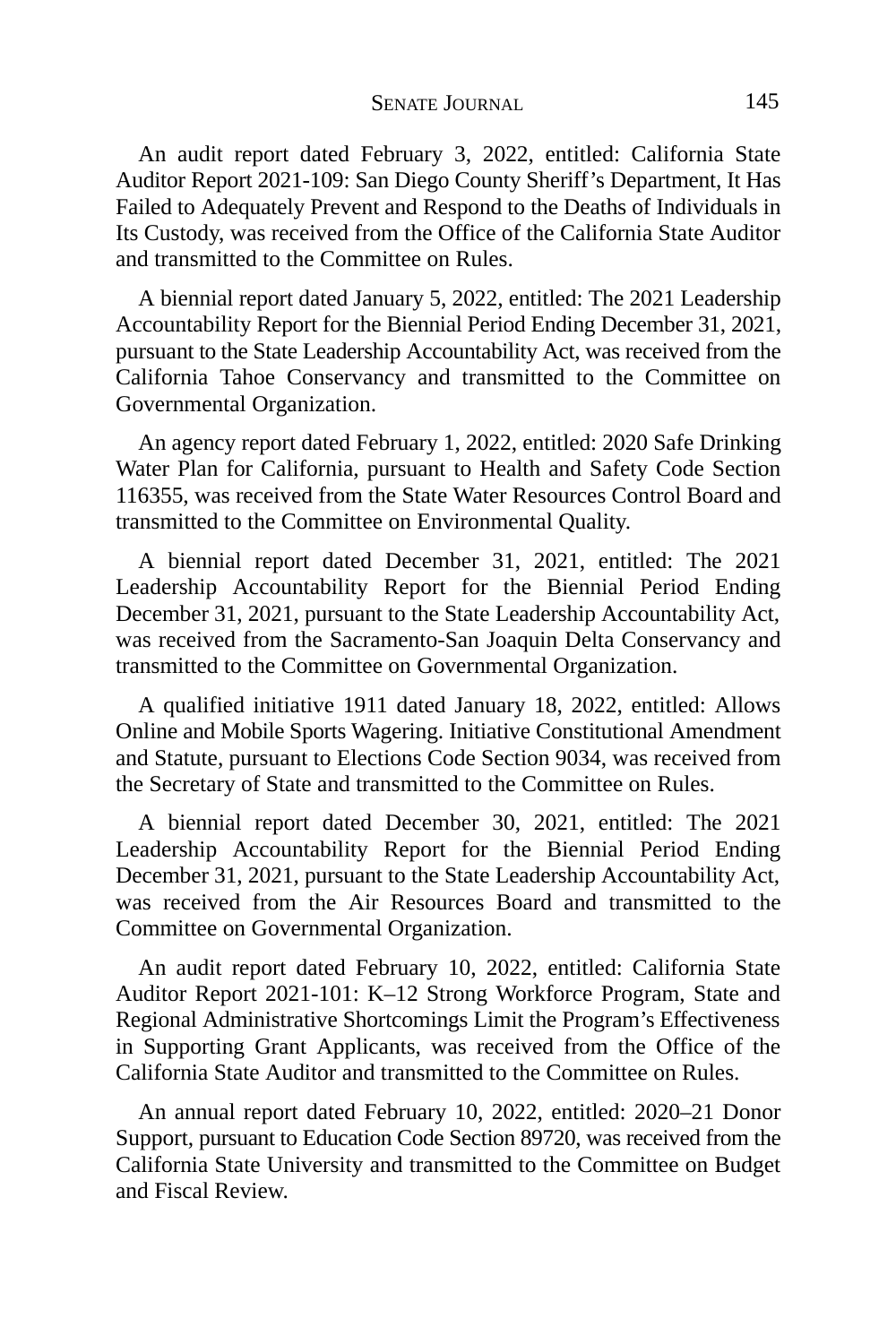An annual report dated February 10, 2022, entitled: Exemptions from the Bidding Process Due to Unexpected Causes for January 1, 2021 to December 31, 2021, pursuant to Public Contract Code Section 10722, was received from the California State University and transmitted to the Committee on Budget and Fiscal Review.

An agency report dated February 10, 2022, entitled: Capital Expenditure Progress Report, pursuant to Education Code Section 89772(f), was received from the California State University and transmitted to the Committee on Budget and Fiscal Review.

A quarterly report dated February 15, 2022, entitled: Granular Chlorpyrifos Report—Senate Bill 86, First Quarter 2021 and Granular Chlorpyrifos Report—Senate Bill 86, Second Quarter 2021, pursuant to Senate Bill 86 (Chapter 299, Statutes of 2020), was received from the Department of Pesticide Regulation and transmitted to the Committee on Environmental Quality.

An agency report dated February 18, 2022, entitled: California COVID-19 Rent Relief: State Rental Assistance Program December 2021 Monthly Report, pursuant to Government Code Sections 50897.2, 50897.3, and 50897.4 and Senate Bill 91 (Chapter 2, Statutes of 2021), was received from the Department of Housing and Community Development and transmitted to the Committee on Budget and Fiscal Review.

An agency report dated February 18, 2022, entitled: California COVID-19 Rent Relief: State Rental Assistance Program January 2022 Monthly Report, pursuant to Government Code Sections 50897.2, 50897.3, and 50897.4 and Senate Bill 91 (Chapter 2, Statutes of 2021), was received from the Department of Housing and Community Development and transmitted to the Committee on Budget and Fiscal Review.

A qualified initiative 1921 dated February 7, 2022, entitled: Eliminates Employees' Ability to File Lawsuits for Monetary Penalties for State Labor-Law Violations. Initiative Statute, pursuant to Elections Code Section 9034, was received from the Secretary of State and transmitted to the Committee on Rules.

A qualified initiative 1930 dated February 7, 2022, entitled: Provides Additional Funding for Arts and Music Education in Public Schools. Initiative Statute, pursuant to Elections Code Section 9034, was received from the Secretary of State and transmitted to the Committee on Rules.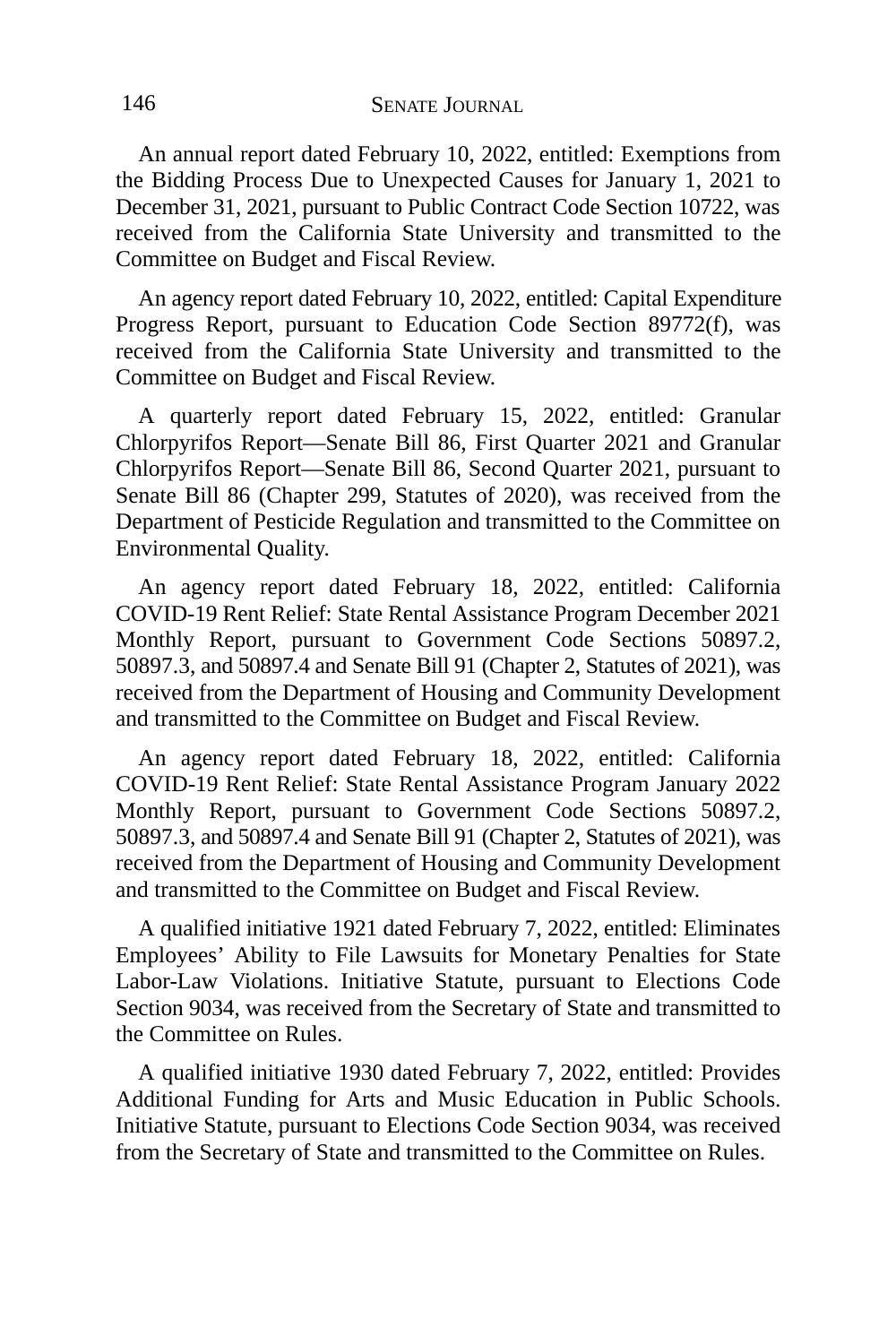An agency report dated February 22, 2022, entitled: California State University Center to Close the Opportunity Gap, pursuant to Senate Bill 77 (Chapter 53, Statutes of 2019), was received from the California State University and transmitted to the Committee on Budget and Fiscal Review.

An annual report dated February 22, 2022, entitled: Division of Labor Standards Enforcement, U Visa Certification Requests Report for 2020–21, pursuant to Penal Code Section 679.10, was received from the Department of Industrial Relations and transmitted to the Committee on Judiciary.

An annual report dated February 28, 2022, entitled: Entry Level Writing Requirement, pursuant to Education Code Section 66015.10, was received from the University of California and transmitted to the Committee on Budget and Fiscal Review.

An annual report dated March 1, 2022, entitled: Lawyer Assistance Program 2021 Annual Report, pursuant to Business and Professions Code Section 6238, was received from the State Bar of California and transmitted to the Committee on Judiciary.

An annual report dated February 28, 2022, entitled: Basic Needs, pursuant to the Budget Act of 2021 (Senate Bill 129, Chapter 69, Statutes of 2021 and Provision 6(a) of Item 6440-001-0001), was received from the University of California and transmitted to the Committee on Budget and Fiscal Review.

An annual report dated February 28, 2022, entitled: Programs in Medical Education (PRIME), pursuant to the Budget Act of 2021 (Senate Bill 129, Chapter 69, Statutes of 2021 and Provision 11(c) of Item 6440-001-0001), was received from the University of California and transmitted to the Committee on Budget and Fiscal Review.

MATHEW BURNS, Minute Clerk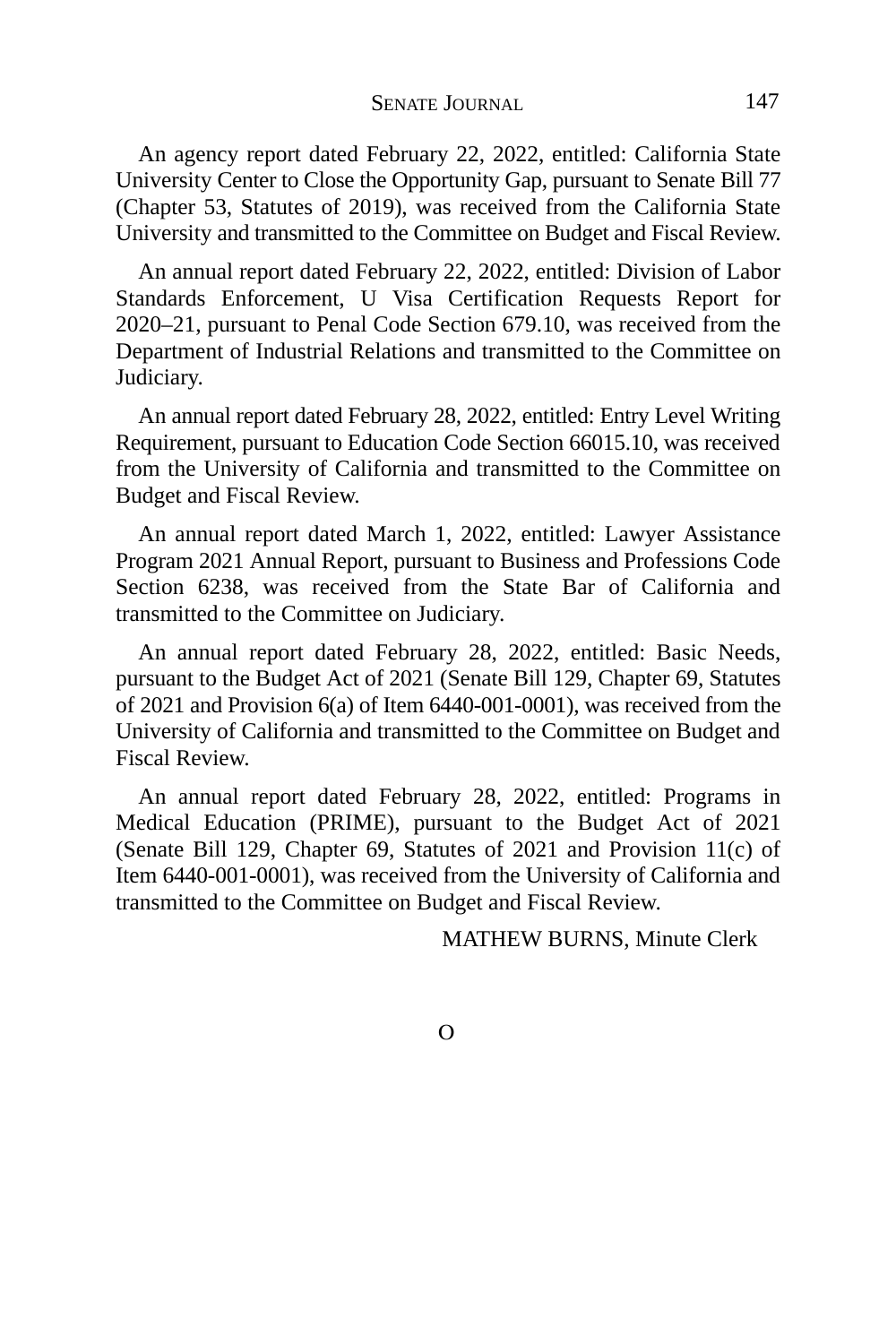SENATE JOURNAL

# CALIFORNIA LEGISLATURE

2021–22 REGULAR SESSION

# SENATE JOURNAL

### **APPENDIX**

## **LETTERS OF TRANSMITTAL REPORTS OF STATE DEPARTMENTS AND AGENCIES**

Presenting reports of state departments and agencies received by the Secretary of the Senate and ordered printed in the Senate Journal

**March 2022**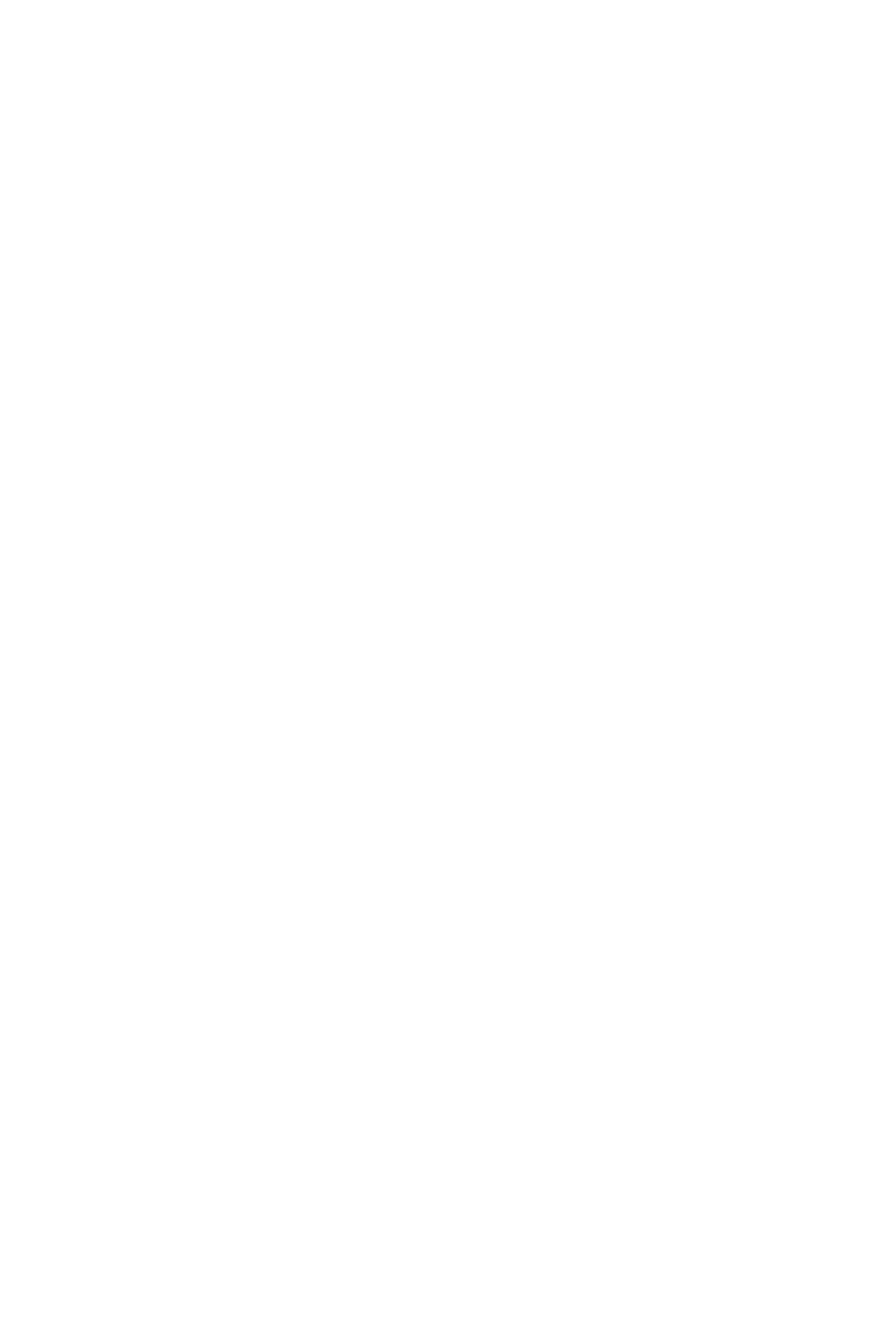#### **COMMUNICATIONS AND PETITIONS LETTERS OF TRANSMITTAL**

The following reports of state departments and agencies were ordered printed in the Journal:

An annual report dated January 25, 2022, entitled: Victims of Crime: U Nonimmigrant Status, pursuant to Senate Bill 674 (Chapter 721, Statutes of 2015), was received from the California Highway Patrol and transmitted to the Committee on Judiciary.

A biennial report dated March 2, 2022, entitled: Performance Outcome Measures, pursuant to Education Code Section 92675, was received from the University of California and transmitted to the Committee on Budget and Fiscal Review.

An agency report dated March 10, 2022, entitled: 2021 Integrated Energy Policy Report, was received from the California Energy Commission and transmitted to the Committee on Energy, Utilities and Communications.

An annual report dated March 10, 2022, entitled: Unique Statewide Pupil Identifier, pursuant to Education Code Section 10803, was received from the University of California and transmitted to the Committee on Budget and Fiscal Review.

An annual report dated March 10, 2022, entitled: Institutional Financial Aid Programs, pursuant to Education Code Section 66021.1(b), was received from the University of California and transmitted to the Committee on Budget and Fiscal Review.

An agency report dated March 10, 2022, entitled: 2021 Summary of Federal Income Tax Changes, pursuant to Revenue and Taxation Code Section 19522, was received from the Franchise Tax Board and transmitted to the Committee on Governance and Finance.

An annual report dated March 14, 2022, entitled: Municipal Stormwater and Urban Runoff Discharges, pursuant to Government Code Section 17652, was received from the Legislative Analyst's Office and transmitted to the Committee on Budget and Fiscal Review.

An annual report dated March 10, 2022, entitled: California State Physical Education Program Monitoring for 2020–21, pursuant to Education Code Section 33352(c), was received from the Department of Education and transmitted to the Committee on Education.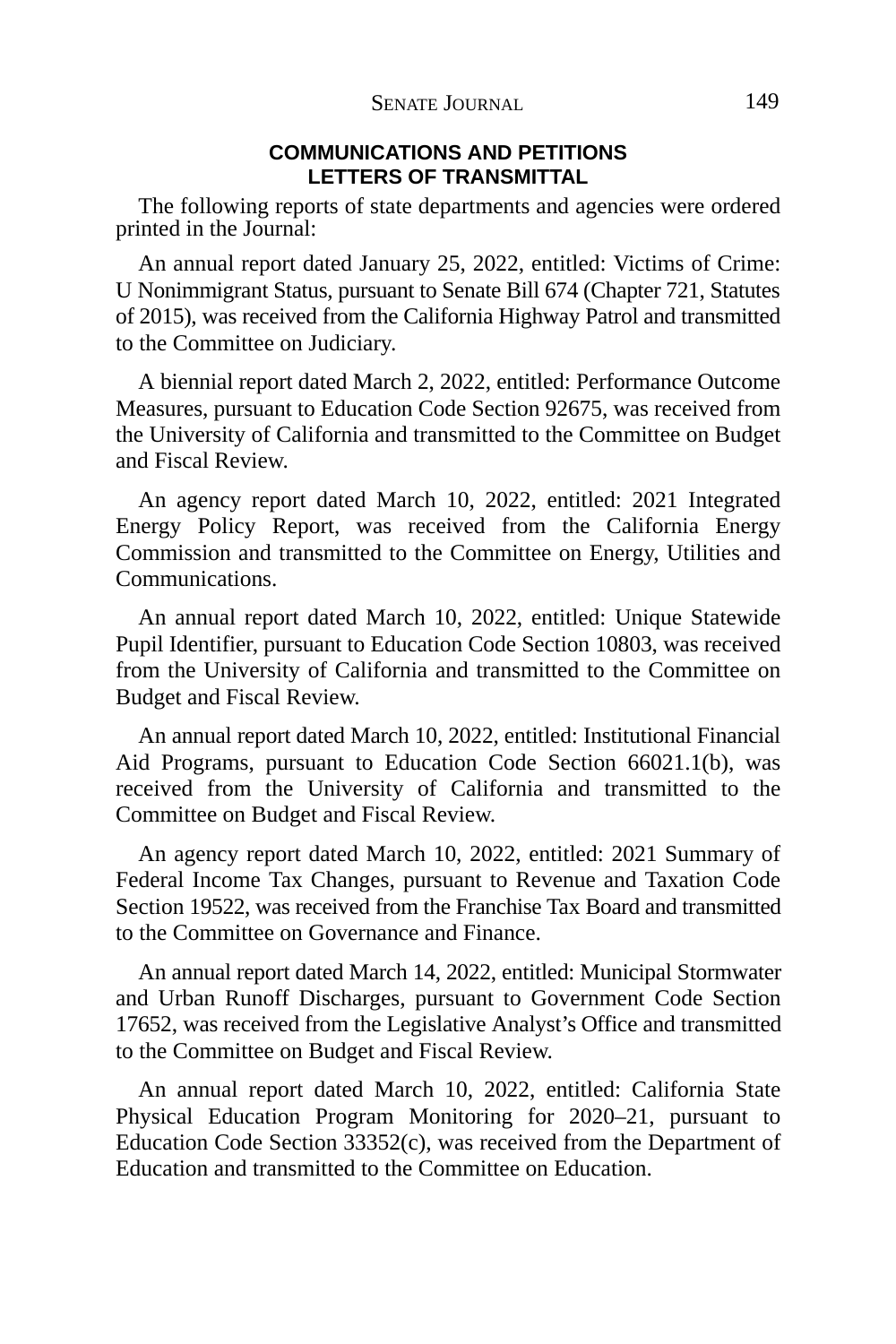An annual report dated March 15, 2022, entitled: 2022 California Low Cost Automobile Insurance Program and Consumer Education and Outreach Plan, pursuant to Insurance Code Section 11629.85, was received from the Office of the Insurance Commissioner and transmitted to the Committee on Insurance.

An annual report dated March 8, 2022, entitled: Juvenile Justice Crime Prevention Act and Youthful Offender Block Grant, pursuant to Government Code Section 30061(b)(4)(E)(ii) and Welfare and Institutions Code Section 1961(d), was received from the Board of State and Community Corrections and transmitted to the Committee on Public Safety.

An annual report dated March 1, 2022, entitled: 2020–21 Concurrent Enrollment Report, pursuant to Education Code Section 76002, was received from the California Community Colleges and transmitted to the Committee on Education.

An agency report dated February 25, 2022, entitled: Hollister Ranch Public Access Program Update Implementation Delay, pursuant to Public Resources Code Section 30610.81(c), was received from the California Coastal Commission and transmitted to the Committee on Natural Resources and Water.

An agency report dated March 15, 2022, entitled: Low-Performing Students Block Grant Report Two, pursuant to Education Code Section 41570, was received from the Department of Education and transmitted to the Committee on Budget and Fiscal Review.

An audit report dated March 17, 2022, entitled: California State Auditor Report 2021-125: Regional Housing Needs Assessments, The Department of Housing and Community Development Must Improve Its Processes to Ensure That Communities Can Adequately Plan for Housing, was received from the Office of the California State Auditor and transmitted to the Committee on Rules.

A supplemental report dated March 18, 2022, entitled: Bureau of Automotive Repair Consumer Assistance Program for Fiscal Year 2020–21, pursuant to the Budget Act of 2008 (Item 1111-001-0582), was received from the Department of Consumer Affairs and transmitted to the Committee on Budget and Fiscal Review.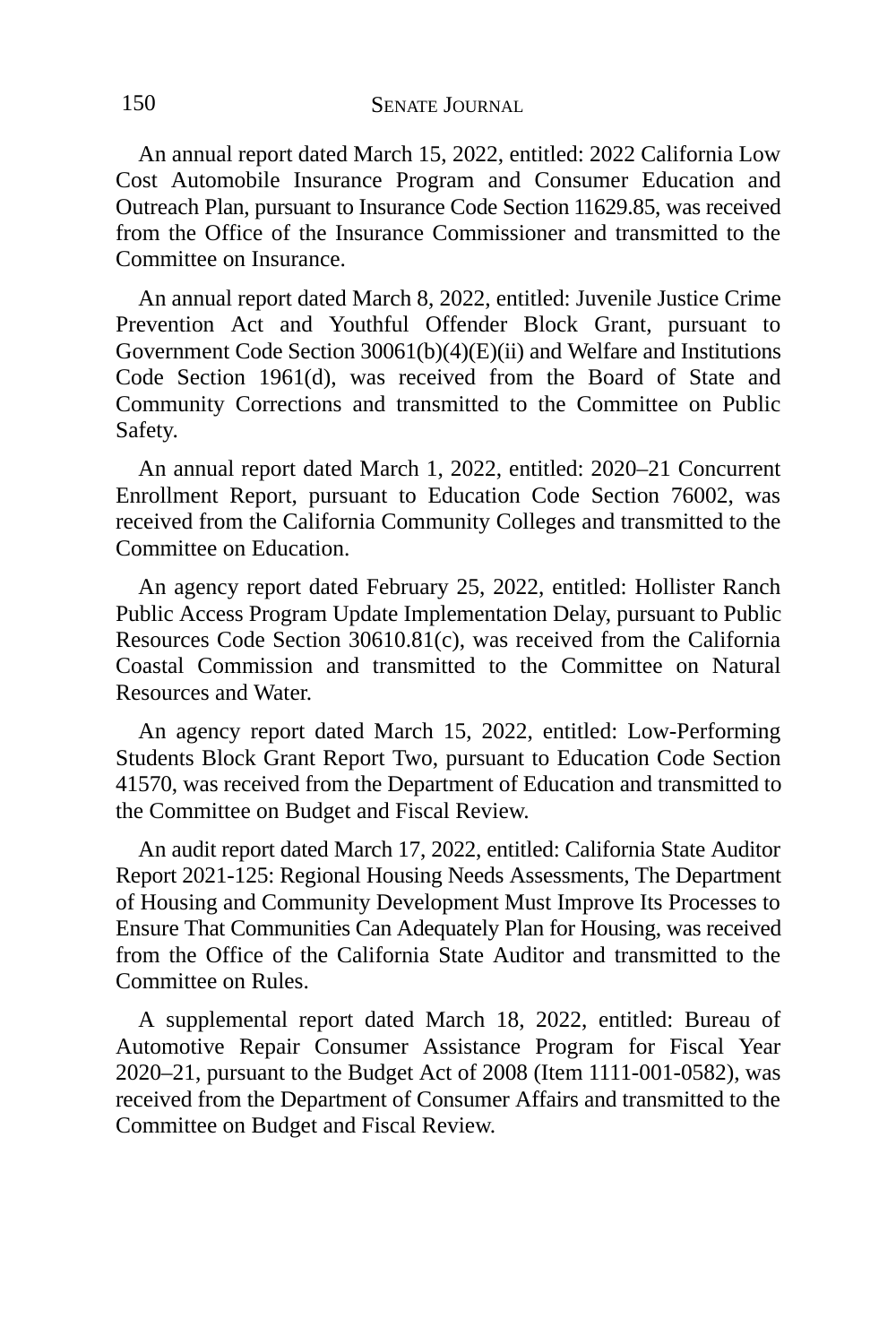An audit report dated March 22, 2022, entitled: California State Auditor Report 2021-114: State Surplus Property, The State Should Use Its Available Property More Effectively to Help Alleviate the Affordable Housing Crisis, was received from the Office of the California State Auditor and transmitted to the Committee on Rules.

An audit report dated March 24, 2022, entitled: California State Auditor Report 2021-117: Electrical System Safety, California's Oversight of the Efforts by Investor-Owned Utilities to Mitigate the Risk of Wildfires Needs Improvement, was received from the Office of the California State Auditor and transmitted to the Committee on Rules.

An annual report dated March 24, 2022, entitled: Consolidated Specialized License Plate Programs Report during the period of January 1, 2020 to December 31, 2020, pursuant to Vehicle Code Sections 5060(h)(3) and 5160(c), was received from the Department of Motor Vehicles and transmitted to the Committee on Transportation.

An annual report dated March 22, 2022, entitled: Expenditure of Fees on Nonvehicular Sources, Consumer Products, and Architectural Coatings for Fiscal Year 2018–19, pursuant to Health and Safety Code Section  $39612(g)$ , was received from the Air Resources Board and transmitted to the Committee on Budget and Fiscal Review.

A biennial report dated March 28, 2022, entitled: 2022 State Transportation Improvement Program, pursuant to Government Code Section 14529(d), was received from the California Transportation Commission and transmitted to the Committee on Transportation.

An audit report dated March 29, 2022, entitled: California State Auditor Report 2021-123: California Hospice Licensure and Oversight, The State's Weak Oversight of Hospice Agencies Has Created Opportunities for Large-Scale Fraud and Abuse, was received from the Office of the California State Auditor and transmitted to the Committee on Rules.

An annual report dated March 8, 2022, entitled: The Developing, Aligning, and Improving Systems of Academic and Behavioral Supports Grant 2020, pursuant to Assembly Bill 104 (Chapter 13, Statutes of 2015) and Assembly Bill 1808 (Chapter 32, Statutes of 2018), was received from the Department of Education and transmitted to the Committee on Budget and Fiscal Review.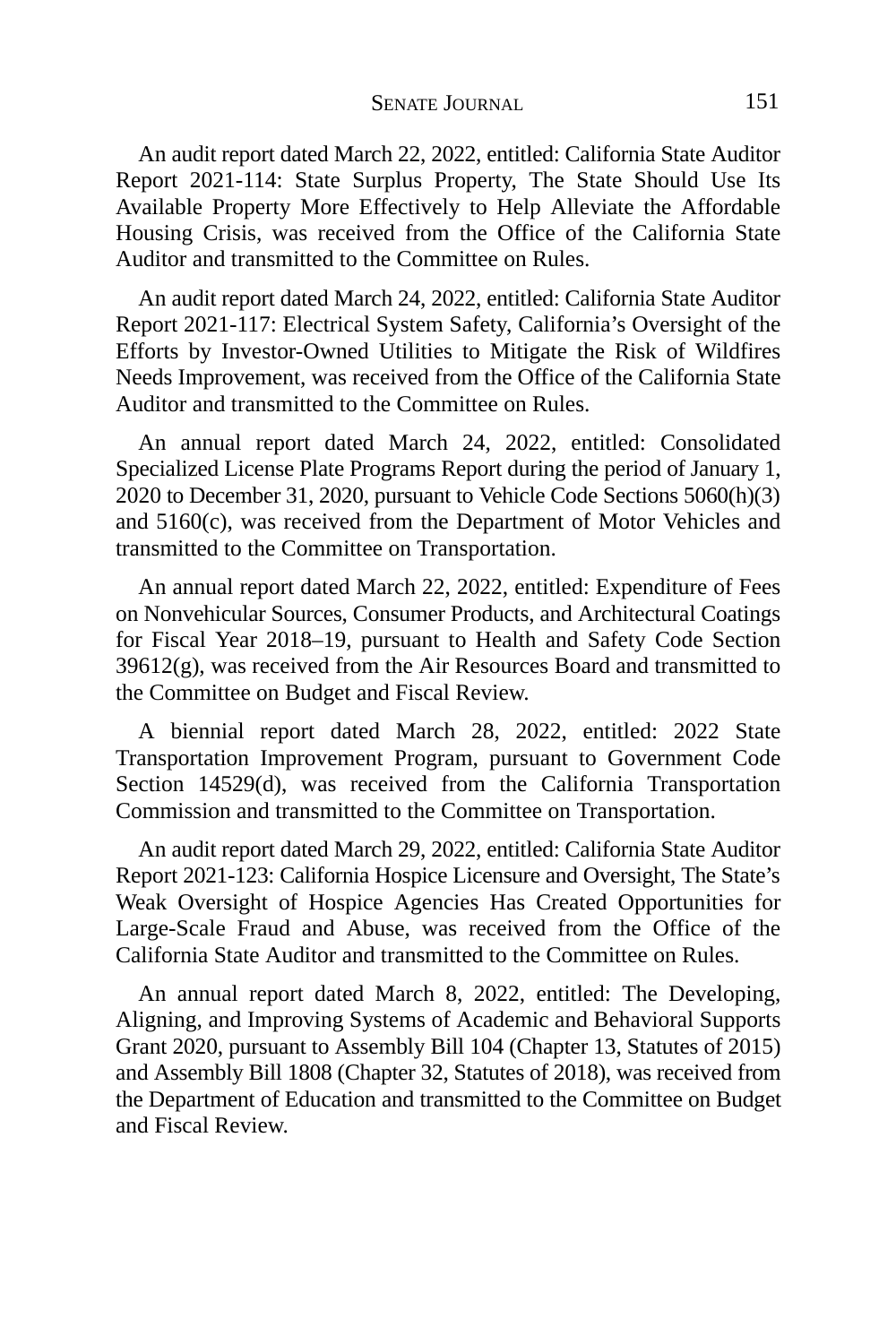A biennial report dated March 30, 2022, entitled: The 2022 State Highway Operation and Protection Program, pursuant to Government Code Section 14526.5(e), was received from the California Transportation Commission and transmitted to the Committee on Transportation.

An annual report dated March 30, 2022, entitled: School Employees Fund for Fiscal Year 2020–21, pursuant to Unemployment Insurance Code Section 832, was received from the Employment Development Department and transmitted to the Committee on Labor, Public Employment and Retirement.

An annual report dated March 30, 2022, entitled: Program Activities for the Calendar Year Ending December 31, 2021, pursuant to Public Resources Code Section 26017, was received from the Alternative Energy and Advanced Transportation Financing Authority and transmitted to the Committee on Energy, Utilities and Communications.

A qualified initiative 1931 dated February 16, 2022, entitled: Provides Funding for Programs to Reduce Greenhouse Gas Emissions by Increasing Tax on Personal Income Over \$2 Million. Initiative Statute, pursuant to Elections Code Section 9034, was received from the Secretary of State and transmitted to the Committee on Rules.

A qualified initiative 1935 dated March 16, 2022, entitled: Limits Ability of Voters and State and Local Governments to Raise Revenues for Government Services. Initiative Constitutional Amendment, pursuant to Elections Code Section 9034, was received from the Secretary of State and transmitted to the Committee on Rules.

A qualified initiative 1916 dated February 11, 2022, entitled: Provides Funding for Pandemic Detection and Prevention by Increasing Tax on Personal Income Over \$5 Million. Initiative Constitutional Amendment and Statute, pursuant to Elections Code Section 9034, was received from the Secretary of State and transmitted to the Committee on Rules.

An annual report dated March 18, 2022, entitled: State Performance Measures for the 2020–21 Academic Year, pursuant to Education Code Section 89295, was received from the California State University and transmitted to the Committee on Budget and Fiscal Review.

An annual report dated March 29, 2022, entitled: 2020–21 Institutional Financial Aid Programs, pursuant to Education Code Section 66021.1, was received from the California State University and transmitted to the Committee on Budget and Fiscal Review.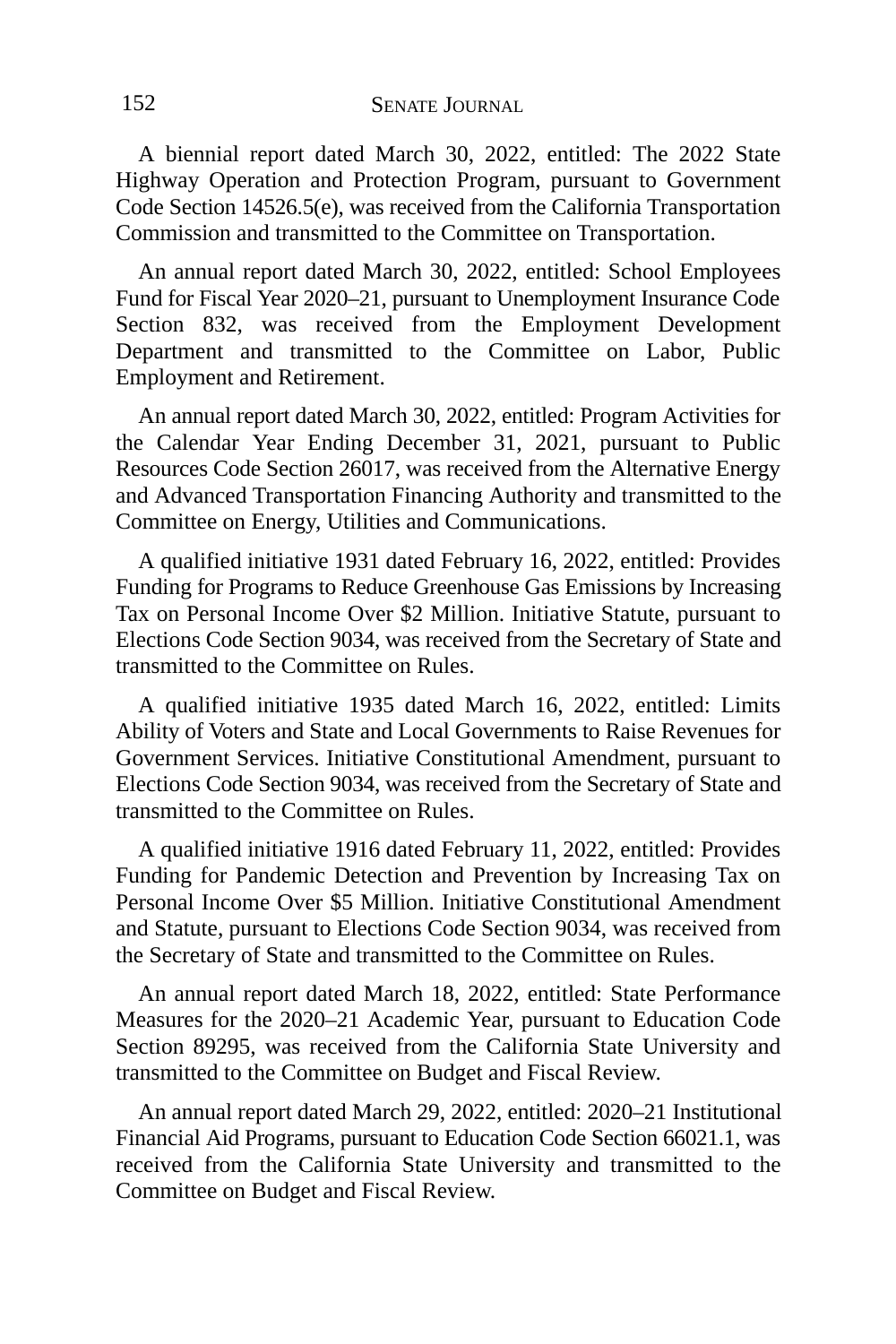An annual report dated March 29, 2022, entitled: Unique Statewide Pupil Identifiers Progress Report, pursuant to Education Code Section 10803, was received from the California State University and transmitted to the Committee on Budget and Fiscal Review.

A qualified initiative 1933 dated March 11, 2022, entitled: Allows In-Person and Online Sports Wagering and Other New Types of Gambling. Initiative Constitutional Amendment and Statute, pursuant to Elections Code Section 9034, was received from the Secretary of State and transmitted to the Committee on Rules.

An annual report dated February 21, 2022, entitled: 2020–21 Deaf and Disabled Telecommunications Program, pursuant to Public Utilities Code Section 914.5(a), was received from the Public Utilities Commission and transmitted to the Committee on Energy, Utilities and Communications.

An agency report dated February 28, 2022, entitled: California's Access to Visitation Grant Program (Federal Fiscal Years 2020–21 and 2021–22), pursuant to Family Code Section 3204(d), was received from the Judicial Council of California and transmitted to the Committee on Judiciary.

An agency report dated March 1, 2022, entitled: Status of Active Judicial Branch Courthouse Construction Projects for 2020–21, pursuant to Government Code Section 70371.8, was received from the Judicial Council of California and transmitted to the Committee on Budget and Fiscal Review.

An annual report dated March 10, 2022, entitled: 2020–21 Annual Report, was received from the California Blueberry Commission and transmitted to the Committee on Agriculture.

A quarterly report dated March 1, 2022, entitled: Updates on the Local Child Support Agency Standardized Case-to-Staff Ratio Funding Methodology, pursuant to the Supplemental Report of the 2021–22 Budget Act (Item 5175-101-0001), was received from the Department of Child Support Services and transmitted to the Committee on Budget and Fiscal Review.

An annual report dated February 28, 2022, entitled: Assembly Bill 2176: Emergency Bridge Housing Communities, pursuant to Assembly Bill 2176 (Chapter 691, Statutes of 2016), was received from the City of San Jose and transmitted to the Committee on Judiciary.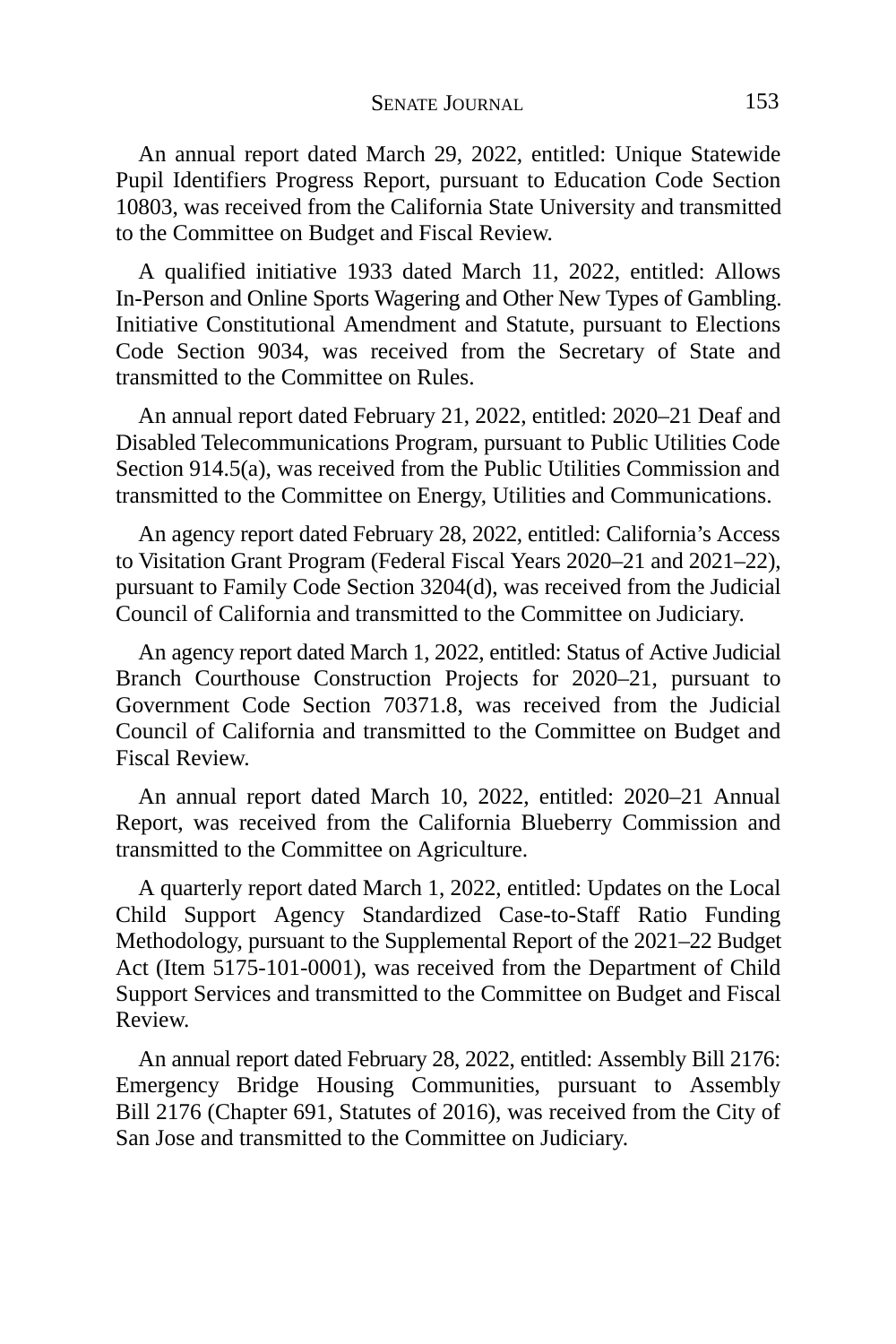An annual report dated March 15, 2022, entitled: Fiscal Year 2020–21 First 5 California Annual Report, pursuant to Health and Safety Code Section 130150(b), was received from First 5 California and transmitted to the Committee on Governance and Finance.

An annual report dated March 8, 2022, entitled: Annual DNA Identification Fund Report for Calendar Year 2021, pursuant to Government Code Section 76104.6, was received from the County of Monterey and transmitted to the Committee on Public Safety.

An annual report dated March 7, 2022, entitled: Annual DNA Identification Fund Report for Calendar Year 2021, pursuant to Government Code Section 76104.6, was received from the County of Ventura and transmitted to the Committee on Public Safety.

An annual report dated March 1, 2022, entitled: Annual DNA Identification Fund Report for Calendar Year 2021, pursuant to Government Code Section 76104.6, was received from the County of Nevada and transmitted to the Committee on Public Safety.

An annual report dated March 8, 2022, entitled: Annual DNA Identification Fund Report for Calendar Year 2021, pursuant to Government Code Section 76104.6, was received from the County of Modoc and transmitted to the Committee on Public Safety.

An annual report dated February 10, 2022, entitled: Annual DNA Identification Fund Report for Calendar Year 2021, pursuant to Government Code Section 76104.6, was received from the County of Tuolumne and transmitted to the Committee on Public Safety.

An agency report dated March 15, 2022, entitled: Small Business Hiring Credits, pursuant to Senate Bill 1447 (Chapter 41, Statutes of 2020), was received from the California Department of Tax and Fee Administration and transmitted to the Committee on Governance and Finance.

An annual report dated December 31, 2021, entitled: Corpsmember Outcome Indicators Identified, pursuant to Public Resources Code Section 14424, was received from the California Conservation Corps and transmitted to the Committee on Budget and Fiscal Review.

An annual report dated March 17, 2022, entitled: Annual DNA Identification Fund Report for Calendar Year 2021, pursuant to Government Code Section 76104.6, was received from the County of Imperial and transmitted to the Committee on Public Safety.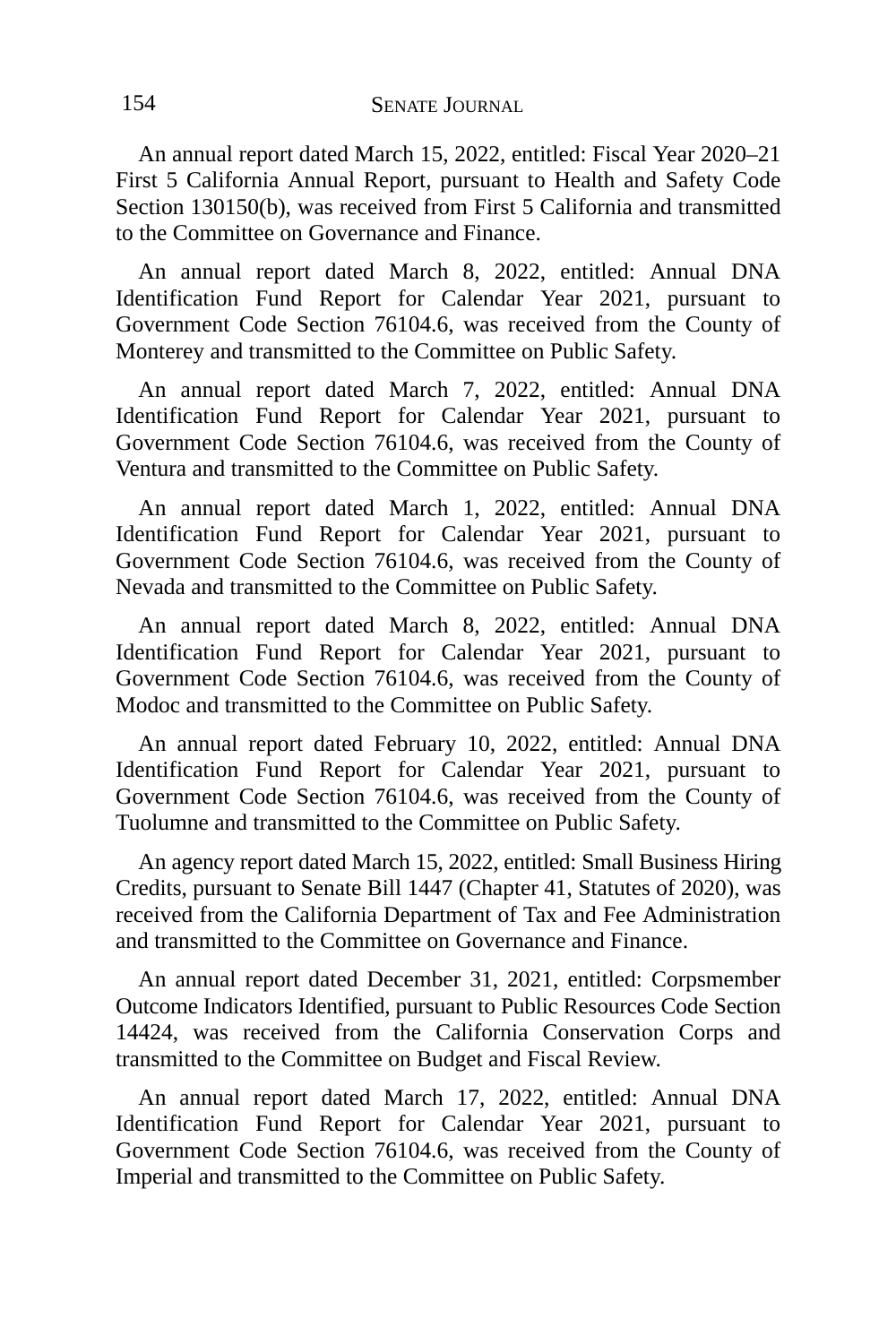An annual report dated March 15, 2022, entitled: Annual DNA Identification Fund Report for Calendar Year 2021, pursuant to Government Code Section 76104.6, was received from the County of Santa Cruz and transmitted to the Committee on Public Safety.

An annual report dated March 9, 2022, entitled: 2021 Processed Applications for Form I-918, Petition for U Nonimmigrant Status, pursuant to the California Immigrant Victims of Crime Equity Act (Senate Bill 674), was received from the Office of the San Luis Obispo County District Attorney and transmitted to the Committee on Judiciary.

An annual report dated March 16, 2022, entitled: Annual DNA Identification Fund Report for Calendar Year 2021, pursuant to Government Code Section 76104.6, was received from the County of Stanislaus and transmitted to the Committee on Public Safety.

An annual report dated March 4, 2022, entitled: Annual DNA Identification Fund Report for Calendar Year 2021, pursuant to Government Code Section 76104.6, was received from the County of Napa and transmitted to the Committee on Public Safety.

An annual report dated March 14, 2022, entitled: Annual DNA Identification Fund Report for Calendar Year 2021, pursuant to Government Code Section 76104.6, was received from the County of Humboldt and transmitted to the Committee on Public Safety.

An annual report dated March 16, 2022, entitled: Annual DNA Identification Fund Report for Calendar Year 2021, pursuant to Government Code Section 76104.6, was received from the County of San Joaquin and transmitted to the Committee on Public Safety.

An annual report dated March 22, 2022, entitled: 2021 Annual Report of Activities, pursuant to Education Code Section 94155, was received from the California Educational Facilities Authority and transmitted to the Committee on Education.

An annual report dated March 21, 2022, entitled: Annual DNA Identification Fund Report for Calendar Year 2021, pursuant to Government Code Section 76104.6, was received from the County of Solano and transmitted to the Committee on Public Safety.

An annual report dated March 18, 2022, entitled: Annual DNA Identification Fund Report for Calendar Year 2021, pursuant to Government Code Section 76104.6, was received from the County of Sutter and transmitted to the Committee on Public Safety.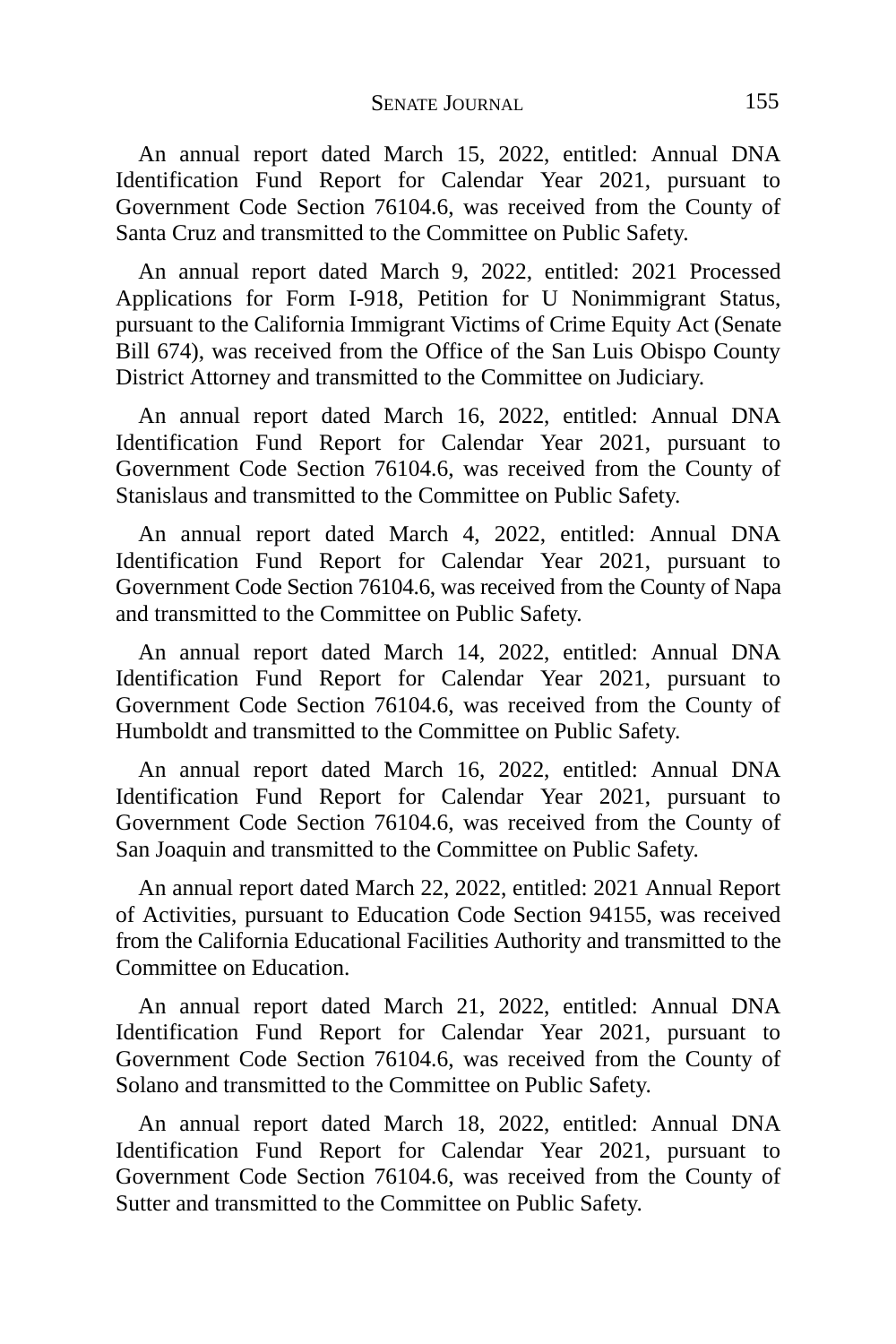An annual report dated March 17, 2022, entitled: Annual DNA Identification Fund Report for Calendar Year 2021, pursuant to Government Code Section 76104.6, was received from the County of Los Angeles and transmitted to the Committee on Public Safety.

An annual report dated March 22, 2022, entitled: Annual DNA Identification Fund Report for Calendar Year 2021, pursuant to Government Code Section 76104.6, was received from the County of Butte and transmitted to the Committee on Public Safety.

A biannual report dated March 25, 2022, entitled: Trust Level Review as of December 31, 2021, pursuant to Government Code Section 20235, was received from the Public Employees' Retirement System and transmitted to the Committee on Labor, Public Employment and Retirement.

A biannual report dated March 25, 2022, entitled: Trust Level Review, Risk Management Summary, as of January 4, 2022, pursuant to Government Code Section 20235, was received from the Public Employees' Retirement System and transmitted to the Committee on Labor, Public Employment and Retirement.

A quarterly report dated March 25, 2022, entitled: Trust Level Quarterly Update, Performance and Risk, as of December 31, 2021, pursuant to Government Code Section 20235, was received from the Public Employees' Retirement System and transmitted to the Committee on Labor, Public Employment and Retirement.

A biannual report dated March 25, 2022, entitled: Public Employees' Retirement Fund Portfolio and Partnership Report as of December 31, 2021, pursuant to Government Code Section 20235, was received from the Public Employees' Retirement System and transmitted to the Committee on Labor, Public Employment and Retirement.

An agency report dated March 25, 2022, entitled: Community Services Infrastructure Grant Program, pursuant to Senate Bill 843 (Chapter 33, Statutes of 2016), was received from the California Health Facilities Financing Authority and transmitted to the Committee on Budget and Fiscal Review.

An annual report dated March 24, 2022, entitled: Grant Anticipation Revenue Vehicle Bond Debt Report, pursuant to Government Code Section 14553.9(b), was received from the California Transportation Commission and transmitted to the Committee on Transportation.